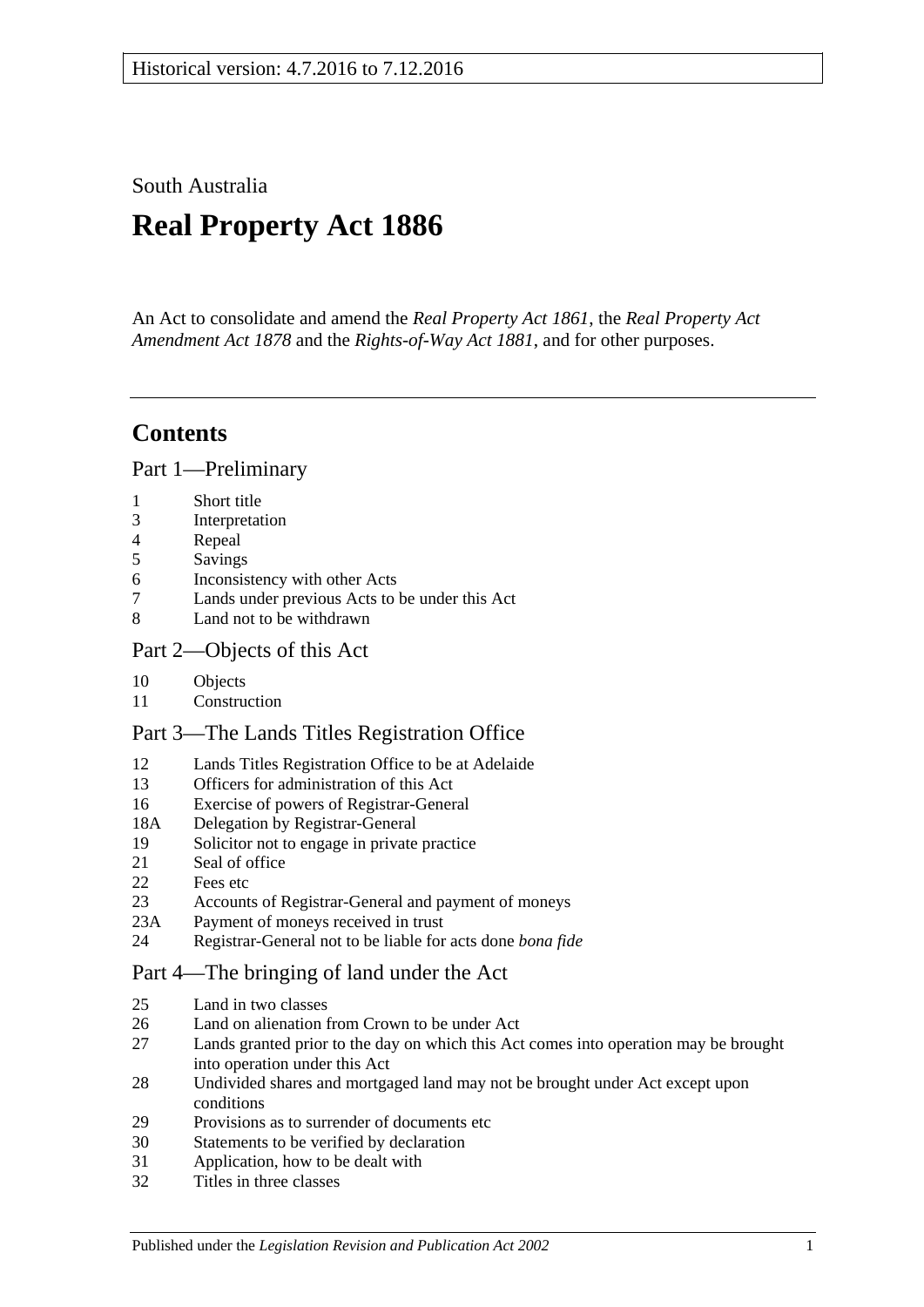- [Procedure under second class](#page-20-1)
- [Procedure under third class](#page-21-0)
- [Notice of application to be published](#page-21-1)
- [Second and third classes brought under this Act](#page-21-2)
- [How land to be brought under Act](#page-21-3)
- [Action to be taken on return of notices or failure of personal service](#page-22-0)
- [Caveat against bringing land under Act](#page-22-1)
- [If caveat be received within time limited, proceedings stayed](#page-22-2)
- [Applicant may withdraw his application](#page-22-3)
- [Documents of title, if they include other property, to be returned to applicant](#page-22-4)
- [Certificate to issue in name of deceased applicant proprietor or his nominee](#page-23-0)
- [Proceedings under caveat](#page-23-1)
- [Lapse of caveat](#page-23-2)
- [Reversion expectant on lease not to be extinguished](#page-23-3)
- [Part 5—Registration of title](#page-24-0)

#### [Division 1—Registration of title in the Register Book](#page-24-1)

- [Registration of title in the Register Book](#page-24-2)
- [Folios in Register Book](#page-24-3)
- [Requirements of memorial](#page-24-4)
- 51A [Evidentiary](#page-24-5)

#### [Division 2—Registration of title by other methods](#page-24-6)

- 51B [Registration of title electronically etc](#page-24-7)
- 51C [Issuing certificates of title](#page-25-0)
- 51D [Evidentiary](#page-25-1)

#### [Division 2A—Boundaries of registered land](#page-25-2)

51E [Coordinated cadastre](#page-25-3)

#### [Division 3—General](#page-26-0)

- [Record of registration](#page-26-1)
- [Retention of records](#page-26-2)
- [Form of instruments](#page-26-3)
- [Non-compliant documents may be registered or recorded](#page-26-4)
- [Priority of instruments](#page-26-5)
- 56A [Registration](#page-27-0)
- [Effect of registration or recording of instruments](#page-27-1)
- [Provision for registration in case of death of person](#page-27-2)
- [Power of court to direct cancellation of certificate or entry](#page-27-3)
- [Search allowed](#page-28-0)
- 66A [Lodgement of land grant](#page-28-1)

## [Part 6—The title of registered proprietors](#page-30-0)

- [Instruments not effectual until registration](#page-30-1)
- [Title of registered proprietor indefeasible](#page-30-2)
- [In other cases title of registered proprietor shall prevail](#page-32-0)
- [Saving of certain rights and powers](#page-32-1)
- [Knowledge of trust not evidence of want of bona fides](#page-32-2)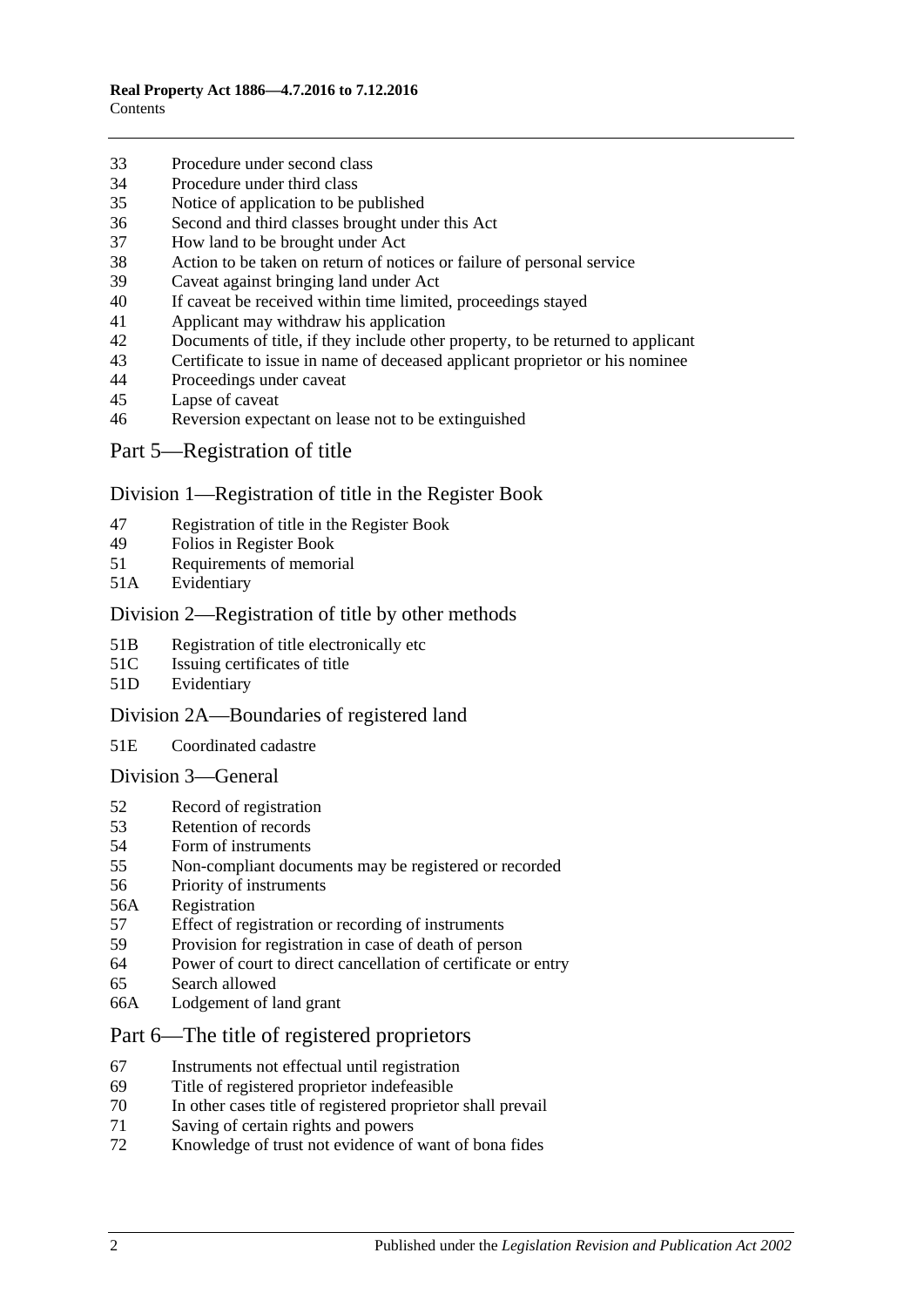## [Part 7—Certificates of title](#page-34-0)

- 74 [Joint tenants and tenants in common](#page-34-1)
- 75 [Certificates for remainder and reversions](#page-34-2)
- 76 [Mode of inheritance or succession shall be implied](#page-34-3)
- 77 [Memorials on certificates](#page-34-4)
- 78 [Issue of new certificate on application](#page-34-5)
- 78A [Issue of new certificate on alteration etc](#page-34-6)

#### [Part 7A—Title by possession to land under this Act](#page-36-0)

- 80A [Application for certificate based on possession](#page-36-1)
- 80B [Application requirements](#page-36-2)<br>80C Application how dealt with
- [Application how dealt with](#page-36-3)
- 80D [Requisitions](#page-36-4)<br>80E Notice of any
- [Notice of application](#page-36-5)
- 80F [Caveats](#page-37-0)
- 80G [Power to issue certificates](#page-37-1)
- 80H [Cancellation of instruments](#page-38-0)
- 80I [Fees](#page-38-1)

#### [Part 8—Easements](#page-40-0)

- 81 [Certificates may contain statement of right-of-way or other easement](#page-40-1)
- 82 [Description of easement](#page-40-2)
- 83 [Registered proprietor not to be subject to rights-of-way not mentioned in certificate](#page-40-3)
- 84 [Easement not binding on registered proprietor subsequently acquiring land bona fide for](#page-40-4)  [value unless entered on certificate of title](#page-40-4)
- 85 [Land to be held free of rights-of-way](#page-40-5)
- 86 [Public rights-of-way etc not within this Act](#page-40-6)
- 87 [Certificates heretofore issued conclusive evidence of right-of-way therein described](#page-41-0)
- 88 [Entry as to easement to be made on certificates of title](#page-41-1)
- 89 [Short form of describing right-of-way](#page-41-2)
- 89A [Incorporation of long forms of easements in instruments](#page-41-3)
- 90 [Deposit of plan showing rights-of-way](#page-41-4)
- 90A [Application of sections](#page-41-5) 90B, [90C, 90D, 90E](#page-41-5) and [90F](#page-41-5)
- 90B [Variation and extinguishment of easements](#page-42-0)
- 90C [Easement and servient land may be vested in same person](#page-44-0)
- 90D [Survey of easement](#page-45-0)
- 90E [No private right-of-way over public street or road](#page-45-1)
- 90F [Easement subject to existing mortgage etc](#page-45-2)

#### [Part 9—Crown leases](#page-46-0)

#### 90G [Interpretation](#page-46-1)

- 91 [Interpretation of Crown lease](#page-46-2)
- 92 [Person now holding under lease or agreement may surrender](#page-46-3)
- 93 [Execution and registration of Crown Lease](#page-46-4)
- 94 [Forfeiture etc of Crown Lease](#page-47-0)
- 95 [Indefeasibility of title under Crown lease](#page-47-1)
- 95A [Evidentiary](#page-47-2)
- 95B [Operation of Part in relation to Crown leases and other instruments subject to other Acts](#page-48-0)

## [Part 10—Transfers](#page-50-0)

96 [Transfers](#page-50-1)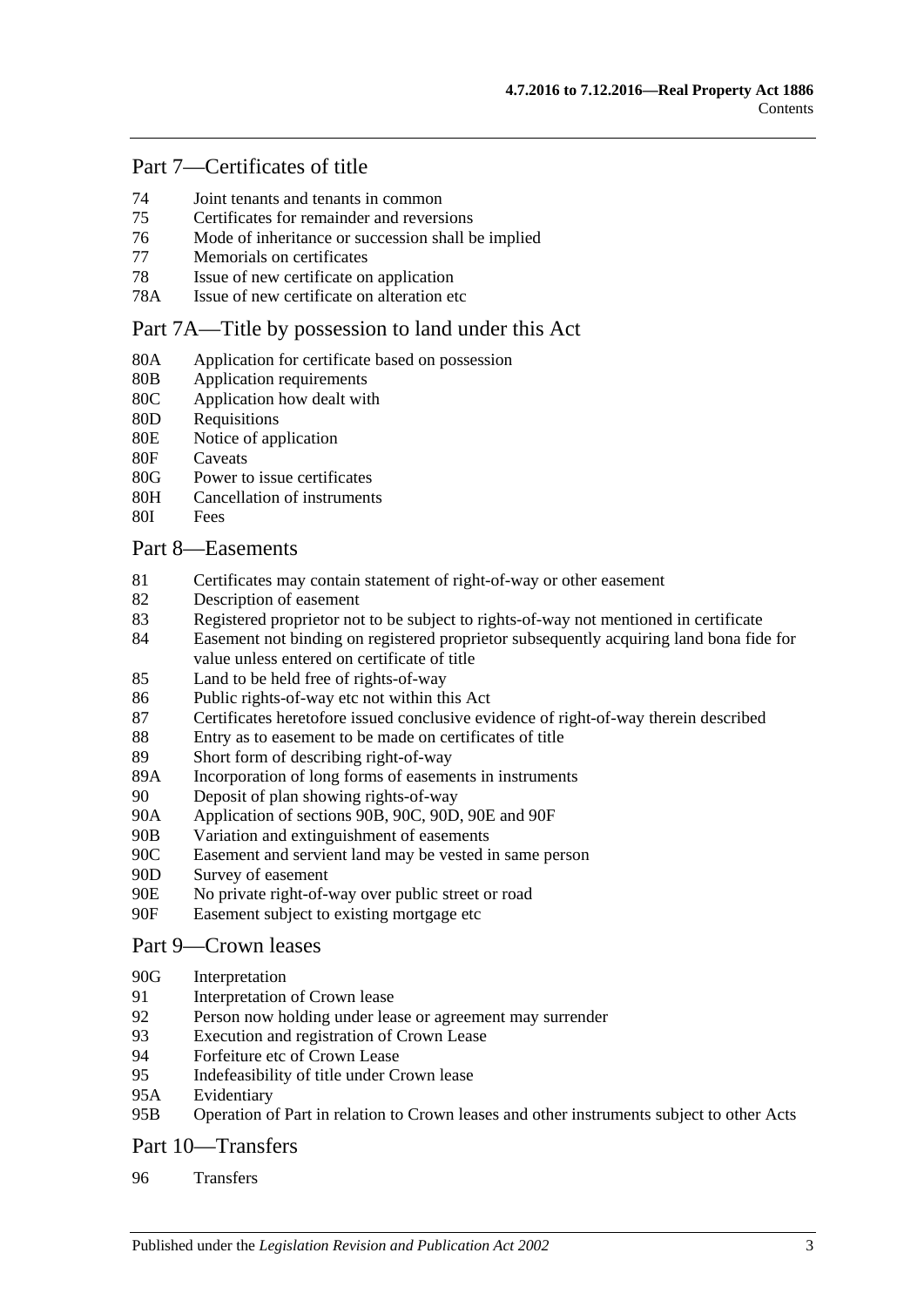- 96AA [Creation of easements by reservation](#page-50-2)
- [Transferee of land subject to mortgage or encumbrance to indemnify transferor](#page-50-3)
- [Memorial of order for sale of land for non-payment of rates](#page-51-0)
- [Registration of transfer hereunder](#page-51-1)
- [Discharge of memorial](#page-51-2)
- [Sale under writ of fieri facias or decree, warrant or order of court](#page-51-3)
- [Transfer not to be valid against purchaser until entry of writ](#page-51-4)
- [Transfer on sale under writ, warrant, decree or order](#page-52-0)
- [Satisfaction of writ, warrant, decree, or order](#page-52-1)
- [Lapse of writ, decree, warrant, or order](#page-52-2)
- [Transfer by registered proprietor to spouse etc](#page-52-3)
- 115A [Issue of certificate where land is vested by operation of law](#page-52-4)

#### [Part 11—Leases and surrenders](#page-54-0)

- [Leasing of land](#page-54-1)
- [Contents of lease](#page-54-2)
- [Leases not to bind non-consenting mortgagees or encumbrancees](#page-54-3)
- [Lease for 1 year need not be registered](#page-54-4)
- 119A [Standard terms and conditions of lease](#page-54-5)
- [Lease may be surrendered by separate instrument](#page-55-0)
- [Registrar-General may record surrender](#page-55-1)
- [Effect of entry of surrender](#page-55-2)
- [Surrender where lease subject to mortgage or under-lease](#page-55-3)
- [Covenants to be implied in every lease against the lessee](#page-55-4)
- [Powers to be implied in lessor](#page-55-5)
- [Registrar-General to note particulars of re-entry in Register Book](#page-56-0)

## [Part 12—Mortgages, encumbrances, and discharges](#page-58-0)

- [Mortgage of land](#page-58-1)
- 128A [Obligations of mortgagee](#page-58-2)
- 128B [Encumbrance of land](#page-59-0)
- [Contents of mortgage or encumbrance](#page-59-1)
- 129A [Standard terms and conditions of mortgage or encumbrance](#page-59-2)
- [Covenant to be implied in every mortgage](#page-60-0)
- 130A [Implied covenant in encumbrance](#page-60-1)
- [Subsequent mortgagees or encumbrancees, may redeem prior mortgages etc](#page-60-2)
- [Nature of mortgage and encumbrance, and procedure in case of default](#page-60-3)
- [Power of sale](#page-61-0)
- [Mortgagee's receipt to discharge purchaser](#page-61-1)
- [Appropriation of proceeds](#page-61-2)
- 135A [Mode of payment of encumbrance](#page-61-3)
- [Transfer upon sale by mortgagee or encumbrancee](#page-61-4)
- [Power of mortgagee to enter, take possession, distrain, let, or bring action for recovery of](#page-62-0)  [land](#page-62-0)
- [Power of mortgagee to distrain on tenant or occupier for arrears not exceeding the amount](#page-62-1)  [of rent due](#page-62-1)
- [Duty of mortgagee of leasehold entering into possession of rent and profits to account](#page-63-0)
- [Application by mortgagee to Registrar-General for foreclosure](#page-63-1)
- [Procedure on foreclosure application](#page-63-2)
- [Effect of order for foreclosure](#page-64-0)
- 142A [Provision for case where mortgagee or encumbrancee refuses to join in proceedings on](#page-64-1)  [default](#page-64-1)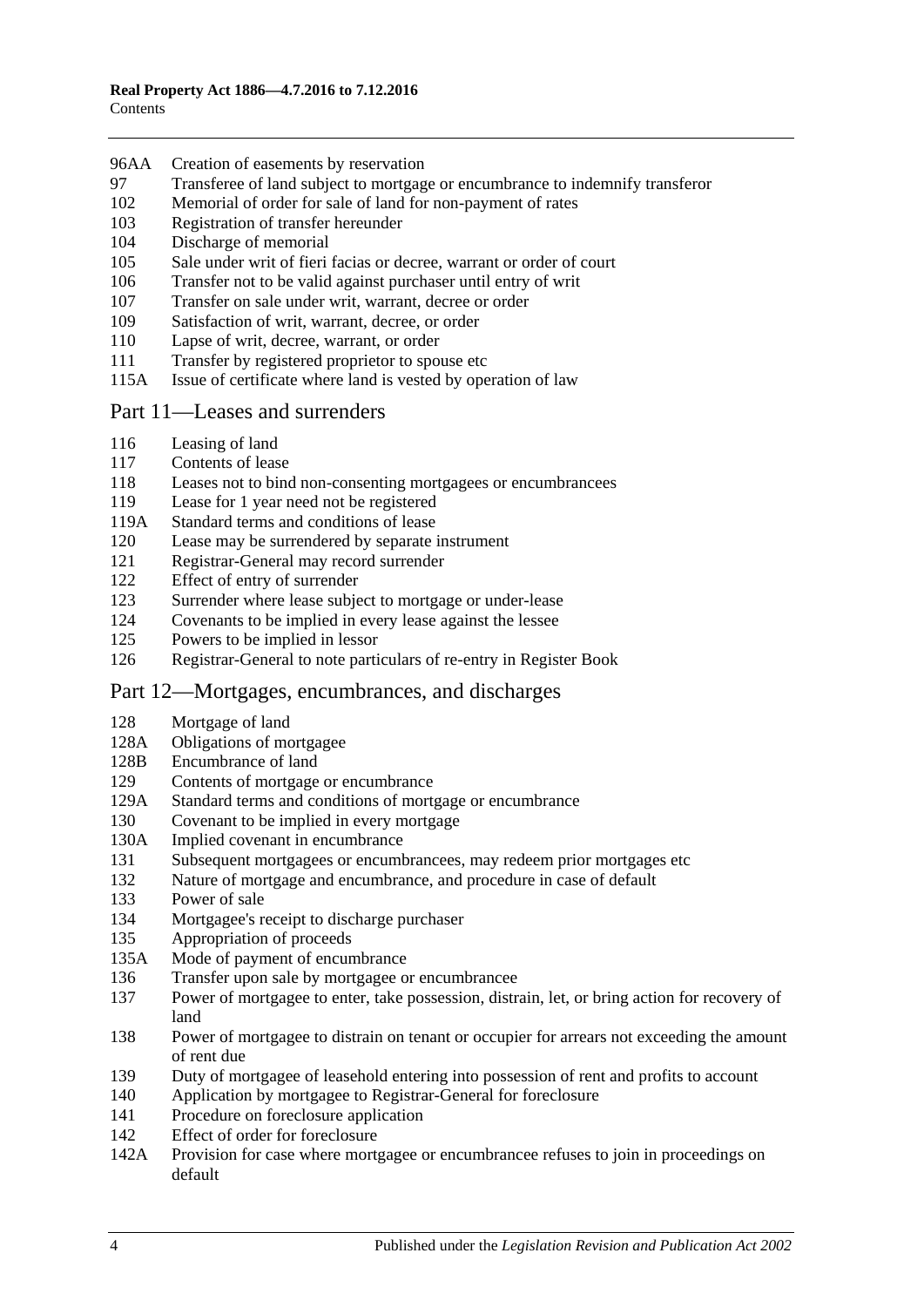- 143 [Discharge of mortgages and encumbrances](#page-64-2)
- 144 [Partial discharge of mortgage or encumbrance on grant of easement](#page-64-3)
- 145 [Entry of satisfaction of annuity](#page-65-0)
- 146 [Discharge of mortgage by Minister in certain cases](#page-65-1)
- 147 [Cancellation of registration of mortgage by Registrar-General](#page-66-0)
- 148A [Entry in Register Book where rights of mortgagee barred by Statute](#page-66-1)
- 150 [Transfer of mortgage, lease and encumbrance](#page-66-2)
- 151 [Effect of such transfer](#page-67-0)
- 152 [Covenants implied in transfer of lease](#page-67-1)
- 152A [Obligation of transferee if mortgage transferred](#page-67-2)

#### [Part 13—Extensions](#page-68-0)

- 153 [Renewal or extension of mortgage etc](#page-68-1)
- 153A [Requirements for renewal or extension of mortgage](#page-68-2)
- 153B [Obligations of mortgagee](#page-69-0)

#### Part [13A—Priority notices](#page-70-0)

- 154A [Person who intends to lodge instrument may lodge priority notice](#page-70-1)
- 154B [Effect of priority notice](#page-71-0)
- 154C [Registration of instruments identified in priority notice](#page-73-0)
- 154D [Lodging party need not be informed that instrument cannot be registered or recorded](#page-73-1)
- 154E [Withdrawal of priority notice](#page-73-2)<br>154F Cancellation of priority notice
- [Cancellation of priority notice by Registrar-General](#page-73-3)
- 154G [Cessation of priority notice](#page-73-4)
- 154H [Registration of instruments after priority notice is no longer in force](#page-74-0)
- 154I [Civil liability](#page-74-1)

#### [Part 14—Powers of attorney](#page-76-0)

- 155 [Power of attorney](#page-76-1)
- 156 [Deposit of duplicate or attested copy](#page-76-2)
- 157 [Revocation of power of attorney](#page-76-3)
- 158 [Power of attorney heretofore given](#page-76-4)
- 159 [Entry of death of grantor](#page-76-5)
- 160 [Instruments executed before entry of revocation or death to be valid](#page-76-6)

#### [Part 15—Trusts and transmissions](#page-78-0)

- 161 [Trusts contained in grant from the Crown to be inserted in certificate as in original grant](#page-78-1)
- 162 [No particulars of trust to be entered in Register Book but trust instrument may be](#page-78-2)  [deposited](#page-78-2)
- 163 Insertion of the words ["with no survivorship" in instruments](#page-78-3)
- 164 [Trustees may authorise insertion of "with no survivorship"](#page-78-4)
- 165 [Effect of record](#page-79-0)
- 166 [Court may direct notice to be published before order is made](#page-79-1)
- 167 [Court may protect persons interested](#page-79-2)
- 168 [Survivors may perform duties or transfer to new trustees](#page-79-3)
- 169 [Disclaimers](#page-79-4)
- 170 [Transmission by bankruptcy or statutory assignment](#page-80-0)
- 171 [Transmission to be recorded in Register Book](#page-80-1)
- 172 [Proceedings in case assignment declared void](#page-81-0)
- 173 [Bankruptcy or assignment of lessee](#page-81-1)
- 174 [Entry of surrender or foreclosure not to prejudice cause of action](#page-82-0)
- 175 [Transmission of estate of deceased persons](#page-82-1)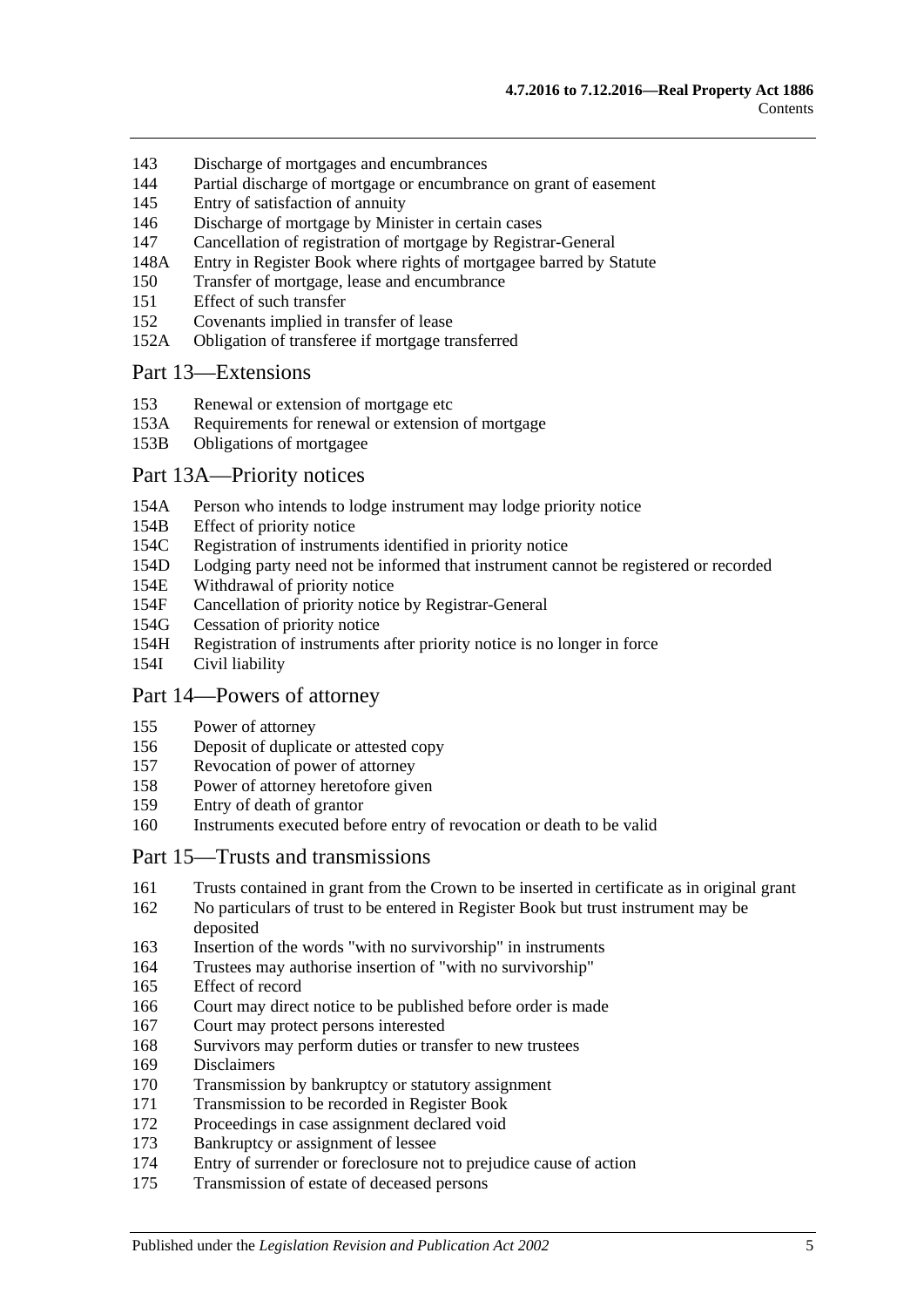- [Application to be made in such case](#page-83-0)
- [Particulars of application to be recorded](#page-83-1)
- [Effect of such entry](#page-83-2)
- [Where 2 or more executors or administrators, all must concur](#page-83-3)
- [Person registered in place of deceased, bankrupt, or assigning proprietor, to be proprietor](#page-83-4)  [of land for purpose of dealing](#page-83-4)
- [Proceedings when executor etc refuse to transfer](#page-83-5)
- [Court may order transfer to person entitled](#page-83-6)
- [Court may decide question of title etc](#page-84-0)
- [Order of Court vesting land](#page-84-1)
- [Action may be brought by person claiming beneficial interest in name of trustee](#page-84-2)
- [Purchases from registered proprietor not to be affected by notice](#page-84-3)
- [Except in case of fraud](#page-84-4)
- [Registration of survivor of joint proprietors, and of remainder-man entitled to estate in](#page-84-5)  [possession](#page-84-5)

### [Part 16—Caveats](#page-86-0)

[Caveats](#page-86-1)

#### [Part 17—Ejectment](#page-90-0)

- [Summons to give up possession](#page-90-1)
- [Summons to contain description of land](#page-90-2)<br>194 Orders on non-appearance to summons
- [Orders on non-appearance to summons](#page-90-3)
- [Orders on appearance to summons](#page-90-4)
- [Dismissal of summons not to prejudice other rights](#page-90-5)
- [Effect of order for possession](#page-90-6)
- Writ of *habere facias* [unnecessary where no one is in possession, or the land is](#page-91-0)  [surrendered voluntarily](#page-91-0)
- [Existing rights preserved](#page-91-1)

#### [Part 18—The Assurance Fund](#page-92-0)

- [The Assurance Fund](#page-92-1)
- [Party deprived of land may sue for compensation](#page-93-0)
- [Exoneration of proprietor after transfer for value, except in certain cases](#page-93-1)
- [Proceedings against the Registrar-General, as nominal defendant](#page-93-2)
- [Purchasers etc protected](#page-93-3)
- [Proceedings against the Registrar-General as nominal defendant](#page-94-0)
- [Value of buildings to be excluded](#page-94-1)
- [Persons claiming may, before taking proceedings, apply to the Registrar-General for](#page-94-2)  [compensation](#page-94-2)
- 210A [Value of land determined by market value](#page-94-3)
- 210B [Registrar-General may use Fund money](#page-94-4)
- [Assurance Fund not liable for breach of trust or improper exercise of power of sale](#page-95-0)
- [Nor for misdescription of boundaries or parcels except in certain cases](#page-95-1)
- [Procedure upon, and enforcement of claims against the Assurance Fund](#page-95-2)
- [Proceedings where same land is included in two or more grants from the Crown.](#page-96-0)  [Assurance Fund not liable in such case](#page-96-0)
- [Limitation of actions](#page-97-0)
- [Court to have regard to contributory negligence](#page-97-1)
- [Payments out of Assurance Fund to be deemed made on account of certain persons](#page-97-2)
- [Moneys paid out of the Assurance Fund may be recovered](#page-97-3)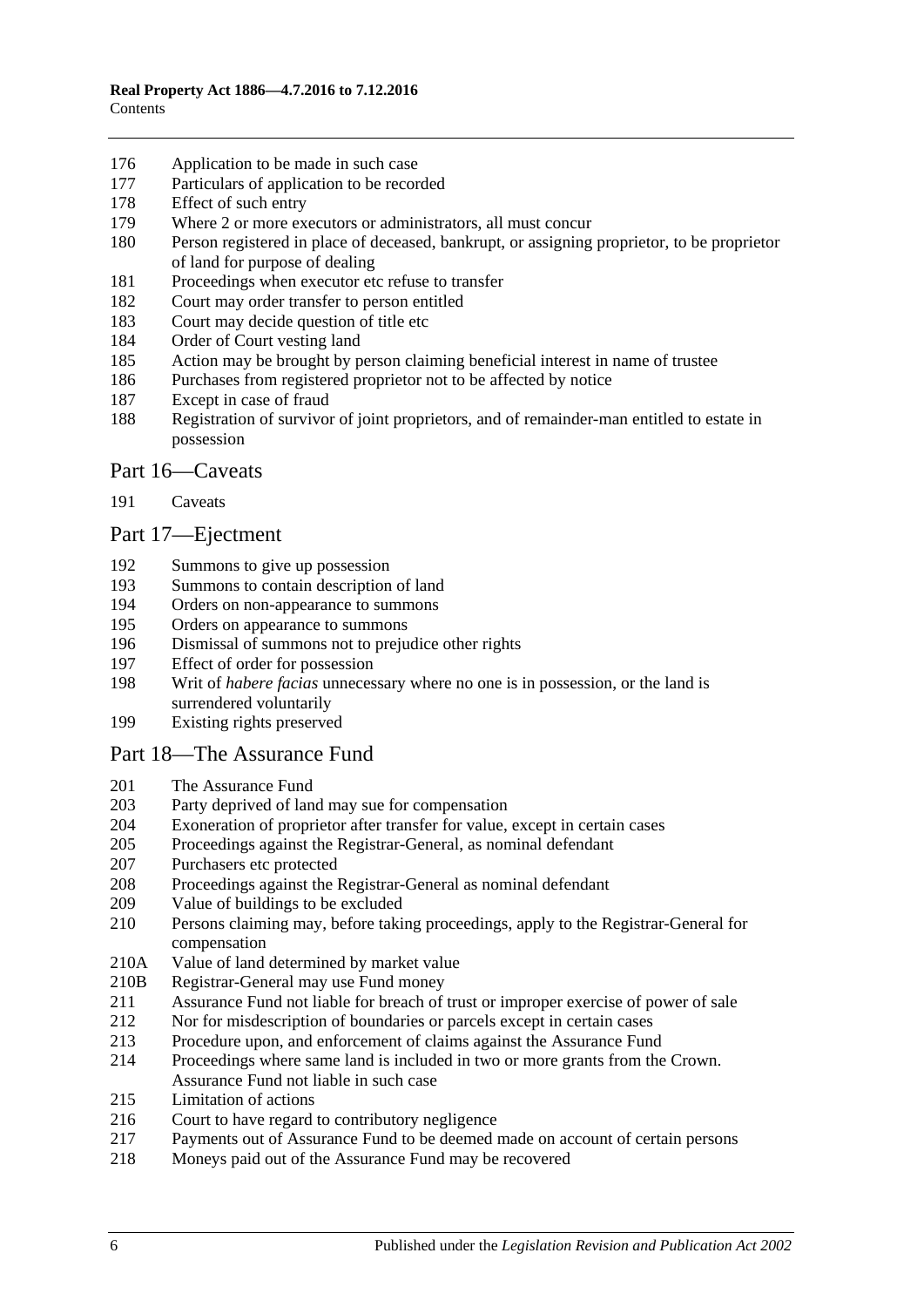219 [Judgment may be entered by Registrar-General for amount paid on account of absent](#page-97-4)  [persons](#page-97-4)

## [Part 19—Special powers and duties of Registrar-General](#page-98-0)

- 220 [Powers of Registrar-General](#page-98-1)
- 220A [Registrar-General may require production or verification of documents or information](#page-100-0)<br>221 Reviews
- **[Reviews](#page-101-0)**
- 223 [Registrar-General may refer question of law](#page-102-0)

#### [Part 19A—Rectification of certificates](#page-104-0)

- 223A [Applications for amendment](#page-104-1)
- 223B [Notices to be given](#page-104-2)
- 223C [Power of Registrar-General to reject](#page-104-3)
- 223D [Caveats](#page-105-0)
- 223E [Grant of application](#page-105-1)
- 223F [Alterations of certificate in bringing land under this Act](#page-105-2)
- 223G [Amendment of title](#page-105-3)<br>223H Notice of amendmen
- [Notice of amendment of title](#page-105-4)
- 223J [Rectification by consent](#page-105-5)
- 223K [Saving of other powers](#page-106-0)
- 223L [Operation of corrections](#page-106-1)

#### [Part 19AB—Division and amalgamation of allotments](#page-108-0)

#### [Division 1—Preliminary](#page-108-1)

- 223LA [Interpretation](#page-108-2)
- 223LB [Unlawful division of land](#page-111-0)
- 223LC [Application of this Part](#page-112-0)

#### [Division 2—General procedures to be observed in relation to division of land](#page-113-0)

- 223LD [Application for division](#page-113-1)
- [223LDAApplication may deal with statutory encumbrances](#page-114-0)
- 223LE [Deposit of plan of division in Lands Titles Registration Office](#page-114-1)
- 223LF [Streets, roads etc](#page-115-0)
- 223LG [Service easements](#page-116-0)
- 223LH [Consent to plans of division](#page-117-0)
- 223LI [Assessment of stamp duty](#page-118-0)

#### [Division 3—Amalgamation](#page-118-1)

223LJ [Amalgamation](#page-118-2)

#### [Division 5—Miscellaneous provisions](#page-119-0)

223LP [Regulations](#page-119-1)

#### [Part 20—Procedure and penalties](#page-120-0)

- 226 [Forms of summons by Registrar-General](#page-120-1)
- 227 [On refusal or neglect of person summoned, Registrar-General may apply to Judge](#page-120-2)<br>228 Declarations
- [Declarations](#page-120-3)
- 229 [Offences](#page-120-4)
- 230 [Perjury](#page-121-0)
- 232 [Certifying incorrect documents](#page-121-1)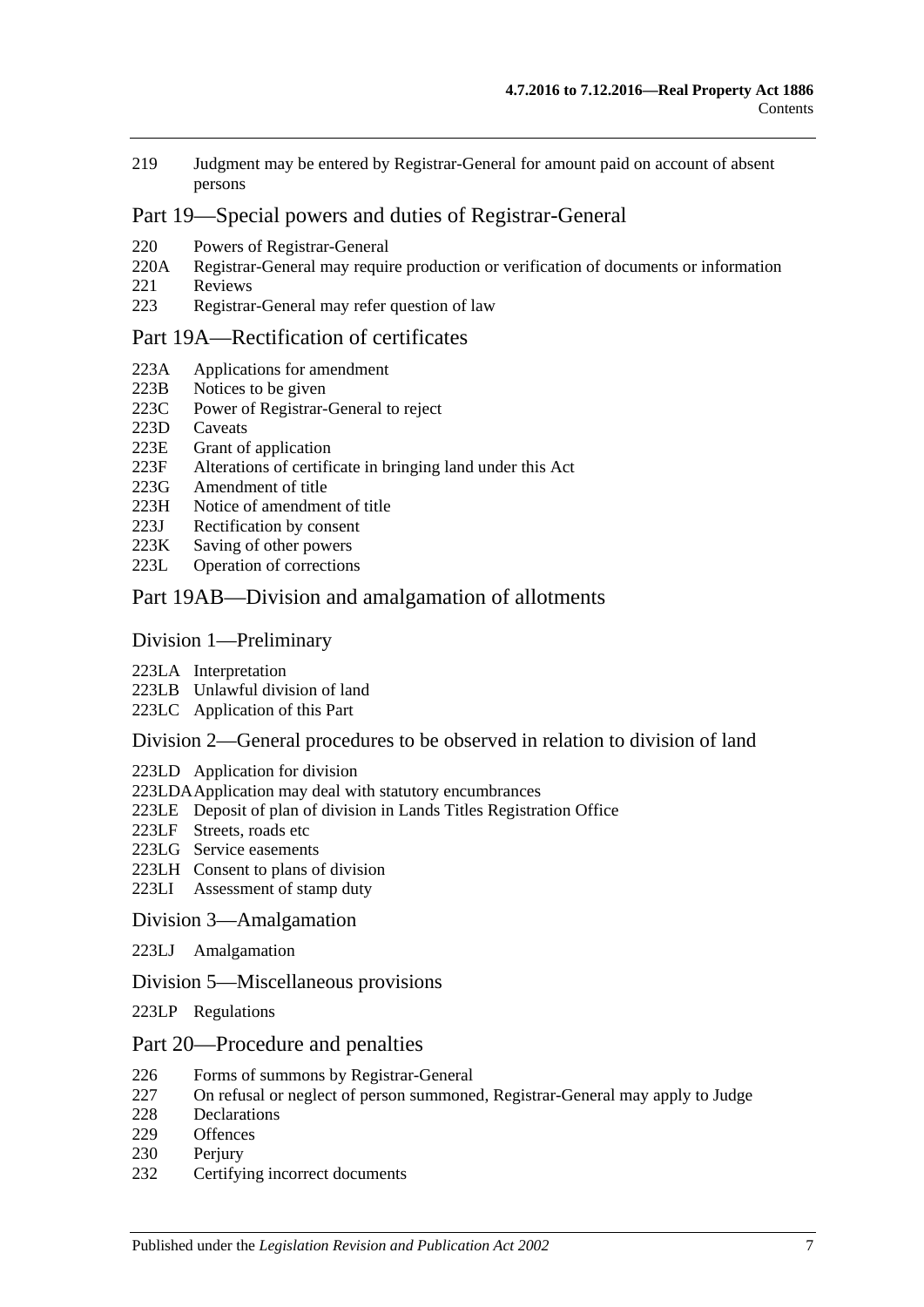- 232A [Offences relating to verification of identity](#page-121-2)
- 232B [Offences relating to verification of authority](#page-122-0)
- [Other offences](#page-123-0)
- [Certificate etc procured by fraud to be void](#page-124-0)
- [Conviction not to affect civil remedy](#page-124-1)

#### Part [20A—Client authorisation](#page-126-0)

- 240A [Client authorisation](#page-126-1)
- 240B [Effect of client authorisation](#page-126-2)
- 240C [Termination of client authorisation](#page-126-3)
- 240D [Instruments to be executed by natural persons](#page-126-4)
- 240E [Client authorisation may be given by Crown or statutory corporation](#page-127-0)
- 240F [Legal practitioner and registered conveyancer must obtain authorisation](#page-127-1)
- 240G [Retention of client authorisation](#page-127-2)

#### [Part 21—Miscellaneous](#page-128-0)

- [Plans and maps](#page-128-1)
- [Diagrams of land in certificates of title](#page-128-2)
- 242A [Cases where measurements not required](#page-128-3)
- [Provision for person under disability of infancy or mental incapacity](#page-128-4)
- [Court may appoint guardian](#page-129-0)
- [Unregistered instruments to confer claim to registration](#page-129-1)
- [Informal documents may be registered](#page-129-2)
- [Memorial to be entered](#page-129-3)
- [Equities not abolished](#page-129-4)
- [Lis pendens not to be registered](#page-130-0)
- No [title by adverse possession](#page-130-1)
- [Corporations and district councils to furnish Registrar-General with plans of new streets](#page-130-2)  [etc](#page-130-2)
- [Surveyor-General to furnish Registrar-General with particulars of orders confirming](#page-130-3)  [opening of new roads etc](#page-130-3)
- [Alteration of plans](#page-130-4)
- [Confused boundaries](#page-130-5)
- [Reference to Real Property Acts](#page-131-0)
- [General powers of Court not affected](#page-131-1)
- [Valuable consideration may be proved by prior instruments](#page-131-2)
- [General covenants to be implied in instruments](#page-131-3)
- [Implied powers and covenants may be modified or negatived](#page-132-0)
- [In action for breach, party may be proceeded against as if he had covenanted in express](#page-132-1)  [words](#page-132-1)
- [Implied covenants to be joint and several](#page-132-2)
- [Short forms of covenants in mortgages and leases](#page-132-3)
- [Short form for expressing exception of mines and minerals](#page-132-4)
- [Witnessing of instruments](#page-132-5)
- [Improper witnessing](#page-133-0)
- [Execution of instrument by corporation](#page-133-1)
- [Authority to register](#page-133-2)
- 273AA [Proof of authority of unrepresented parties to enter into transaction](#page-134-0)
- 273A [Verification of identity requirements](#page-134-1)
- 273B [Verification of authority guidelines](#page-135-0)
- [Solicitors and conveyancers to be generally entitled to recover fees for work done under](#page-136-0)  [this Act](#page-136-0)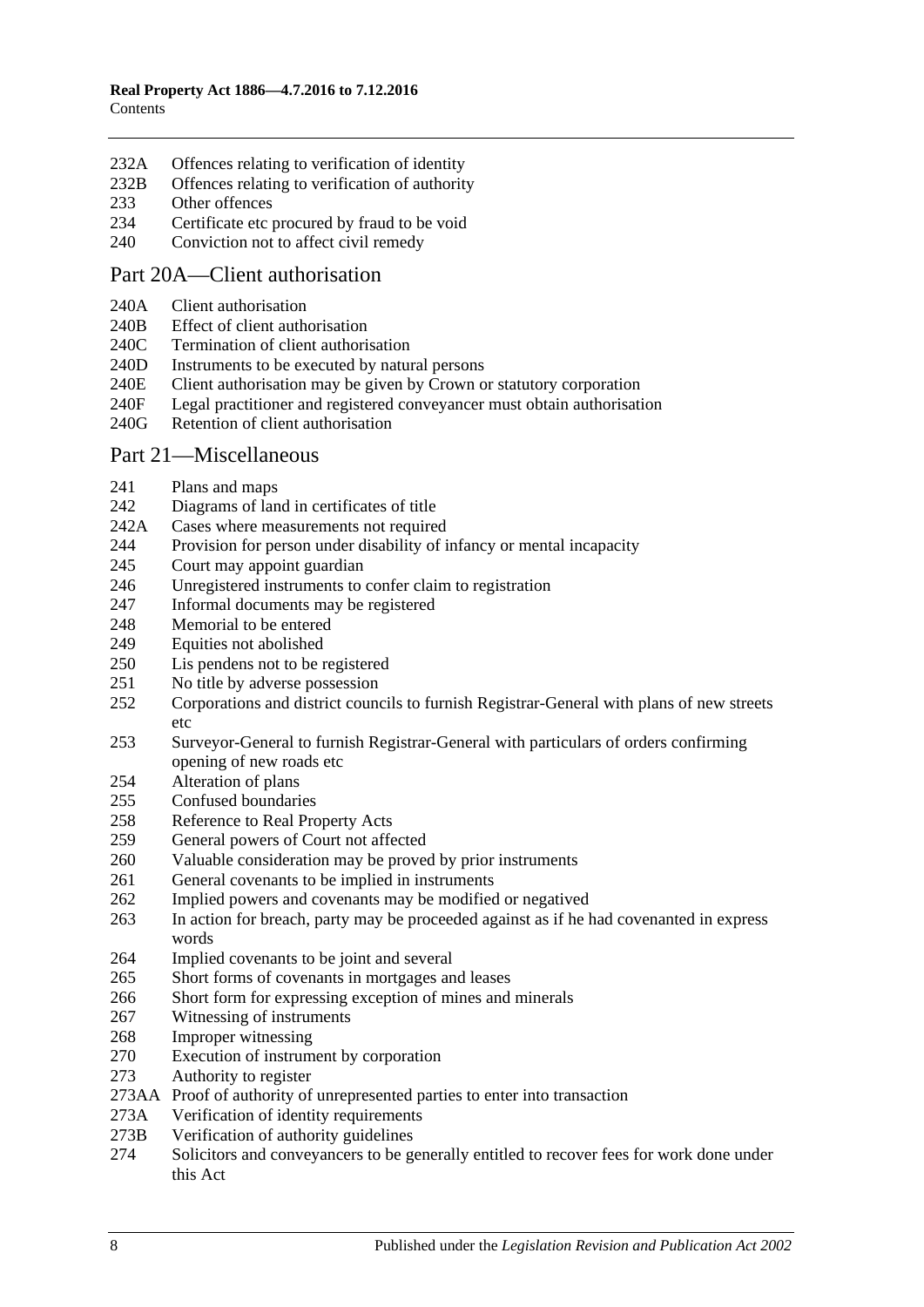- 275 [Forms in Schedules](#page-136-1)
- 276 [Service of notices](#page-136-2)
- 276A [Evidence of instruments lodged electronically](#page-137-0)
- 277 [Regulations](#page-137-1)

[Schedule 1—Transitional provisions](#page-140-0)

[Schedule 2—Application to bring land under the provisions of the](#page-143-0) *Real [Property Act](#page-143-0) 1886*

[Schedule 3—Caveat forbidding lands to be brought under the](#page-144-0) *Real Property Act [1886](#page-144-0)*

[Schedule 5—A free and unrestricted right-of-way](#page-144-1)

[Schedule 6—Short forms of easements and their interpretation](#page-144-2)

[Schedule 16—Short forms of covenants and their interpretation](#page-147-0)

[Schedule 17—Short form of exception of mines and minerals and its](#page-149-0)  [interpretation](#page-149-0)

[Schedule 22—Summons by Registrar-General](#page-149-1)

[Legislative history](#page-150-0)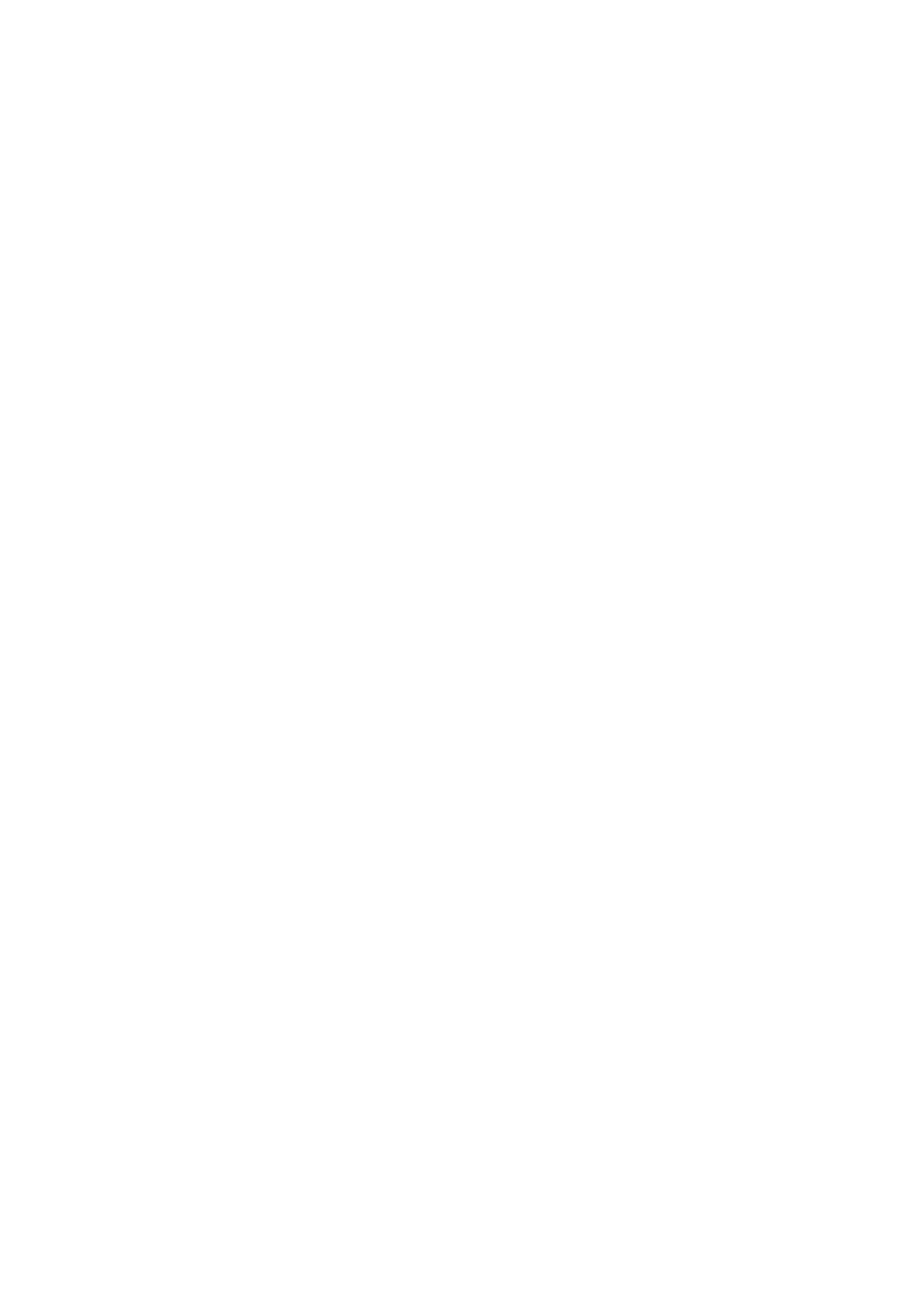## <span id="page-10-0"></span>**The Parliament of South Australia enacts as follows:**

## **Part 1—Preliminary**

### <span id="page-10-1"></span>**1—Short title**

This Act may be cited for all purposes as the *[Real Property Act](http://www.legislation.sa.gov.au/index.aspx?action=legref&type=act&legtitle=Real%20Property%20Act%201886) 1886*.

### <span id="page-10-2"></span>**3—Interpretation**

(1) In this Act, unless the contrary intention appears—

#### *allotment* includes—

- (a) a community lot, a development lot and common property created by division under the *[Community Titles Act](http://www.legislation.sa.gov.au/index.aspx?action=legref&type=act&legtitle=Community%20Titles%20Act%201996) 1996*; and
- (b) a unit and common property created by division under the *[Strata Titles](http://www.legislation.sa.gov.au/index.aspx?action=legref&type=act&legtitle=Strata%20Titles%20Act%201988)  Act [1988](http://www.legislation.sa.gov.au/index.aspx?action=legref&type=act&legtitle=Strata%20Titles%20Act%201988)*;

*appropriate form* means a form approved by the Registrar-General;

*the Assurance Fund* means the Real Property Act Assurance Fund constituted under this Act;

*caveatee* means any person against whose application for any purpose a caveat has been lodged, and shall include the registered proprietor of any land in respect of which a caveat has been lodged;

*caveator* means any person lodging a caveat;

*certificate* means a certificate of title issued under any of the Real Property Acts, or any grant from the Crown issued after the passing of the *[Real Property Act](http://www.legislation.sa.gov.au/index.aspx?action=legref&type=act&legtitle=Real%20Property%20Act)* No. 15 of 1857 and before the commencement of the *[Real Property \(Witnessing and Land](http://www.legislation.sa.gov.au/index.aspx?action=legref&type=act&legtitle=Real%20Property%20(Witnessing%20and%20Land%20Grants)%20Amendment%20Act%201995)  [Grants\) Amendment Act](http://www.legislation.sa.gov.au/index.aspx?action=legref&type=act&legtitle=Real%20Property%20(Witnessing%20and%20Land%20Grants)%20Amendment%20Act%201995) 1995*, and includes all plans and entries on the certificate of title;

*client authorisation*—see [section](#page-126-1) 240A;

*Court* means—

- (a) the Supreme Court; and
- (b) in [sections](#page-26-1) 52, [64,](#page-27-3) [71,](#page-32-1) 80, [87,](#page-41-0) [105,](#page-51-3) 108, [110,](#page-52-2) [142A,](#page-64-1) [154I,](#page-74-1) [165,](#page-79-0) [166](#page-79-1) and [167](#page-79-2) of this Act includes any other court or tribunal constituted under the law of this State or the Commonwealth; and
- (c) in [section](#page-86-1) 191 and Part 17 includes the District Court;

*document* includes a document in electronic form;

*document of title* means a document evidencing or relating to the title of land not under the provisions of any of the Real Property Acts;

*dominant land* means any land having a right-of-way or other easement appurtenant thereto or annexed to the ownership thereof;

*easement* includes a profit à prendre;

*encumbrancee* means the registered proprietor of an encumbrance;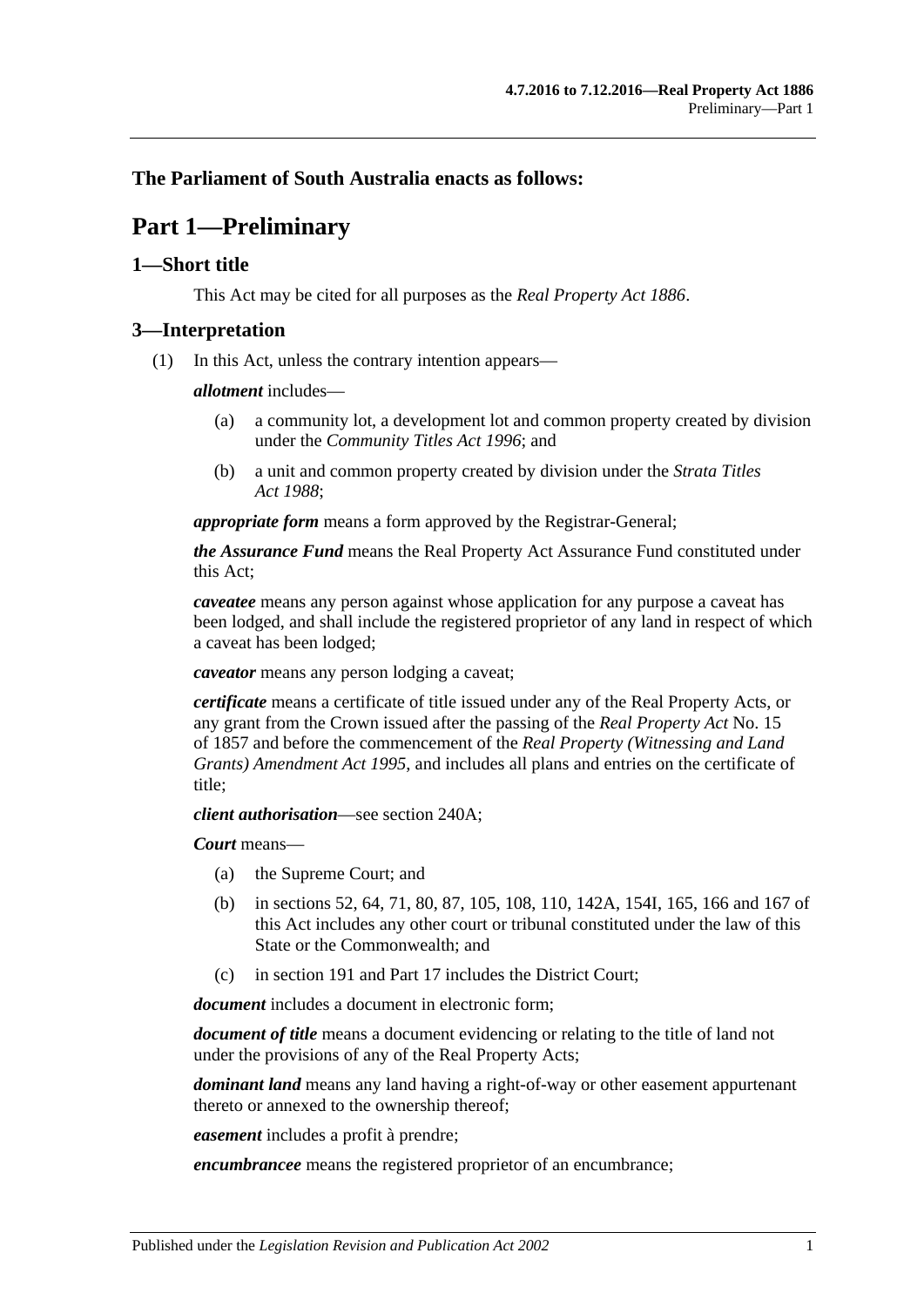*encumbrancer* means the registered proprietor of land subject to an encumbrance;

*execution* includes execution by a legal practitioner or registered conveyancer under a client authorisation;

*instrument* means any document capable of registration in the Lands Titles Registration Office, or in respect of which a record is under an Act directed, required or permitted to be made in the Register Book, and includes a document that may be registered or recorded in the Register of Crown Leases under [section](#page-46-4) 93;

*instrument of title* means an instrument evidencing or relating to the title to land under the provisions of any of the Real Property Acts;

*land* includes all tenements and hereditaments corporeal and incorporeal of every kind and description, and every estate and interest in land;

*law practice* has the same meaning as in the *[Legal Practitioners Act](http://www.legislation.sa.gov.au/index.aspx?action=legref&type=act&legtitle=Legal%20Practitioners%20Act%201981) 1981*;

*legal practitioner* has the same meaning as in the *[Legal Practitioners Act](http://www.legislation.sa.gov.au/index.aspx?action=legref&type=act&legtitle=Legal%20Practitioners%20Act%201981) 1981*;

*lessee* means the registered proprietor of a lease;

*lessor* means the registered proprietor of land subject to a lease;

*mentally incapacitated person* has the same meaning as in the *[Guardianship and](http://www.legislation.sa.gov.au/index.aspx?action=legref&type=act&legtitle=Guardianship%20and%20Administration%20Act%201993)  [Administration Act](http://www.legislation.sa.gov.au/index.aspx?action=legref&type=act&legtitle=Guardianship%20and%20Administration%20Act%201993) 1993*;

*mortgagee* means the registered proprietor of a mortgage;

*mortgagor* means the registered proprietor of land subject to a mortgage;

*participation rules* means the participation rules determined by the Registrar-General under section 23 of the *Electronic Conveyancing National Law (South Australia)*;

*proprietor* means any person seized or possessed of, or entitled to land;

*registered conveyancer* means a person registered as a conveyancer under the *[Conveyancers Act](http://www.legislation.sa.gov.au/index.aspx?action=legref&type=act&legtitle=Conveyancers%20Act%201994) 1994*;

*registered proprietor* means a person appearing by the Register Book to be the proprietor of an estate or interest in land registered under any of the Real Property Acts;

*servient land* means land subject to any easement;

*sign* a document or instrument—see [subsection](#page-12-3) (3);

*statutory assignment* means any deed assigning a debtor's estate for the benefit of his or her creditors, executed under an Act;

*the Real Property Acts* means the *[Real Property Act](http://www.legislation.sa.gov.au/index.aspx?action=legref&type=act&legtitle=Real%20Property%20Act)* (No. 15 of 1857), *[The Real](http://www.legislation.sa.gov.au/index.aspx?action=legref&type=act&legtitle=The%20Real%20Property%20Law%20Amendment%20Act)  [Property Law Amendment Act](http://www.legislation.sa.gov.au/index.aspx?action=legref&type=act&legtitle=The%20Real%20Property%20Law%20Amendment%20Act)* (No. 16 of 1858), the *[Real Property Act of](http://www.legislation.sa.gov.au/index.aspx?action=legref&type=act&legtitle=Real%20Property%20Act%20of%201860) 1860* (No. 11 of 1860), the *[Real Property Act of](http://www.legislation.sa.gov.au/index.aspx?action=legref&type=act&legtitle=Real%20Property%20Act%20of%201861) 1861* (No. 22 of 1861), the *[Real Property](http://www.legislation.sa.gov.au/index.aspx?action=legref&type=act&legtitle=Real%20Property%20Act%20Amendment%20Act%20of%201878)  [Act Amendment Act of](http://www.legislation.sa.gov.au/index.aspx?action=legref&type=act&legtitle=Real%20Property%20Act%20Amendment%20Act%20of%201878) 1878* (No. 128 of 1878), the *[Rights-of-Way Act](http://www.legislation.sa.gov.au/index.aspx?action=legref&type=act&legtitle=Rights-of-Way%20Act%201881) 1881* (No. 223 of 1881), and this Act;

*transmission* means the passing of title to land in any manner other than by transfer;

*Tribunal* means the South Australian Civil and Administrative Tribunal established under the *[South Australian Civil and Administrative Tribunal Act](http://www.legislation.sa.gov.au/index.aspx?action=legref&type=act&legtitle=South%20Australian%20Civil%20and%20Administrative%20Tribunal%20Act%202013) 2013*;

*verification of authority guidelines*—see [section](#page-135-0) 273B;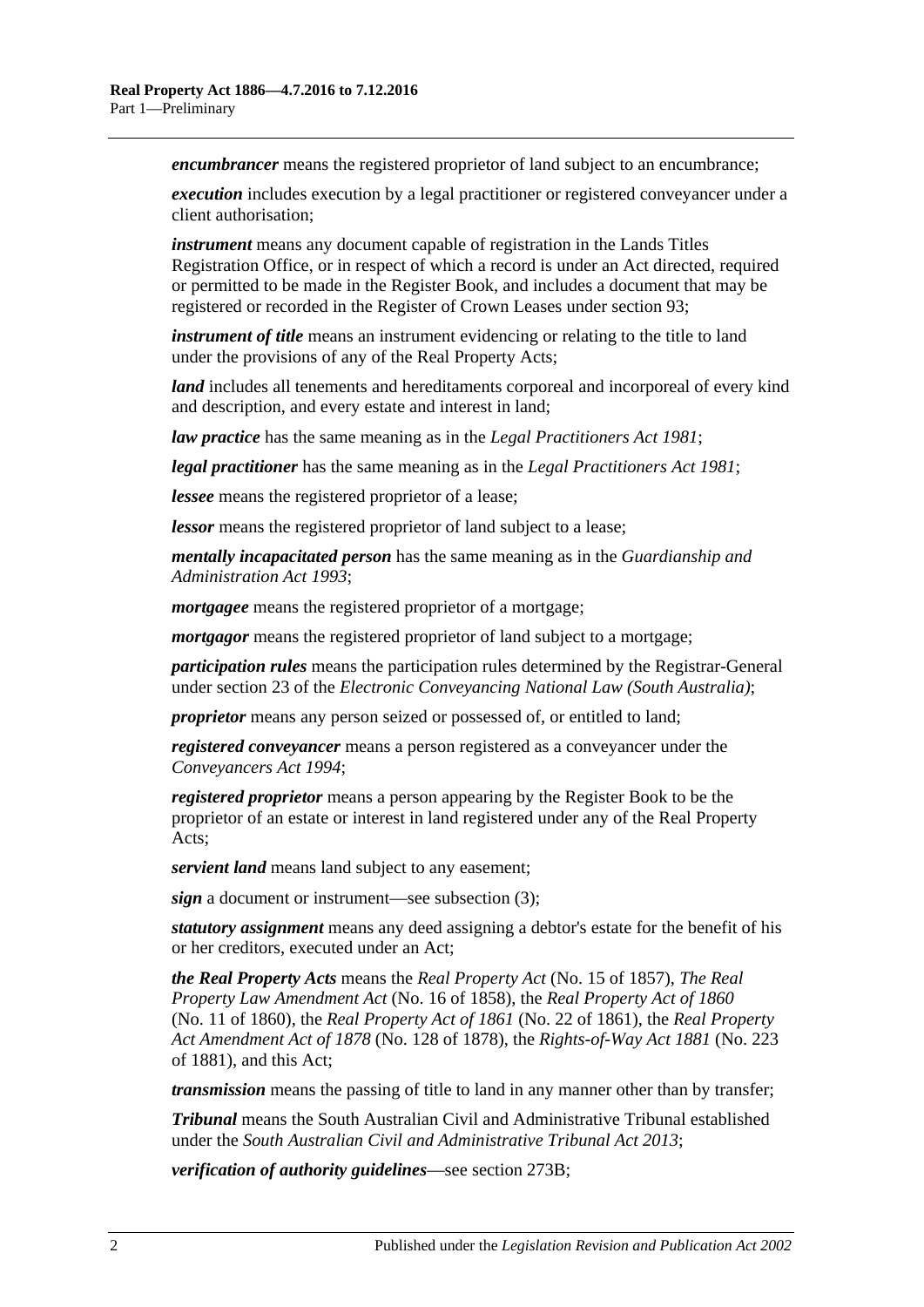*verification of identity requirements*—see [section](#page-134-1) 273A.

- (2) The description of any person as proprietor, transferor, transferee, mortgagor, mortgagee, caveator, caveatee, encumbrancer, encumbrancee, lessor, lessee, or trustee, or as seized of, having, or taking any estate or interest in land shall be deemed to extend to and include the heirs, executors, administrators, and assigns of such person.
- <span id="page-12-3"></span>(3) If a provision of this Act requires that an instrument or document be signed by a person, the instrument or document must be—
	- (a) signed by the person personally; or
	- (b) signed personally on behalf of the person by another person under a power of attorney.

#### <span id="page-12-0"></span>**4—Repeal**

The following Acts or parts of Acts are hereby repealed:

| <b>Number</b> | Title                                                                 | <b>Extent of Repeal</b>                                                                                                          |
|---------------|-----------------------------------------------------------------------|----------------------------------------------------------------------------------------------------------------------------------|
| 22 of 1861    | Real Property Act of 1861.                                            | The whole.                                                                                                                       |
|               | 128 of 1878 Real Property Act Amendment Act of 1878.                  | The whole.                                                                                                                       |
|               | 223 of 1881 Rights-of-Way Act 1881.                                   | The whole.                                                                                                                       |
|               | 225 of 1881 Act to amend The Probate and Succession Duty<br>Act 1876. | The following words at the end of<br>section 3, subsections 2 and 3:<br>"The estate being exempt under<br>clause 2 of this Act." |

#### <span id="page-12-1"></span>**5—Savings**

Such repeal shall not affect any appointment, regulation, instrument, fund, act, matter, or thing lawfully made, done, executed, or in existence under the authority of the said Acts or any or either of them; nor prevent prosecution or punishment for any offence committed or act done in violation of the provisions of the said Acts or any or either of them; or interfere with the recovery of any penalty or of any forfeiture incurred under the said Acts or any or either of them; or with the enforcement, vindication, or recovery, of any estate, right, title, trust, covenant, contract, or interest preserved, acquired, accruing, existing or entered into under the provisions of the said Acts or any or either of them; nor shall such repeal affect or in any way interfere with any act or thing, prosecution or punishment, enforcement, vindication, or recovery saved or protection given by the said repealed Acts; and all applications, actions, suits, proceedings, instruments, registrations, and other acts, matters, and things made, commenced, pending, signed, entered, or done under the said repealed Acts or any or either of them before the passing of this Act, may be proceeded with, prosecuted, completed, and acted on in the same manner and shall be as valid and effectual as if this Act had not been passed.

#### <span id="page-12-2"></span>**6—Inconsistency with other Acts**

Unless the contrary intention is expressly indicated, in the event of an inconsistency with any other Act in respect of land to which this Act applies, this Act will prevail to the extent of the inconsistency.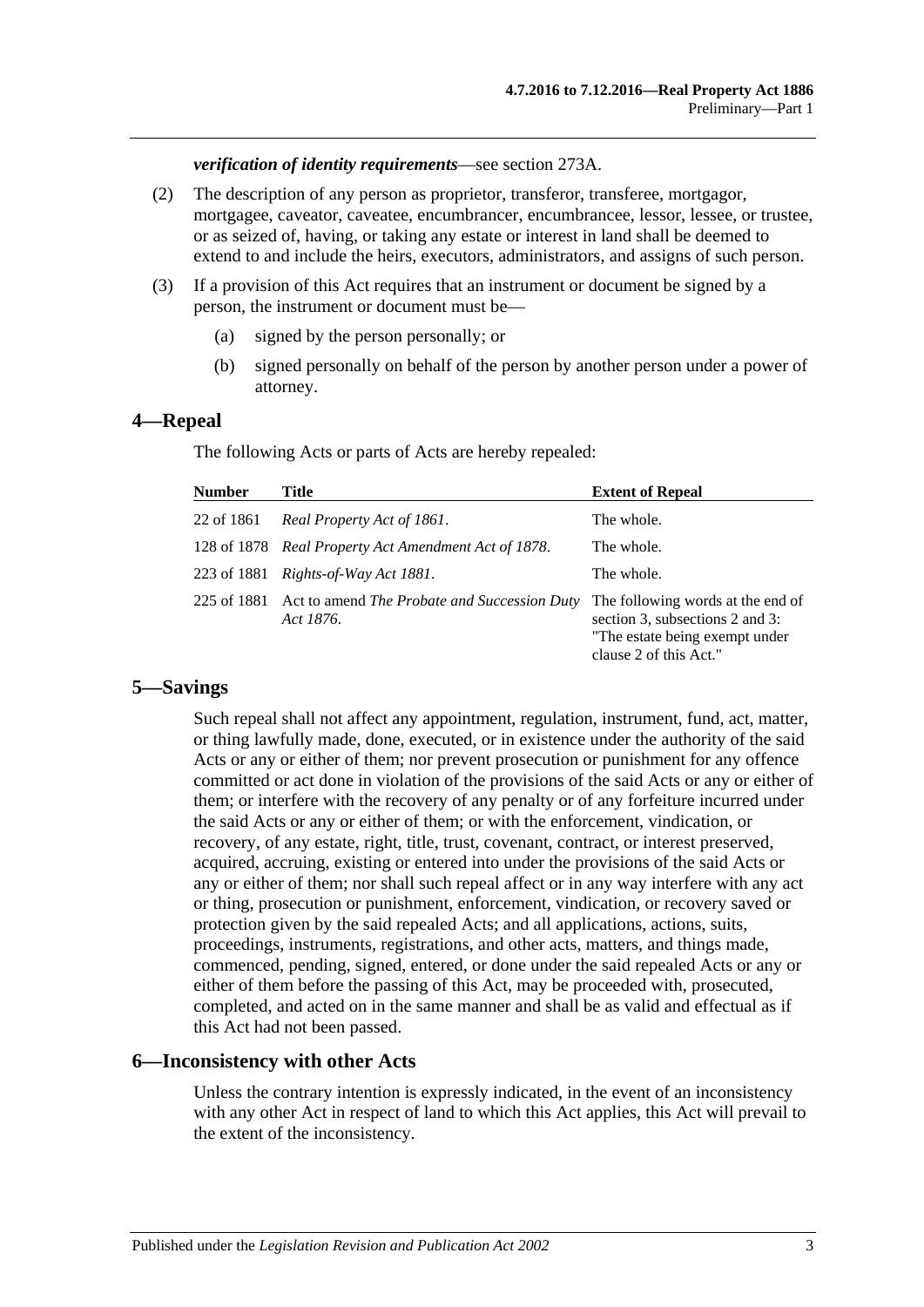## <span id="page-13-0"></span>**7—Lands under previous Acts to be under this Act**

All lands subject to the provisions of any of the Real Property Acts shall, on and from the day upon which this Act shall come into operation, and all land hereafter brought under the provisions of any of the Real Property Acts, pursuant to any application commenced at the time of this Act coming into operation, shall, from the time of the issuing of the certificate for such land, be held subject to the provisions of this Act.

### <span id="page-13-1"></span>**8—Land not to be withdrawn**

No land once subject to the provisions of this Act shall ever be withdrawn therefrom.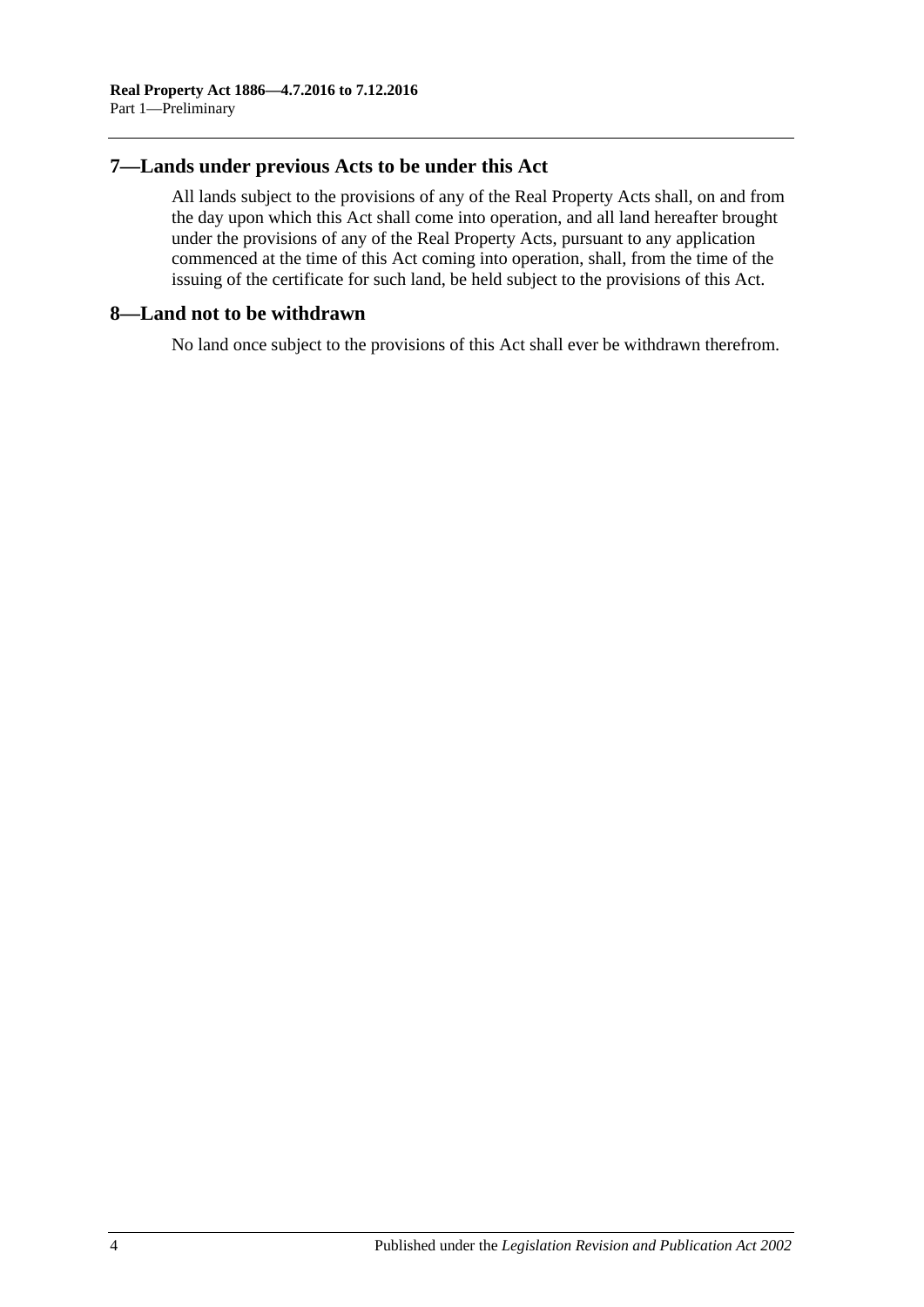## <span id="page-14-0"></span>**Part 2—Objects of this Act**

## <span id="page-14-1"></span>**10—Objects**

The objects of this Act are to simplify the title to land and to facilitate dealing therewith, and to secure indefeasibility of title to all registered proprietors, except in certain cases specified in this Act.

## <span id="page-14-2"></span>**11—Construction**

This Act shall always be construed in such manner as shall best give effect to the objects hereinbefore declared.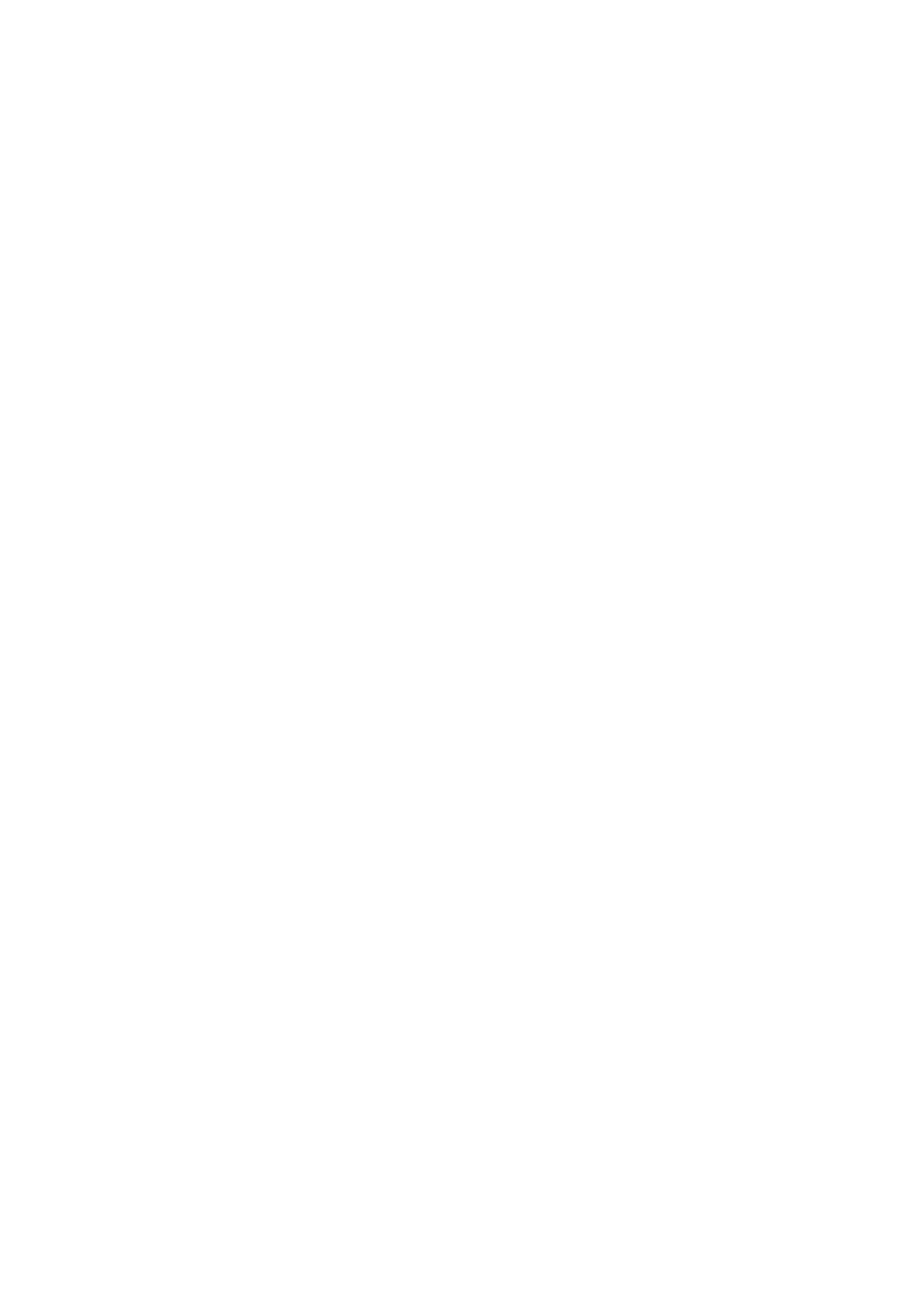## <span id="page-16-0"></span>**Part 3—The Lands Titles Registration Office**

## <span id="page-16-1"></span>**12—Lands Titles Registration Office to be at Adelaide**

The *Lands Titles Registration Office* shall be continued at Adelaide for the purposes of this Act.

## <span id="page-16-2"></span>**13—Officers for administration of this Act**

- (1) There shall be a Registrar-General.
- (2) The Registrar-General shall be responsible for the administration of this Act.
- (3) There shall be such deputies of the Registrar-General as may be necessary or expedient for the administration of this Act.
- (4) There shall be such other officers as may be necessary or expedient for the administration of this Act.
- (5) The Registrar-General, the deputies of the Registrar-General and the other officers are to be Public Service employees.

## <span id="page-16-3"></span>**16—Exercise of powers of Registrar-General**

Any power or function conferred on, or assigned to, the Registrar-General by this or any other Act may be exercised or carried out—

- (a) by any Deputy Registrar-General; or
- (b) by any person to whom that power or function has been delegated by the Registrar-General.

## <span id="page-16-7"></span><span id="page-16-4"></span>**18A—Delegation by Registrar-General**

- (1) The Registrar-General may by writing under his hand delegate to any officer or clerk any of the powers or functions of the Registrar-General under this Act or any other Act (except this power of delegation) so that the delegated powers may be exercised by the delegate with respect to the matter or matters of a class specified or the place or locality defined in the instrument of delegation.
- (2) A delegation under [subsection](#page-16-7) (1) of this section shall be revocable in writing at will and no delegation shall prevent the exercise of any power or function of the Registrar-General.

## <span id="page-16-5"></span>**19—Solicitor not to engage in private practice**

It shall not be lawful for any person whilst holding the office of solicitor under this Act to engage in private practice as a barrister, attorney, solicitor or registered conveyancer, but this prohibition shall not apply to any acting solicitor.

## <span id="page-16-6"></span>**21—Seal of office**

The Registrar-General shall have and use a seal of office bearing the impression of the Royal Arms of England and the words "Registrar-General South Australia"; and every instrument bearing such seal, and purporting to be issued by the Registrar-General, or by a Deputy Registrar-General or a delegate referred to in [section](#page-16-4) 18A, shall be received in evidence, and shall be deemed to be issued by or under the direction of the Registrar-General without further proof, unless the contrary be shown.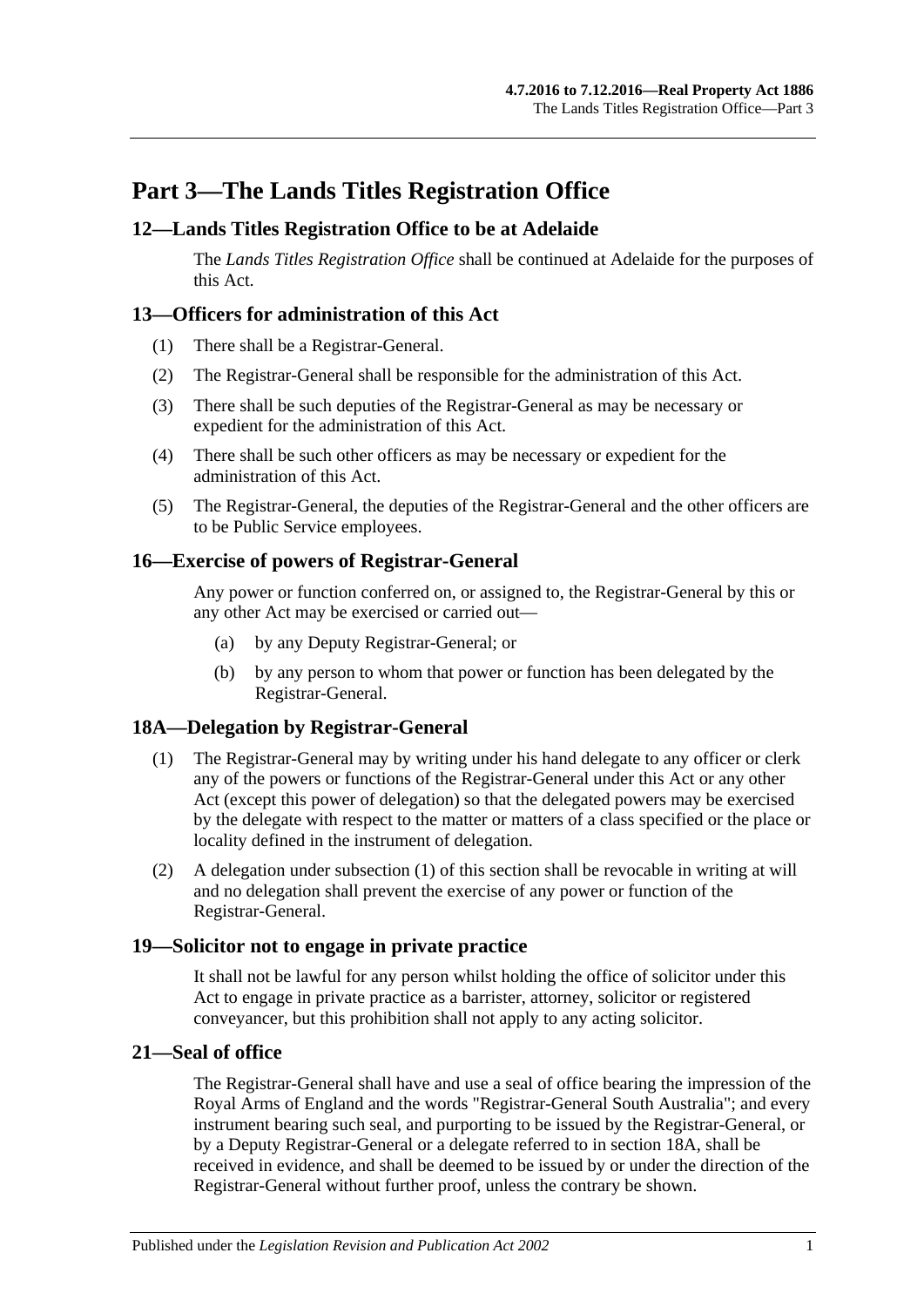## <span id="page-17-4"></span><span id="page-17-0"></span>**22—Fees etc**

- (1) The Registrar-General may demand and receive such fees, in respect of the several matters provided for in this Act, as are prescribed.
- (2) Until regulations under this Act are made prescribing fees in respect of the matters referred to in [subsection](#page-17-4) (1) of this section the Registrar-General may demand and receive such fees as were payable in respect of those matters immediately before the commencement of the *[Real Property Act Amendment Act](http://www.legislation.sa.gov.au/index.aspx?action=legref&type=act&legtitle=Real%20Property%20Act%20Amendment%20Act%201972) 1972*.

## <span id="page-17-1"></span>**23—Accounts of Registrar-General and payment of moneys**

- (1) The Registrar-General shall keep a correct account of all sums of money received by him in accordance with the provisions of this Act, and shall pay the same to the Treasurer.
- (2) All fines and fees received under the provisions of this Act shall (subject to the provisions of [Part 18](#page-92-0) of this Act) be carried into account by the Treasurer as General Revenue.

## <span id="page-17-5"></span><span id="page-17-2"></span>**23A—Payment of moneys received in trust**

- (1) Where the Minister has received moneys in trust or otherwise on account of a mortgagee or other person, and the Minister is satisfied that the moneys may be properly paid to any person the Minister may upon the application of that person and upon provision by that person of such an indemnity or indemnities, if any, as the Minister thinks fit, make payment of the moneys to that person.
- (1a) Before making payment to any person under [subsection](#page-17-5) (1) of this section the Minister may require the production of such evidence as he thinks fit to the effect that—
	- (a) succession duties that may be payable out of, or in respect of, the moneys have been paid; and
	- (b) any other claim to which the moneys may be liable has been satisfied.
- (2) Any payment made by the Treasurer before the commencement of the *[Real Property](http://www.legislation.sa.gov.au/index.aspx?action=legref&type=act&legtitle=Real%20Property%20Act%20Amendment%20Act%201975)  [Act Amendment Act](http://www.legislation.sa.gov.au/index.aspx?action=legref&type=act&legtitle=Real%20Property%20Act%20Amendment%20Act%201975) 1975* of moneys of a kind referred to in [subsection](#page-17-5) (1) of this section shall be for all purposes as lawful, valid and effectual as it would have been if—
	- (a) that subsection was enacted and in force at the time at which that payment was made; and
	- (b) the payment of those moneys complied in all respects with the provisions of that subsection.

## <span id="page-17-3"></span>**24—Registrar-General not to be liable for acts done** *bona fide*

The Registrar-General shall not individually, nor shall any person acting under his authority, be liable to any action, or proceeding for or in respect of any act or matter *bona fide* done, or omitted to be done, in the exercise or supposed exercise of the powers of this Act.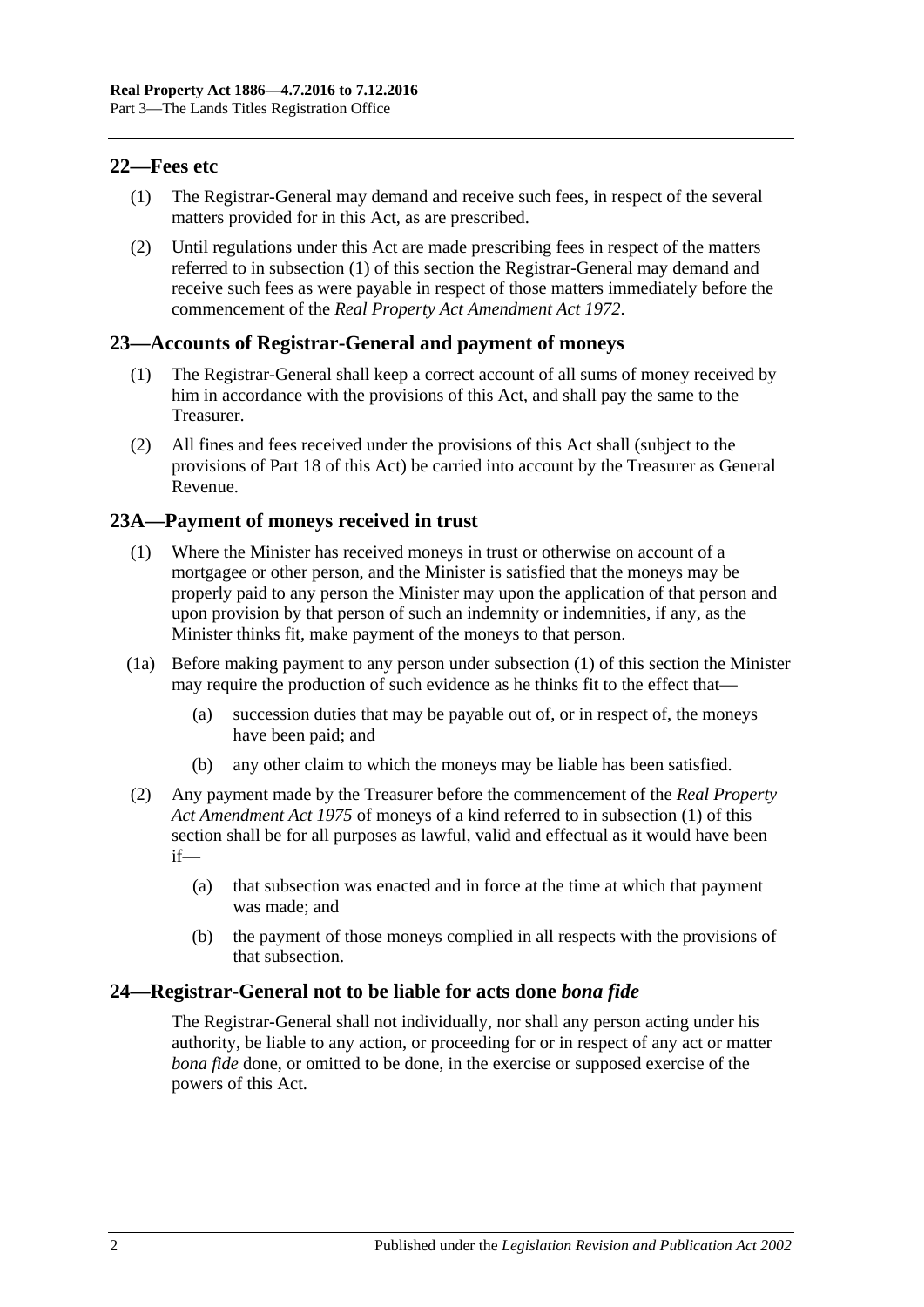## <span id="page-18-0"></span>**Part 4—The bringing of land under the Act**

### <span id="page-18-1"></span>**25—Land in two classes**

For the purpose of bringing land under the provisions of this Act, it shall be regarded as divided into two classes, as follows:

- (a) land hereafter alienated in fee from the Crown;
- (b) land heretofore alienated in fee from the Crown.

#### <span id="page-18-2"></span>**26—Land on alienation from Crown to be under Act**

As to land hereafter alienated in fee from the Crown, the same shall, immediately on alienation, be subject to the provisions of this Act.

## <span id="page-18-3"></span>**27—Lands granted prior to the day on which this Act comes into operation may be brought into operation under this Act**

As to land heretofore alienated from the Crown in fee but not under the provisions of any of the Real Property Acts (whether such land shall constitute the entire or only part of the land included in any land grant), the same may be brought under the provisions of this Act in the following manner, that is to say—The Registrar-General shall receive applications in the form of [Schedule 2](#page-143-0) hereto, or in a form to the like effect, if made by any of the following persons, that is to say—

- (a) by any person claiming to be the person in whom the fee simple is vested either at law or in equity: Provided that wherever trustees, seized in fee simple, have no power to sell the land which they may seek to bring under the provisions of this Act, the persons claiming or appearing to be beneficially entitled to the said land shall consent to such application;
- (b) by any person having power to appoint or dispose of the fee simple, at law or in equity, in cases where the Registrar-General shall be satisfied that the application is made for the purpose of carrying such power into effect;
- (c) by any person claiming a life estate, not being a leasehold for a life or lives: Provided that all persons claiming or appearing to be beneficially entitled in reversion or remainder shall join in or consent to such application;
- (d) the father, or if the father be dead, the mother or other guardian of any infant, or the administrator or committee of the estate of a mentally incapacitated person or the guardian of such a person, may make or consent to an application in the name or on behalf of the infant or mentally incapacitated person; and any person holding a power of attorney authorising the sale of a freehold estate in any land may make the application in respect of such land in the name or on behalf of the proprietor, unless such power shall expressly prohibit his so doing.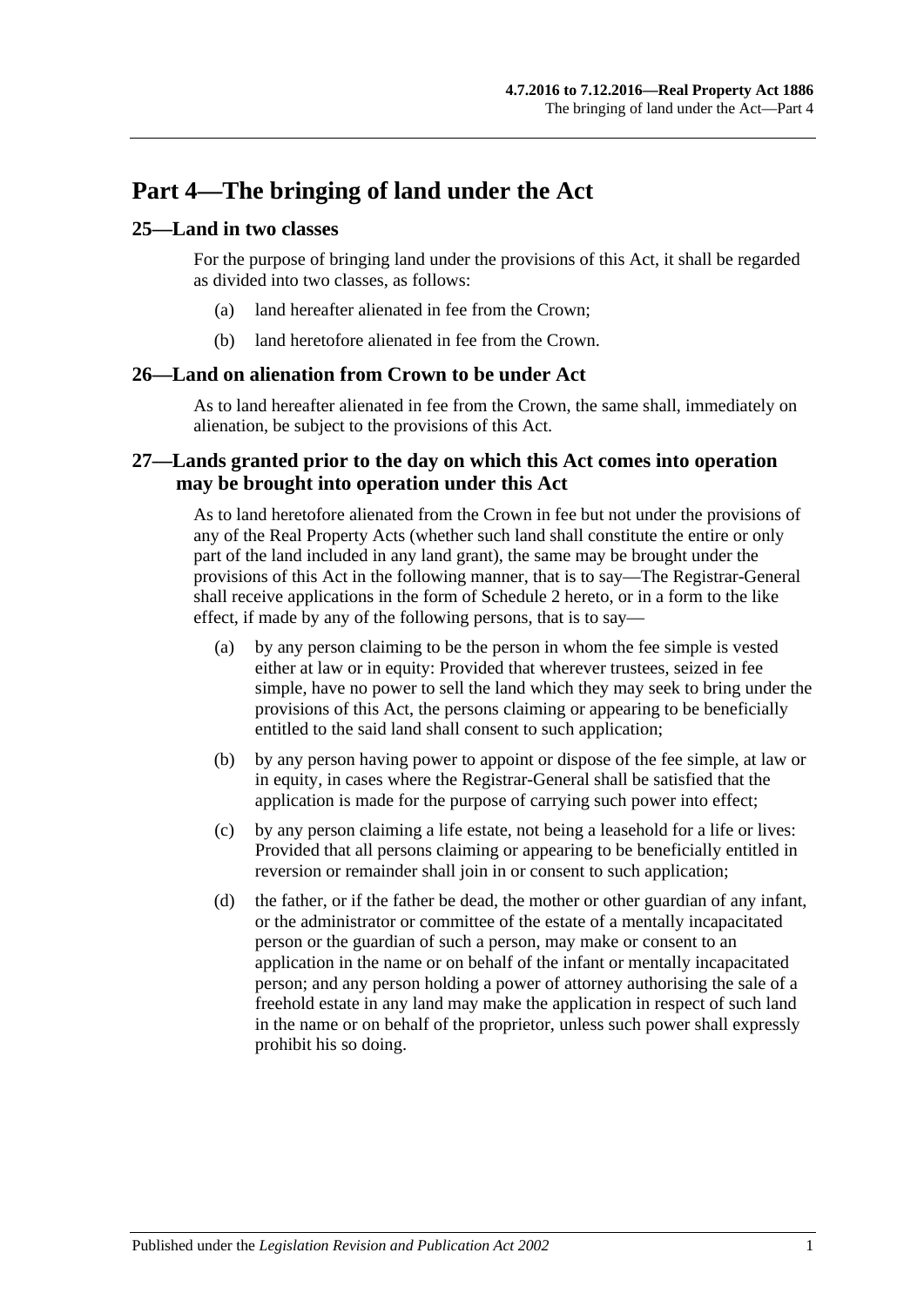## <span id="page-19-0"></span>**28—Undivided shares and mortgaged land may not be brought under Act except upon conditions**

No such application shall be received from any person claiming to be entitled to an undivided share of any land unless the persons who shall appear to be entitled to the other undivided shares shall join in the application with a view to bringing the entirety under the provisions of this Act; nor from the mortgagor of any land unless the mortgagee shall consent to such application; nor from the mortgagee of any land except in the exercise of or for the purpose of giving effect to a sale under a power of sale contained in the mortgage deed.

## <span id="page-19-1"></span>**29—Provisions as to surrender of documents etc**

Every applicant shall, when making his application, surrender to the Registrar-General all documents of title in his possession or under his control relating to or in any way affecting the land, and shall furnish a schedule of such documents, and also, if required, an abstract of his title, and shall, in his application, state the nature of his estate or interest in the land, and of every estate or interest therein held by any other person, whether at law or in equity, in possession, reversion, remainder, or expectancy, and give full particulars of every right-of-way or other easement affecting the land of which he is aware, or has had notice, or which he knows to be claimed by any other person, and shall state whether the land be occupied or unoccupied, and if occupied, the name and description of the occupant, and the nature of his occupancy, and whether such occupancy be adverse or otherwise; and shall, when practicable, state the names and addresses of the occupants and proprietors of all lands contiguous to the land in respect of which application is made so far as known to him, and that the schedule so furnished includes all documents of title relating to such land in his possession or under his control, and may, in his application, require the Registrar-General, at the expense of the applicant, to cause personal notice of the application to be served upon any person whose name and address shall for that purpose be therein stated, and shall give an address to which notices in respect of such application may be sent.

## <span id="page-19-2"></span>**30—Statements to be verified by declaration**

The statements made in the application shall be verified by the declaration of the applicant or the person acting in his name or on his behalf.

## <span id="page-19-3"></span>**31—Application, how to be dealt with**

Upon receipt of the application the Registrar-General shall cause the title of the applicant to be examined and reported on by a legal practitioner.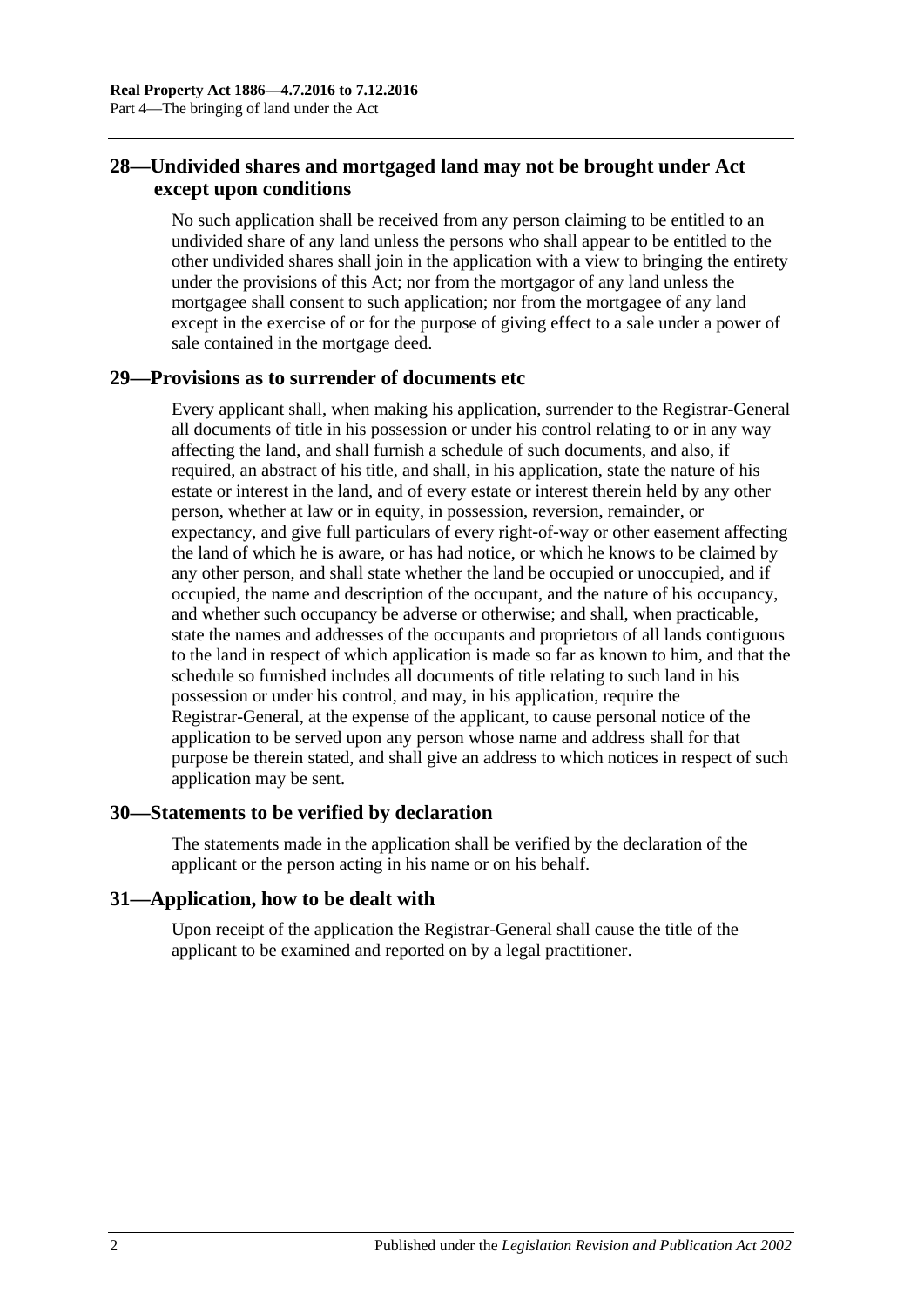#### <span id="page-20-0"></span>**32—Titles in three classes**

(1) For the purposes of all applications, the titles of applicants shall be divided into three classes as follows:

#### (a) **Class I—When applicant is original grantee, and no transactions have been registered**

when the applicant is the original grantee from the Crown, and the land has been granted on or subsequently to the first day of March, 1842, and no transaction affecting the title has at any time been registered, and the applicant has not required notice of his application to be served personally upon any person;

#### (b) **Class II—When applicant is not original grantee, or any transactions have been registered**

when, although the title does not belong to the first class, the land is held by the applicant for the estate or interest described in the application free from mortgage, encumbrance, or other beneficial interest affecting the title thereto, or if any such mortgage, encumbrance, or interest exists the parties interested therein join in or consent to the application, and the applicant has not required notice of his application to be served personally upon any person;

#### (c) **Class III—When evidence of title imperfect**

when any person beneficially interested in the land otherwise than as lessee, or any person interested in any mortgage or encumbrance affecting the title, is not a party joining in or consenting to the application, or the title or evidence of title set forth by the applicant is imperfect, or the applicant has required notice of his application to be served personally upon any person.

(2) If it shall appear to the Registrar-General that the title of the applicant belongs to the first class he shall bring such land under the provisions of this Act forthwith.

## <span id="page-20-1"></span>**33—Procedure under second class**

If it shall appear to the satisfaction of the Registrar-General that the title of the applicant belongs to the second class, he shall cause notice of the application to be published in the Government Gazette; and shall further limit and appoint a time, not less than one month nor more than twelve months from the date of the publication in the Government Gazette, upon or after the expiration of which he shall, unless he shall in the interval have received a caveat forbidding him so to do, bring the land under the provisions of this Act.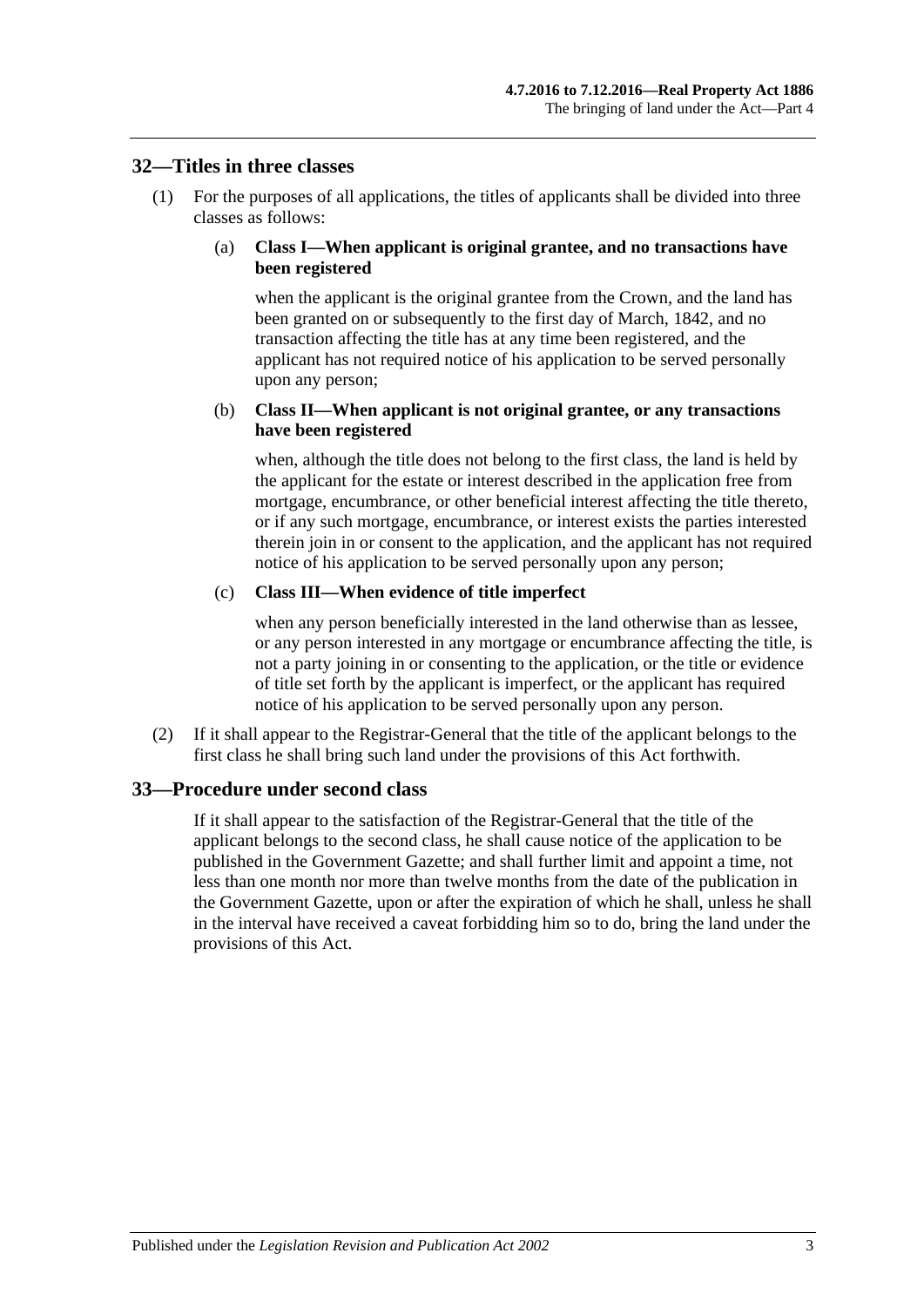## <span id="page-21-0"></span>**34—Procedure under third class**

If it shall appear to the satisfaction of the Registrar-General that the title of the applicant belongs to the third class, it shall be lawful for him to reject such application altogether, or in his discretion to cause notice of the application to be served upon all persons other than the applicant, who shall appear to have any interest in the land which is the subject of the application and to be published in the Government Gazette, and in such manner as he may direct; and to limit and appoint a time in his discretion, or as the Court may prescribe, not less than two months nor more than twelve months from the date of the first of such publications in the Government Gazette, upon or after the expiration of which it shall be lawful for the Registrar-General to bring the land under the provisions of this Act, unless he shall in the interval have received a caveat forbidding him so to do.

#### <span id="page-21-1"></span>**35—Notice of application to be published**

The Registrar-General shall cause notice to be published in such manner as aforesaid, or in such other manner as may be prescribed by any order of the Court, that application has been made for bringing the land therein referred to under the provisions of this Act, and shall also cause a copy of such notice to be posted in a conspicuous place in his office, and in such other places as he may deem necessary, and shall forward, by registered or certified post, a copy of such notice addressed to each of the persons, if any, stated in the application to be in occupation of the land, or to be occupiers or proprietors of land contiguous thereto, so far as his knowledge of the addresses of such persons shall enable him, and to such other persons as he may think fit, and in case the applicant shall have required any notice to be personally served upon any person named in his application, then and in such case the Registrar-General shall cause a copy of such notice to be so served upon such person.

#### <span id="page-21-2"></span>**36—Second and third classes brought under this Act**

If within the time limited and appointed as aforesaid by the Registrar-General, or under any order of the Court, any notice forwarded as aforesaid, shall not be returned to him by the Postmaster-General, and if within the time so limited he shall not have received a caveat, as hereinafter described, forbidding him so to do—and in any case in which personal notice may be required as aforesaid, if he shall have received proof to his satisfaction that such notice has been served, the Registrar-General shall bring the land described in the application under the provisions of this Act.

#### <span id="page-21-3"></span>**37—How land to be brought under Act**

The Registrar-General shall bring land under the provisions of this Act by issuing a certificate for the same to the applicant, or to such person as he or the person applying in his name or on his behalf may by any writing under his hand direct.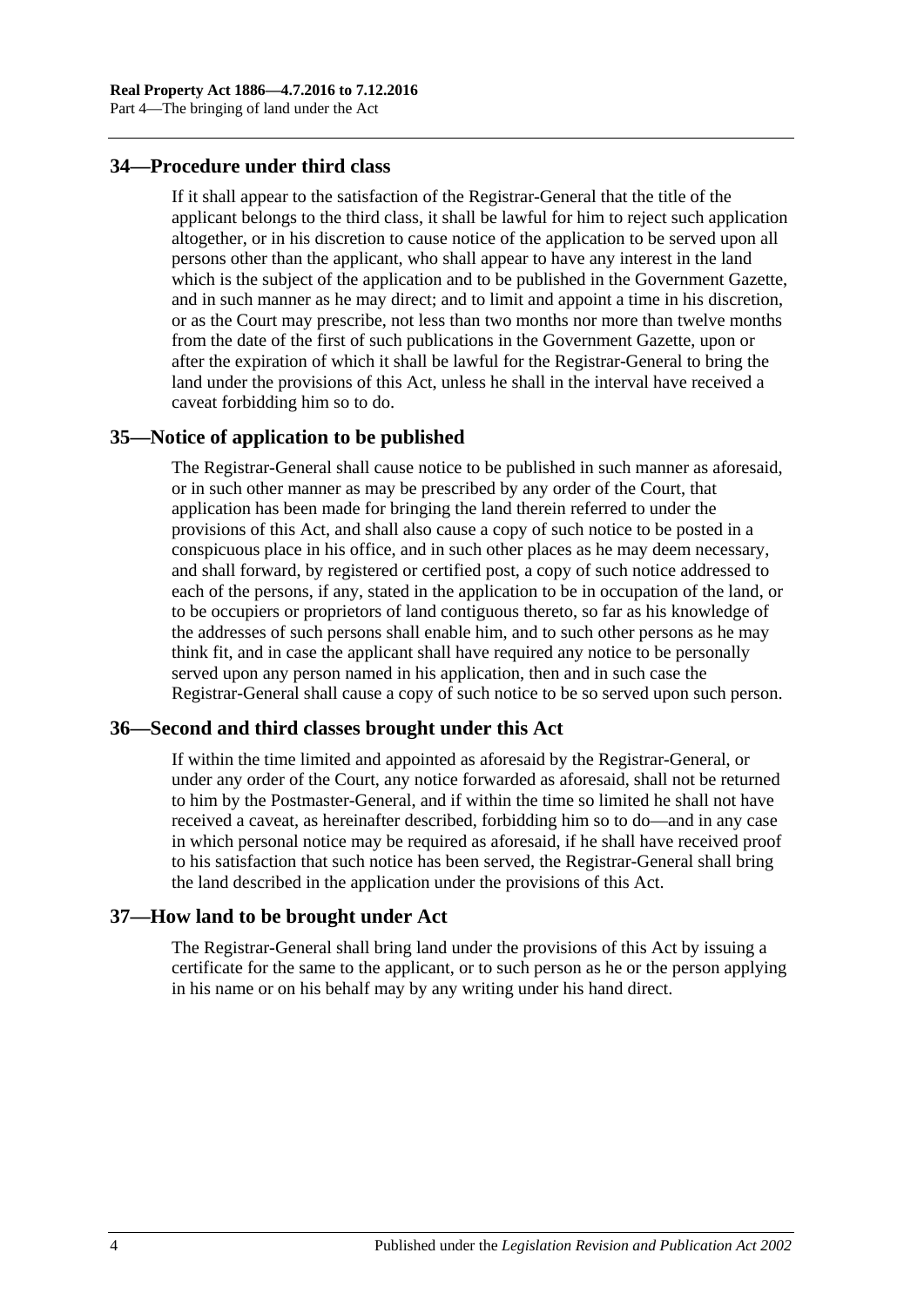#### <span id="page-22-0"></span>**38—Action to be taken on return of notices or failure of personal service**

The Registrar-General, whenever he shall be made aware that any notice required by any applicant to be served personally has failed to be, or cannot be, so served, shall notify the same to such applicant, who, if he think fit, may by writing under his hand, withdraw such requirement, and the Registrar-General thereupon or in case any notice shall be returned to him by the Postmaster-General, may reject the application altogether, or bring the land therein described under the provisions of this Act forthwith, or after such further interval, notification, or advertisement as he may think fit.

#### <span id="page-22-1"></span>**39—Caveat against bringing land under Act**

Any person having or claiming an estate or interest in any land sought to be brought under the provisions of this Act, or the attorney or agent of any such person, may, within the time by the Registrar-General or under any order of the Court for that purpose limited, lodge a caveat in the Lands Titles Registration Office, in the form of [Schedule 3](#page-144-0) hereto, forbidding the bringing of such land under the provisions of this Act. Every such caveat shall state the nature of the estate or interest claimed by the person lodging the same and the grounds on which such claim is founded, and no caveat shall be received unless some address within South Australia shall be given therein at which notices and proceedings relating to the caveat may be served.

## <span id="page-22-2"></span>**40—If caveat be received within time limited, proceedings stayed**

The Registrar-General shall, upon receipt of any such caveat, within the time limited as aforesaid give notice thereof to the applicant proprietor, and shall suspend further action in the matter, and the land in respect of which such caveat shall have been lodged shall not be brought under the provisions of this Act until such caveat shall have been withdrawn or shall have lapsed from any of the causes hereinafter provided, or until a decision therein shall have been obtained from the Court having jurisdiction in the matter.

## <span id="page-22-3"></span>**41—Applicant may withdraw his application**

Any applicant may withdraw his application at any time prior to the issuing of the certificate, and the Registrar-General shall in such case, upon request in writing signed by the applicant, return to him, or to the person, if any, notified in the application as having a lien thereon, all documents of title deposited in support of the application.

## <span id="page-22-4"></span>**42—Documents of title, if they include other property, to be returned to applicant**

Upon issuing a certificate bringing land under the provisions of this Act the Registrar-General shall endorse a memorandum on every document of title deposited by the applicant in support of his application, stating that the lands described in such certificate have been brought under the Real Property Act. If any such document of title shall relate to or include any property, whether personal or real, other than the land included in the certificate, the Registrar-General shall return such document to the applicant, but otherwise shall retain the same in his office; and no person shall be entitled to the production of any document so retained, except upon the written order of the applicant or of some person claiming through or under him, or upon the order of the Court.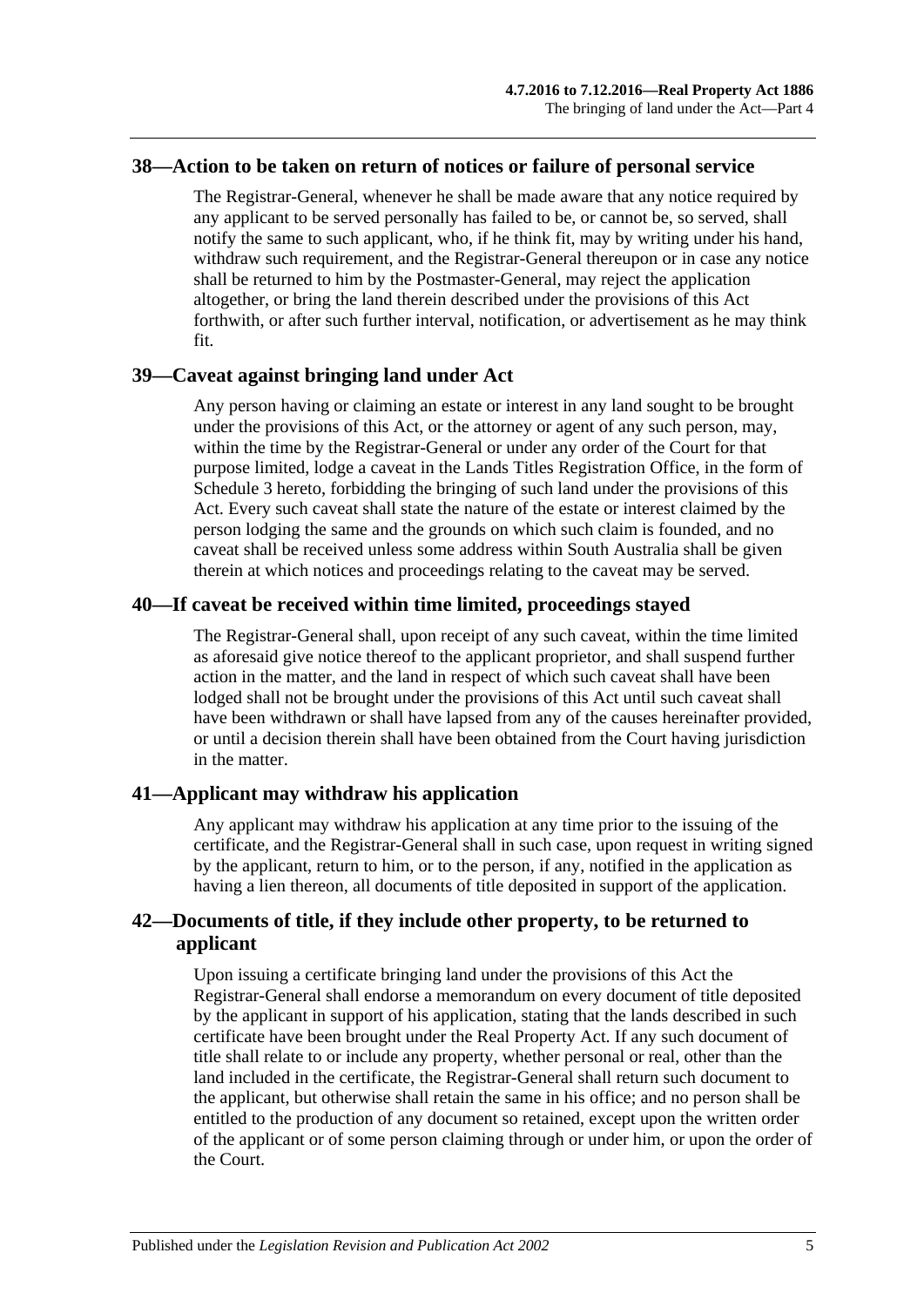## <span id="page-23-0"></span>**43—Certificate to issue in name of deceased applicant proprietor or his nominee**

In case an applicant, or the person to whom he or the person applying in his name or on his behalf, may have directed a certificate to be issued, shall die in the interval between the date of the application and the date on which the certificate shall be issued, the certificate shall be issued in the name of the applicant, or in the name of the person to whom it shall have been so directed to be issued as the case may require, and the land shall devolve in like manner as if the certificate had been issued prior to the death of the applicant or of such person.

## <span id="page-23-1"></span>**44—Proceedings under caveat**

Whenever a caveat shall have been lodged in the Lands Titles Registration Office forbidding land to be brought under the provisions of this Act, the like proceedings as are hereinafter provided for the removal of caveats, in the case of land already under the provisions of this Act, shall be open to the caveatee for removal of the caveat, and for the recovery of costs and damages from the caveator, in case the caveat shall have been lodged by the caveator wrongfully and without reasonable cause.

## <span id="page-23-2"></span>**45—Lapse of caveat**

Every such caveat shall be deemed to have lapsed after the expiration of 1 month from the day on which the caveat is lodged, unless the person by whom or on whose behalf the same was lodged shall, within that time, have taken proceedings in the Court to establish his or her title to the estate or interest claimed, and give written notice thereof to the Registrar-General, or shall have obtained from the Court an order or injunction restraining the Registrar-General from bringing the land under the provisions of this Act. No such lapsed caveat shall, except with the permission of the Court, be renewed by or on behalf of the same person in respect of the same estate or interest.

## <span id="page-23-3"></span>**46—Reversion expectant on lease not to be extinguished**

The reversion expectant upon a lease shall not be deemed to have been extinguished in consequence of the land comprised in such lease having been brought under the provisions of this Act, and the registered proprietor of any land which is subject to a lease granted prior to the first certificate being issued in respect of such land, shall be held in all Courts to be seized of the reversion expectant upon such lease, and to have all the powers, rights and remedies to which a reversioner is by law entitled and shall be subject to all covenants and conditions in such lease expressed or implied to be performed on the part of the lessor.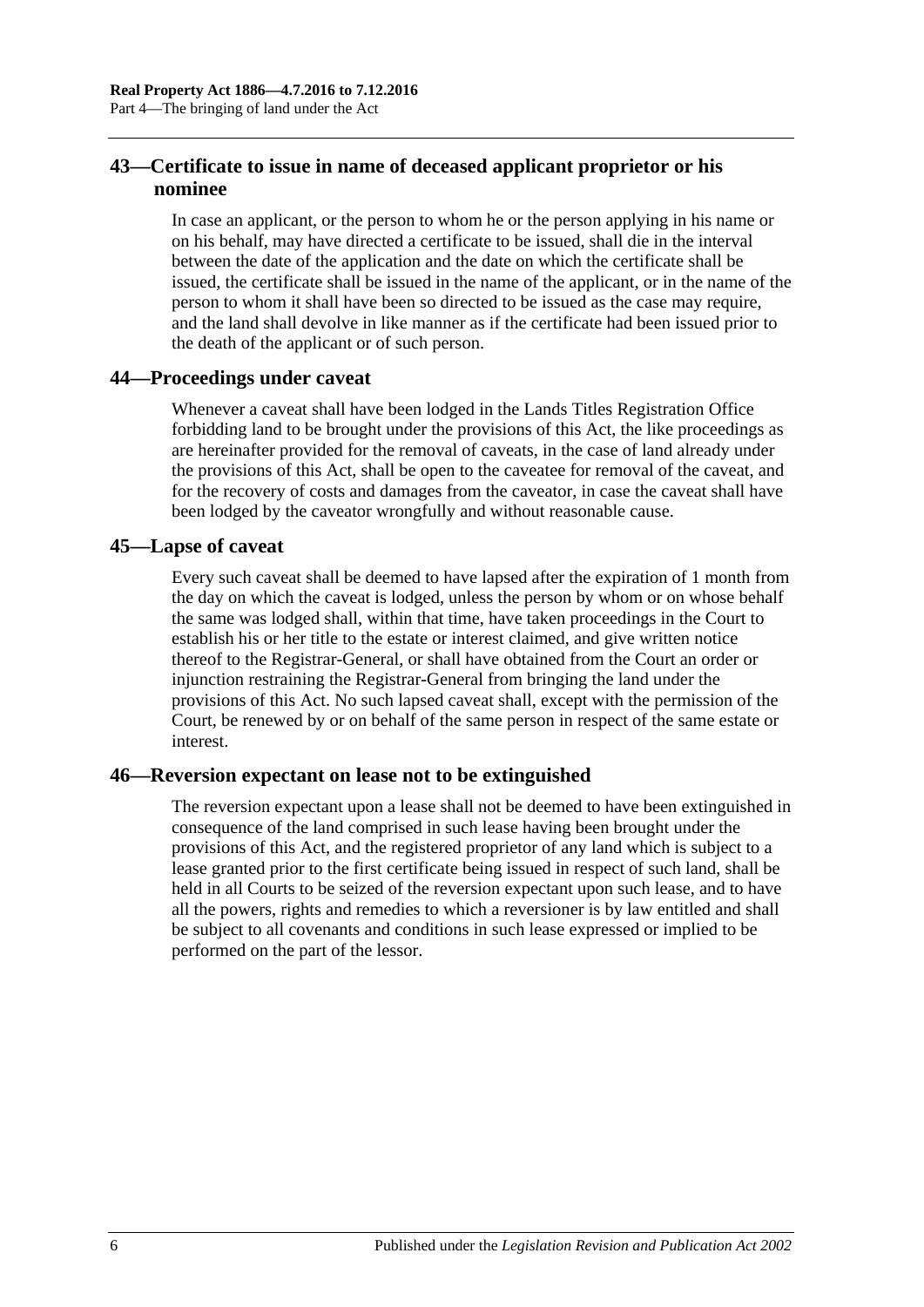## <span id="page-24-0"></span>**Part 5—Registration of title**

## <span id="page-24-1"></span>**Division 1—Registration of title in the Register Book**

## <span id="page-24-2"></span>**47—Registration of title in the Register Book**

This Division applies to, and in relation to, the registration of title to land in the Register Book.

## <span id="page-24-3"></span>**49—Folios in Register Book**

Each certificate of title shall constitute a separate folium of the Register Book, and the Registrar-General shall record thereon distinctly and separately all memorials affecting the land included in each certificate.

## <span id="page-24-4"></span>**51—Requirements of memorial**

Every memorial entered in the Register Book shall be sealed with the seal of the Registrar-General, and shall state the nature of the instrument to which it relates and such other particulars as the Registrar-General directs, and shall refer by number or symbol to such instrument.

## <span id="page-24-5"></span>**51A—Evidentiary**

- (1) Subject to this Act, a certificate of title must be accepted in legal proceedings as conclusive evidence of title to land and to any other estate or interest in land that it records and as evidence (which may be rebutted) of any other information that it records.
- (2) A document that purports to have been certified by the Registrar-General to be a correct copy of a certificate of title may be accepted in legal proceedings as if it were the certificate of title.

## <span id="page-24-6"></span>**Division 2—Registration of title by other methods**

## <span id="page-24-7"></span>**51B—Registration of title electronically etc**

Where the Registrar-General is required by this or any other Act or any other law to register title to land or record any other information relating to land, the Registrar-General may register the title or record the information by an electronic, electromagnetic, optical or photographic process and, in that case, the provisions of this Act (excluding [Division 1\)](#page-24-1) and any other relevant Act will be construed so as to apply to, and in relation to, the registration of title or recording of information by that process and in particular—

- (a) the term *Register Book* will be taken to include the records maintained by the Registrar-General pursuant to this section relating to the land;
- (b) the term *certificate* or *certificate of title* will be taken to mean the records maintained by the Registrar-General under this section relating to the land;
- (e) a requirement that a record relating to the land be made in the Register Book or on the certificate of title for the land will be satisfied if the Registrar-General makes the record by an electronic, electromagnetic, optical or photographic process.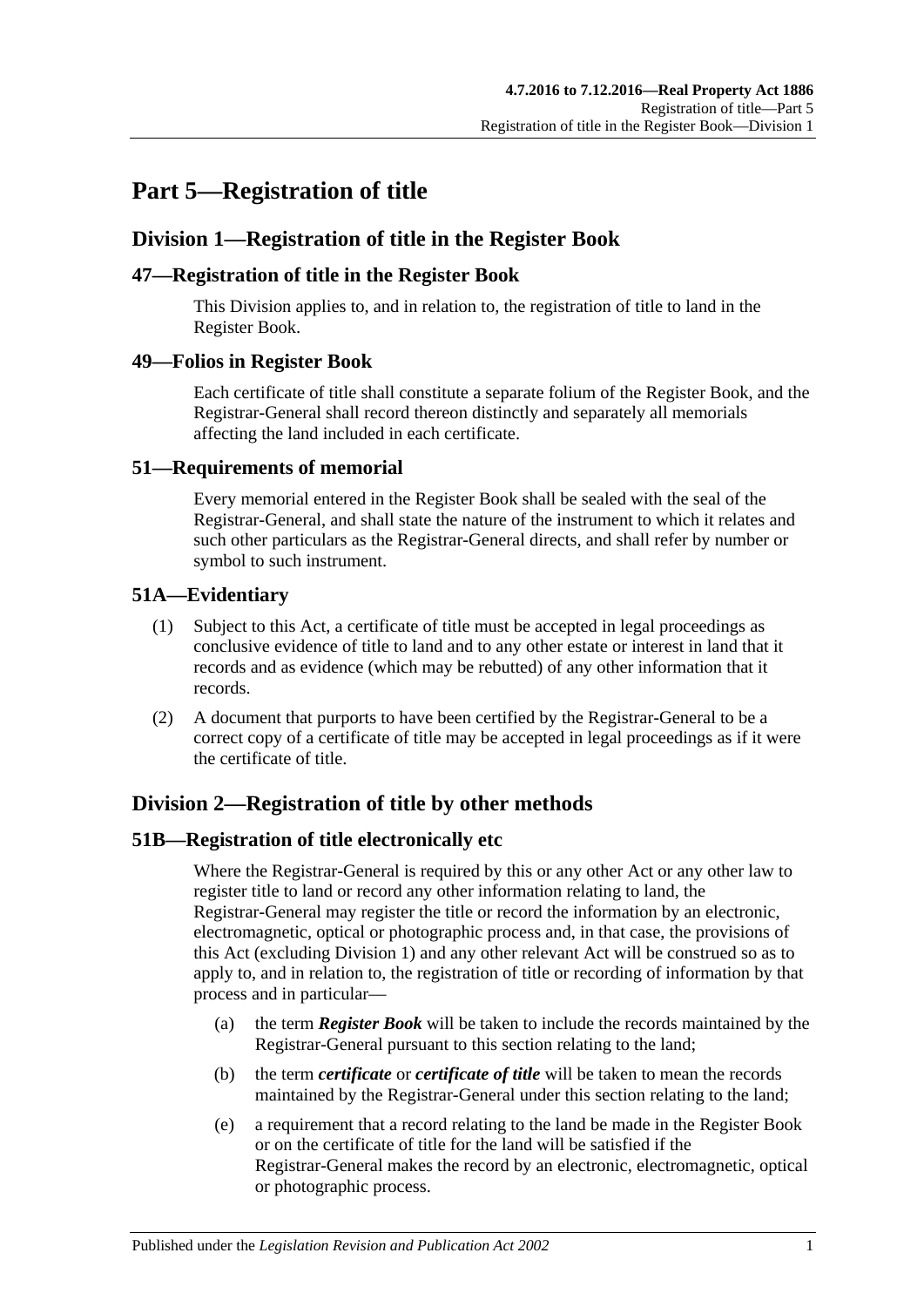## <span id="page-25-4"></span><span id="page-25-0"></span>**51C—Issuing certificates of title**

- (1) If title to land is registered under this Division, the Registrar-General must issue a certificate of title setting out the registered proprietor's estate or interest in the land and the encumbrances, liens or other interests (if any) to which the estate or interest is subject.
- (2) The Registrar-General may cancel a certificate of title and issue a new certificate in its place—
	- (a) when registering an instrument dealing with or affecting the registered proprietor's estate or interest in the land; or
	- (b) if, in the Registrar-General's opinion, a record should be made on the title.
- (3) Despite [subsection](#page-25-4) (1), the Registrar-General may withhold the issue of a certificate of title if in his or her opinion proper reasons exist for doing so.

## <span id="page-25-5"></span><span id="page-25-1"></span>**51D—Evidentiary**

- (1) Subject to this Act a statement (that has been certified by the Registrar-General) of
	- title to land or to any estate or interest in land recorded by the Registrar-General under this Division must be accepted in legal proceedings as conclusive evidence of title to land or to any estate or interest in land; and
	- (b) any other information recorded by the Registrar-General under this Division must be accepted in legal proceedings as evidence (which may be rebutted) of that information.
- (2) A statement referred to in [subsection](#page-25-5) (1) that purports to have been certified by the Registrar-General must be taken in legal proceedings, in the absence of proof to the contrary, to have been so certified.

## <span id="page-25-2"></span>**Division 2A—Boundaries of registered land**

## <span id="page-25-6"></span><span id="page-25-3"></span>**51E—Coordinated cadastre**

- (1) Where the Surveyor-General had lodged a plan delineating the boundaries of allotments in a designated survey area with the Registrar-General under the *[Survey](http://www.legislation.sa.gov.au/index.aspx?action=legref&type=act&legtitle=Survey%20Act%201992)  Act [1992](http://www.legislation.sa.gov.au/index.aspx?action=legref&type=act&legtitle=Survey%20Act%201992)*, the Registrar-General must examine the plan and, if it is in order, accept it for filing in the Lands Titles Registration Office.
- (2) A plan accepted for filing under [subsection](#page-25-6) (1) must be accepted in legal proceedings as evidence (which may be rebutted) of the position and dimensions of the boundaries of allotments that it delineates.
- (3) A court, tribunal or other body or person conducting legal proceedings must not make a finding that the position or dimensions of the boundary of an allotment varies from the position or dimensions of the boundary shown on a plan accepted for filing under [subsection](#page-25-6) (1) unless the court, tribunal, body or person has first given the Surveyor-General, or a person acting on his or her behalf, the opportunity to present evidence and be heard on that question.
- <span id="page-25-7"></span>(4) If the Registrar-General finds an error in a plan accepted for filing under [subsection](#page-25-6) (1), he or she may, with the approval of the Surveyor-General, amend the plan in order to correct the error.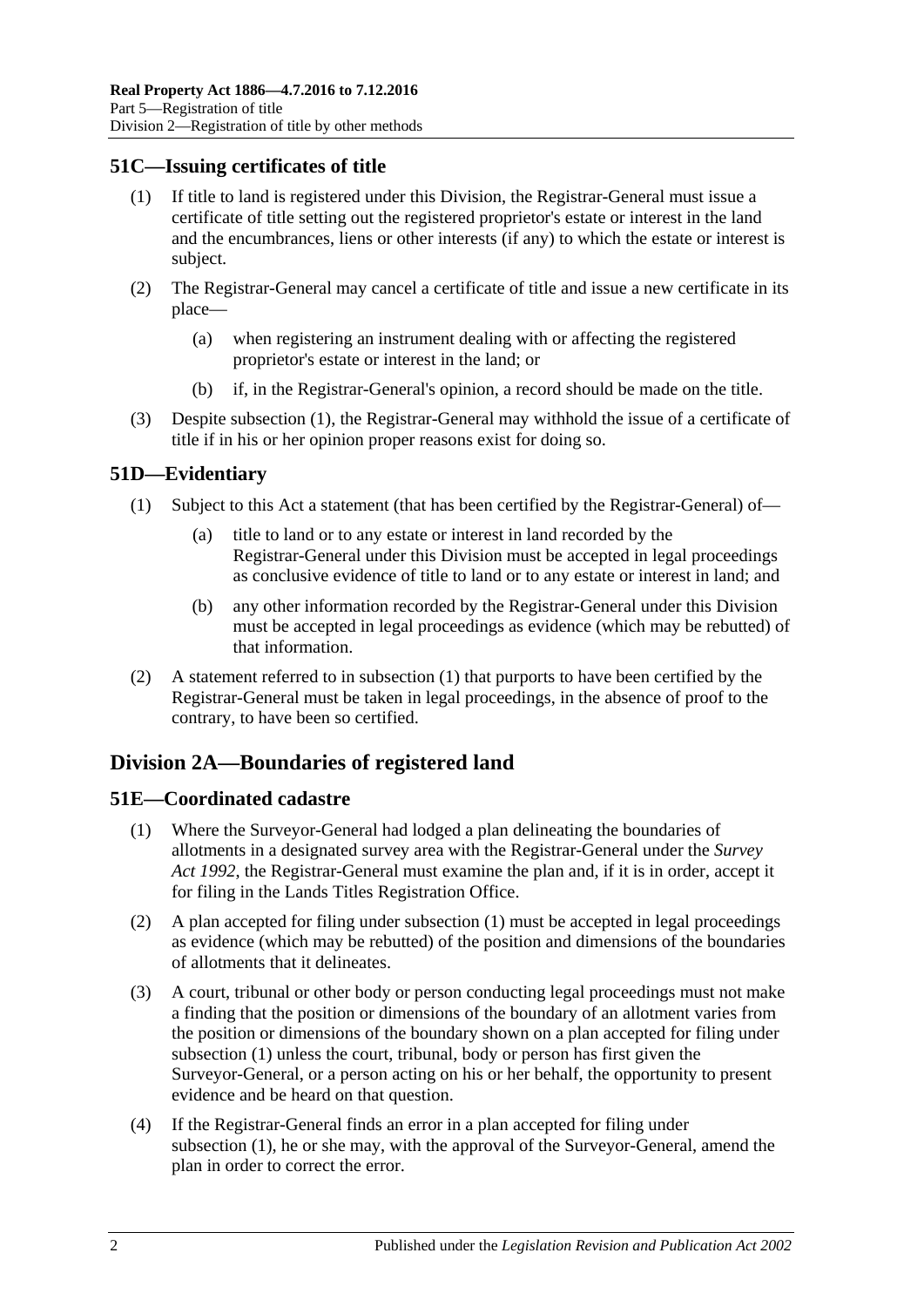(5) As soon as practicable after accepting a plan for filing under [subsection](#page-25-6) (1) or amending a plan under [subsection](#page-25-7) (4), the Registrar-General must correct any certificate of title that is inconsistent with a boundary delineated on the plan.

## <span id="page-26-0"></span>**Division 3—General**

## <span id="page-26-1"></span>**52—Record of registration**

On registering an instrument, the Registrar-General must make a record of the date and time of registration and the record must be accepted in legal proceedings as conclusive evidence of the date and time of registration.

## <span id="page-26-2"></span>**53—Retention of records**

Once information has been registered or recorded by the Registrar-General under this Act the Registrar-General must retain it in the form in which it was originally registered or recorded, or in some other form.

## <span id="page-26-3"></span>**54—Form of instruments**

- (1) Subject to this Act, the Registrar-General may not register or record an instrument that purports to transfer or otherwise deal with or affect an estate or interest in land under this Act unless the instrument complies with this Act and is in the appropriate form.
- (2) However, if an instrument contains a clear error the Registrar-General may correct the error, and the instrument will then be valid and have effect as if the error had not been made.

## <span id="page-26-4"></span>**55—Non-compliant documents may be registered or recorded**

The Registrar-General may register or record a document that is not in the appropriate form, or does not comply with a requirement under this Act (including where the document is not signed or executed in a manner required under this Act), despite the fact that the document does not comply with that form or requirement, if the Registrar-General is satisfied—

- (a) that the document substantially complies with the appropriate form or requirements of this Act (as the case requires); and
- (b) that loss or inconvenience would result if the document were not registered or recorded.

## <span id="page-26-6"></span><span id="page-26-5"></span>**56—Priority of instruments**

- (1) Instruments must be registered or recorded in the order in which they are presented to the Registrar-General for registration or recording.
- <span id="page-26-7"></span>(2) Instruments registered or recorded in respect of or affecting the same estate or interest in land are entitled (despite any express, implied or constructive notice) to priority according to the time of registration or recording.
- <span id="page-26-8"></span>(3) However, if 2 or more instruments dealing with or affecting the same estate or interest in land have been presented for registration or recording at the same time, the Registrar-General may register or record those instruments in the order that will give effect to the intentions of the parties as expressed in, or apparent to the Registrar-General from, the instruments.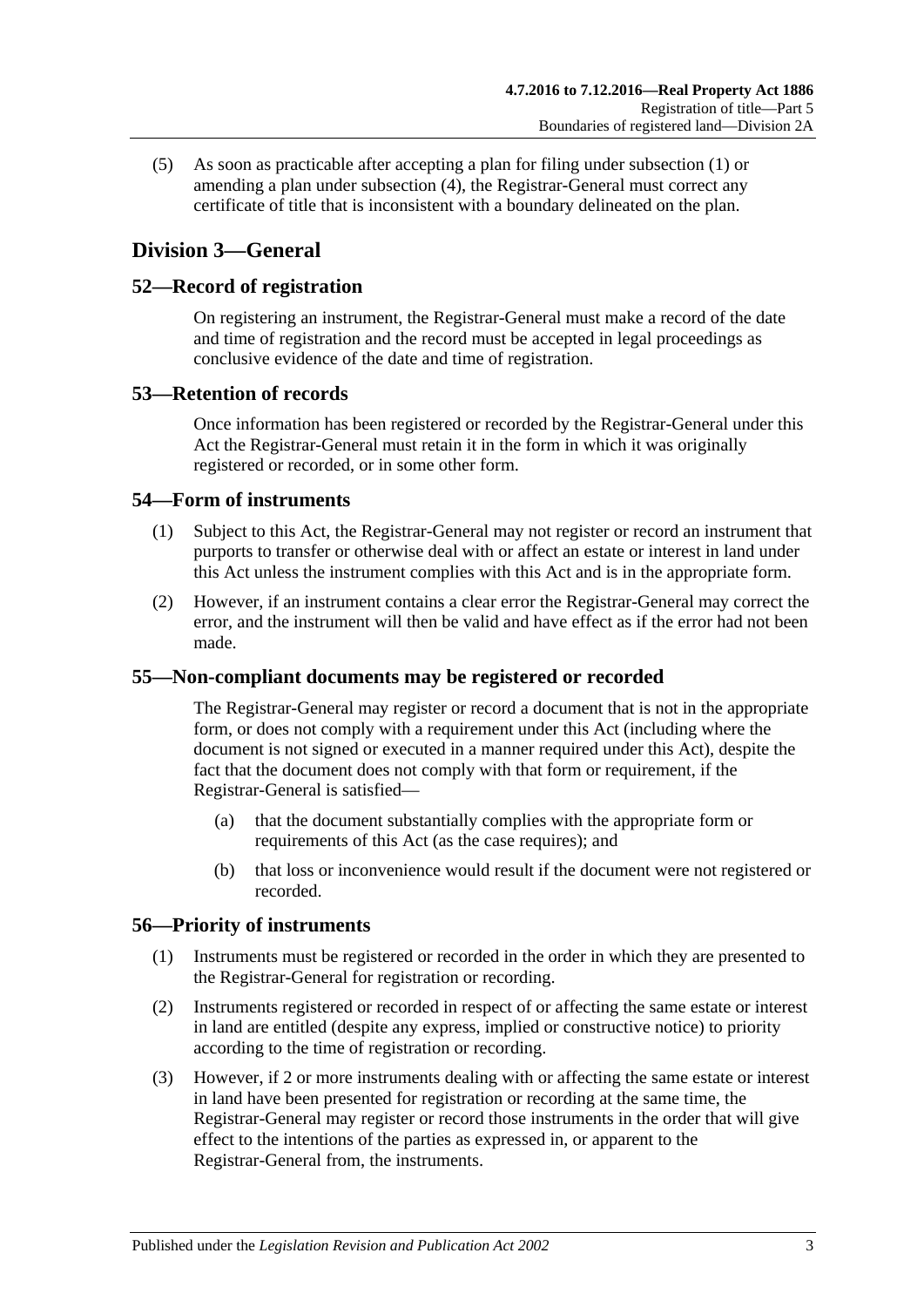- (4) [Subsections](#page-26-6) (1), [\(2\)](#page-26-7) and [\(3\)](#page-26-8) operate subject to Part [13A.](#page-70-0)
- <span id="page-27-4"></span>(5) The Registrar-General may, on application in the appropriate form, vary the order of priority between 2 or more registered mortgages or encumbrances.
- (6) An application under [subsection](#page-27-4) (5)—
	- (a) must be made, with the consent of the mortgagor or encumbrancer, by every holder of a mortgage or encumbrance that is to have its order of priority varied; and
	- (b) if a registered mortgage or encumbrance is, by virtue of the proposed variation of order of priority, to be postponed to a mortgage or encumbrance over which it has had priority—must be made with the consent of the holder of the mortgage or encumbrance that is to be postponed.
- (7) The Registrar-General must record a variation of an order of priority under [subsection](#page-27-4) (5) on the certificate of title affected by the mortgages or encumbrances.

#### <span id="page-27-0"></span>**56A—Registration**

A certificate of title will be taken to be registered upon the Registrar-General allotting a volume and folio number in respect of the certificate of title.

#### <span id="page-27-6"></span><span id="page-27-1"></span>**57—Effect of registration or recording of instruments**

- (1) Subject to [subsection](#page-27-5) (2), every instrument will, when registered or recorded, be deemed part of the Register Book.
- <span id="page-27-5"></span>(2) [Subsection](#page-27-6) (1) does not operate to deem an instrument registered or recorded in the Register of Crown Leases part of the Register Book.
- (3) Every instrument registered in the Register Book or the Register of Crown Leases will be deemed to be a deed duly executed by the parties.

## <span id="page-27-2"></span>**59—Provision for registration in case of death of person**

- (1) In case any person, who either before or after his or her death shall be registered as proprietor of any land shall die after executing any instrument affecting such land, and before registration or recording thereof, the registration or recording of such instrument may nevertheless be proceeded with in accordance with this Act, and shall be valid notwithstanding such death.
- (2) If a person who has completed a client authorisation dies, an instrument executed pursuant to the client authorisation after the person's death is valid despite the person's death, and may be registered or recorded in accordance with this Act.

#### <span id="page-27-3"></span>**64—Power of court to direct cancellation of certificate or entry**

In any proceeding in the Court respecting any land, or any transaction, contract, or application relating thereto, or any instrument or record affecting any such land, it shall be lawful for the Court to direct the Registrar-General to cancel, correct, record, substitute, issue, or make any certificate of title, or any memorial or entry in the Register Book, or otherwise to do such acts and make such entries as may be necessary to give effect to any judgment, decree, or order of such Court given or made in such proceeding, and the Registrar-General shall obey every such direction.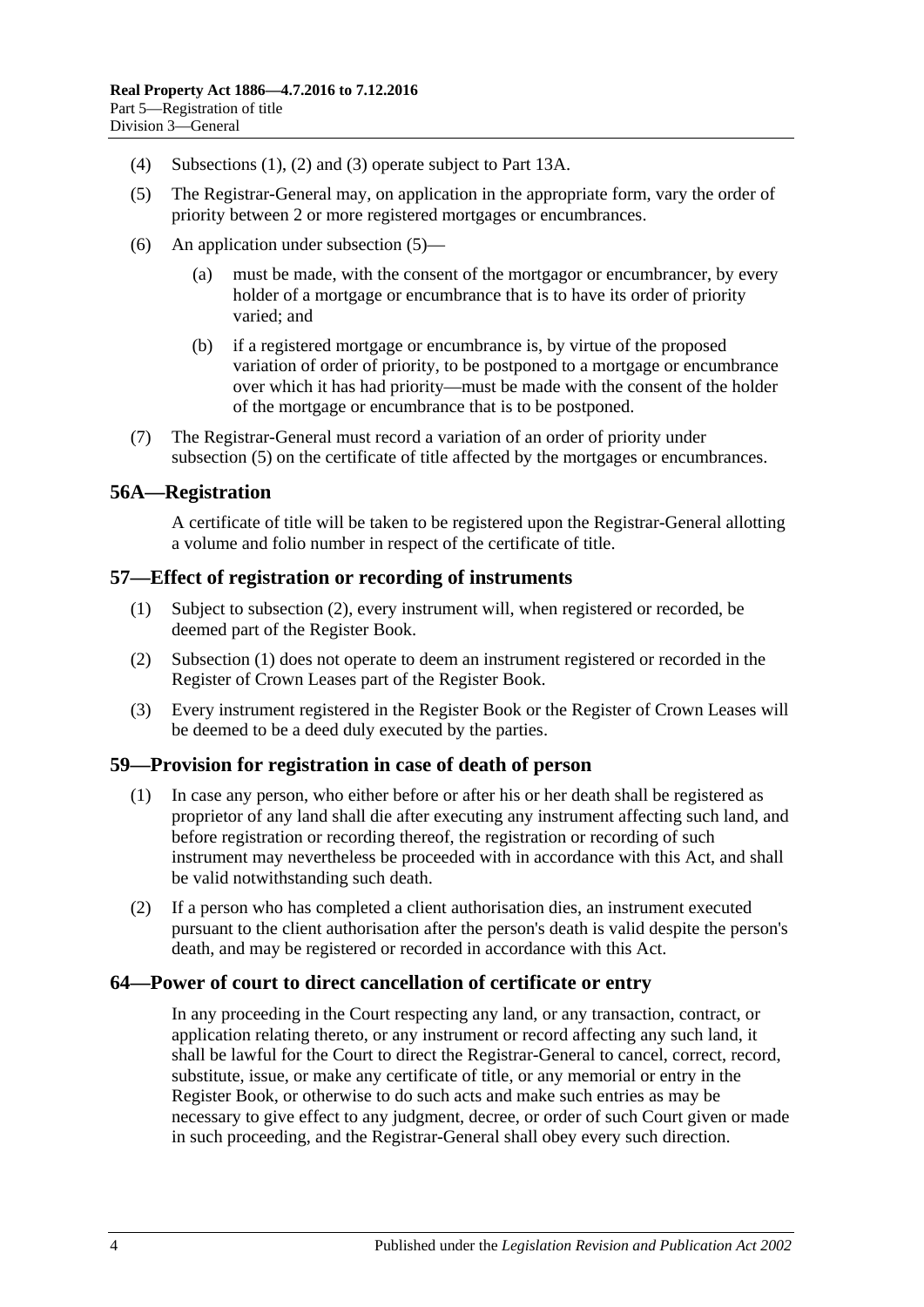## <span id="page-28-0"></span>**65—Search allowed**

- (1) Subject to this section, any person may have access to the Register Book, and to all instruments lodged or deposited in the Lands Titles Registration Office, for the purpose of inspection during the hours, and on the days, appointed for search.
- (1a) If an instrument is lodged electronically, the Registrar-General may determine that only the instrument as registered is to be accessed.
- <span id="page-28-2"></span>(2) If, on the application of a person whose particulars are, or are to be, contained in the Register Book or in any instruments lodged or deposited in the Lands Titles Registration Office, the Registrar-General is satisfied that access under this section to any such particulars would be likely to place at risk the personal safety of the person, a member of the person's family or any other person, the Registrar-General may take such measures as he or she thinks fit to prevent or to restrict access to those particulars.
- (3) An application under [subsection](#page-28-2) (2) must be in the appropriate form and must contain such particulars, and be supported by such evidence, as the Registrar-General may require.
- <span id="page-28-3"></span>(4) The Registrar-General may take such measures as he or she thinks fit to prevent or restrict access to any particulars the subject of an application under [subsection](#page-28-2) (2) while the application is being determined.
- (5) Nothing prevents the Registrar-General varying or revoking any measures taken under [subsection](#page-28-2) (2) or [\(4\)](#page-28-3) if he or she thinks fit.

## <span id="page-28-1"></span>**66A—Lodgement of land grant**

If a grant of Crown land is lodged in the Lands Titles Registration Office, the Registrar-General must register title to the land.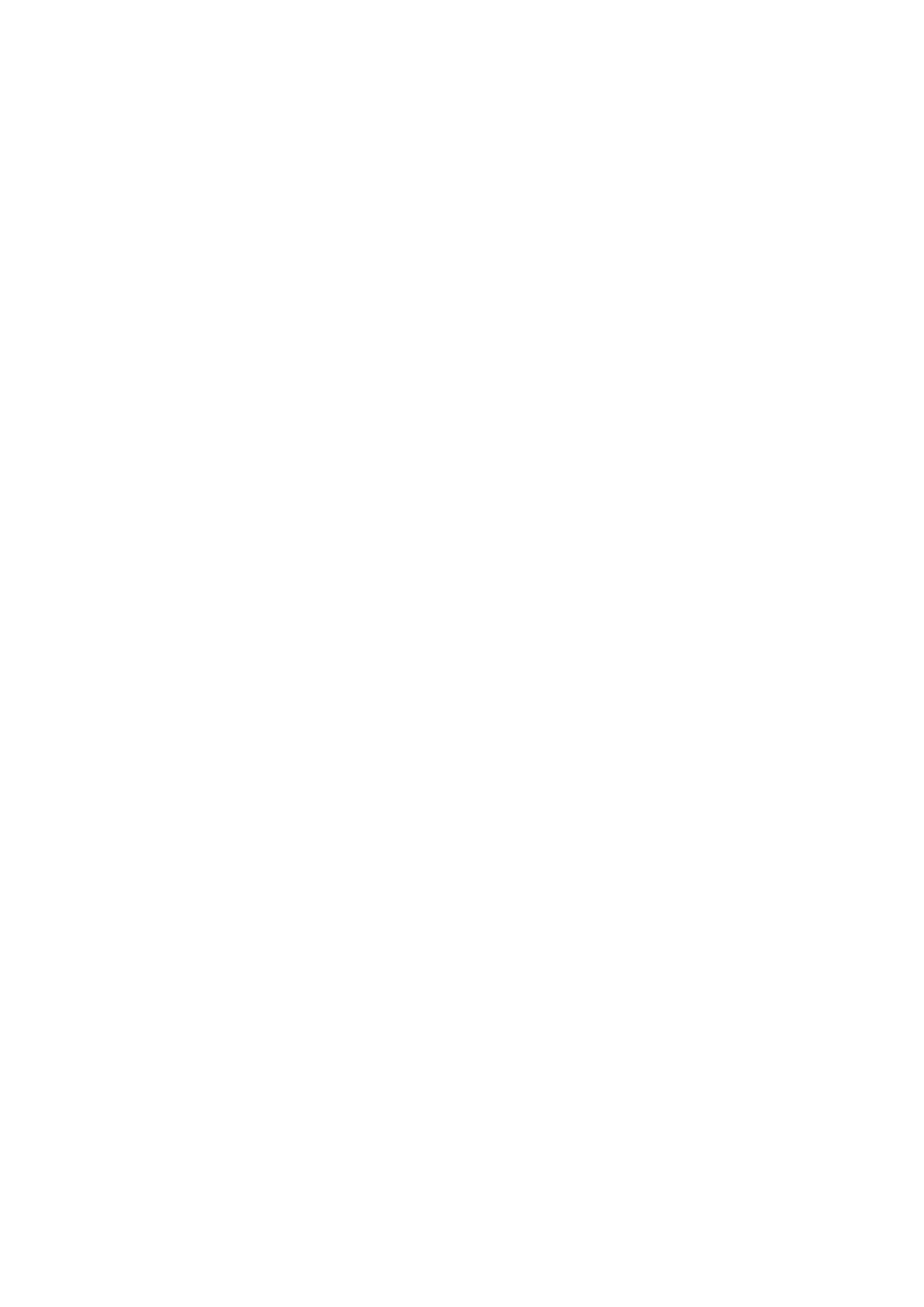## <span id="page-30-0"></span>**Part 6—The title of registered proprietors**

## <span id="page-30-1"></span>**67—Instruments not effectual until registration**

No instrument registrable under this Act shall be effectual to pass any land or to render any land liable as security for the payment of money, but upon the registration of any instrument in manner herein prescribed, the estate or interest specified in such instrument shall pass, or, as the case may be, the land shall become liable as security in manner and subject to the covenants, conditions, and contingencies set forth and specified in such instrument or by this Act declared to be implied in instruments of a like nature.

## <span id="page-30-2"></span>**69—Title of registered proprietor indefeasible**

The title of every registered proprietor of land shall, subject to such encumbrances, liens, estates, or interests as may be notified on the certificate of title of such land, be absolute and indefeasible, subject only to the following qualifications:

#### (a) **Fraud**

in the case of fraud, in which case any person defrauded shall have all rights and remedies that he would have had if the land were not under the provisions of this Act: Provided that nothing included in this subsection shall affect the title of a registered proprietor who has taken *bona fide* for valuable consideration, or any person *bona fide* claiming through or under him;

#### (b) **Forgery or disability**

in the case of a certificate or other instrument of title obtained by forgery or by means of an insufficient power of attorney or from a person under some legal disability, in which case the certificate or other instrument of title shall be void: Provided that the title a registered proprietor who has taken *bona fide* for valuable consideration shall not be affected by reason that a certificate other instrument of title was obtained by any person through whom he claims title from a person under disability, or by any of the means aforesaid;

#### (c) **Erroneous inclusion of land**

where any portion of land has been erroneously included, by wrong description of parcels or boundaries, in the certificate of title or other instrument evidencing the title of the registered proprietor: In which case the rights of the person who but for such error would be entitled to such land shall prevail, except as against a registered proprietor taking such land *bona fide* for valuable consideration, or any person *bona fide* claiming through or under the registered proprietor;

#### (d) **Omission of easement**

where a right-of-way or other easement not barred or avoided by the provisions of the *[Rights-of-Way Act](http://www.legislation.sa.gov.au/index.aspx?action=legref&type=act&legtitle=Rights-of-Way%20Act%201881) 1881*, or of this Act, has been omitted or mis-described in any certificate, or other instrument of title: In which case such right-of-way or other easement shall prevail, but subject to the provisions of the said *[Rights-of-Way Act](http://www.legislation.sa.gov.au/index.aspx?action=legref&type=act&legtitle=Rights-of-Way%20Act%201881) 1881* and of this Act;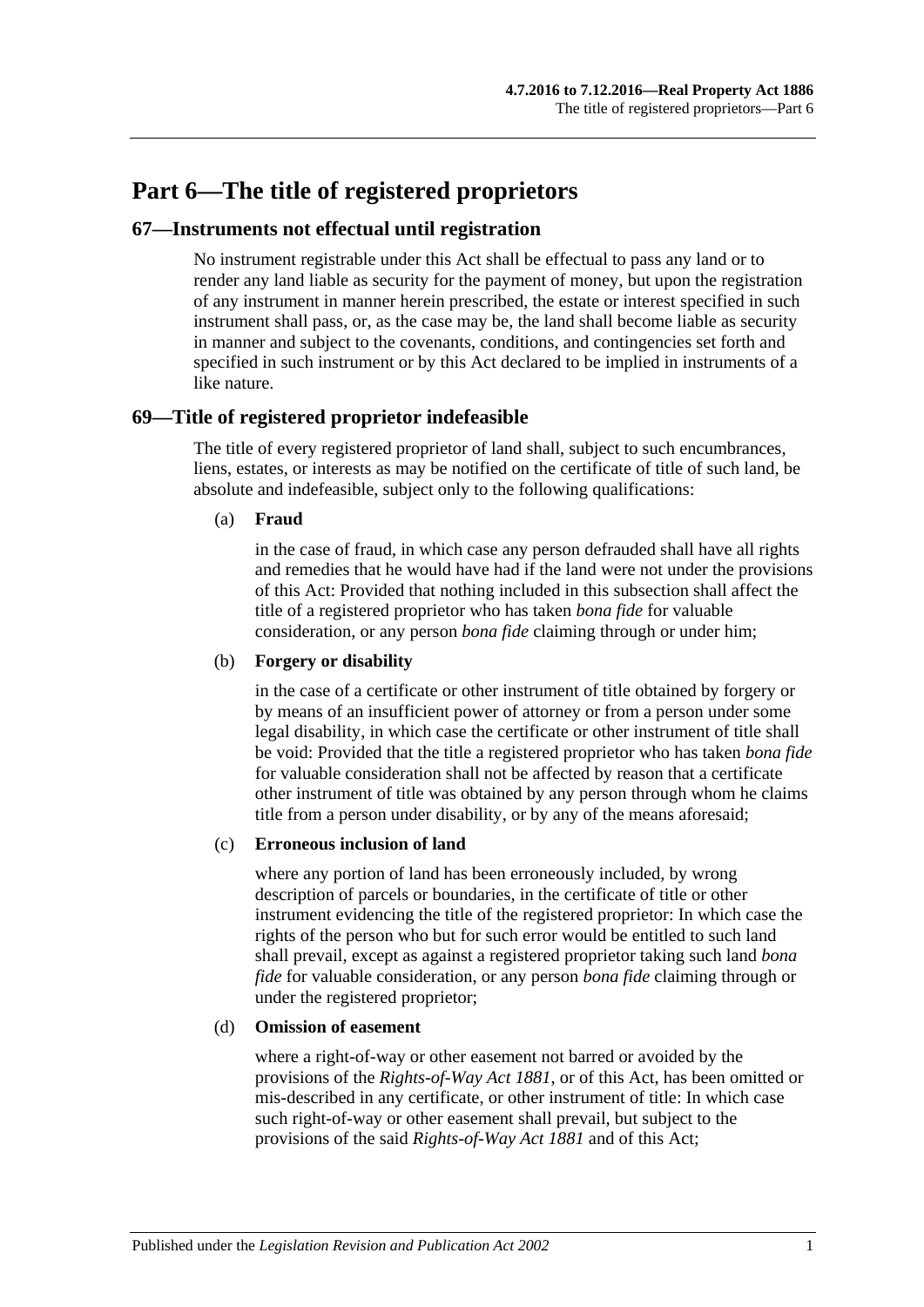#### (e) **Several certificates for the same land**

where 2 or more certificates of title shall be registered under any of the Real Property Acts in respect of the same land: In which case the title originally first in time of registration shall prevail but without prejudice to the effect of anything done under [Part 19A](#page-104-0) of this Act;

#### (f) **Certificate of title to be void if any person is in possession and rightfully entitled adversely to the first registered proprietor**

any certificate of title issued upon the first bringing of land under the provisions of any of the Real Property Acts, and every certificate of title issued in respect of the said land, or any part thereof, to any person claiming or deriving title under or through the first registered proprietor, shall be void, as against the title of any person adversely in actual occupation of, and rightfully entitled to, such land, or any part thereof at the time when such land was so brought under the provisions of the said Acts, and continuing in such occupation at the time of any subsequent certificate of title being issued in respect of the said land;

#### (g) **Wife's title to prevail**

where a husband shall have been wrongly registered as co-proprietor of land belonging to his wife for her separate use or as her separate property, in which case the title of the wife shall prevail except as against a registered proprietor taking such land *bona fide* for valuable consideration, or any person *bona fide* claiming through or under him;

#### (h) **A lease or letting for not more than a year**

where at the time when the proprietor becomes registered a tenant shall be in actual possession of the land under an unregistered lease or an agreement for a lease or for letting for a term not exceeding one year: In which case the title of the tenant under such lease or agreement shall prevail;

#### (i) **Failure of mortgagee to comply with verification requirement**

if—

- (i) the person by or on whose behalf a mortgage was signed or executed as mortgagor (the *purported mortgagor*) is not the registered proprietor of land subject to the mortgage; and
- (ii) the mortgagee failed to comply with a requirement under this Act or the *[Electronic Conveyancing National Law \(South Australia\)](http://www.legislation.sa.gov.au/index.aspx?action=legref&type=act&legtitle=Electronic%20Conveyancing%20National%20Law%20(South%20Australia))*—
	- (A) to verify the purported mortgagor's identity or authority to enter into the mortgage; or
	- (B) if the mortgage was transferred to the mortgagee—to establish that the transferor complied with an obligation imposed under this Act on the transferor, as mortgagee, to verify the identity of the purported mortgagor or to verify the purported mortgagor's authority to enter into the mortgage,

the mortgagee's interest under the mortgage is not indefeasible.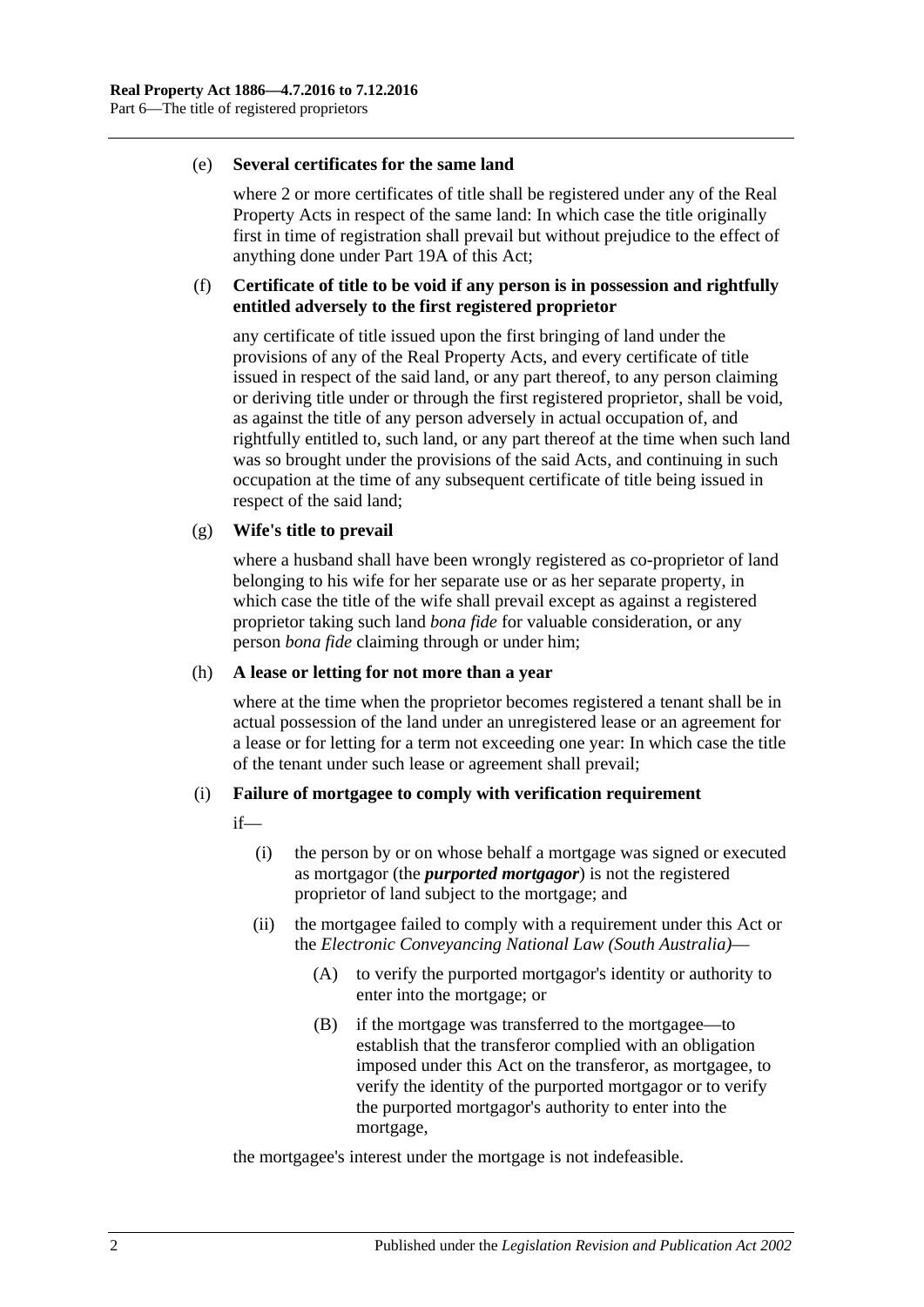## <span id="page-32-0"></span>**70—In other cases title of registered proprietor shall prevail**

In all other cases the title of the registered proprietor of land shall prevail, notwithstanding the existence in Her Majesty, Her heirs, or successors, or in any person of any estate or interest whatever whether derived by grant from the Crown or otherwise, which but for this Act might be held paramount or to have priority; and notwithstanding any want of notice, or insufficient notice of any application, or any error, omission or informality in any application or proceedings.

### <span id="page-32-1"></span>**71—Saving of certain rights and powers**

Nothing in the two preceding sections contained shall be construed so as to affect any of the following rights or powers, that is to say—

#### (a) **Sales by Sheriff**

the power of the Sheriff to sell the land of a judgment debtor under a writ of execution;

#### (b) **Sales under order of the Court**

the power of the Court to order the sale of land;

#### (c) **Transmissions on bankruptcy or assignment**

the right of the Official Receiver or of any trustee to land transmitted on the bankruptcy or statutory assignment of the registered proprietor;

#### (d) **Contracts**

the rights of a person with whom the registered proprietor of land has made a contract for the sale of the land, or in relation to any other matter affecting the land;

#### (e) **Trusts**

the rights of a *cestui que trust* where the registered proprietor is a trustee, whether the trust shall be express, implied, or constructive;

#### (f) **Deed-poll by promoters of an undertaking**

the right of promoters of an undertaking to vest land in themselves by deed-poll pursuant to the *[Compulsory Acquisition of Land Act](http://www.legislation.sa.gov.au/index.aspx?action=legref&type=act&legtitle=Compulsory%20Acquisition%20of%20Land%20Act%201925) 1925* or any Act amending the same,

provided that no unregistered estate, interest, power, right, contract, or trust shall prevail against the title of a registered proprietor taking *bona fide* for valuable consideration, or of any person *bona fide* claiming through or under him.

## <span id="page-32-2"></span>**72—Knowledge of trust not evidence of want of bona fides**

Knowledge of the existence of any unregistered estate, interest, contract, or trust shall not of itself be evidence of want of *bona fides* so as to affect the title of any registered proprietor.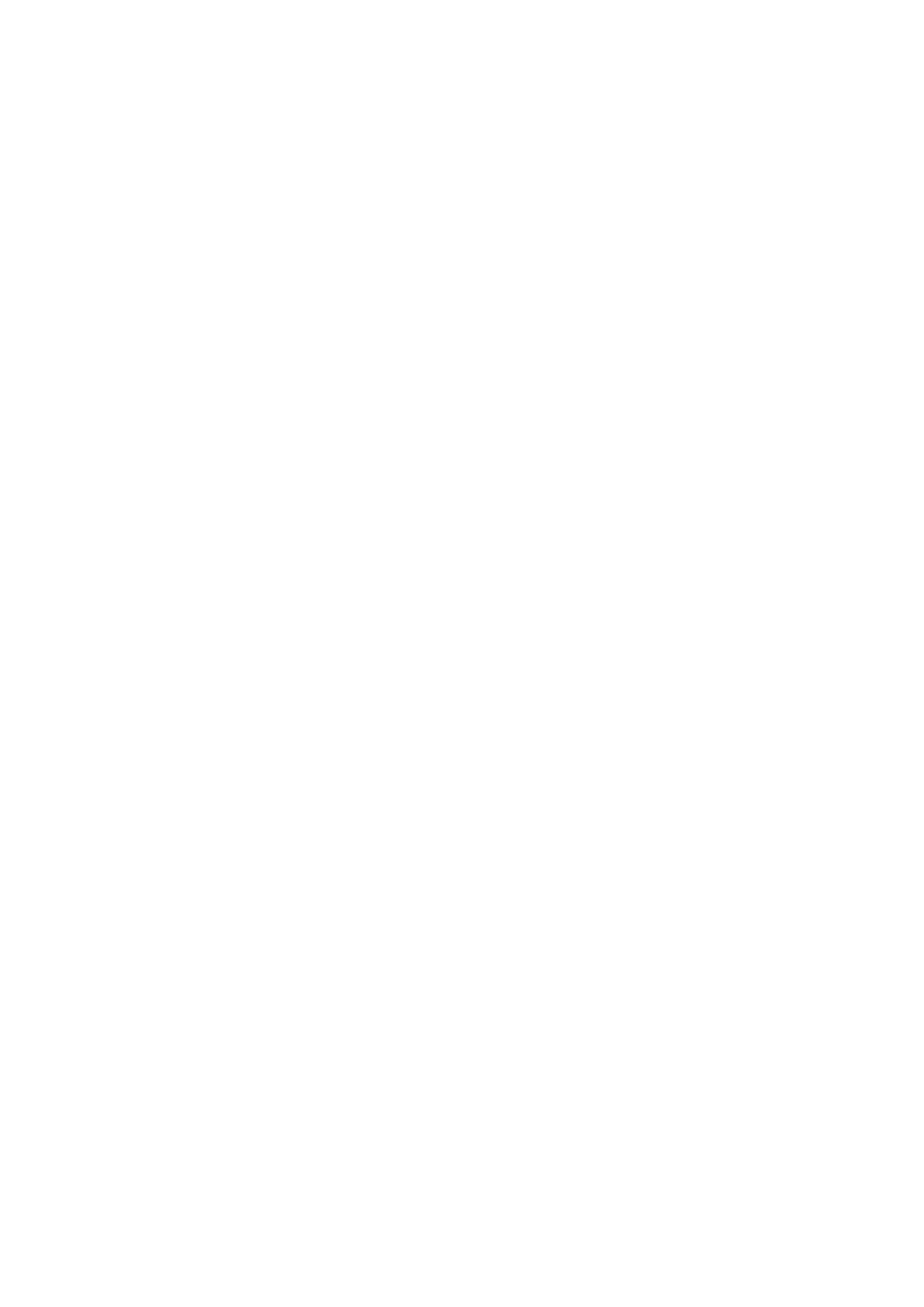## <span id="page-34-0"></span>**Part 7—Certificates of title**

### <span id="page-34-1"></span>**74—Joint tenants and tenants in common**

Two or more persons registered as joint proprietors of an estate or interest in land shall be deemed to be entitled to the same as joint tenants; and in all cases where 2 or more persons are entitled as tenants in common to an estate of freehold in any land, the certificate must state the shares in which they hold the land.

## <span id="page-34-2"></span>**75—Certificates for remainder and reversions**

The proprietor of an estate of freehold in remainder or reversion in land, for a life estate in which a certificate has already been issued, may have the estate registered on the certificate issued for the life estate, or a separate certificate for the estate, which shall refer to the certificate of the particular estate.

#### <span id="page-34-3"></span>**76—Mode of inheritance or succession shall be implied**

Every certificate, or other instrument of title issued to or made in favour of a corporation, aggregate or sole, shall be deemed to extend to and include the successors of such corporation, and every such certificate or instrument of title issued to or made in favour of any person shall be deemed to extend to and include the legal representatives of such person.

#### <span id="page-34-4"></span>**77—Memorials on certificates**

The Registrar-General shall record on every certificate issued by him, and in such manner as to preserve their respective priorities, memorials of all subsisting mortgages, leases, and encumbrances, and of any dower or rent-charge to which the land may be subject; and if such certificate be issued to a minor or to a person otherwise under disability, he shall record thereon the age of such minor or the nature of the disability so far as known to him.

## <span id="page-34-5"></span>**78—Issue of new certificate on application**

Upon the application of any registered proprietor holding land under 1 or more certificates, it shall be lawful for the Registrar-General to issue to such proprietor 1 certificate for the whole of such land, or several certificates each comprising portion of such land, in accordance with such application; and upon issuing any such new certificate the Registrar-General shall cancel the certificates, and shall endorse thereon a memorandum, setting forth the occasion of such cancellation, and referring to the new certificate issued in lieu thereof.

## <span id="page-34-6"></span>**78A—Issue of new certificate on alteration etc**

Where—

- (a) this Act or another Act or any other law requires the Registrar-General to enter or endorse a memorial or memorandum or make any other entry, endorsement or notation on a certificate; or
- (b) in the opinion of the Registrar-General he or she should enter or endorse a memorial or memorandum or make any other entry, endorsement or notation on a certificate or correct an error in or make any other alteration to a certificate,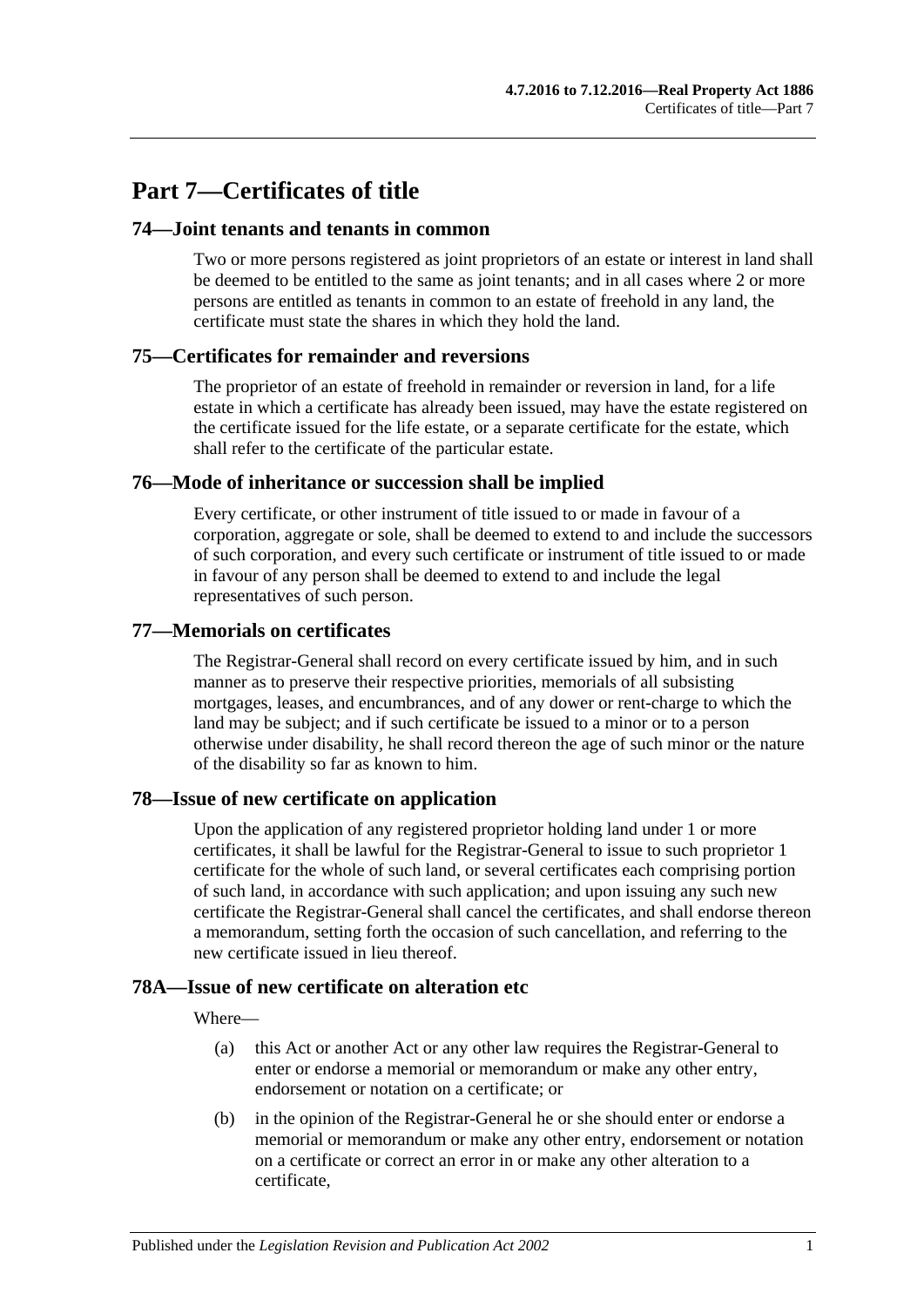the Registrar-General may issue a new certificate that includes the memorial, memorandum, entry, endorsement, notation, correction or other alteration in place of the existing certificate.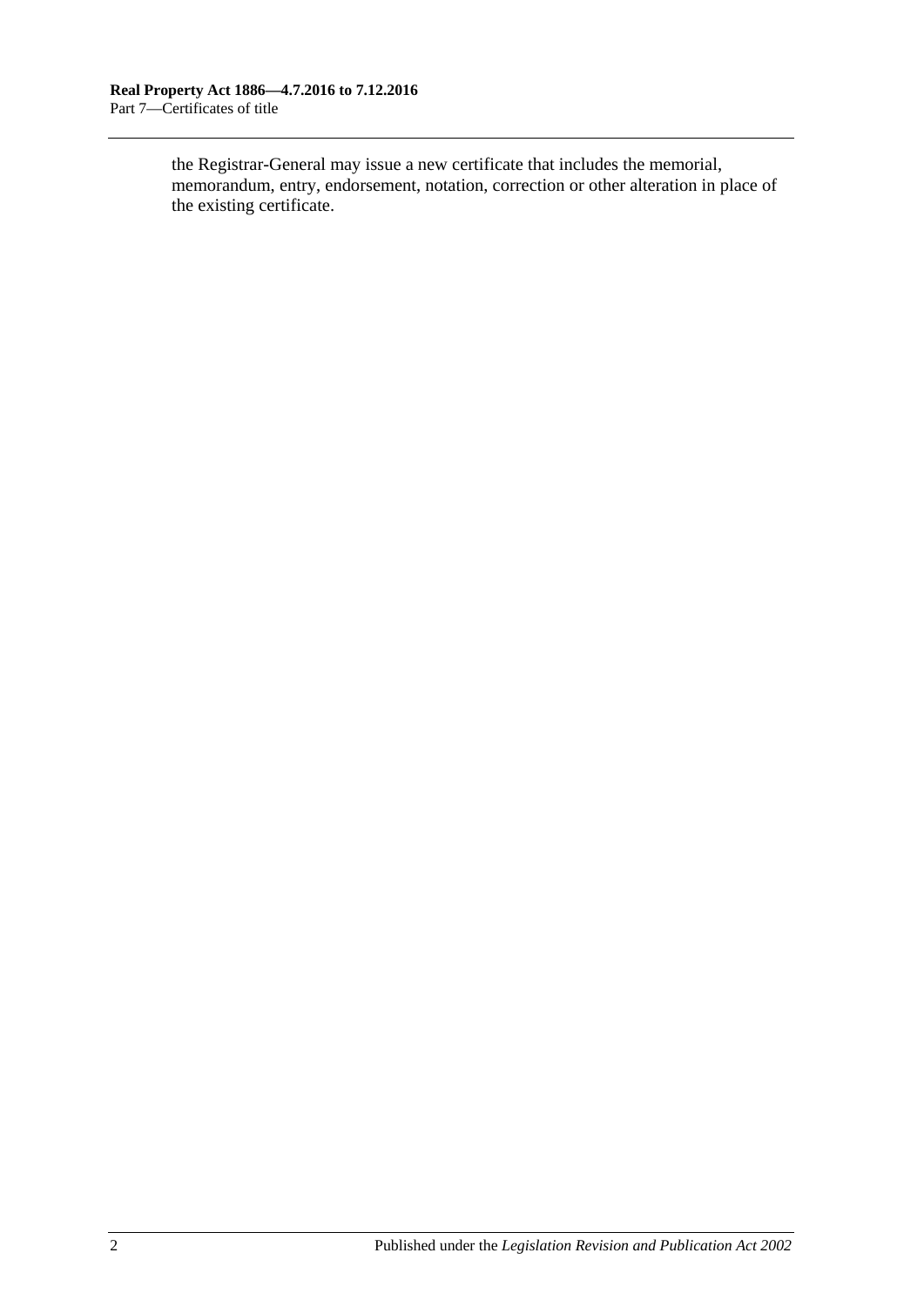# **Part 7A—Title by possession to land under this Act**

## <span id="page-36-0"></span>**80A—Application for certificate based on possession**

A person who would have obtained a title by possession to any land which is subject to this Act, if that land had not been subject to this Act, may apply to the Registrar-General for the issue to him of a certificate of title to that land.

### **80B—Application requirements**

- (1) An application under [section](#page-36-0) 80A—
	- (a) must be in the appropriate form; and
	- (b) must contain a declaration signed by the applicant declaring that all the statements in it are true.
- (2) The applicant must, if required to do so by the Registrar-General, provide the Registrar-General with a plan of survey of the land.

## **80C—Application how dealt with**

- (1) The Registrar-General shall refer each application to a legal practitioner, who shall examine it and report upon it to the Registrar-General.
- (2) The Registrar-General may thereupon in his discretion reject the application as regards the whole or any part of the land to which it relates, or proceed as hereinafter provided.

## **80D—Requisitions**

The Registrar-General may—

- (a) require an applicant to furnish him with any information or documents relating to his application;
- (b) notwithstanding any direction previously given by him as to the application, reject it altogether or in part if the applicant fails to comply within a reasonable time with any requisition made under this section.

## <span id="page-36-2"></span><span id="page-36-1"></span>**80E—Notice of application**

- (1) If an application is not wholly rejected by the Registrar-General, the Registrar-General must cause a notice of the application in the appropriate form—
	- (a) to be published once at least in a newspaper circulating in the neighbourhood of the land, and, if the Registrar-General thinks necessary, in any other newspaper; and
	- (b) to be given to any person who in the Registrar-General's opinion has or may have any estate or interest in the land; and
	- (c) to be published in any other way or given to any other persons.
- (2) The notice shall fix a time, not less than 21 days nor more than 12 months from the first publication of the notice in a newspaper under [subsection](#page-36-1) (1) of this section, at or after the expiration of which the Registrar-General may, unless a caveat is lodged, grant the application altogether or in part.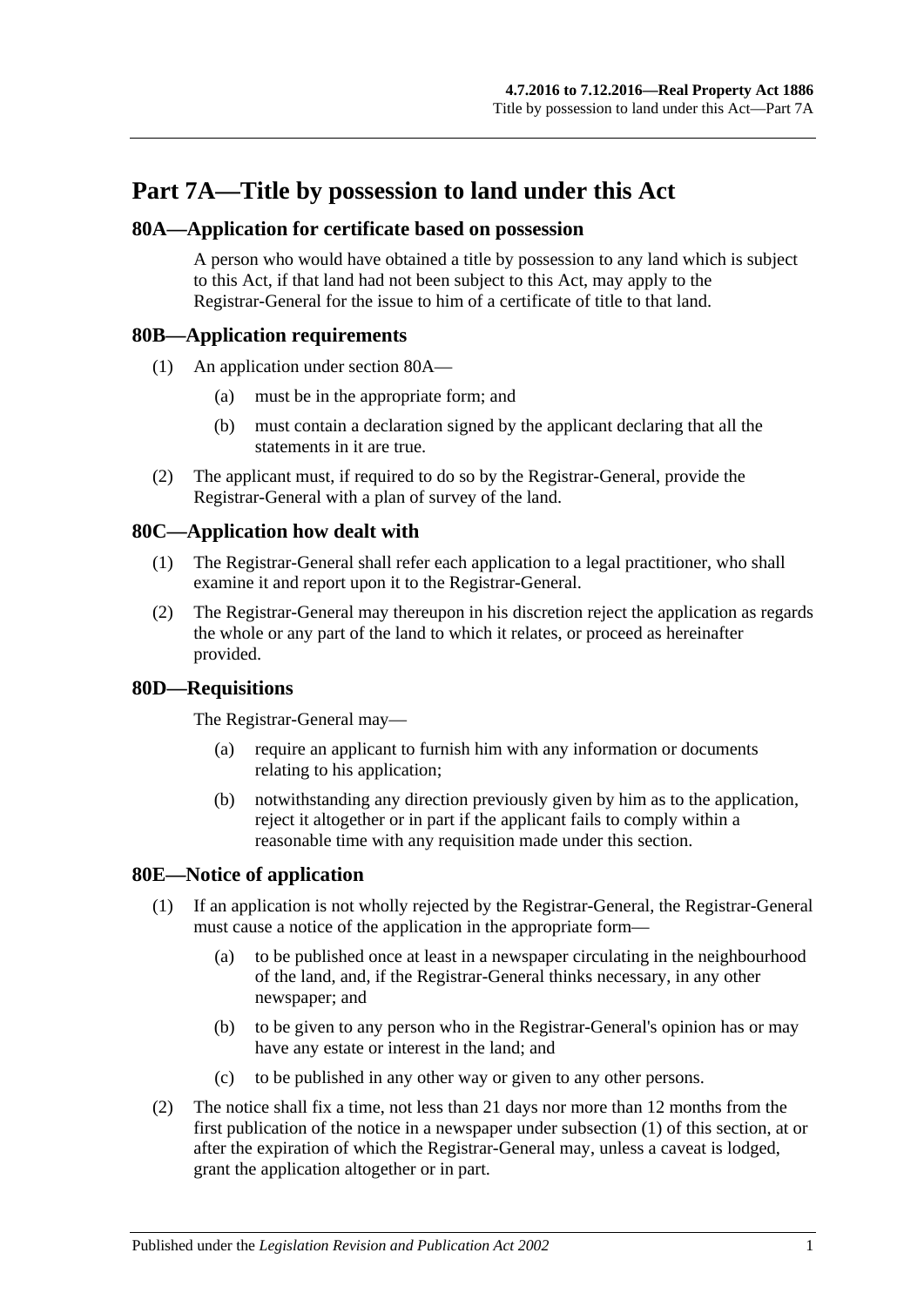### **80F—Caveats**

- (1) A person claiming an estate or interest in the land to which an application under this Part relates, may at any time before the application is granted, lodge a caveat with the Registrar-General forbidding the granting of the application.
- (2) A caveat under this section—
	- (a) shall state the nature of the estate or interest claimed by the person lodging it and shall give an address at which notices and proceedings relating to the caveat may be served;
	- (b) need not be in any particular form but shall be accepted by the Registrar-General if it gives reasonable notice of the claim of the caveator.
- (3) If the Registrar-General is satisfied that the caveator is the registered proprietor of the land to which the application relates, or has an estate or interest in that land derived under or through the registered proprietor, he shall refuse the application:

Provided that the Registrar-General shall not refuse an application solely on the ground that a person is entitled to an easement in or over the said land, but if a person is so entitled the Registrar-General may include in any certificate of title issued to the applicant a statement that the land is subject to the easement.

- (4) If the Registrar-General is not satisfied that the caveator is the registered proprietor of the land or has an estate or interest therein derived under or through the registered proprietor, he shall give notice to the caveator that the caveator is required to take proceedings in the Court to establish his title to the estate or interest claimed by him, within a time specified in the notice being not less than six months after the giving thereof.
- (5) If a caveator who has received such notice from the Registrar-General does not within the time mentioned in the notice bring an action in the Court to obtain a declaration that he is entitled to the estate or interest claimed by him and give written notice thereof to the Registrar-General, or obtain from the Court an order or injunction restraining the Registrar-General from issuing a certificate to the applicant under this Part, the caveat shall lapse.
- (6) A lapsed caveat shall not except with the permission of the Court be renewed by or on behalf of the same person in respect of the same estate or interest.
- (7) In any proceedings to establish the title of the caveator the issue for the Court to decide shall be whether the caveator is the registered proprietor of the land or is entitled to an estate or interest derived under or through the registered proprietor.

#### **80G—Power to issue certificates**

Upon or after the expiration of the time fixed by the notice under [section](#page-36-2) 80E of this Act, if the Registrar-General is satisfied that the possession on which the applicant relies would, if the land had not been subject to this Act, have conferred on the applicant a title by possession, he may issue to the applicant a certificate for an estate in fee simple or for any other estate acquired by the applicant, free from all encumbrances appearing by the Register Book to affect the existing title: Provided that where a caveat has been lodged against the granting of an application the Registrar-General shall not grant that application unless—

(a) the caveat has lapsed; or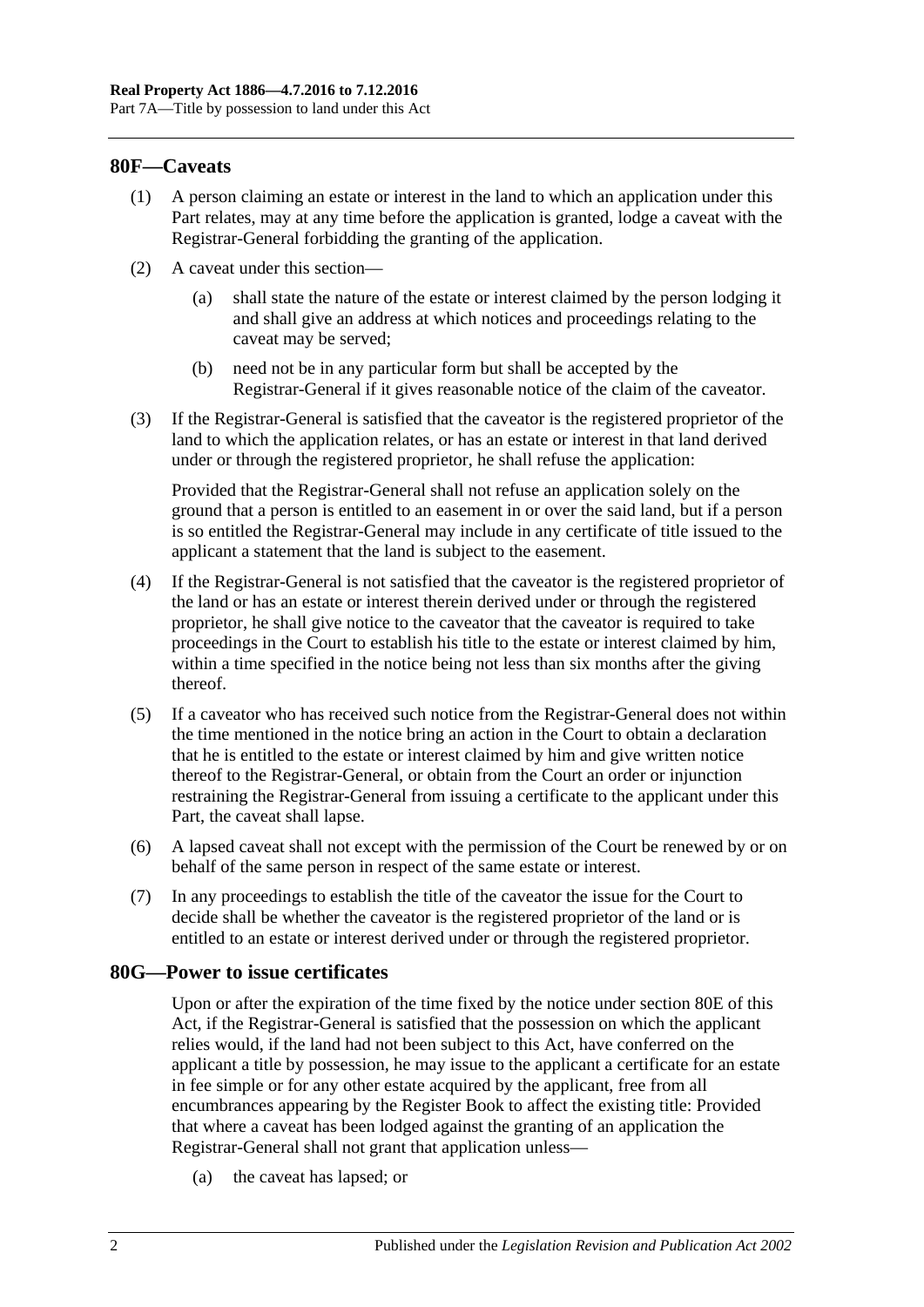(b) proceedings taken by the caveator to establish his title have been finally disposed of, and in those proceedings the caveator has failed to establish his title, or to obtain from the Court an injunction restraining the Registrar-General from issuing a certificate to the applicant.

## **80H—Cancellation of instruments**

- (1) Where a certificate of title for any land is issued under this Part the Registrar-General—
	- (a) shall cancel the existing certificate of title for that land and any instrument, entry or memorial in the Register Book altogether or to such extent as is necessary to give effect to the certificate of title issued;
	- (b) shall endorse on every certificate of title so cancelled a memorandum stating the circumstances and authority under which the cancellation is made.
- (2) Upon the cancellation of a certificate of title, instrument, entry or memorial pursuant to this section, the estate and interest evidenced thereby shall cease and determine.

### **80I—Fees**

The fees payable upon an application under this Part and in respect of the issue of a certificate under this Part shall be the same as if the application were an application to bring land under the provisions of this Act.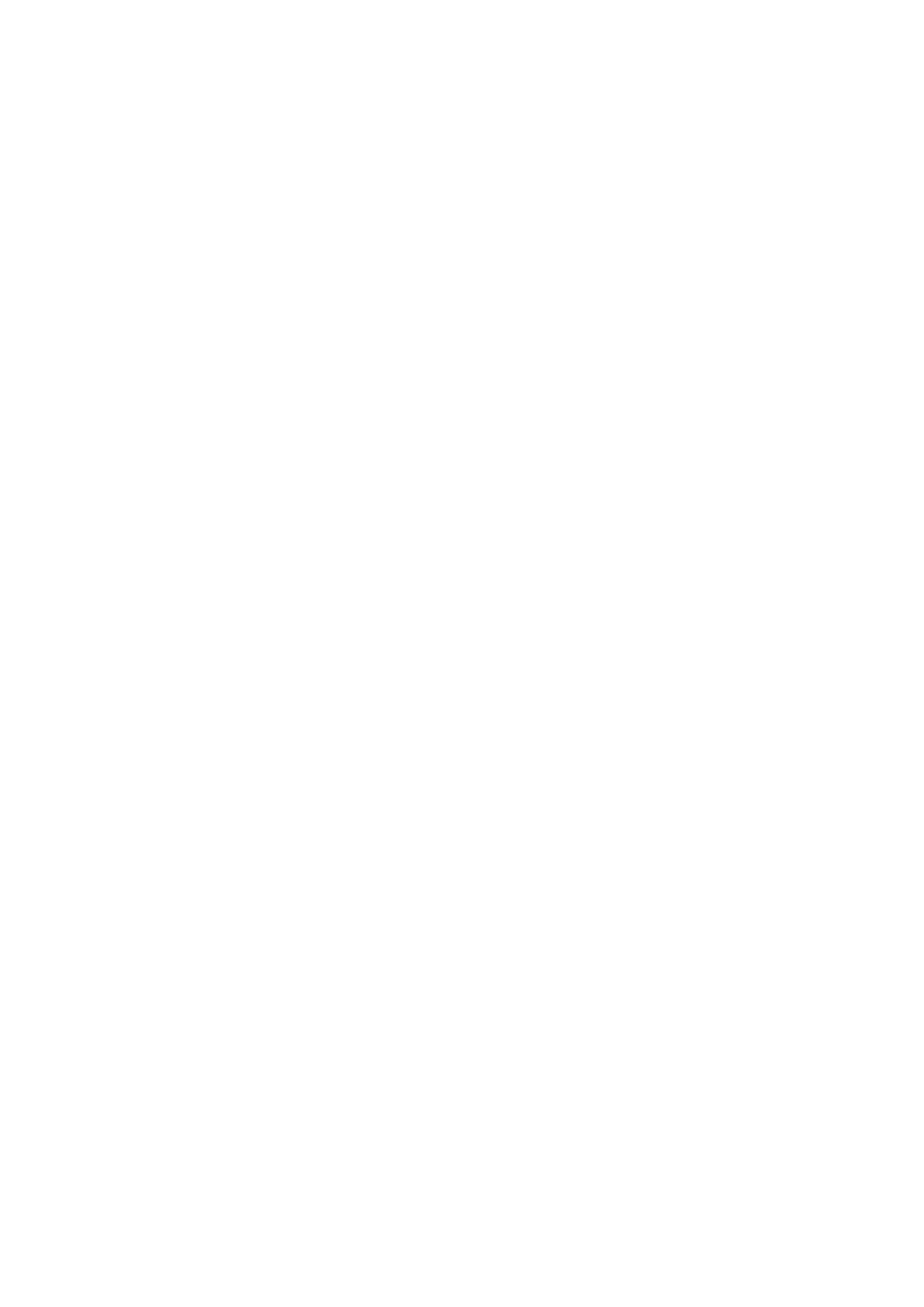# **Part 8—Easements**

#### **81—Certificates may contain statement of right-of-way or other easement**

Any certificate hereafter issued may contain a statement therein or thereon to the effect that the land therein described has appurtenant thereto any easement, or that the person therein named is entitled to any easement in gross, or that the land therein described is subject to any right or rights-of-way or other easement.

#### **82—Description of easement**

Every such statement or entry shall fully set forth a true and accurate description of the easement, or, if the instrument creating the same be enrolled or deposited in the General Registry Office, or deposited in the Lands Titles Registration Office, shall refer to such instrument.

## **83—Registered proprietor not to be subject to rights-of-way not mentioned in certificate**

The registered proprietor of land brought under the provisions of the *[Real Property](http://www.legislation.sa.gov.au/index.aspx?action=legref&type=act&legtitle=Real%20Property%20Act%20of%201861)  [Act of](http://www.legislation.sa.gov.au/index.aspx?action=legref&type=act&legtitle=Real%20Property%20Act%20of%201861) 1861* after the passing of the *[Rights-of-Way Act](http://www.legislation.sa.gov.au/index.aspx?action=legref&type=act&legtitle=Rights-of-Way%20Act%201881) 1881* or of land hereafter brought under the provisions of this Act shall be deemed to hold the land comprised in the certificate of such land subject to such rights-of-way only as are mentioned and set forth in such certificate.

## **84—Easement not binding on registered proprietor subsequently acquiring land bona fide for value unless entered on certificate of title**

No easement hereafter created by express grant or transfer over or in respect of any servient land under the provisions of this Act shall be binding on any registered proprietor subsequently taking the land *bona fide* for valuable consideration, unless such easement shall be entered on the certificate of such land.

#### **85—Land to be held free of rights-of-way**

The registered proprietor of any land shall, as from the eighteenth day of November, 1886, hold the same freed and discharged from all rights-of-way existing on or before that date and not entered upon the certificate of such land in pursuance of an application made on or before such date under the *[Rights-of-Way Act](http://www.legislation.sa.gov.au/index.aspx?action=legref&type=act&legtitle=Rights-of-Way%20Act%201881) 1881*.

#### **86—Public rights-of-way etc not within this Act**

Rights-of-way or other easements now or hereafter acquired or enjoyed by the public in, over, along, or across any servient land shall not be deemed to be rights-of-way or easements within the meaning of this Part of this Act, or in respect of which applications may be made or caveats entered, and nothing herein contained shall derogate from any such rights or easements, or be deemed to confer on the registered proprietor of any such servient land a right to interfere with or obstruct the public use of any way or other easement so acquired or enjoyed as aforesaid.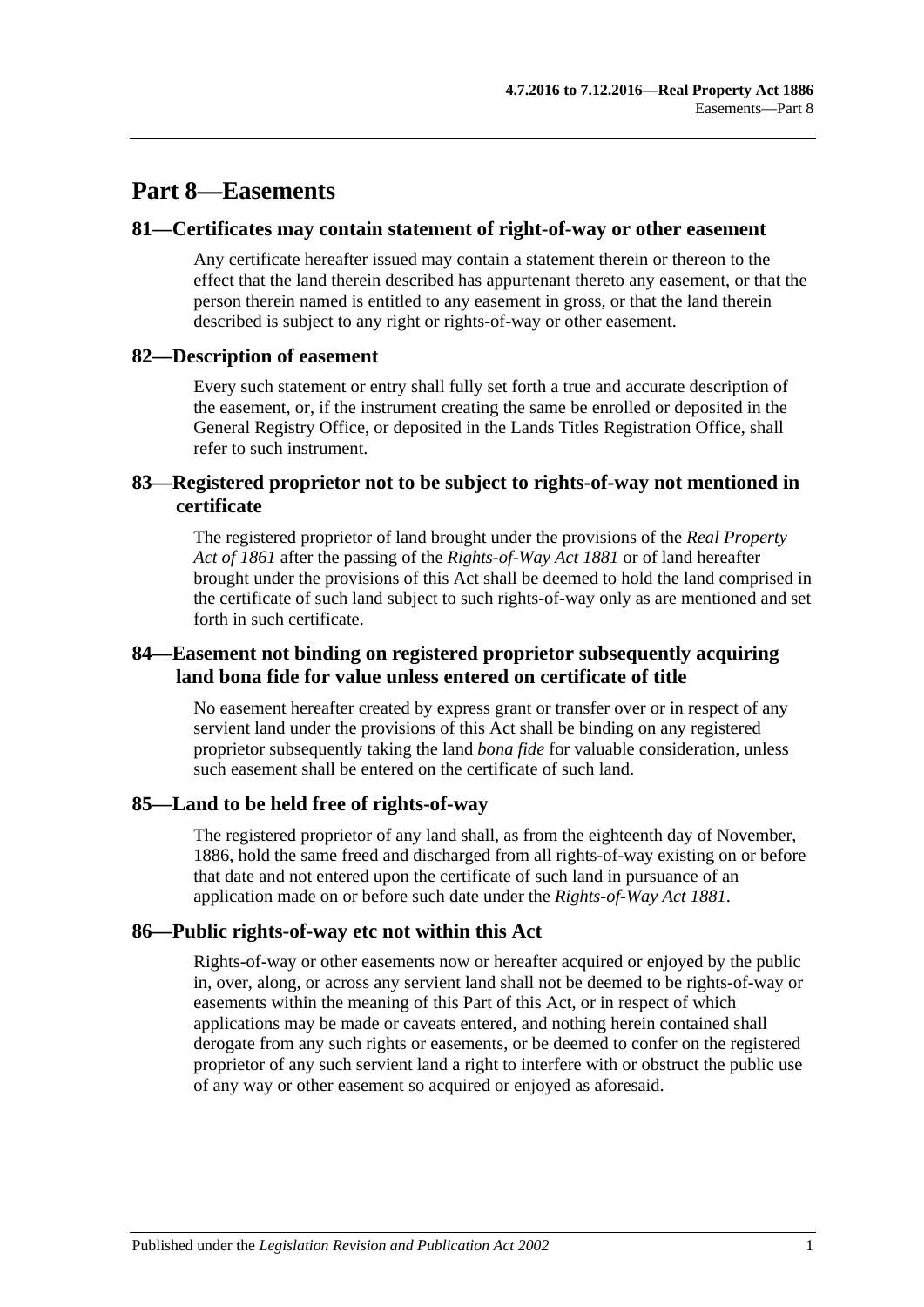# **87—Certificates heretofore issued conclusive evidence of right-of-way therein described**

Every certificate issued before the eighteenth day of November, 1881, containing therein a statement to the effect that the registered proprietor is seized of the land therein described, subject to or together with any right-of-way therein described or delineated, or together with any easement therein described, shall be deemed to operate as a grant or reservation, as the case may be, of such right-of-way or other easement, and such certificate shall, except in the case of fraud, be received in all Courts as conclusive evidence of the existence of such right-of-way or other easement:

Provided that this section shall not apply to any right-of-way or other easement, the title to which is now the subject of pending litigation in any Court of Law, or to any right-of-way or other easement, the right to which has been concluded in any Court adversely to such right-of-way or easement.

### **88—Entry as to easement to be made on certificates of title**

Whenever any right-of-way or other easement appurtenant to land under the provisions of this Act over land also under its provisions shall hereafter be granted or created, the Registrar-General shall make such entry on the certificates of title for the dominant and servient lands as he or she thinks fit.

### **89—Short form of describing right-of-way**

The words "a free and unrestricted right-of-way" in any instrument shall be deemed to imply the words set forth in [Schedule 5](#page-144-0) hereto so far as they shall be applicable as fully and effectually as if set out at length in such instrument.

#### **89A—Incorporation of long forms of easements in instruments**

Where, in an instrument, a short form set out in [Schedule 6](#page-144-1) is used to grant or create an easement the instrument shall, unless the contrary intention appears, be deemed to incorporate the corresponding long form of that easement set out in the Schedule.

#### <span id="page-41-0"></span>**90—Deposit of plan showing rights-of-way**

- (1) Any registered proprietor of any land may deposit with the Registrar-General a plan of subdivision of the said land, showing the rights-of-way intended to be created by such proprietor over such land, and every subsequent registered proprietor of the said land, or any part thereof, shall be entitled to a right-of-way over all the rights-of-way shown in such plan, unless otherwise declared in his certificate.
- (2) [Subsection](#page-41-0) (1) shall not apply to a plan of subdivision deposited with the Registrar-General after the commencement of the *[Real Property Act Amendment Act](http://www.legislation.sa.gov.au/index.aspx?action=legref&type=act&legtitle=Real%20Property%20Act%20Amendment%20Act%20(No.%202)%201985)  (No. 2) [1985](http://www.legislation.sa.gov.au/index.aspx?action=legref&type=act&legtitle=Real%20Property%20Act%20Amendment%20Act%20(No.%202)%201985)*.

#### **90A—Application of [sections](#page-42-0) 90B, [90C,](#page-44-0) [90D,](#page-45-0) [90E](#page-45-1) and [90F](#page-45-2)**

(1) [Sections](#page-42-0) 90B, [90C,](#page-44-0) [90D](#page-45-0) and [90E](#page-45-1) apply to, and in relation to, an easement whether the dominant and servient land are under the provisions of this Act and the easement has been entered on a certificate of title under this Part or not and whether the easement is created by instrument or by operation of a provision of this Act or some other Act or by operation of some other law.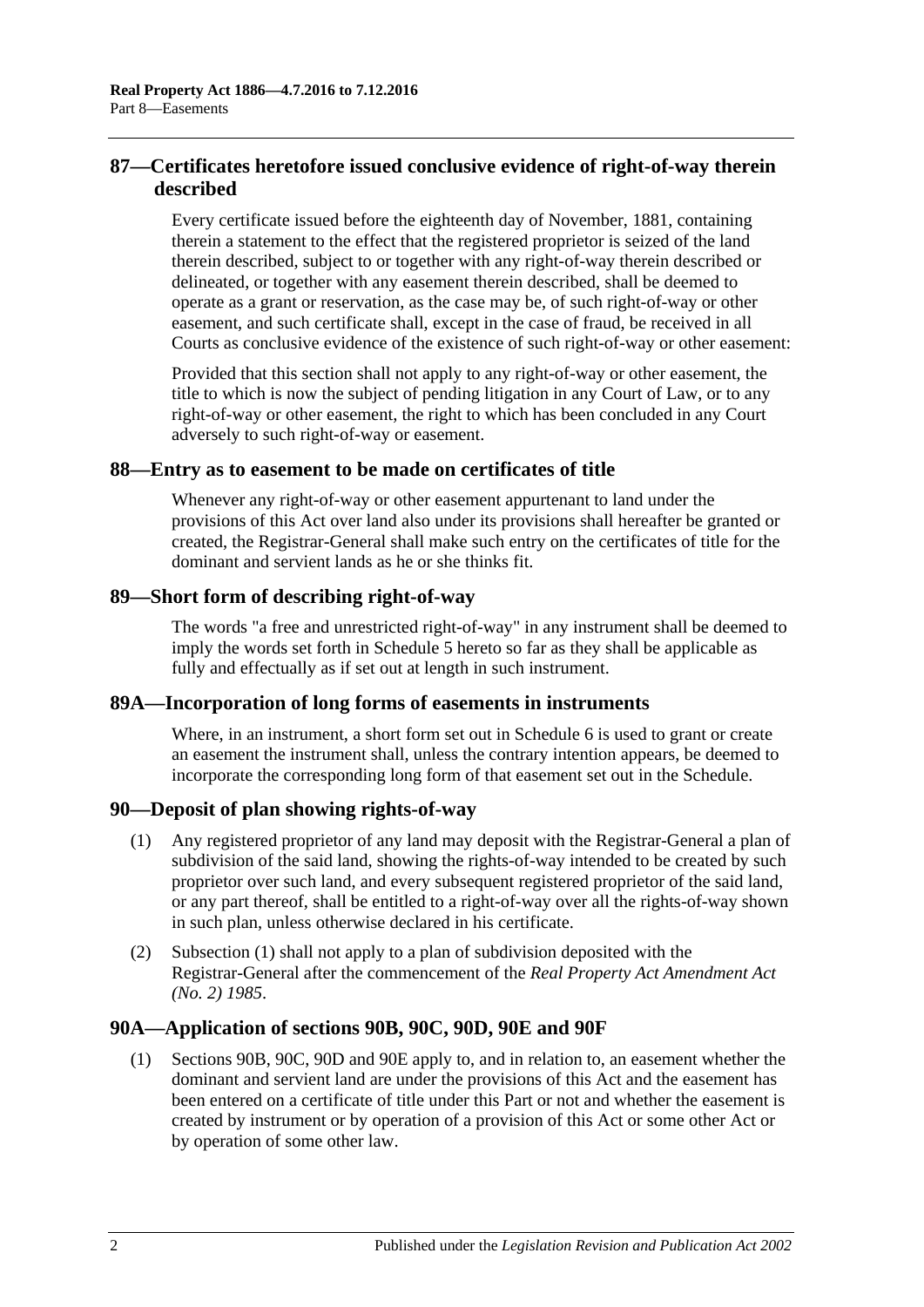(2) [Section](#page-45-2) 90F only applies to, and in relation to, an easement if the dominant and servient land are under the provisions of this Act.

## <span id="page-42-1"></span><span id="page-42-0"></span>**90B—Variation and extinguishment of easements**

- (1) Subject to this section, the Registrar-General may on application (in a form approved by the Registrar-General) by the proprietor of the dominant or servient land or on the Registrar-General's own initiative—
	- (a) vary the position of, or extend or reduce the extent of, an easement over servient land; or
	- (b) vary an easement by extending the appurtenance of the easement to other land owned by the proprietor of the dominant land; or
	- (c) extinguish an easement.
- <span id="page-42-2"></span>(2) Subject to this section, the Registrar-General must not act under [subsection](#page-42-1) (1) except on the application, or with the written consent, of the proprietor of the dominant land and the servient land and with the written consent of all other persons who—
	- (a) in the case of land under the provisions of this Act—appear from the Register Book to have, or to claim, an estate or interest in the dominant or servient land;
	- (b) in the case of land that is not under the provisions of this Act—are known to the Registrar-General (or who become known to the Registrar-General after making reasonable enquiry) to have, or to claim, an estate or interest in the dominant or servient land.
- <span id="page-42-3"></span>(3) The Registrar-General may dispense with the consent of the proprietor of the dominant or servient land required by [subsection](#page-42-2) (2) if the Registrar-General is satisfied that—
	- (a) notice complying with [subsection](#page-43-0) (3e) has been given to the proprietor; and
	- (b) 28 days has passed since the notice was given; and
	- (c) the proprietor's estate or interest in the dominant or servient land will not be detrimentally affected by the proposed variation or extinguishment of the easement.
- <span id="page-42-4"></span>(3a) The Registrar-General may dispense with the consent of a person required by [subsection](#page-42-2) (2) (other than the proprietor of the dominant or servient land) if he or she is satisfied that the person's estate or interest in the dominant or servient land will not be detrimentally affected by the proposed variation or extinguishment of the easement.
- <span id="page-42-5"></span>(3b) Without limiting the generality of [subsection](#page-42-3) (3) or [\(3a\),](#page-42-4) where—
	- (a) the original purpose of a right-of-way was to provide access to the dominant land to which it is appurtenant; and
	- (b) the right-of-way can no longer be exercised by the proprietor of that land for that purpose because the land has subsequently been separated from the right-of-way by the creation of intervening allotments,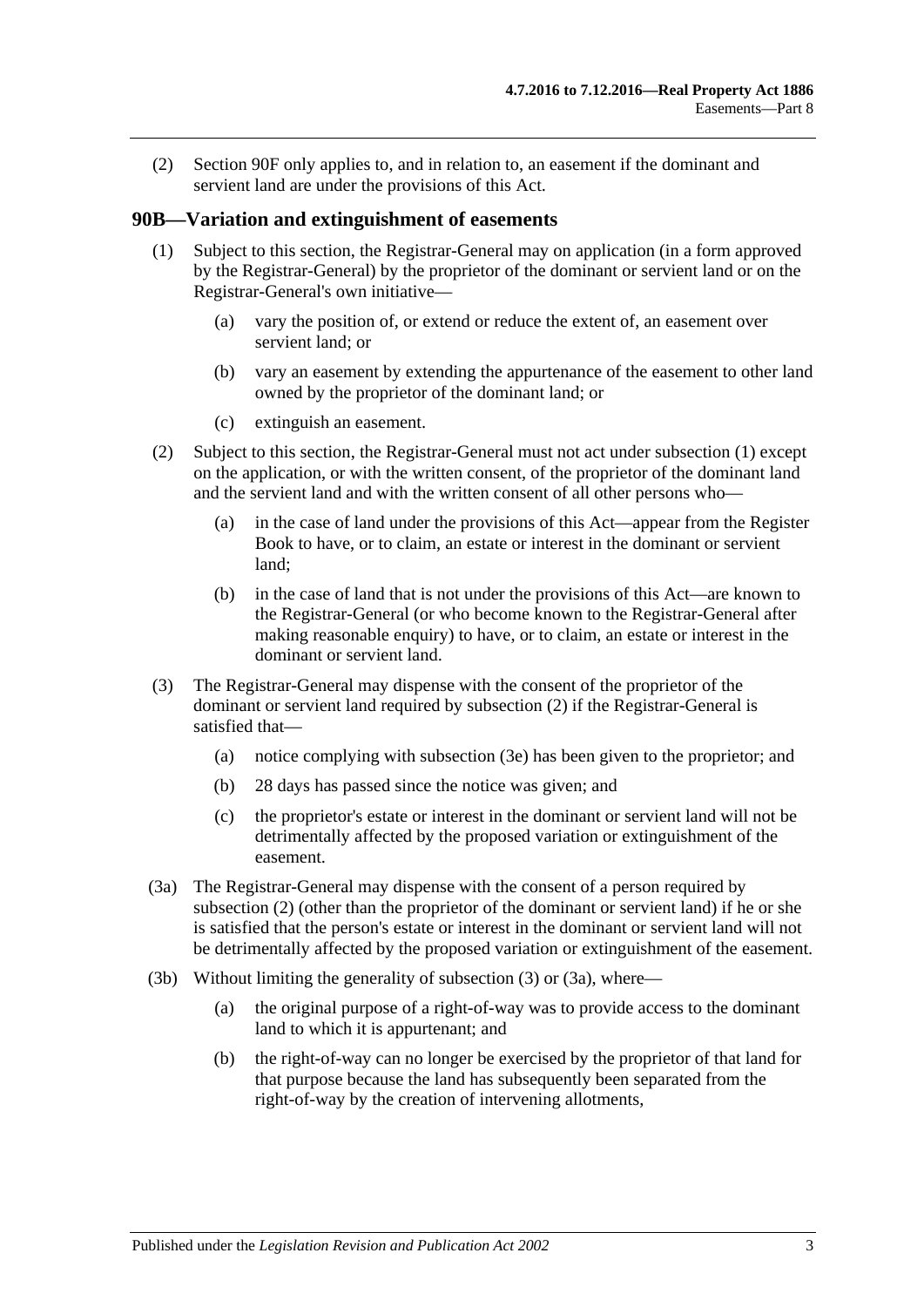the Registrar-General may extinguish the right-of-way without the consent of a person required by [subsection](#page-42-2) (2) if he or she is satisfied that there is no reason to believe or suspect that the proprietor of that land, or a successor in title of the proprietor, has any reasonable prospect of using the right-of-way for access to that land in the future.

- <span id="page-43-1"></span>(3c) Without limiting the generality of [subsection](#page-42-3) (3) or [\(3a\),](#page-42-4) where dominant land is separated from a right-of-way appurtenant to the land by intervening land and the Registrar-General is satisfied that the continued existence of the right-of-way would not enhance the use or enjoyment of the dominant land, he or she may extinguish the right-of-way without the consent of a person required by [subsection](#page-42-2) (2).
- <span id="page-43-2"></span>(3d) Before taking action under [subsection](#page-42-5) (3b) or [\(3c\)](#page-43-1) the Registrar-General must be satisfied that—
	- (a) notice complying with [subsection](#page-43-0) (3e) has been given to the proprietor of the dominant land; and
	- (b) 28 days has passed since the notice was given.
- <span id="page-43-0"></span>(3e) The notice referred to in [subsections](#page-42-3) (3) and [\(3d\)](#page-43-2) must—
	- (a) be approved by the Registrar-General; and
	- (b) include details of the proposed variation or extinguishment of the easement; and
	- (c) invite the person to whom it is given to make representations to the Registrar-General in relation to the proposal within 28 days.
- <span id="page-43-3"></span>(4) The Registrar-General may extinguish an easement under [subsection](#page-42-1) (1) without the consent of a person required by [subsection](#page-42-2) (2) if—
	- $(a)$ 
		- (i) in the opinion of the Registrar-General it is not reasonably practicable to ascertain the identity or whereabouts of that person; and
		- (ii) the Registrar-General is satisfied that the proprietor of the dominant land has ceased to exercise the rights conferred by the easement; and
	- (b) the Registrar-General has published notice of his or her intention to act under [subsection](#page-42-1) (1) in the Gazette and in a newspaper circulating generally throughout the State; and
	- (c) where the person's identity is known—the Registrar-General has sent notice of his or her intention to act under [subsection](#page-42-1) (1) by post addressed to the person at his or her last address known to the Registrar-General; and
	- (d) at least 21 days has elapsed since—
		- (i) notice was published under [paragraph](#page-43-3) (b); and
		- (ii) where [paragraph](#page-43-4) (c) applies, notice was posted under that paragraph.
- <span id="page-43-4"></span>(6) Subject to [subsection](#page-43-5) (7), the proprietor of dominant land cannot transfer or convey the land without the easement that is appurtenant to it.
- <span id="page-43-5"></span>(7) The proprietor of dominant land or of some part of it may transfer or convey part of the land without the appurtenant easement if rights under the easement continue in existence in respect of some other part of the dominant land.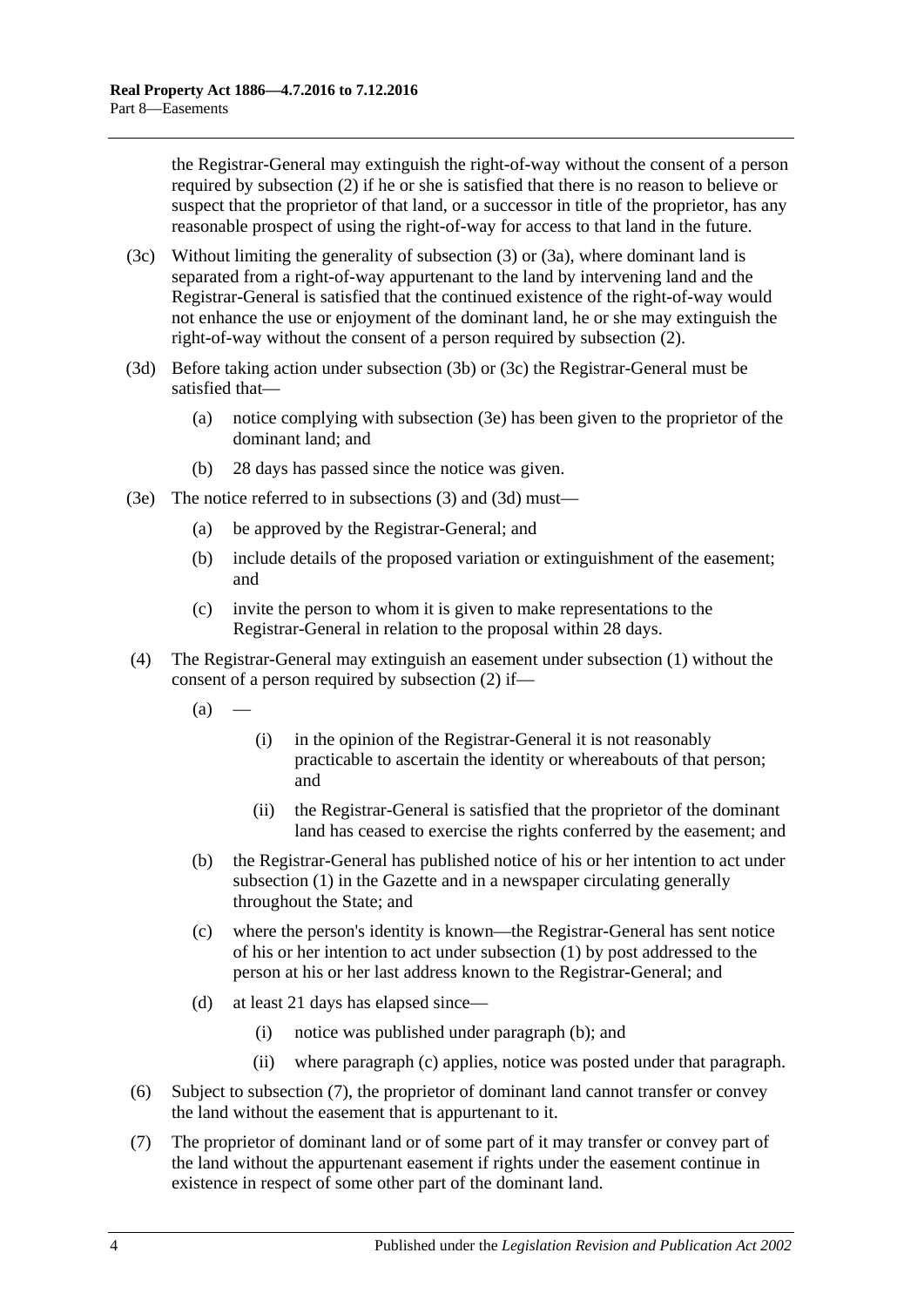- (8) The easement is extinguished in respect of land transferred or conveyed under [subsection](#page-43-5) (7).
- (9) Where, in the opinion of the Registrar-General, the creation or continuance of an easement was, or was likely to have been, a requirement on which—
	- (a) the issue of a certificate by the Development Assessment Commission under section 51 of the *[Development Act](http://www.legislation.sa.gov.au/index.aspx?action=legref&type=act&legtitle=Development%20Act%201993) 1993*; or
	- (b) the issue of a certificate by a council or the South Australian Planning Commission under [Part 19AB;](#page-108-0) or
	- (c) the approval of an application for the deposit of a strata plan by the South Australian Planning Commission or a council; or
	- (d) the consent or approval of an authority under a corresponding previous enactment,

was based—

- (e) the easement cannot be varied or extinguished under this section; and
- (f) the appurtenance of the easement cannot be extended to other land under this section; and
- (g) the easement cannot be merged with the servient land by transfer or conveyance of the easement to the proprietor of the servient land or the transfer or conveyance of the servient land to the proprietor of the easement; and
- (h) part of the dominant land cannot be transferred or conveyed separately from the easement thereby extinguishing the easement in respect of that land,

without the consent of the Development Assessment Commission.

- (10) Upon the variation or extinguishment of an easement under this section the Registrar-General must make such consequential entries in the Register Book or such entries in the records of the General Registry Office as he or she considers necessary.
- (11) A reference in this section to dominant land includes a reference to an easement that is not appurtenant to any land.
- (12) This section is subject to and does not derogate from any other Act relating to the variation or extinguishment of easements of a particular class.

#### <span id="page-44-0"></span>**90C—Easement and servient land may be vested in same person**

- (1) Subject to this section, a person may be the proprietor of an easement and the servient land that is subject to the easement and accordingly a person may grant an easement to himself or herself.
- (2) Subject to this section, if an easement and the servient land are vested in the same person by transfer or conveyance the easement will not merge with the servient land unless the transfer or conveyance expresses the intention that it should do so.
- (3) An easement is extinguished by the amalgamation of the dominant and servient land under [Part 19AB](#page-108-0) [Division 3.](#page-118-0)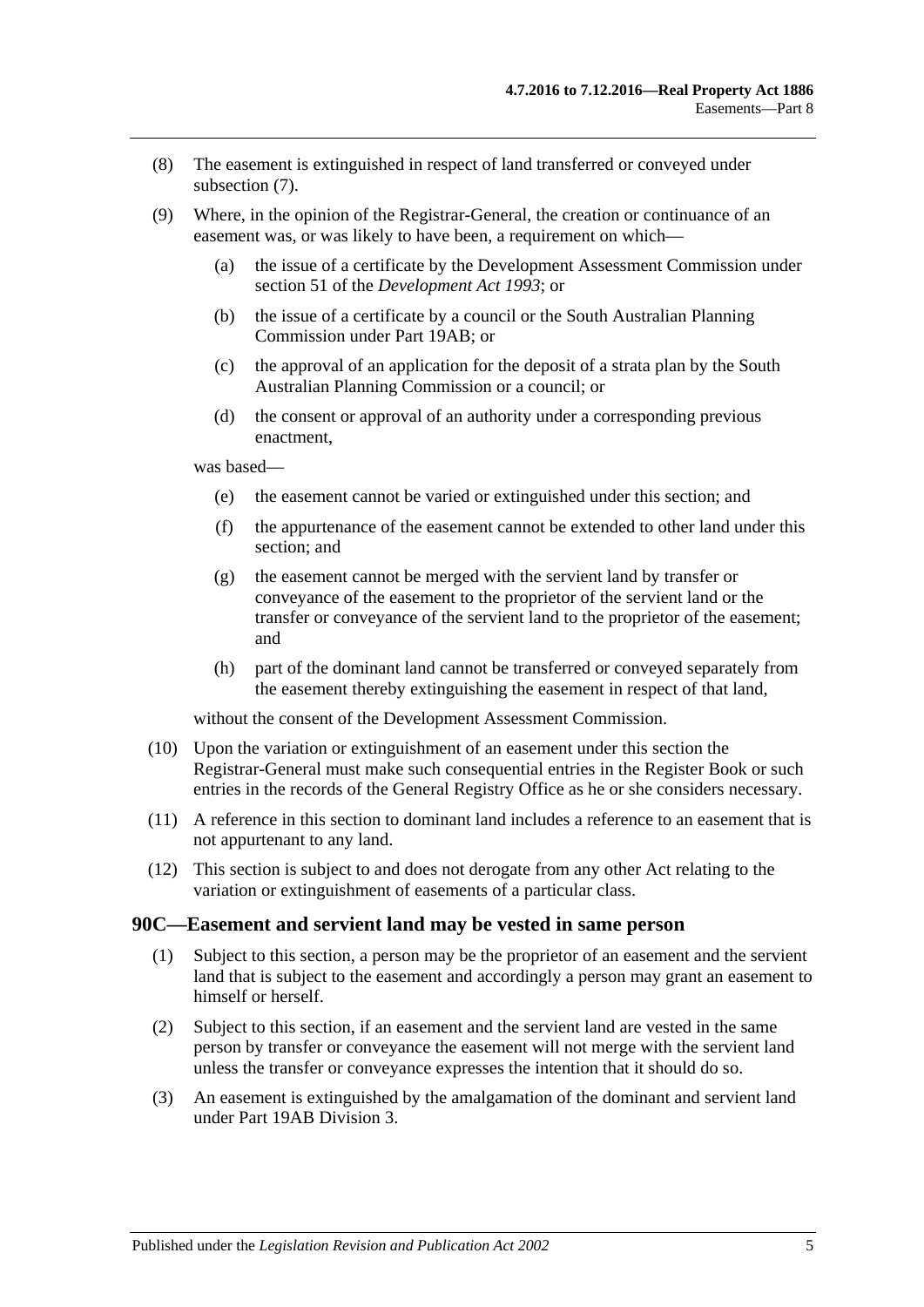(4) Where the whole or part of the land within the boundaries of an easement is amalgamated with the whole or part of the dominant land by the reconstitution of allotment boundaries upon deposit of a plan of division in the Lands Titles Registration Office, the easement is extinguished insofar as it extended over the amalgamated land.

#### <span id="page-45-0"></span>**90D—Survey of easement**

Before registering an instrument creating or varying an easement, the Registrar-General or the Registrar-General of Deeds may require the parties to the instrument to lodge a survey prepared by a licensed surveyor that delineates the boundaries of the easement.

### <span id="page-45-3"></span><span id="page-45-1"></span>**90E—No private right-of-way over public street or road**

- (1) A private right-of-way cannot subsist over a public street or road and accordingly—
	- (a) a private right-of-way cannot be granted, reserved or otherwise created over a public street or road; and
	- (b) upon land becoming a public street or road all private rights-of-way over the land are extinguished; and
	- (c) all private rights-of-way existing over public streets or roads immediately before the commencement of the *[Real Property \(Miscellaneous\) Amendment](http://www.legislation.sa.gov.au/index.aspx?action=legref&type=act&legtitle=Real%20Property%20(Miscellaneous)%20Amendment%20Act%201994)  Act [1994](http://www.legislation.sa.gov.au/index.aspx?action=legref&type=act&legtitle=Real%20Property%20(Miscellaneous)%20Amendment%20Act%201994)* are extinguished.
- (2) [Subsection](#page-45-3) (1) extinguishes a right-of-way only in respect of land that is a public street or road and the right-of-way remains in force in respect of other land (if any) that is subject to it.
- (3) In this section—

*a public street or road* means—

- (a) a public street or road within the meaning of Part 17 of the *[Local Government](http://www.legislation.sa.gov.au/index.aspx?action=legref&type=act&legtitle=Local%20Government%20Act%201934)  Act [1934](http://www.legislation.sa.gov.au/index.aspx?action=legref&type=act&legtitle=Local%20Government%20Act%201934)*;
- (b) a thoroughfare vested in a council, an authority or the Crown by [section](#page-115-0) 223LF or by a corresponding previous enactment;
- (c) a public road referred to in section 27CA of the *[Highways Act](http://www.legislation.sa.gov.au/index.aspx?action=legref&type=act&legtitle=Highways%20Act%201927) 1927*,

that the public is entitled to use as a street, road or thoroughfare.

#### <span id="page-45-2"></span>**90F—Easement subject to existing mortgage etc**

If, when an easement is created over servient land, the dominant land, or any part of it, is subject to a mortgage or an encumbrance, the easement is also subject to the mortgage or encumbrance if—

- (a) the instrument granting the easement provides that it is subject to the mortgage or encumbrance; and
- (b) the mortgagee or encumbrancee has endorsed his or her consent to that on the instrument.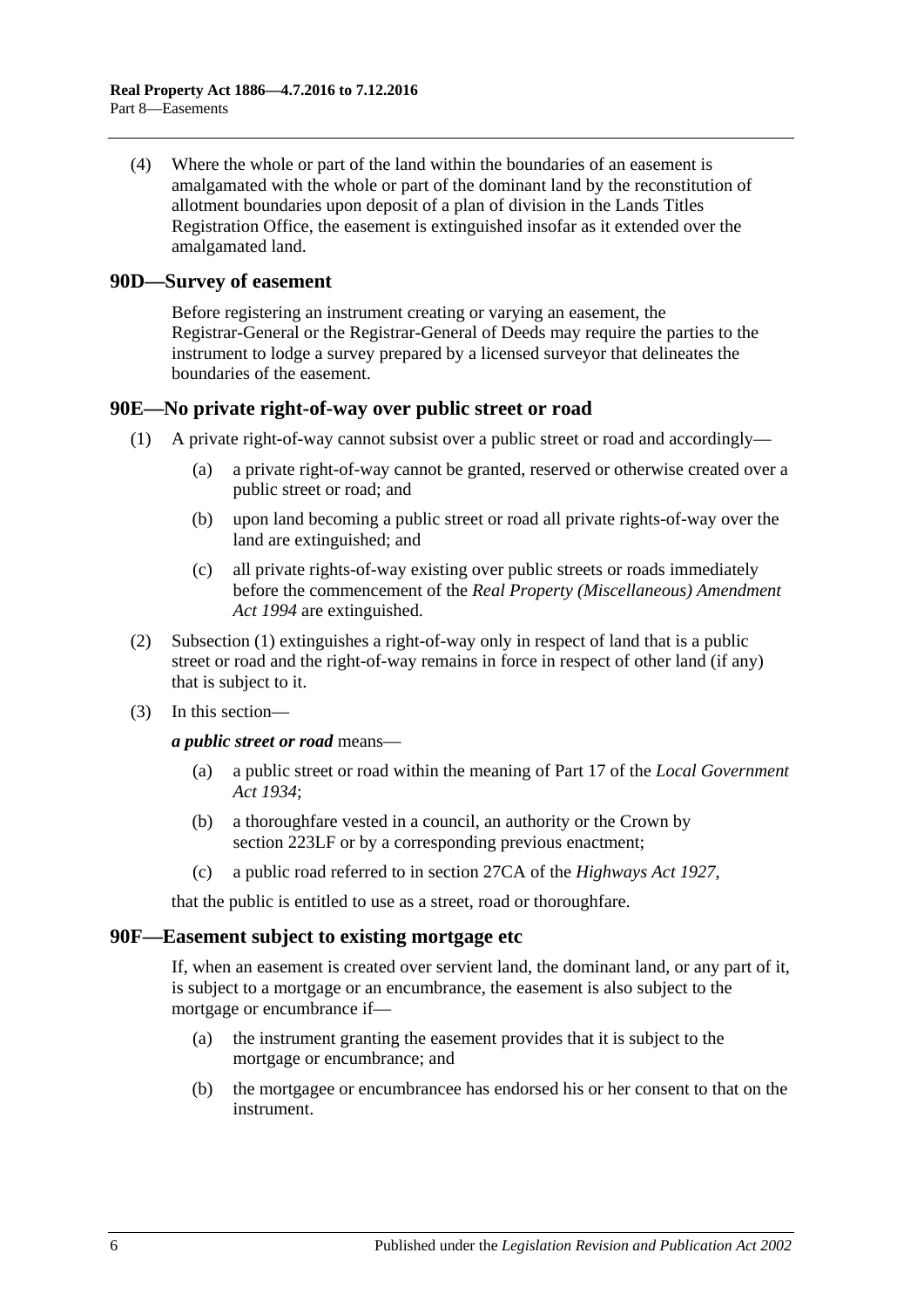# **Part 9—Crown leases**

## **90G—Interpretation**

In this Part—

*designated Act* means—

- (a) the *[Crown Land Management Act](http://www.legislation.sa.gov.au/index.aspx?action=legref&type=act&legtitle=Crown%20Land%20Management%20Act%202009) 2009*; or
- (b) the *[Pastoral Land Management and Conservation Act](http://www.legislation.sa.gov.au/index.aspx?action=legref&type=act&legtitle=Pastoral%20Land%20Management%20and%20Conservation%20Act%201989) 1989*; or
- (c) a relevant Act within the meaning of Schedule 1 Part 7 of the *[Crown Land](http://www.legislation.sa.gov.au/index.aspx?action=legref&type=act&legtitle=Crown%20Land%20Management%20Act%202009)  [Management Act](http://www.legislation.sa.gov.au/index.aspx?action=legref&type=act&legtitle=Crown%20Land%20Management%20Act%202009) 2009*; or
- (d) any other Act under which a Crown lease may be granted or which regulates dealings with Crown leases.

# **91—Interpretation of Crown lease**

For the purpose of this Part of this Act, every lease or agreement for sale of Crown lands hereafter granted, or made by or on behalf of the Crown, shall be deemed a Crown lease.

## **92—Person now holding under lease or agreement may surrender**

Every person now holding any Crown lands under any lease or agreement for sale granted or made by or on behalf of the Crown may, subject to the approval of the Minister of Lands, surrender his lease or agreement for a Crown lease of the land remaining subject to such lease or agreement, upon all the same terms as shall have been applicable to such land prior to the surrender, but so that every person having any estate or interest in the surrendered land shall concur in the surrender.

## <span id="page-46-1"></span>**93—Execution and registration of Crown Lease**

- (1) The parties to a Crown lease must execute a lease which must be lodged in the Lands Titles Registration Office for inclusion or recording in the Register of Crown Leases.
- (2) The Register of Crown Leases may take the form of the individual copies of the leases bound into a book or kept separately or of records made by an electronic, electromagnetic, optical or photographic process or both of those forms.
- <span id="page-46-0"></span>(3) A Crown lease will be taken to be registered upon the Registrar-General allotting a volume and folio number in respect of the lease.
- (3a) A Crown lease registered under [subsection](#page-46-0) (3) is able to be (and a Crown lease so registered is taken to have always been able to be) transferred, mortgaged and dealt with for the purposes of this Act as if it were a lease registered in the Register Book (provided that an entry in respect of a lease that would ordinarily be made in the Register Book must instead be made in the Register of Crown Leases).
- (3b) If an instrument lodged in the Lands Titles Registration Office transfers, mortgages or otherwise deals with a Crown lease, the instrument will be taken to be registered or recorded, as appropriate, on being entered in the Register of Crown Leases by the Registrar-General.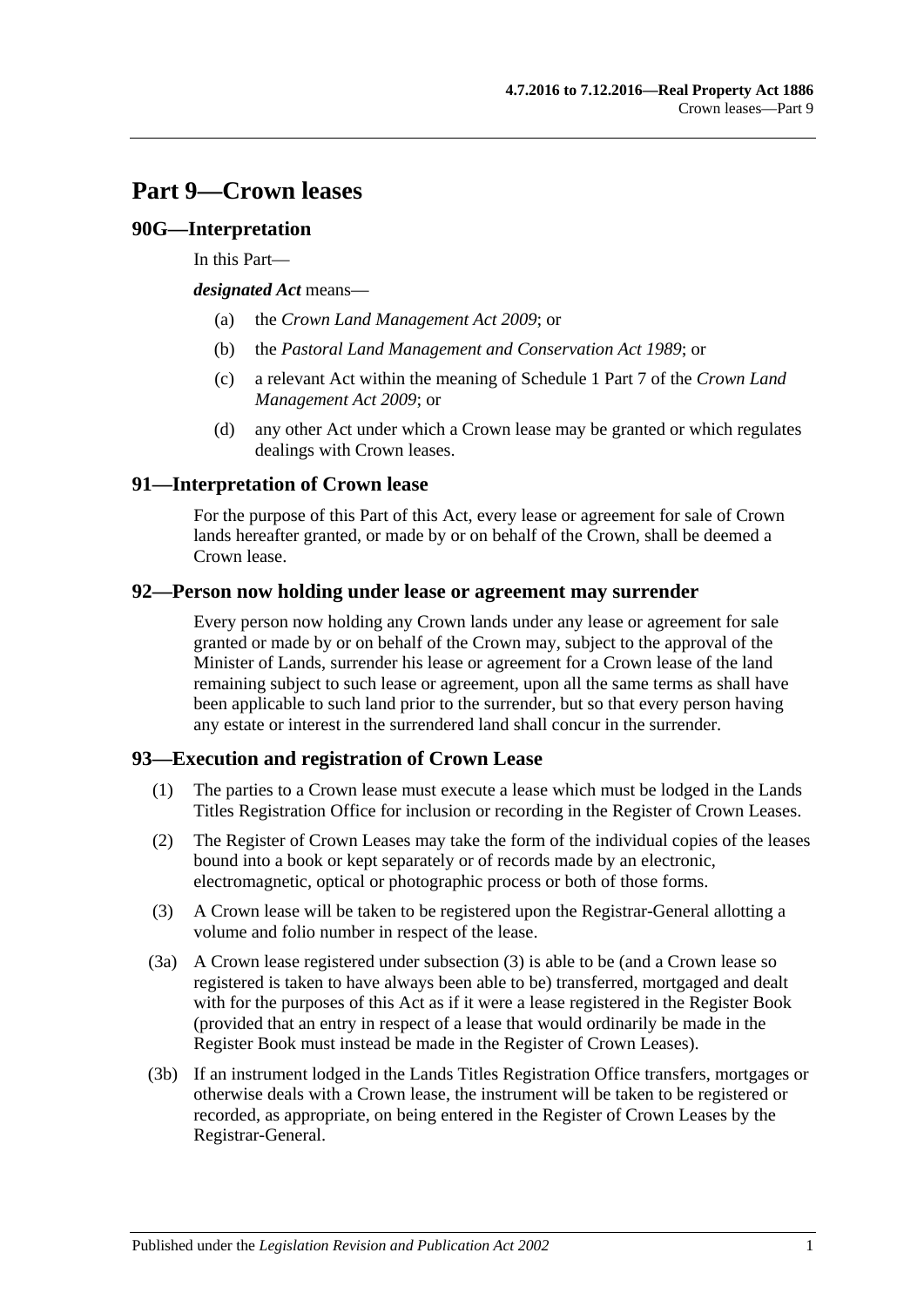- (3c) However, the Registrar-General may not register a Crown lease, or register or record an instrument that transfers, mortgages or otherwise deals with a Crown lease, unless satisfied that any consent required under a relevant designated Act has been obtained.
- (4) Subject to this section, any person may have access to the Register of Crown Leases, and to all instruments affecting registered Crown leases in the Lands Titles Registration Office, for the purpose of inspection during the hours, and on the days, appointed for search.
- <span id="page-47-0"></span>(5) If, on the application of a person whose particulars are, or are to be, contained in the Register of Crown Leases, the Registrar-General is satisfied that access under this section to any such particulars would be likely to place at risk the personal safety of the person, a member of the person's family or any other person, the Registrar-General may take such measures as he or she thinks fit to prevent or to restrict access to those particulars.
- (6) An application under [subsection](#page-47-0) (5) must be in the appropriate form and must contain such particulars, and be supported by such evidence, as the Registrar-General may require.
- <span id="page-47-1"></span>(7) The Registrar-General may take such measures as he or she thinks fit to prevent or restrict access to any particulars the subject of an application under [subsection](#page-47-0) (5) while the application is being determined.
- (8) Nothing prevents the Registrar-General varying or revoking any measures taken under [subsection](#page-47-0) (5) or [\(7\)](#page-47-1) if he or she thinks fit.

## **94—Forfeiture etc of Crown Lease**

The forfeiture or determination of a Crown lease will not take effect until the forfeiture or determination has been entered in the Register of Crown Leases by the Registrar-General.

#### <span id="page-47-4"></span><span id="page-47-3"></span>**95—Indefeasibility of title under Crown lease**

- (1) Subject to [subsection](#page-47-2) (2), [section](#page-30-0) 69 applies (and is taken to have always applied) in relation to the title of a person who appears by the Register of Crown Leases to be a proprietor of land as if the person were the registered proprietor of the land and the Crown lease were the certificate of title.
- <span id="page-47-2"></span>(2) [Subsection](#page-47-3) (1) does not operate to protect the interests of a party to an instrument if—
	- (a) any consent required under any relevant designated Act was not obtained before the instrument was registered; or
	- (b) the instrument is in any way inconsistent with any relevant designated Act.

## **95A—Evidentiary**

Subject to this Part, a document that purports to have been certified by the Registrar-General to be a correct copy of a Crown lease is to be accepted in legal proceedings—

- (a) as conclusive evidence of title to any estate or interest in land that it records; and
- (b) as evidence (which may be rebutted) of any other information that it records.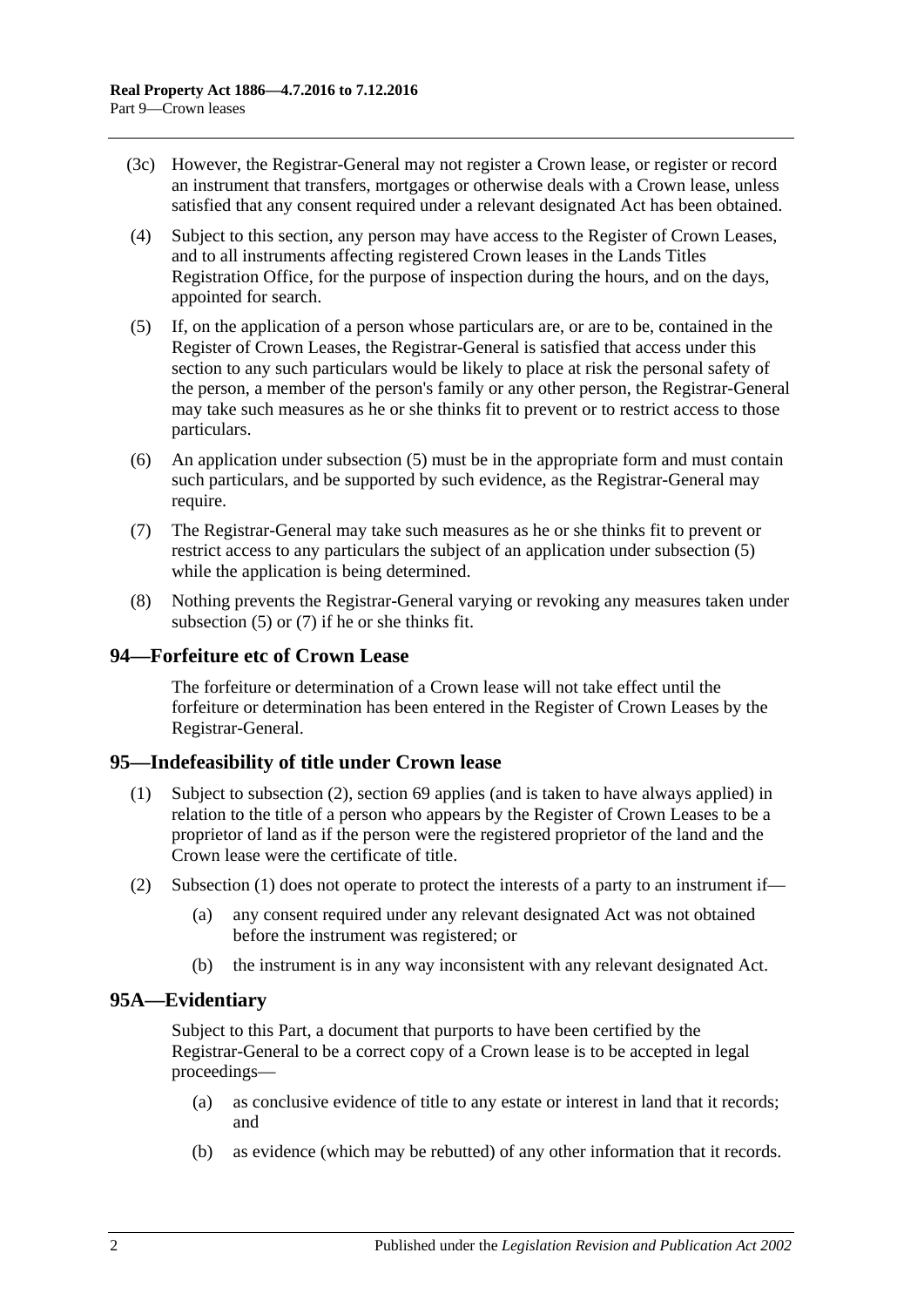# **95B—Operation of Part in relation to Crown leases and other instruments subject to other Acts**

- (1) Nothing in this Part overrides any designated Act, and, to the extent of any inconsistency between this Part and a designated Act, the designated Act will prevail.
- (2) To avoid doubt, registration or recording under [section](#page-46-1) 93, and indefeasibility under [section](#page-47-4) 95, do not prejudice or alter any right or remedy that the Crown would otherwise possess or validate any instrument, or provision of any instrument, that would not be valid under a designated Act.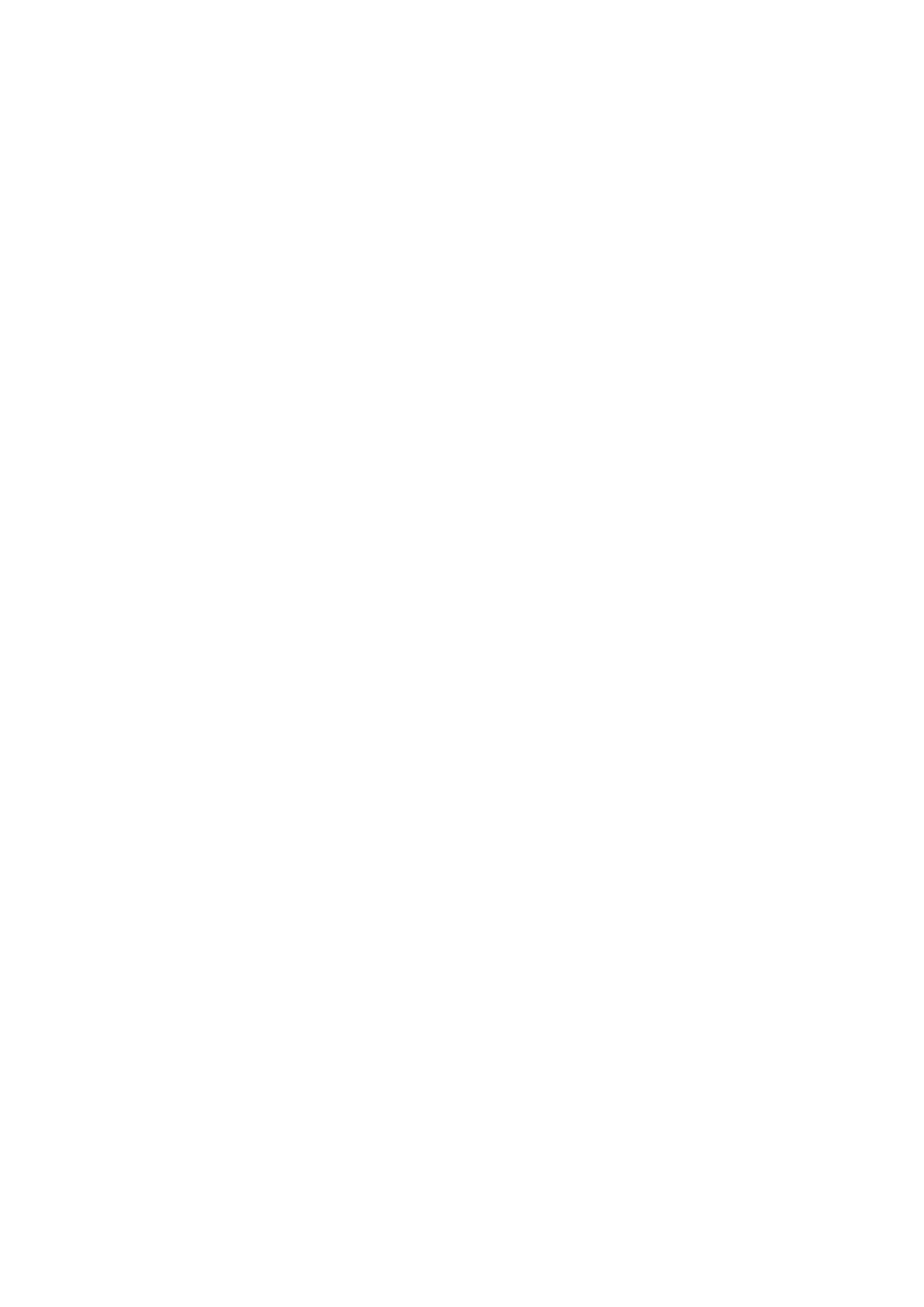# **Part 10—Transfers**

## **96—Transfers**

 $(1)$  If—

- (a) land is intended to be transferred; or
- (b) a right-of-way or other easement is intended to be created or transferred,

the transferor and the transferee must execute a transfer in the appropriate form to be lodged for registration in the Lands Titles Registration Office.

- (2) A transfer must include—
	- (a) a description of the land intended to be dealt with (either by reference to the certificate of title for the land or by the inclusion of a description that clearly identifies the land); and
	- (b) an accurate statement of the estate or interest intended to be transferred or created; and
	- (c) a statement indicating that—
		- (i) the transferee; or
		- (ii) if the transferee is a child or a mentally incapacitated person (within the meaning of the *[Guardianship and Administration Act](http://www.legislation.sa.gov.au/index.aspx?action=legref&type=act&legtitle=Guardianship%20and%20Administration%20Act%201993) 1993*)—the transferee's guardian or the administrator of his or her estate,

accepts the transfer or grant of the land, right-of-way or easement.

(3) Acceptance under this section of a transfer on behalf of a child does not affect any right of the child, or any person on the child's behalf, to avoid or disclaim the transfer.

#### **96AA—Creation of easements by reservation**

An easement may be created on the transfer under this Act of an estate of freehold or the granting of an estate of leasehold under this Act by reservation of the easement to the transferor or lessor in the instrument of transfer or the lease.

# **97—Transferee of land subject to mortgage or encumbrance to indemnify transferor**

In every instrument transferring land mortgaged or encumbered there shall be implied the following covenant by the transferee with the transferor, and so long as such transferee shall remain the registered proprietor, with the mortgagee or encumbrancee, that is to say—That the transferee will pay the principal, interest, and other moneys secured by such mortgage or encumbrance, after the rate and at the time or times specified therein, and will indemnify and keep harmless the transferor from and against such principal, interest, and other moneys and from and against all liability in respect of any of the covenants contained in such mortgage or encumbrance or by this Act implied on the part of the transferor.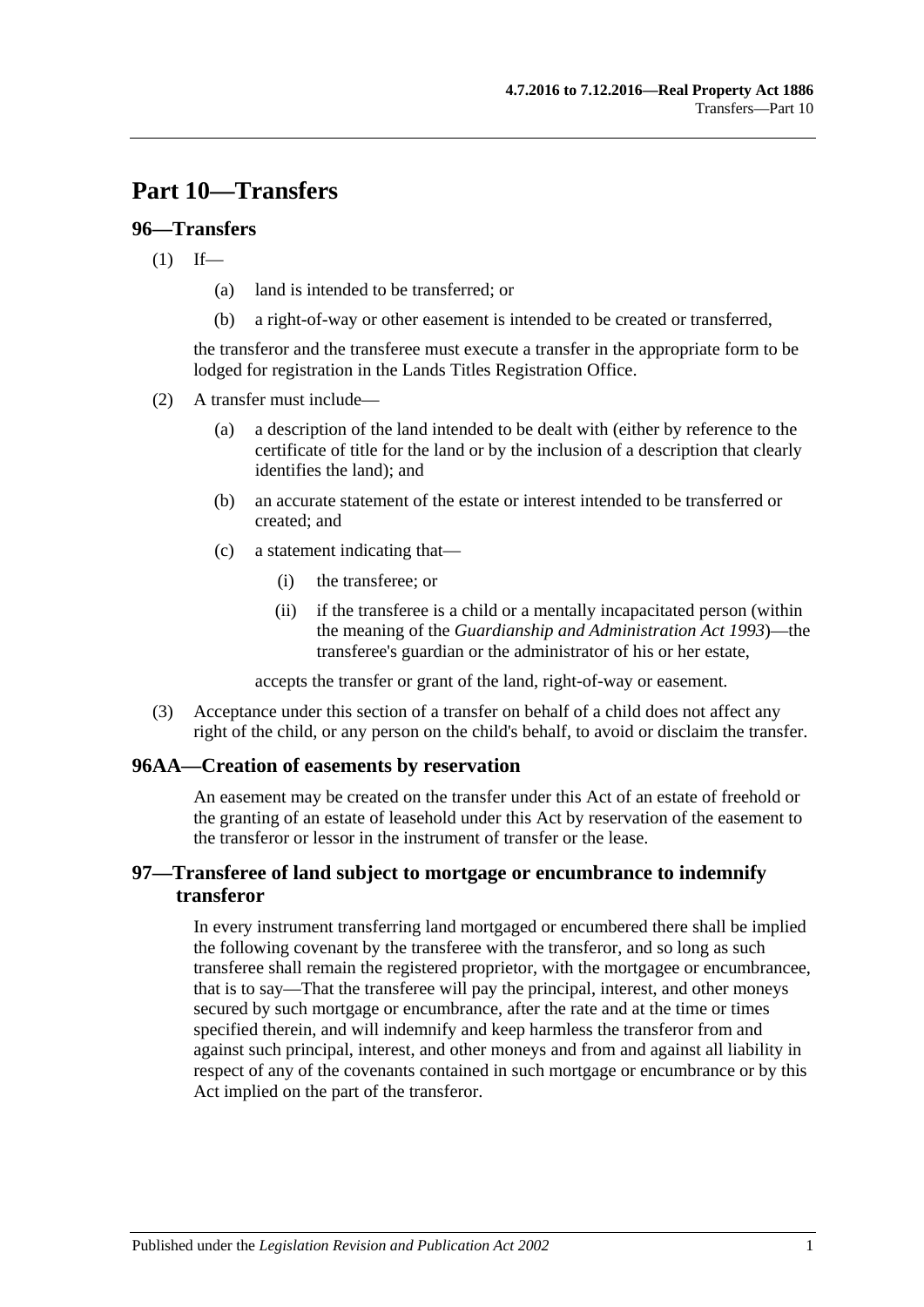## **102—Memorial of order for sale of land for non-payment of rates**

Whenever the Court or a Judge under the powers conferred by the *[Local Government](http://www.legislation.sa.gov.au/index.aspx?action=legref&type=act&legtitle=Local%20Government%20Act%201934)  Act [1934](http://www.legislation.sa.gov.au/index.aspx?action=legref&type=act&legtitle=Local%20Government%20Act%201934)* or any Act or Acts amending the same, or any other Act, shall have made an order for the sale of any land under the provisions of this Act, the Registrar-General shall, upon being served with a copy of the order, mark thereon the time of such service, and shall enter a memorial thereof in the Register Book, which shall operate as a caveat against alienation other than in pursuance of such order while the same remains in force.

#### **103—Registration of transfer hereunder**

Upon the production of a transfer of the land duly executed in pursuance of any such order, the Registrar-General must register such transfer, and enter on the certificate a memorandum cancelling the same either wholly or partially, as the case may require, and shall issue to the transferee a certificate of the land comprised in such transfer, free from all encumbrances, charges, exceptions, qualifications, and conditions whatsoever other than those mentioned in the transfer.

#### **104—Discharge of memorial**

In any such case, if only a portion of the land comprised in any certificate has been sold, and the whole of the arrears of rates, interest, and costs appear to be satisfied by the sale of the land transferred, a statement to that effect shall be appended to the transfer, signed by the Master or other officer of the Court acting in that behalf; and thereupon the Registrar-General shall make an entry on the partially cancelled certificate in the Register Book, discharging the memorial of the order entered thereon.

#### **105—Sale under writ of fieri facias or decree, warrant or order of court**

No execution issued prior to or after the passing of this Act shall bind, charge, or affect any land, but the Registrar-General shall, on being served with a copy of any writ or warrant of execution against land, or of any decree or order (other than an order for sale for non-payment of rates) affecting land issued out of or made by the Court, or any Court of insolvency or other Court of competent jurisdiction, accompanied by a statement signed by any party interested, or by the party's attorney, solicitor, or agent, specifying the land sought to be affected thereby, mark upon such copy the time of such service, and shall enter a memorial of such writ, warrant, decree, or order on the certificate, which shall operate as a caveat against alienation other than in pursuance of such writ, warrant, decree, or order, while the same remains in force.

## **106—Transfer not to be valid against purchaser until entry of writ**

Until such service and entry no sale or transfer under any such decree, order, writ, or warrant shall be valid as against a purchaser for valuable consideration, notwithstanding the purchaser had actual or constructive notice of such decree, order, writ or warrant.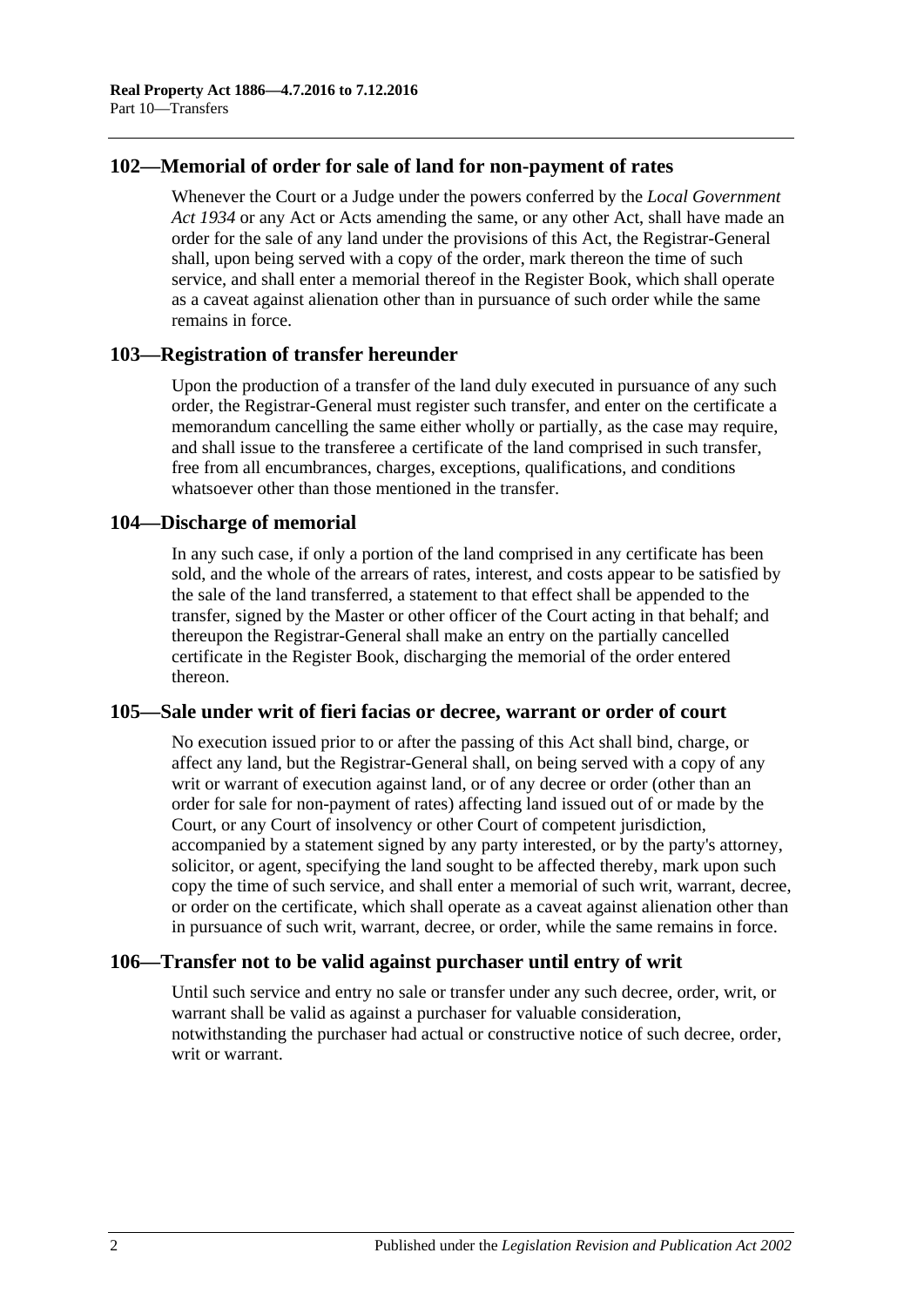#### **107—Transfer on sale under writ, warrant, decree or order**

After any land so specified as aforesaid shall have been sold under any writ, warrant, decree, or order, the Registrar-General, on receiving a transfer thereof in the appropriate form, shall, subject to the provisions hereinafter contained, register such transfer, and on registration the purchaser shall be deemed the transferee and registered proprietor of the land so sold; and every sale under any such writ, warrant, decree, or order shall take priority over and be effectual as against any other dealing affecting such land, entered into or transacted after the service of the writ, warrant, decree, or order, and the entry thereof on the certificate.

#### **109—Satisfaction of writ, warrant, decree, or order**

The Registrar-General shall, upon production to him of sufficient evidence of the satisfaction of any such decree, order, writ, or warrant as aforesaid, cause an entry of such satisfaction to be made in the Register Book, and on such entry such writ, warrant, decree, or order shall be deemed to be satisfied.

### **110—Lapse of writ, decree, warrant, or order**

Every decree, order, writ, or warrant of execution shall cease to bind, charge, or affect any land, unless a transfer upon a sale under such writ, warrant, decree, or order shall be presented for registration within six months from the day on which the copy was served, or within such extended time as the Court shall order.

### **111—Transfer by registered proprietor to spouse etc**

The registered proprietor of any estate or interest in land may transfer such estate or interest, or any part thereof, to the wife or husband of such registered proprietor, or to such registered proprietor, and any other person or persons as joint tenants or tenants in common, and may limit any estates by remainder or otherwise, without limiting any use, or executing any re-assignment; and upon the registration of any such transfer the estate or interest thereby dealt with or transferred shall vest in the transferee or transferees, according to the intent and meaning appearing in and expressed by such instrument.

## **115A—Issue of certificate where land is vested by operation of law**

Despite anything in this Act or any other Act or law, if the Registrar-General is satisfied that an estate or interest in land has become vested in a person by operation of an Act, the Registrar-General may (whether or not an appropriate application has been made by that person)—

- (a) in the case of land under the provisions of this Act—without the execution or production of any instrument or document whatsoever, register the person as the proprietor of that estate or interest in the land and enter on the certificate of title a memorial of the vesting of the estate or interest; or
- (b) in the case of land not under the provisions of this Act—without the execution or production of any instrument or document whatsoever, bring the land under the provisions of this Act, register the person as the proprietor of that estate or interest in the land and issue a certificate of title on which has been entered a memorial of the vesting of the estate or interest.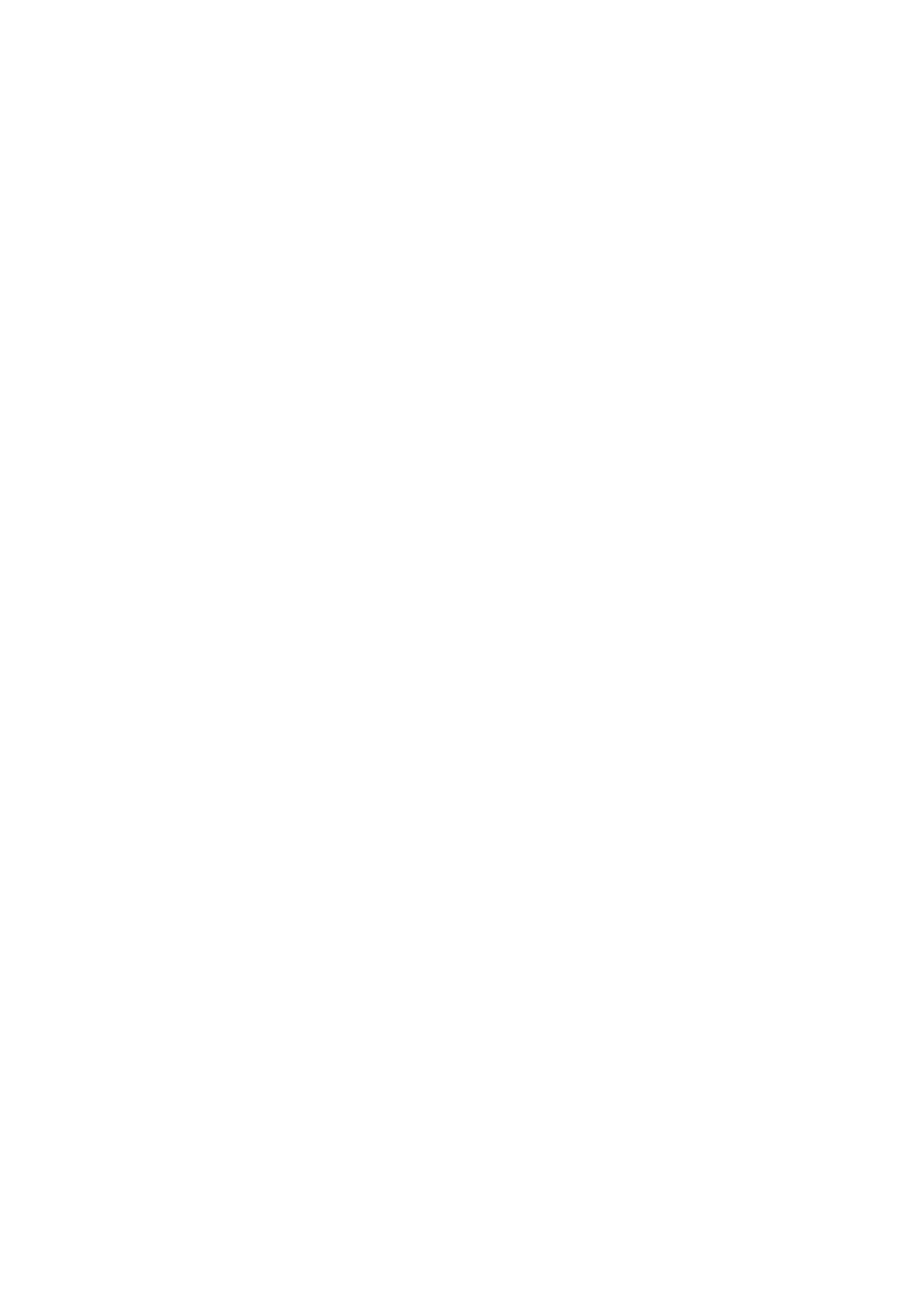# **Part 11—Leases and surrenders**

# **116—Leasing of land**

When any land is intended to be leased for a life or lives, or for any term of years exceeding one year, the registered proprietor and the prospective lessee shall, or for any less term may, execute a lease in the appropriate form.

# **117—Contents of lease**

Every such lease shall, for description of the land intended to be dealt with, refer to the certificate of the land, or shall give such other description as may be necessary to identify the land, and a right for or covenant by the lessee to purchase the land therein described may be stipulated in such lease, and shall be binding.

## **118—Leases not to bind non-consenting mortgagees or encumbrancees**

No lease of mortgaged or encumbered land shall be valid and binding against any mortgagee or encumbrancee of the land unless such mortgagee or encumbrancee shall have consented in writing to such lease prior to the same being registered.

# **119—Lease for 1 year need not be registered**

Every registered or recorded instrument is subject to any prior unregistered lease or any agreement for lease or for letting for a term not exceeding 1 year to a tenant in actual possession thereunder: Provided that no right or covenant to purchase the freehold contained in any such unregistered lease or agreement, nor any right or covenant for renewal of such lease or agreement, will be valid as against any subsequent purchaser of the reversion, lessee, mortgagee, or encumbrancee, unless such lease or agreement be registered or protected by caveat.

## <span id="page-54-0"></span>**119A—Standard terms and conditions of lease**

- (1) A person may deposit with the Registrar-General for filing in the Lands Titles Registration Office a document containing terms and conditions for incorporation as standard terms and conditions in leases under this section.
- (2) A lease may provide that standard terms and conditions, as contained in a document deposited with the Registrar-General under [subsection](#page-54-0) (1)—
	- (a) are incorporated in the lease; or
	- (b) are incorporated in the lease subject to exclusions or amendments specified in the lease,

and, in that event, the lease has effect as if those terms and conditions were (subject to any exclusions or amendment specified in the lease) contained in the lease.

<span id="page-54-1"></span>(3) Where a lease makes provision for incorporation of standard terms and conditions (either with or without exclusions or amendments), the lessor must, before execution of the lease by the lessee, provide the lessee with a copy of the standard terms and conditions.

Maximum penalty: \$500.

(4) Non-compliance with [subsection](#page-54-1) (3) does not affect the validity or effect of a lease.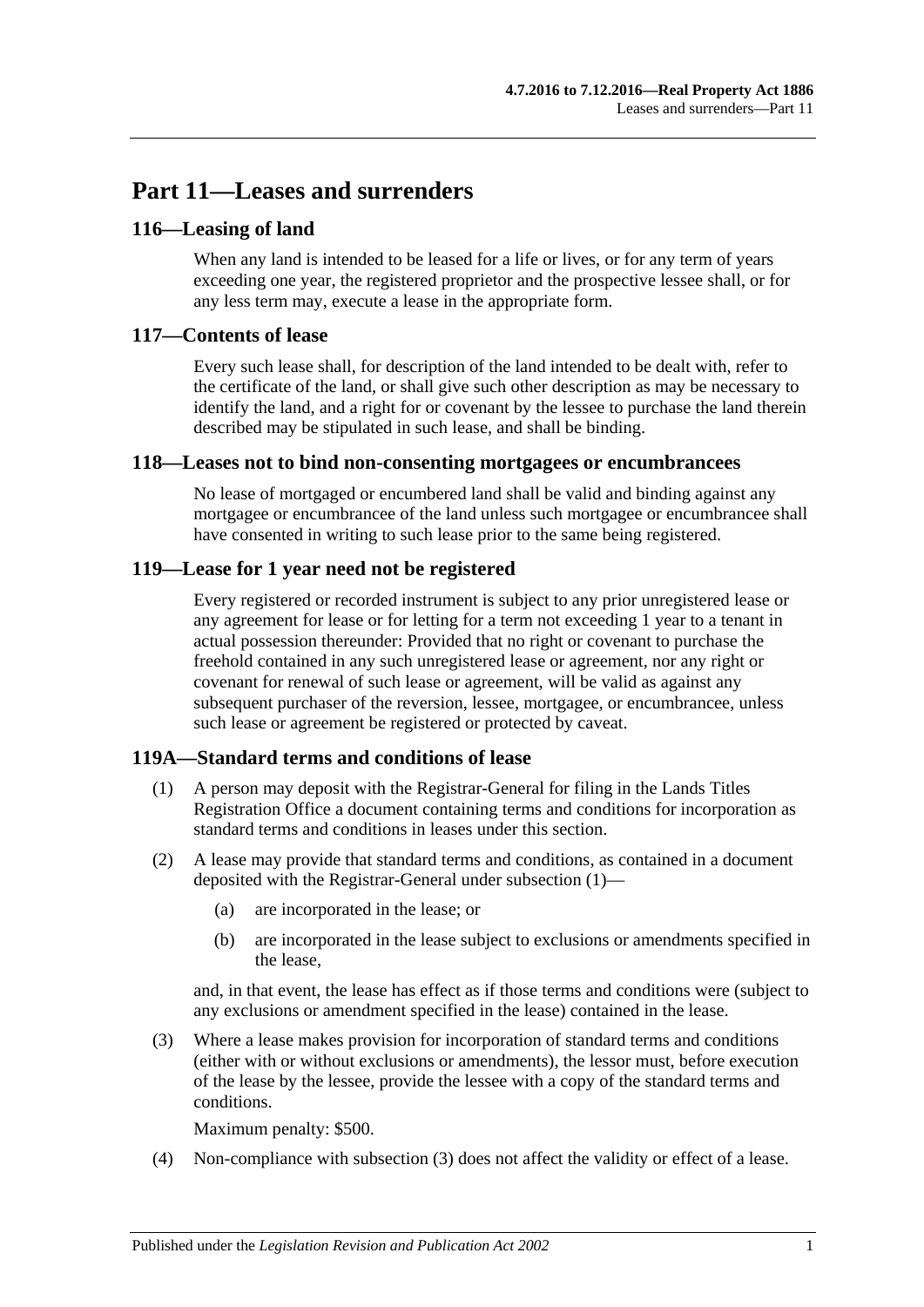## <span id="page-55-0"></span>**120—Lease may be surrendered by separate instrument**

- (1) A registered lease may be surrendered by instrument in the appropriate form, executed by the lessee and lessor.
- (2) On registering an instrument under [subsection](#page-55-0) (1), the Registrar-General must enter a memorial of the surrender in the Register Book.

### **121—Registrar-General may record surrender**

If a lessee has given written notice to the lessor, or the agent of the lessor, of his or her intention to give up possession of land comprised in a registered lease, the Registrar-General may, on application by the lessor in the appropriate form, and on production of such evidence as the Registrar-General may require that the lessee has abandoned the occupation of the land comprised in the lease, make a record in the Register Book, and the record will then operate as a surrender of the lease.

### **122—Effect of entry of surrender**

Upon every entry made in the Register Book, in pursuance of either of the two preceding sections, the estate or interest of the lessee in the land shall revest in the lessor.

#### **123—Surrender where lease subject to mortgage or under-lease**

No lease mortgaged or encumbered, or of land mortgaged or encumbered, prior or subsequently to the registration of such lease, shall be so surrendered without the consent thereto in writing of the mortgagee or encumbrancee, and every surrender of a lease, whether by operation of law, by act of parties, or pursuant to the provisions hereinafter contained on bankruptcy or statutory assignment, shall be subject to any registered under-lease, or to any unregistered under-lease, or agreement for under-lease or under-letting for a term not exceeding one year to a tenant in actual possession thereunder.

## **124—Covenants to be implied in every lease against the lessee**

In every lease there shall be implied the following covenants by the lessee with the lessor, that is to say:

- (a) that he will pay the rent thereby reserved at the times therein mentioned, and all rates and taxes which may be payable in respect of the demised property, during the continuance of the lease;
- (b) that he will keep and yield up the demised property in good and tenantable repair, reasonable wear and tear excepted.

#### **125—Powers to be implied in lessor**

In every lease there shall also be implied the following powers in the lessor, that is to say:

- (a) power to distrain according to law;
- (b) that he may, by himself or his agents, at all reasonable times, enter upon the demised property, and view the state of repair thereof, and may serve upon the lessee, or leave at his last or usual place of abode in the State, or upon the demised property, a notice in writing of any defect, requiring him within a reasonable time, to be therein prescribed, to repair the same;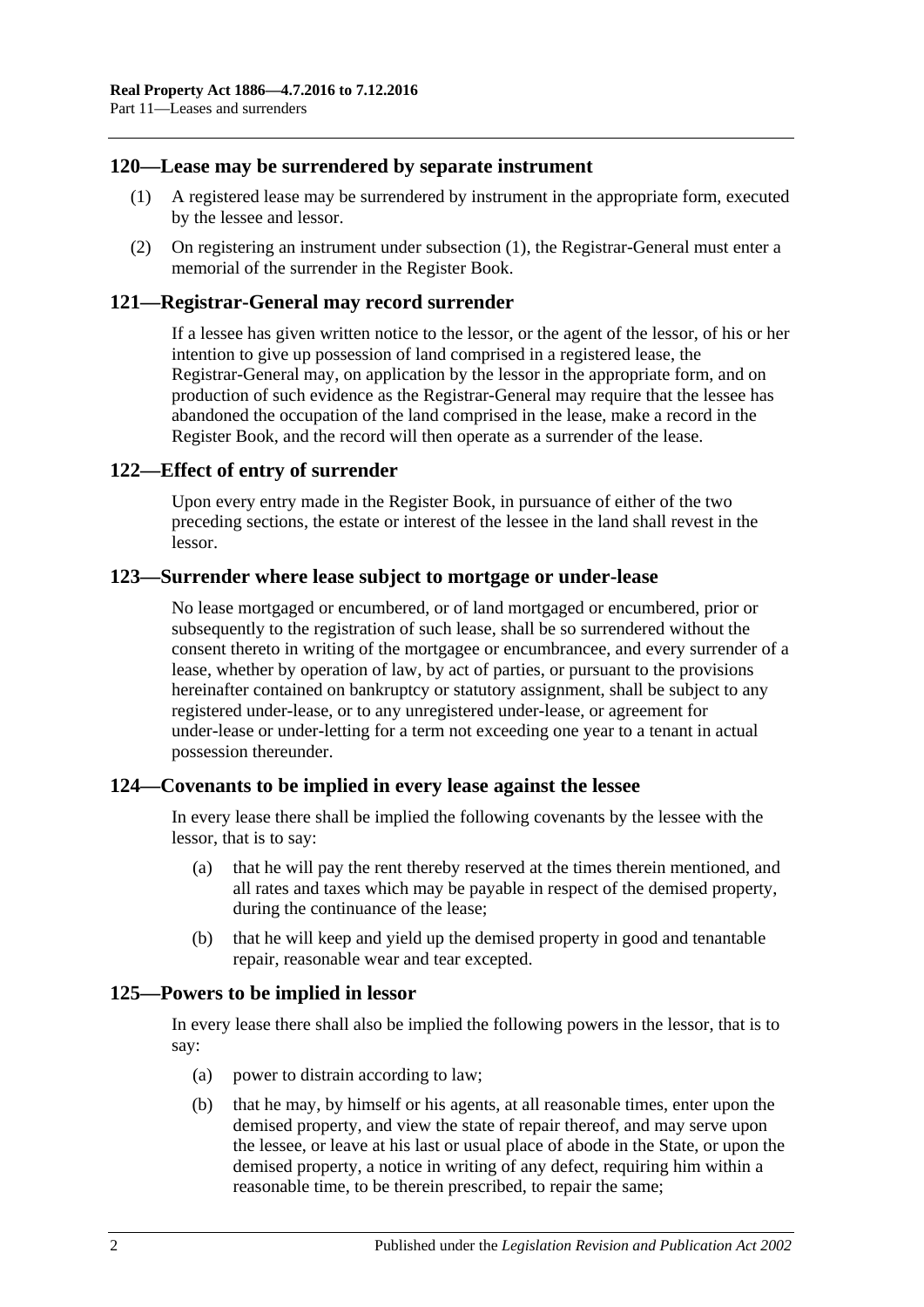(c) that in case the rent, or any part thereof, shall be in arrear for the space of three months, although no demand shall have been made thereof, or in case default shall be made in the fulfilment of any covenant, whether expressed or implied in such lease, on the part of the lessee, and shall be continued for the space of three months, or in case the repairs required by such notice as aforesaid shall not have been completed within the time therein specified, it shall be lawful for the lessor to re-enter upon and take possession of the leased premises.

## **126—Registrar-General to note particulars of re-entry in Register Book**

The Registrar-General, upon proof to his satisfaction of re-entry by the lessor, in manner prescribed by the lease, or under the power in the third subsection of the last preceding section provided for, or of recovery of possession by a lessor, by any proceeding in law, shall note the same by entry in the Register Book, and the estate of the lessee in such land shall thereupon determine, but without releasing him from his liability in respect of the breach of any covenant in such lease expressed or implied.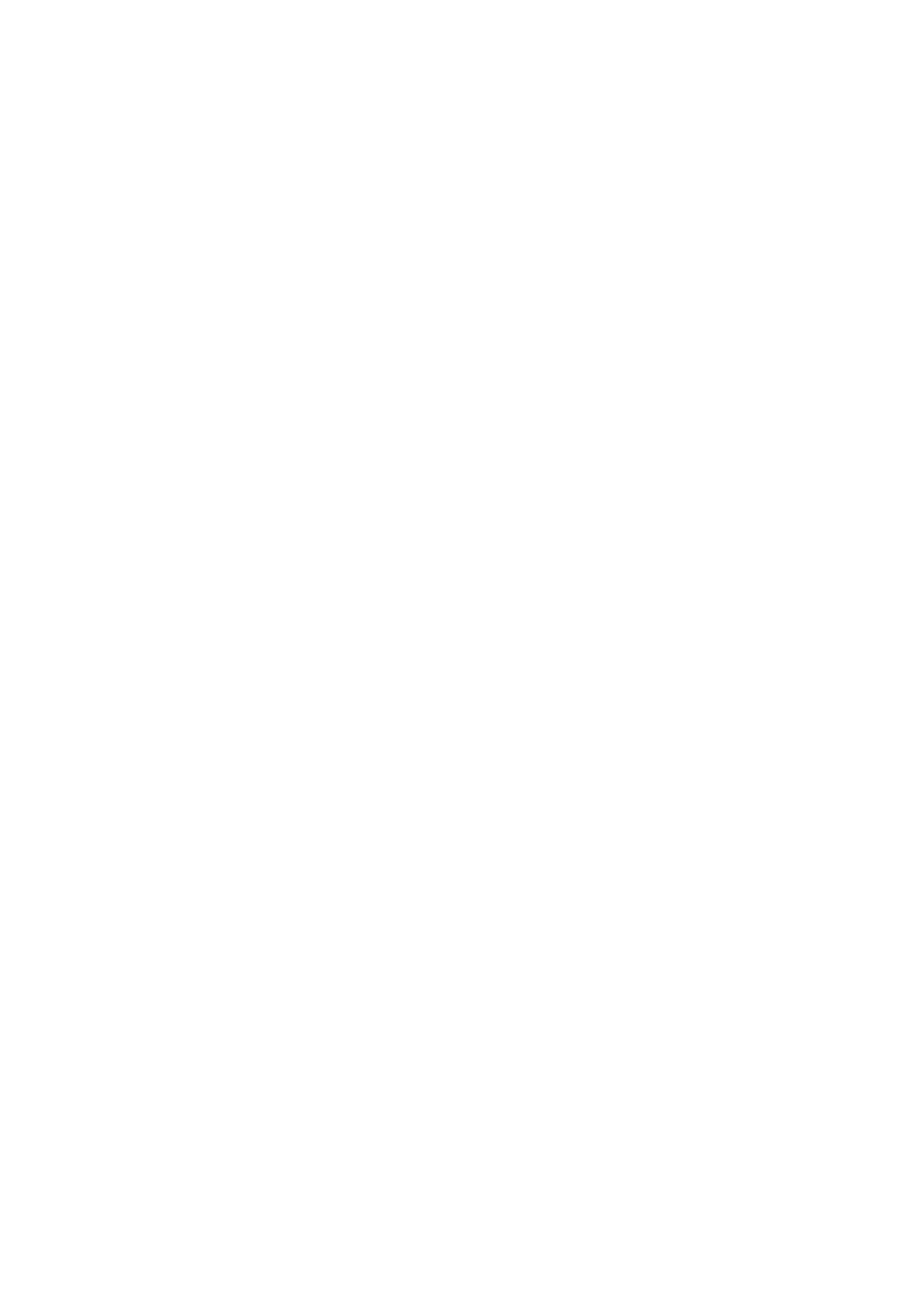# **Part 12—Mortgages, encumbrances, and discharges**

# <span id="page-58-2"></span><span id="page-58-0"></span>**128—Mortgage of land**

- (1) If land is to be charged or made security in favour of a person, a mortgage must be executed by the registered proprietor and the person.
- (2) A mortgage lodged for registration in the Lands Titles Registration Office must be in the appropriate form.
- (3) Certification required under [section](#page-133-0) 273(1) in relation to a mortgage lodged for registration in the Lands Titles Registration Office must be provided by the mortgagee.
- (4) If certification under [section](#page-133-0) 273(1) is provided by a mortgagee in relation to a mortgage lodged for registration in the Lands Titles Registration Office, the mortgage will be taken, for the purposes of this section, to have been executed by the mortgagee.
- (5) The Registrar-General may register a mortgage lodged for registration in the Lands Titles Registration Office that is executed solely by the mortgagee—
	- (a) if the Registrar-General is satisfied that a mortgage on the same terms as the mortgage lodged for registration (the *corresponding mortgage*) has been executed by the mortgagor and the mortgagee as required under [subsection](#page-58-0) (1) and retained by the mortgagee; and
	- (b) in a case where the mortgagee is not an ADI—if certification required under [section](#page-133-0) 273(1) in relation to the mortgage has been provided—
		- (i) by a legal practitioner or a registered conveyancer; or
		- (ii) if the Registrar-General has given written approval for another person to provide the certification—by that person.
- (6) If the Registrar-General registers a mortgage that is executed solely by the mortgagee, the corresponding mortgage—
	- (a) must be retained by the mortgagee until he or she ceases to be mortgagee; and
	- (b) if the mortgage is transferred under [section](#page-66-0) 150—must be given to the transferee.

Maximum penalty: \$5 000.

(7) If a mortgage is transferred under [section](#page-66-0) 150, the corresponding mortgage must be retained by the transferee until he or she ceases to be mortgagee.

Maximum penalty: \$5 000.

(8) This section only applies to land intended to be charged or made security under this Act by the registration of a mortgage.

## <span id="page-58-1"></span>**128A—Obligations of mortgagee**

(1) A person must not enter into a mortgage as mortgagee without first verifying the authority of the intended mortgagor to enter into the mortgage in accordance with the verification of authority guidelines.

Maximum penalty: \$10 000 or imprisonment for 2 years.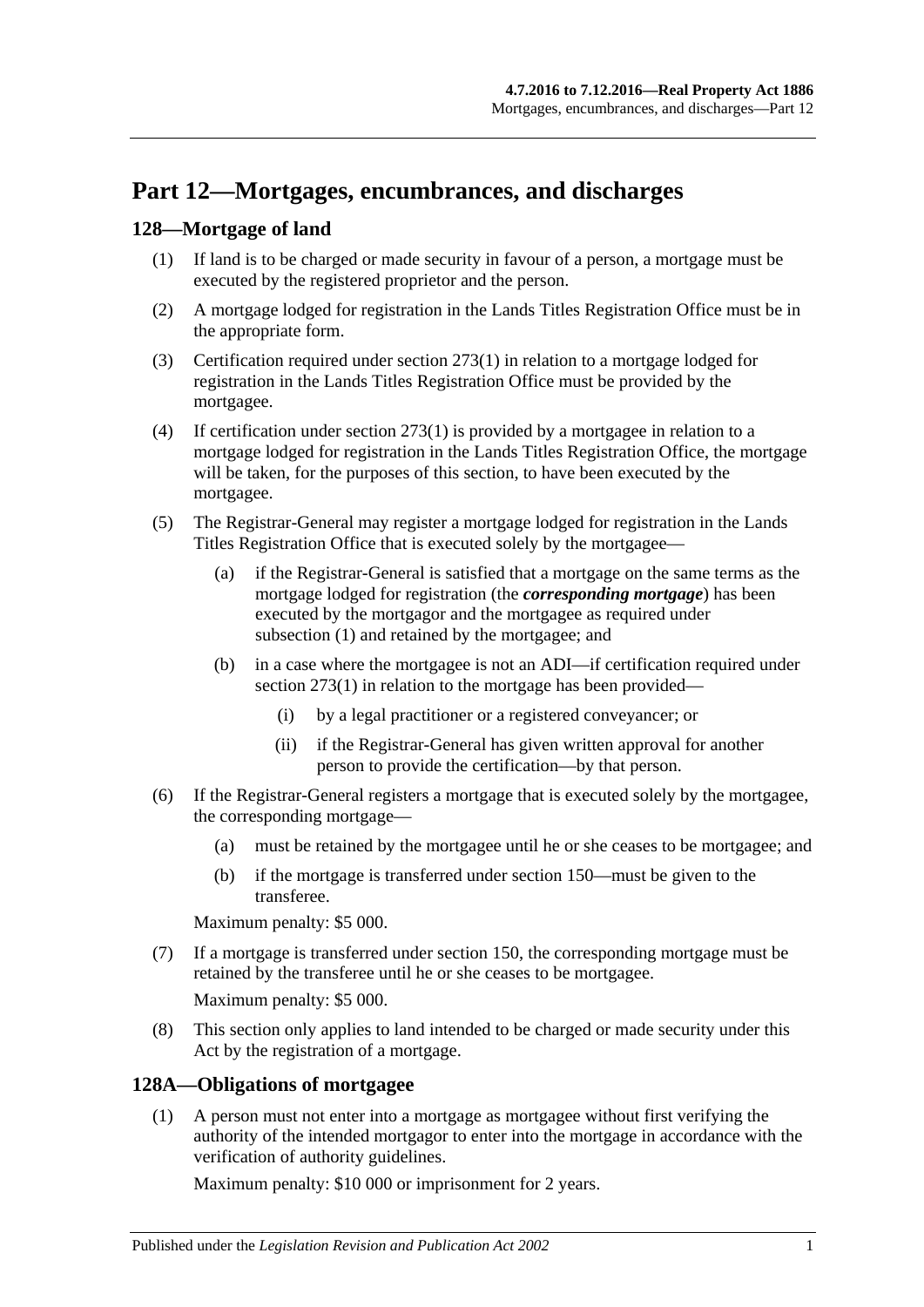(2) A mortgagee must retain a copy of any document used for the purpose of fulfilling his or her obligations under [subsection](#page-58-1) (1) for the period prescribed by the regulations.

Maximum penalty: \$10 000 or imprisonment for 2 years.

(3) This section does not apply in relation to a mortgage that is not intended to be lodged for registration in the Lands Titles Registration Office.

### <span id="page-59-0"></span>**128B—Encumbrance of land**

- (1) If land is to be charged with, or made security for, the payment of an annuity, rent-charge or sum of money in favour of a person, an encumbrance in the appropriate form must be executed by the registered proprietor and the person.
- (2) This section only applies to land intended to be charged or made security under this Act by the registration of an encumbrance.

#### **129—Contents of mortgage or encumbrance**

- (1) Every mortgage or encumbrance to which [section](#page-58-2) 128 or [128B](#page-59-0) applies must, for description of the land intended to be dealt with, refer to the certificate of the land, or give such other description as may be necessary to identify the same, and contain an accurate statement of the estate or interest intended to be mortgaged or encumbered.
- (2) Where, in any such mortgage or encumbrance—
	- (a) the rate of interest, the manner of repayment of the principal sum and interest or any other term that, in the opinion of the Registrar-General, relates to the substance of the transaction is determined by reference to some other document; or
	- (b) the mortgagor or encumbrancer is required to—
		- (i) build in accordance with any plans and specifications which are in existence at the date of the mortgage or encumbrance; or
		- (ii) do or refrain from doing any other act or thing by reference to some other document and the requirement is not, in the opinion of the Registrar-General, adequately set forth in the instrument lodged for registration,

the Registrar-General may require that a copy of the plans and specifications or the document concerned be attached to the mortgage or encumbrance or be deposited in the General Registry Office or in any other public registry in the State.

#### <span id="page-59-1"></span>**129A—Standard terms and conditions of mortgage or encumbrance**

- (1) A person may deposit for filing in the Lands Titles Registration Office a document containing terms and conditions for incorporation as standard terms and conditions in mortgages or encumbrances under this section.
- (2) A mortgage or encumbrance may provide that standard terms and conditions, as contained in a document deposited in the Lands Titles Registration Office under [subsection](#page-59-1) (1)—
	- (a) are incorporated in the mortgage or encumbrance; or
	- (b) are incorporated in the mortgage or encumbrance subject to exclusions or amendments specified in the mortgage or encumbrance,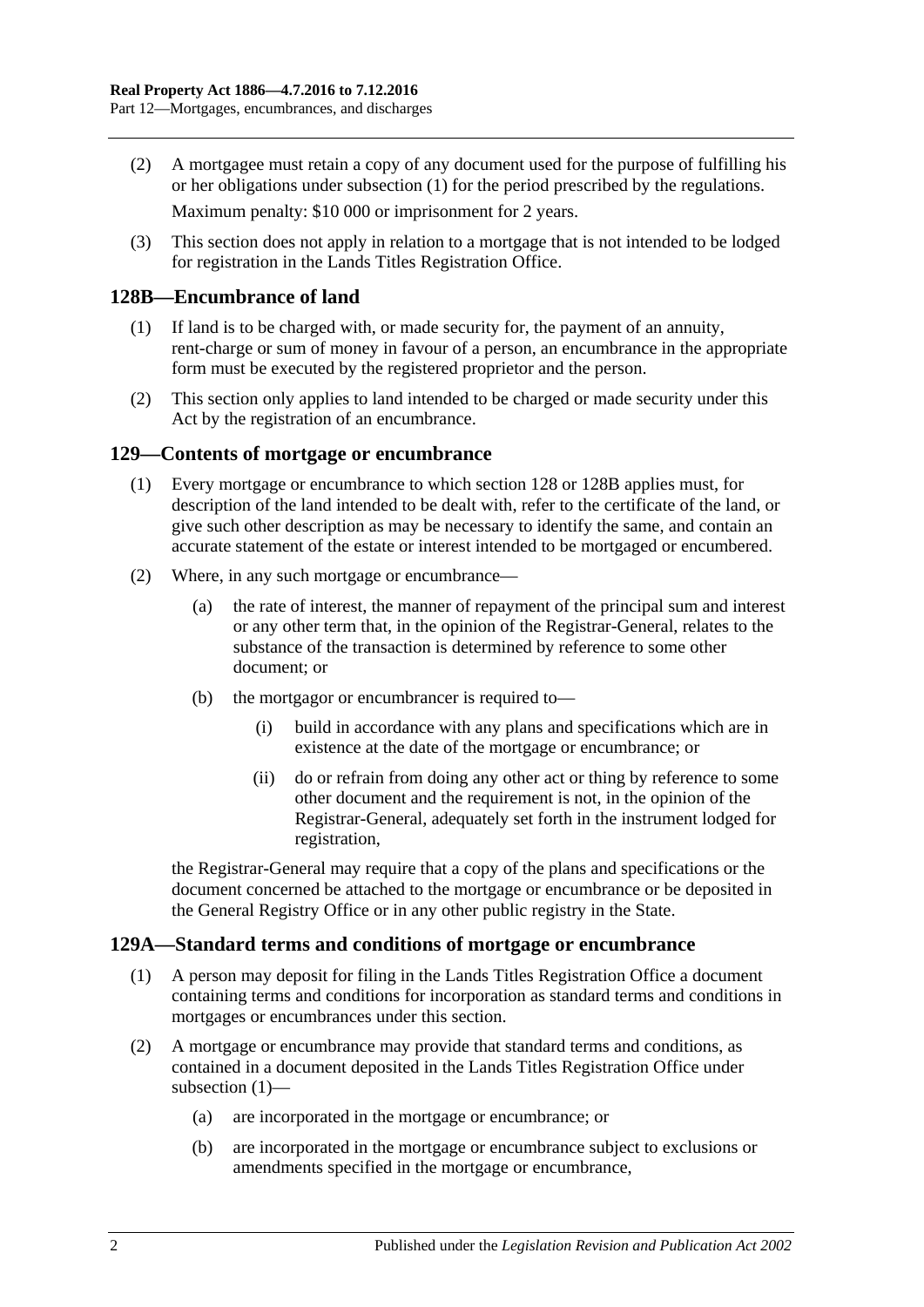and, in that event, the mortgage or encumbrance has effect as if those terms and conditions were (subject to any exclusions or amendment specified in the mortgage or encumbrance) contained in the mortgage.

- <span id="page-60-0"></span>(3) Where a mortgage or encumbrance makes provision for incorporation of standard terms and conditions (either with or without exclusions or amendments), the mortgagee or encumbrancee must, before execution of the mortgage or encumbrance by the mortgagor or encumbrancer, provide him or her with a copy of the standard terms and conditions.
- (4) Non-compliance with [subsection](#page-60-0) (3) does not affect the validity or effect of a mortgage or encumbrance.

#### **130—Covenant to be implied in every mortgage**

In every mortgage and encumbrance there shall be implied a covenant by the mortgagor or encumbrancer with the mortgagee or encumbrancee that he will repair and keep in repair all buildings and other improvements erected and made upon the mortgaged or encumbered land, and that the mortgagee or encumbrancee may, at all convenient times, until the mortgage or encumbrance be redeemed, be at liberty, with or without surveyors or others to enter into and upon such land to view and inspect the state of repair of such buildings and improvements.

## **130A—Implied covenant in encumbrance**

In every encumbrance executed after the twenty-third of December, 1893, unless it is therein otherwise provided, there shall be implied a covenant by the encumbrancer with the encumbrancee that he will pay the annuity, rent-charge or other sum of money thereby secured at the times and in the manner therein mentioned.

## **131—Subsequent mortgagees or encumbrancees, may redeem prior mortgages etc**

In case the money secured by any mortgage or encumbrance shall be due, and the mortgagee or encumbrancee shall require payment of the same, it shall be lawful for any other mortgagee or encumbrancee of the same land to tender and pay to the mortgagee or encumbrancee requiring such payment, the money due upon his security, and the mortgagee or encumbrancee making such payment shall be entitled to a transfer of the estate and interest of the mortgagee or encumbrancee requiring such payment.

## **132—Nature of mortgage and encumbrance, and procedure in case of default**

Every mortgage and encumbrance under this Act shall have effect as a security, but shall not operate as a transfer of the land thereby charged and in case default be made in the payment of the principal sum, interest, annuity, or rent-charge, or any part thereof thereby secured, or in the observance of any covenant therein expressed or implied, and such default be continued for the space of one month, or for such other period of time as may therein for that purpose be expressly limited the mortgagee or encumbrancee may give to the mortgagor or encumbrancer notice in writing to pay the money then due or owing on such mortgage or encumbrance, or to observe the covenants therein expressed or implied, as the case may be, and that sale will be effected if such default be continued, or may leave such notice on the mortgaged or encumbered land, or at the usual or last known place of abode in South Australia of the mortgagor or encumbrancer.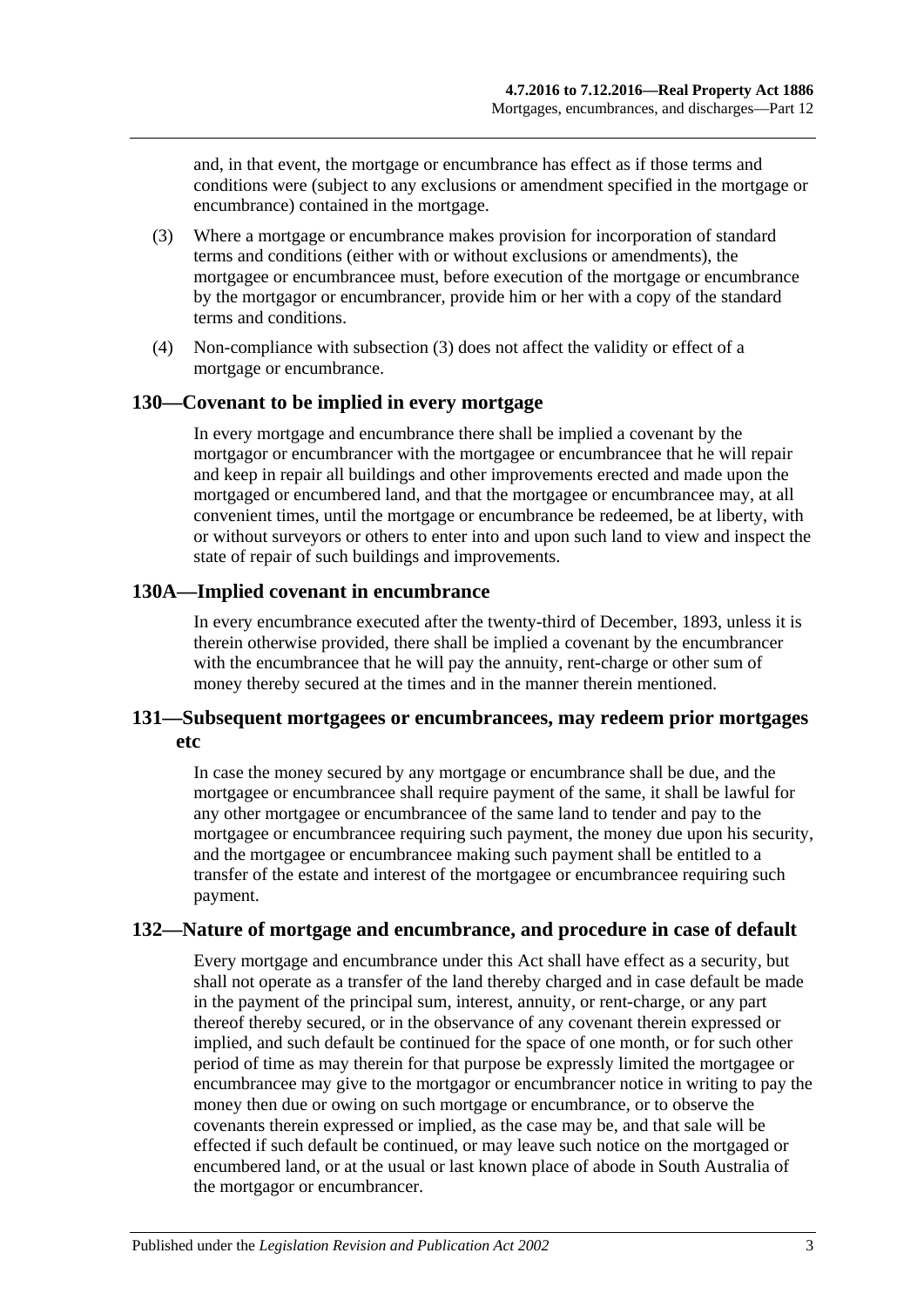# **133—Power of sale**

If such default be continued for the further space of one month from the date of such notice, or for such other period as may in such instrument be for that purpose limited, the mortgagee or encumbrancee is hereby authorised and empowered to sell the land so mortgaged or encumbered, or any part thereof, and all the estate and interest therein of the mortgagor or encumbrancer, and either altogether or in lots, by public auction or by private contract, or by both such modes of sale, and subject to such conditions as he may think fit, and to buy in and resell the same without being liable for any loss occasioned hereby, and to make and execute all such instruments as shall be necessary for carrying the sale thereof into effect.

# **134—Mortgagee's receipt to discharge purchaser**

All sales contracts, matters, and things authorised by the last preceding section shall be as valid and effectual as if the mortgagor or encumbrancer had made, done, or executed the same, and the receipt or receipts in writing of the mortgagee or encumbrancee shall be a sufficient discharge to the purchaser of the land, or any portion thereof, for so much of his purchase-money as may be thereby expressed to be received; and no such purchaser shall be answerable for the loss, misapplication, or non-application, or be obliged to see to the application of the purchase-money by him paid, nor shall he be concerned to inquire as to the fact of any default, or notice having been made or given, as aforesaid.

## **135—Appropriation of proceeds**

The purchase-money to arise from the sale of any such land shall be applied: First—In payment of the expenses occasioned by such sale: Secondly—In payment of the moneys which may then be due or owing to the mortgagee or encumbrancee: Thirdly—In payment of subsequent mortgages or encumbrances, if any, in the order of priority; and the surplus, if any, shall be paid to the mortgagor or encumbrancer, as the case may be.

# **135A—Mode of payment of encumbrance**

- (1) All moneys which by reason of any sale by an encumbrancee or otherwise shall become applicable to the payment of an encumbrance shall be applied firstly in payment of the moneys then actually due to the encumbrancee, and if the encumbrance shall not then be satisfied the surplus shall be paid to the Public Trustee who shall invest the same upon Government securities or upon loan to the Treasurer and shall hold such surplus and the investments and income thereof upon trust to satisfy the accruing payments of the annuity, rent-charge, or other sum of money secured by the encumbrance and subject thereto for the person entitled to such moneys after payment of the encumbrance.
- (2) This section shall take effect as though inserted in this Act on the passing thereof.

## **136—Transfer upon sale by mortgagee or encumbrancee**

- (1) Upon the registration of a transfer by a mortgagee or encumbrancee exercising the power of sale conferred by this Act the estate or interest of the mortgagor or encumbrancer passes to the transferee—
	- (a) freed and discharged from the mortgage or encumbrance and from all estates, interests and rights to which the mortgage or encumbrance has priority,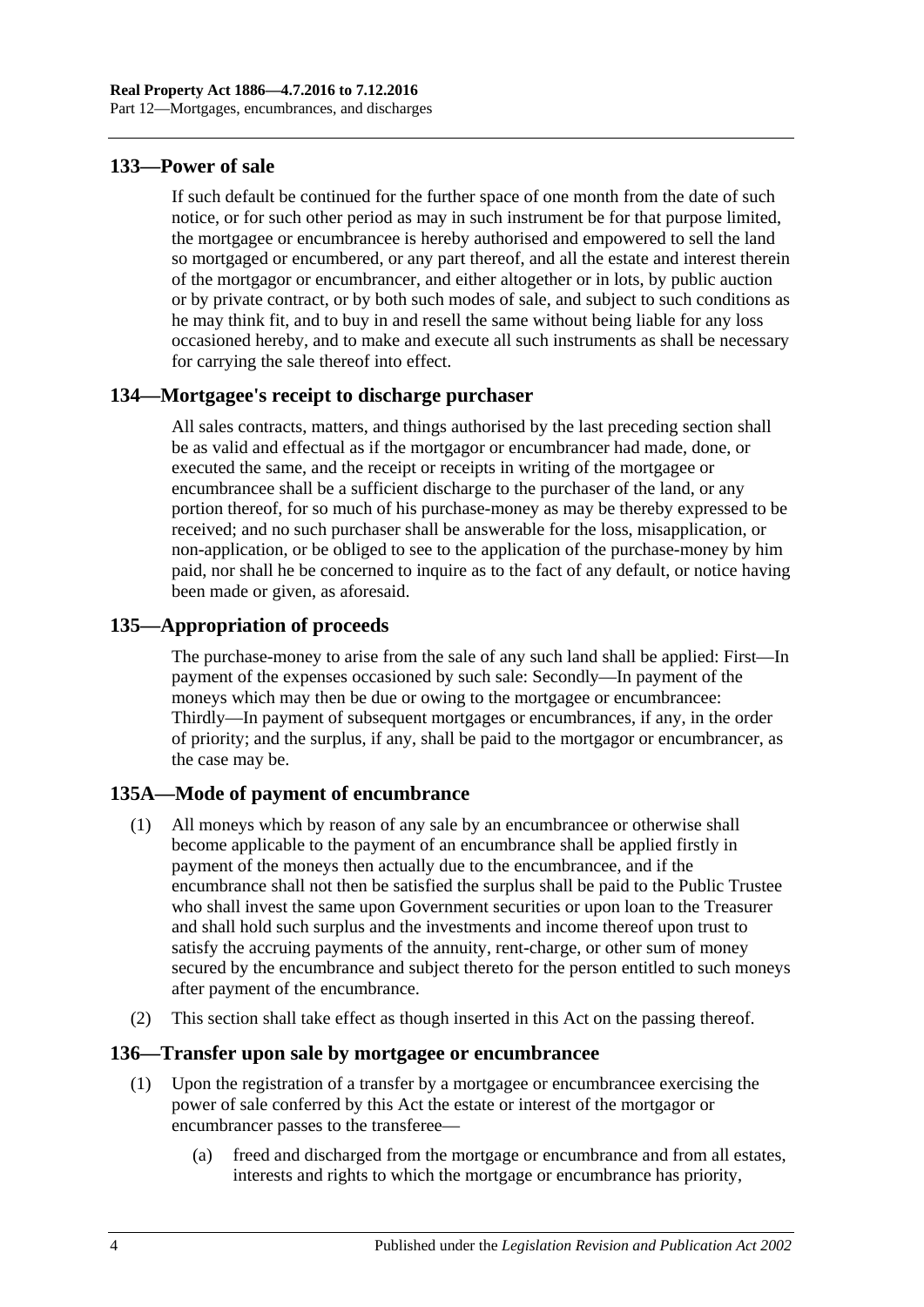but—

- (b) subject to all estates, interests and rights that have priority to the mortgage or encumbrance.
- (2) The registration of a transfer by a mortgagee or encumbrancee exercising the power of sale conferred by this Act is not prevented by a caveat or an instrument that has effect as a caveat where the caveat or the instrument relates to an estate, interest or right to which the mortgage or encumbrance has priority and, upon registration of the transfer—
	- (a) any such caveat; and
	- (b) the registration of any such instrument that has effect as a caveat,

shall be deemed to have been cancelled.

(3) This section shall be deemed to have had effect from the commencement of this Act.

### **137—Power of mortgagee to enter, take possession, distrain, let, or bring action for recovery of land**

The mortgagee or encumbrancee, upon default in payment of the principal sum, interest, annuity, or rent-charge, secured by any mortgage or encumbrance, or any part thereof, may enter into possession of the mortgaged or encumbered land and receive the rents and profits thereof, or may distrain upon the occupier or tenant of the land under the power hereinafter contained, or may from time to time let the said land for any term not exceeding one year, or may bring an action for recovery of the land either before or after entering into the receipt of the rents and profits, or making any distress as aforesaid, and either before or after any sale of the land shall be effected under the power of sale given or implied in his mortgage or encumbrance.

## **138—Power of mortgagee to distrain on tenant or occupier for arrears not exceeding the amount of rent due**

Besides his remedy against the mortgagor or encumbrancer, every mortgagee or encumbrancee shall be entitled after the principal sum, interest, annuity, or rent-charge shall have been in arrear for twenty-one days, and after seven days shall have elapsed from the date of application for the payment thereof to the occupier or tenant, to enter upon the mortgaged or encumbered land, and distrain upon the goods and chattels of such occupier or tenant for such arrears to an amount not exceeding the rent then due from such occupier or tenant to the mortgagor or encumbrancer, and to dispose of the goods and chattels so distrained upon in like manner as landlords may do in ordinary distresses for rent, and out of the proceeds to retain the moneys distrained for, and all costs and expenses occasioned by such distress and sale; and any amount paid by the occupier or tenant to the mortgagee or encumbrancee, or realised by distress as aforesaid, shall be deemed *pro tanto* a satisfaction of the said rent.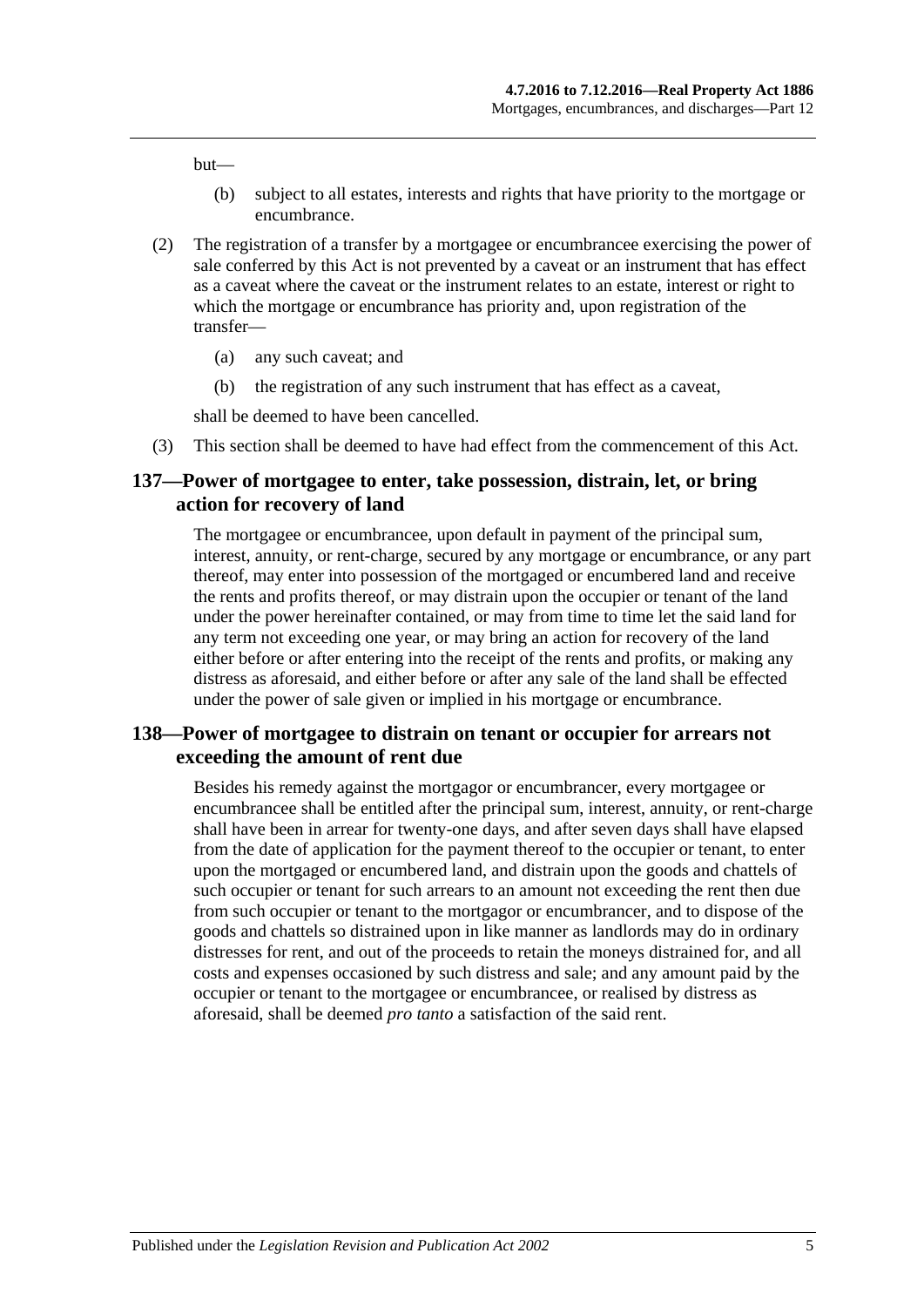# **139—Duty of mortgagee of leasehold entering into possession of rent and profits to account**

Any mortgagee or encumbrancee of leasehold land, or any person claiming any such land as a purchaser or otherwise, from or under such mortgagee or encumbrancee, shall, after entering into possession of the land, or receiving the rents and profits thereof, during such possession, or receipt, and to the extent of any rents and profits which may be received by him, become and be subject and liable to the lessor of the land, or the person for the time being entitled to the lessor's estate or interest therein, or entitled to receive the rent reserved to such lessor to the same extent as the lessee was subject and liable prior to such mortgagee, encumbrancee, or other person entering into the possession of the land, or the rents or profits thereof.

## **140—Application by mortgagee to Registrar-General for foreclosure**

- (1) When default has been made for six months in the payment of the principal or interest secured by any mortgage, the mortgagee may make application, in writing, to the Registrar-General for an order for foreclosure.
- (2) Such application shall state that such default has been made as aforesaid, and that the land mortgaged has been offered for sale at public auction by a licensed auctioneer, after notice given to the mortgagor, as in this Act or by the mortgage provided; that the amount of the highest bid at such sale was not sufficient to satisfy the money secured by such mortgage, together with the expenses occasioned by the attempted sale; and that notice in writing of the intention of the mortgagee to make such application has been served on the mortgagor, by being given to him or by being left on the mortgaged land, or by the same being sent through the post office by a registered letter directed to him at his address appearing in the Register Book; and also that a like notice of such intention has been served on every person appearing by the Register Book to have any estate or interest in the mortgaged land, subsequently to such mortgage, by being given to him or sent through the post office by a registered letter directed to him at his address appearing in the Register Book; and such application shall be accompanied by a certificate of the licensed auctioneer by whom such land was put up for sale, and such other proof of the matters stated by the applicant as the Registrar-General may require; and the statements made in such application shall be verified by declaration.

## **141—Procedure on foreclosure application**

The Registrar-General shall cause notice to be published in the Government Gazette, offering the land for sale; and shall in such case limit and appoint a time, not less than one month from the date of the publication in such Gazette, upon or after which the Registrar-General may issue to the applicant an order for foreclosure, unless in the interval a sufficient amount has been realised by the sale of the land to satisfy the principal and interest moneys due, and all expenses occasioned by the attempted sale and by the proceedings for foreclosure.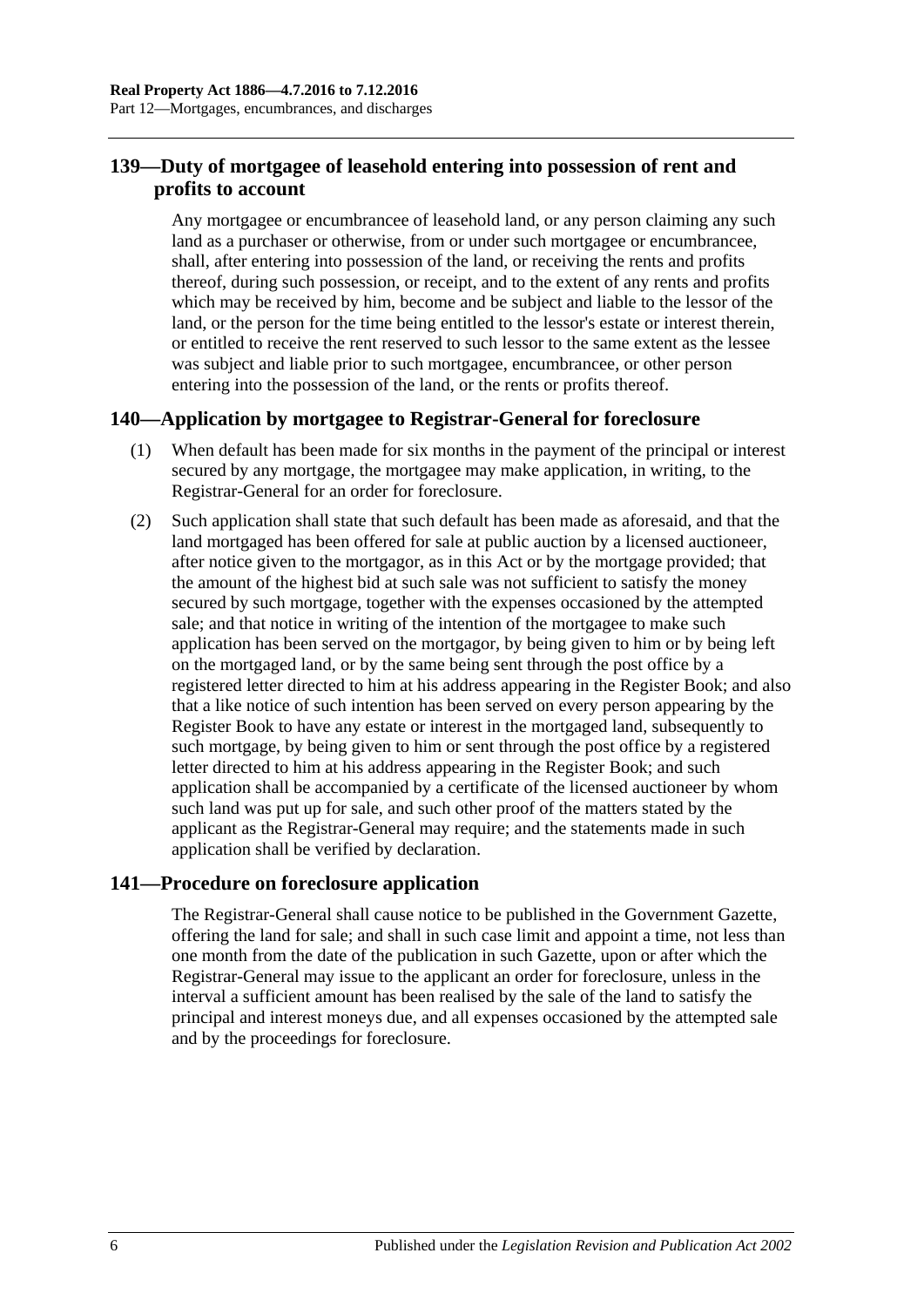## **142—Effect of order for foreclosure**

Every such order for foreclosure shall be under the hand of the Registrar-General, and be entered in the Register Book, and shall when so entered have the effect of vesting in the mortgagee all the estate and interest of the mortgagor in the land mentioned in such order, free from all right and equity of redemption on the part of the mortgagor, or of any person claiming through or under him subsequently to the mortgage so foreclosed, and upon such entry the mortgagee shall be deemed the registered proprietor of the said estate and interest.

# **142A—Provision for case where mortgagee or encumbrancee refuses to join in proceedings on default**

- (1) Where two or more persons are registered as mortgagees or encumbrancees under the same mortgage or encumbrance, and such default has been made in payment of any money due under the mortgage or encumbrance or in the performance of any covenant in the said mortgage or encumbrance expressed or implied as entitles the mortgagees or encumbrancees to exercise any of their rights or remedies under this Act or under the mortgage or encumbrance, and any such mortgagee or encumbrancee fails or refuses to join in giving any notice, making any application or doing any other act or thing for the purpose of enforcing any of the said rights or remedies, the Court may, on the application by originating summons of any other mortgagee or encumbrancee and on any terms and conditions which it thinks just—
	- (a) appoint any one of such mortgagees or encumbrancees or any other person to exercise on behalf of the mortgagees or encumbrancees such of the said rights or remedies as the Court thinks proper;
	- (b) give any directions as to the mode of exercising the said rights or remedies and as to any other matters incidental thereto.
- (2) Any document executed by any person so appointed shall, for the purposes of this Act, but subject to the terms of the order, have the like effect as if executed by the mortgagees or encumbrancees.

#### **143—Discharge of mortgages and encumbrances**

- (1) A mortgage or encumbrance may be wholly or partially discharged by instrument in the appropriate form and executed by the mortgagee or encumbrancee.
- (2) Where 2 or more mortgagees or encumbrancees are entitled jointly, the discharge may be executed by 1 on behalf of all of them.

#### **144—Partial discharge of mortgage or encumbrance on grant of easement**

Where—

- (a) an easement is granted over land that is subject to a mortgage or an encumbrance; and
- (b) the mortgagee or encumbrancee has endorsed his or her consent to the easement on the instrument granting the easement,

the mortgage or encumbrance is partially discharged so that it is subject to the easement.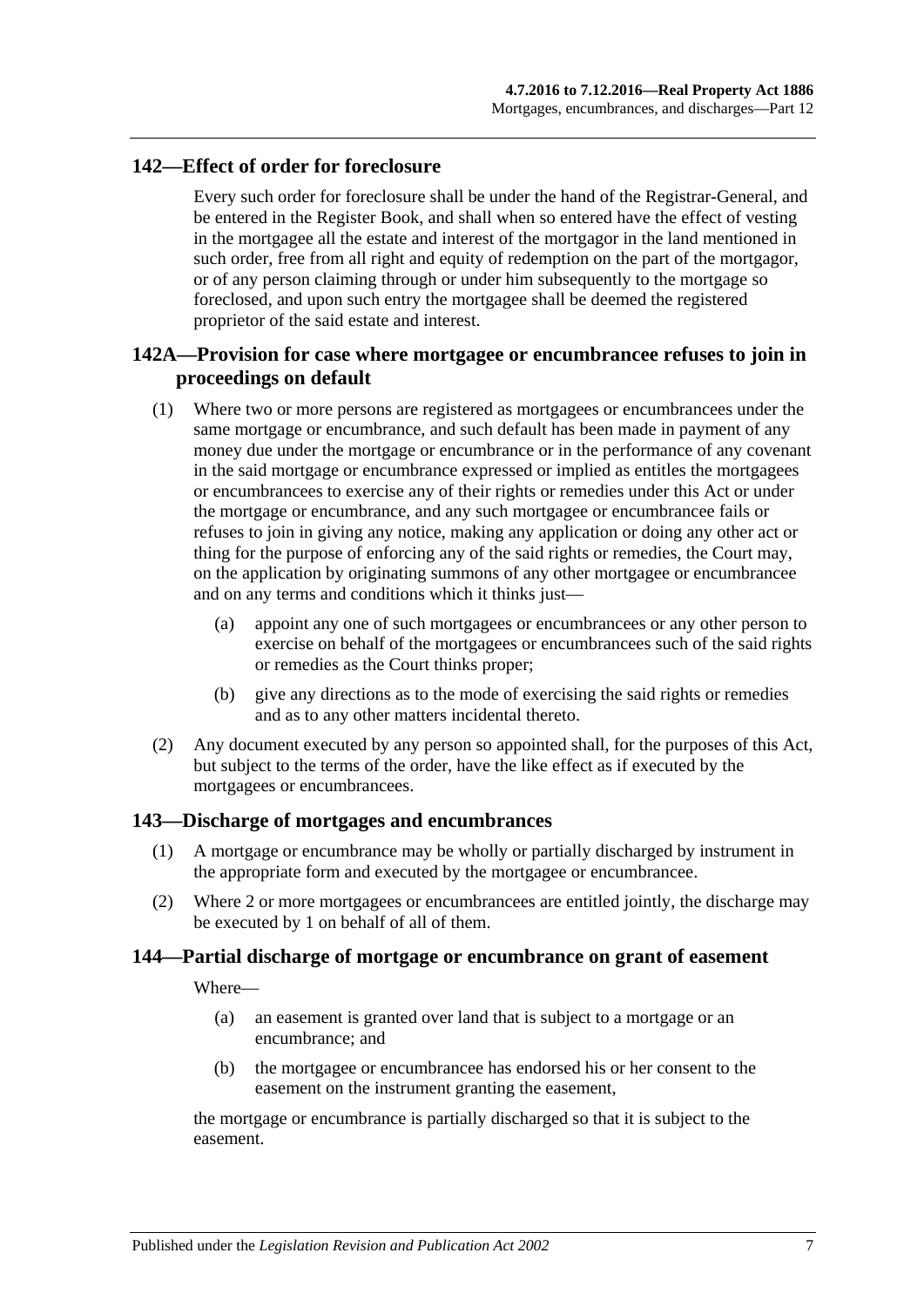# **145—Entry of satisfaction of annuity**

Upon the proof of the death of the annuitant, or of the occurrence of the event or circumstance upon which, in accordance with the provisions of any encumbrance, the annuity or sum of money thereby secured shall cease to be payable, and that all arrears of the said annuity or money have been paid, satisfied, or discharged, the Registrar-General shall make an entry in the Register Book noting that such annuity or sum of money is satisfied and discharged, and shall cancel the encumbrance; and upon such entry being made in the Register Book, the land comprised in the encumbrance shall cease to be subject to or liable for such annuity or sum of money.

## **146—Discharge of mortgage by Minister in certain cases**

- (1) Where all moneys secured by a mortgage have been paid by the mortgagor and the mortgagee—
	- (a) is dead; or
	- (b) cannot be found; or
	- (c) is incapable of executing a discharge of the mortgage; or
	- (d) has, in the opinion of the Minister, refused to execute a discharge of the mortgage without sufficient reason,

<span id="page-65-0"></span>the Minister may execute a discharge of the mortgage.

- (1a) The Minister must not execute a discharge of mortgage pursuant to [subsection](#page-65-0) (1)(d) unless—
	- (a) the Registrar-General has sent by certified mail to the mortgagee at his or her last known address a notice stating that the Minister proposes to discharge the mortgage pursuant to [subsection](#page-65-0)  $(1)(d)$  at the expiration of the prescribed period unless the mortgagee establishes to the satisfaction of the Minister that he or she is justified in refusing to execute a discharge of the mortgage; and
	- (b) the prescribed period has elapsed since the notice was sent.
- (1b) The prescribed period is—
	- (a) in a case where the notice is addressed to the mortgagee within Australia—one month;
	- (b) in any other case—two months.
- <span id="page-65-1"></span>(2) The Minister may receive moneys on behalf of a mortgagee, or the estate of a mortgagee, who—
	- (a) is dead; or
	- (b) cannot be found; or
	- (c) is incapable of executing a discharge of the mortgage; or
	- (d) has, in the opinion of the Minister, refused to accept payment under the mortgage without sufficient reason,

and any moneys so received shall, for the purposes of this section, and the mortgage, be deemed to have been paid to the mortgagee.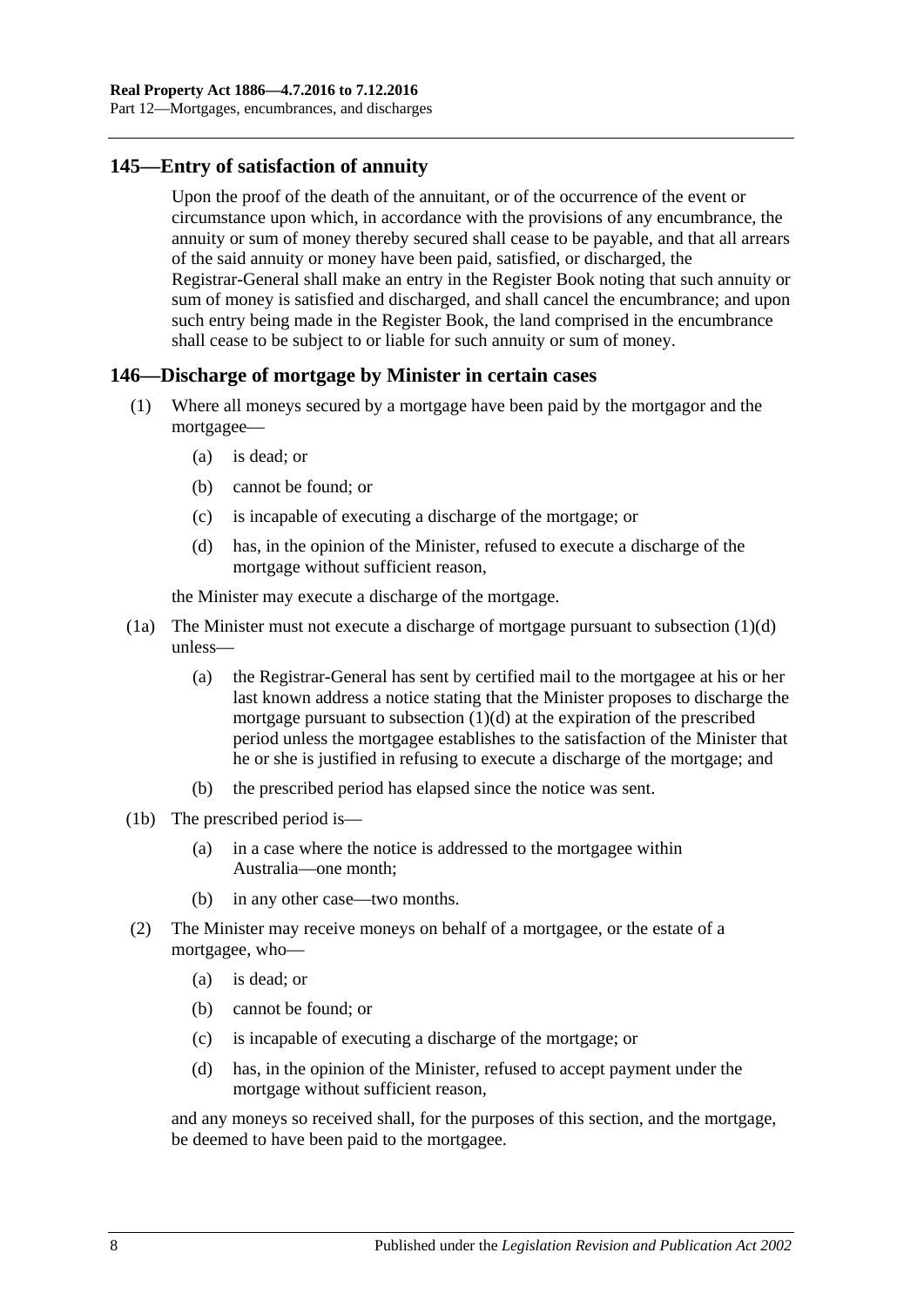- (3) Any moneys received by the Minister under [subsection](#page-65-1) (2) of this section shall be held by him upon trust for the mortgagee or other person entitled thereto.
- (4) Subject to [subsection](#page-66-1) (5) of this section, a discharge of mortgage executed under this section shall have the same effect as a discharge executed by the mortgagee.
- <span id="page-66-1"></span>(5) A discharge of mortgage executed under this section shall not operate as a discharge of the personal covenants of the mortgage.

#### **147—Cancellation of registration of mortgage by Registrar-General**

- (1) The Registrar-General may cancel the registration of a mortgage if—
	- (a) the person by or on whose behalf the mortgage was signed or executed as mortgagor (the *purported mortgagor*) is not the registered proprietor of land subject to the mortgage; and
	- (b) the mortgagee—
		- (i) failed to comply with a requirement under this Act or the *[Electronic](http://www.legislation.sa.gov.au/index.aspx?action=legref&type=act&legtitle=Electronic%20Conveyancing%20National%20Law%20(South%20Australia))  [Conveyancing National Law \(South Australia\)](http://www.legislation.sa.gov.au/index.aspx?action=legref&type=act&legtitle=Electronic%20Conveyancing%20National%20Law%20(South%20Australia))* to verify the purported mortgagor's identity or authority to enter into the mortgage; or
		- (ii) if the mortgage was transferred to the mortgagee—failed to comply with a requirement under this Act to establish that the transferor complied with an obligation imposed on the transferor, as mortgagee, to verify the purported mortgagor's identity or authority to enter into the mortgage.
- (2) The Registrar-General may cancel the registration of a mortgage that is executed solely by the mortgagee if the mortgagee is unable to produce, at the request of the Registrar-General, the corresponding mortgage required to be retained by the mortgagee under [section](#page-58-2) 128.

## **148A—Entry in Register Book where rights of mortgagee barred by Statute**

- (1) If the Registrar-General is satisfied that the mortgagor of any land is in possession thereof and that the rights of the mortgagee to bring an action for the money secured by the mortgage are barred by the *[Limitation of Actions Act](http://www.legislation.sa.gov.au/index.aspx?action=legref&type=act&legtitle=Limitation%20of%20Actions%20Act%201936) 1936*, the Registrar-General, with the concurrence of a legal practitioner, may make an entry in the Register Book noting that the rights of the mortgagee are barred by Statute.
- (2) Upon the making of an entry in the Register Book pursuant to this section the mortgage shall be deemed to be discharged.

### <span id="page-66-0"></span>**150—Transfer of mortgage, lease and encumbrance**

A registered mortgage, lease or encumbrance may be transferred by execution of a transfer in the appropriate form.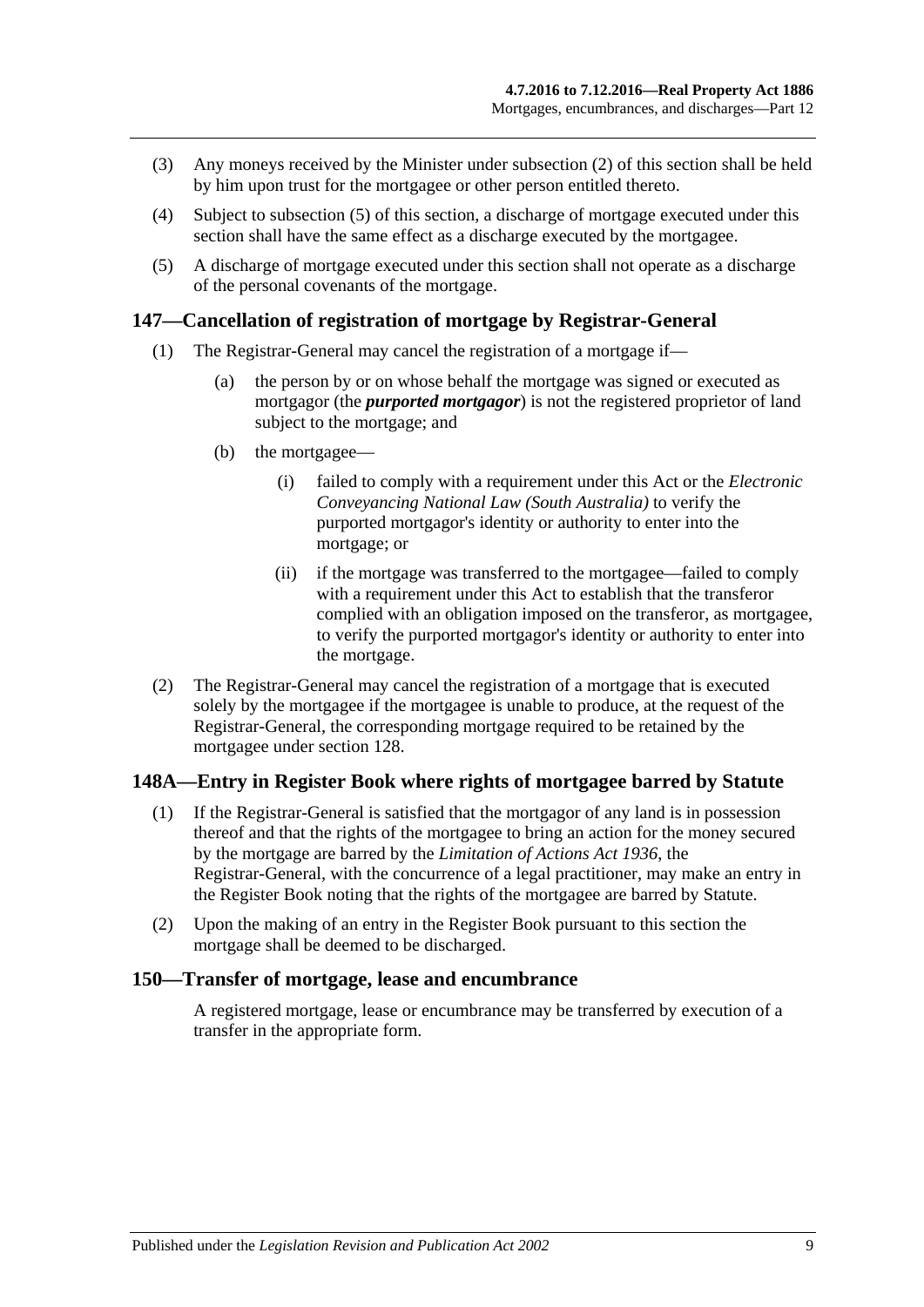## **151—Effect of such transfer**

Upon such transfer or other instrument being registered, the estate or interest of the transferor, as set forth in the instrument transferred, with all rights, powers, and privileges thereto belonging or appertaining, including the right to sue upon and recover in his own name any debt, sum of money, annuity, or damages, under such transferred instrument, shall pass to the transferee, and such transferee shall, while he remains the registered proprietor of such estate or interest, be subject to and liable for all and every the same requirements and liabilities to which he would have been subject and liable if named in the transferred instrument originally as mortgagee, lessee, or encumbrancee.

## **152—Covenants implied in transfer of lease**

In every transfer of a lease there shall be implied a covenant by the transferee with the transferor, thenceforth to pay the rent by the lease reserved, and to perform and observe all the covenants in the lease contained or by this Act declared to be implied therein on the part of the lessee to be performed and observed, and to indemnify and keep harmless the transferor against all actions, claims, and expenses in respect of the non-payment of such rent, or the breach or non-observance of such covenants or any of them.

## <span id="page-67-0"></span>**152A—Obligation of transferee if mortgage transferred**

(1) A person must not execute a transfer of a mortgage, as transferee, without first taking reasonable steps to establish that the transferor complied with any obligation imposed under this Act on the transferor, as mortgagee, to verify the mortgagor's identity or authority to enter into the mortgage.

Maximum penalty: \$10 000 or imprisonment for 2 years.

(2) A transferee must retain a copy of any document used for the purpose of fulfilling his or her obligations under [subsection](#page-67-0) (1) for the period prescribed by the regulations. Maximum penalty: \$10 000 or imprisonment for 2 years.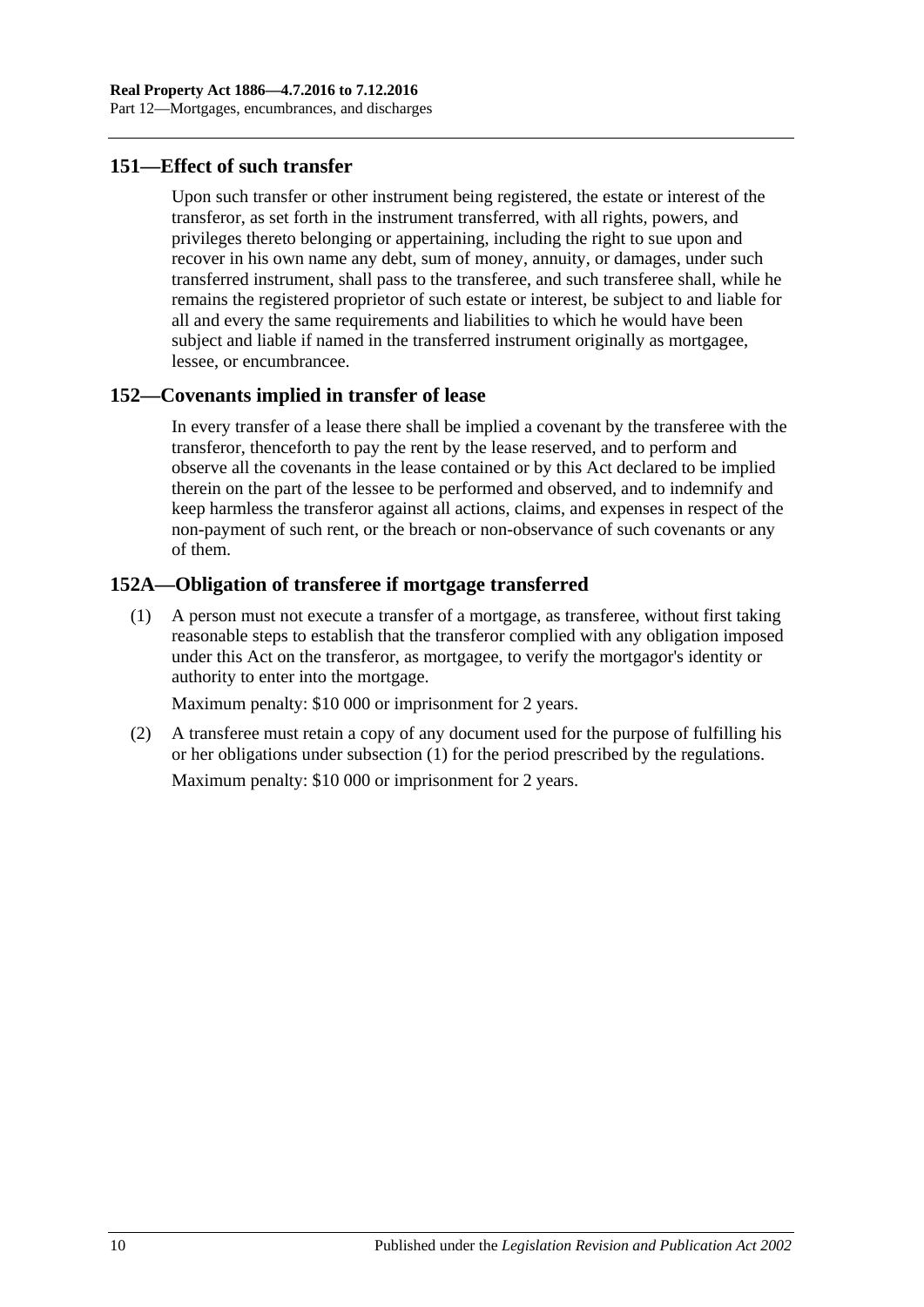# **Part 13—Extensions**

### **153—Renewal or extension of mortgage etc**

- (1) A mortgage, encumbrance or lease may be renewed or extended by registration of an instrument in the appropriate form.
- (2) An instrument renewing or extending a lease must be lodged in the Lands Titles Registration Office not later than 2 months after the day on which the lease would, but for the renewal or extension, expire.

### **153A—Requirements for renewal or extension of mortgage**

- (1) Certification required under [section](#page-133-0) 273(1) in relation to an instrument lodged for registration in the Lands Titles Registration Office renewing or extending a mortgage must be provided by the mortgagee.
- (2) If certification under [section](#page-133-0)  $273(1)$  is provided by a mortgagee in relation to an instrument lodged for registration in the Lands Titles Registration Office renewing or extending a mortgage, the instrument will be taken, for the purposes of this section, to have been executed by the mortgagee.
- (3) The Registrar-General may register an instrument lodged for registration in the Lands Titles Registration Office renewing or extending a mortgage that is executed solely by the mortgagee—
	- (a) if the Registrar-General is satisfied that a document in the same terms as the instrument lodged for registration (the *corresponding document*) has been executed by the mortgagor and the mortgagee and retained by the mortgagee; and
	- (b) in a case where the mortgagee is not an ADI—if certification required under [section](#page-133-0) 273(1) in relation to the instrument has been provided—
		- (i) by a legal practitioner or a registered conveyancer; or
		- (ii) if the Registrar-General has given written approval for another person to provide the certification—by that person.
- (4) If the Registrar-General registers an instrument renewing or extending a mortgage that is executed solely by the mortgagee, the corresponding document—
	- (a) must be retained by the mortgagee until he or she ceases to be mortgagee; and
	- (b) if the mortgage is transferred under [section](#page-66-0) 150—must be given to the transferee.

Maximum penalty: \$5 000.

(5) If the mortgage is transferred under [section](#page-66-0) 150, the corresponding document must be retained by the transferee until he or she ceases to be mortgagee. Maximum penalty: \$5 000.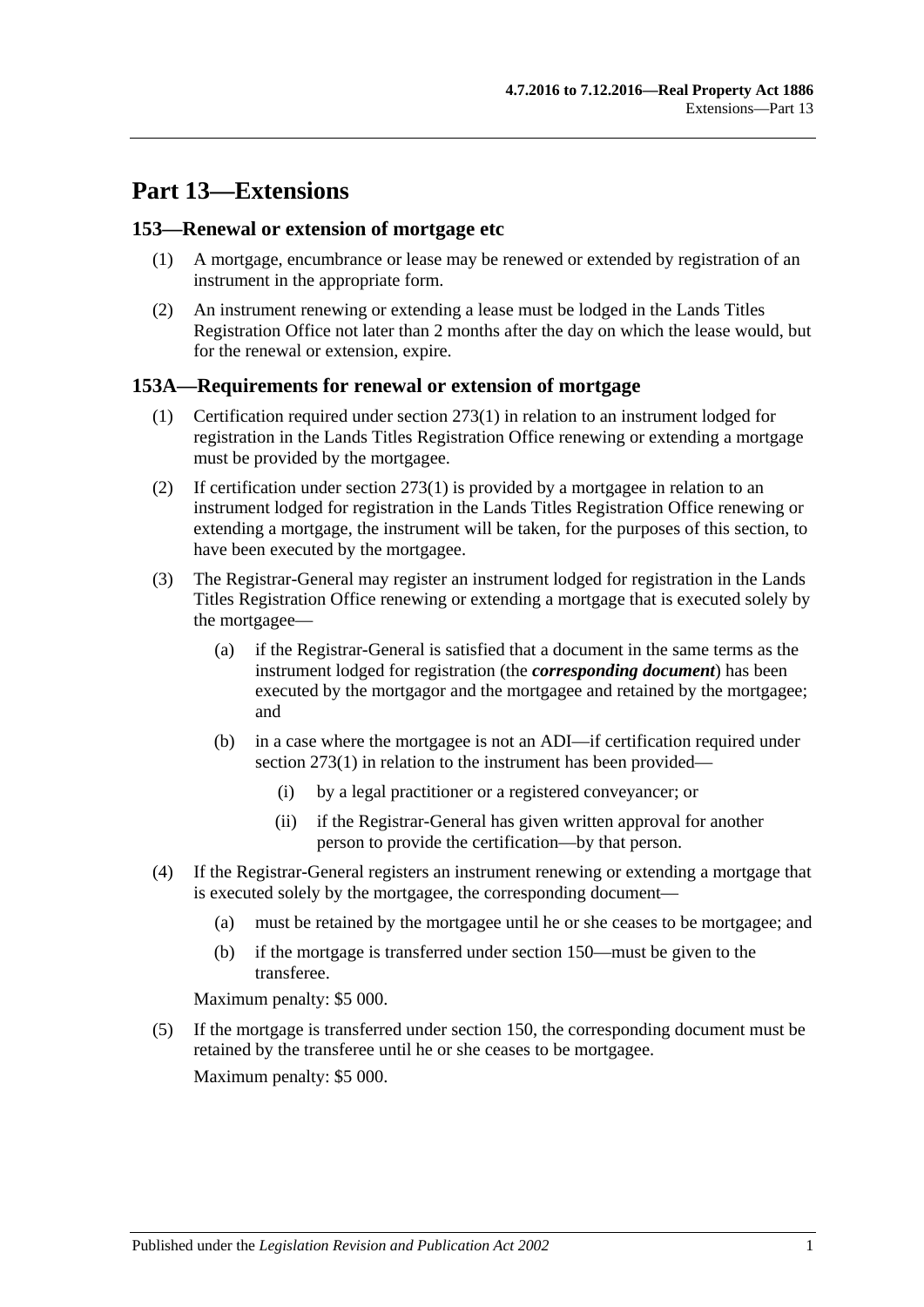## <span id="page-69-0"></span>**153B—Obligations of mortgagee**

(1) A mortgagee under a registered mortgage must not execute an instrument renewing or extending the mortgage without first verifying, in accordance with the verification of authority guidelines, the mortgagor's authority to enter into the transaction for the renewal or extension of the mortgage.

Maximum penalty: \$10 000 or imprisonment for 2 years.

(2) A mortgagee must retain a copy of any document used for the purpose of fulfilling his or her obligations under [subsection](#page-69-0) (1) for the period prescribed by the regulations.

Maximum penalty: \$10 000 or imprisonment for 2 years.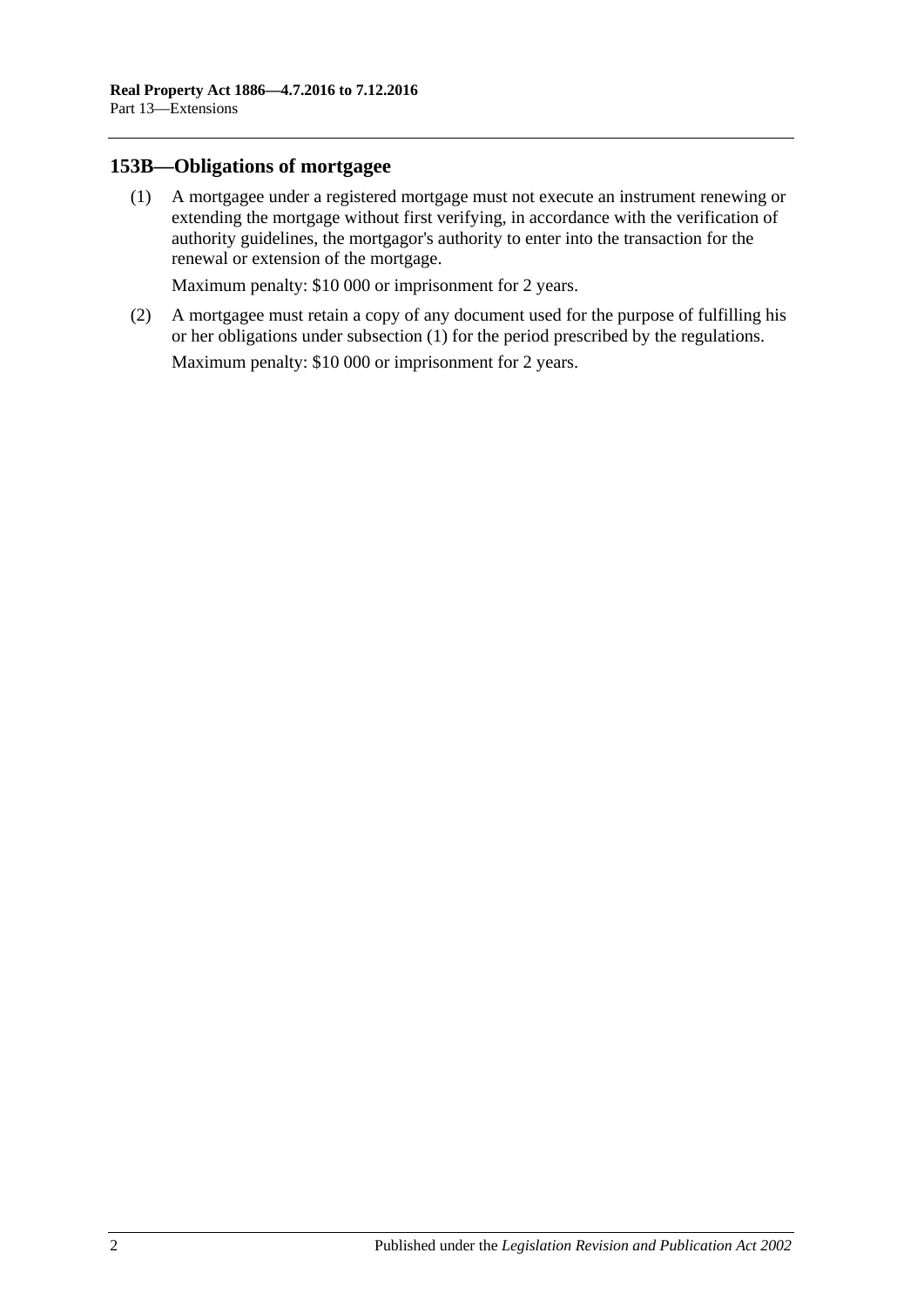# **Part 13A—Priority notices**

## **154A—Person who intends to lodge instrument may lodge priority notice**

- (1) A person who intends to lodge an instrument may, on payment of the prescribed fee, lodge in the Lands Titles Registration Office a notice (a *priority notice*) for the purpose of giving priority to 1 or more instruments relevant to the same conveyancing transaction.
- (2) A priority notice must—
	- (a) be in the appropriate form; and
	- (b) identify the instruments to which priority is to be given; and
	- (c) specify the order in which priority is to be given to the instruments identified in the notice; and
	- (d) identify the land to which the notice relates; and
	- (e) include any other information, or be accompanied by any other document, required by the Registrar-General.
- (3) A priority notice may give priority to an instrument to be lodged by the person who lodged the notice or by another person.
- <span id="page-70-0"></span>(4) If a priority notice identifies more than 1 instrument, priority under this Part will only be given to an instrument identified in the notice if all of the identified instruments are lodged in the Lands Titles Registration Office at the same time.
- (5) Subject to [subsection](#page-71-0) (13), a priority notice comes into force when it is lodged and remains in force until it ceases to have effect in accordance with this Part.
- (6) If a priority notice is lodged in the Lands Titles Registration Office in relation to land, nothing prevents the lodgement of a further priority notice in relation to the same land by the person who lodged the earlier notice or by a different person.
- (7) A second or subsequent priority notice lodged in relation to land—
	- (a) may identify 1 or more of the same instruments as identified in an earlier notice (even if the earlier notice is in force); and
	- (b) may identify instruments that have not been identified in an earlier notice.
- (8) If 2 or more priority notices are in force in relation to particular land, the notices are entitled to priority according to the order in which they were lodged in the Lands Titles Registration Office.
- (9) A person lodging a priority notice is not required to provide evidence in support of the content of the notice or his or her eligibility to lodge the notice (but the Registrar-General may require verification of the person's identity in accordance with the verification of identity requirements).
- (10) The Registrar-General is not required to inquire into the content of a priority notice in order to determine whether that content is correct.
- (11) If a priority notice is lodged, the Registrar-General—
	- $(a)$  must—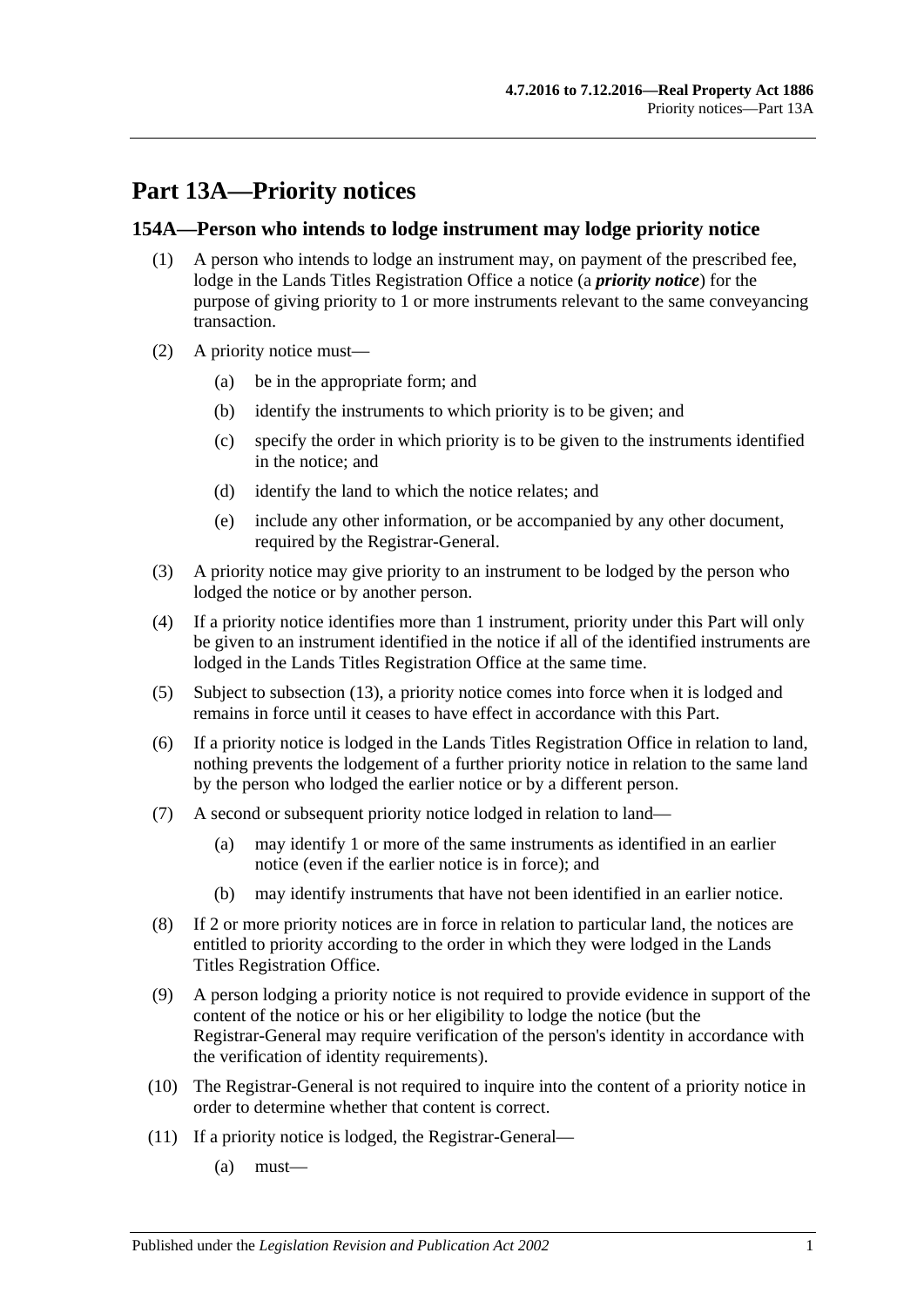- (i) record on the notice the time of receipt of the notice; and
- (ii) make a record of lodgement of the notice in the Register Book or, if appropriate, the Register of Crown Leases; but
- (b) is not required to advise the registered proprietor of the land to which the priority notice relates, or any other person, that the notice has been lodged.
- <span id="page-71-1"></span>(12) The Registrar-General may determine that a person is a vexatious lodger of priority notices.
- <span id="page-71-0"></span>(13) A priority notice lodged by a person in relation to whom a determination has been made by the Registrar-General under [subsection](#page-71-1) (12) may be rejected by the Registrar-General and, in that case, the notice is of no effect.
- (14) A priority notice may be lodged in relation to—
	- (a) land wholly comprised in a single certificate of title; or
	- (b) land comprised in more than 1 certificate of title; or
	- (c) a portion of the land comprised in a certificate of title.

#### **154B—Effect of priority notice**

- (1) If an instrument affecting land is lodged in the Lands Titles Registration Office or served on the Registrar-General while a priority notice is in force in relation to the land, the instrument may not be registered or recorded in the Register Book or the Register of Crown Leases until the priority notice ceases to have effect.
- (2) However, a priority notice in force in relation to land does not prevent the Registrar-General from registering, recording or giving effect to the following in relation to the land:
	- (a) an instrument identified in the priority notice as an instrument to which priority is to be given (provided the instruments identified in the notice are lodged in accordance with section [154A\(4\)\)](#page-70-0);
	- (b) any other instrument with the written consent of the person who lodged the priority notice;
	- (c) the receipt, removal, extension or withdrawal of a caveat;
	- (d) a statutory order or the cancellation of a statutory order;
	- (e) a statutory authorisation or the cancellation of a statutory authorisation;
	- (f) an order of a court;
	- (g) a warrant of sale;
	- (h) a transfer consequential on a statutory charge, order or authorisation, a warrant of sale or the exercise of a statutory power of sale by a statutory body or officer;
	- (i) an instrument lodged by the Crown;
	- (j) an instrument relating to an interest in land that, in the opinion of the Registrar-General, would not affect the interest to which the priority notice relates;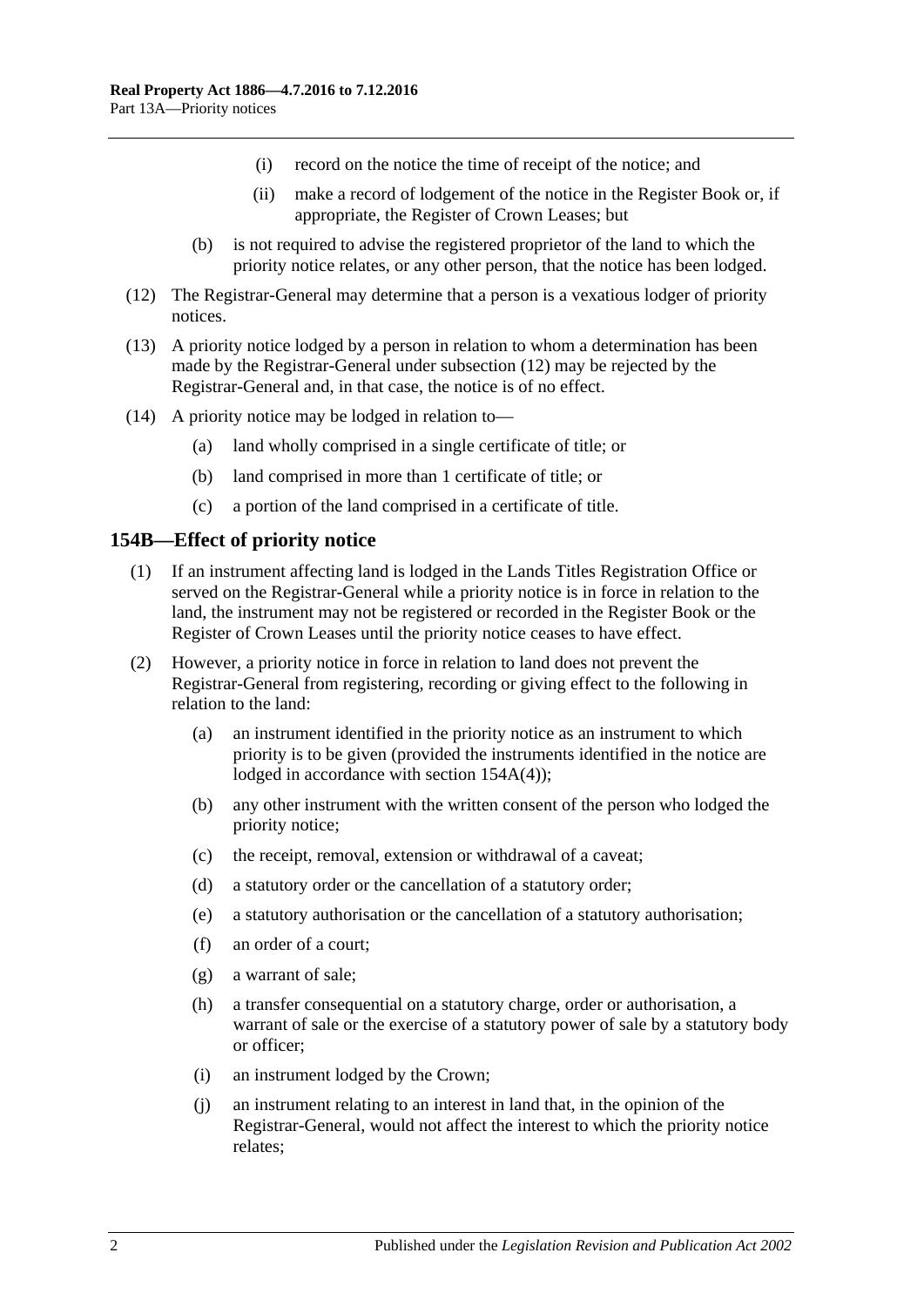- (k) a statutory charge or the discharge, removal or cancellation of a statutory charge;
- (l) a heritage agreement, or the variation or termination of a heritage agreement, under the *[Heritage Places Act](http://www.legislation.sa.gov.au/index.aspx?action=legref&type=act&legtitle=Heritage%20Places%20Act%201993) 1993* or the *[Native Vegetation Act](http://www.legislation.sa.gov.au/index.aspx?action=legref&type=act&legtitle=Native%20Vegetation%20Act%201991) 1991*;
- (m) an agreement, or the rescission or amendment of an agreement, under Part 5 of the *[Development Act](http://www.legislation.sa.gov.au/index.aspx?action=legref&type=act&legtitle=Development%20Act%201993) 1993*;
- (n) an alteration to the South Australian Heritage Register under the *[Heritage](http://www.legislation.sa.gov.au/index.aspx?action=legref&type=act&legtitle=Heritage%20Places%20Act%201993)  [Places Act](http://www.legislation.sa.gov.au/index.aspx?action=legref&type=act&legtitle=Heritage%20Places%20Act%201993) 1993*;
- (o) a worker's lien, or the cessation or withdrawal of a worker's lien, under the *[Worker's Liens Act](http://www.legislation.sa.gov.au/index.aspx?action=legref&type=act&legtitle=Workers%20Liens%20Act%201893) 1893*;
- (p) a notice or acquisition under the *[Land Acquisition Act](http://www.legislation.sa.gov.au/index.aspx?action=legref&type=act&legtitle=Land%20Acquisition%20Act%201969) 1969*;
- (q) an environment performance agreement, or the termination of an environment performance agreement, under the *[Environment Protection Act](http://www.legislation.sa.gov.au/index.aspx?action=legref&type=act&legtitle=Environment%20Protection%20Act%201993) 1993*;
- (r) an Aboriginal heritage agreement, or an agreement varying or terminating an Aboriginal heritage agreement, entered into under the *[Aboriginal Heritage](http://www.legislation.sa.gov.au/index.aspx?action=legref&type=act&legtitle=Aboriginal%20Heritage%20Act%201988)  Act [1988](http://www.legislation.sa.gov.au/index.aspx?action=legref&type=act&legtitle=Aboriginal%20Heritage%20Act%201988)*;
- (s) an access agreement, or the variation of an access agreement, entered into under the *[Recreational Greenways Act](http://www.legislation.sa.gov.au/index.aspx?action=legref&type=act&legtitle=Recreational%20Greenways%20Act%202000) 2000*;
- (t) a management agreement, or the rescission or amendment of a management agreement, entered into under the *[River Murray Act](http://www.legislation.sa.gov.au/index.aspx?action=legref&type=act&legtitle=River%20Murray%20Act%202003) 2003*;
- (u) the amendment or rescission of, or any other dealing with, a statutory encumbrance (within the meaning of [Part 19AB\)](#page-108-0) not otherwise mentioned in this subsection;
- (v) an application under this Act by a person to whom land has been transmitted for registration as proprietor of the land;
- (va) an application under this Act by a surviving joint proprietor to have the death of a joint proprietor recorded in the Register Book;
- (w) any other prescribed instrument, order, agreement or matter or instrument, order, agreement or matter of a prescribed class.
- (3) If, in the opinion of the Registrar-General, it is apparent from the information included in a priority notice that the notice is intended to give priority to a particular instrument, but the instrument is not accurately identified in the notice, the Registrar-General may nevertheless give priority to the instrument as if it had been so identified.
- (4) Lodgement of a priority notice in relation to a portion of the land comprised in a certificate of title where the land is the subject of a plan of division or a plan of community division that has not been deposited by the Registrar-General does not prevent the Registrar-General from dealing with the application for the division of the land to which the plan relates.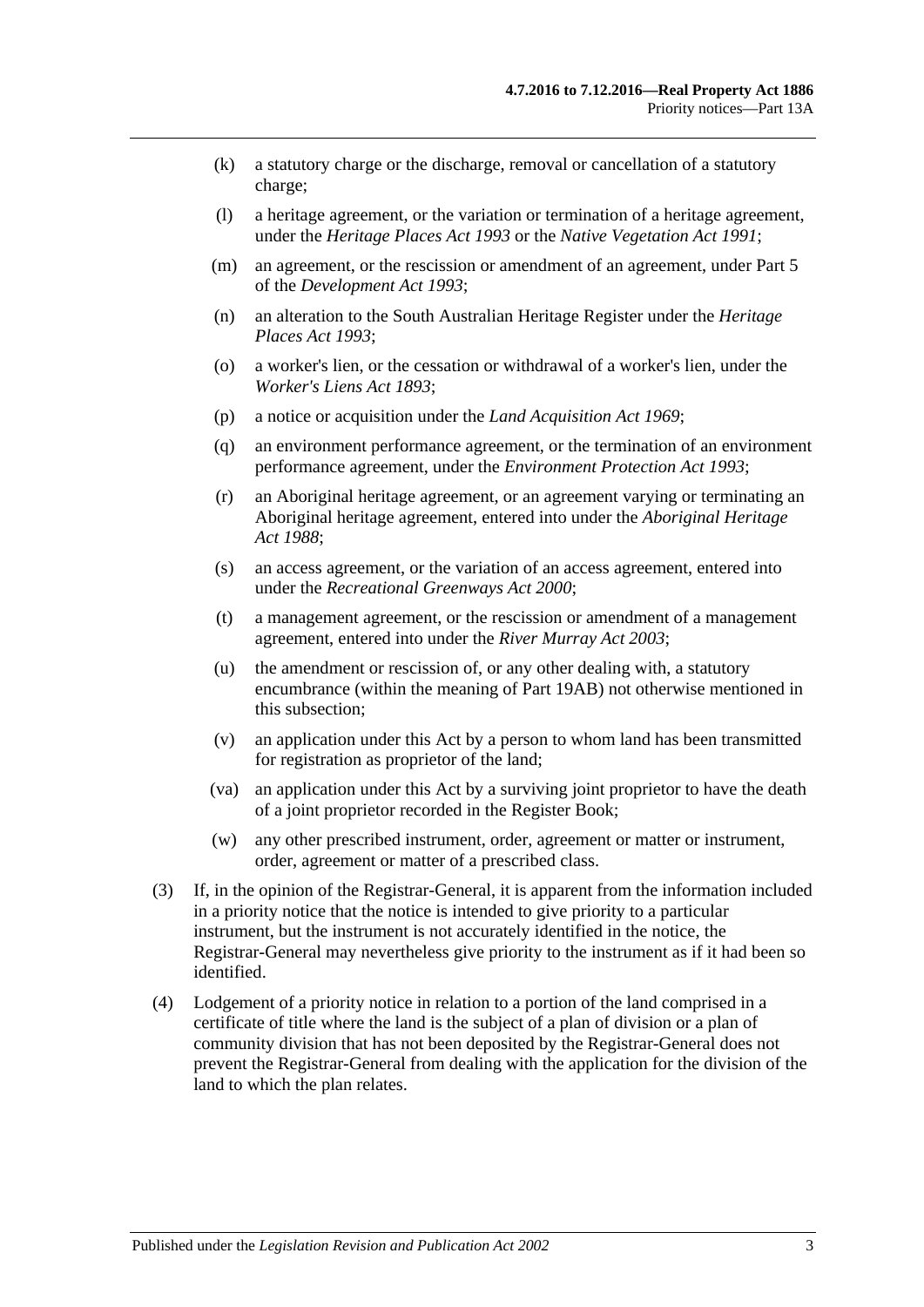# **154C—Registration of instruments identified in priority notice**

Instruments identified in a priority notice are to be registered in the order in which they are given priority in the notice unless the Registrar-General considers there is good reason for registering the instruments in a different order.

# **154D—Lodging party need not be informed that instrument cannot be registered or recorded**

The Registrar-General is not required to inform a person who lodges an instrument affecting land in relation to which a priority notice is in force that the instrument cannot be registered or recorded in the Register Book or the Register of Crown Leases.

# <span id="page-73-2"></span>**154E—Withdrawal of priority notice**

The person who lodged a priority notice may withdraw the notice by lodging in the Lands Titles Registration Office a notice of withdrawal in the appropriate form.

# <span id="page-73-3"></span><span id="page-73-1"></span>**154F—Cancellation of priority notice by Registrar-General**

- (1) Subject to [subsection](#page-73-0) (2), if the Registrar-General is satisfied, on application by a person with an interest in land in relation to which a priority notice is in force, that the priority notice purports to protect the priority of an instrument that is unlikely to be registered or recorded within 90 days of the day on which the notice was lodged, the Registrar-General may cancel the notice.
- <span id="page-73-0"></span>(2) The Registrar-General must, before cancelling a priority notice under [subsection](#page-73-1) (1)—
	- (a) give the person who lodged the priority notice written notice of the application and invite the person to provide written submissions in response to the application within a specified period (being a period of not less than 10 days from the day on which notice is given to the person); and
	- (b) have regard to any submissions provided in response to the application within the specified period.

# <span id="page-73-4"></span>**154G—Cessation of priority notice**

- (1) A priority notice ceases to have effect if it is withdrawn under [section](#page-73-2) 154E or cancelled under [section](#page-73-3) 154F.
- (2) If the instruments identified in a priority notice that has not been withdrawn or cancelled are lodged in accordance with section [154A\(4\)](#page-70-0) before the end of the applicable period following the day on which the notice was lodged, the notice ceases to have effect when each of those instruments has been registered, recorded, withdrawn from registration or rejected by the Registrar-General.
- <span id="page-73-5"></span>(3) If the instruments identified in a priority notice that has not been withdrawn or cancelled are not lodged in accordance with section [154A\(4\)](#page-70-0) before the end of the applicable period following the day on which the notice was lodged, the notice ceases to have effect at the end of that period.
- (4) [Subsections \(1\)](#page-73-4) to [\(3\)](#page-73-5) operate subject to any order of the Tribunal under [section](#page-101-0) 221.
- (5) For the purposes of this section, the *applicable period* is—
	- (a) 60 days; or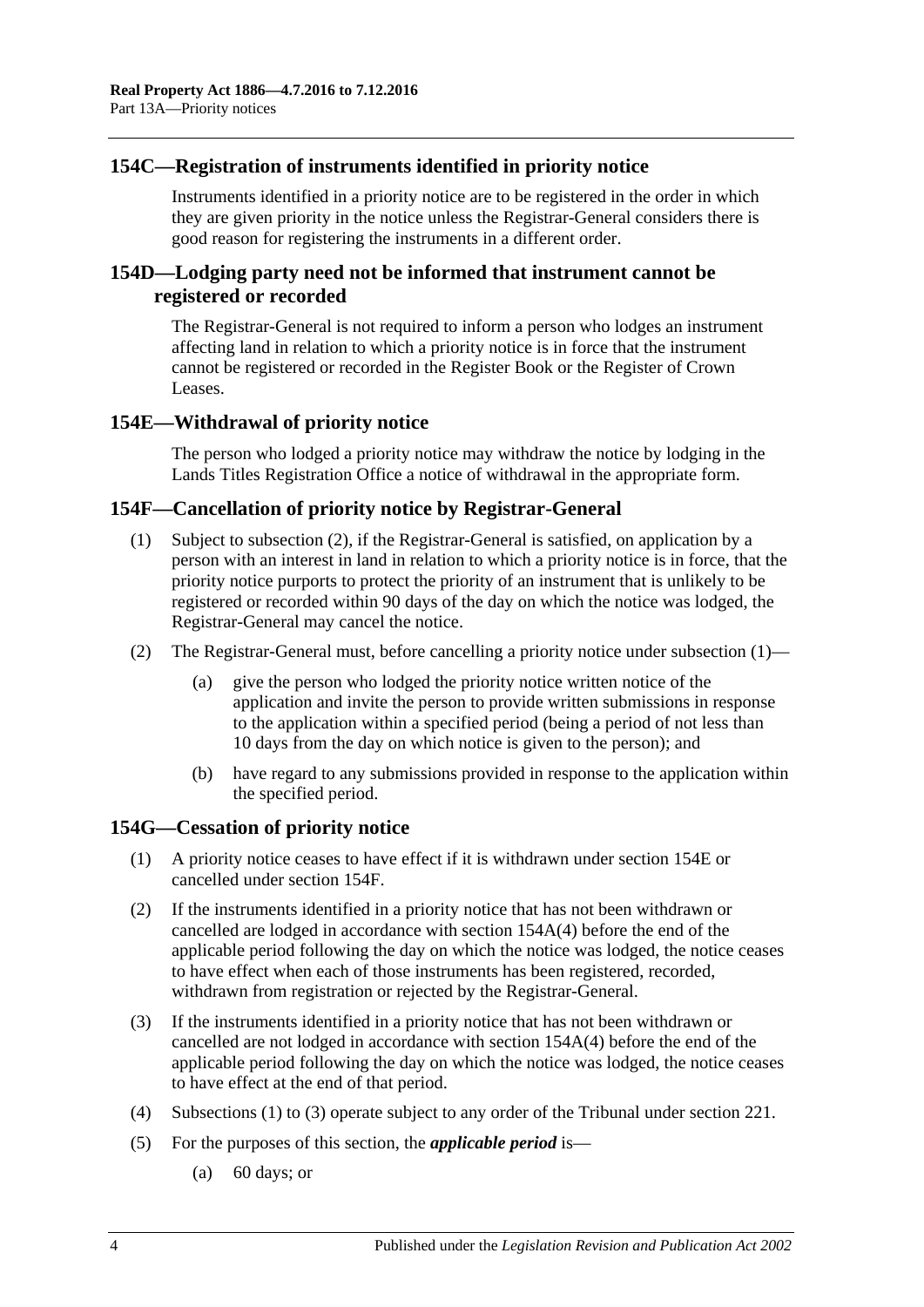- (b) if the Registrar-General has extended the duration of the priority notice under [subsection](#page-74-0) (6)—90 days.
- <span id="page-74-0"></span>(6) The Registrar-General may, on application made by the person who lodged a priority notice, extend the duration of the notice for 30 days.
- (7) However, the duration of a priority notice may not be extended—
	- (a) on an application made after the notice ceases to have effect; or
	- (b) more than once.

## **154H—Registration of instruments after priority notice is no longer in force**

- (1) If an instrument lodged in the Lands Titles Registration Office cannot be registered or recorded because it affects land in relation to which a priority notice is in force, the instrument is to be dealt with when the priority notice ceases to have effect.
- (2) If there are 2 or more such instruments, [section](#page-26-0) 56 applies (despite section 56(1b)) for the purpose of determining the priority of the instruments as between themselves.

# **154I—Civil liability**

- $(1)$  If—
	- (a) a person (the *defendant*) lodges a priority notice in the Lands Titles Registration Office; and
	- (b) another person (the *plaintiff*) suffers loss or damage as a consequence of the notice having been lodged; and
	- (c) the defendant—
		- (i) was not entitled to lodge the notice; or
		- (ii) unreasonably refused or failed to withdraw the notice,

the defendant is liable to compensate the plaintiff for the loss or damage.

- (2) The Court may, in proceedings under this section, require the defendant to pay an amount, determined by the Court, in the nature of exemplary damages.
- (3) The defendant in proceedings under this section bears the onus of proving that he or she was entitled to lodge the priority notice or that he or she did not unreasonably refuse or fail to withdraw the notice.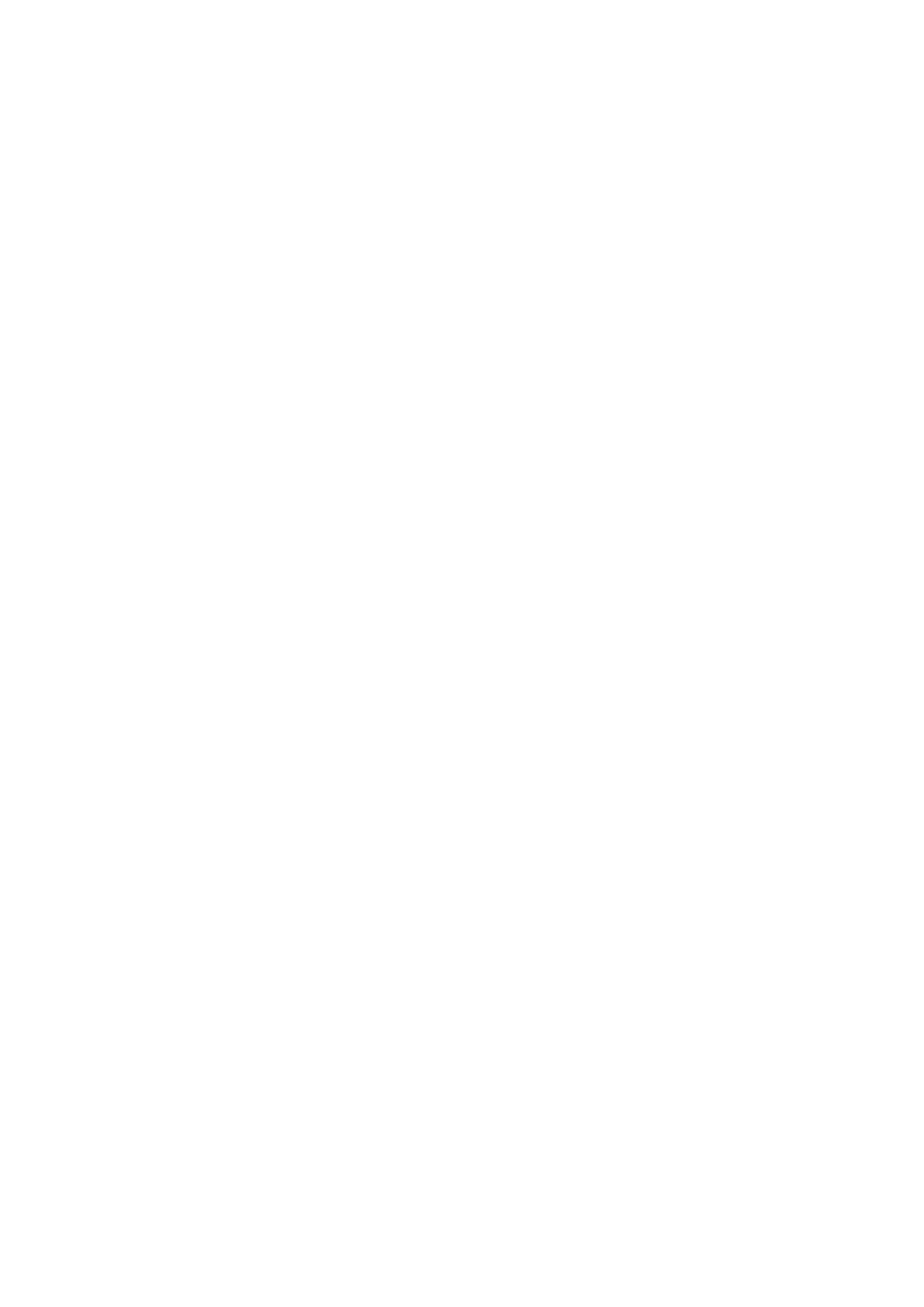# **Part 14—Powers of attorney**

# <span id="page-76-0"></span>**155—Power of attorney**

Any person may before, as well as after, becoming the registered proprietor of any land under the provisions of this Act, by power of attorney, authorise any person to act for him, in making applications to bring any land under the provisions of this Act, and to execute all or any instruments that may be necessary for giving effect to any dealing with any land.

# <span id="page-76-1"></span>**156—Deposit of duplicate or attested copy**

- (1) A duplicate or an attested copy of a power of attorney referred to in [section](#page-76-0) 155 must be deposited in the Lands Titles Registration Office.
- (2) The date and time of depositing must be noted on the duplicate or attested copy.
- (3) The Registrar-General must, before the depositing of a power of attorney under [subsection](#page-76-1) (1), compare the original power of attorney with the duplicate or attested copy.

# **157—Revocation of power of attorney**

The grantor of any such power of attorney may revoke the same by signing an instrument in the appropriate form; and the Registrar-General shall enter a note of such revocation, including the date and time the revocation is deposited in the Lands Titles Registration Office, on the duplicate or copy of the power of attorney filed in the office; and from and after the date of such entry the Registrar-General shall not give effect to any application or other instrument executed pursuant to such power of attorney.

# **158—Power of attorney heretofore given**

All powers of attorney heretofore given containing powers to make and execute any of the applications and instruments above enumerated, shall be as valid and may be acted upon and revoked in the same manner as if given under this Act.

# **159—Entry of death of grantor**

The Registrar-General shall, upon proof to his satisfaction of the death of any grantor of a power of attorney, make an entry of such death upon the duplicate or copy of the power of attorney filed in his office.

# **160—Instruments executed before entry of revocation or death to be valid**

All instruments executed under any power of attorney before the entry of the revocation thereof, or of the death of the grantor as hereinbefore provided, shall be valid notwithstanding such revocation or death.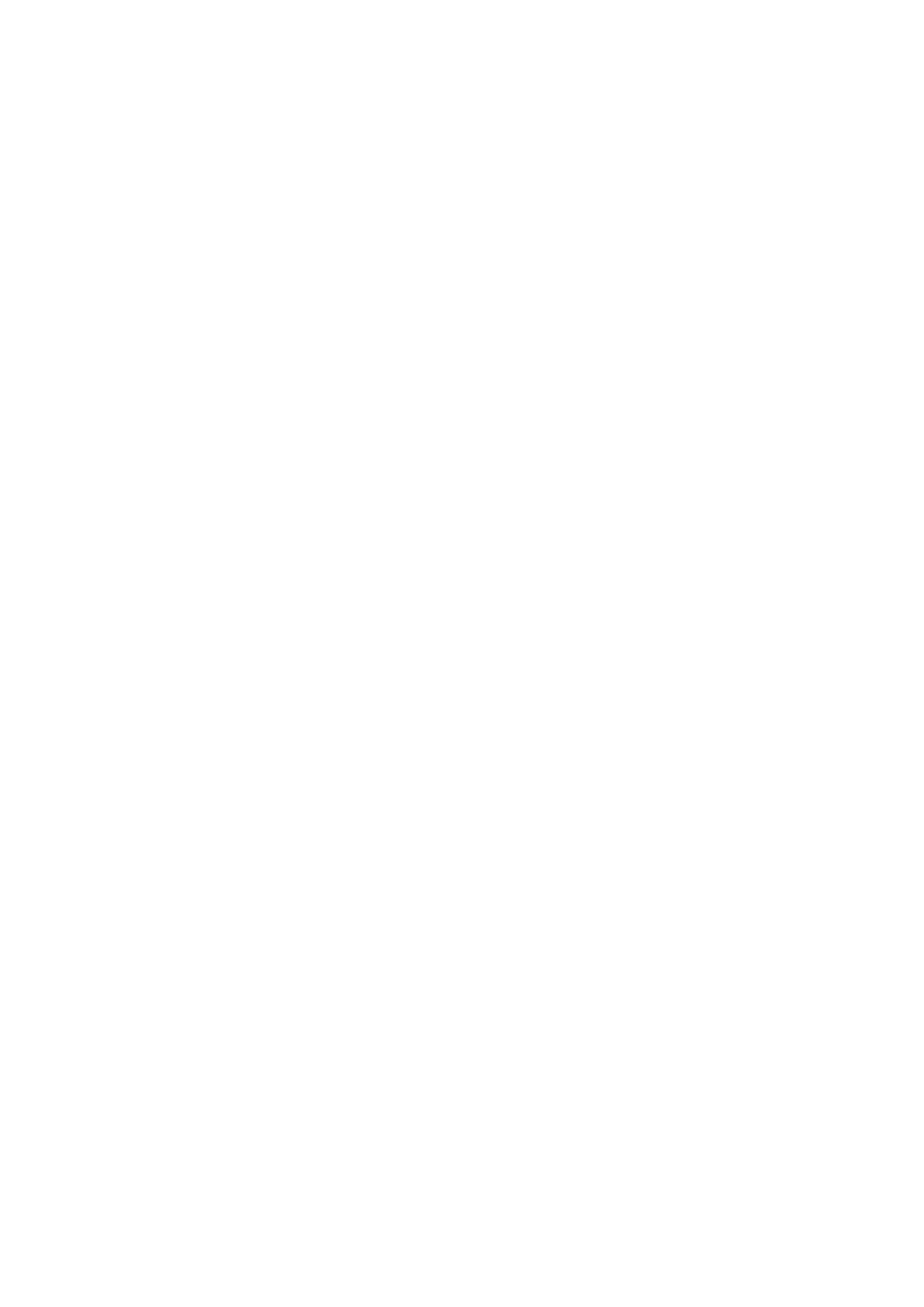# **Part 15—Trusts and transmissions**

# **161—Trusts contained in grant from the Crown to be inserted in certificate as in original grant**

Whenever any grant from the Crown shall contain the particulars of any trust for public purposes, every certificate issued in respect of the same land, or any part thereof, while such trusts subsist and affect such land, shall contain the like particulars of trust as were contained in the original grant.

# **162—No particulars of trust to be entered in Register Book but trust instrument may be deposited**

The Registrar-General shall not, except as aforesaid, make any entry in the Register Book of the particulars of any trust, nor shall any instrument be registered under this Act, which declares or contains trusts relating to land under the provisions of this Act, but any such instrument, or a duplicate or attested copy thereof, may be deposited with the Registrar-General for safe custody and reference, and such instrument may be deposited in the General Registry Office pursuant to the *[Registration of Deeds](http://www.legislation.sa.gov.au/index.aspx?action=legref&type=act&legtitle=Registration%20of%20Deeds%20Act%201935)  Act [1935](http://www.legislation.sa.gov.au/index.aspx?action=legref&type=act&legtitle=Registration%20of%20Deeds%20Act%201935)*, or any other Act relating to the deposits of deeds in the Registry Office, and may include as well land under the provisions of this Act, as land which is not under the provisions hereof: Provided that nothing herein contained shall prevent the registration of any instrument which would otherwise be valid in which a reference may be made to the instrument so deposited as aforesaid; nor shall such reference operate as notice of the particulars of the trusts declared or contained in the deposited instrument, but in the absence of caveat the registered proprietor shall, for the purpose of sale, mortgage, or contract for valuable consideration be deemed to be the absolute proprietor of such land freed from the said trusts.

# **163—Insertion of the words "with no survivorship" in instruments**

If an instrument grants or transfers an estate or interest in land to 2 or more persons as joint proprietors intended to be held by them as trustees—

- (a) a party to the instrument may use the words "with no survivorship" in the instrument; and
- (b) the Registrar-General must, if the words "with no survivorship" are used in the instrument, record that fact in the Register Book and on a conspicuous place on any certificate issued to the joint proprietors.

# **164—Trustees may authorise insertion of "with no survivorship"**

Any 2 or more persons registered as joint proprietors of any estate or interest in land held by them as trustees, may, by executing the appropriate form, authorise the Registrar-General to record the words "with no survivorship" on the certificate evidencing their title to such estate or interest, in the Register Book.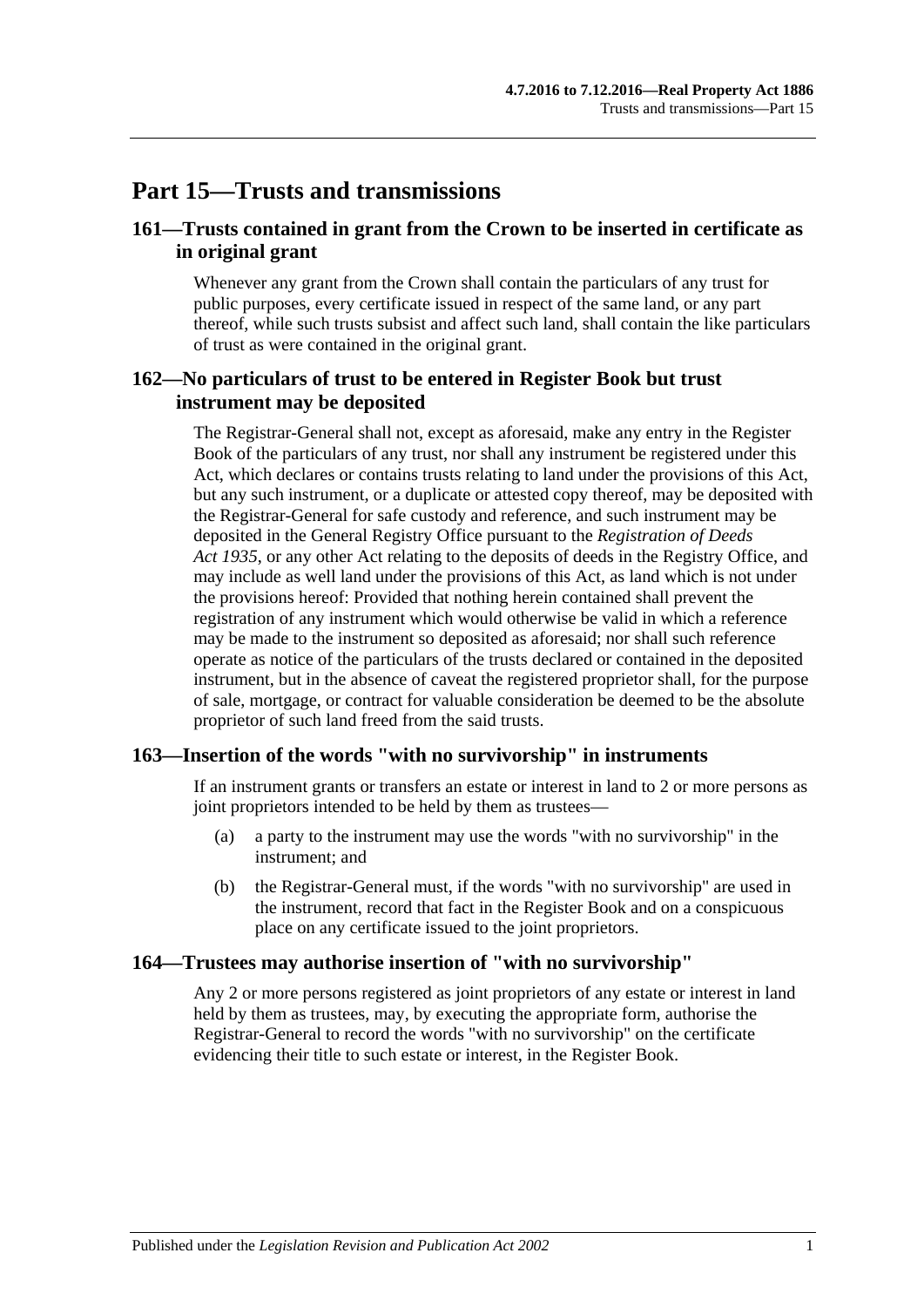## **165—Effect of record**

After any such record as in the last 2 sections mentioned has been made by the Registrar-General in the Register Book, it shall not be lawful for any less number of joint proprietors than the number then registered to transfer or otherwise deal with the said estate, or interest, without obtaining an order of the Court: Provided that, if it be intended not to apply the said restriction until the trustees registered as such proprietors be reduced below a certain specified number, words indicative of such intention may be recorded in like manner, and in that case the power of disposition by survivors shall continue until the number be so reduced.

## **166—Court may direct notice to be published before order is made**

The Court may, before making any such order as aforesaid, direct notice of the intention to apply for such order to be given, either by public advertisement or otherwise, and may appoint a period within which any person interested may show cause why such order should not be made.

# **167—Court may protect persons interested**

The Court may in such order give directions for the transfer of such estate, or interest, to any new proprietor or proprietors, solely or jointly, with, or in the place of, any existing proprietor or proprietors, or may make such order in the premises as may be just for the protection of the persons beneficially interested in such estate, or interest, or in the proceeds thereof; and upon any such order being deposited with the Registrar-General, he shall make such entries and perform such acts as in accordance with the provisions of this Act may be necessary for the purpose of giving effect to such order.

#### **168—Survivors may perform duties or transfer to new trustees**

Nothing hereinbefore contained shall prevent the surviving and remaining trustee or trustees from exercising all the powers and duties of the trust other than in regard to transfers and dealings under this Act, nor from so transferring the land as to give effect to any valid appointment of a new trustee or new trustees. And so far as shall be necessary to ascertain the sufficiency of any such appointment, it shall be lawful for the Registrar-General to refer to the provisions of any instrument relating to the trust, notwithstanding the same be not registered.

#### **169—Disclaimers**

- (1) If a person (the *disclaimant*) (whether a trustee or not) who is registered as proprietor of an estate or interest in land advises the Registrar-General in writing that the registration occurred without the person's consent, the Registrar-General must give written notice of that advice (the *disclaimer*) to all other persons whose names appear on the certificate of title and who, in the Registrar-General's opinion, may be affected by the disclaimer.
- (2a) In the notice the Registrar-General must specify a day, not earlier than 21 days after the day on which the notice would be delivered to the addressee in the ordinary course of post, on or before which the person to whom it is given may lodge with the Registrar-General a notice of objection to the registration of the instrument of disclaimer.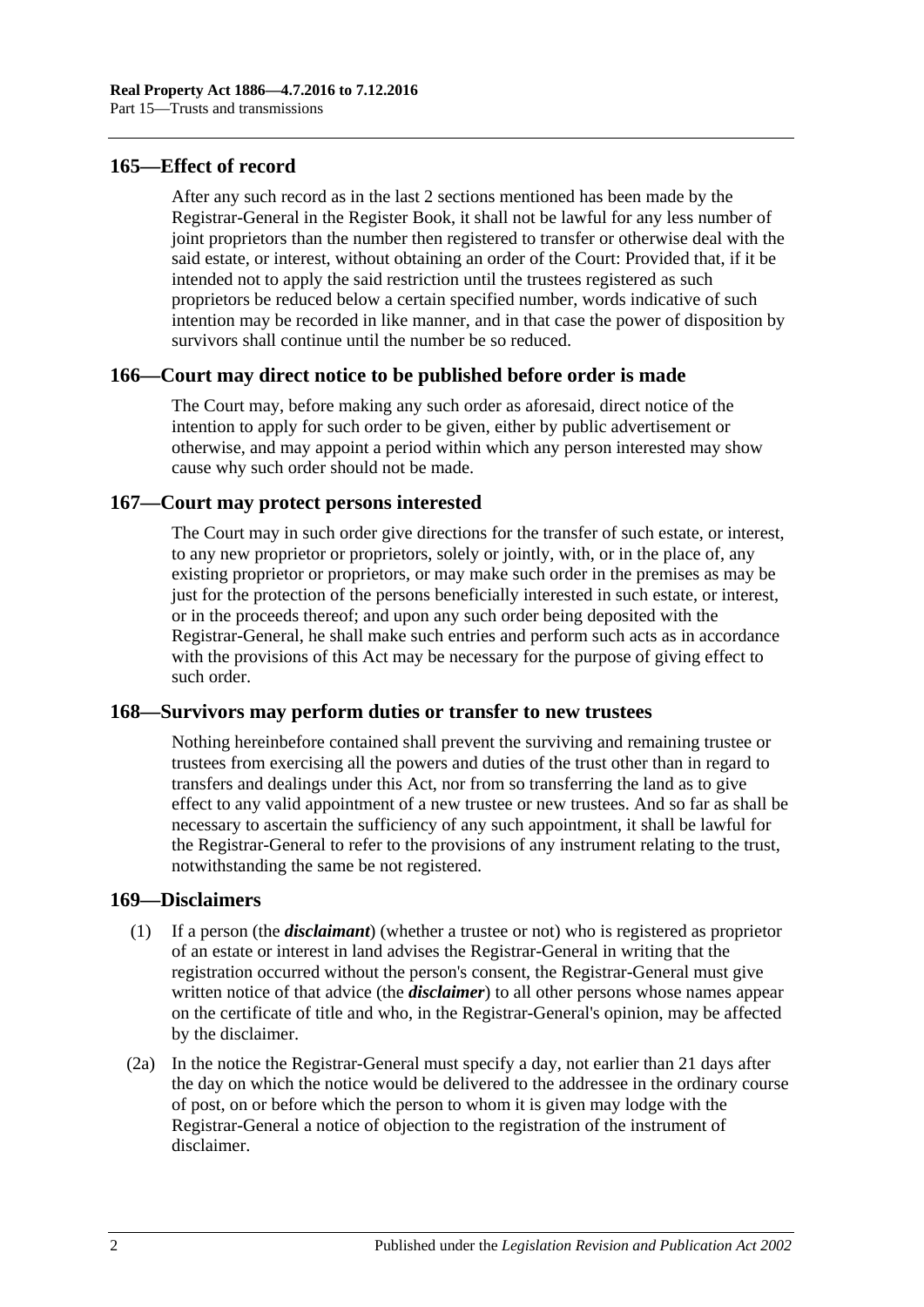- (3) If no notice of objection is lodged and the Registrar-General is satisfied that the disclaimant was registered without the disclaimant's consent, the Registrar-General must give effect to the disclaimer by making such entries, alterations and corrections in the Register Book as are necessary for that purpose, and by cancelling any certificate which it is necessary to cancel.
- (4) If no notice of objection is lodged but the Registrar-General is not satisfied that the disclaimant was registered without his or her consent—
	- (a) the Registrar-General must not take steps to give effect to the disclaimer except in accordance with an order of the Court under [subsection](#page-80-0) (6); and
	- (b) the Registrar-General must give the disclaimant written notice that he or she does not intend to give effect to the disclaimer except in accordance with such an order.
- <span id="page-80-1"></span>(5) If a notice of objection is lodged on or before the day specified by the Registrar-General—
	- (a) the Registrar-General must not take steps to give effect to the disclaimer except in accordance with an order of the Court under [subsection](#page-80-0) (6); and
	- (b) the Registrar-General must give the disclaimant written notice of the objection.
- <span id="page-80-2"></span><span id="page-80-0"></span>(6) A disclaimant who has received a notice under [subsection](#page-80-1) (4)(b) or [\(5\)\(b\)](#page-80-2) may apply to the Court for an order that the Registrar-General take such action as is necessary to give effect to the disclaimer and on such an application the Court may make any order it considers just.
- (7) Nothing done under this section releases a person from any trust or other liability, if the person has acted in the trust or by his or her own act incurred the liability.

#### **170—Transmission by bankruptcy or statutory assignment**

Upon the registered proprietor of any estate or interest in land becoming bankrupt or making a statutory assignment, the Official Receiver (if no trustee has been appointed) or the trustee of such bankrupt or assignor shall be entitled to be registered as proprietor of such estate or interest.

#### **171—Transmission to be recorded in Register Book**

The Registrar-General shall in any such case, upon being furnished with evidence of the bankruptcy and the non-appointment of a trustee, or of the appointment of or assignment to the trustee, accompanied by an application in the appropriate form executed by the Official Receiver or trustee, to be registered as proprietor of the estate or interest to be therein specified and described, make a record in the Register Book of the bankruptcy or the appointment of or assignment to the trustee, as the case may require, and upon such record being made the Official Receiver or trustee shall be the registered proprietor of the estate or interest of the bankrupt or assignor in such land.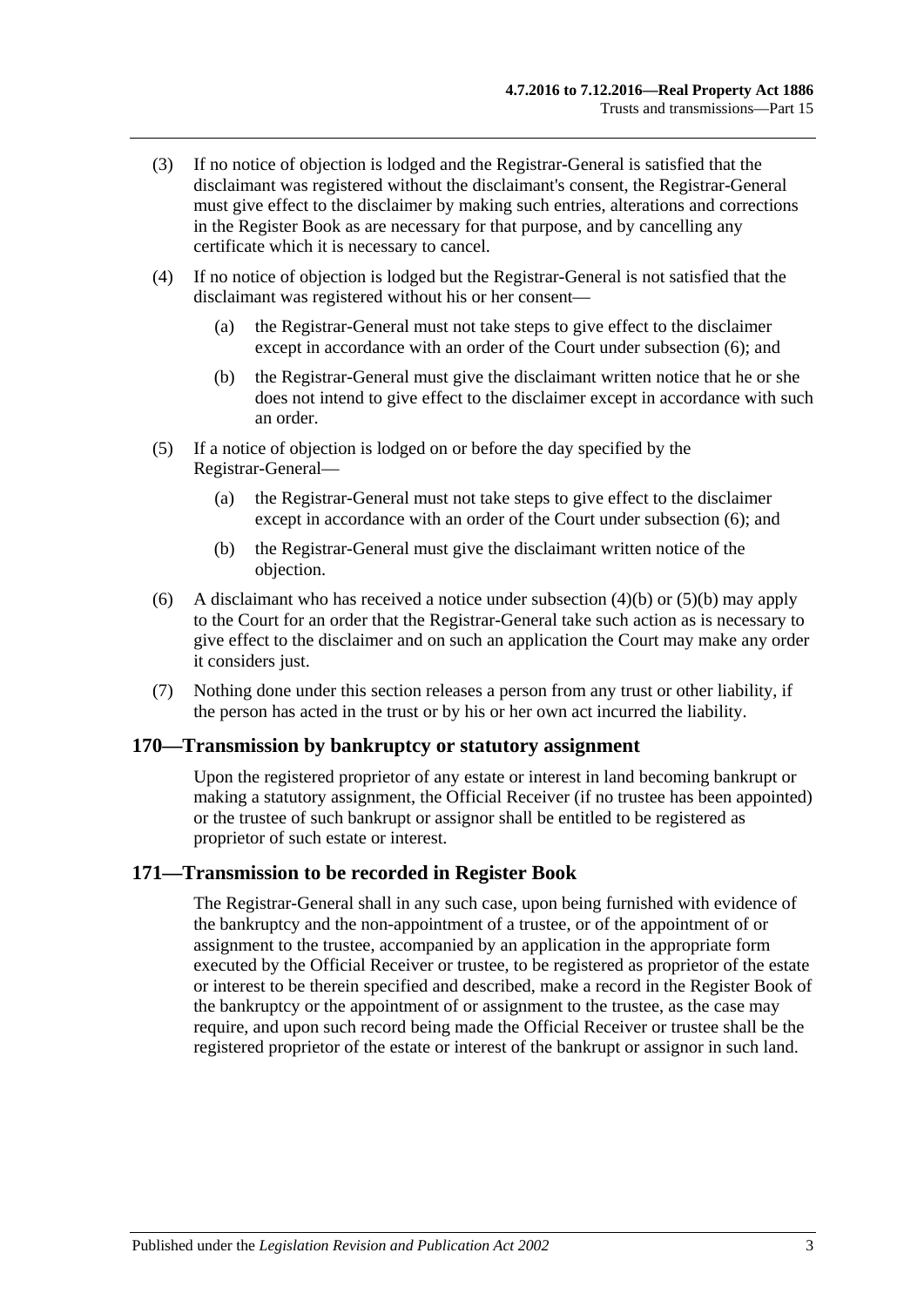# **172—Proceedings in case assignment declared void**

If any such statutory assignment shall afterwards be declared fraudulent and void by any Court having jurisdiction in bankruptcy, and the assignor shall thereupon become bankrupt, the Registrar-General shall, upon being furnished with evidence thereof, and of the appointment or non-appointment of a trustee under such bankruptcy, enter in the Register Book a memorandum notifying the same, and thereupon the Official Receiver, or the trustee under such bankruptcy, as the case may be, shall be the registered proprietor of the estate and interest of the bankrupt and of the trustee under such assignment in the land.

## <span id="page-81-0"></span>**173—Bankruptcy or assignment of lessee**

- (1) In any case where the registered proprietor of a lease has heretofore, or shall hereafter, become bankrupt, or has heretofore made or shall hereafter make, a statutory assignment—
	- (a) **If lease not subject to mortgage or encumbrance**

if the lease is not mortgaged or encumbered under this Act, the Registrar-General must, on the application in writing of the lessor (being a lessor in possession of a statement, signed by the Official Receiver, or by the trustee under the bankruptcy or assignment, certifying his or her refusal to accept the lease), make a record in the Register Book of the refusal, and the record will then operate as a surrender of the lease;

#### (b) **Mortgagee or encumbrancee of the leasehold interest of a bankrupt or assignor may be entered as transferee of a lease**

if such lease be mortgaged or encumbered, the Registrar-General shall, upon the application in writing of any mortgagee or encumbrancee, accompanied by a statement in writing signed by the Official Receiver, or the trustee under such bankruptcy or assignment, certifying his refusal to accept such lease, or by proof that the Official Receiver or trustee has neglected or refused to certify such refusal or to become registered as proprietor of such lease within one month after being thereunto required by notice in writing given to him by the mortgagee or encumbrancee, enter in the Register Book a note of such refusal or neglect, and such entry shall operate as a foreclosure, and the estate or interest of the bankrupt or assignor in such lease shall thereupon vest in such mortgagee or encumbrancee, free from all other charges subsequent to his mortgage or encumbrance, and such mortgagee or encumbrancee shall thereupon be deemed to be the registered proprietor of such estate or interest, and shall, while he remains such registered proprietor, be subject to and liable for the same requirements and liabilities to which he would have been subject and liable if named in the lease originally as lessee;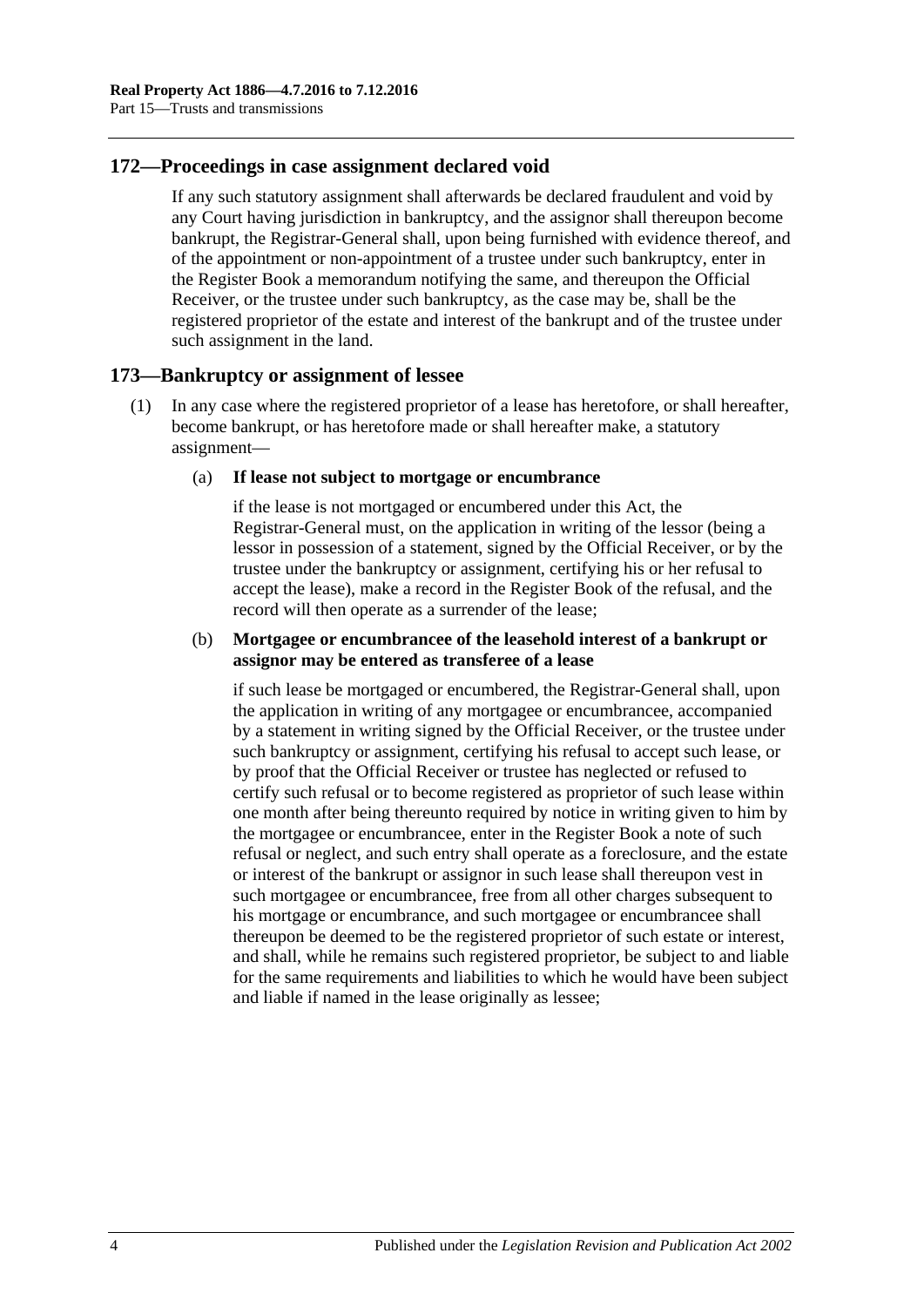#### (c) **Protection to subsequent mortgagees and encumbrancees**

no such entry shall be made unless it be proved to the satisfaction of the Registrar-General that the applicant mortgagee, or encumbrancee, has given fourteen days' notice in writing of his intended application to every subsequent mortgagee or encumbrancee of the lease, or has obtained his written consent; and any such subsequent mortgagee or encumbrancee shall be entitled to pay to the applicant mortgagee or encumbrancee the amount due to him under his mortgage or encumbrance, with costs, at any time before foreclosure, and shall thereupon be entitled to a transfer from him of such mortgage or encumbrance;

#### (d) **Where Official Receiver, trustee, and mortgagee neglect to become proprietors**

if the Official Receiver or the trustee under the bankruptcy or assignment shall certify his refusal to accept the lease, or shall neglect or refuse to become registered as proprietor of the lease, within, one month after having been thereunto required by notice in writing given to him by the lessor, and the mortgagees or encumbrancees (if any) of the lease shall neglect or refuse to have an entry operating as a foreclosure made in the Register Book under the provision in that behalf hereinbefore contained within the period of two months after having been thereunto required by notice in writing given to them by the lessor, the Registrar-General shall, upon the application in writing of the lessor, and, upon proof of such certificate or such neglect or refusal as aforesaid, enter in the Register Book a note of such neglect or refusal, and every such entry shall operate as a surrender of such lease.

(2) A lessor, mortgagee or encumbrancee must retain a copy of any document used for the purpose of fulfilling his or her obligations under [subsection](#page-81-0) (1) for the period prescribed by the regulations.

Maximum penalty: \$10 000 or imprisonment for 2 years.

#### **174—Entry of surrender or foreclosure not to prejudice cause of action**

Under the preceding provisions as regards a lessee becoming bankrupt or making a statutory assignment, no entry of surrender or foreclosure respectively shall prejudice any cause of action in respect of any breach or non-observance of any covenants in such lease, encumbrance, or mortgage respectively contained or implied which shall have accrued previously to such lessee becoming bankrupt or making a statutory assignment.

## **175—Transmission of estate of deceased persons**

On the death of the registered proprietor of any estate or interest in land, his estate or interest shall be transmitted to his executor or administrator, or to the Public Trustee in any case where the Court shall make an order authorising the Public Trustee to administer the estate of the deceased registered proprietor.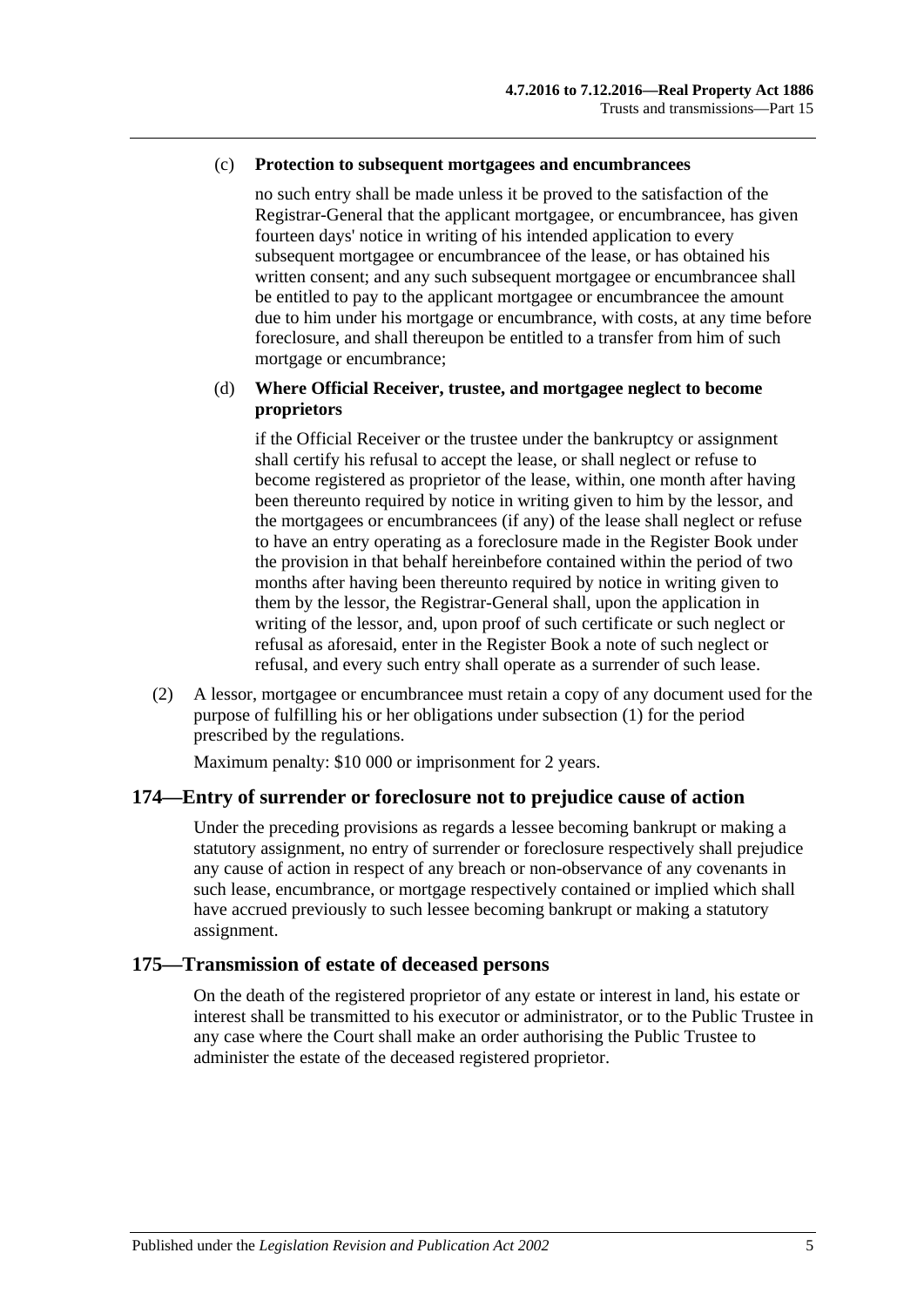## **176—Application to be made in such case**

The executor, administrator or Public Trustee shall, before dealing with such estate or interest, make application in writing to the Registrar-General to be registered as proprietor, and shall produce to the Registrar-General the probate or letters of administration, or the order of the Court authorising the Public Trustee to administer the estate of the deceased registered proprietor, or a copy of the probate, letters of administration, or order, as the case may be.

## **177—Particulars of application to be recorded**

The Registrar-General must record details relating to the application in the Register Book.

#### **178—Effect of such entry**

Upon such entry being made in the Register Book, the executor, administrator, or Public Trustee, as the case may be, shall be the registered proprietor of such estate or interest, and his title shall relate back to and take effect from the date of the death of the deceased registered proprietor.

#### **179—Where 2 or more executors or administrators, all must concur**

Where probate or letters of administration shall be granted to more persons than one, all of them for the time being shall concur in every instrument relating to the land of the deceased registered proprietor.

# **180—Person registered in place of deceased, bankrupt, or assigning proprietor, to be proprietor of land for purpose of dealing**

Any person registered in place of a deceased registered proprietor, or as Official Receiver or as trustee of a registered proprietor becoming bankrupt or making a statutory assignment, shall hold the land in respect of which he is so registered upon the trusts, and for the purposes for which the same is applicable by law; but shall, for the purpose of any dealing with such land, be deemed to be the absolute proprietor thereof.

#### **181—Proceedings when executor etc refuse to transfer**

Whenever an executor, or administrator, or the Public Trustee, is registered as proprietor of any land, and shall refuse, or, after tender of a transfer, unnecessarily delay to transfer such land to the devisee, next of kin, heir-at-law, or other person entitled thereto, the person claiming to be entitled to the land may apply to the Court for an order that the executor, administrator, or Public Trustee shall transfer the said land to him.

# **182—Court may order transfer to person entitled**

The Court may either refuse such application, with or without costs, to be paid by the applicant, or may make an order for the transfer, and may direct the transferor personally to pay all the costs of such application and any damages the person aggrieved may have sustained, or may order such costs to be paid out of the estate of the deceased registered proprietor, or in such other manner as the Court may think proper.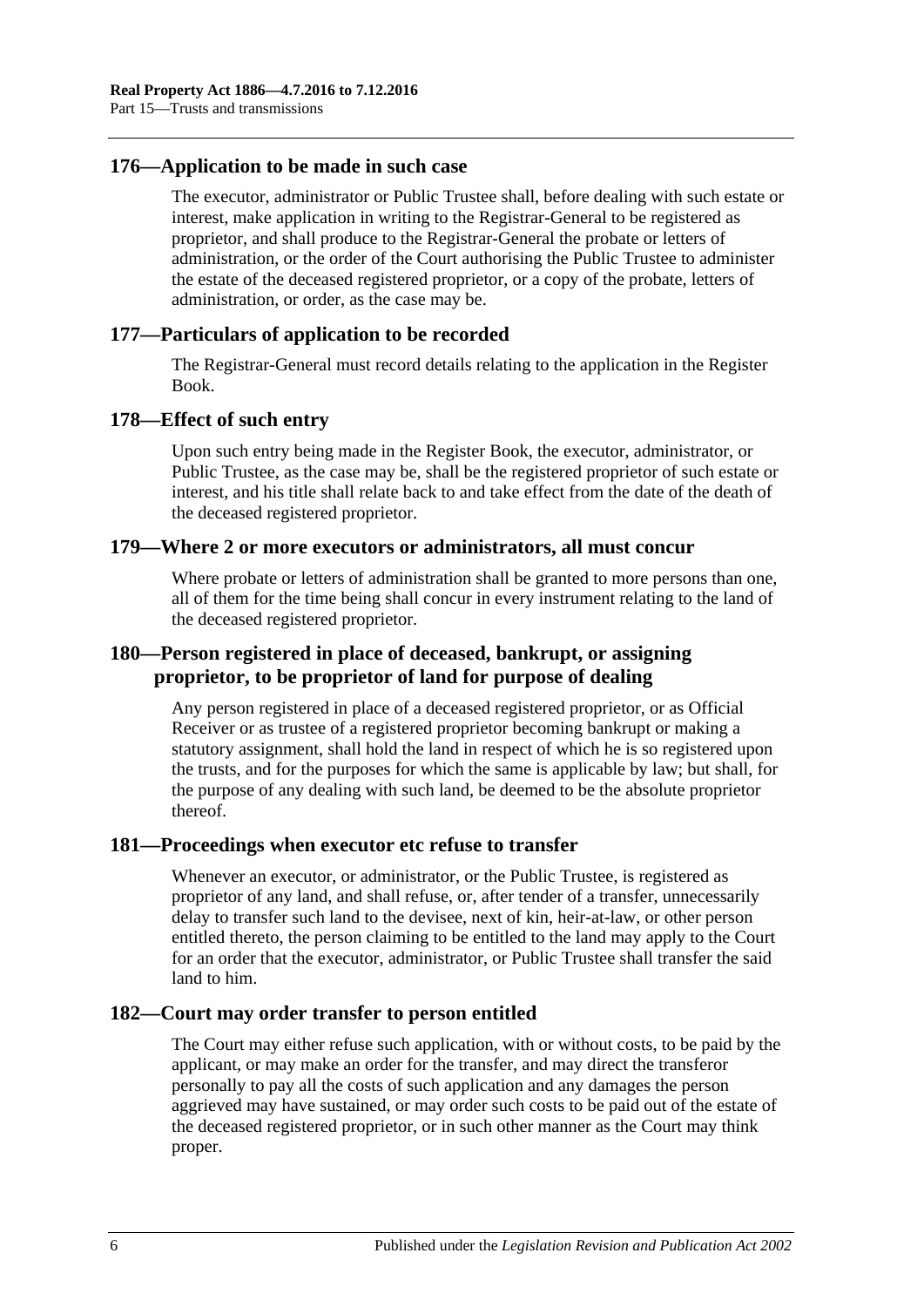## **183—Court may decide question of title etc**

The Court may, on any such application, decide on questions relating to the title of any person party to the application or proceeding, and generally may decide any question that it may be necessary or expedient to decide for the purpose of ordering the land to be transferred, or may direct an action to be brought or an issue to be tried in which the rights of the parties may be decided, or any question of law settled.

## **184—Order of Court vesting land**

Where the registered proprietor of land holds the land on trust and the Court, by order, vests the land in another person, the Registrar-General must, on being served with a copy of the order, enter details relating to the order in the Register Book and on such entry being made the land will vest in the new proprietor.

# **185—Action may be brought by person claiming beneficial interest in name of trustee**

Every trustee who shall be registered as proprietor of any land, shall, on being indemnified, be bound to allow his name to be used by any beneficiary, or person claiming an estate or interest in the land, as plaintiff or defendant in any action for recovery of possession of the land or any part thereof. And, in case there shall be any dispute as to the sufficiency of any indemnity, the same shall be decided by the Master of the Court.

## **186—Purchases from registered proprietor not to be affected by notice**

No person contracting or dealing with, or taking or proposing to take a transfer or other instrument from the registered proprietor of any estate or interest in land shall be required, or in any manner concerned, to inquire into or ascertain the circumstances under, or the consideration for, which such registered proprietor or any previous registered proprietor of such estate or interest is or was registered, or to see to the application of the purchase-money, nor be affected by notice direct or constructive of any trust or unregistered interest, any law or equity to the contrary notwithstanding.

#### **187—Except in case of fraud**

The last preceding section shall not protect any person who has acted fraudulently or been a party to fraud, but the contracting, or dealing, or taking, or proposing to take a transfer or other instrument as aforesaid, with actual knowledge of any trust, charge, or unregistered instrument, shall not of itself be imputed as fraud.

# **188—Registration of survivor of joint proprietors, and of remainder-man entitled to estate in possession**

Upon the death of any person registered together with any other person as joint proprietor of any estate or interest in land, or when the life estate in respect of which any certificate has been issued has determined, and the registered estate next in remainder or reversion has become vested in possession, or the person to whom such certificate for a life estate has been issued has become entitled to the land for an estate in fee-simple in possession, the Registrar-General shall, upon the application of the person entitled, and upon proof to his satisfaction of any such occurrence as aforesaid, make an entry thereof in the Register Book, and thereupon such person shall be the registered proprietor of the estate or interest to which he is entitled, as if the same had been transferred to him.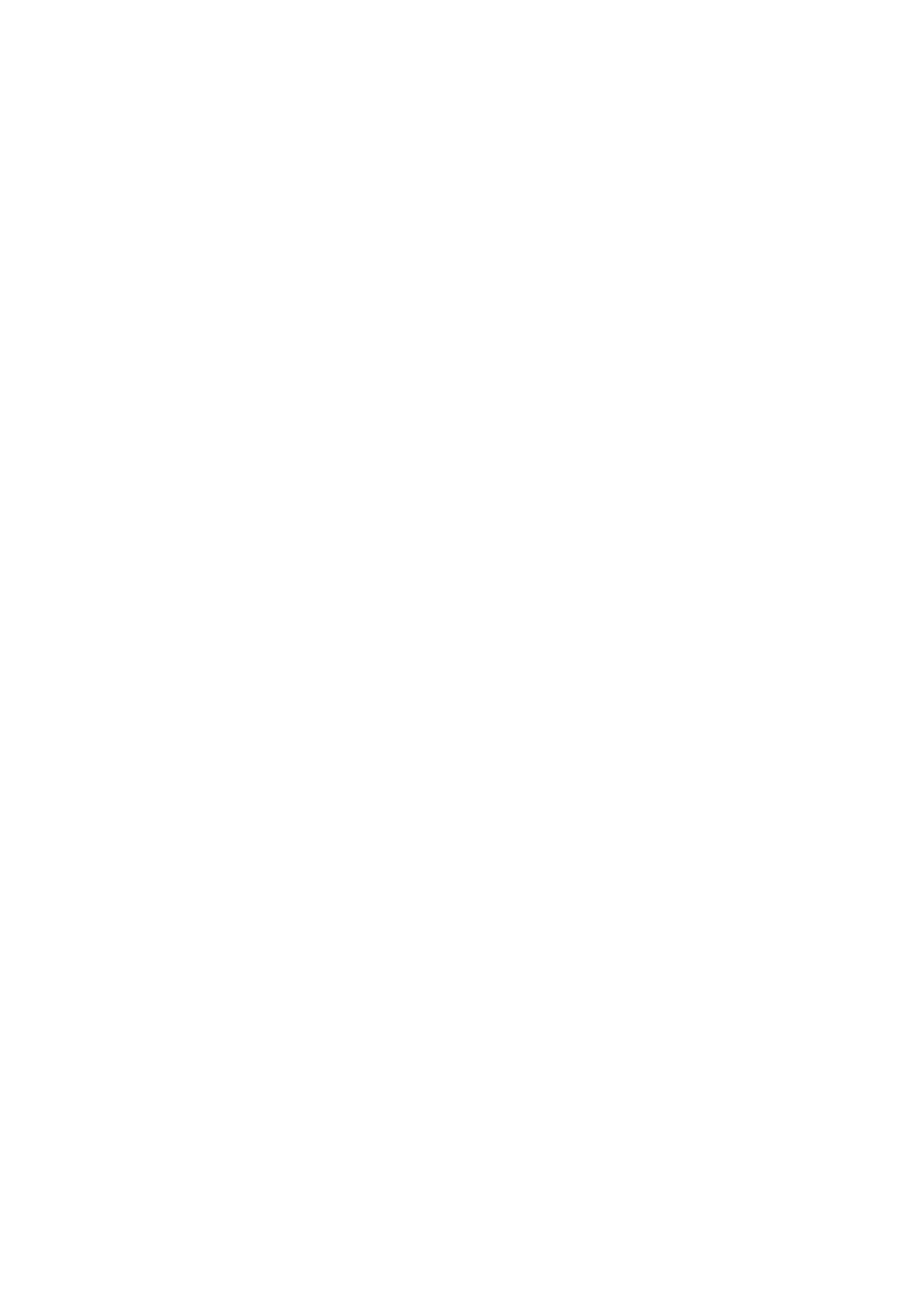# **Part 16—Caveats**

## <span id="page-86-0"></span>**191—Caveats**

(1) Any settlor of land or beneficiary claiming under a will or settlement, or any person claiming to be interested at law or in equity, whether under an agreement, or under an unregistered instrument, or otherwise howsoever in any land, may lodge a caveat in the Lands Titles Registration Office:

#### (a) **Purpose of caveat**

a caveat may—

- (i) prohibit absolutely the registration or recording of any instrument dealing with the land; or
- (ii) provide that the registration or recording of an instrument dealing with the land may only occur subject to the claim of the caveator, and provided that, if any conditions are expressed in the caveat, the instrument complies with those conditions;

#### (ab) **Instrument subject to claim of caveator**

if a caveator lodges a caveat providing that the registration or recording of an instrument dealing with land will be subject to the claim of the caveator, any instrument dealing with that land registered or recorded after the lodgement of the caveat will be taken to be registered or recorded subject to that claim;

#### (ac) **Form of caveat**

a caveat must—

- (i) be in the appropriate form; and
- (ii) be executed by the caveator or his or her agent; and
- (iii) contain an address within South Australia to which notices may be sent or at which proceedings may be served; and
- (iv) contain information (if any) prescribed by the regulations for the purposes of this paragraph;

#### (b) **Registrar-General to make memorandum of receipt**

upon the receipt of a caveat the Registrar-General shall make a memorandum thereon of the date and hour of the receipt thereof, and shall enter a memorandum thereof in the Register Book, and shall forthwith send a notice of such caveat through the post office to the person against whose title such caveat shall have been lodged, directed to his or her address appearing in the Register Book;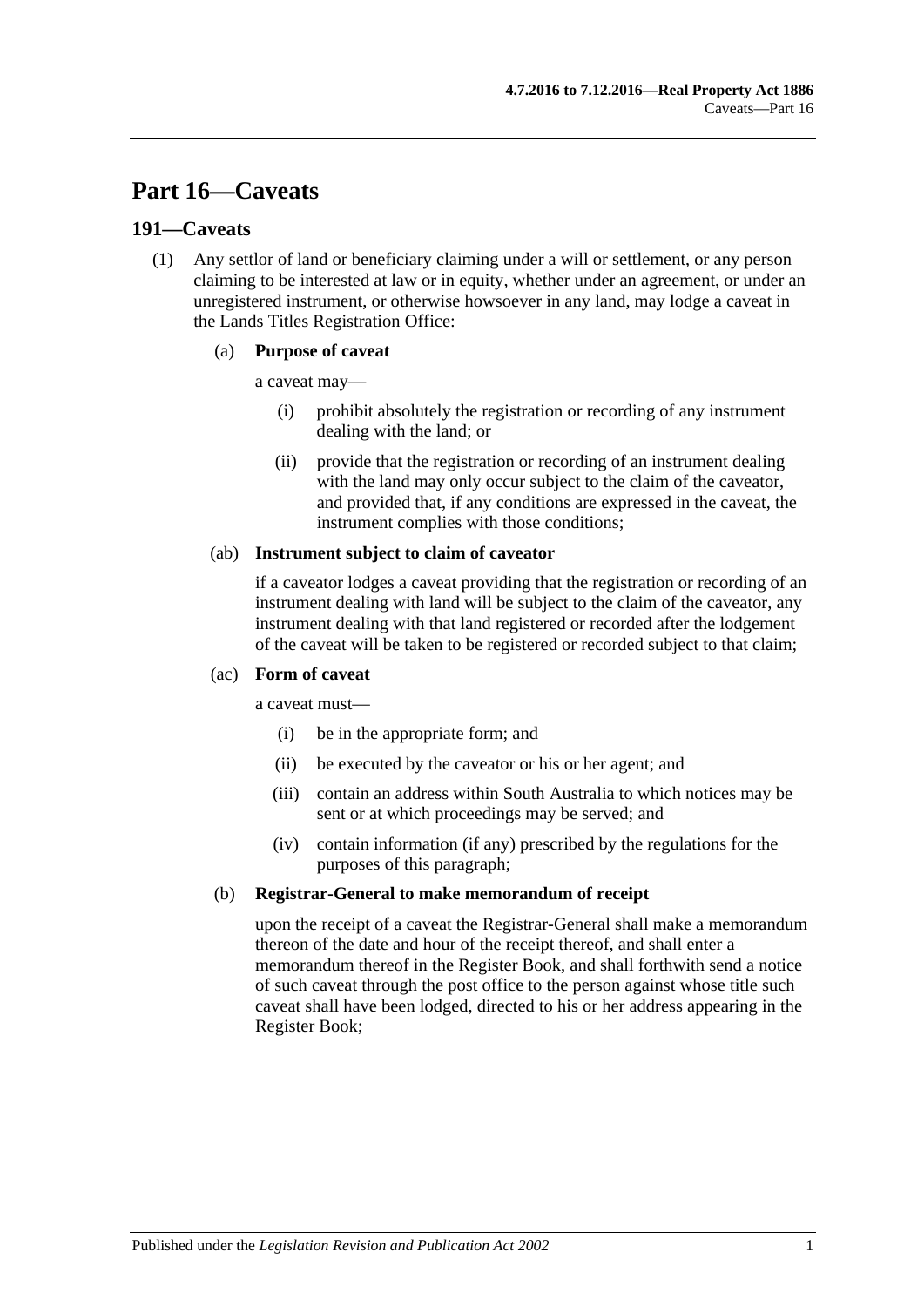#### (c) **Not to register or record instruments contrary to caveat**

so long as a caveat remains in force, the Registrar-General must not, contrary to the requirements of the caveat, register or record an instrument affecting the land in respect of which the caveat has been lodged; except that despite the receipt of a caveat, the Registrar-General must, subject to the other provisions of this Act, proceed with and complete the registration or recording of any instrument affecting the land produced for registration or recording before the lodgement of the caveat in the Lands Titles Registration Office;

#### (d) **Persons interested may summon caveator**

the registered proprietor or any other person claiming estate or interest in the land may, by summons, call on any caveator, including the Registrar-General, to attend before the Court to show cause why the caveat should not be removed; and the Court may, after allowing the parties a reasonable opportunity to be heard, make such order as appears just in the circumstances; (if the caveator does not appear in response to the summons, the Court may, if satisfied that the summons was duly served, proceed to hear and determine the application in the caveator's absence);

#### (e) **Caveatee may apply to have caveat removed**

the caveatee may, except when the caveat is lodged by a settlor, or by a beneficiary under a will or settlement, or by the Registrar-General under [Part](#page-98-0) 19 of this Act, make application in writing to the Registrar-General to remove the caveat, and shall in such application give an address in South Australia to which notices or proceedings relating to the caveat may be sent, and the Registrar-General shall thereupon give twenty-one days' notice in writing to the caveator, requiring that the caveat be withdrawn;

#### (f) **Mode of removing or discharging caveat**

the Registrar-General shall, after the lapse of twenty-one days from the posting of such notice to the address mentioned in the caveat, or of such extended time as may be ordered by the Court, remove the caveat from the Register Book by entering therein a memorandum that the same is discharged;

#### <span id="page-87-0"></span>(fa) **Action to establish validity of claim**

a caveator may bring an action in the Court to establish the validity of the claim on which the caveat is based;

#### (g) **Caveator may apply to Court for order to extend time**

the Court may, on the caveator's application, extend the period of 21 days until an action under [paragraph](#page-87-0) (fa) is determined or for any other period;

#### (h) **May withdraw caveat: But Court may order payment of costs**

any caveator may, by notice in writing to the Registrar-General, withdraw his or her caveat at any time; but the Court may, notwithstanding such withdrawal, order payment by the caveator to the caveatee or other person interested of any costs incurred by the caveatee prior to the receipt by him or her of notice in writing of the withdrawal of the caveat;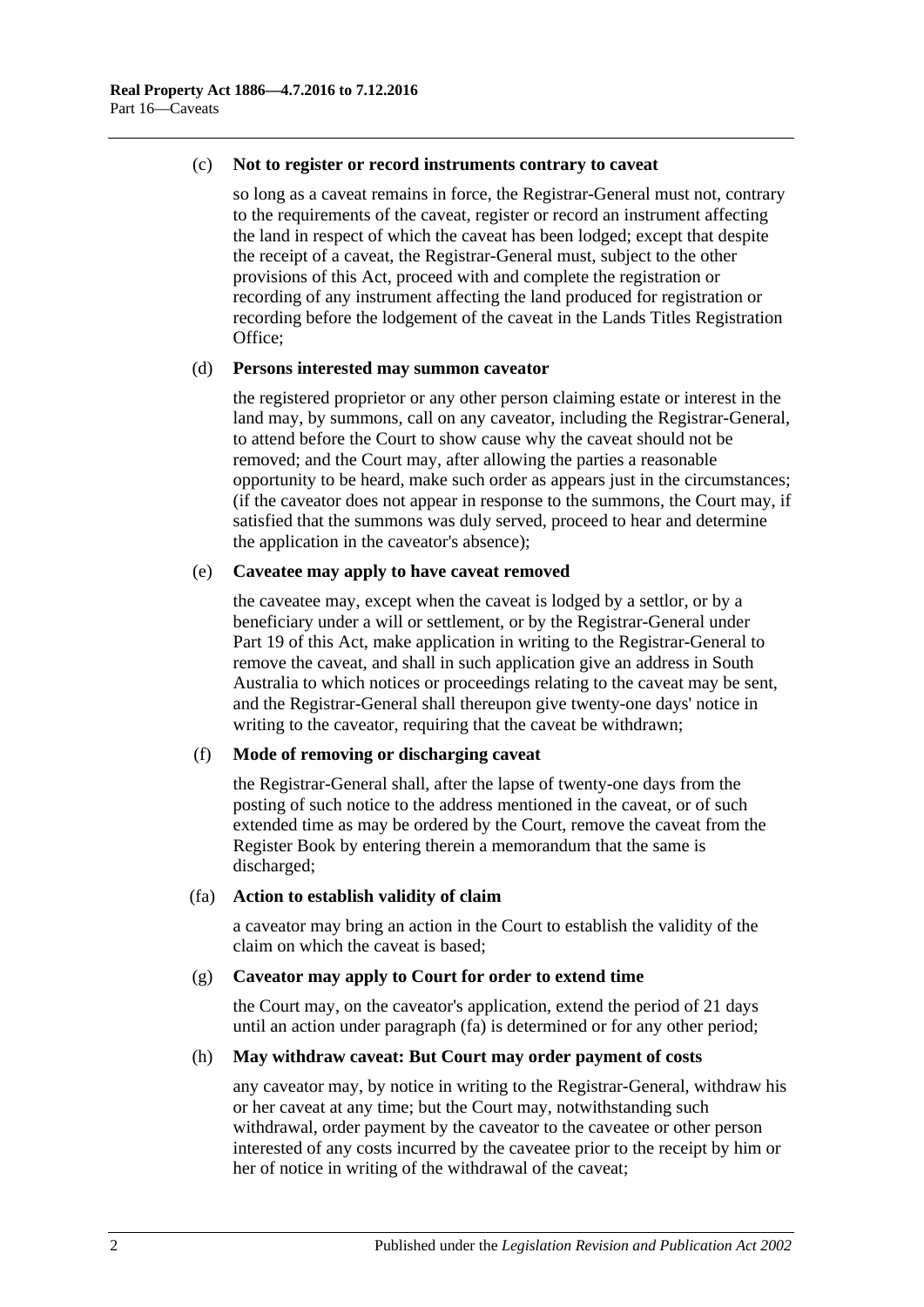#### (i) **Entry to be made**

an entry shall be made by the Registrar-General in the Register Book of any order made by the Court relating to any caveat, or of the withdrawal, lapse, or removal of any caveat;

#### (j) **Caveator, except Registrar-General, liable to make compensation**

any caveator other than the Registrar-General who shall have lodged or refused or neglected to withdraw any caveat wrongfully and without reasonable cause, shall be liable to make compensation to any person who may have sustained damage thereby, and such compensation may be recovered by action: Provided that, if proceedings shall have been taken in the Court by the caveatee or other person interested, the amount of such compensation may be assessed by the Court acting in the same proceedings; or the Court may direct an action to be brought to ascertain and recover such amount;

#### (k) **Not to lodge further caveat without permission**

it shall not be lawful for any caveator other than the Registrar-General, or for anyone acting on behalf of such caveator, to lodge a further caveat relating to the same matter without the permission of the Court;

#### (l) **Court may order costs if caveat by Registrar-General is removed by Court**

where any caveat lodged by the Registrar-General shall be removed by the Court, such Court may order the costs sustained by the person at whose instance such caveat was removed to be paid out of the estate on behalf of which such caveat was entered.

- (2) Despite [subsection](#page-86-0) (1), the Registrar-General may, after a caveat has been lodged in accordance with this section, register or record in respect of the land to which the caveat applies—
	- (a) another caveat or instrument that has the effect of a caveat; or
	- (b) another instrument of a kind prescribed by the regulations, unless the registration or recording of that instrument is specifically prohibited by the lodged caveat.
- (3) To avoid doubt, a registered proprietor of land may lodge a caveat under this section in respect of land for which he or she is the registered proprietor.
- (4) In this section—

*record* means make a record in the Register Book.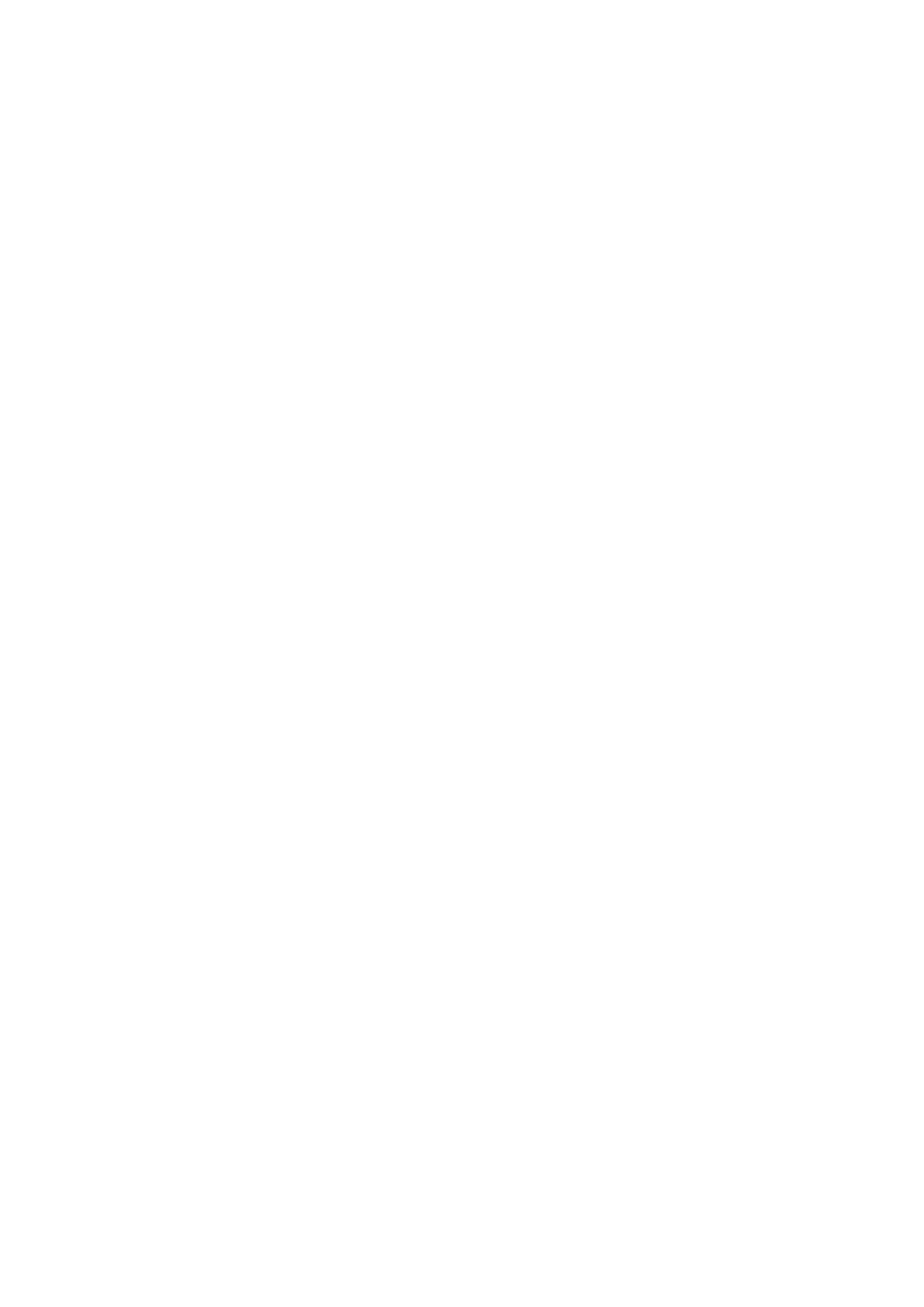# **Part 17—Ejectment**

### **192—Summons to give up possession**

Any of the following persons (in the following sections called the *claimant*) may cause any person in possession of land under the provisions of this Act to be summoned to appear before the Court to show cause why the person summoned should not give up possession to the claimant—

- (a) the registered proprietor of a freehold estate in possession;
- (b) any registered mortgagee or encumbrancee where the person in possession is a mortgagor or encumbrancer in default, or a person claiming under such mortgagor or encumbrancer;
- (c) any lessor with power to re-enter where the rent is in arrear for three months, whether there be or be not sufficient distress found on the premises to countervail such rent, and whether or not any previous demand shall have been made for the rent;
- (d) any lessor where a legal notice to quit has been given, or the lease become forfeited, or the term of the lease has expired.

## **193—Summons to contain description of land**

The summons shall contain a description of the land, and shall require the person summoned to appear before the Court on a day not earlier than sixteen days after the service of the summons. The summons shall be served in the same manner as a writ of summons in an action for the recovery of possession of land in the Supreme Court.

#### **194—Orders on non-appearance to summons**

If, on the hearing of the summons, the person summoned do not appear, then upon proof of the service of the summons and of the claimant's title, or on the production of a consent to an order by the person summoned, the Court may order immediate possession to be given to the claimant.

#### **195—Orders on appearance to summons**

If the person summoned shall appear, the Court shall hear the summons, and may make such order thereon and impose such terms as it may think fit: Provided that in the case of a lessor against a lessee, if the lessee before or at the hearing pay or tender all rent due, and all costs incurred by the lessor, the Court may dismiss the summons.

#### **196—Dismissal of summons not to prejudice other rights**

The dismissal of any such summons shall not prejudice the right of the claimant to take any other proceedings against the person summoned to which he may be entitled.

#### **197—Effect of order for possession**

Every order for possession under this Part of this Act shall have the effect of, and may be enforced in the same manner as, a judgment in the Court for the recovery of possession of land.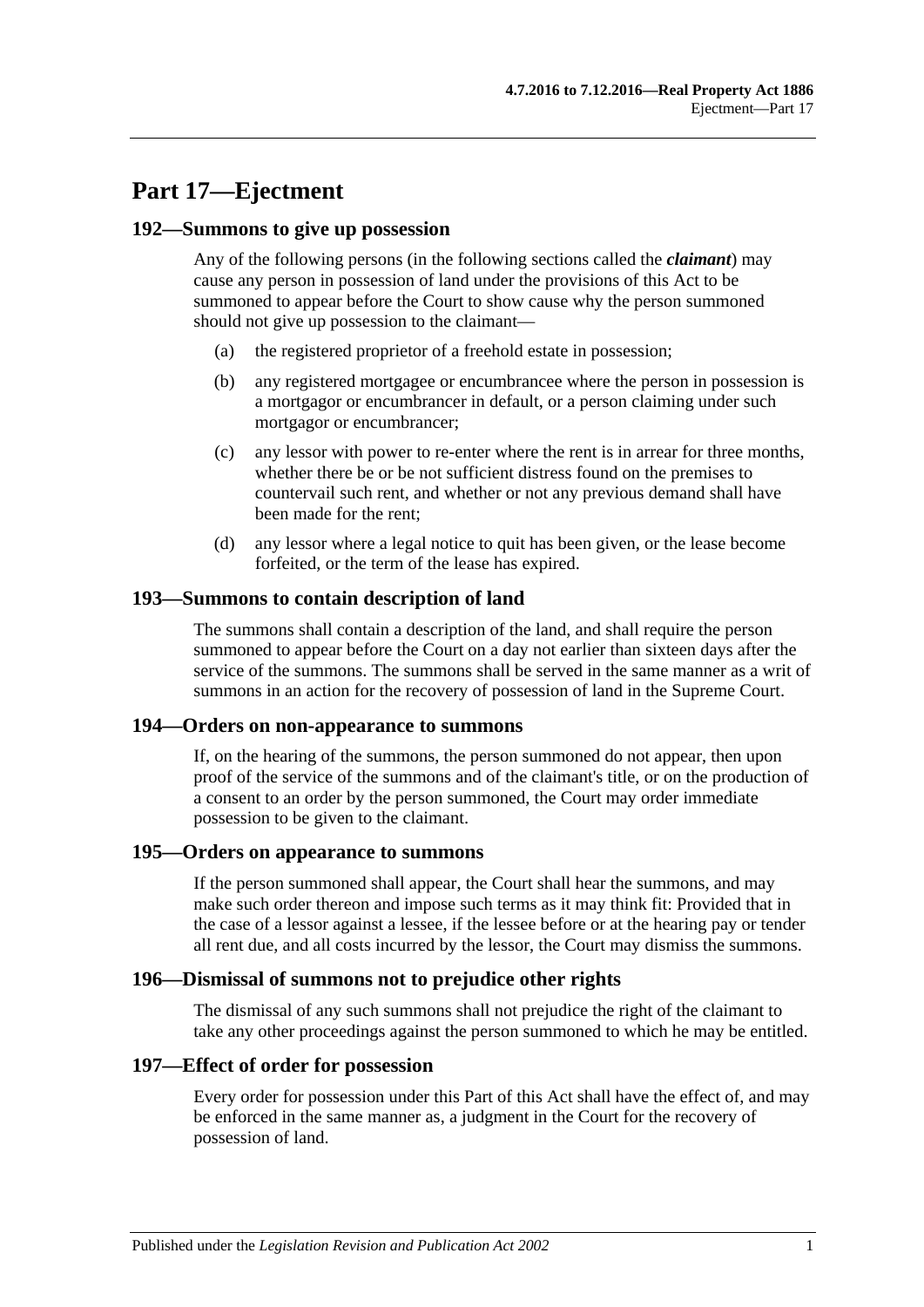# **198—Writ of** *habere facias* **unnecessary where no one is in possession, or the land is surrendered voluntarily**

Any claimant having obtained an order for possession under the provisions hereof, shall be entitled to enter and take possession of the land mentioned in the order, without issuing a writ of *habere facias* if there shall be no person in actual possession of the land, or if the person in possession shall voluntarily give up possession to the claimant.

# **199—Existing rights preserved**

Nothing hereinbefore contained shall repeal, affect, or abridge, any remedies to which a claimant is otherwise entitled.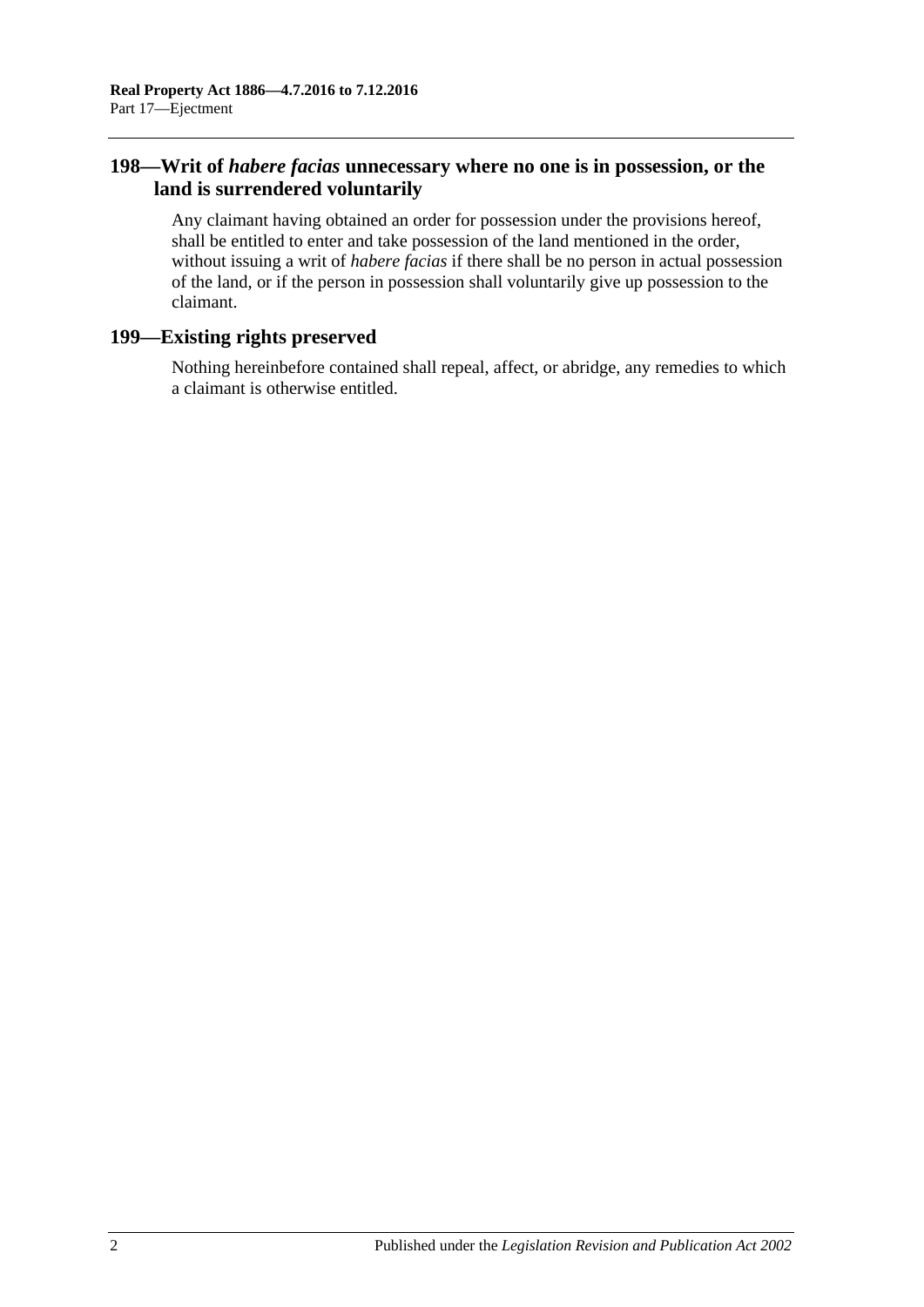# **Part 18—The Assurance Fund**

# **201—The Assurance Fund**

- (1) There shall be a fund kept at the Treasury entitled *Real Property Act Assurance Fund*.
- (2) The Assurance Fund shall have credited to it—
	- (a) any moneys advanced by the Treasurer under [subsection](#page-92-0) (3) (not being moneys that have been repaid to the Treasurer in accordance with the terms of the advance); and
	- (b) the moneys paid by way of assurance levy by virtue of the regulations; and
	- (c) any interest that may from time to time accrue to the Fund.
- <span id="page-92-0"></span>(3) The Treasurer may advance moneys to the Assurance Fund by way of grant, or on a temporary basis.
- (4) Moneys standing to the credit of the Assurance Fund shall be applied for the purposes of this Part, but if those moneys are not immediately required for the purposes of this Part, the Treasurer may advance the whole or part of those moneys to the Consolidated Account and, in that event—
	- (a) if any payment is to be made from the Fund and the Balance of the Fund is insufficient to meet that payment, the advance shall be repaid to such extent as is necessary to supply the deficiency; and
	- (b) any amount advanced to the Consolidated Account shall bear interest at the rate of 10 per centum per annum, or such other rate as may be prescribed.
- (5) The regulations may—
	- (a) prescribe an assurance levy not exceeding the amount of Two dollars per instrument to be paid in addition to the fees, or particular classes of fees, payable in relation to the registration of any, or all, of the following instruments:
		- (i) transfers on the sale of land under [Part 10;](#page-50-0)
		- (ii) leases and surrenders of leases under [Part 11;](#page-54-0)
		- (iii) mortgages and discharges of mortgage under [Part 12;](#page-58-0) and
	- (b) exempt prescribed persons, or persons of a prescribed class, from payment of the assurance levy.
- (6) The Registrar-General shall keep a separate account of all moneys received by him by way of assurance levy.
- (7) The regulations prescribing an assurance levy under this section shall expire on the thirty-first day of December, 1988, and thereafter an assurance levy shall not be payable by virtue of this Part.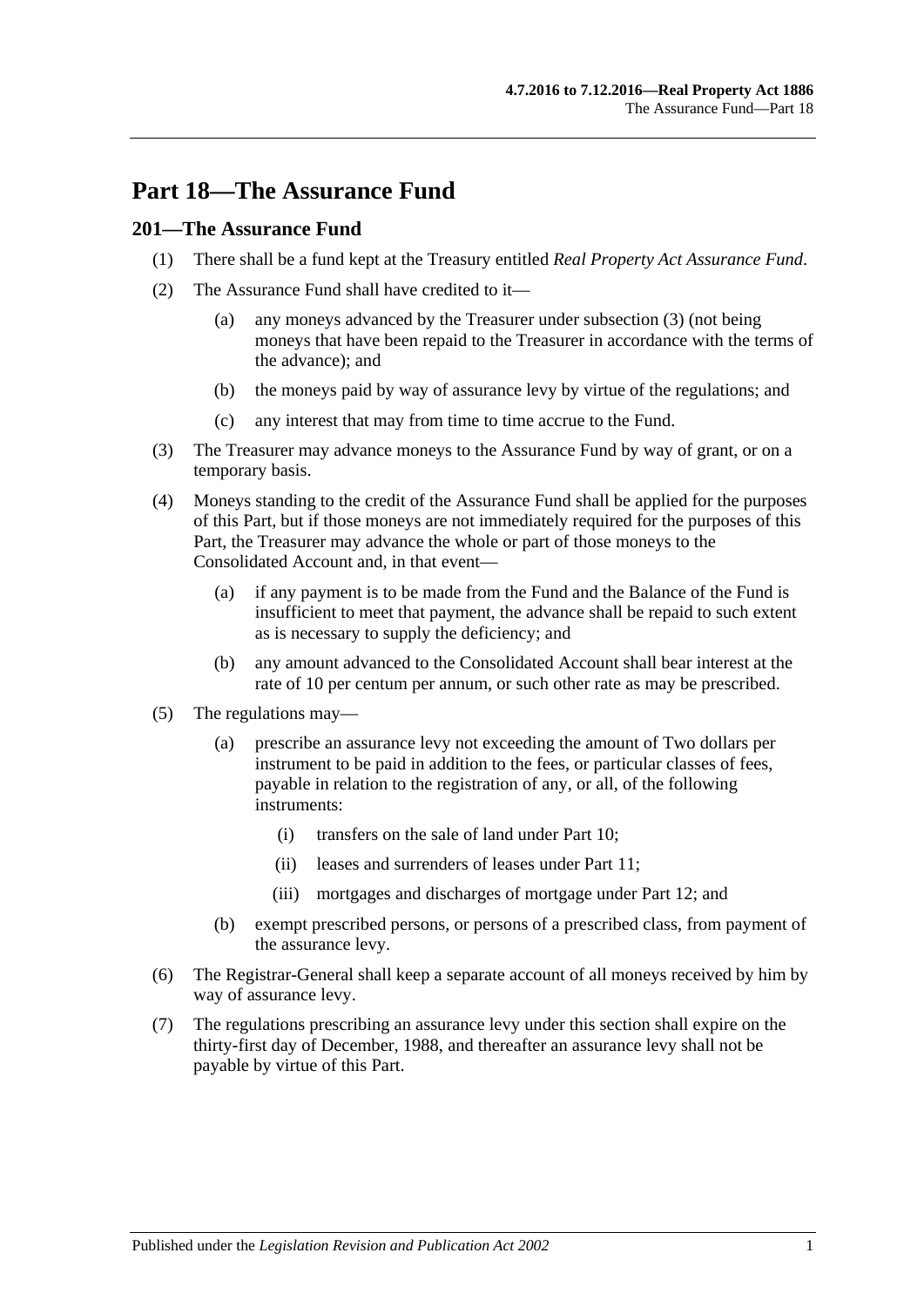# **203—Party deprived of land may sue for compensation**

Any person deprived of land in consequence of fraud, or through the bringing of such land under the provisions of this Act, or of any Act hereby repealed, or by the registration of any other person as proprietor of such land, or in consequence of any error, omission, or misdescription in any certificate, or in any entry or memorial in the Register Book, may bring and prosecute an action at law for the recovery of compensation against the person upon whose application such land was brought under the provisions of this Act, or of any Act hereby repealed, or such erroneous registration was made, or who acquired title to the land through such fraud, error, omission, or misdescription.

# **204—Exoneration of proprietor after transfer for value, except in certain cases**

Except in the case of fraud, or of error occasioned by any omission, misrepresentation, or misdescription in the application of such person to bring the land under the provisions of this Act, or of any of the Acts hereby repealed, or to be registered as proprietor of such land, or in any instrument executed by him, such person shall, upon a transfer of such land, *bona fide* for value, cease to be liable for the payment of any compensation which but for such transfer might have been recovered from him under the provisions herein contained.

# **205—Proceedings against the Registrar-General, as nominal defendant**

In any such case of cesser of liability, and also in any case where the person against whom such action for compensation is permitted to be brought as aforesaid shall be dead, or shall have become bankrupt or made a statutory assignment, or cannot be found within the jurisdiction of the Court or there is any other reason why compensation cannot be fully recovered from that person, it shall be lawful to take proceedings against the Registrar-General, as nominal defendant, as hereinafter provided, for the purpose of recovering the amount of the compensation or costs, or so much of that amount as cannot be recovered from the person referred to above, from the Assurance Fund.

# **207—Purchasers etc protected**

Nothing in this Act contained shall leave subject to action for recovery of compensation as aforesaid, or to action for recovery of possession of land, or to deprivation of the estate or interest in respect of which he is registered as proprietor, any transferee, mortgagee, encumbrancee, or lessee, *bona fide* for valuable consideration of land on the ground that the proprietor, through or under whom he claims, or any previous proprietor has been registered as proprietor through fraud or error, whether such fraud or error shall consist in wrong description of boundaries, or parcels, or otherwise howsoever.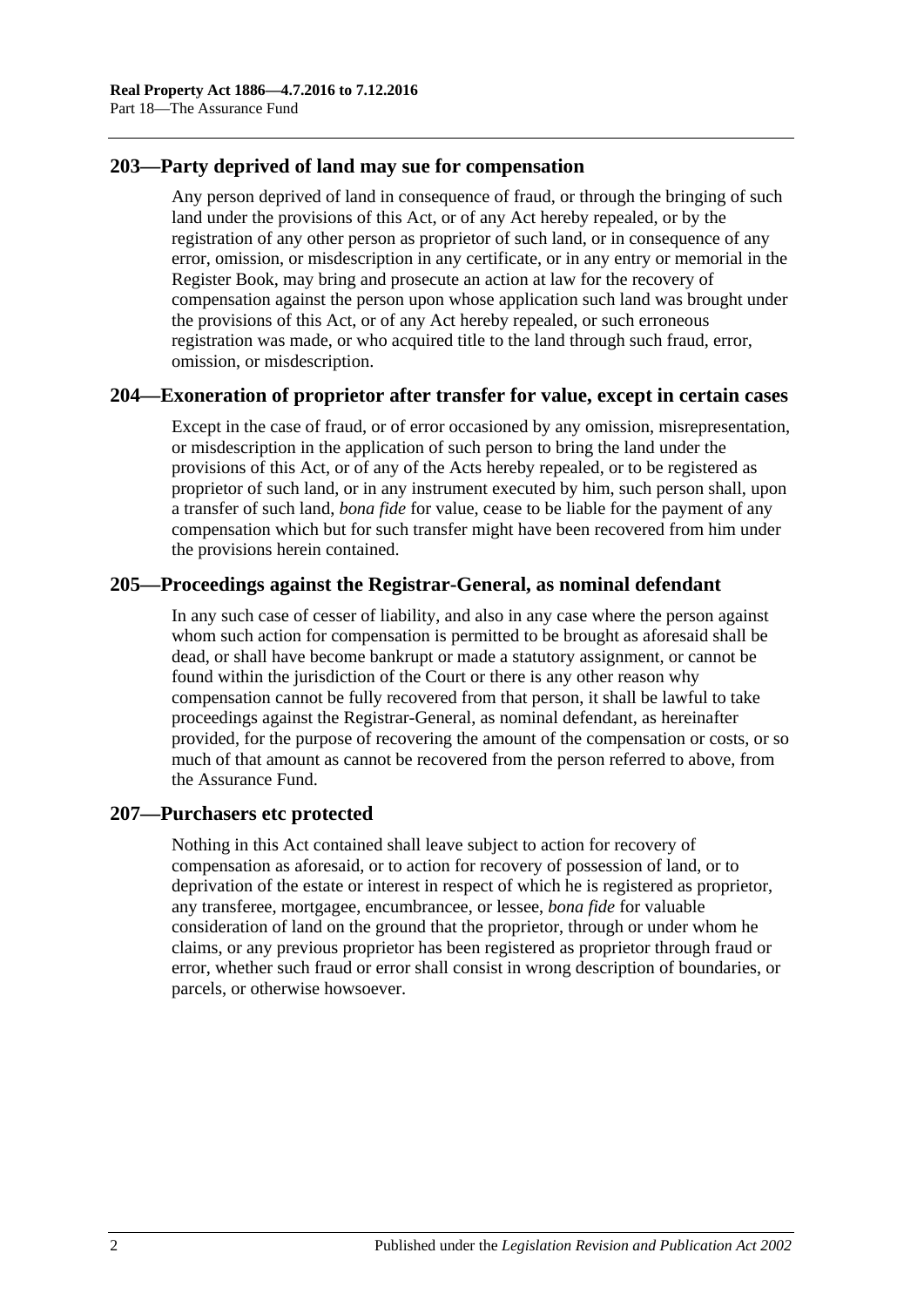## **208—Proceedings against the Registrar-General as nominal defendant**

Any person sustaining loss or damage through any omission, mistake, or misfeasance of the Registrar-General, or any of his officers or clerks in the execution of their respective duties under the provisions of this Act, or of any Act hereby repealed, and any person deprived of any land through the bringing of the same under the provisions of this Act, or of any Act hereby repealed, or by the registration of any other person as proprietor of such land, or by any error, omission, or misdescription in any certificate, or in any entry or memorial in the Register Book, and who by the provisions of this Act is barred from bringing an action for the recovery of such land, may, in any case in which the remedy by action for recovery of compensation as hereinbefore provided is barred, or inapplicable, institute proceedings against the Registrar-General, as nominal defendant, for recovery of compensation as hereinafter provided.

#### **209—Value of buildings to be excluded**

In estimating the compensation for any deprivation or loss under this Part of this Act, the value of all buildings and other improvements erected or made subsequently to such deprivation or loss, and with notice thereof, shall be excluded.

## **210—Persons claiming may, before taking proceedings, apply to the Registrar-General for compensation**

Any person sustaining loss or damage in any case in which he shall be entitled to institute proceedings to recover compensation against the Registrar-General as nominal defendant, may, before commencing such proceedings, make application in writing to the Registrar-General, for compensation, and such application shall be supported by affidavit or declaration. If the Registrar-General admits the claim, or any part thereof, and certifies accordingly, the Treasurer may—

- (a) where the amount that the Registrar-General admits does not exceed \$20 000—on receipt of written authority under the hand of the Crown Solicitor; or
- (b) where the amount that the Registrar-General admits exceeds \$20 000—on receipt of a warrant under the hand of the Governor and countersigned by the Attorney-General,

pay the amount out of the Assurance Fund.

#### **210A—Value of land determined by market value**

In determining the compensation payable from the Assurance Fund for any deprivation or loss under this Part, the value of the land must be determined according to the market value of the land on the day on which the claimant institutes proceedings against a person or the Registrar-General for compensation.

#### **210B—Registrar-General may use Fund money**

Money in the Assurance Fund may be applied for the purpose of meeting any expenses incurred by the Registrar-General in connection with any claim for compensation from the Assurance Fund.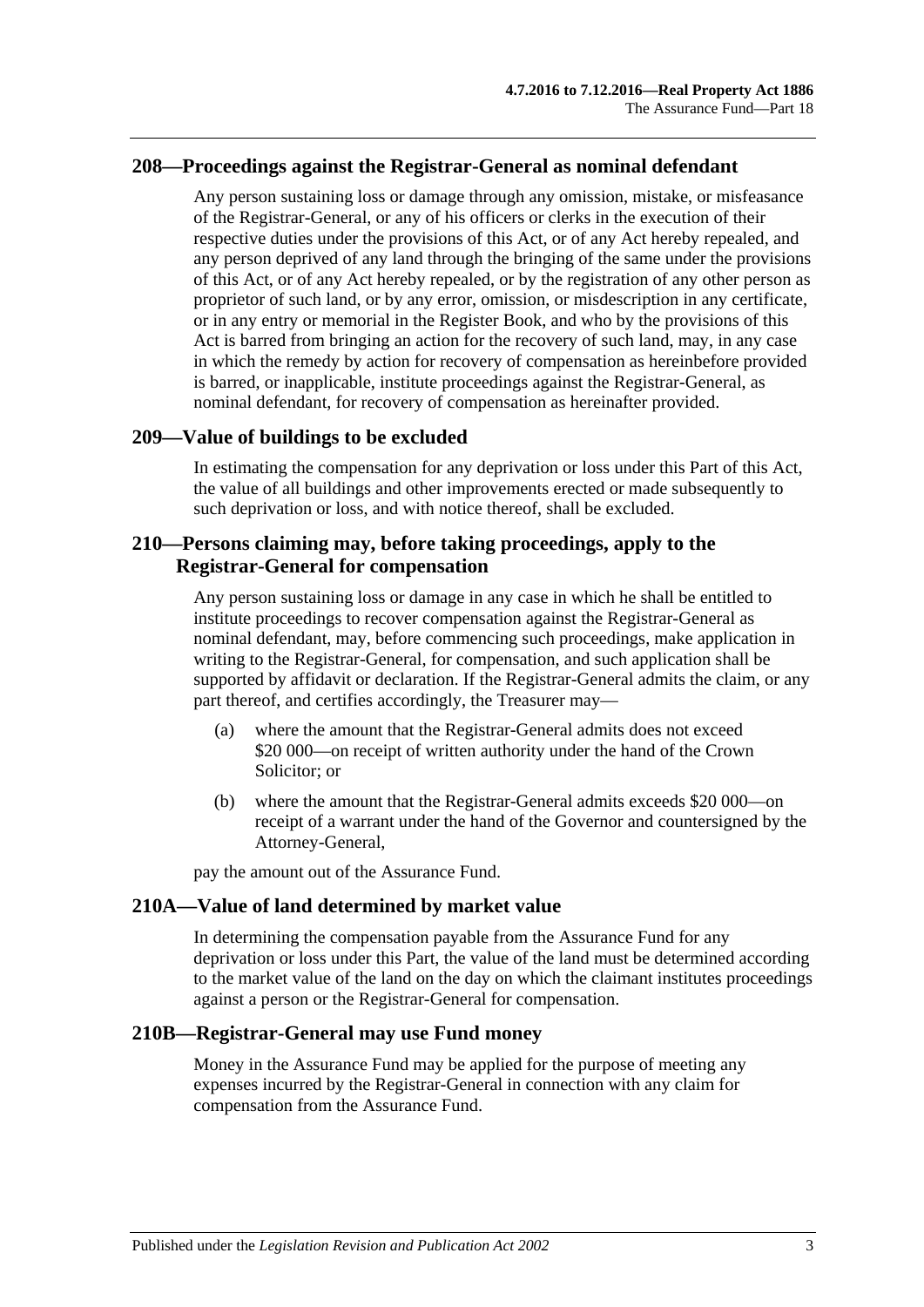# **211—Assurance Fund not liable for breach of trust or improper exercise of power of sale**

The Assurance Fund shall not under any circumstances be liable for compensation for loss, damage, or deprivation occasioned by any breach by a registered proprietor of any trust, whether express, implied, or constructive, or by the improper exercise of any power of sale expressed or implied in any mortgage or encumbrance.

## **212—Nor for misdescription of boundaries or parcels except in certain cases**

The Assurance Fund shall not be liable for compensation for loss, damage, or deprivation occasioned by any land being included in the same certificate with other land, through misdescription of boundaries or parcels, unless it shall appear that no person is liable or that the person liable for compensation is dead, or cannot be found within the jurisdiction of the Court or has become bankrupt, or has made a statutory assignment, or the Sheriff or bailiff shall certify that such person is unable to pay the full amount and costs awarded in any action for recovery of such compensation; and in the last-mentioned case the said fund shall be liable for such amount only as the Sheriff or bailiff shall fail to recover from such person.

## **213—Procedure upon, and enforcement of claims against the Assurance Fund**

All proceedings against the Registrar-General as nominal defendant, for the purpose of obtaining compensation from the Assurance Fund, shall be instituted and carried on in the following manner:

#### (a) **Mode of application by claimant**

the claimant shall apply to the Court upon affidavit for a rule or summons calling upon the Registrar-General, as nominal defendant, to show cause why compensation should not be paid out of the Assurance Fund to the claimant; and the Court may grant a rule or summons accordingly and such rule or summons shall be returnable not less than seven days after service thereof on the Registrar-General;

#### (b) **Registrar-General may show cause**

the Registrar-General may show cause against such rule or summons, and the Court may thereupon, or if no cause be shown, upon proof of service of the rule or summons, make absolute or discharge the same, or make such order as the circumstances shall require, with or without costs; or may, if satisfied that other persons should be represented on the rule or summons, require such persons to be served with notice thereof, and for that purpose adjourn the consideration of the rule or summons;

#### (c) **Court may direct question of fact to be tried**

the Court may direct any question of fact to be decided before the said Court, and for that purpose may direct an issue to be tried wherein the claimant shall be plaintiff, and the Registrar-General and such person or persons (if any) as the Court shall direct, shall be defendant or defendants, and the Court shall direct when and where the trial of such issue shall take place; and may adjourn the further consideration of the rule or summons until after the trial of the issue;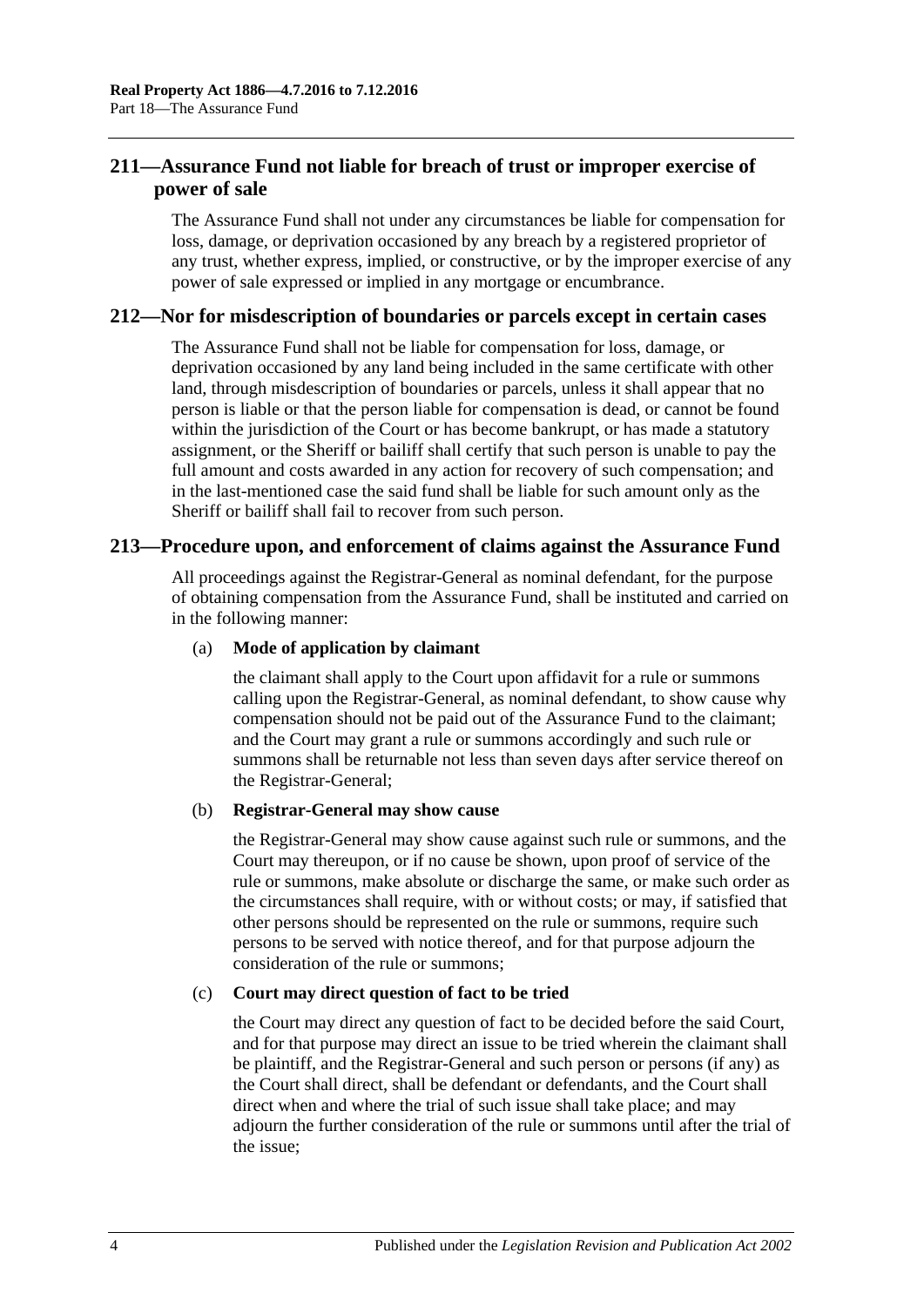#### (d) **Court may order production of papers**

the Court may also direct the parties to the proceedings or issue to produce on oath all deeds, books, papers, and writings in their custody or power, before the Court or the Master, on a day to be named by the Court, and each party shall have liberty to inspect the same, and take copies thereof, at his own expense; and such of them as either party shall give notice to have produced at the trial shall be produced accordingly;

#### (e) **Form of issue**

the issue (if any) may be in the following form, or in such other form as the Court shall approve:

*In the Supreme Court*

The day of in the year of Our Lord, 20.

South Australia *to wit*

Whereas A.B. affirms, and C.D. denies [*here state the questions of fact to be tried* and it has been ordered by His Honour Mr. Justice according to the *[Real Property Act](http://www.legislation.sa.gov.au/index.aspx?action=legref&type=act&legtitle=Real%20Property%20Act%201886) 1886* that the said questions shall be tried; Therefore let the same be tried accordingly.

And in the case the parties differ upon the questions of fact to be tried, the Court may either settle the same or refer them to the Master;

#### (f) **Court may make order after trial of issue**

after the trial of the issue the Court may, upon further consideration of the rule or summons, make such order either with or without costs, as the circumstances shall require;

#### (g) **Effect of order**

every order of the Court on such rule or summons shall have the effect of a judgment of the Court in an action;

#### (h) **Treasurer to pay compensation**

the Treasurer shall, on the production of any such order directing payment of compensation with or without costs out of the Assurance Fund, pay the same accordingly.

# **214—Proceedings where same land is included in two or more grants from the Crown. Assurance Fund not liable in such case**

Any person deprived of any land in consequence of any such land having been included in two or more grants from the Crown, may commence and prosecute proceedings for the recovery of damages against such person as the Governor may appoint as nominal defendant, in manner provided for by the *[Supreme Court Act](http://www.legislation.sa.gov.au/index.aspx?action=legref&type=act&legtitle=Supreme%20Court%20Act%201935) 1935*, or by any other Act for enforcing pecuniary claims against Her Majesty, Her heirs and successors, and in every such case the Assurance Fund shall not be liable for compensation.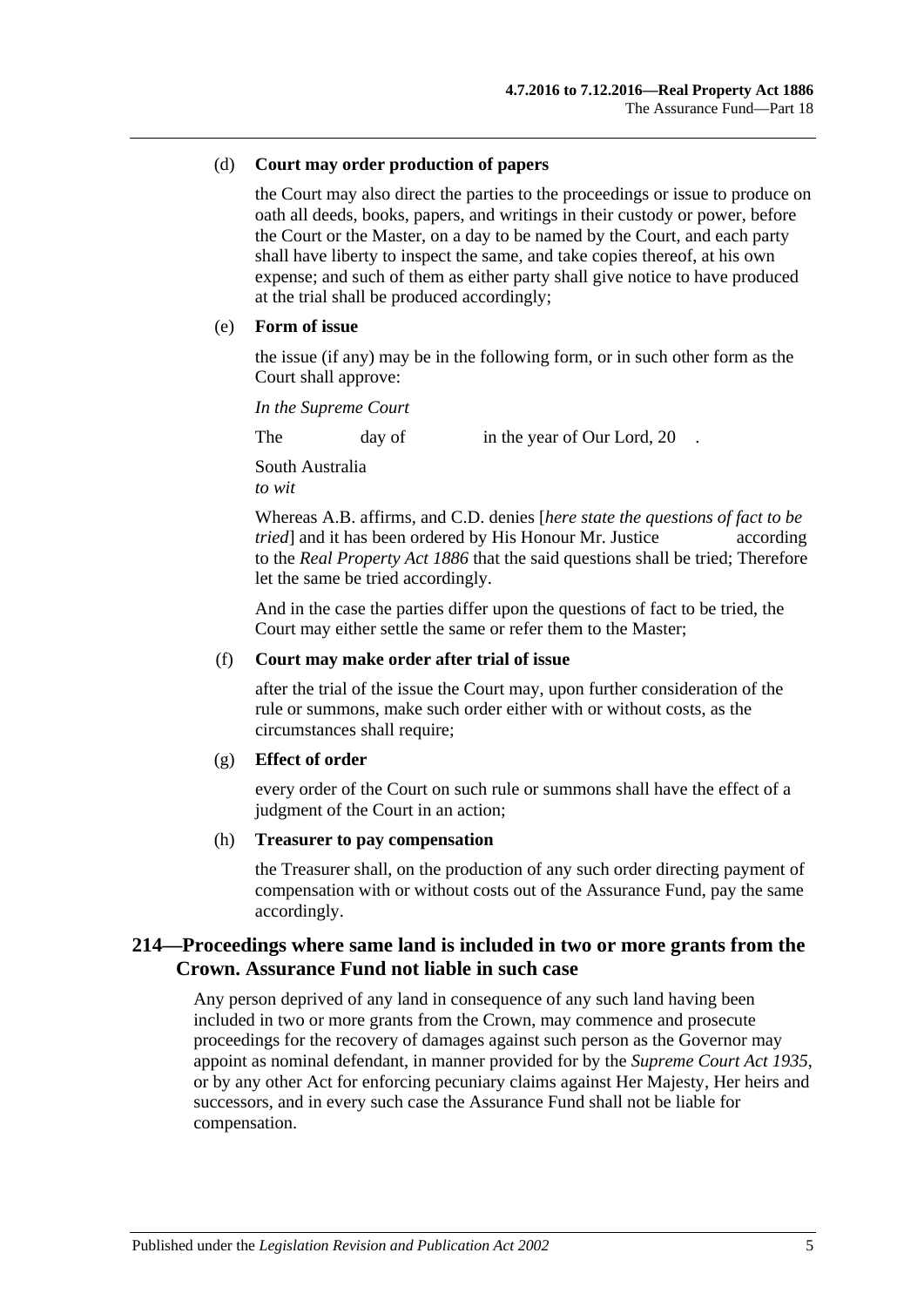## **215—Limitation of actions**

No application to the Registrar-General nor action or proceeding for compensation for or by reason of any deprivation, loss, or damage occasioned or sustained as aforesaid, shall be made, brought, or taken, except within the period of twenty years from the time when the right to make such application or bring or take such action or proceedings first accrued.

## **216—Court to have regard to contributory negligence**

Where, in an action for compensation under this Part, it appears that the plaintiff's deprivation, loss, or damage is attributable in whole or in part to his own negligence or the negligence of a person through or under whom he claims, the Court shall give judgment against the plaintiff or reduce the amount of the compensation that would, in the absence of negligence, have been awarded, by such amount as is just in view of that negligence.

# **217—Payments out of Assurance Fund to be deemed made on account of certain persons**

Any amount paid out of the Assurance Fund in consequence of any person being dead, or having become bankrupt, or having made a statutory assignment, or in consequence of its not being possible to find any person within the jurisdiction of the Court, shall be deemed to have been paid on account of such person.

## **218—Moneys paid out of the Assurance Fund may be recovered**

Whenever any amount has been paid out of the Assurance Fund on account of any person who shall be dead, such amount may be recovered from the estate of such person by action against his personal representatives, in the name of the Registrar-General. Whenever any such amount has been so paid on account of a person who shall have become bankrupt, or made a statutory assignment, such amount shall be considered to be a debt provable upon the estate of such bankrupt or assignor; and a certificate, signed by the Treasurer, certifying the fact of such payment out of the Assurance Fund, and delivered to the Official Receiver or trustee, shall be sufficient proof of such debt.

# **219—Judgment may be entered by Registrar-General for amount paid on account of absent persons**

Whenever any amount has been paid out of the Assurance Fund on account of any person who cannot be found within the jurisdiction of the Court, the Court may, upon the application of the Registrar-General, and upon production of a certificate signed by the Treasurer certifying that the amount has been paid in satisfaction of an order on proceedings taken against the Registrar-General as nominal defendant, allow the Registrar-General to sign judgment against such person forthwith for the amount so paid out of the Assurance Fund, together with the costs of the application; and such judgment shall be final, and shall have the effect of a final judgment in an ordinary action, and execution thereon may issue immediately.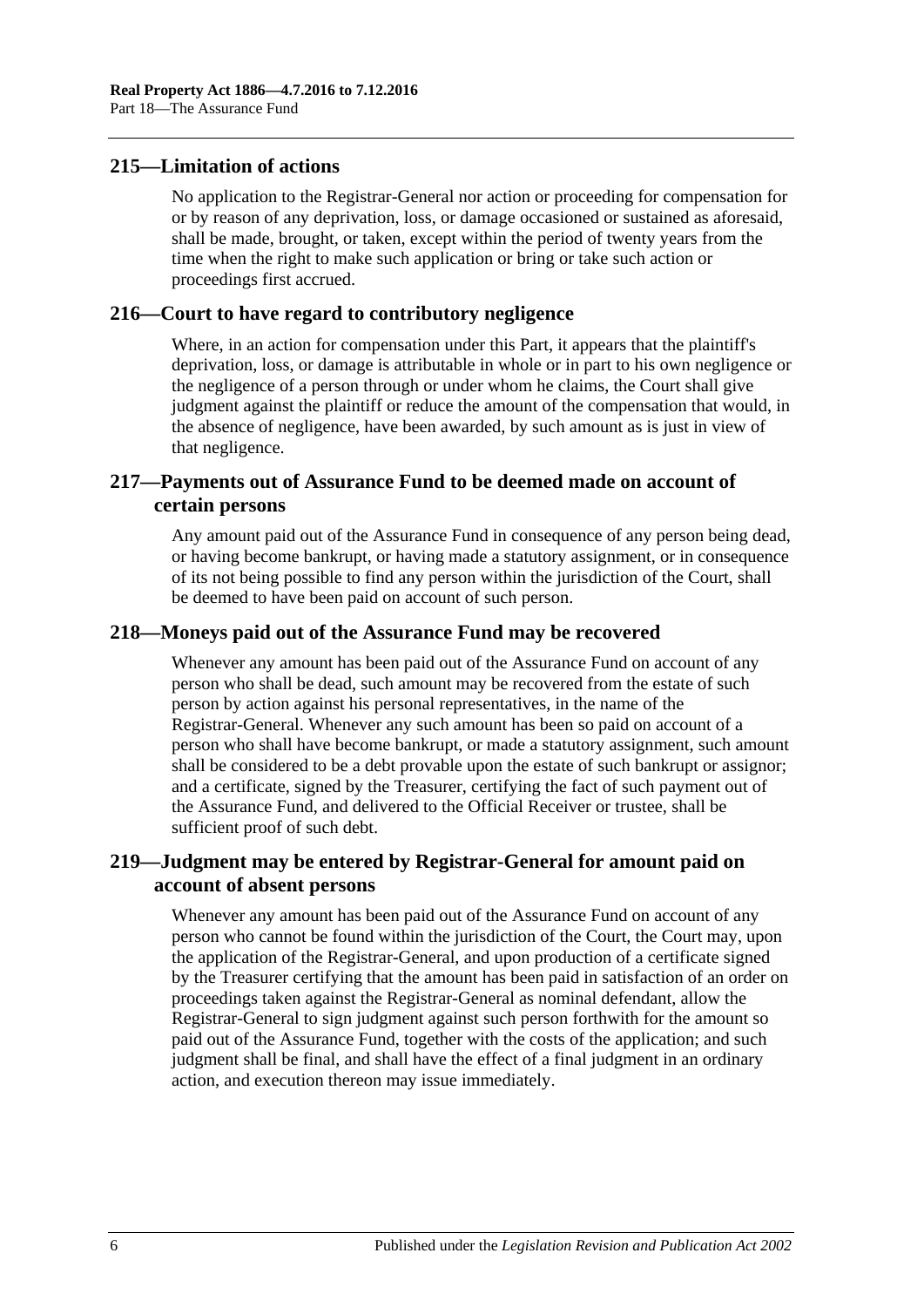# <span id="page-98-0"></span>**Part 19—Special powers and duties of Registrar-General**

# **220—Powers of Registrar-General**

The Registrar-General may exercise the following powers:

#### (a) **To compel production of documents and examine person interested**

the Registrar-General may summon the proprietor or other person making application to have any land brought under the provisions of this Act, or the proprietor, or mortgagee, or any other person interested in any land in respect of which any instrument is about to be registered or recorded, to produce any document of title, instrument of title, or other instrument in his or her possession or under his or her control affecting such land, or the title thereto, and to appear and give any explanation or information respecting such land, and the documents and instruments of title relating thereto, and may examine any such person in respect thereof; and the Registrar-General, if the document, instrument, explanation, or information required by him or her be withheld, and the same appear to him or her material, shall not be bound to proceed with the bringing of such land under the provisions of this Act, or with the registration or recording of such instrument, as the case may be;

#### (b) **To administer oaths**

the Registrar-General may administer oaths, or, in lieu of administering an oath, may require a person who is to be examined to make a declaration of the truth of the statements to be made by the person;

#### <span id="page-98-1"></span>(d) **To require production of other instruments etc**

if in respect of any instrument or other matter arising under this Act the Registrar-General is of opinion that—

- (i) the production of any other instrument or document; or
- (ii) the giving of any information evidence or notice; or
- (iii) the doing of any act,

is necessary or desirable, the Registrar-General may—

- (iv) require the person lodging the instrument or some other person concerned in the matter to produce the other instrument or document, give the information evidence or notice or do the act; and
- (v) until the requirement is complied with and the prescribed fee, if any, is paid, refuse to proceed with the registration or recording in the Register Book of the first-mentioned instrument or with the other matter or to do any act or make any entry in connexion therewith;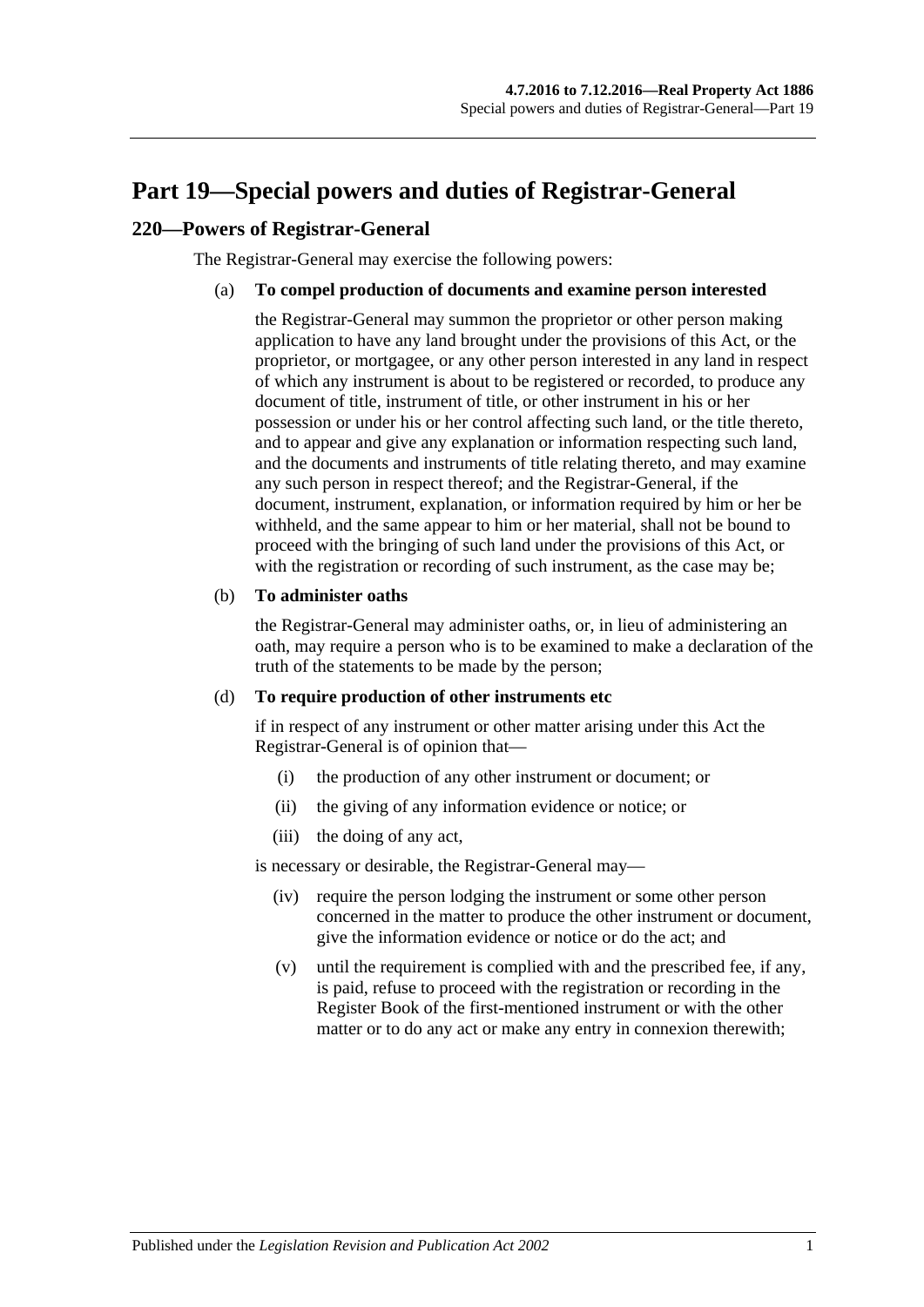#### (e) **To reject certain instruments**

if a requisition made under [paragraph](#page-98-1) (d) of this section is not complied with within 2 months, the Registrar-General may serve on the person lodging the instrument and the parties to the instrument notice that the Registrar-General intends to reject the instrument, and if, after the expiration of 2 months or such further period as the Registrar-General may allow, the requisition is not complied with, the Registrar-General may reject the instrument if, in his or her opinion, it cannot be registered or recorded under this Act, and any fees paid in respect of any rejected instrument shall be forfeited;

#### (f) **To correct errors**

the Registrar-General may, upon such evidence as the Registrar-General considers sufficient—

- (i) correct errors, or update information recorded, in—
	- (A) the Register Book;
	- (B) a certificate;
	- (C) any entry in the Register Book or a certificate;
	- (D) any plan of division or other plan in the Lands Titles Registration Office; or
- (ii) make any entry or notation in or upon the Register Book, a certificate, plan of division or other plan that has been erroneously omitted;

Every certificate or entry so corrected or supplied shall have the like validity and effect as if such error had not been made or such entry omitted. In exercising his or her powers under this paragraph the Registrar-General may disregard any difference between the dimensions of boundaries as stated in any certificate or in the Register Book or in entries made therein respectively and the actual dimensions of such boundaries as found by admeasurement on the ground;

#### (g) **To enter caveats**

the Registrar-General may enter caveats prohibiting the registration or recording in the Register Book of an instrument—

- (i) on behalf of the Crown; or
- (ii) for the prevention of a fraud or an improper dealing; or
- (iii) if it appears to the Registrar-General that an error has been made by misdescription or otherwise in an instrument; or
- (iv) for the protection of any person absent from the State, or under the disability of infancy, coverture or mental incapacity; or
- (v) if the Registrar-General considers it is in the public interest to do so;

#### (h) **To withdraw caveat on payment of money**

the Registrar-General shall, where a caveat is entered to protect a sum of money, upon payment of such sum to him or her, withdraw such caveat;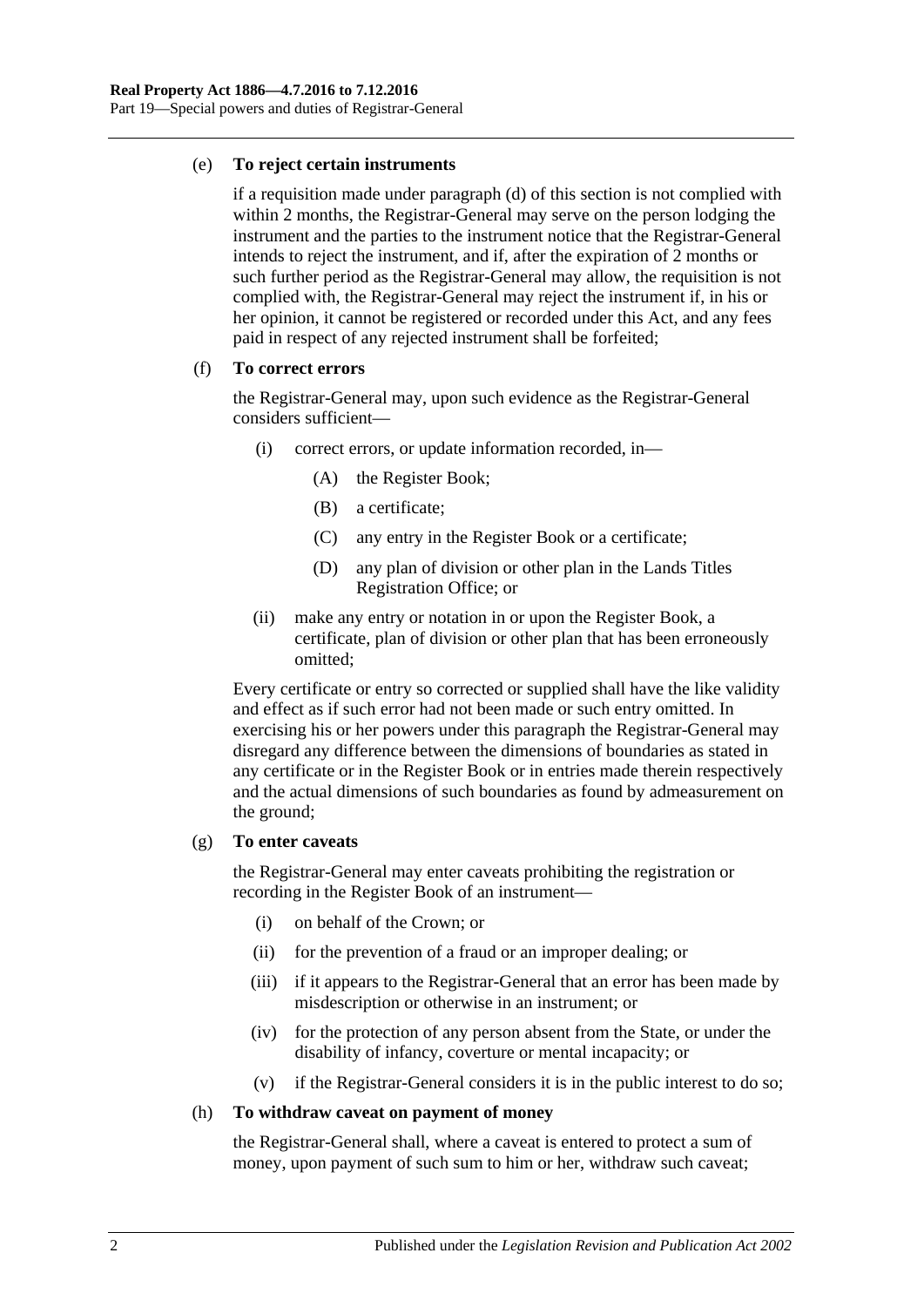#### (i) **To alter forms of instruments etc**

the Registrar-General may, with the consent of the Governor, from time to time, make such alterations in the several forms of instruments prescribed in the Schedules hereto as the Registrar-General may deem requisite; and every form of instrument so altered shall be published in the Government Gazette, and may thereafter be used in lieu of, and shall have the same effect as, the corresponding form prescribed by this Act, and shall be deemed an authorised form;

#### (j) **To require map to be deposited**

the Registrar-General may require any person applying to bring land under the provisions of this Act, or any registered proprietor desiring to transfer or otherwise to deal with the land or any portion of the land comprised in his or her certificate, or other instrument of title, to deposit with him or her a map or plan of such land, verified by the declaration of a Licensed Surveyor; and if such person or proprietor shall neglect or refuse to comply with such requirement, it shall not be incumbent on the Registrar-General to proceed with the bringing of such land under the provisions of this Act, or with the registration of such transfer or dealing;

#### (l) **To destroy certain documents**

the Registrar-General may, notwithstanding any other provision of this Act, with the approval of the Attorney-General, and subject to section 32 of the *[Libraries Act](http://www.legislation.sa.gov.au/index.aspx?action=legref&type=act&legtitle=Libraries%20Act%201982) 1982*, deliver to an appropriate person or destroy any record, document, instrument, plan, diagram, book or paper or any other paper writing, whether of the same kind as those before enumerated or not, that is deposited with or registered at the Lands Titles Registration Office the retention of which by the Registrar-General serves no useful purpose in his or her opinion.

# **220A—Registrar-General may require production or verification of documents or information**

- <span id="page-100-0"></span>(1) The Registrar-General may, for a purpose connected with the administration or enforcement of this Act or the *Electronic Conveyancing National Law (South Australia)*, or to protect the integrity of the Register Book or the Register of Crown Leases, by notice in writing, require a person to do 1 or more of the following within a period, or at a time, specified in the notice:
	- (a) produce to the Registrar-General an instrument, document or other item in the person's custody or control;
	- (b) provide information to the Registrar-General;
	- (c) verify the execution of an instrument or document in any manner the Registrar-General thinks fit.
- (2) A person who, without reasonable excuse, refuses or fails to comply with a requirement of the Registrar-General under [subsection](#page-100-0) (1) is guilty of an offence. Maximum penalty: \$10 000.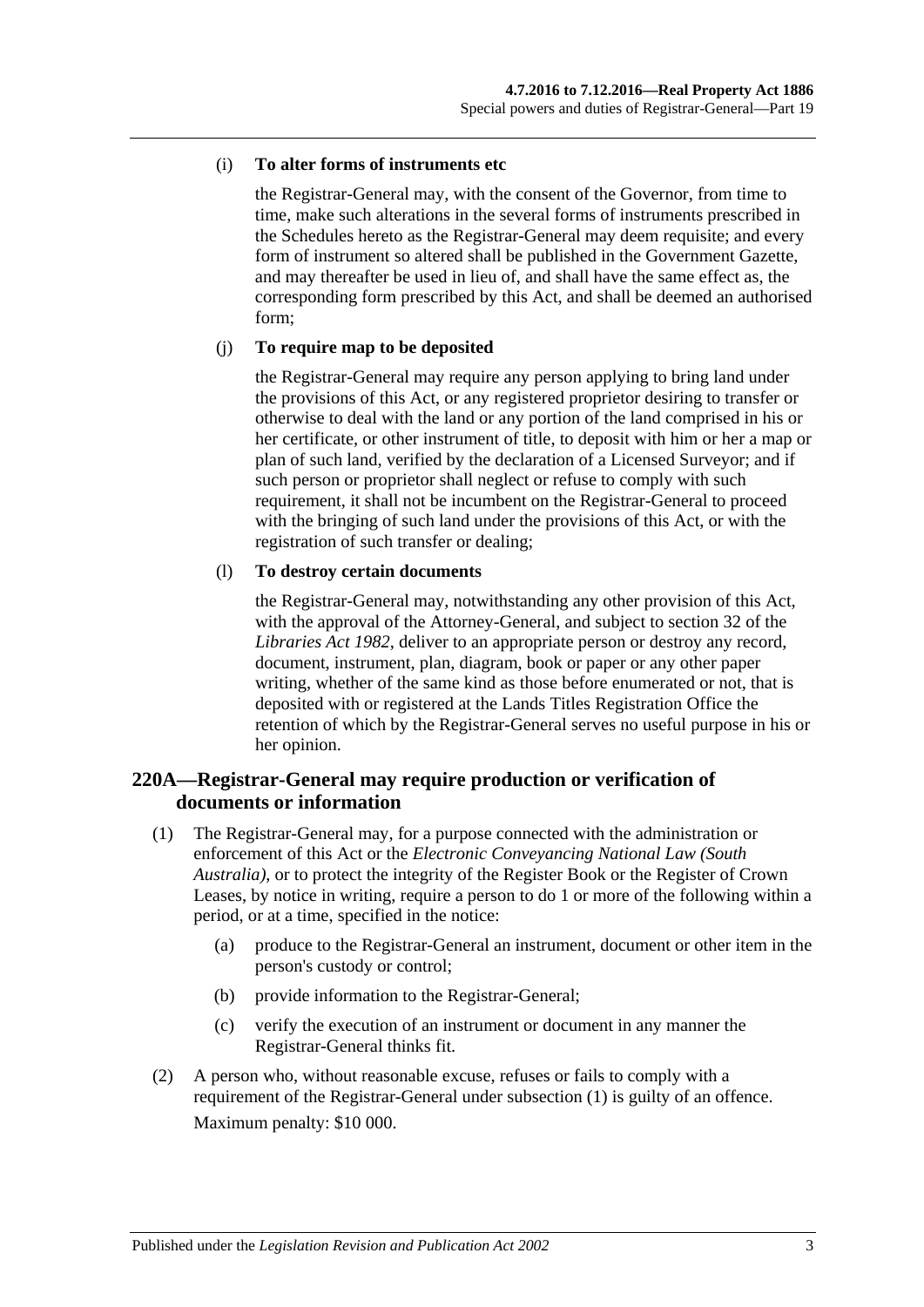- (3) An instrument, document or other item produced to the Registrar-General may be retained for the purpose of enabling the instrument, document or item to be inspected and enabling copies of, or extracts or notes from, the instrument, document or item to be made or taken by or on behalf of the Registrar-General.
- (4) However, if the instrument, document or item is required by the Registrar-General as evidence for the purposes of legal proceedings, the instrument, document or item may be retained until the proceedings are finally determined.
- (5) The Registrar-General must permit a person who would be entitled to inspect the instrument, document or item if it were not in the possession of the Registrar-General to inspect the instrument, document or item at any reasonable time.
- (6) Nothing in this section prejudices a lien a person has on the instrument, document or item.
- (7) A person is not excused from providing information or producing an instrument, document or item, when required to do so under this section, on the ground that to do so might tend to incriminate the person or make the person liable to a penalty.
- (8) However, if the person objects to providing the information or producing the instrument, document or item on that ground, the information, instrument, document or item is not admissible against the person in any criminal proceedings other than—
	- (a) a proceeding about the false or misleading nature of anything in the information, instrument, document or item; or
	- (b) a proceeding in which the false or misleading nature of the information, instrument, document or item is relevant evidence; or
	- (c) a proceeding regarding failure to retain documents or records as required by this Act; or
	- (d) a proceeding regarding provision of a certification in contravention of this Act.

# <span id="page-101-0"></span>**221—Reviews**

- (1) If a person is dissatisfied with a decision of the Registrar-General in relation to an application by the person—
	- (a) to have an instrument registered or recorded; or
	- (b) to have a foreclosure order issued; or
	- (c) to have the Registrar-General do or perform an act or duty under this Act,

the person may seek a review of the decision by the Tribunal.

- (1a) If a person is dissatisfied with a decision of the Registrar-General to cancel the registration of a mortgage under [section](#page-66-0) 147, the person may seek a review of the decision by the Tribunal.
- (2) If the Registrar-General decides under section [154A\(12\)](#page-71-0) that a person is a vexatious lodger of priority notices, the person may seek a review of the decision by the Tribunal.
- (3) If the Registrar-General rejects a priority notice lodged by a person in relation to whom a determination has been made under section [154A\(12\),](#page-71-0) the person may seek a review by the Tribunal of the decision to reject the notice.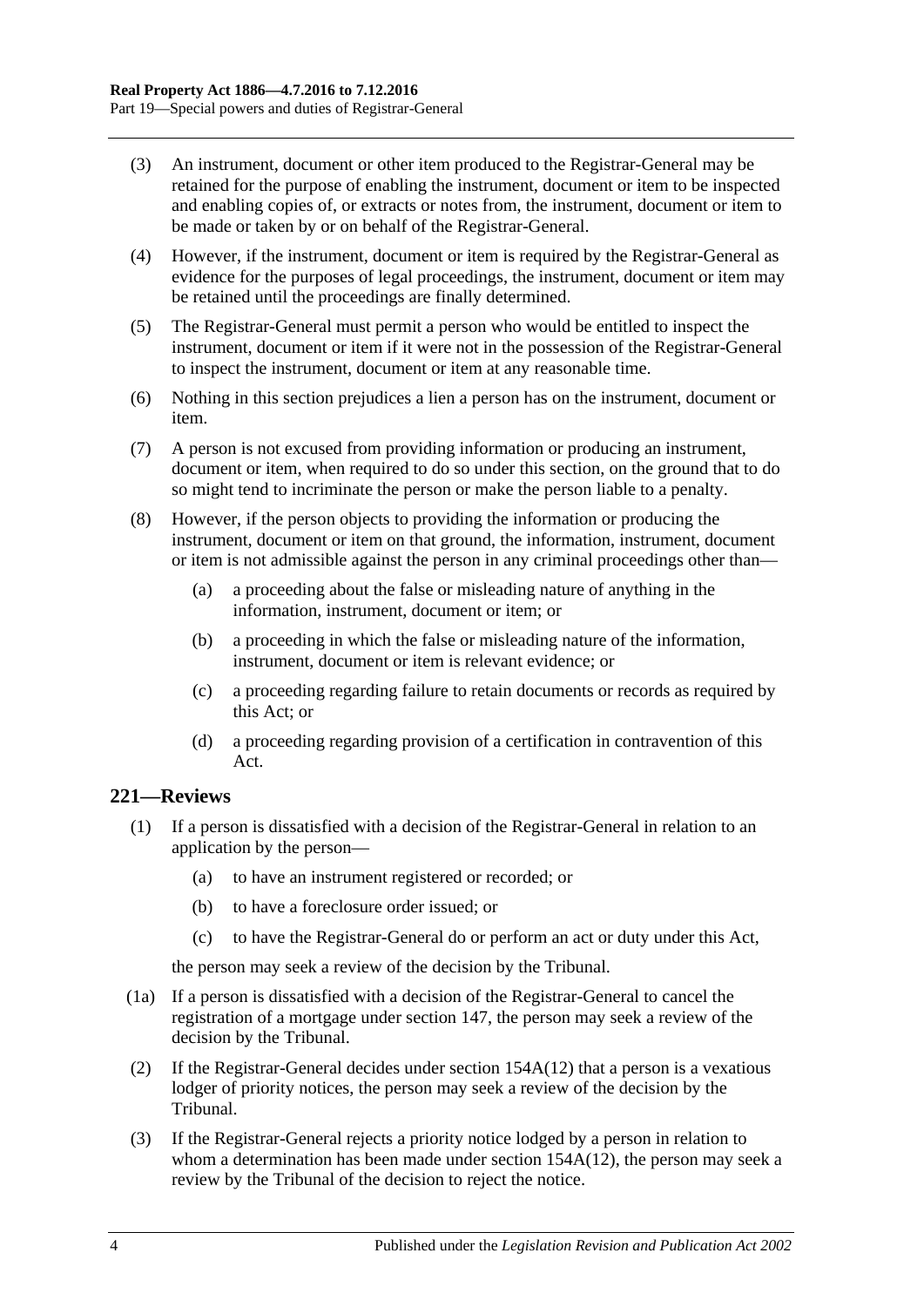- (4) If the Registrar-General refuses an application under [section](#page-73-3) 154F for the cancellation of a priority notice, the applicant may seek a review by the Tribunal of the decision to refuse to cancel the notice.
- (5) If the Registrar-General cancels a priority notice under [section](#page-73-3) 154F, a person affected by the cancellation may seek a review by the Tribunal of the decision to cancel the notice.
- (6) A decision subject to review by the Tribunal under this section will be reviewed by the Tribunal within its review jurisdiction under section 34 of the *[South Australian Civil](http://www.legislation.sa.gov.au/index.aspx?action=legref&type=act&legtitle=South%20Australian%20Civil%20and%20Administrative%20Tribunal%20Act%202013)  [and Administrative Tribunal Act](http://www.legislation.sa.gov.au/index.aspx?action=legref&type=act&legtitle=South%20Australian%20Civil%20and%20Administrative%20Tribunal%20Act%202013) 2013*.
- (7) Subject to [subsection](#page-102-0) (9), an application for review of a decision must be made within 21 days of the day on which the applicant receives notice of the decision.
- (8) The Registrar-General must, if so required by a person affected by a decision of the Registrar-General that is, or may be, the subject of a review, state in writing the reasons for the decision.
- <span id="page-102-0"></span>(9) If the reasons of the Registrar-General are not given in writing at the time the applicant receives notice of the decision and the applicant (within 21 days of receiving notice of the decision) requires the Registrar-General to state the reasons in writing, the time for making an application for review of the decision runs from the time at which the applicant receives the written statement of those reasons.
- (10) Without derogating from section 37 of the *[South Australian Civil and Administrative](http://www.legislation.sa.gov.au/index.aspx?action=legref&type=act&legtitle=South%20Australian%20Civil%20and%20Administrative%20Tribunal%20Act%202013)  [Tribunal Act](http://www.legislation.sa.gov.au/index.aspx?action=legref&type=act&legtitle=South%20Australian%20Civil%20and%20Administrative%20Tribunal%20Act%202013) 2013*, the Tribunal may, on an application under this section, make any 1 or more of the following orders:
	- (a) an order prohibiting a person from lodging a priority notice in the Lands Titles Registration Office;
	- (b) an interim order extending the duration of a priority notice until the determination of the application or until a date specified by the Tribunal or until further order;
	- (c) an interim order preventing the Registrar-General from registering or recording a specified instrument until the determination of the application.

#### **223—Registrar-General may refer question of law**

- (1) The Registrar-General may refer a question of law arising with regard to the exercise of the Registrar-General's powers and functions under this Act for the opinion of the Court.
- (2) The Court's decision on a question referred under this section is binding on the Registrar-General.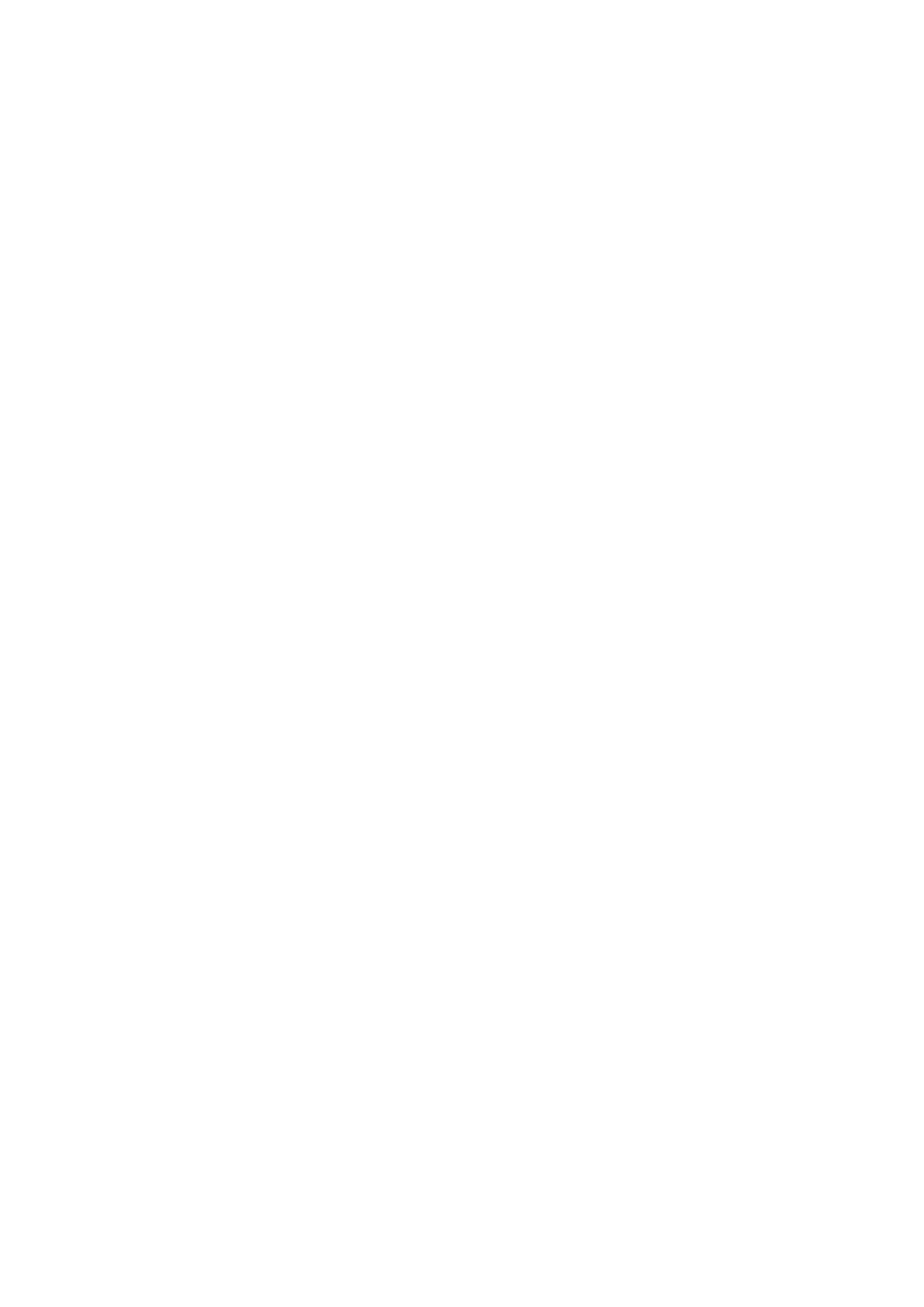# **Part 19A—Rectification of certificates**

# <span id="page-104-3"></span>**223A—Applications for amendment**

- (1) A registered proprietor may apply to have his certificate amended if—
	- (a) the boundaries, area, or position of the land described in the certificate differ from the boundaries, area, or position of the land actually and *bona fide* occupied by him as being the land included in the certificate; or
	- (b) the description of land in the certificate is erroneous or imperfect on the face of it.
- (2) A registered proprietor may apply to have the certificate of any other registered proprietor amended if any of the land described in the applicant's certificate, and actually and *bona fide* occupied by him as being the land included in his certificate, is, by reason of any error in survey or any misdescription, included in the certificate of the other registered proprietor.
- (3) Every application under this section shall be made in the appropriate form.

# <span id="page-104-2"></span>**223B—Notices to be given**

- (1) The Registrar-General shall cause notice of any application made under the last preceding section to be given to such persons as he thinks proper and shall by the notice appoint a time not less than fourteen days from the giving of that notice or from the publication of any advertisement mentioned in [paragraph](#page-104-0) (b) of [subsection](#page-104-1) (2) of this section, whichever is later, after which the application may be granted unless a caveat is lodged forbidding the granting thereof.
- <span id="page-104-1"></span>(2) If the granting of an application to amend any certificate would affect land comprised in any other certificate, the Registrar-General shall—
	- (a) in addition to any other notices mentioned in this section cause notice such as mentioned in [subsection](#page-104-2) (1) of this section to be given to every person appearing by the Register Book to have any interest in the land comprised in that other certificate, and such notice shall be accompanied by a plan showing accurately the extent to which the said land will be affected if the application is granted; and
	- (b) publish a notice such as mentioned in [subsection](#page-104-2) (1) of this section in the Government Gazette.

# <span id="page-104-0"></span>**223C—Power of Registrar-General to reject**

Notwithstanding any direction given or action taken by the Registrar-General in relation to any application made under this Part the Registrar-General may reject the application if the applicant fails to comply to his satisfaction, within such time as to him seems reasonable, with any requisition which he has made in regard to such application.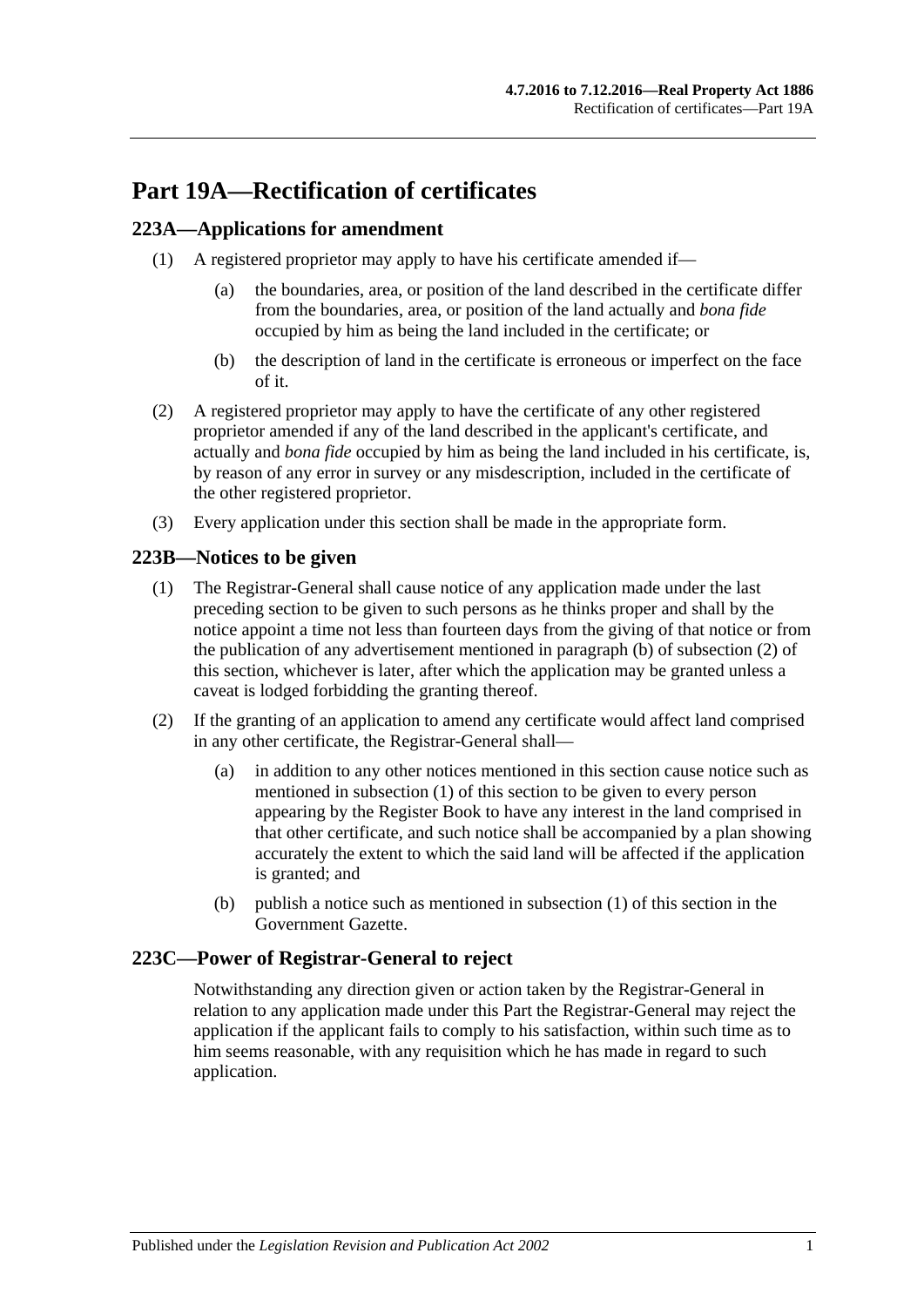# **223D—Caveats**

- (1) Any person claiming any estate or interest in any land in respect of which any application under this Part is made may, at any time before the application is granted, lodge a caveat in the Lands Titles Registration Office forbidding the granting of the application.
- (2) Every such caveat shall in all other respects be in the same form, shall be subject to the same provisions, and shall have the same effect with respect to the application against which it is lodged, as a caveat against bringing land under the provisions of this Act.

## **223E—Grant of application**

If the applicant satisfies the Registrar-General that proper grounds, as set out in [section](#page-104-3) 223A, exist for altering the applicant's certificate or the certificate of any other person, or both such certificates, he shall grant the application: Provided that—

- (a) where an alteration of the applicant's certificate would affect land included in the certificate of any other person, the alteration shall not be made unless that land was included in that other person's certificate by reason of error in survey or misdescription; and
- (b) where the title to the land affected by the alteration has been determined in a contested proceeding in a court of competent jurisdiction, the Registrar-General shall not make any alteration inconsistent with the determination of the court.

# **223F—Alterations of certificate in bringing land under this Act**

On bringing any land under this Act, the Registrar-General, without any specific application for the purpose, may amend the certificate relating to any other land, if by reason of error in survey or misdescription any land is included in that certificate which the Registrar-General is satisfied should be included in the certificate issued for the land so brought under this Act.

#### **223G—Amendment of title**

Every amendment made under this Part may be made by the Registrar-General making the required alterations on the certificate of title.

#### **223H—Notice of amendment of title**

On amending a certificate under this Part, the Registrar-General must give notice in writing of the amendment to the registered proprietor of, and to all persons appearing in the Register Book to have an interest in, the land included in that certificate, and the Registrar-General may, in his or her discretion, issue a new certificate with an amended description.

#### **223J—Rectification by consent**

Where in the opinion of the Registrar-General it is expedient and desirable so to do, he may, with the consent of every person appearing by the Register Book to have any interest, make any correction or amendment to any certificate of title for the purpose of reconciling the boundaries shown in the certificate with the boundaries of the land occupied.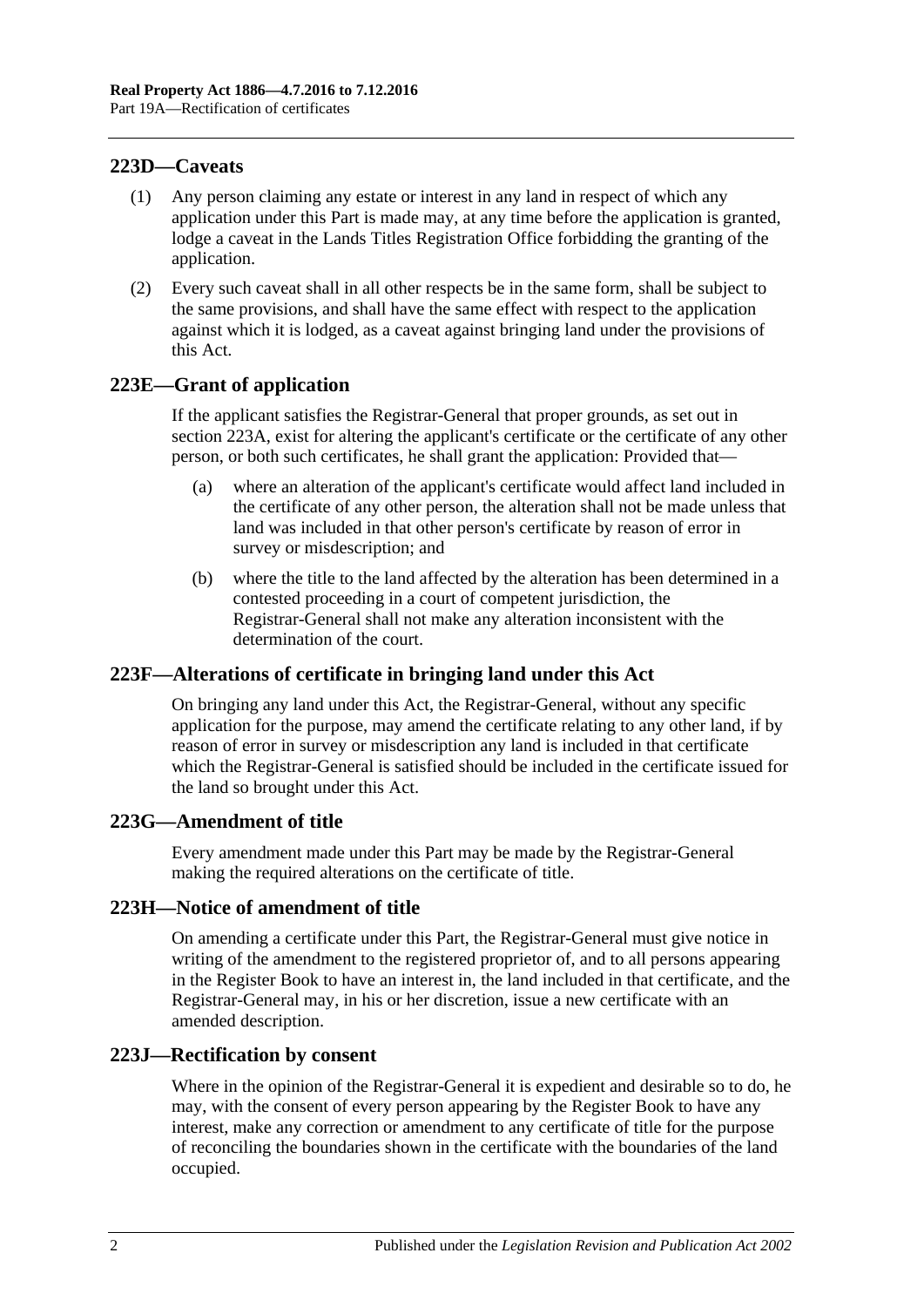# **223K—Saving of other powers**

The powers conferred by this Part are in addition to, and shall not be deemed to be substituted for, any powers of correction or amendment conferred by any other provision of this Act.

# **223L—Operation of corrections**

Any correction or amendment made under this Part shall be deemed to have been made prior to the registration or recording of any instrument registered or recorded on any certificate so corrected or amended and extant at the time of such correction or amendment.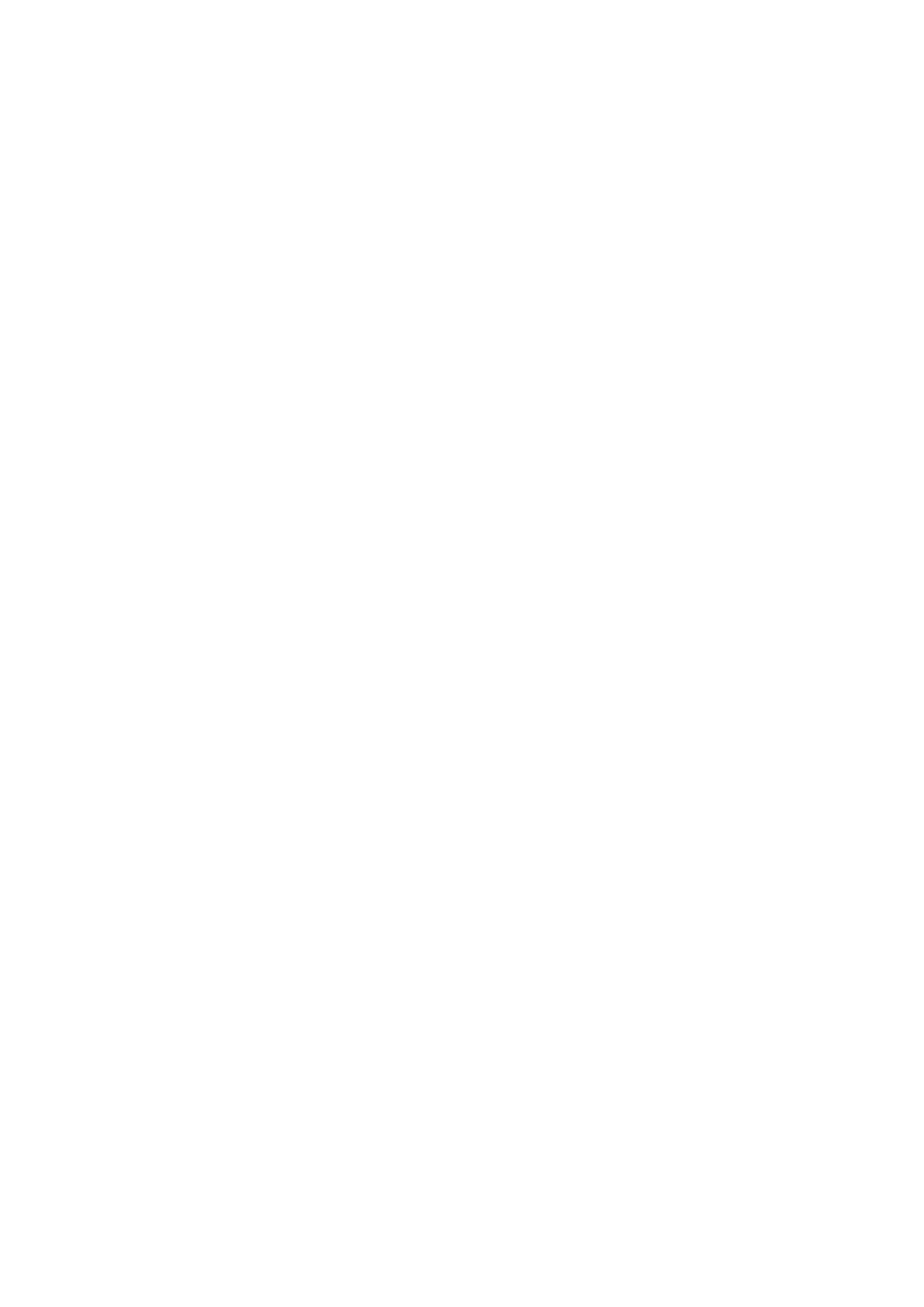# <span id="page-108-2"></span>**Part 19AB—Division and amalgamation of allotments**

# **Division 1—Preliminary**

# <span id="page-108-1"></span>**223LA—Interpretation**

(1) In this Part, unless the contrary intention appears—

#### *allotment* means—

- (a) the whole of the land comprised in a certificate except for a community or development lot or common property within the meaning of the *[Community](http://www.legislation.sa.gov.au/index.aspx?action=legref&type=act&legtitle=Community%20Titles%20Act%201996)  [Titles Act](http://www.legislation.sa.gov.au/index.aspx?action=legref&type=act&legtitle=Community%20Titles%20Act%201996) 1996* or a unit or common property within the meaning of the *[Strata Titles Act](http://www.legislation.sa.gov.au/index.aspx?action=legref&type=act&legtitle=Strata%20Titles%20Act%201988) 1988*;
- (b) the whole of the land comprised in a registered conveyance of land that has not been brought under the provisions of this Act;
- (c) a separately defined piece of land that is delineated on a public map and separately identified by number or letter (not being a piece of land that is identified in a Treasury receipt, certificate or other document or instrument of title as being part only of an allotment);
- (d) two or more separately defined pieces of land that are delineated on a public map and that are identified in a Treasury receipt, certificate or other document or instrument of title as forming one allotment for the purposes of this Part;
- <span id="page-108-0"></span>(e) a separately defined piece of land delineated on a plan of division for the purpose of enabling the separate ownership in fee simple of that land;
- (f) a separately defined piece of land identified as an allotment for the purposes of this Part in a plan prepared by the Registrar-General and accepted for filing in the Lands Titles Registration Office;
- (g) where a primary plan of community division has been cancelled under Part 7 Division 3 of the *[Community Titles Act](http://www.legislation.sa.gov.au/index.aspx?action=legref&type=act&legtitle=Community%20Titles%20Act%201996) 1996* or a strata plan has been cancelled under Part 2 Division 7 of the *[Strata Titles Act](http://www.legislation.sa.gov.au/index.aspx?action=legref&type=act&legtitle=Strata%20Titles%20Act%201988) 1988*—the land comprising the former community parcel or site shown on the plan,

but does not include—

- (h) any such land or piece of land that has ceased to be an allotment by virtue of [subsection](#page-110-0) (5); or
- (i) land divided by a primary plan of community division under the *[Community](http://www.legislation.sa.gov.au/index.aspx?action=legref&type=act&legtitle=Community%20Titles%20Act%201996)  [Titles Act](http://www.legislation.sa.gov.au/index.aspx?action=legref&type=act&legtitle=Community%20Titles%20Act%201996) 1996* or a strata plan under the *[Strata Titles Act](http://www.legislation.sa.gov.au/index.aspx?action=legref&type=act&legtitle=Strata%20Titles%20Act%201988) 1988*;

*amalgamation* means the amalgamation of two or more contiguous allotments into a single allotment;

*area* means an area in relation to which a council is constituted;

*the Commonwealth Crown* means the Crown in right of the Commonwealth and includes any instrumentality or agency of that Crown;

*council* means a municipal or district council continued by or constituted under the *[Local Government Act](http://www.legislation.sa.gov.au/index.aspx?action=legref&type=act&legtitle=Local%20Government%20Act%201934) 1934*;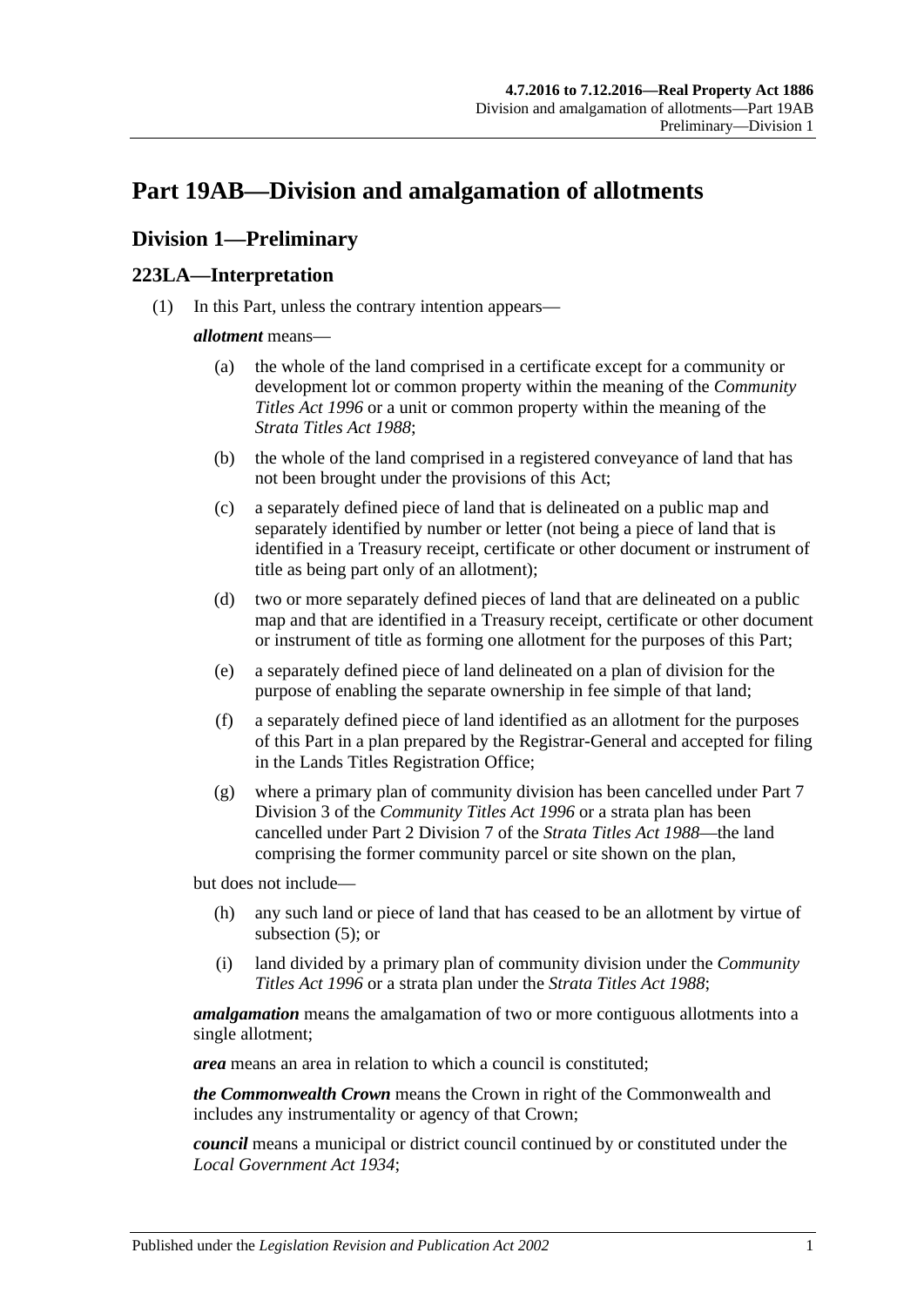*the Crown* means the Crown in right of the State and includes a Minister of the Crown and any instrumentality or agency of the Crown;

*the Development Assessment Commission* or *the Commission* means the authority of that name established by the *[Development Act](http://www.legislation.sa.gov.au/index.aspx?action=legref&type=act&legtitle=Development%20Act%201993) 1993*;

*division* means the division of land into allotments, or the alteration of the boundaries of allotments, and includes subdivision and resubdivision but does not include amalgamation or the division of land by community plan under the *[Community Titles](http://www.legislation.sa.gov.au/index.aspx?action=legref&type=act&legtitle=Community%20Titles%20Act%201996)  Act [1996](http://www.legislation.sa.gov.au/index.aspx?action=legref&type=act&legtitle=Community%20Titles%20Act%201996)* or by strata plan under the *[Strata Titles Act](http://www.legislation.sa.gov.au/index.aspx?action=legref&type=act&legtitle=Strata%20Titles%20Act%201988) 1988*;

*electricity entity* means—

- (a) a person who holds a licence under the *[Electricity Act](http://www.legislation.sa.gov.au/index.aspx?action=legref&type=act&legtitle=Electricity%20Act%201996) 1996* authorising the operation of a transmission or distribution network; or
- (b) a person exempted from the requirement to hold such a licence; or
- (c) Distribution Lessor Corporation or Transmission Lessor Corporation;

*holder* of a statutory encumbrance means—

- (a) in relation to an agreement relating to the management, preservation or conservation of land lodged under Part 5 of the *[Development Act](http://www.legislation.sa.gov.au/index.aspx?action=legref&type=act&legtitle=Development%20Act%201993) 1993*—the Minister, greenway authority or council that entered into the agreement; or
- (b) in any other case—the Minister responsible for the administration of the Act under which the encumbrance was entered into or is in force;

*the Mount Lofty Ranges* means that part of the State delineated in General Registry Office Plan No. 180 of 1992 and described in that plan as "Mt. Lofty Ranges Area";

*public map* means a public map as defined in the *[Crown Lands Act](http://www.legislation.sa.gov.au/index.aspx?action=legref&type=act&legtitle=Crown%20Lands%20Act%201929) 1929*;

*service easement* means an easement in favour of—

- (a) a water industry entity for sewerage or water supply purposes;
- (b) a council or the Crown for drainage purposes; or
- (c) an electricity entity for electricity supply purposes,

pursuant to [section](#page-116-0) 223LG and includes an easement pursuant to a corresponding previous enactment;

#### *statutory encumbrance* means—

- (a) an Aboriginal heritage agreement entered into under the *[Aboriginal Heritage](http://www.legislation.sa.gov.au/index.aspx?action=legref&type=act&legtitle=Aboriginal%20Heritage%20Act%201988)  Act [1988](http://www.legislation.sa.gov.au/index.aspx?action=legref&type=act&legtitle=Aboriginal%20Heritage%20Act%201988)*;
- (b) an agreement under section 39D of the repealed *[City of Adelaide](http://www.legislation.sa.gov.au/index.aspx?action=legref&type=act&legtitle=City%20of%20Adelaide%20Development%20Control%20Act%201976)  [Development Control Act](http://www.legislation.sa.gov.au/index.aspx?action=legref&type=act&legtitle=City%20of%20Adelaide%20Development%20Control%20Act%201976) 1976* that is continued in force by virtue of the provisions of the *[Acts Interpretation Act](http://www.legislation.sa.gov.au/index.aspx?action=legref&type=act&legtitle=Acts%20Interpretation%20Act%201915) 1915*;
- (c) an agreement relating to the management, preservation or conservation of land lodged under Part 5 of the *[Development Act](http://www.legislation.sa.gov.au/index.aspx?action=legref&type=act&legtitle=Development%20Act%201993) 1993*;
- (d) any agreement or proclamation registered or noted on the title to land immediately before the commencement of the *[Development Act](http://www.legislation.sa.gov.au/index.aspx?action=legref&type=act&legtitle=Development%20Act%201993) 1993* that is continued in force by virtue of the provisions of the *[Statutes Repeal and](http://www.legislation.sa.gov.au/index.aspx?action=legref&type=act&legtitle=Statutes%20Repeal%20and%20Amendment%20(Development)%20Act%201993)  [Amendment \(Development\) Act](http://www.legislation.sa.gov.au/index.aspx?action=legref&type=act&legtitle=Statutes%20Repeal%20and%20Amendment%20(Development)%20Act%201993) 1993*;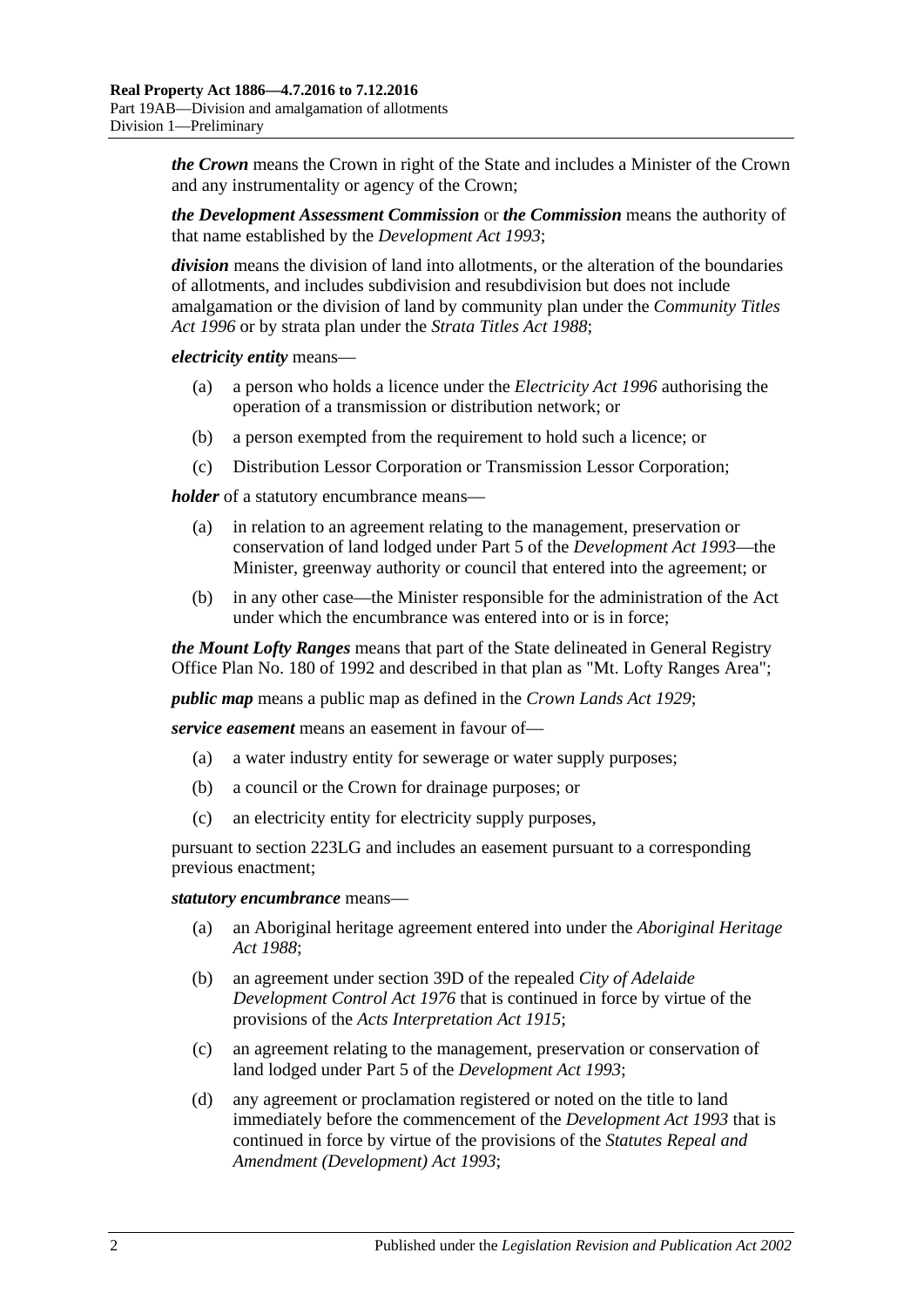- (e) a heritage agreement entered into under the *[Heritage Places Act](http://www.legislation.sa.gov.au/index.aspx?action=legref&type=act&legtitle=Heritage%20Places%20Act%201993) 1993*;
- (f) a heritage agreement entered into under the *[Native Vegetation Act](http://www.legislation.sa.gov.au/index.aspx?action=legref&type=act&legtitle=Native%20Vegetation%20Act%201991) 1991*;
- (g) an access agreement entered into under the *[Recreational Greenways](http://www.legislation.sa.gov.au/index.aspx?action=legref&type=act&legtitle=Recreational%20Greenways%20Act%202000)  Act [2000](http://www.legislation.sa.gov.au/index.aspx?action=legref&type=act&legtitle=Recreational%20Greenways%20Act%202000)*;
- (h) a management agreement entered into under the *[River Murray Act](http://www.legislation.sa.gov.au/index.aspx?action=legref&type=act&legtitle=River%20Murray%20Act%202003) 2003*;
- (i) a management agreement entered into under the *[Upper South East Dryland](http://www.legislation.sa.gov.au/index.aspx?action=legref&type=act&legtitle=Upper%20South%20East%20Dryland%20Salinity%20and%20Flood%20Management%20Act%202002)  [Salinity and Flood Management Act](http://www.legislation.sa.gov.au/index.aspx?action=legref&type=act&legtitle=Upper%20South%20East%20Dryland%20Salinity%20and%20Flood%20Management%20Act%202002) 2002*;
- (j) any other encumbrance created by or under any statute and prescribed by the regulations for the purposes of this definition;

*thoroughfare* includes a walkway;

*water industry entity* means an entity involved in the water industry within the meaning of the *[Water Industry Act](http://www.legislation.sa.gov.au/index.aspx?action=legref&type=act&legtitle=Water%20Industry%20Act%202012) 2012*.

(2) In [paragraph](#page-108-0) (e) of the definition of *allotment* in [subsection](#page-108-1) (1)—

*plan of division* means a plan of division (whether described as such, or as a plan of subdivision or resubdivision)—

- (a) that was, before 1 January 1900, deposited or filed in the Lands Titles Registration Office or deposited or enrolled in the General Registry Office; or
- (b) approved pursuant to the *[Planning and Development Act](http://www.legislation.sa.gov.au/index.aspx?action=legref&type=act&legtitle=Planning%20and%20Development%20Act%201966) 1966* or a previous enactment and deposited, or accepted for filing, in the Lands Titles Registration Office or deposited or enrolled in the General Registry Office; or
- (c) that was deposited by the Registrar-General in the Lands Titles Registration Office in pursuance of [Part 19AB](#page-108-2) on or after 4 November 1982,

and that has not been superseded by a subsequent plan of division or been cancelled by or under this Act.

- <span id="page-110-1"></span>(3) For the purposes of this Part, allotments (including part allotments) will be taken to be contiguous if they abut one another at any point or if they are separated only by—
	- (a) a street, road, railway, thoroughfare or travelling stock route; or
	- (b) a reserve or other similar open space dedicated for public purposes.
- (4) For the purposes of [subsection](#page-110-1) (3) allotments (including part allotments) will be taken to be separated by intervening land if a line projected at right angles from any point on the boundary of one of the allotments or part allotments with the intervening land would intersect a boundary of the other allotment or part allotment with the intervening land.
- <span id="page-110-0"></span>(5) Where a statutorily authorised division of land was made before the commencement of this Part, or is made in pursuance of this Part, that division will be taken to have superseded any former division insofar as it affected the same land (whether or not the former division was itself statutorily authorised) and hence any allotments that may have existed by virtue of any such former division of the land will, to the extent to which it has been superseded, cease to exist.
- (6) For the purposes of [subsection](#page-110-0) (5) a division of land is statutorily authorised if effected in pursuance of this Part, or any previous enactment providing for the division of land.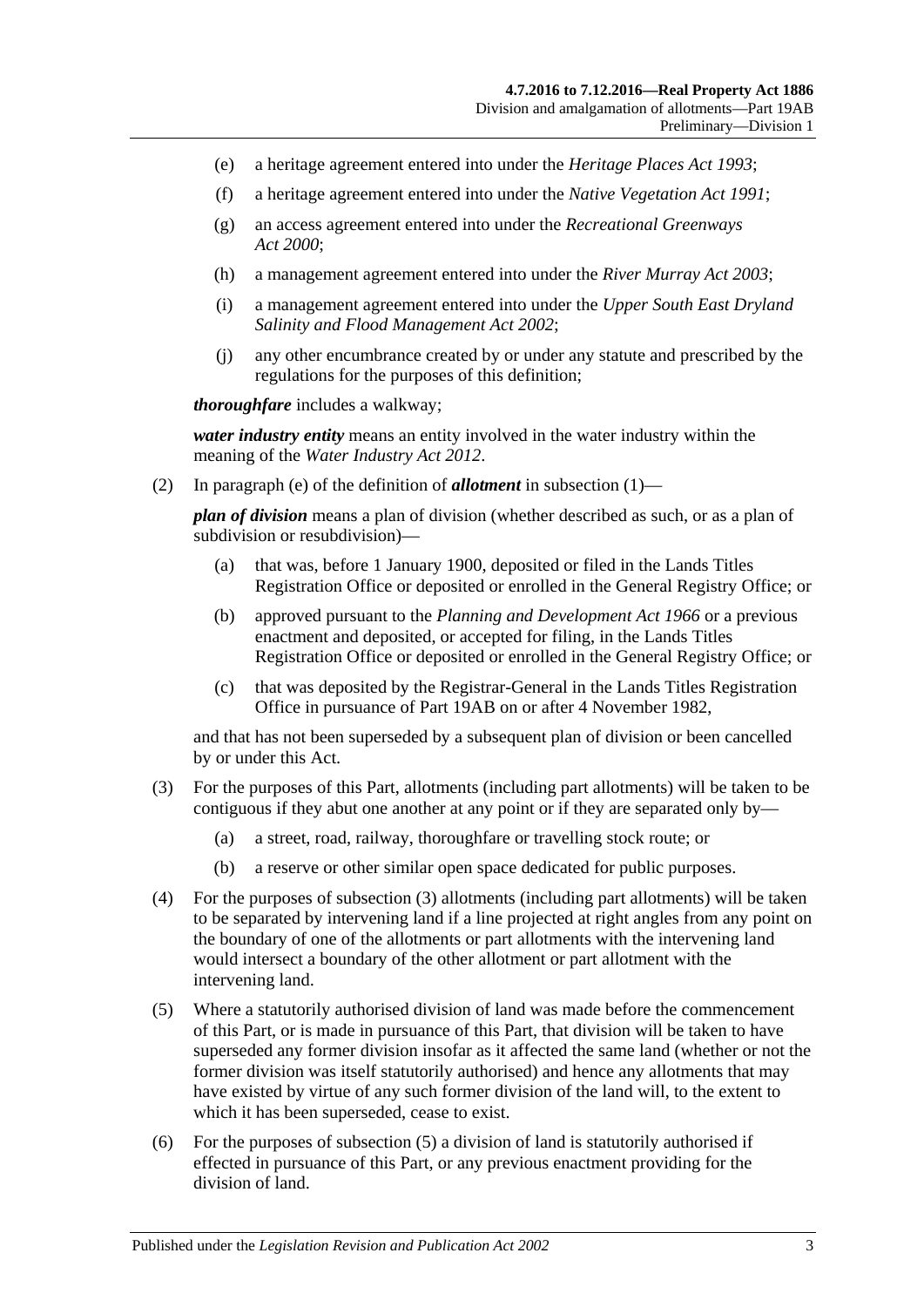(7) An application or instrument under this Part may not be executed under a client authorisation.

# **223LB—Unlawful division of land**

- (1) A person must not grant, sell, transfer, convey, mortgage or encumber an estate or interest (except a right-of-way or other easement) in land (whether or not the land has been brought under the provisions of this Act) unless that land constitutes—
	- (a) the whole of an allotment, or of a number of allotments; or
	- (b) an allotment or allotments and a part allotment that is contiguous with that allotment or with one or more of those allotments and is comprised within the same certificate; or
	- (c) an allotment or allotments and a series of 2 or more part allotments each of which is contiguous with the part allotment or part allotments next to it and at least 1 of which is also contiguous with 1 or more of those allotments and the allotment or allotments and part allotments are comprised within the same certificate.
- (2) Where land is comprised in a certificate, a person must not grant, sell, transfer, convey, mortgage or encumber an estate or interest (except a right-of-way or other easement) in portion of the land comprised in the certificate unless—
	- (a) the portion of the land constitutes—
		- (i) the whole of an allotment or of a number of allotments; or
		- (ii) an allotment or allotments and a part allotment that is contiguous with that allotment or with 1 or more of those allotments; or
		- (iii) an allotment or allotments and a series of 2 or more part allotments each of which is contiguous with the part allotment or part allotments next to it and at least 1 of which is also contiguous with 1 or more of those allotments; and
	- (b) the remainder of the land comprised in the certificate—
		- (i) constitutes the whole of an allotment or of a number of allotments; or
		- (ii) constitutes an allotment or allotments and a part allotment or part allotments that are contiguous with that allotment or one or more of those allotments; or
		- (iii) constitutes an allotment or allotments and a series of 2 or more part allotments each of which is contiguous with the part allotment or part allotments next to it and at least 1 of which is also contiguous with 1 or more of those allotments.
- <span id="page-111-0"></span>(3) The requirement of contiguity in [subsection](#page-111-0) (2)(b)(ii) does not apply to a part allotment that was not contiguous with any allotment in the certificate before the transaction occurred.
- (4) A transaction entered into in contravention of this section is void and no instrument purporting to give effect to such a transaction may be lodged for registration.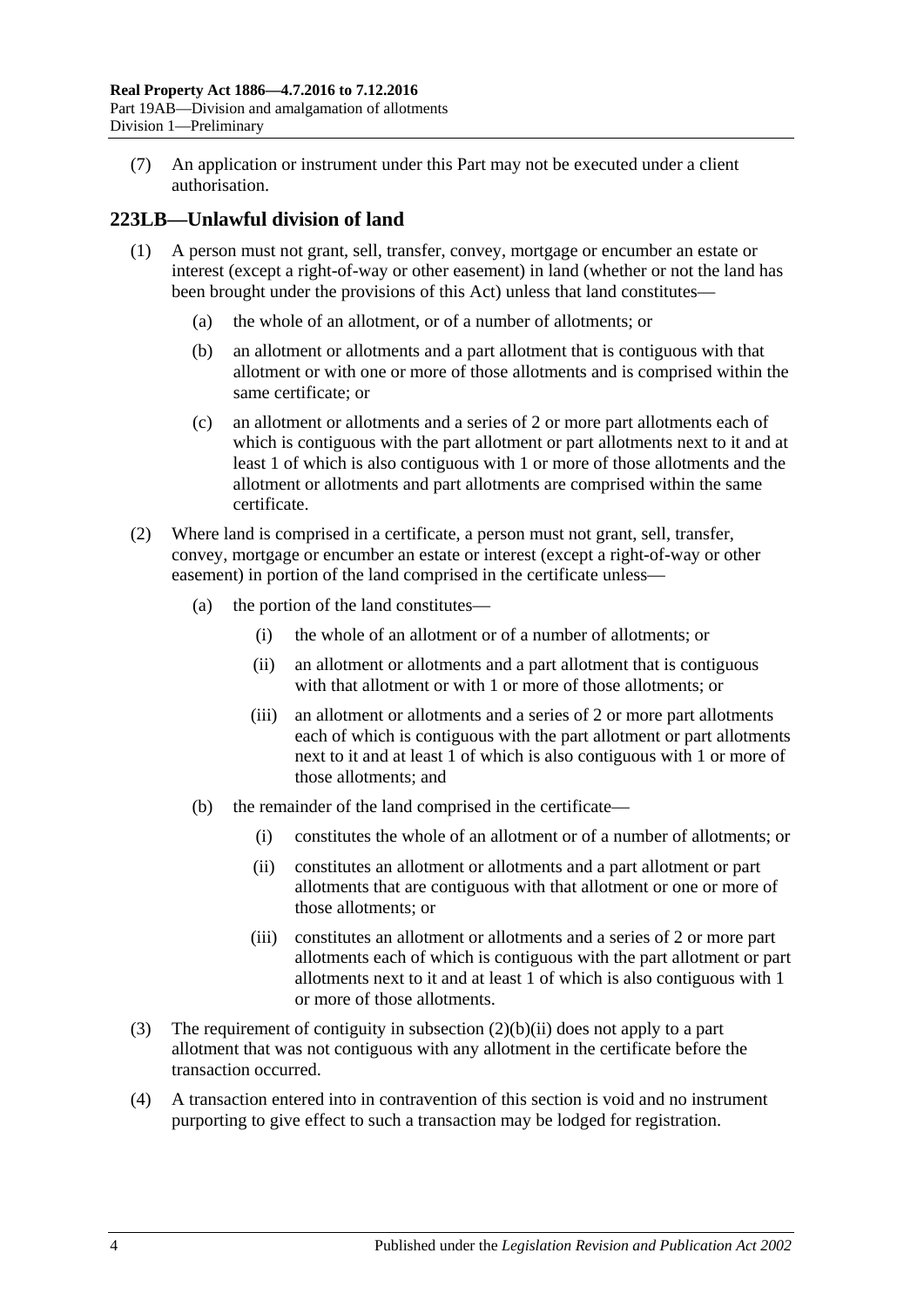- (5) This section does not affect the validity of a contract to grant, sell, transfer, convey, mortgage or encumber an estate or interest in land if—
	- (a) a division of land—
		- (i) under this Part; or
		- (ii) by strata plan under the *[Strata Titles Act](http://www.legislation.sa.gov.au/index.aspx?action=legref&type=act&legtitle=Strata%20Titles%20Act%201988) 1988* or by community plan under the *[Community Titles Act](http://www.legislation.sa.gov.au/index.aspx?action=legref&type=act&legtitle=Community%20Titles%20Act%201996) 1996*,

is contemplated by the parties to the contract; and

- (b) the contract could, if the land were divided as contemplated by the parties, be carried into effect in conformity with this section; and
- (c) the contract provides that the grant, transfer, conveyance, mortgage or encumbrance of estates or interests in land pursuant to the contract will not have effect until the plan of division, strata plan or community plan contemplated by the parties has been deposited in the Lands Titles Registration Office by the Registrar-General.
- (6) Where—
	- (a) before 4 November 1982—
		- (i) land was laid out in a building unit scheme; and
		- (ii) buildings were erected in accordance with the scheme; and
	- (b) by virtue of leases or agreements with the registered proprietor of the land, two or more persons have exclusive rights to occupy separate portions of the land,

<span id="page-112-0"></span>this section does not affect the validity of an assignment of or other dealing with the rights of occupation existing under the leases or agreements referred to in [paragraph](#page-112-0) (b).

- (7) This section does not affect the validity of—
	- (a) a transaction lawfully entered into before 4 November 1982; or
	- (b) a transaction of a class excluded by regulation from the provisions of this section.
- (8) In this section—

*allotment* includes a community lot, a development lot and common property within the meaning of the *[Community Titles Act](http://www.legislation.sa.gov.au/index.aspx?action=legref&type=act&legtitle=Community%20Titles%20Act%201996) 1996* and a unit and common property within the meaning of the *[Strata Titles Act](http://www.legislation.sa.gov.au/index.aspx?action=legref&type=act&legtitle=Strata%20Titles%20Act%201988) 1988*;

*estate* in land includes an estate of leasehold.

#### **223LC—Application of this Part**

This Part does not apply in respect of unalienated Crown lands or land alienated from the Crown otherwise than in fee simple.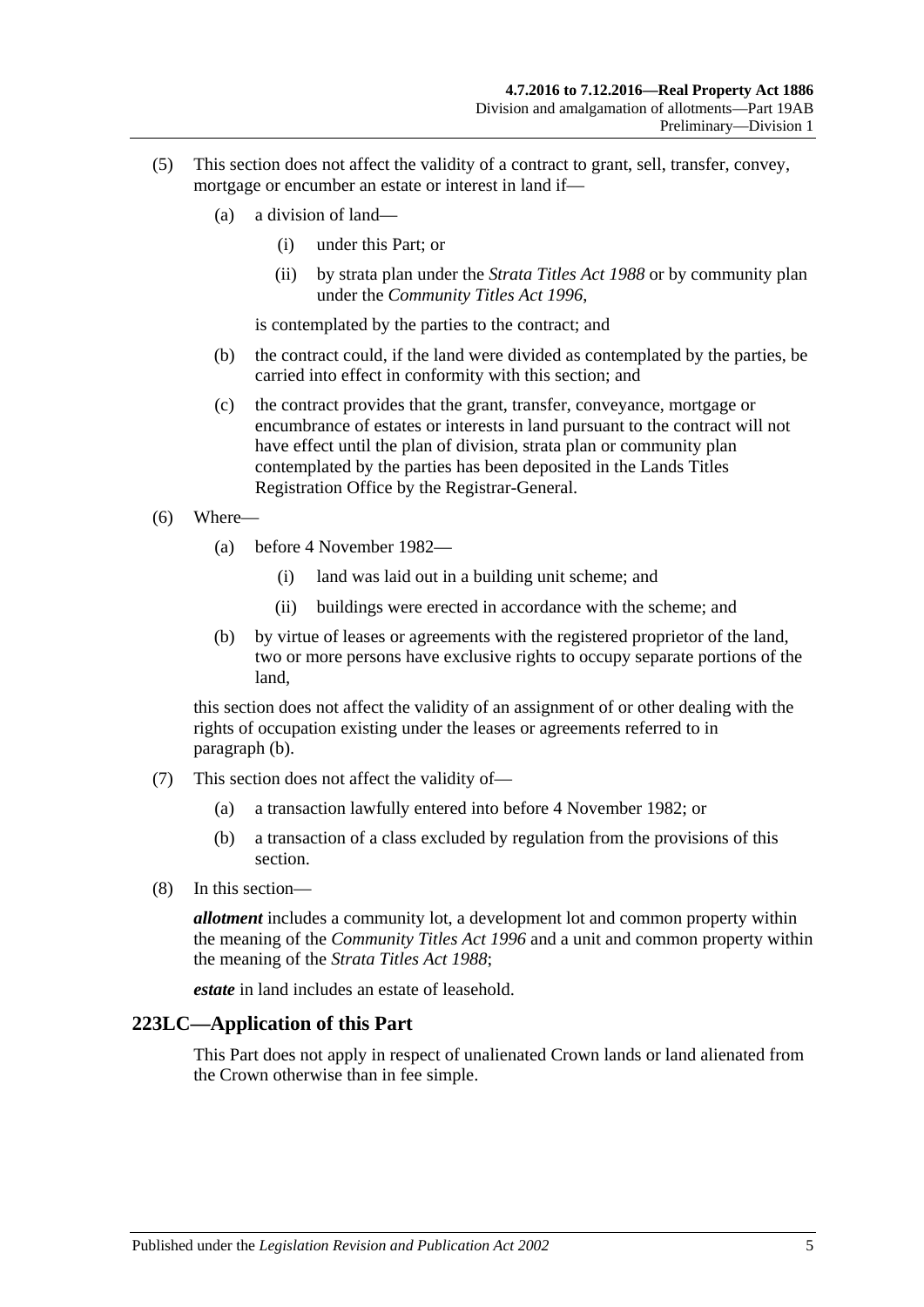# **Division 2—General procedures to be observed in relation to division of land**

#### <span id="page-113-0"></span>**223LD—Application for division**

- (1) An application for the division of land may be made to the Registrar-General by the registered proprietor of the land.
- (2) An application under this section must be—
	- (a) in the appropriate form; and
	- (b) signed by the applicant; and
	- (c) accompanied by the prescribed fee.
- <span id="page-113-1"></span>(3) Subject to this section, the application must be accompanied by—
	- (a) a plan of division delineating the allotments into which the applicant seeks to divide the land; and
	- (b) the certificate of a licensed surveyor in the prescribed form,

and the applicant must comply with the requirements of the Registrar-General in relation to the application.

- (4) The Registrar-General may examine a plan of division before the application for the division is lodged under [subsection](#page-113-0) (1) to determine whether the plan is in an appropriate form to be deposited in the Lands Titles Registration Office.
- (5) The regulations may provide that in prescribed cases, or cases of a prescribed class, no certificate is required under [subsection](#page-113-1) (3)(b) unless the Registrar-General specifically requires such a certificate, and, in any other case, the Registrar-General may, if he or she thinks fit, dispense with any such certificate.
- <span id="page-113-2"></span>(5a) The Registrar-General must not deal with an application (other than an application of a kind prescribed by regulation) for the division of land unless satisfied that the certificate from the Development Assessment Commission required by section 51 of the *[Development Act](http://www.legislation.sa.gov.au/index.aspx?action=legref&type=act&legtitle=Development%20Act%201993) 1993* has been given, and is in force, in relation to the proposed division.
- (6) The certificate referred to in [subsection](#page-113-2) (5a) expires at the expiration of one year after the application for the division of the land was lodged with the Registrar-General unless the Registrar-General extends the life of the certificate.
- (7) The plan and the application for division will, upon being lodged with the Registrar-General, be taken for the purposes of this Act to be a single instrument presented for registration and will have priority over other instruments in accordance with [section](#page-26-0) 56.
- (8) Subject to [subsection](#page-113-3) (9), a plan of division or the application to which it relates cannot be withdrawn or amended without the consent of all the persons who are required by this Division to certify their consent to deposit of the plan.
- <span id="page-113-3"></span>(9) The Registrar-General may permit an applicant, or a person who has certified his or her consent to deposit of a plan of division, to amend the application or the plan to which it relates in order to comply with this Act or with a requirement of the Registrar-General under this Act.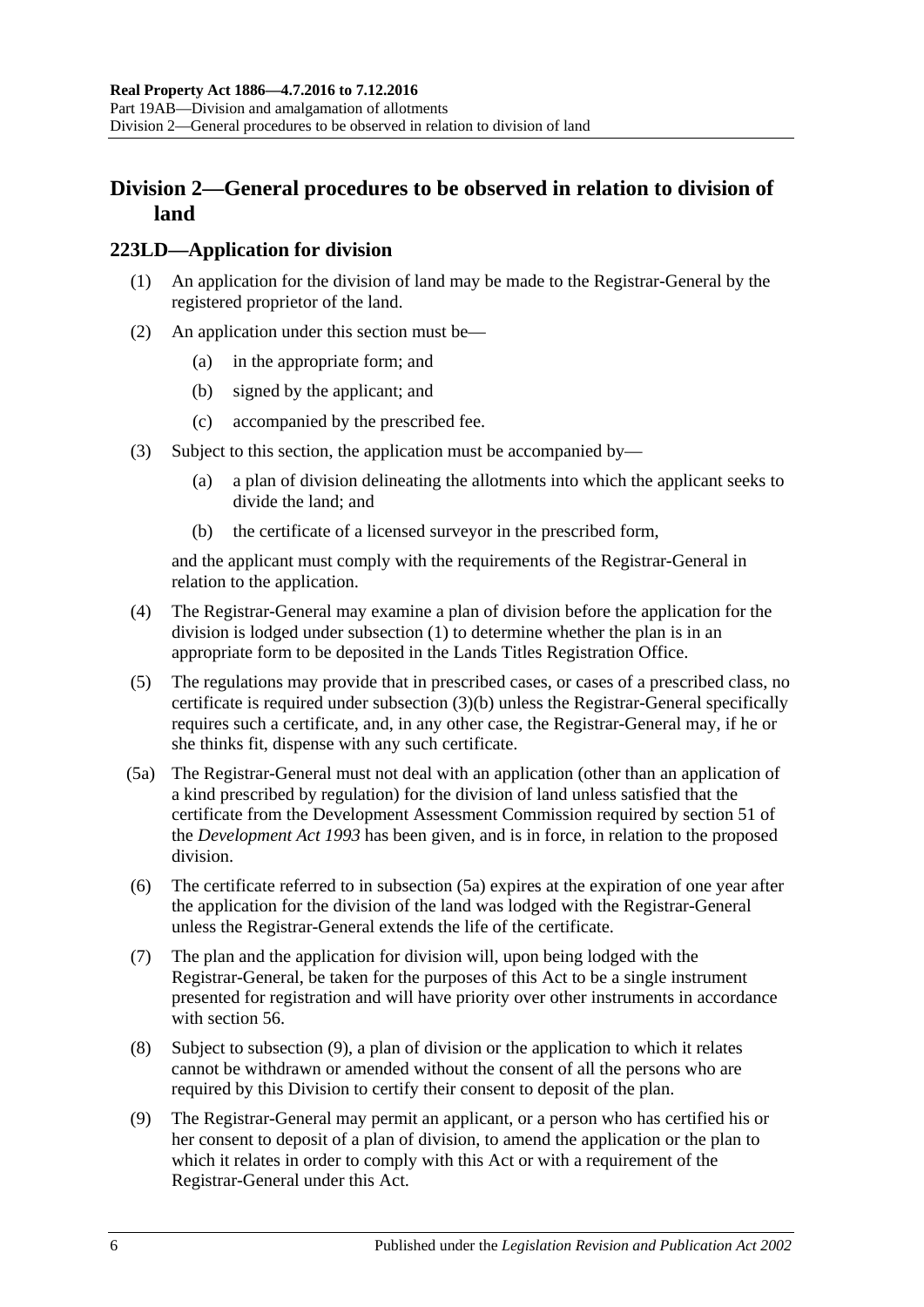- (10) The provisions of this Act that apply to, or in relation to, instruments of a particular class will, subject to this Part, apply (with any necessary adaptations or modifications) to, or in relation to, a plan of division and the application for division if deposit of the plan in the Lands Titles Registration Office—
	- (a) would operate to vest in a person under [section](#page-114-0) 223LE the same kind of estate or interest as is vested by registration of instruments of that class; or
	- (b) would discharge or otherwise extinguish an estate or interest in land under [section](#page-114-0) 223LE of the same kind as is discharged or extinguished by registration of instruments of that class.
- (11) Except where the Registrar-General otherwise determines, an application for the division of land cannot be made unless the land has been brought under the provisions of this Act.
- (12) Where an application for the division of land that has not been brought under the provisions of this Act is permitted by the Registrar-General, references in this Division that are appropriate to, or in relation to, land that has been brought under the provisions of this Act will, in relation to that application, be read subject to appropriate adaptations and modifications.

# **223LDA—Application may deal with statutory encumbrances**

Despite any other statutory provision to the contrary, the Registrar-General may treat an application under this Part as if it included an application for the variation or termination of a statutory encumbrance if—

- (a) the application or the plan of division specifies that variation or termination of a statutory encumbrance is to be registered or noted; and
- (b) the application is accompanied by—
	- (i) a certificate signed by or on behalf of the holder of the statutory encumbrance certifying that the requirements of the Act under which the encumbrance was entered into, or is in force, as to the variation or termination of the statutory encumbrance (if any) have been complied with; and
	- (ii) such other documentary material in relation to the statutory encumbrance as the Registrar-General may require.

# <span id="page-114-0"></span>**223LE—Deposit of plan of division in Lands Titles Registration Office**

- (1) Where due application is made to the Registrar-General for the division of land, the Registrar-General may deposit the plan of division to which the application relates in the Lands Titles Registration Office if the certificate issued by the Commission in relation to the proposed division has not expired under this Division.
- <span id="page-114-1"></span>(2) Subject to [subsection](#page-115-0) (3), where a plan of division or the application for division states that an estate or interest in land is vested in a person, deposit of the plan in the Lands Titles Registration Office operates to vest the estate or interest in that person to the extent to which it is not already vested in him or her.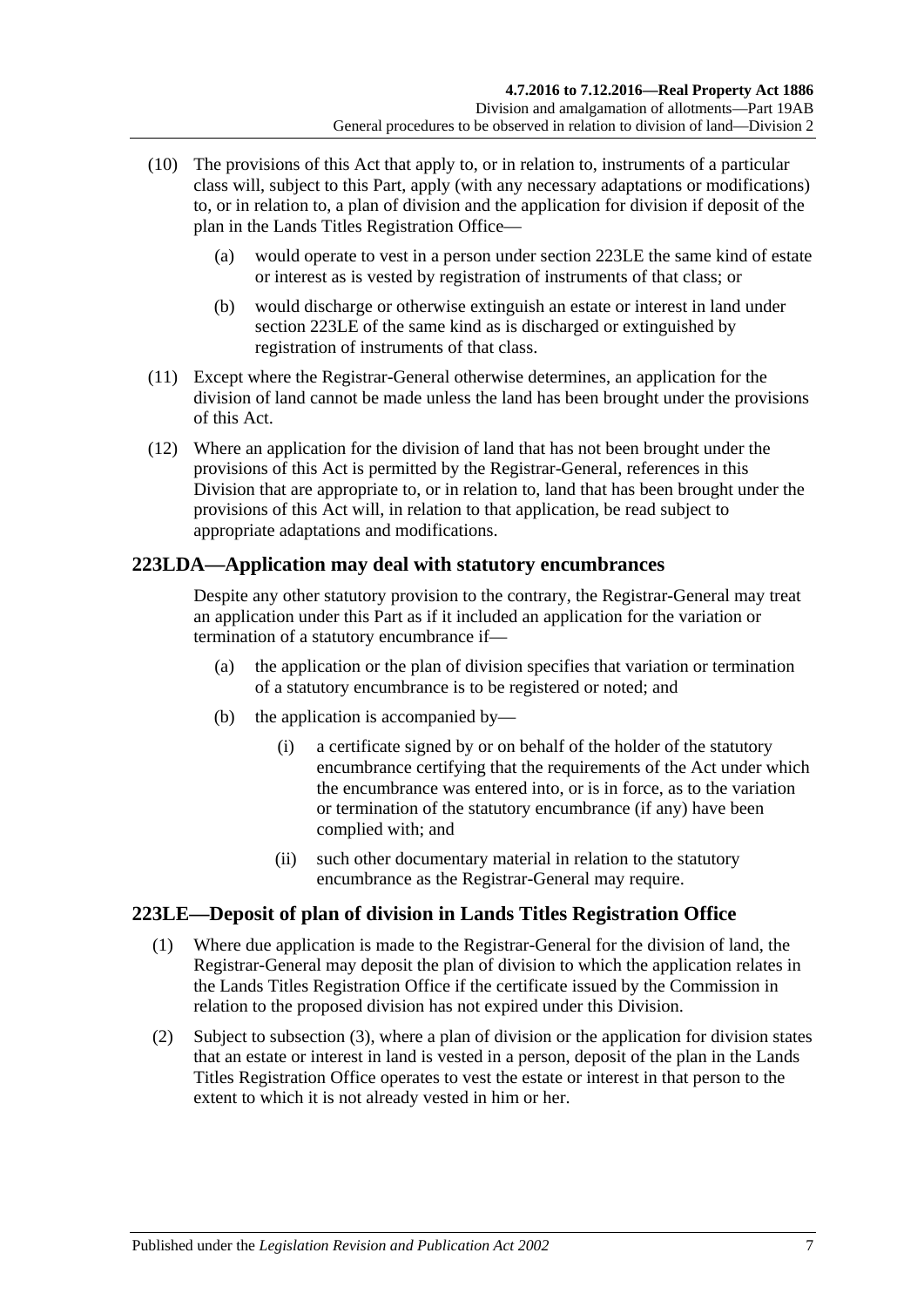- <span id="page-115-0"></span>(3) An estate in fee simple will vest in a person under [subsection](#page-114-1) (2) only if—
	- (a) the person was, immediately before the plan of division was deposited in the Lands Titles Registration Office, the registered proprietor of an estate in fee simple in some part, or the whole, of the land, shown on the plan of division; or
	- (b) the person is an agent or instrumentality of the Crown or the Commonwealth Crown or is entitled to acquire the land compulsorily under an Act or law of the State or the Commonwealth.
- (4) Where a plan of division or the application for division states that an estate or interest in land shown on the plan of division is discharged or otherwise extinguished whether wholly or in respect of part only of that land, deposit of the plan in the Lands Titles Registration Office operates to discharge or otherwise extinguish that estate or interest wholly or in respect of that part of the land.
- (5) Where the deposit of a plan of division will operate to vest an estate or interest (other than an estate in fee simple or a service easement) in a person, the terms on which the estate or interest will be held must be specified by including them in, or attaching them to, the application for the division of the land or by reference to another registered instrument.
- (6) Where an easement is shown on a plan of division, the plan or the application for division must specify which land is the dominant land (if any) and which land is the servient land in respect of the easement.
- (7) Upon deposit of a plan of division in the Lands Titles Registration Office, the Registrar-General must make such entries on the certificates relating to land affected by the plan as he or she considers necessary.

## <span id="page-115-3"></span>**223LF—Streets, roads etc**

- (1) Upon deposit of a plan of division in the Lands Titles Registration Office, all land shown on the plan as a street, road, thoroughfare, reserve or other similar open space will—
	- (a) vest in fee simple in the council for the area in which the land is situated; or
	- (b) where the land is not within the area of a council—
		- (i) if provision is made by the regulations for the land to vest in a prescribed authority—vest in that authority; or
		- (ii) in any other case—revert to the Crown.
- <span id="page-115-1"></span>(2) All land shown on a plan of division deposited in the Lands Titles Registration Office as a street, road, thoroughfare, reserve or other similar open space—
	- (a) must be held for the purposes indicated by the plan; and
	- (b) is subject to such easements (excluding rights-of-way in the case of a street, road or thoroughfare) as are indicated on the plan of division; and
	- (c) is free of all other estates and interests.
- <span id="page-115-2"></span>(3) All land shown on a plan of division deposited in the Lands Titles Registration Office as a street, road, or thoroughfare will, for all purposes, be regarded as a public street, road, or thoroughfare.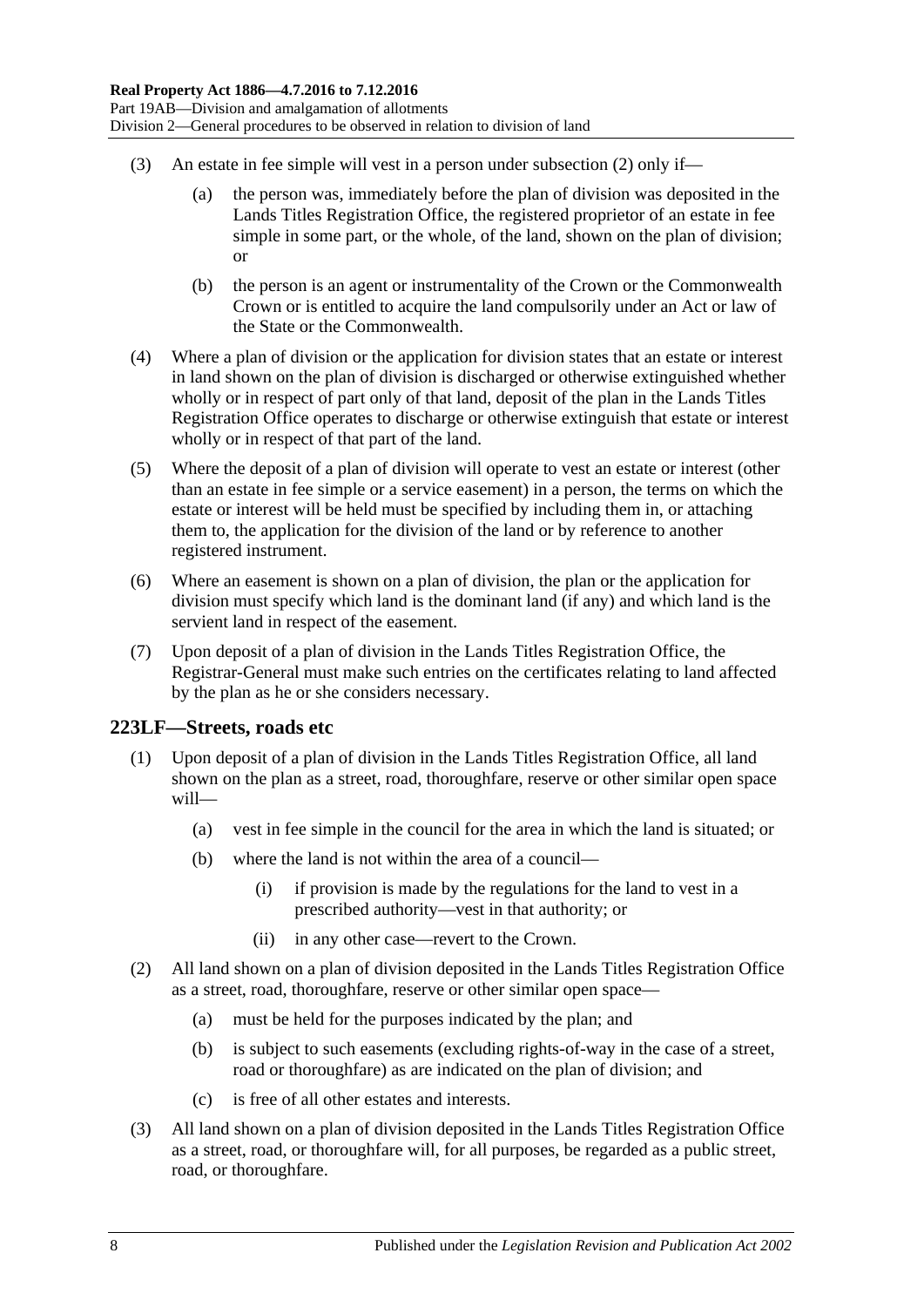- (4) [Subsections](#page-115-1) (2) and [\(3\)](#page-115-2) apply in relation to a plan of division deposited on or after 4 November 1982.
- (5) Compensation is not payable in respect of the vesting or reversion of land under this section.
- (6) An easement that is appurtenant to land that is shown on a plan of division as a street, road, thoroughfare, reserve or other similar open space ceases to be appurtenant to that land upon deposit of the plan in the Lands Titles Registration Office unless the plan shows that the easement will remain appurtenant to that land.

## <span id="page-116-1"></span><span id="page-116-0"></span>**223LG—Service easements**

- (1) Where it appears from a plan of division deposited in the Lands Titles Registration Office that any land delineated on the plan is subject, or intended to be subject, to an easement in favour of a water industry entity (or a predecessor or successor of such an entity) for sewerage purposes or for water supply purposes, the land is subject to an easement in favour of the entity (or its successor) entitling the entity its agents, servants and workmen at any time to break the surface of, dig, open up and use the land for the purpose of laying down, fixing, taking up, repairing, re-laying or examining pipes and of using and maintaining those pipes for sewerage or water supply purposes, as the case may be, and to enter the land at any time (if necessary with vehicles and equipment) for any of those purposes.
- <span id="page-116-2"></span>(2) Where it appears from a plan of division deposited in the Lands Titles Registration Office that any land delineated on the plan is subject, or intended to be subject, to an easement in favour of a council or the Crown for drainage purposes, the land is subject to an easement in favour of the council (or its successor) or the Crown entitling the council or the Crown through its agents, servants and workmen at any time to break the surface of, dig, open up and use the land for the purpose of constructing, laying down, fixing, taking up, repairing, re-laying or examining drains or drainage pipes for the purpose of the drainage of water, sewage or other effluents and of using and maintaining such drains and pipes, and to enter the land at any time (if necessary with vehicles and equipment) for any of those purposes.
- <span id="page-116-3"></span>(3) Where it appears from a plan of division deposited in the Lands Titles Registration Office that any land delineated on the plan is subject, or is intended to be subject, to an easement for electricity supply purposes which does not exceed ten metres in width and is in favour of an electricity entity, the land is subject to an easement in favour of the entity (and any other electricity entity to which it has leased its rights under the easement), entitling the electricity entity concerned, its agents, servants and workmen at any time—
	- (a) to enter upon and to pass either with or without motor vehicles or other vehicles along or over the land; and
	- (b) to construct and lay—
		- (i) on or under the surface of the land ducts, pipes, conductors, cables, wires and other works; and
		- (ii) on the surface of the land incidental or ancillary works for the transmission of electricity (including, without limiting the generality of the foregoing, manholes and cable markers); and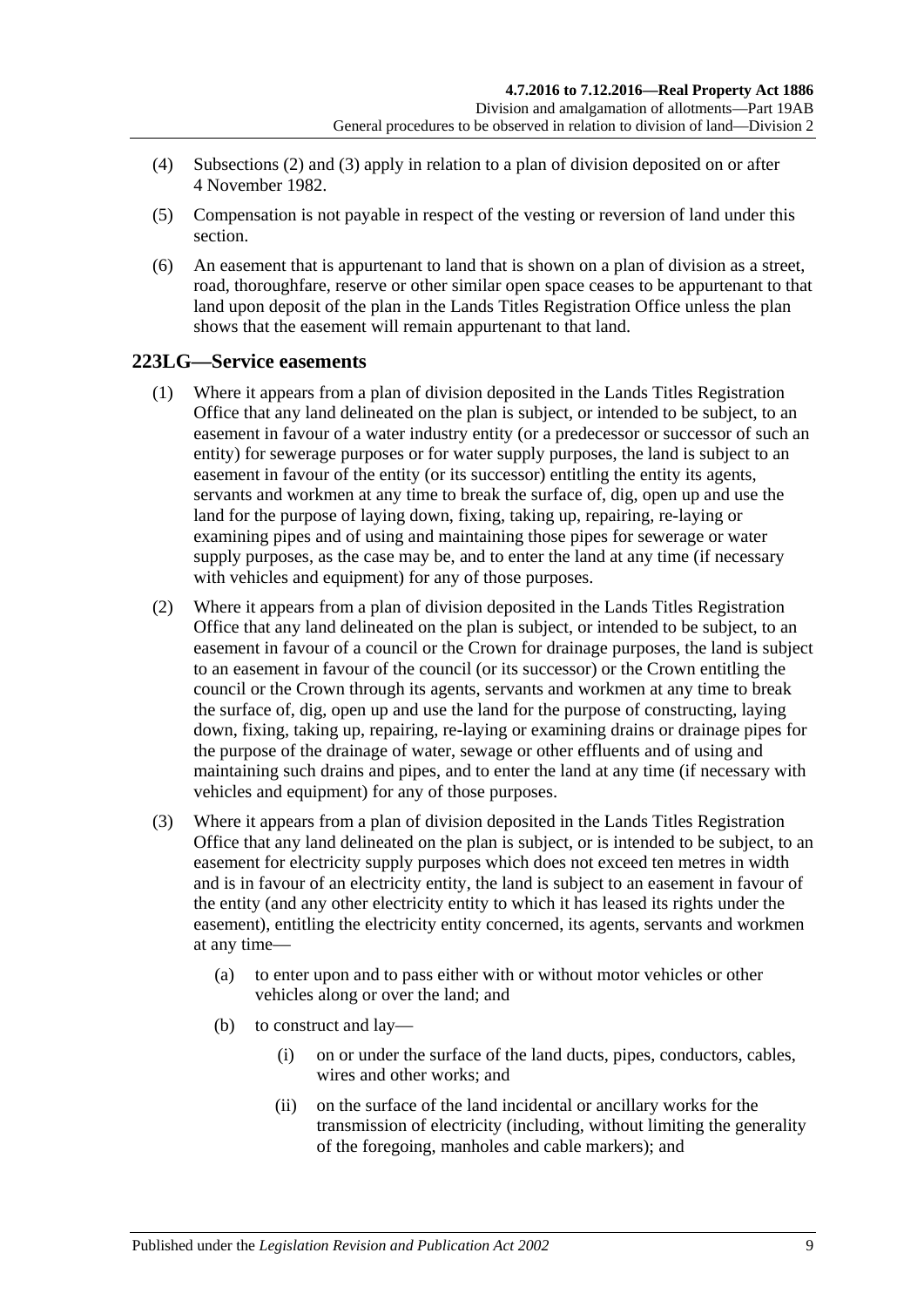- (c) to suspend above the surface of the land conductors, cables, wires and other equipment and to construct supporting and other works incidental or ancillary to that purpose; and
- (d) without limiting the generality of any other right, to erect on any portion of the land designated "T/F" in the plan to a height not exceeding four metres or such other height as may be shown in the plan from the surface of the land, equipment for transforming electricity and incidental or ancillary works (including, without limiting the generality of the foregoing, such walls or other structures as the electricity entity considers necessary); and
- (e) from time to time to break the surface of, dig, open up and use the land for any of the purposes referred to in this subsection; and
- (f) to inspect, repair, alter, remove and replace any works referred to in this subsection; and
- (g) to transmit electricity by means of any such works.
- (4) No right to compensation arises—
	- (a) by virtue of the fact that land becomes subject to an easement under this section; or
	- (b) by virtue of the exercise of rights conferred by an easement under this section.
- (5) An easement in favour of an authority or entity under [subsections](#page-116-1) (1), [\(2\)](#page-116-2) or [\(3\)](#page-116-3) vests in the authority or entity free of all estates and interests except easements indicated on the plan of division.
- (6) If by virtue of this section, any land is subject to an easement, the Registrar-General must make such entries in the Register Book as are necessary to evidence the easement.

# **223LH—Consent to plans of division**

- <span id="page-117-0"></span>(1) An application for division must be endorsed with—
	- (a) where it appears from the Register Book that deposit of the plan of division in the Lands Titles Registration Office will affect the estate or interest of a person in the land to be divided or in any other land—a certificate signed by that person certifying that they have consented to the deposit of the plan; and
	- (b) where it appears from the Register Book that a person, apart from the registered proprietor or a person referred to in [paragraph](#page-117-0) (a) has, or claims, an estate or interest in the land to be divided—a certificate signed by that person certifying that they have consented to the deposit of the plan; and
	- (c) where the land to be divided is subject to a statutory encumbrance—a certificate signed by or on behalf of the holder of the statutory encumbrance certifying that the holder of the statutory encumbrance has consented to the deposit of the plan.
- <span id="page-117-1"></span>(2) Where the deposit of a plan of division will operate to vest an estate or interest in land in a person, the application for division must be endorsed with a certificate signed by the person in whom the estate or interest will be vested certifying that he or she has consented to the deposit of the plan.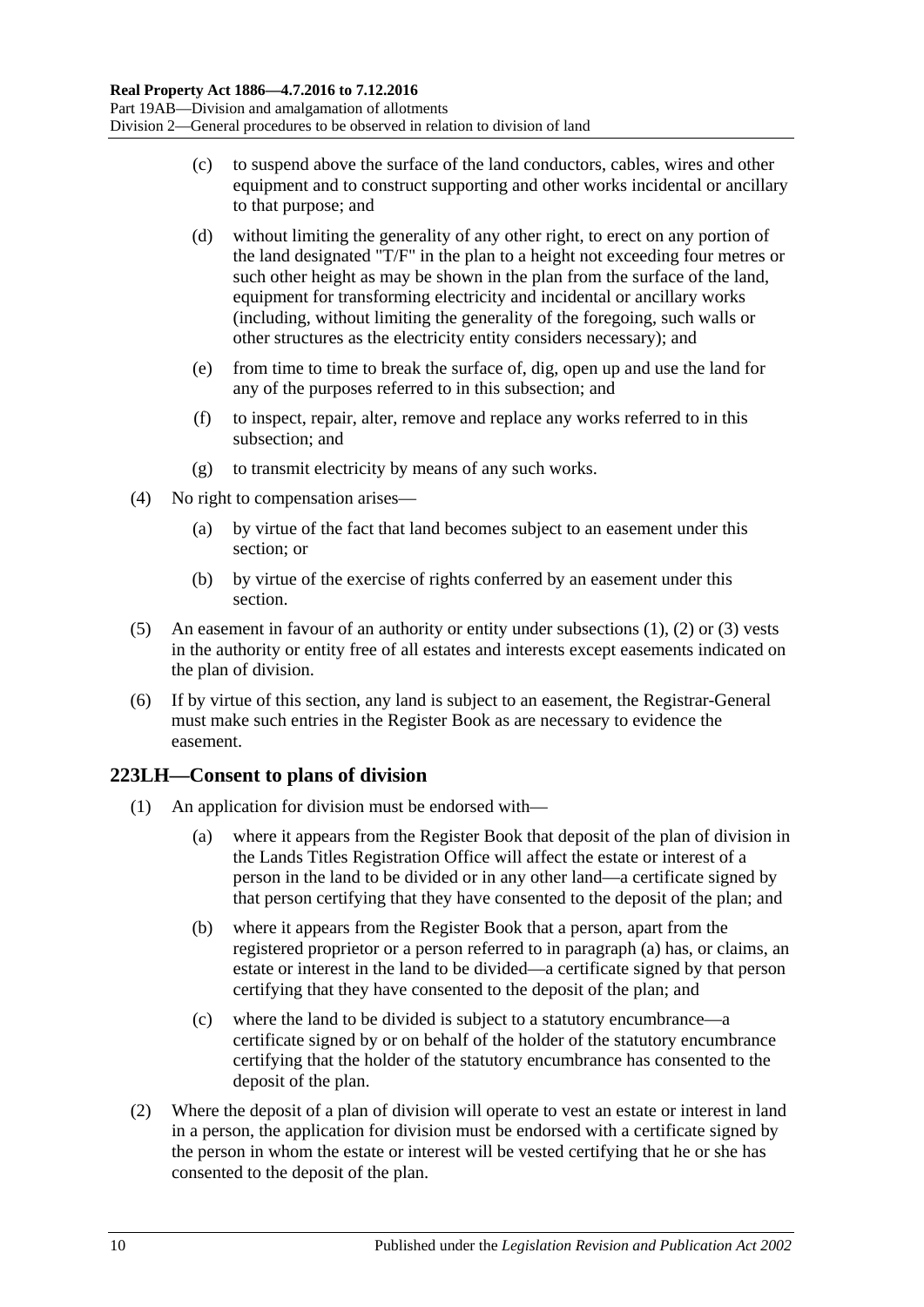- (2a) Where the deposit of a plan of division would result in the extinguishment of an easement in respect of part of the dominant land, the consent of a person who has, or claims, an estate or interest in the servient land is not required in relation to that extinguishment if rights under the easement continue in existence in respect of some other part of the dominant land.
- (3) The Registrar-General may dispense with the requirement of consent under [subsection](#page-117-1) (2) in relation to the vesting of an estate in fee simple in a street, road, thoroughfare, reserve or other similar open space or a service easement.
- (4) A person who has applied for division of land is not required to sign a certificate under this section.
- (5) The regulations may provide that in prescribed cases, or cases of a prescribed class, a certificate is not required under this section unless the Registrar-General specifically requires such a certificate.
- (6) The Registrar-General may, if he or she thinks fit, dispense with a certificate required by this section.

## **223LI—Assessment of stamp duty**

Where duty is payable under the *[Stamp Duties Act](http://www.legislation.sa.gov.au/index.aspx?action=legref&type=act&legtitle=Stamp%20Duties%20Act%201923) 1923* in relation to two or more transactions that will be effected by deposit of a plan of division, each of the transactions will be taken to be effected by a separate instrument for the purposes of assessing the duty.

# **Division 3—Amalgamation**

## **223LJ—Amalgamation**

- (1) Where a person is the registered proprietor of two or more contiguous allotments, he or she may apply to the Registrar-General for amalgamation of those allotments into a single allotment.
- (2) An application under this section—
	- (a) must be in the appropriate form; and
	- (ab) must be signed by the applicant; and
	- (b) must be accompanied by the prescribed fee; and
	- (d) must, if the Registrar-General so requires, be accompanied by a plan of the allotment to be formed by the amalgamation; and
	- (e) must be endorsed with or accompanied by, the consent of persons required by or under [subsection](#page-118-0) (3); and
	- (f) must be accompanied by such other documents as may be prescribed.
- <span id="page-118-0"></span>(3) The consent of the following persons is required to an amalgamation of allotments under this Division:
	- (a) a person who appears from the Register Book to have an interest as mortgagee or encumbrancee of the land or any part of the land to be amalgamated;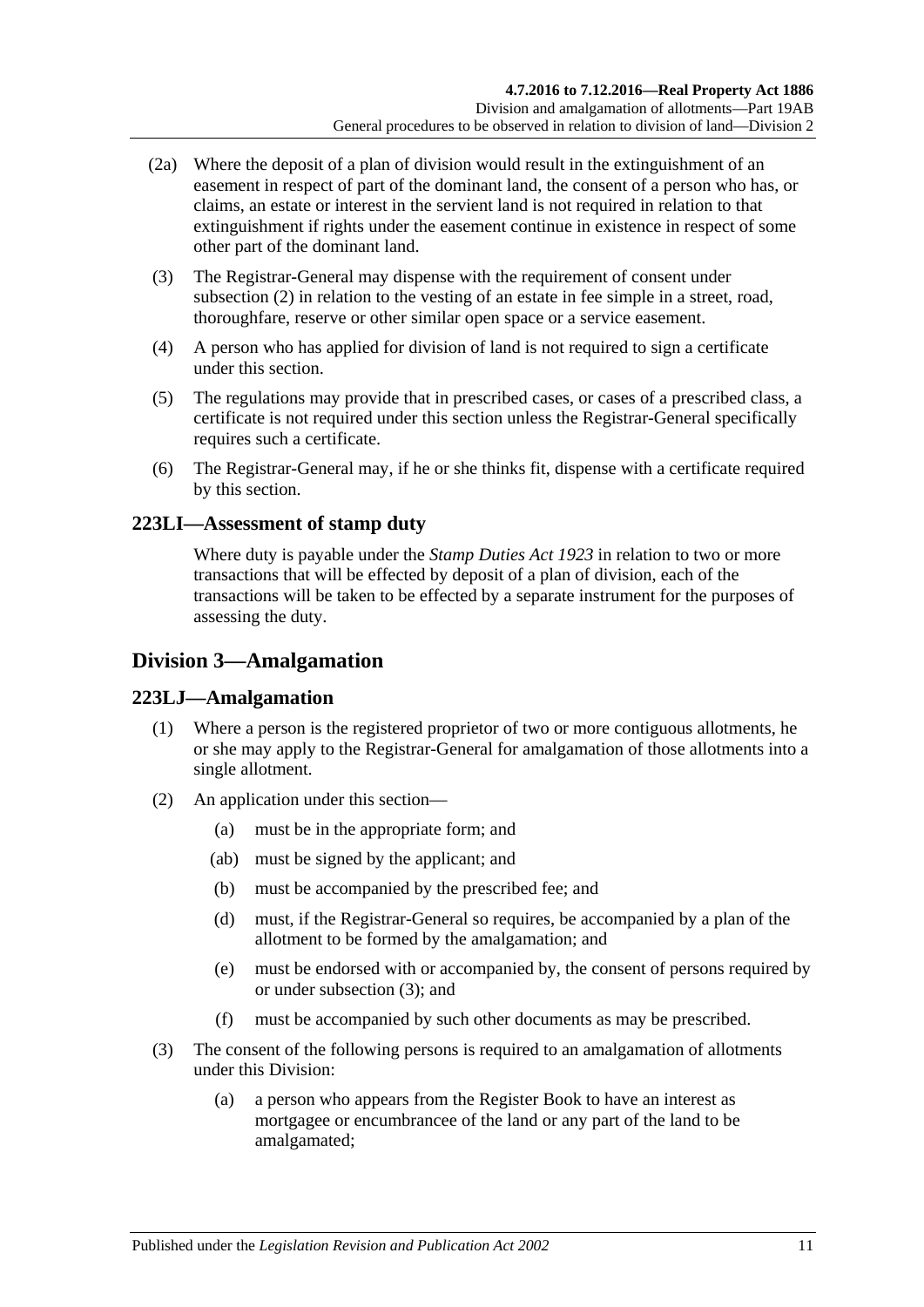- (b) such other persons whose consents are required either in the opinion of the Registrar-General or by regulation.
- (4) Upon receipt of an application under this section, the Registrar-General may—
	- (a) amalgamate the allotments to which the application relates into a single allotment; and
	- (b) make such entries and notations in or upon the Register Book or plans of division or other plans in the Lands Titles Registration Office as are necessary to evidence the amalgamation; and
	- (c) cancel certificates in respect of the amalgamated allotments and issue a new certificate in respect of the allotment formed by the amalgamation.
- $(5)$  If—
	- (a) an easement is appurtenant to one or more (but not all) of the allotments to be amalgamated; and
	- (b) the consent of the proprietor of the servient land and of all persons who appear from the Register Book to have, or to claim, an estate or interest in the servient land is endorsed on the application for amalgamation,

the easement will, upon amalgamation of the allotments, be appurtenant to the single allotment resulting from the amalgamation.

- (6) On—
	- (a) amalgamation of allotments into a single allotment under this section;
	- (b) amalgamation or merger of allotments into a single allotment under any other Act,

the allotments out of which the single allotment was formed cease to be allotments for the purposes of this Part.

# **Division 5—Miscellaneous provisions**

## **223LP—Regulations**

The Governor may make such regulations as are contemplated by this Part, or as are necessary or expedient for the purposes of this Part.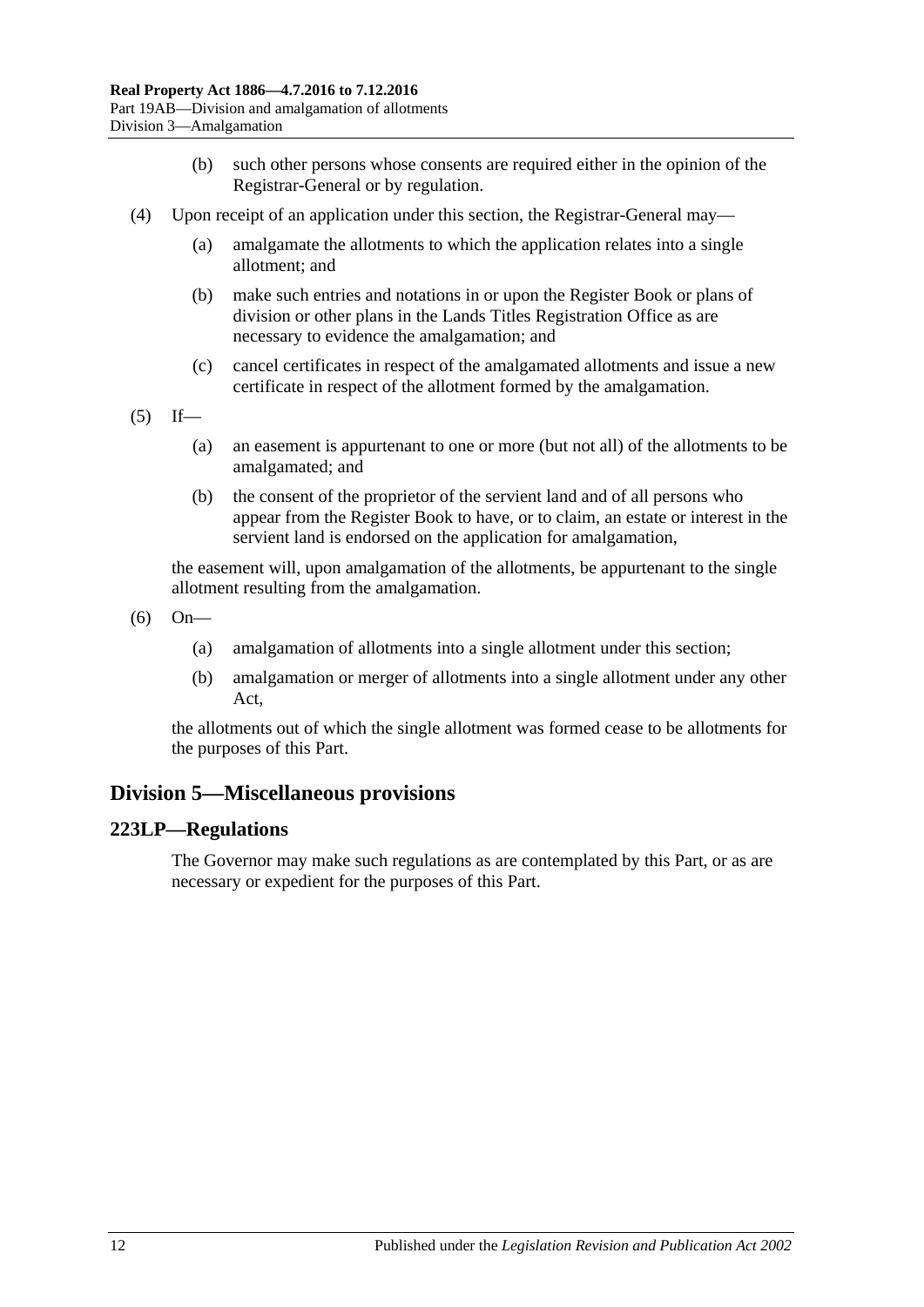# **Part 20—Procedure and penalties**

#### **226—Forms of summons by Registrar-General**

Any summons issued by the Registrar-General under the authority of this Act may be in the form of [Schedule 22](#page-149-0) hereto.

## **227—On refusal or neglect of person summoned, Registrar-General may apply to Judge**

If any person shall refuse or neglect to obey or comply with the requirements of any such summons the Registrar-General may apply to a Judge for a summons calling upon such person to show cause why he should not obey or comply with the same, and any Judge may, on the hearing of such summons, make such order in the premises as he shall think fit, and unless the Judge shall on such hearing certify that such refusal or neglect was reasonable, such person shall forfeit and pay a penalty, to be enforced by the said Judge not exceeding two hundred dollars.

#### **228—Declarations**

Any declaration under this Act may be made before the Registrar-General, any Deputy Registrar-General, a Notary Public, Justice of the Peace, registered conveyancer, or Commissioner for taking Affidavits in the Supreme Court.

#### **229—Offences**

If a person—

- (a) forges or procures to be forged or assists in forging, or fraudulently affixes or procures to be affixed or assists in affixing, the seal of the Registrar-General, or an impression or part of an impression of the seal, to an instrument or other document; or
- (b) forges or procures to be forged or assists in forging the name, signature or handwriting of—
	- (i) the Registrar-General; or
	- (ii) an officer in any case where the officer is by this Act expressly or impliedly authorised to affix his or her signature; or
- (c) fraudulently stamps or causes to be stamped an instrument or other document with the seal of the Registrar-General or with a seal purporting to be the seal of the Registrar-General; or
- (d) forges or procures to be forged or assists in forging the name, signature or handwriting of a person to an instrument or other document that is under this Act expressly or impliedly authorised to be signed, certified or executed by the person; or
- (e) uses, with an intention to defraud a person—
	- (i) a document on which an impression or part of the impression of a seal of the Registrar-General has been forged or fraudulently affixed knowing that the seal is forged or fraudulently affixed; or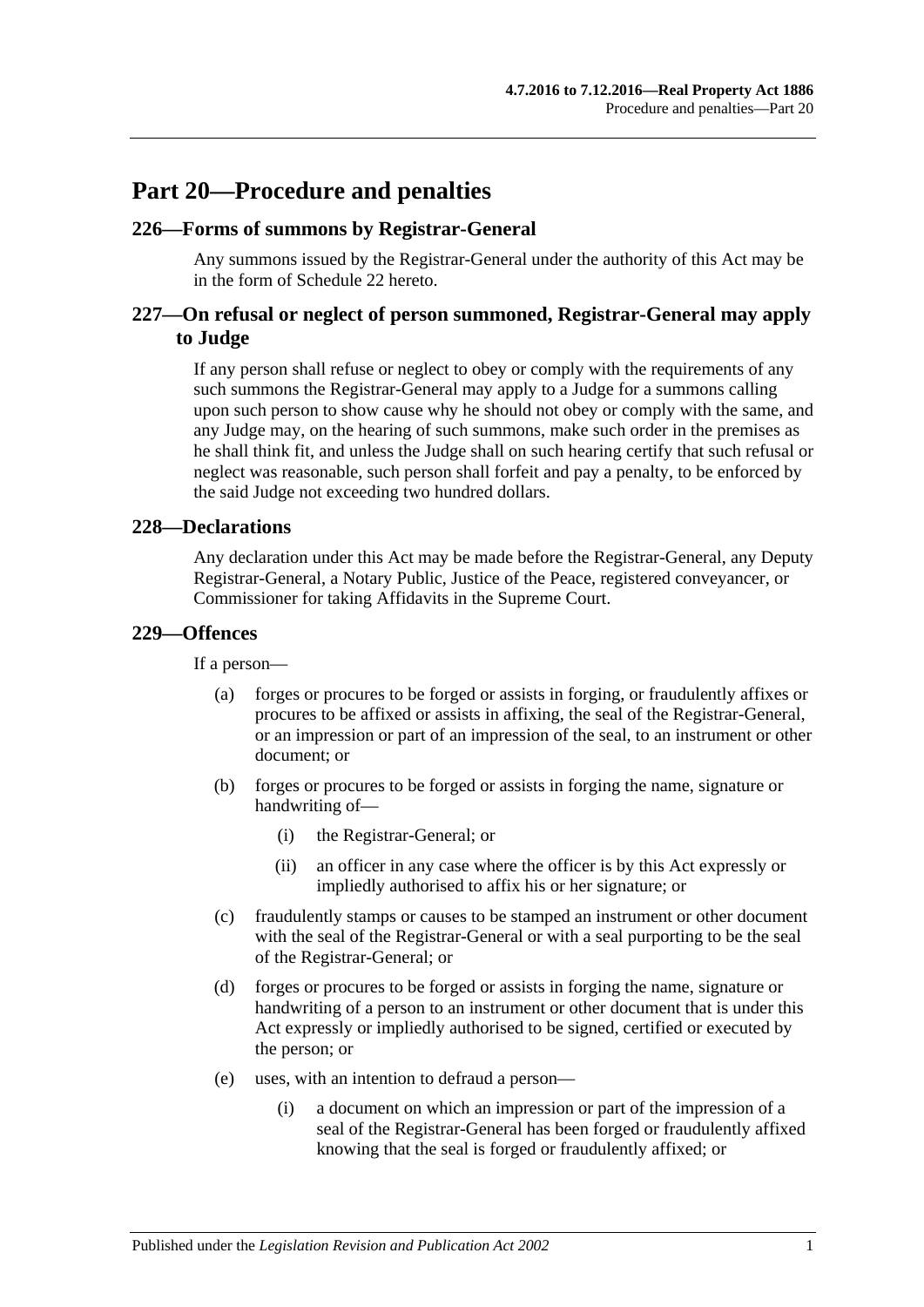(ii) a document the signature to which has been forged knowing that the signature has been forged,

the person is guilty of an offence.

Maximum penalty: \$50 000 or imprisonment for 10 years.

#### **230—Perjury**

If any person wilfully makes a false oath or declaration concerning any document or instrument, or, matter or procedure, under or in pursuance of this Act, such person shall be guilty of perjury.

Maximum penalty: \$50 000 or imprisonment for 10 years.

#### <span id="page-121-0"></span>**232—Certifying incorrect documents**

(1) If a person falsely provides a certification under [section](#page-133-0) 273(1), the person is guilty of an offence.

Maximum penalty: \$5 000 or imprisonment for 1 year.

- (1a) In proceedings for an offence against [subsection](#page-121-0) (1), it is a defence to prove that—
	- (a) the defendant was not negligent; and
	- (b) the act or omission constituting the offence was attributable to an honest mistake on the defendant's part.

 $(lb)$  If—

- (a) a person falsely provides a certification under [section](#page-133-0) 273(1); and
- (b) the person knows that the certification is false,

the person is guilty of an offence.

Maximum penalty: \$10 000 or imprisonment for 2 years.

- (2) If a person who is an employee of a body corporate that is a mortgagee that is required to provide a certification under [section](#page-133-0) 273(1)—
	- (a) provides the certification on behalf of the body corporate; but
	- (b) does not, at the time of providing the certification, have personal knowledge of the matters to which he or she is certifying,

the person and the body corporate are each guilty of an offence. Maximum penalty: \$10 000.

# **232A—Offences relating to verification of identity**

(1) If a person falsely states that another person's identity has been verified in compliance with the verification of identity requirements or the participation rules, the person is guilty of an offence.

Maximum penalty: \$5 000 or imprisonment for 1 year.

- $(2)$  If—
	- (a) a person falsely states that another person's identity has been verified in compliance with the verification of identity requirements or the participation rules; and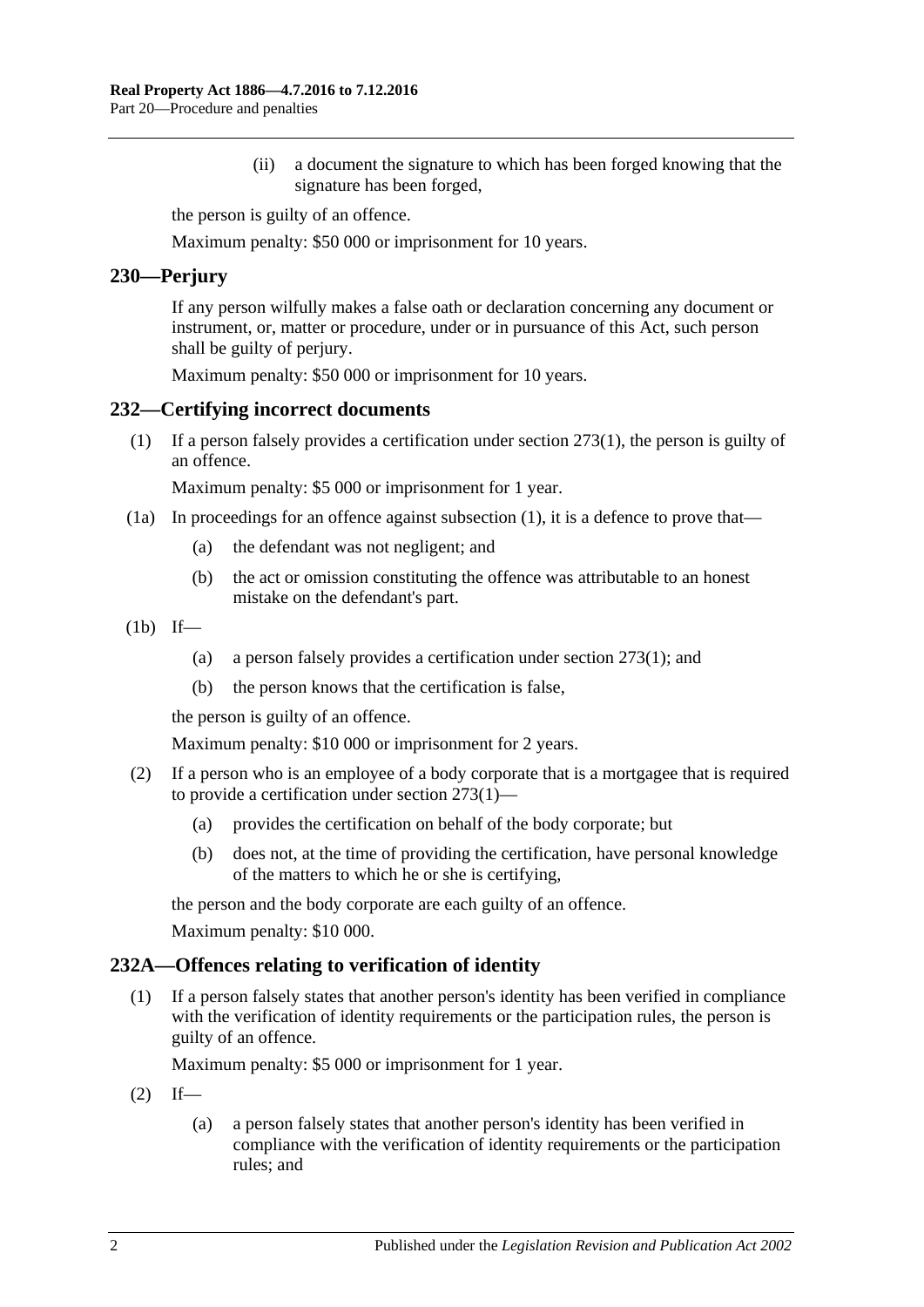(b) the person knows the statement is false,

the person is guilty of an offence.

Maximum penalty: \$10 000 or imprisonment for 2 years.

(3) If a person makes a false or misleading statement in connection with the verification of the identity of the person, or another person, for the purposes of the verification of identity requirements or the participation rules, the person is guilty of an offence.

Maximum penalty: \$5 000 or imprisonment for 1 year.

- $(4)$  If—
	- (a) a person makes a false or misleading statement in connection with the verification of the identity of the person, or another person, for the purposes of the verification of identity requirements or the participation rules; and
	- (b) the person knows the statement is false or misleading,

the person is guilty of an offence.

Maximum penalty: \$10 000 or imprisonment for 2 years.

(5) A person who, in connection with the verification of the identity of the person, or another person, for the purposes of the verification of identity requirements or the participation rules, produces a document or record that he or she knows, or ought to know, is false or misleading in a material particular, is guilty of an offence.

Maximum penalty: \$10 000 or imprisonment for 2 years.

(6) A person who is required under the verification of identity requirements or the participation rules to retain a document or record produced in connection with the verification of another person's identity must retain and safely and securely store the document or record, or a clearly legible copy of the document or record, for the period during which retention of the document or record is required under the requirements or rules as in force when the document or record was produced.

Maximum penalty: \$10 000 or imprisonment for 2 years.

(7) A certification provided under [section](#page-133-0) 273(1) is not a statement for the purposes of this section.

#### **232B—Offences relating to verification of authority**

(1) If a person falsely states that the authority of another person to enter into a transaction, or to execute an instrument or document in connection with a transaction, has been verified in accordance with the verification of authority guidelines or the participation rules, the person is guilty of an offence.

Maximum penalty: \$5 000 or imprisonment for 1 year.

- $(2)$  If—
	- (a) a person falsely states that the authority of another person to enter into a transaction, or to execute an instrument or document in connection with a transaction, has been verified in accordance with the verification of authority guidelines or the participation rules; and
	- (b) the person knows the statement is false,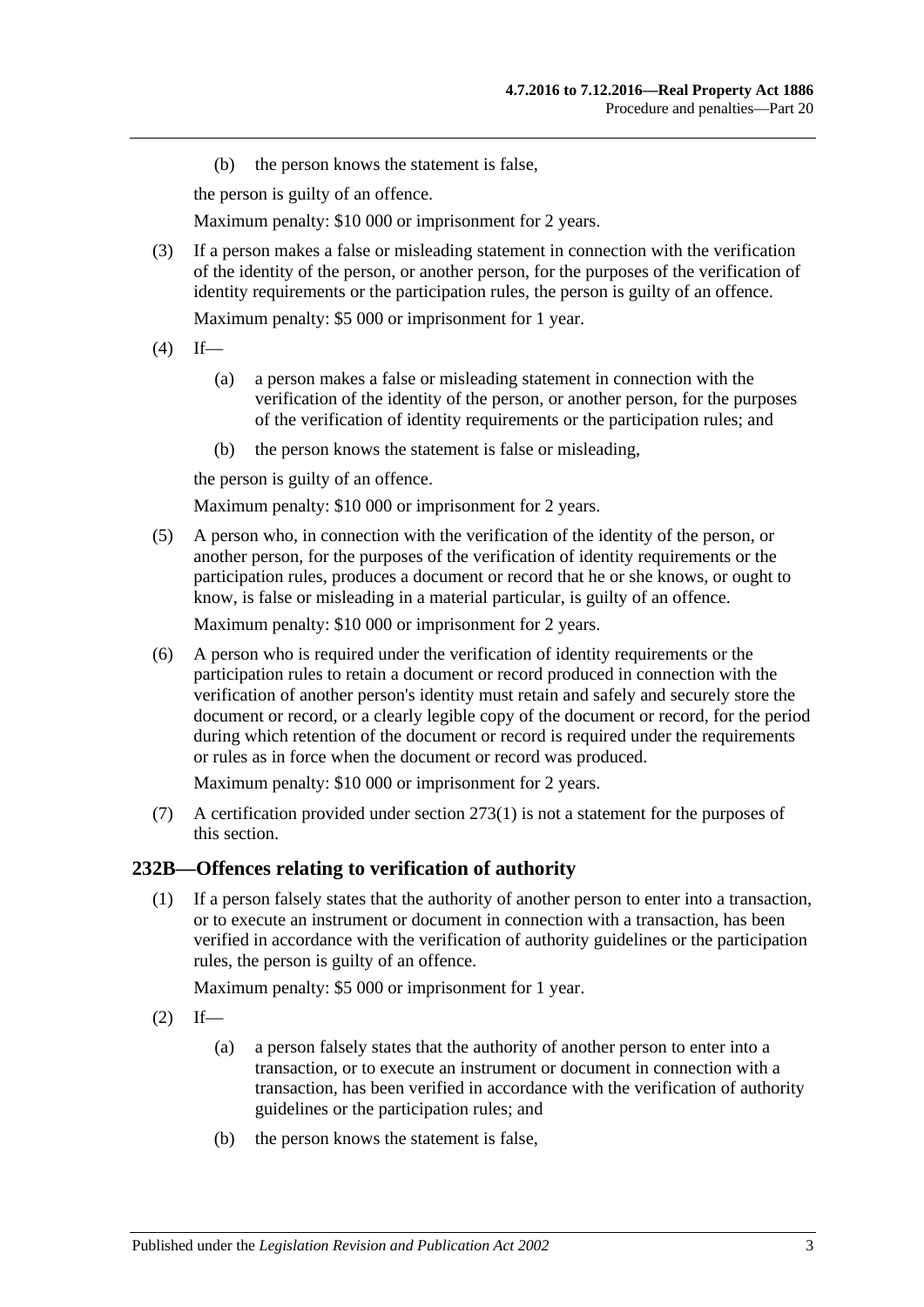the person is guilty of an offence.

Maximum penalty: \$10 000 or imprisonment for 2 years.

(3) If a person makes a false or misleading statement in connection with verifying the authority of the person, or another person, to enter into a transaction, or to execute an instrument or document in connection with a transaction, for the purposes of the verification of authority guidelines or the participation rules, the person is guilty of an offence.

Maximum penalty: \$5 000 or imprisonment for 1 year.

- $(4)$  If—
	- (a) a person makes a false or misleading statement in connection with verifying the authority of the person, or another person, to enter into a transaction, or to execute an instrument or document in connection with a transaction, for the purposes of the verification of authority guidelines or the participation rules; and
	- (b) the person knows the statement is false or misleading,

the person is guilty of an offence.

Maximum penalty: \$10 000 or imprisonment for 2 years.

(5) A person who, in connection with verifying the authority of the person, or another person, to enter into a transaction, or to execute an instrument or document in connection with a transaction, for the purposes of the verification of authority guidelines or the participation rules, produces a document or record that he or she knows, or ought to know, is false or misleading in a material particular, is guilty of an offence.

Maximum penalty: \$10 000 or imprisonment for 2 years.

(6) A person who is required under the verification of authority guidelines or the participation rules to retain a document or record produced in connection with the verification of another person's authority to enter into a transaction, or to execute an instrument or document in connection with a transaction, must retain and safely and securely store the document or record, or a clearly legible copy of the document or record, for the period during which retention of the document or record is required under the guidelines or rules as in force when the document or record was produced.

Maximum penalty: \$10 000 or imprisonment for 2 years.

(7) A certification provided under [section](#page-133-0) 273(1) is not a statement for the purposes of this section.

## **233—Other offences**

A person who—

(a) wilfully and fraudulently makes any false statement in any application to bring land under the provisions of this Act, or in any application to be registered as proprietor, whether in possession, reversion, remainder, or otherwise on a transmission, or in any other application to be registered under this Act as proprietor of any land, or any estate or interest in any land;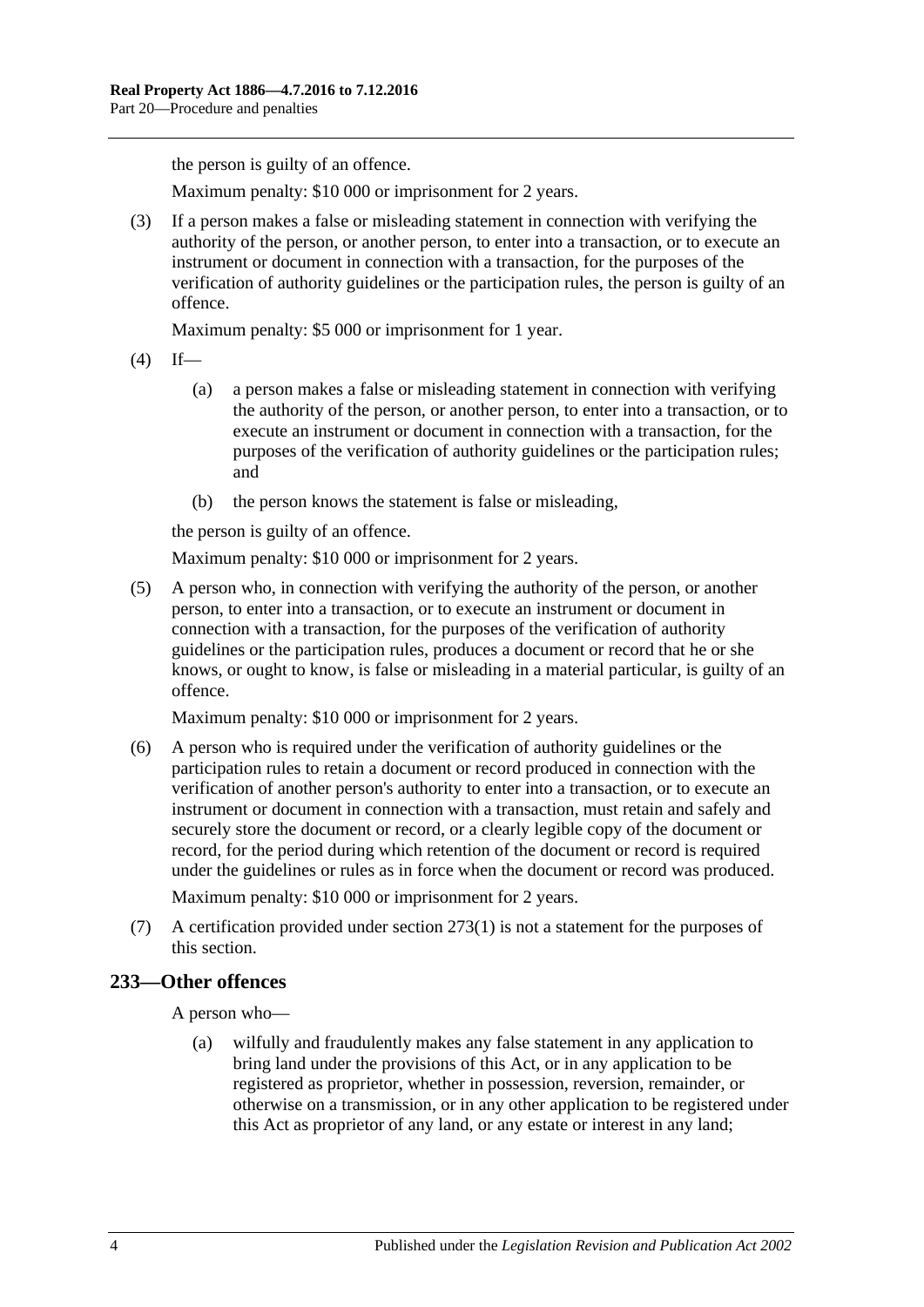- (b) wilfully and fraudulently suppresses, withholds, or conceals, or assists, or joins in, or is privy to the suppressing, withholding, or concealing from the Registrar-General or any Deputy Registrar-General any material document, fact, or matter of information;
- (c) wilfully and fraudulently gives false evidence, or makes a false statement in his examination before the Registrar-General or any Deputy Registrar-General;
- (d) without lawful authority and knowing that no such authority exists intentionally alters or causes to be altered—
	- (i) a certificate of title filed in the Register Book; or
	- (ii) records made by the Registrar-General by an electronic, electromagnetic, optical or photographic process under [Division 2](#page-24-0) of [Part 5](#page-24-1) or a certificate of title issued under that Division; or
	- (iii) any instrument comprising part of the Register Book; or
	- (iv) any instrument or form issued by the Registrar-General; or
	- (v) a client authorisation;
- (da) fraudulently uses, assists in fraudulently using or is privy to the fraudulent using of a digital signature within the meaning of the *[Electronic](http://www.legislation.sa.gov.au/index.aspx?action=legref&type=act&legtitle=Electronic%20Conveyancing%20National%20Law%20(South%20Australia))  [Conveyancing National Law \(South Australia\)](http://www.legislation.sa.gov.au/index.aspx?action=legref&type=act&legtitle=Electronic%20Conveyancing%20National%20Law%20(South%20Australia))*;
- (e) fraudulently uses, assists in fraudulently using, or is privy to the fraudulent using of any form purporting to be issued or sanctioned by the Registrar-General;
- (f) knowingly misleads or deceives any person hereinbefore authorised to demand explanation or information in respect of any land, or the title to any land, which is the subject of any application to bring the same under the provisions of this Act, or in respect of which any instrument is proposed to be registered or recorded,

is guilty of an offence.

Maximum penalty: \$50 000 or imprisonment for 10 years.

## **234—Certificate etc procured by fraud to be void**

Any certificate, instrument, entry, erasure, or alteration procured, or made by fraud as in the last preceding section mentioned shall, whether there shall be a conviction under such section or not, be void as regards all parties or privies to such fraud.

## **240—Conviction not to affect civil remedy**

No proceeding or conviction for any act hereby declared to be an offence shall affect any remedy which any person aggrieved or injured by such act may be entitled to against the person who has committed such act, or against his estate.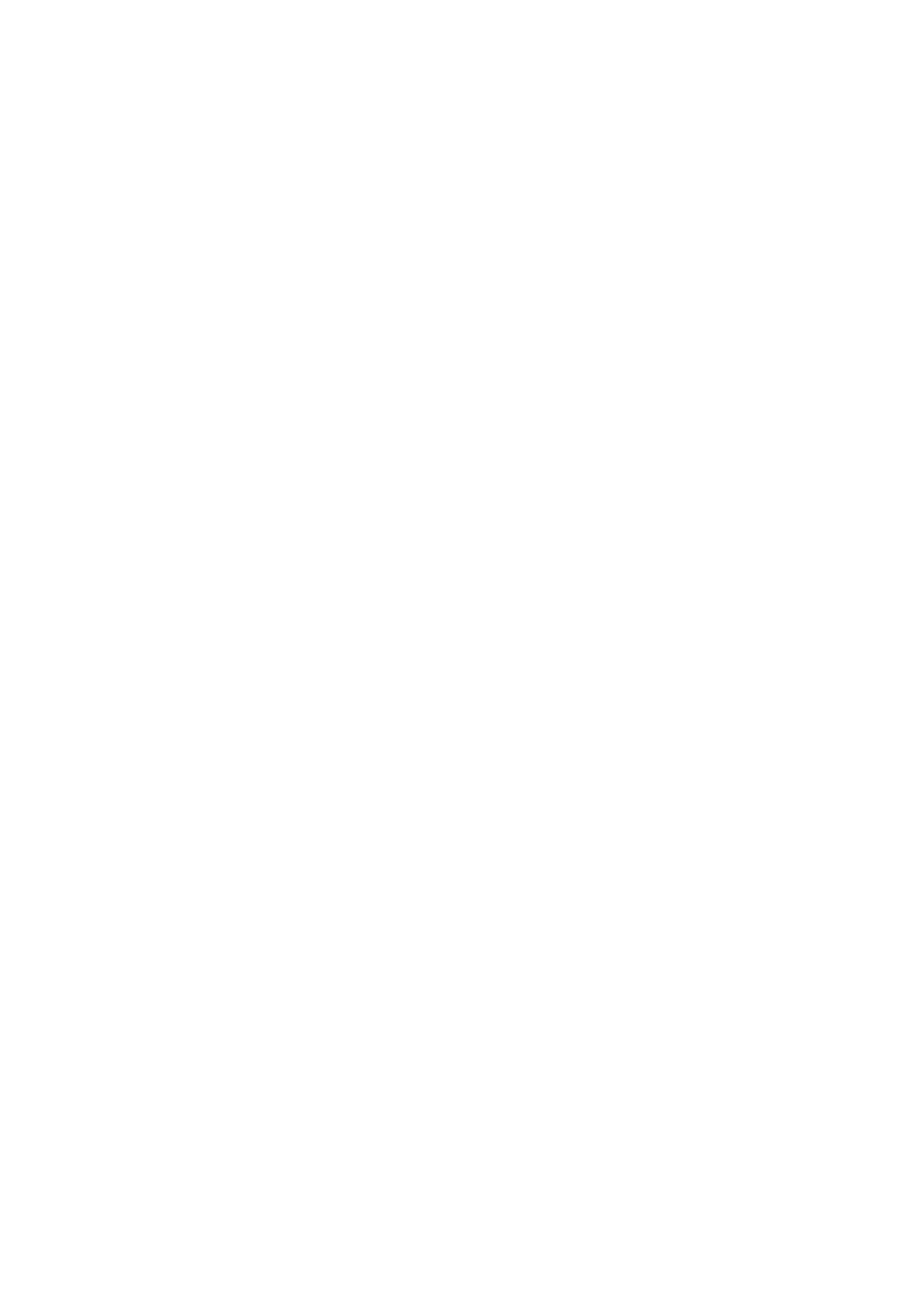# **Part 20A—Client authorisation**

## **240A—Client authorisation**

For the purposes of this Act, a *client authorisation* is a document—

- (a) that is a client authorisation for the purposes of the *[Electronic Conveyancing](http://www.legislation.sa.gov.au/index.aspx?action=legref&type=act&legtitle=Electronic%20Conveyancing%20National%20Law%20(South%20Australia))  [National Law \(South Australia\)](http://www.legislation.sa.gov.au/index.aspx?action=legref&type=act&legtitle=Electronic%20Conveyancing%20National%20Law%20(South%20Australia))*; or
- $(b)$ 
	- (i) that is in the appropriate form; and
	- (ii) by which the client of a law practice, legal practitioner or registered conveyancer authorises the practice, practitioner or conveyancer to execute 1 or more instruments, or do 1 or more other things, on behalf of the client in connection with a specified transaction or for a specified period of time.

## **240B—Effect of client authorisation**

- (1) A properly completed client authorisation has effect according to its terms.
- (2) If a client authorisation is properly completed, the requirements of any other law of this State relating to the execution, signing, witnessing, attestation or sealing of documents must be regarded as having been fully satisfied.
- (3) This section does not apply in relation to a client authorisation under the *[Electronic](http://www.legislation.sa.gov.au/index.aspx?action=legref&type=act&legtitle=Electronic%20Conveyancing%20National%20Law%20(South%20Australia))  [Conveyancing National Law \(South Australia\)](http://www.legislation.sa.gov.au/index.aspx?action=legref&type=act&legtitle=Electronic%20Conveyancing%20National%20Law%20(South%20Australia))*.

**Note—**

Section 11 of the *[Electronic Conveyancing National Law \(South Australia\)](http://www.legislation.sa.gov.au/index.aspx?action=legref&type=act&legtitle=Electronic%20Conveyancing%20National%20Law%20(South%20Australia))* deals with the effect of client authorisations under the Law.

## **240C—Termination of client authorisation**

- (1) A client authorisation terminates if a party to the authorisation advises the other party by notice in writing that the authorisation is terminated.
- (2) Termination of a client authorisation has effect on receipt of the termination notice, or on the date and time or happening of an event specified in the termination notice, whichever occurs first.

## **240D—Instruments to be executed by natural persons**

If a law practice, or a registered conveyancer that is a body corporate, is authorised under a client authorisation to execute instruments on behalf of a person, the instruments must be executed by—

- (a) in the case of a law practice—
	- (i) a person who is a legal practitioner associate of the law practice for the purposes of the *[Legal Practitioners Act](http://www.legislation.sa.gov.au/index.aspx?action=legref&type=act&legtitle=Legal%20Practitioners%20Act%201981) 1981*; or
	- (ii) a registered conveyancer who is an employee of the law practice; or
- (b) in the case of a registered conveyancer that is a body corporate—a registered conveyancer who is a director or employee of the conveyancer.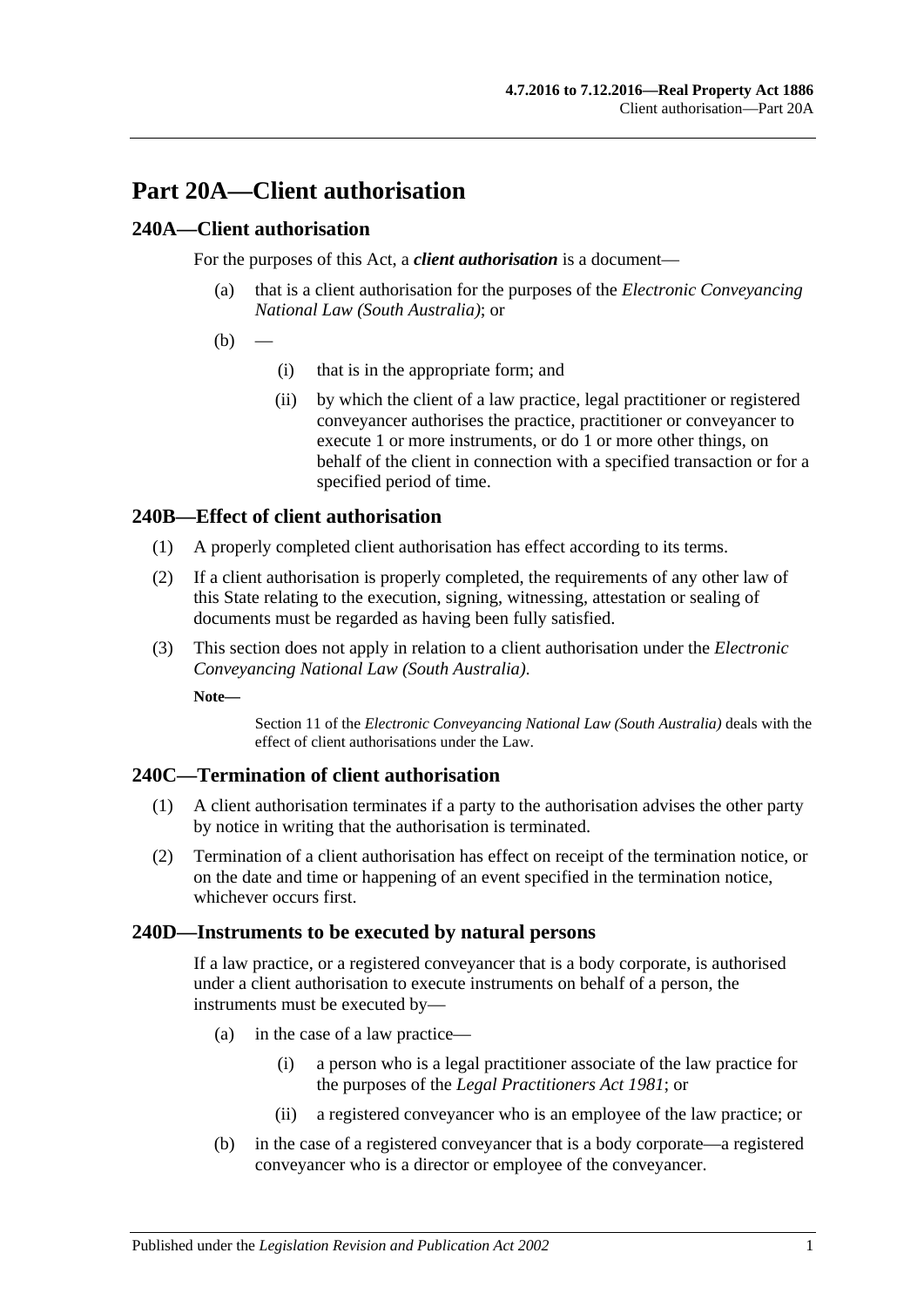#### **240E—Client authorisation may be given by Crown or statutory corporation**

The Crown (including an instrumentality of the Crown) or a statutory corporation may provide for a representative to execute instruments on its behalf by completing a client authorisation (irrespective of whether it has the capacity to delegate its powers).

## **240F—Legal practitioner and registered conveyancer must obtain authorisation**

- <span id="page-127-1"></span><span id="page-127-0"></span>(1) If a legal practitioner or registered conveyancer executes an instrument for the purposes of this Act or the *[Electronic Conveyancing National Law \(South Australia\)](http://www.legislation.sa.gov.au/index.aspx?action=legref&type=act&legtitle=Electronic%20Conveyancing%20National%20Law%20(South%20Australia))* on behalf of a party to the instrument—
	- (a) other than in accordance with a properly completed client authorisation; or
	- (b) in accordance with a properly completed client authorisation but without first—
		- (i) verifying the identity of the party in accordance with the verification of identity requirements; and
		- (ii) verifying the authority of the party, in accordance with the verification of authority guidelines, to be a party to the instruments authorised by or under the client authorisation,

the practitioner or conveyancer is guilty of an offence.

Maximum penalty: Imprisonment for 2 years.

- (2) [Subsection](#page-127-0) (1) does not apply to a legal practitioner or registered conveyancer—
	- (a) who executes a caveat as agent of a caveator otherwise than under a client authorisation; or
	- (b) who executes a priority notice on behalf of a person otherwise than under a client authorisation; or
	- (c) in other prescribed circumstances.
- (3) In proceedings for an offence against [subsection](#page-127-1) (1)(a) or [\(b\),](#page-127-2) it is a defence to prove that—
	- (a) the defendant was not negligent; and
	- (b) the act or omission constituting the offence was attributable to an honest mistake on the defendant's part.

## <span id="page-127-2"></span>**240G—Retention of client authorisation**

A client authorisation must be retained by the law practice, legal practitioner or registered conveyancer for the period prescribed by the regulations.

Maximum penalty: \$10 000 or imprisonment for 2 years.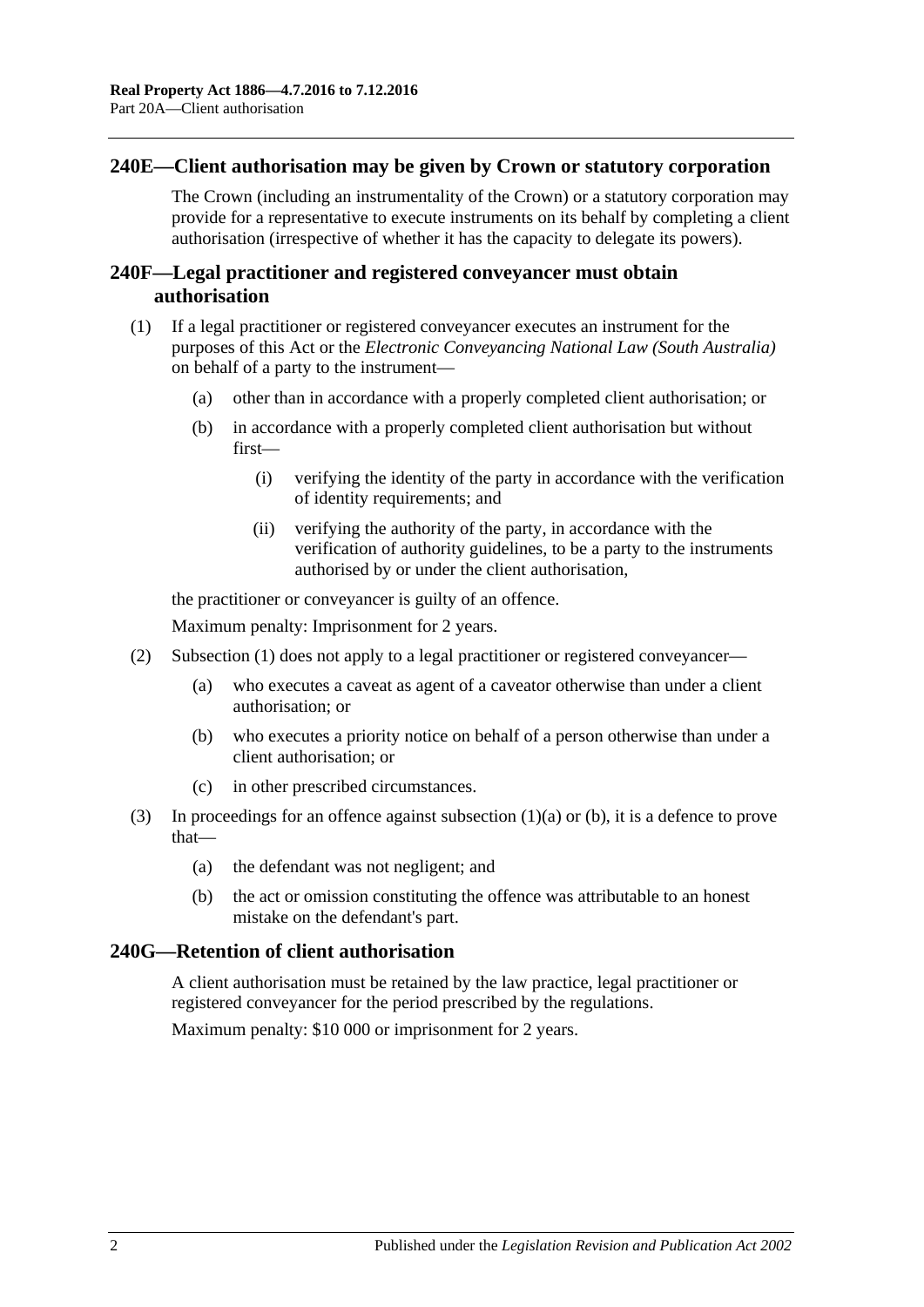# **Part 21—Miscellaneous**

## **241—Plans and maps**

- (1) Where, in the opinion of the Registrar-General, a plan or map is necessary or desirable for the purpose of registering or recording any dealing with land, he may require the person who has lodged documents in connection with the dealing to lodge an appropriate plan or map.
- (2) A plan or map lodged with the Registrar-General must comply with his requirements as to—
	- (a) the dimensions of the plan or map; and
	- (b) the scale to which it is drawn; and
	- (c) the information that it includes.
- (3) The Registrar-General may reject a plan or map that—
	- (a) does not comply with his requirements under this section; or
	- (b) is inaccurate or deficient in any respect.

## **242—Diagrams of land in certificates of title**

Every certificate of title for land brought under the provisions of this Act after the passing hereof (except a certificate for a strata lot within the meaning of the *[Community Titles Act](http://www.legislation.sa.gov.au/index.aspx?action=legref&type=act&legtitle=Community%20Titles%20Act%201996) 1996* or a unit within the meaning of the *[Strata Titles Act](http://www.legislation.sa.gov.au/index.aspx?action=legref&type=act&legtitle=Strata%20Titles%20Act%201988) 1988*) must include a diagram (or have a diagram attached to it), showing the measurements of the land contained therein, such plan to be supplied by the Surveyor-General when practicable without involving any cost to the Government, or shall refer to a plan deposited, or accepted for filing, in the Lands Titles Office showing such measurements.

## **242A—Cases where measurements not required**

It shall not be necessary to supply, show, or state the dimensions, measurements, or bearings of any closed road or reserve or any closed part of any road or reserve for any purpose of this Act unless those dimensions, measurements, or bearings shall be required by the Registrar-General to be supplied, shown, or stated, and the Registrar-General may in any other case dispense with the necessity for supplying, showing, or stating any dimensions, measurements, or bearings for the purposes of this Act.

## **244—Provision for person under disability of infancy or mental incapacity**

Where any person who (if not under disability) might have made any application, given any consent, done any act, or been party to any proceedings under this Act, is an infant or mentally incapacitated person, the guardian or the administrator or committee of the estate of such person may make such applications, give such consent, do such acts, and be party to such proceedings as such person himself, if free from disability, might have made, given, done, or been party to, and shall otherwise represent such person for the purposes of this Act.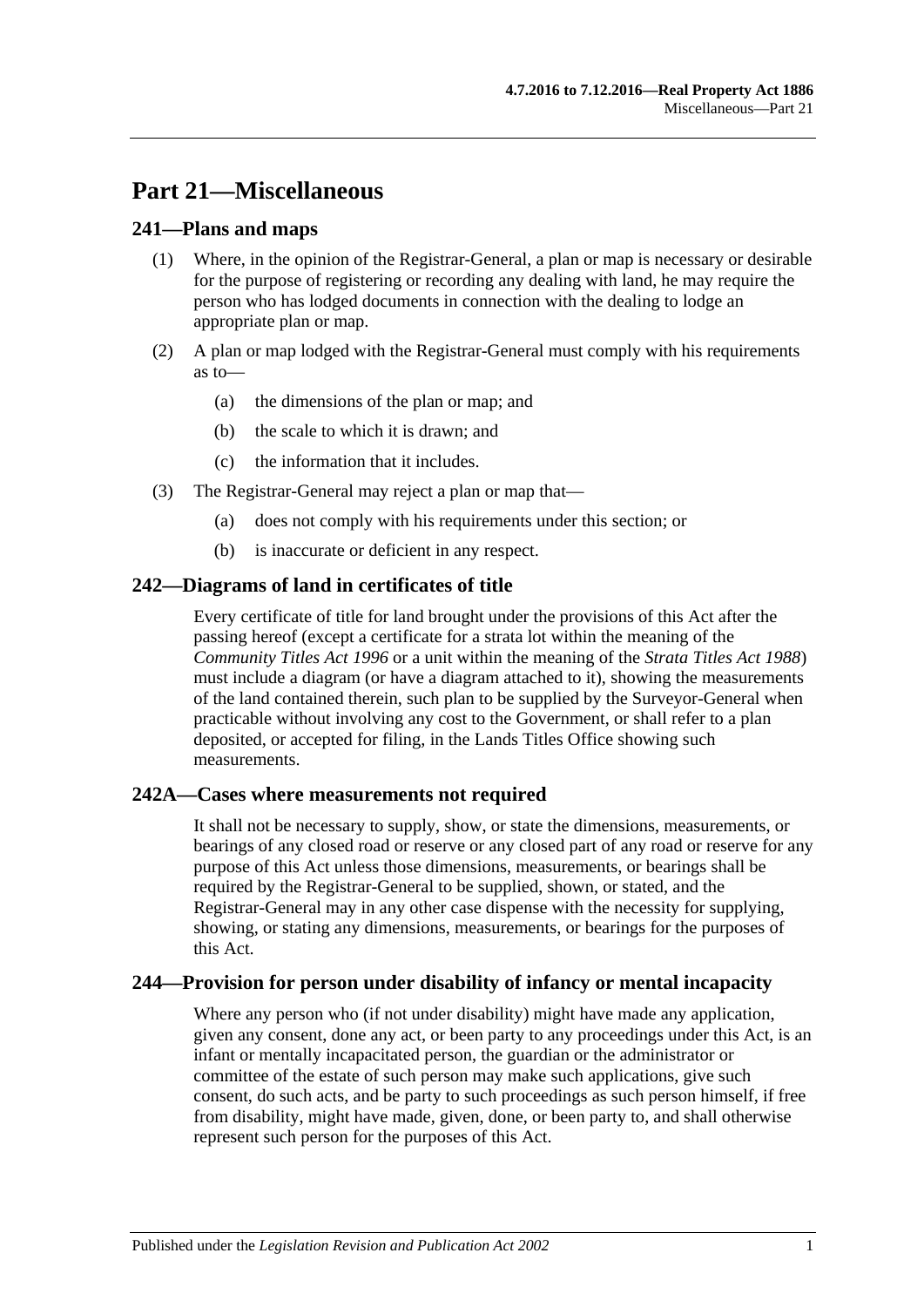## **245—Court may appoint guardian**

The Court may appoint a guardian of an infant for the purposes of this Act.

#### **246—Unregistered instruments to confer claim to registration**

Every instrument signed or executed by a registered proprietor, or by any person claiming through or under a registered proprietor, purporting to pass an estate or interest in land for the registration of which estate or interest provision is made in this Act shall, until registered, be deemed to confer upon the person intended to take under such instrument, or any person claiming through or under him or her, a right or claim to the registration of such estate or interest. The Registrar-General, upon application for such registration by any person other than the person immediately claiming from a registered proprietor, may reject the same altogether or may register the applicant as proprietor of the estate or interest, either forthwith or at the expiration of some defined period of time, and may direct such other entries to be made in the Register Book, and such advertisements to be published, as the Registrar-General considers necessary.

## **247—Informal documents may be registered**

The Registrar-General may, in the event of great loss or inconvenience being likely to arise, register any document signed or executed by a registered proprietor, or by any person claiming through or under a registered proprietor, notwithstanding that such document be not in any of the forms prescribed by this Act, nor otherwise in accordance with the provisions hereof: Provided that such document purports to create an estate or interest in land for the registration of which estate or interest provision is made in this Act, and would in equity, apart from the provisions of this Act, be regarded as vesting such estate or interest in the person intended to take under such document. The Registrar-General, upon application for such registration, may reject the same altogether, or may proceed as directed in the last preceding section.

## **248—Memorial to be entered**

On registering any such applicant, as mentioned in the two last preceding sections, the Registrar-General shall, so far as possible, enter the like memorial of every document or instrument produced by the applicant in the same manner as if such document or instrument had been presented for registration in its proper order of time: Provided that no such registration shall be made if it would interfere with the right of any person claiming under any instrument previously registered under this Act.

#### **249—Equities not abolished**

(1) Nothing contained in this Act shall affect the jurisdiction of the Courts of law and equity in cases of actual fraud or over contracts or agreements for the sale or other disposition of land or over equities generally.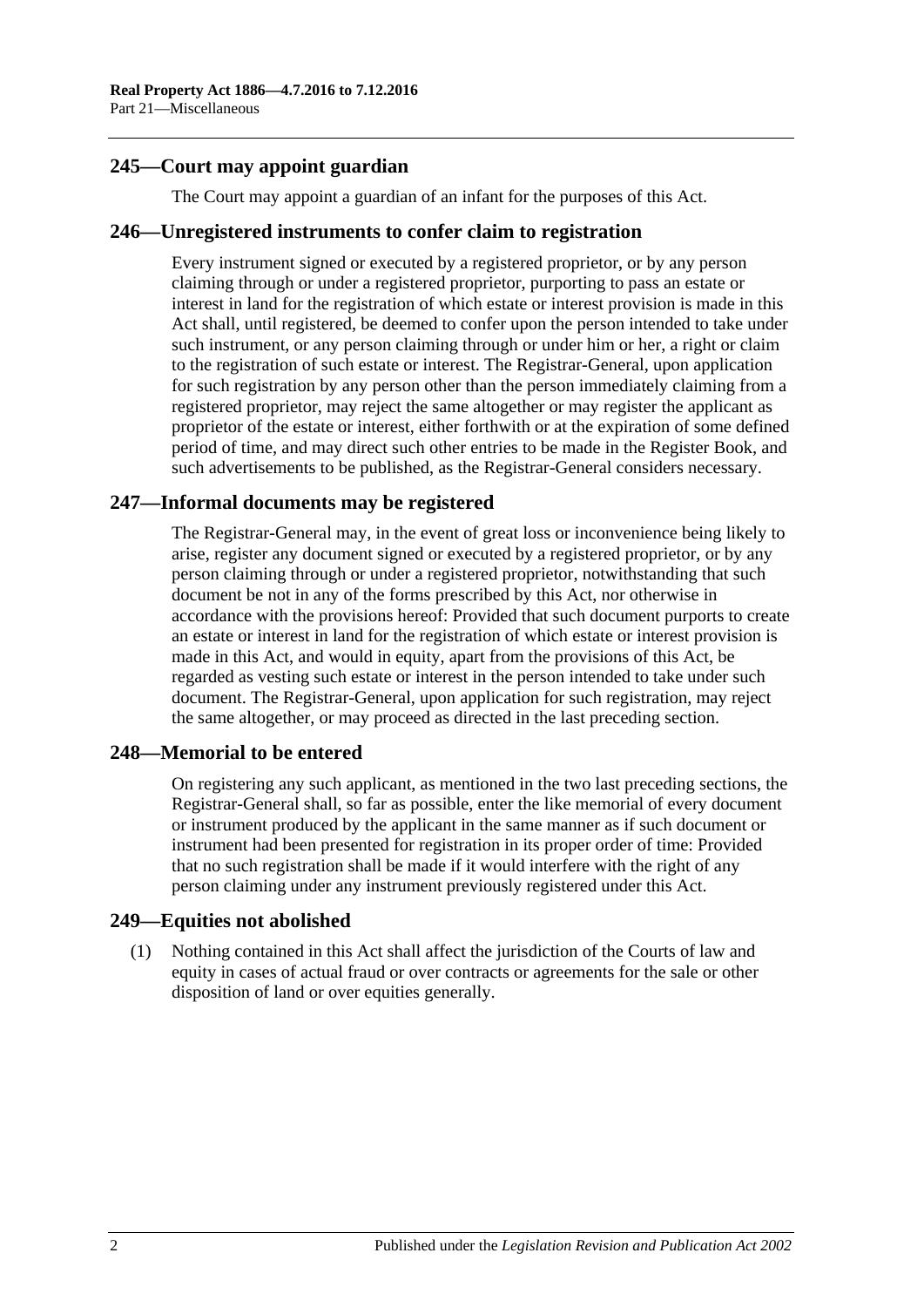(2) And the intention of this Act is that, notwithstanding the provisions herein contained for preventing the particulars of any trusts being entered in the Register Book, and without prejudice to the powers of disposition or other powers conferred by this Act on proprietors of land, all contracts and other rights arising from unregistered transactions may be enforced against such proprietors in respect of their estate and interest therein, in the same manner as such contracts or rights may be enforced against proprietors in respect of land not under the provisions of this Act: Provided that no unregistered estate, interest, contract, or agreement shall prevail against the title of any *bona fide* subsequent transferee, mortgagee, lessee, or encumbrancee, for valuable consideration, duly registered under this Act.

#### **250—Lis pendens not to be registered**

No *lis pendens* affecting lands under the provisions of this Act shall hereafter be registered.

#### **251—No title by adverse possession**

Except as provided in [Part 7A](#page-36-0) of this Act, no person shall acquire any right or title to land under the provisions of this Act by any length of adverse possession, nor shall the right of the registered proprietor to recover possession of any such land be barred by any length of adverse possession.

#### **252—Corporations and district councils to furnish Registrar-General with plans of new streets etc**

So often as any new street or road shall become vested in any Corporation or District Council by any means other than in pursuance of an order for opening the same the Corporation or Council affected shall immediately furnish the Registrar-General with a map or plan showing particulars of the new street or road so having become vested as aforesaid.

## **253—Surveyor-General to furnish Registrar-General with particulars of orders confirming opening of new roads etc**

Whenever an order for opening a new road or closing an old road, or for the exchange of any water or other reserve, through or affecting land under the provisions of this Act shall have been duly confirmed, the Surveyor-General shall forthwith after such confirmation forward to the Registrar-General particulars of the date of such confirmation, and of the width, length, bearings, and measurements of such road, or of the exact dimensions and position of such reserve, and of the land taken in exchange.

## **254—Alteration of plans**

The Registrar-General shall make reference to the particulars so furnished to him or her as aforesaid on any plan deposited which is affected thereby, and shall also make an entry on the certificate in the Register Book, and alter any diagram included in, or attached to, the certificate in accordance with such survey maps, plans or particulars.

## <span id="page-130-0"></span>**255—Confused boundaries**

(1) A plan of the boundaries of land within a Confused Boundary Area that is lodged in the Lands Titles Registration Office under section 51(2) of the *[Survey Act](http://www.legislation.sa.gov.au/index.aspx?action=legref&type=act&legtitle=Survey%20Act%201992) 1992* must be accompanied by an application in a form approved by the Registrar-General.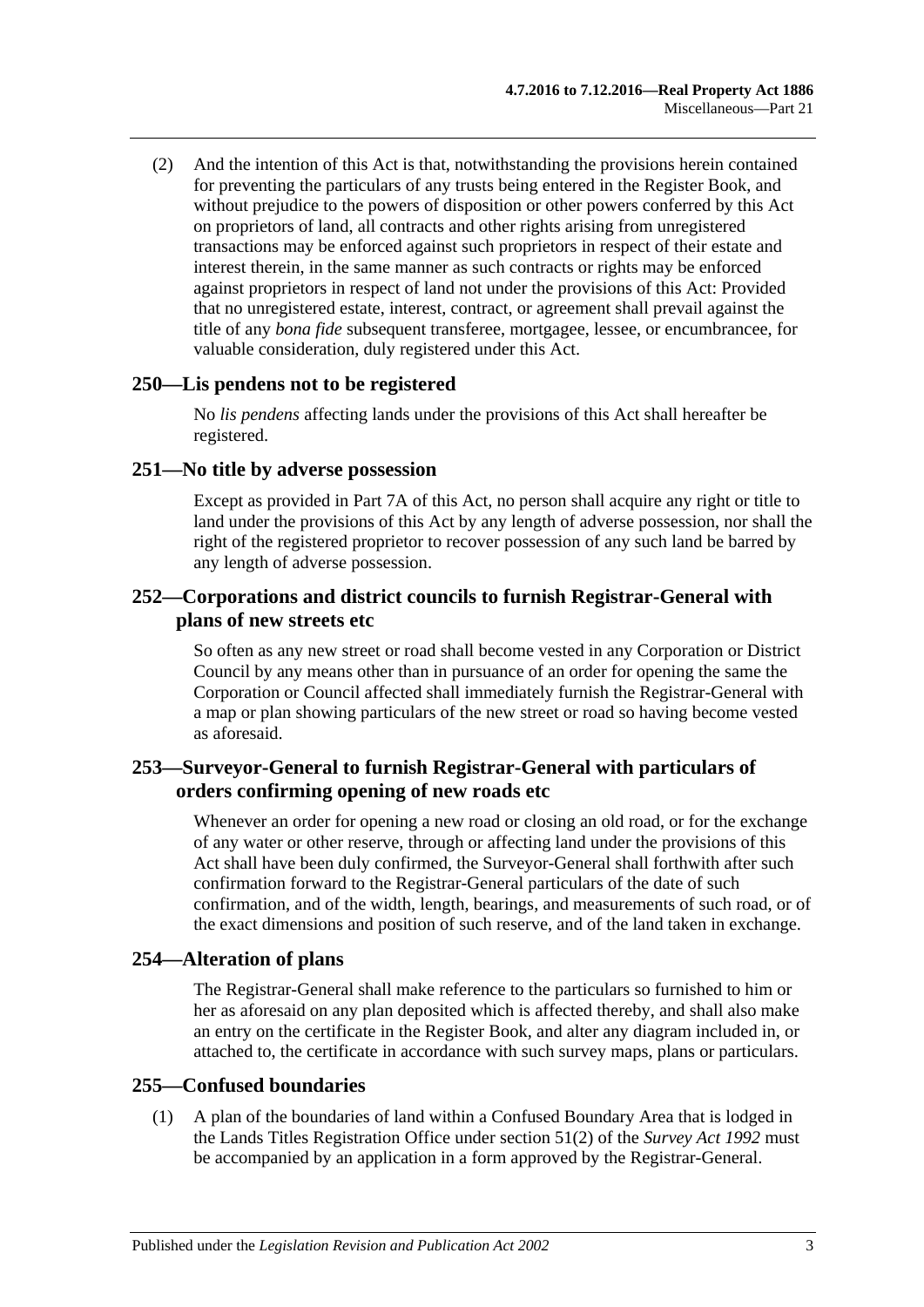- (2) The Registrar-General must, on the lodging of a plan referred to in [subsection](#page-130-0) (1), examine the plan as if it were a plan lodged under this Act.
- <span id="page-131-0"></span>(3) The Registrar-General may deposit a plan in the Lands Titles Registration Office pursuant to section 51 of the *[Survey Act](http://www.legislation.sa.gov.au/index.aspx?action=legref&type=act&legtitle=Survey%20Act%201992) 1992* without the consent of a person who appears from the Register Book to have or to claim an estate or interest in land affected by the plan.
- (4) On the deposit of a plan referred to in [subsection](#page-131-0) (3)—
	- (a) the boundaries of land affected by the plan are by force of this subsection altered to the extent necessary to give effect to the plan; and
	- (b) the Registrar-General may amend the certificate of title, or may issue a new certificate of title, without the production of any other instrument and without the consent of a person who appears to have or to claim an estate or interest in the land, and may amend any other relevant instrument or record.
- (6) An amendment made to a certificate of title under this section will be taken to have been made prior to the registration or recording of any instrument registered or recorded on the certificate.

#### **258—Reference to Real Property Acts**

Where, in any Act now in force, reference is made to the Real Property Acts, or any of them, such reference shall be deemed to extend to this Act.

#### **259—General powers of Court not affected**

Any special jurisdiction by this Act given to the Court shall not prejudice or take away the ordinary jurisdiction of the Court.

#### **260—Valuable consideration may be proved by prior instruments**

Whenever in any action or other proceeding affecting the title to any land, it shall become necessary to determine the fact whether any person is a purchaser, transferee, mortgagee, encumbrancee, or lessee, for valuable consideration or not, any party to such action or other proceeding may give in evidence any transfer, mortgage, encumbrance, lease or other instrument affecting the title to such land, although the same may not be referred to in the certificate or may have been cancelled by the Registrar-General.

#### **261—General covenants to be implied in instruments**

In every instrument charging, creating, or transferring any estate or interest in land, there shall be implied the following covenant by the party charging, creating, or transferring such estate or interest, with the party in whose favour such estate or interest is charged or created, or to whom the same is transferred, and his executors, administrators, and transferees, that is to say—That he, the covenanting party, will do such acts and execute such instruments as in accordance with the provisions of this Act may be necessary to give effect to all covenants, conditions, and purposes expressly set forth in such instrument, or by this Act declared to be implied against such party in instruments of a like nature.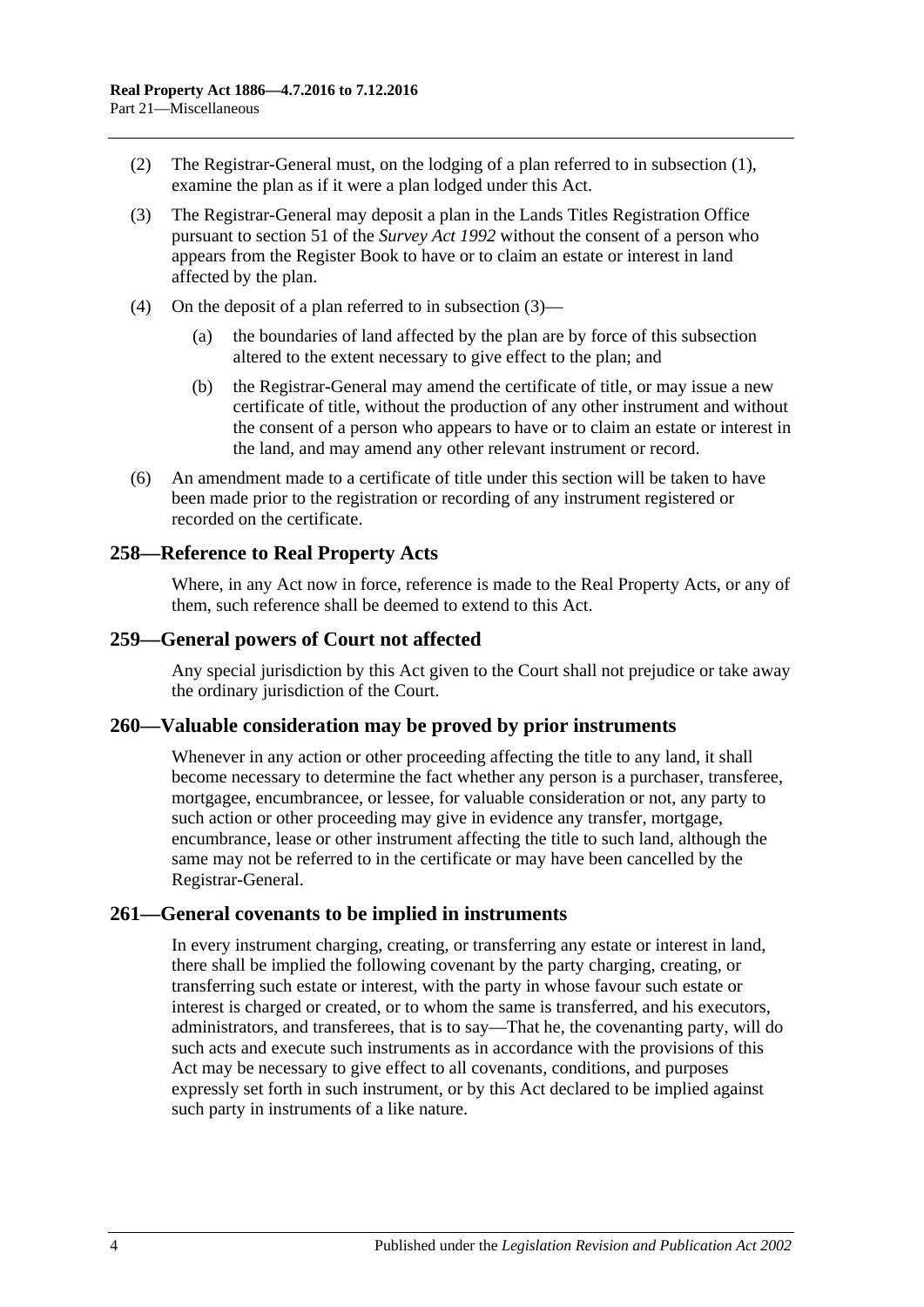#### **262—Implied powers and covenants may be modified or negatived**

Every covenant and power by this Act implied in any instrument may be negatived or modified by express declaration contained in or endorsed on the instrument.

## **263—In action for breach, party may be proceeded against as if he had covenanted in express words**

In any action for a breach of any such covenant, it shall be lawful to allege that the party against whom such action is brought did covenant precisely in the same manner as if such implied covenant, with or without modification, as the case may be, had been expressed in words in such instrument, any law or practice to the contrary notwithstanding; and every such implied covenant shall have the same force and effect and be enforced in the same manner as if it had been set out at length in such instrument.

#### **264—Implied covenants to be joint and several**

Where any covenants are by this Act implied against two or more persons, such implied covenants shall be construed to be joint and several.

#### **265—Short forms of covenants in mortgages and leases**

Where in any mortgage or encumbrance the short form of covenant given in [Schedule](#page-147-0) 16 hereto and numbered 1, or where in any lease any of the other short forms of covenant given in such Schedule shall be used, the covenant set opposite such short form in the said Schedule shall be implied in such mortgage, encumbrance, or lease as fully and effectually as if set out at length therein: Provided that the parties to any such instrument may by express words add to or modify any such short form, in which case the same shall imply the covenant as set out at length, with the addition or modification so expressed.

#### **266—Short form for expressing exception of mines and minerals**

Whenever, in any application or instrument under this Act, the following words shall be used "Except and always reserved to all coals, seams of coals, mines, minerals, and quarries, but paying reasonable compensation to  $\blacksquare$ , they shall be taken to have the same effect, and be construed as if the form of words contained in [Schedule 17](#page-149-1) hereto had been inserted therein; and the Registrar-General, on issuing a certificate, shall insert the words so used in the application or instrument, and the same shall be as binding and effectual as if he had inserted therein the words at length contained in the said [Schedule 17.](#page-149-1)

## **267—Witnessing of instruments**

- (1) If a provision of this Act requires the signing of an instrument by or on behalf of a party to the instrument, the signing of the instrument must be witnessed by a person who either knows the person signing the instrument personally or is satisfied as to his or her identity.
- (2) The witness—
	- (a) must be aged 18 years or over; and
	- (b) must not be a party to the instrument.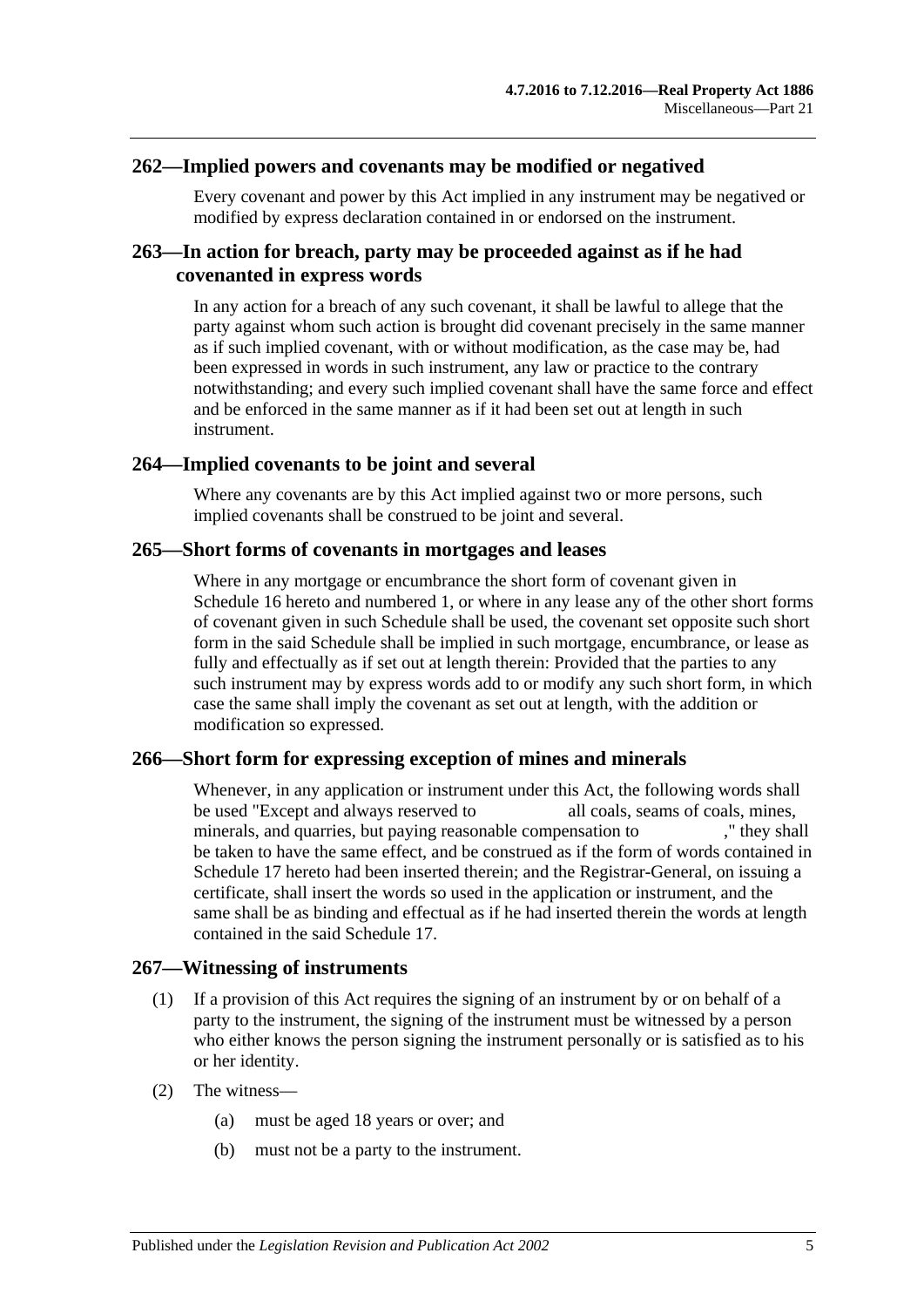(3) The witness must sign his or her name as witness and the full name and address of the witness and a telephone number at which he or she can ordinarily be contacted during business hours must be legibly printed under the witness' signature.

#### **268—Improper witnessing**

If a person signs an instrument as witness but—

- (a) does not know the person signing the instrument personally and has no reasonable ground on which to be satisfied as to the person's identity; or
- (b) knows or has reasonable grounds for suspecting that the person signing the instrument—
	- (i) if signing as a party—is not a party to the instrument; or
	- (ii) if signing on behalf of a party—does not have authority to sign on behalf of the party,

the witness is guilty of an offence.

Maximum penalty: \$5 000 or imprisonment for 1 year.

#### **270—Execution of instrument by corporation**

A corporation may execute instruments under the provisions of this Act in any manner permitted by law.

#### <span id="page-133-0"></span>**273—Authority to register**

- (1) Subject to [subsection](#page-134-0) (2), the Registrar-General must not register or record an instrument purporting to deal with or affect land (including an instrument lodged electronically under the *[Electronic Conveyancing National Law \(South Australia\)](http://www.legislation.sa.gov.au/index.aspx?action=legref&type=act&legtitle=Electronic%20Conveyancing%20National%20Law%20(South%20Australia))*) unless a prescribed person has, on behalf of each person required to execute the instrument under this Act, provided certification in the appropriate form—
	- (a) in relation to compliance with relevant legislation; and
	- (b) that the requirements of this Act in relation to verification of identity, verification of authority and execution of documents have been complied with in respect of the instrument; and
	- (c) that any document relevant to certification of the instrument that is required to be retained under this Act has been so retained; and
	- (d) that there has been compliance with any other requirements prescribed by regulation for the purposes of this section.
- (1a) Certification under [subsection](#page-133-0) (1) may only be provided by a natural person who has personal knowledge as to the matters to which he or she is certifying.
- (1b) If the party required to provide certification under [subsection](#page-133-0) (1) is a body corporate that is a mortgagee, the certification may be given by an employee of the body corporate who has personal knowledge as to the matters to which he or she is certifying.
- (1c) If an instrument is lodged electronically under the *Electronic Conveyancing National Law (South Australia)*, certification required under [subsection](#page-133-0) (1) in respect of the instrument will be taken to be in the appropriate form if it complies with the participation rules.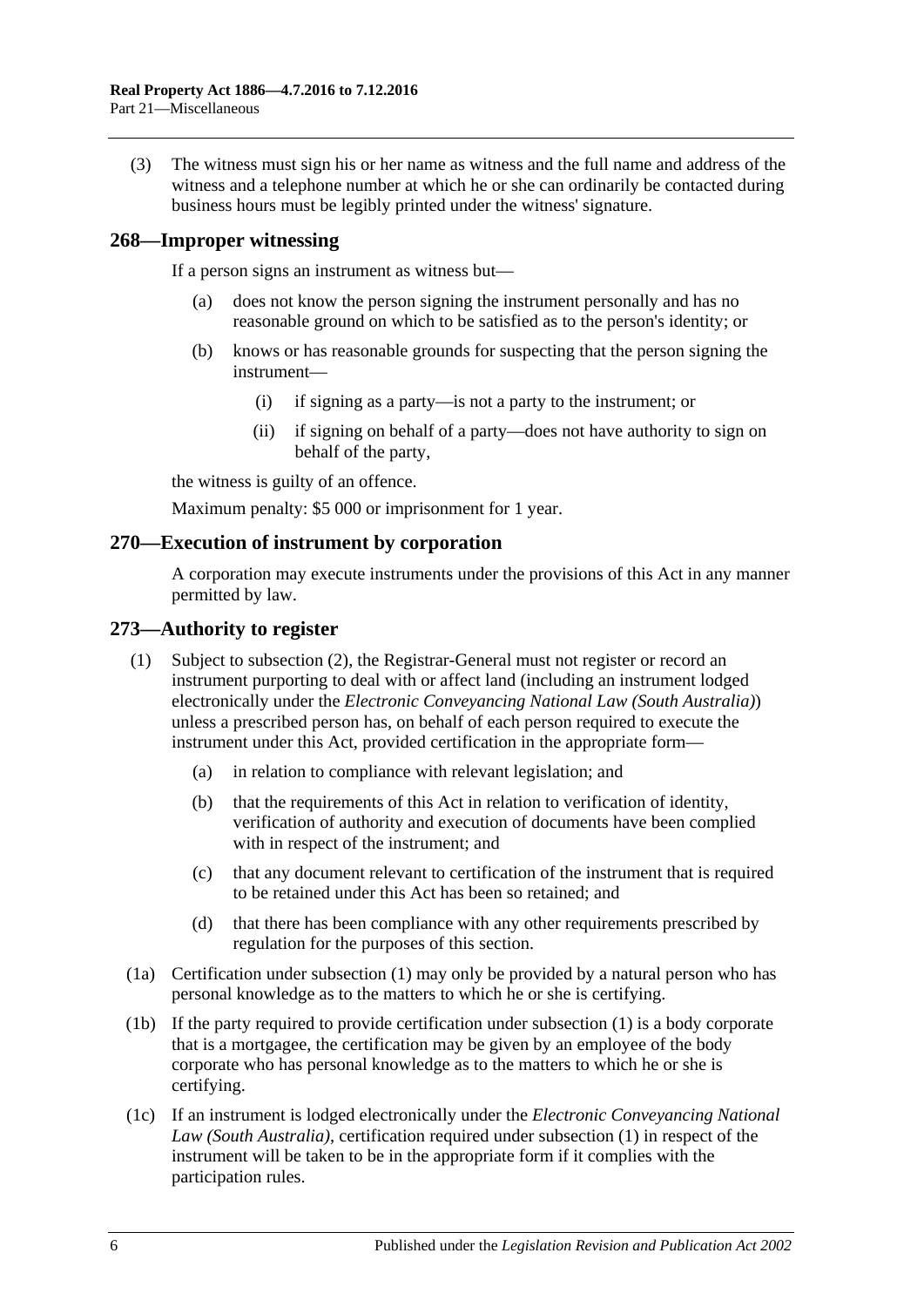- <span id="page-134-0"></span>(2) The Registrar-General may, in his or her discretion, exempt a prescribed person, or classes of instrument prescribed by regulation, from any or all of the certification requirements under [subsection](#page-133-0) (1).
- (3) The Registrar-General may vary or revoke an exemption under [subsection](#page-134-0) (2).
- (4) In this section—

*prescribed person* means—

- (a) a legal practitioner; or
- (b) a registered conveyancer; or
- (c) if the applicant is not represented by a legal practitioner or registered conveyancer—the applicant; or
- (d) if a party to an instrument is not represented by a legal practitioner or registered conveyancer—that party; or
- (e) if a provision of this Act requires or permits some other person to provide certification under [subsection](#page-133-0) (1)—that person.

#### <span id="page-134-1"></span>**273AA—Proof of authority of unrepresented parties to enter into transaction**

- (1) If a party to an instrument is not represented by a legal practitioner or registered conveyancer, the Registrar-General must not register or record the instrument in the Register Book or the Register of Crown Leases unless the party has satisfied the Registrar-General that he or she is authorised to enter into the transaction to which the instrument relates.
- (2) A party to an instrument who is not represented by a legal practitioner or registered conveyancer referred to in [subsection](#page-134-1) (1) must retain a copy of any document used for the purpose of fulfilling his or her obligations under [subsection](#page-134-1) (1) for the period prescribed by the regulations.

Maximum penalty: \$10 000 or imprisonment for 2 years.

(3) In this section *party to an instrument* has the same meaning as in [section](#page-134-2) 273A.

## <span id="page-134-3"></span><span id="page-134-2"></span>**273A—Verification of identity requirements**

- (1) The identity of—
	- (a) a party to an instrument; or
	- (b) a person executing a document for the purposes of this Act (other than a legal practitioner or registered conveyancer acting under a client authorisation),

must be verified in accordance with any prescribed requirements (the *verification of identity requirements*).

(2) A regulation made for the purposes of prescribing verification of identity requirements under [subsection](#page-134-3) (1) may adopt or apply requirements determined, in writing, by the Registrar-General, as in force at a particular time or from time to time.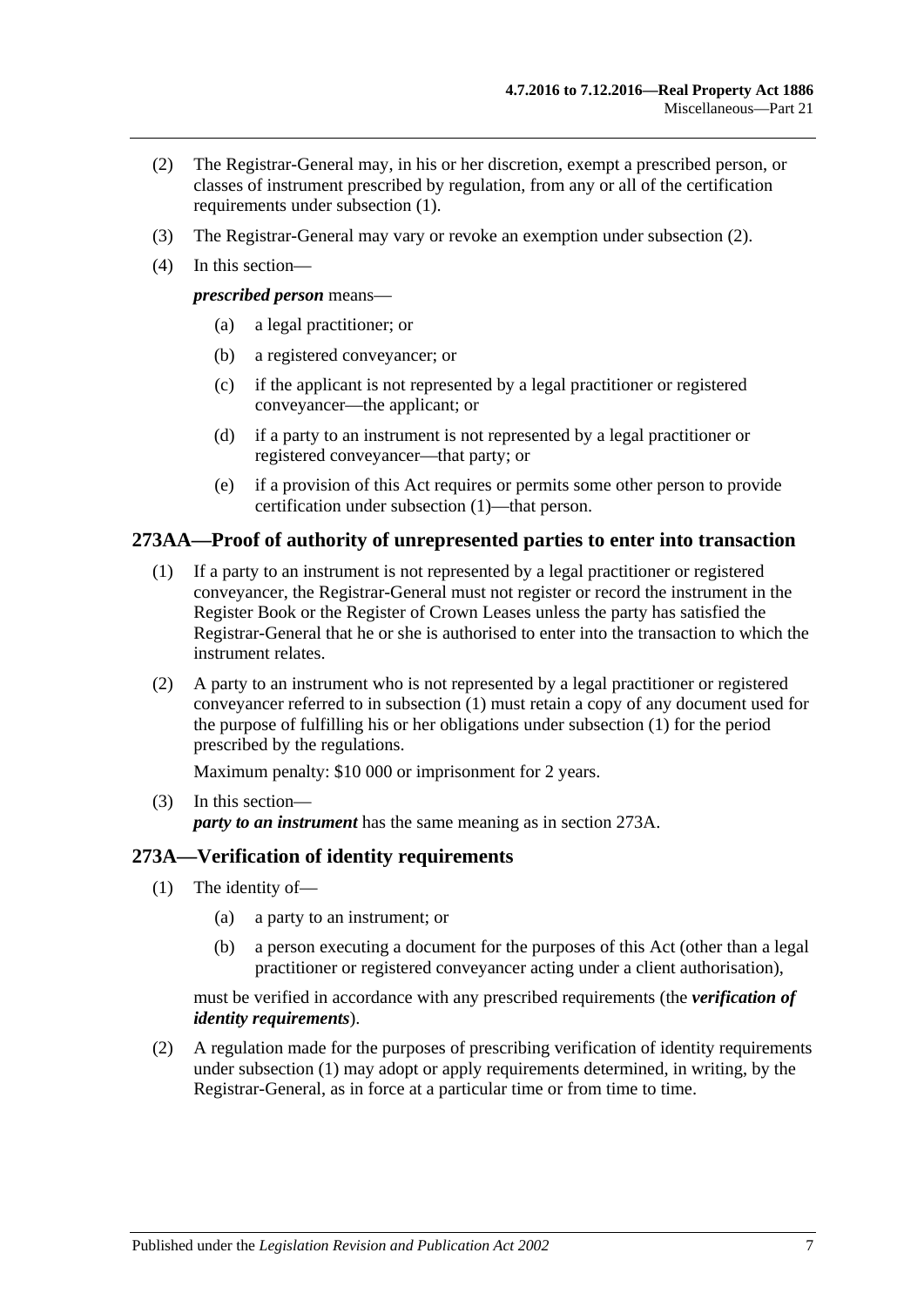- (3) If requirements determined by the Registrar-General are adopted or applied by the regulations—
	- (a) the Registrar-General must ensure that the following are publicly available on a website maintained by the Registrar-General and in any other manner the Registrar-General considers appropriate:
		- (i) the current verification of identity requirements;
		- (ii) all superseded versions of the verification of identity requirements; and
	- (b) if the regulations adopt or apply the requirements as in force from time to time, any new version of the requirements will come into force—
		- (i) on the day on which the version is published on a website maintained by the Registrar-General; or
		- (ii) on a subsequent day specified by the Registrar-General in the requirements.
- (4) The verification of identity requirements may (without limitation)—
	- (a) require verification of identity in relation to all, or specified classes of, instruments or documents; and
	- (b) include a requirement for a person to retain a document or record produced in connection with the verification of another person's identity for a period specified in the requirements.
- (5) A reference in this Act to the verification of identity requirements, in relation to an instrument or other document, is a reference to the verification of identity requirements in force under this section at the time the identity of a party to the instrument or other document is verified (or purportedly verified).
- (5a) In civil proceedings (other than review proceedings under this Act) where it is alleged that a person failed to comply with a requirement under the verification of identity requirements, that person bears the onus of proving his or her compliance with the requirement.
- (6) In this section—

*party to an instrument* includes a person executing an instrument on behalf of another (whether pursuant to a power of attorney or otherwise) but does not include a legal practitioner or registered conveyancer acting under a client authorisation.

## **273B—Verification of authority guidelines**

- (1) The Registrar-General may issue guidelines (the *verification of authority guidelines*) to be observed by a party to a transaction, or the legal practitioner or registered conveyancer representing a party to a transaction, where the party, practitioner or conveyancer is required under this Act to verify his or her authority, or the authority of a party to the transaction, to enter into the transaction or to execute an instrument or document in connection with the transaction.
- (2) The Registrar-General may from time to time cancel, vary or replace the verification of authority guidelines.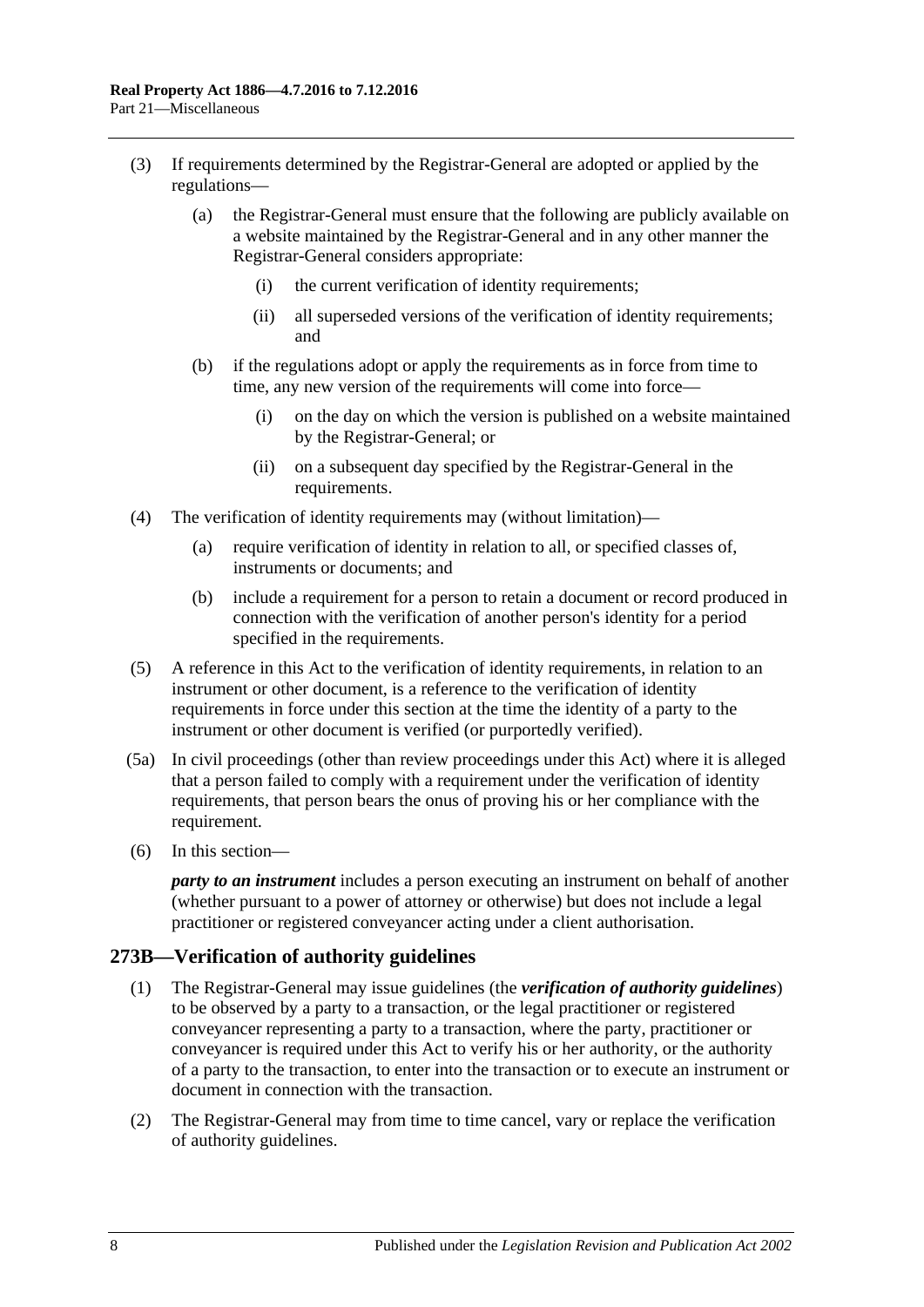- (3) The Registrar-General must ensure that current and superseded versions of the verification of authority guidelines are publicly available on a website maintained by the Registrar-General and in any other manner the Registrar-General considers appropriate.
- (4) A reference in this Act to the verification of authority guidelines, in relation to an instrument or other document, is a reference to the verification of authority guidelines in force under this section at the time the authority of a party to enter into a transaction is verified (or purportedly verified).

## **274—Solicitors and conveyancers to be generally entitled to recover fees for work done under this Act**

- (1) Except as allowed by statute, no person other than a solicitor or registered conveyancer shall be entitled to sue for or receive any fees, costs, or charges for work done in reference to applications, transfers, or other dealings relating to land, nor to any right of set-off in respect of any such fees, costs, or charges, nor to any lien or right to retain any deed, paper, or writing which shall have come into his possession in reference to any such work.
- <span id="page-136-0"></span>(2) Where a requisition is made by the Registrar-General in respect of an instrument under this Act on the ground that there is an error in, or omission from, the instrument, and the error or omission arose through the fault of a solicitor or registered conveyancer, the solicitor or registered conveyancer shall not charge or recover any fees or costs for work done in relation to complying with the requisition.
- (3) Where a person considers that a solicitor or registered conveyancer has, in contravention of [subsection](#page-136-0) (2), charged any fees or costs for work done in relation to complying with a requisition, he may request a Master of the Supreme Court to tax the account of the solicitor or registered conveyancer in order to ascertain whether such fees or costs have been charged.

## **275—Forms in Schedules**

Whenever a form in any Schedule hereto is directed to be used, such direction shall apply equally to any form to the like effect for a similar purpose authorised in conformity with the provisions of this Act; and any variation from such forms, not being in matter of substance, shall not affect their validity or regularity; but they may be used with such alterations as the character of the parties or the circumstances of the case may render necessary.

## **276—Service of notices**

Where this Act makes no provision for the manner in which a notice is to be served on or given to any person the notice may—

- (a) be served personally or by certified post; or
- (b) be served by publication of the notice in a manner directed by the Registrar-General.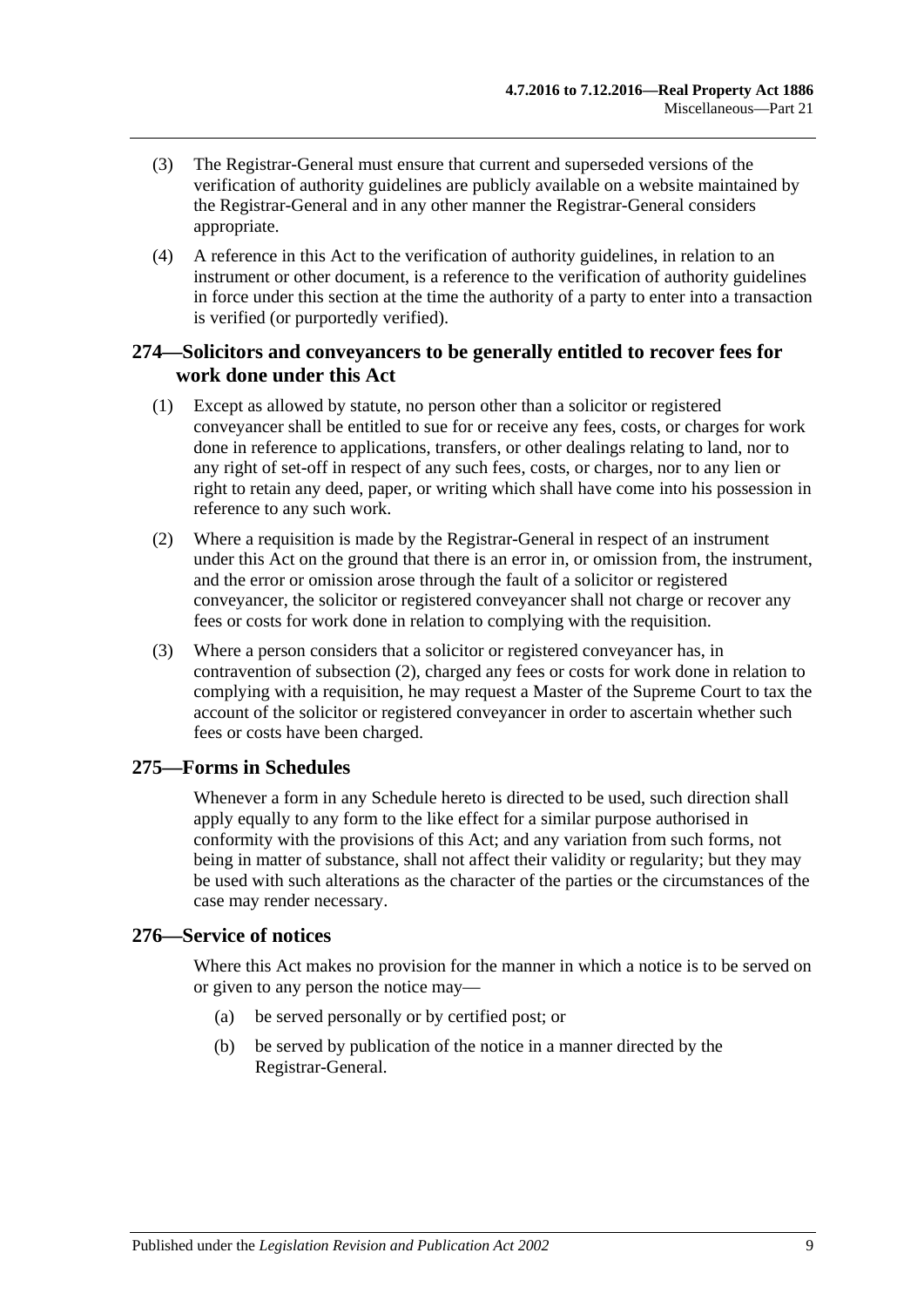## <span id="page-137-0"></span>**276A—Evidence of instruments lodged electronically**

- (1) A document certified by the Registrar-General that reproduces the contents of an instrument lodged electronically under this Act or the *[Electronic Conveyancing](http://www.legislation.sa.gov.au/index.aspx?action=legref&type=act&legtitle=Electronic%20Conveyancing%20National%20Law%20(South%20Australia))  [National Law \(South Australia\)](http://www.legislation.sa.gov.au/index.aspx?action=legref&type=act&legtitle=Electronic%20Conveyancing%20National%20Law%20(South%20Australia))* (whether in its registered or recorded form or in some other form) must be accepted in legal proceedings as evidence of that instrument.
- (2) A document referred to in [subsection](#page-137-0) (1) that purports to have been certified by the Registrar-General must be taken in legal proceedings, in the absence of proof to the contrary, to have been so certified.

#### <span id="page-137-1"></span>**277—Regulations**

- (1) The Governor may make such regulations as are contemplated by this Act or as are necessary or convenient for the purposes of this Act.
- <span id="page-137-3"></span>(2) Without limiting the generality of [subsection](#page-137-1) (1), the regulations may—
	- (a) provide that a document or record required to be produced or retained by a person under this Act must be retained by the person for a particular period; and
	- (b) provide for and prescribe fees and charges payable for or in respect of the following:
		- (i) the doing of an act or thing under this Act or the *[Electronic](http://www.legislation.sa.gov.au/index.aspx?action=legref&type=act&legtitle=Electronic%20Conveyancing%20National%20Law%20(South%20Australia))  [Conveyancing National Law \(South Australia\)](http://www.legislation.sa.gov.au/index.aspx?action=legref&type=act&legtitle=Electronic%20Conveyancing%20National%20Law%20(South%20Australia))*;
		- (ii) doing an act or thing in respect of the Register Book or the Register of Crown Leases required under any other Act;
		- (iii) searching—
			- (A) the Register Book or the Register of Crown Leases (whether electronically or in any other manner); or
			- (B) a document deposited or registered in the Lands Titles Registration Office,

for information recorded under this or any other Act;

- <span id="page-137-2"></span>(iv) obtaining copies of material searched for under [subparagraph](#page-137-2) (iii);
- (v) charges recoverable by solicitors and registered conveyancers for transacting business under the provisions of this Act;
- (vi) the provision of lodgement support services by the Registrar-General.
- (3) Fees or charges prescribed under [subsection](#page-137-3) (2) for registering a transfer of land may be based on the consideration for the transfer, the value of the land transferred or any other basis whether or not the fee or charge exceeds the administrative cost of registering the transfer.
- (4) A regulation prescribing fees or charges for registering a transfer of land may also provide that the Registrar-General may recover an amount (including interest) as a debt if the assessed value of the transferred land is increased as a result of a reassessment by the Commissioner under the *[Taxation Administration Act](http://www.legislation.sa.gov.au/index.aspx?action=legref&type=act&legtitle=Taxation%20Administration%20Act%201996) 1996*.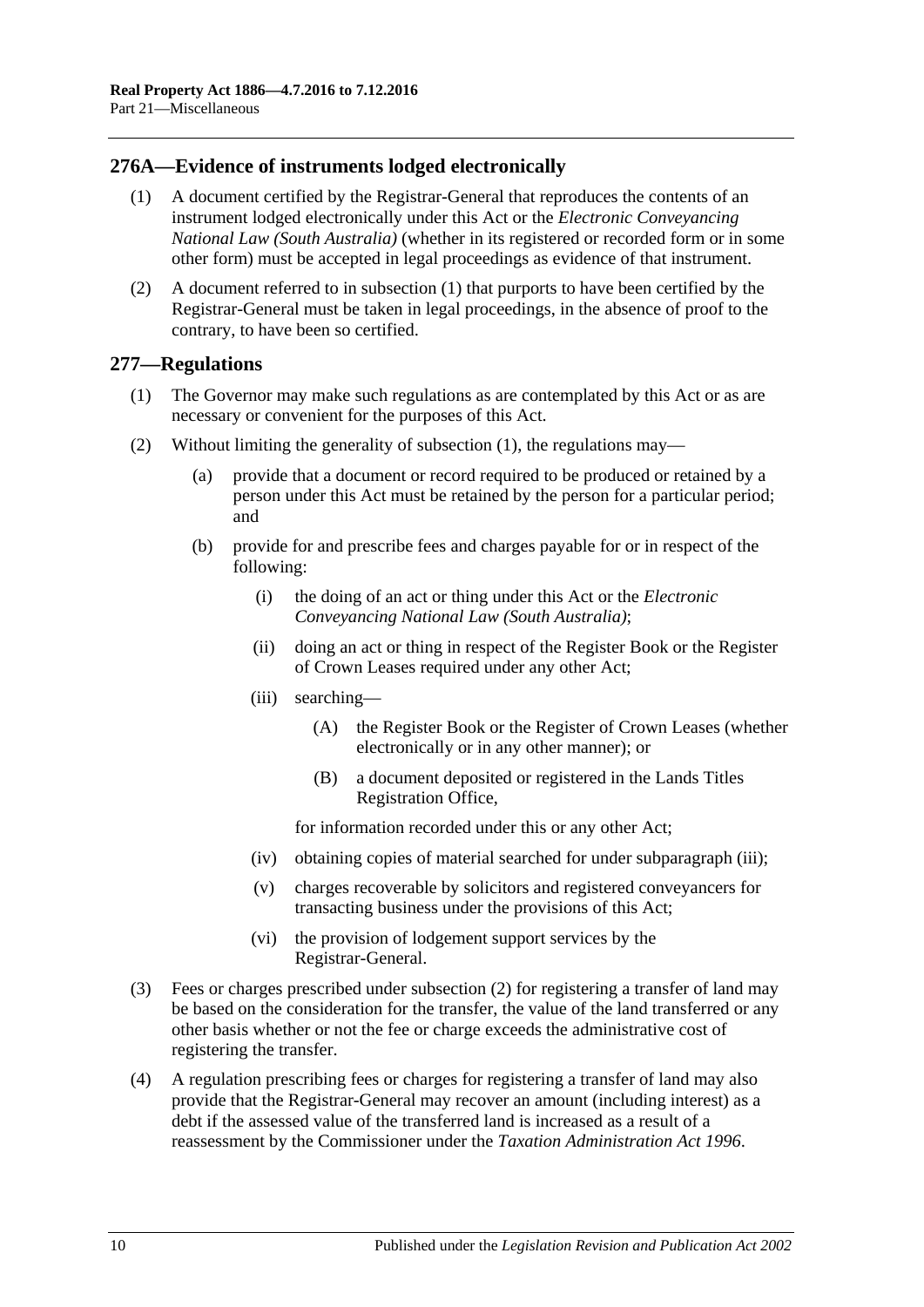- (5) Regulations under this Act—
	- (a) may be of general application or limited application; and
	- (b) may make different provision according to the matters or circumstances to which they are expressed to apply; and
	- (c) may exempt, or empower the Registrar-General to exempt, persons or classes of persons, or instruments or classes of instruments, from the application of this Act or provisions of this Act, absolutely or subject to conditions.
- <span id="page-138-0"></span>(6) The Governor may, by regulation, make provisions of a saving or transitional nature consequent on the amendment of this Act by another Act.
- <span id="page-138-1"></span>(7) A provision of a regulation made under [subsection](#page-138-0) (6) may, if the regulation so provides, take effect from the commencement of the amendment or from a later day.
- <span id="page-138-2"></span>(8) To the extent to which a provision takes effect under [subsection](#page-138-1) (7) from a day earlier than the day of the regulation's publication in the Gazette, the provision does not operate to the disadvantage of a person by—
	- (a) decreasing the person's rights; or
	- (b) imposing liabilities on the person.
- (9) Without limiting the operation of [subsections \(6\),](#page-138-0) [\(7\)](#page-138-1) or [\(8\),](#page-138-2) the regulations may, for transitional purposes—
	- (a) provide that this Act or specified provisions of this Act will not apply in relation to a particular person or thing, or a class of person or thing, until a specified day; or
	- (b) modify the application of this Act or provisions of this Act in relation to a particular person or thing, or a class of person or thing, until a specified day.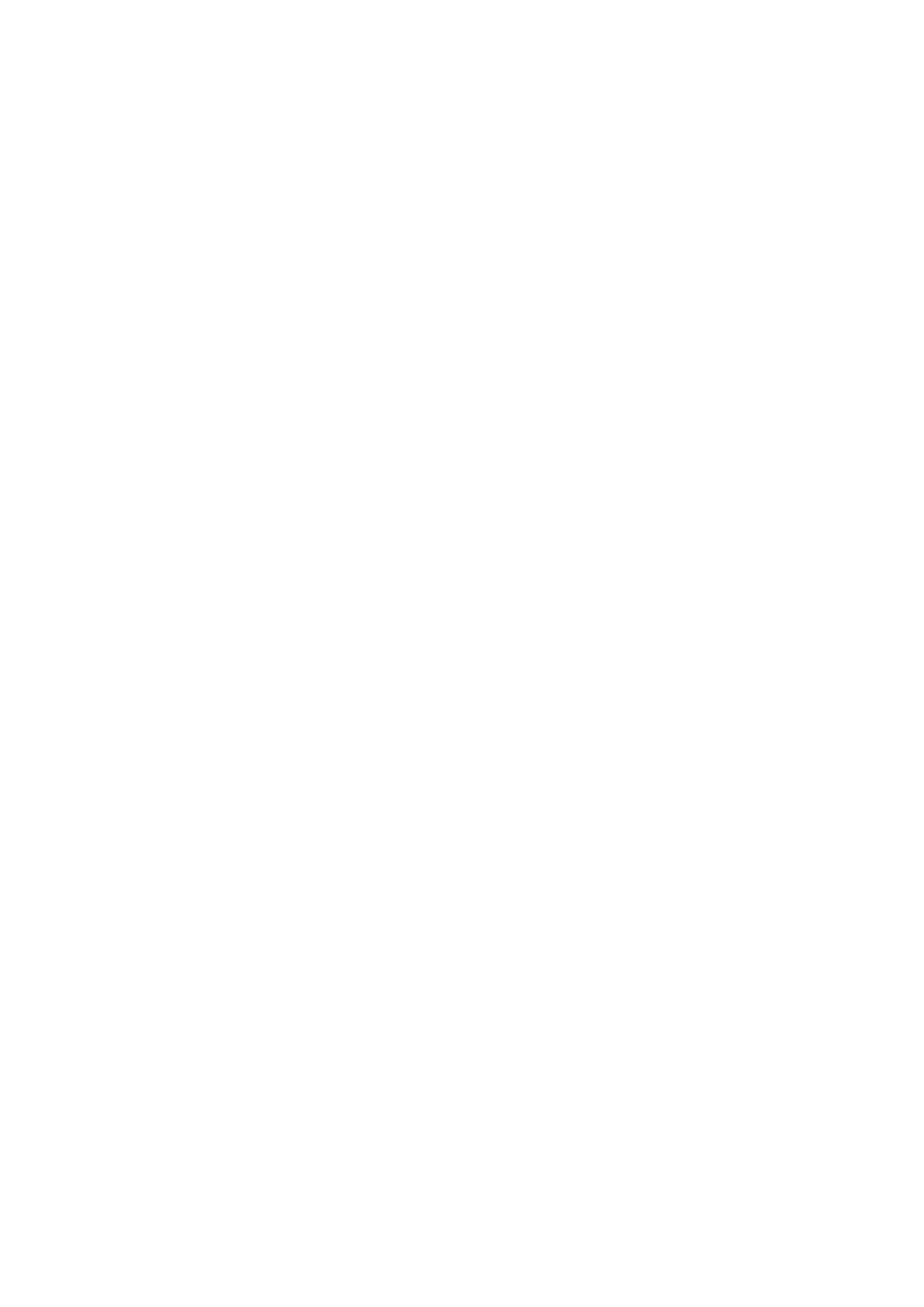# **Schedule 1—Transitional provisions**

- 1 (1) Where—
	- (a) a plan of resubdivision has been deposited or accepted for filing in the Lands Titles Registration Office under a previous enactment relating to the division of land and certificates of title in respect of some or all of the allotments created by the plan have not been issued because a condition for issue has not been satisfied; and
	- (b) the Registrar-General has served notice in writing on the proprietor of the land (and on such other persons as is required by regulation) that he or she intends cancelling the plan, or that part of the plan to which the condition relates, at the expiration of the period (being at least two months) specified in the notice,

the Registrar-General may cancel the plan, or the relevant part of it, if the condition has not been satisfied at the expiration of that period.

- (2) Where—
	- (a) a plan of resubdivision has been deposited or accepted for filing in the Lands Titles Registration Office under a previous enactment relating to the division of land and certificates of title have not been issued in respect of some or all of the allotments created by the plan because a condition for issue has not been satisfied or for any other reason; and
	- (b) the proprietor of the land to which the plan, or the relevant part of the plan, relates has applied to the Registrar-General for cancellation of the plan, or the relevant part of it; and
	- (c) the persons whose consents are required by regulation have consented to the application,

the Registrar-General may cancel the plan or the relevant part of it.

- (3) Where a plan, or part of a plan, is cancelled under this clause, all plans of resubdivision, or parts of such plans, affecting the same land that have been deposited or accepted for filing in the Lands Titles Registration Office under a previous enactment since the division on which the currently issued certificate of title for the land is based will be taken to have been cancelled.
- (4) Fees and contributions in relation to open space paid in respect of a plan, or part of a plan, of resubdivision cancelled by or under this clause are forfeited.
- (5) In this clause—

*plan of resubdivision* means a plan of re-subdivision or a plan of subdivision as defined in the *[Planning and Development Act](http://www.legislation.sa.gov.au/index.aspx?action=legref&type=act&legtitle=Planning%20and%20Development%20Act%201966) 1966* and includes a plan deposited or accepted for filing in the Lands Titles Registration Office before the commencement of that Act that satisfies the definition of either of those terms in that Act;

*previous enactment* means an Act in force before the commencement of the *[Real](http://www.legislation.sa.gov.au/index.aspx?action=legref&type=act&legtitle=Real%20Property%20Act%20Amendment%20Act%201982)  [Property Act Amendment Act](http://www.legislation.sa.gov.au/index.aspx?action=legref&type=act&legtitle=Real%20Property%20Act%20Amendment%20Act%201982) 1982*.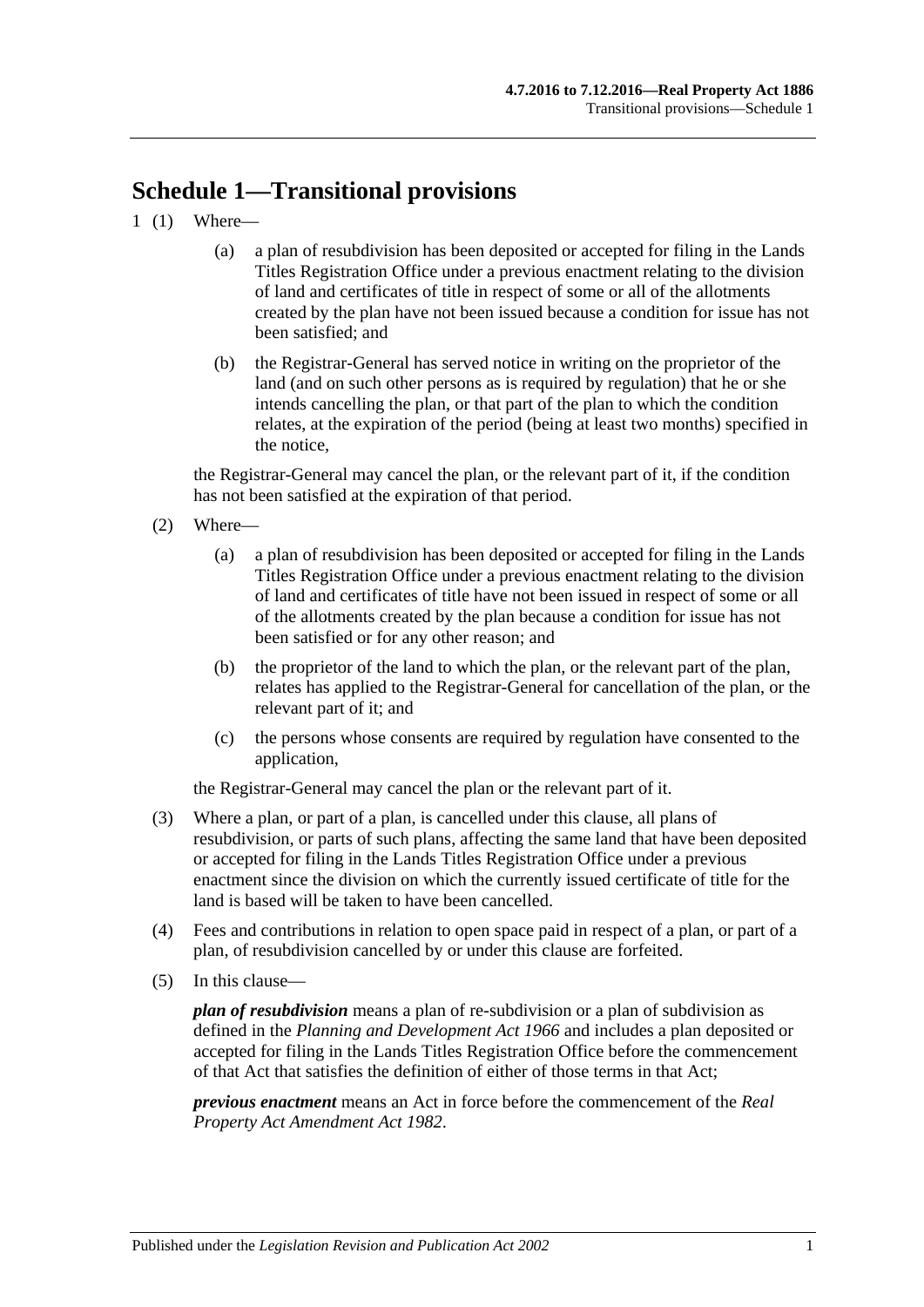- <span id="page-141-0"></span>2 (1) Subject to this Schedule, the Registrar-General must deal with an application for the division of land made before the commencement of the *[Real Property \(Miscellaneous\)](http://www.legislation.sa.gov.au/index.aspx?action=legref&type=act&legtitle=Real%20Property%20(Miscellaneous)%20Amendment%20Act%201994)  [Amendment Act](http://www.legislation.sa.gov.au/index.aspx?action=legref&type=act&legtitle=Real%20Property%20(Miscellaneous)%20Amendment%20Act%201994) 1994* as though that amending Act had not come into operation.
	- (2) A certificate of approval issued under [section](#page-115-3) 223LF or [223LG](#page-116-0) before the repeal of those sections by the *[Statutes Repeal and Amendment \(Development\) Act](http://www.legislation.sa.gov.au/index.aspx?action=legref&type=act&legtitle=Statutes%20Repeal%20and%20Amendment%20(Development)%20Act%201993) 1993* and a certificate issued by the Development Assessment Commission under section 51 of the *[Development Act](http://www.legislation.sa.gov.au/index.aspx?action=legref&type=act&legtitle=Development%20Act%201993) 1993* before the commencement of the *[Real Property](http://www.legislation.sa.gov.au/index.aspx?action=legref&type=act&legtitle=Real%20Property%20(Miscellaneous)%20Amendment%20Act%201994)  [\(Miscellaneous\) Amendment Act](http://www.legislation.sa.gov.au/index.aspx?action=legref&type=act&legtitle=Real%20Property%20(Miscellaneous)%20Amendment%20Act%201994) 1994* will expire on the second anniversary of the commencement of that Act unless the Registrar-General extends the life of the certificate.
	- (3) The Registrar-General must not deposit a plan of division in the Lands Titles Registration Office pursuant to an application referred to in subclause (1) if a certificate referred to in [subclause](#page-141-0) (2) on which the application depends has expired under that subclause.
	- (4) If the Registrar-General is unable to deposit a plan of division pursuant to an application referred to in subclause (1) because a certificate referred to in [subclause](#page-141-0) (2) has expired, the Registrar-General must reject the application and all instruments and other documents that depend on the deposit of the plan of division pursuant to the application.
- 3 (1) Subject to [subclause](#page-141-1) (2), where an easement is appurtenant to land shown on a plan of division as a street, road, thoroughfare, reserve or other similar open space and the plan—
	- (a) was deposited in the Lands Titles Registration Office under [Part 19AB](#page-108-2) before the commencement of the *[Real Property \(Miscellaneous\) Amendment](http://www.legislation.sa.gov.au/index.aspx?action=legref&type=act&legtitle=Real%20Property%20(Miscellaneous)%20Amendment%20Act%201994)  Act [1994](http://www.legislation.sa.gov.au/index.aspx?action=legref&type=act&legtitle=Real%20Property%20(Miscellaneous)%20Amendment%20Act%201994)*; or
	- (b) was deposited or accepted for filing in the Lands Titles Registration Office under a corresponding previous enactment; or
	- (c) is deposited after the commencement of the *[Real Property \(Miscellaneous\)](http://www.legislation.sa.gov.au/index.aspx?action=legref&type=act&legtitle=Real%20Property%20(Miscellaneous)%20Amendment%20Act%201994)  [Amendment Act](http://www.legislation.sa.gov.au/index.aspx?action=legref&type=act&legtitle=Real%20Property%20(Miscellaneous)%20Amendment%20Act%201994) 1994* but as though it had not come into operation (see clause  $2(1)$ ).

the easement ceases, or will be taken to have ceased, to be appurtenant to that land upon deposit of the plan in the Lands Titles Registration Office.

- <span id="page-141-1"></span>(2) Subclause (1) does not apply if it was a condition or requirement of the relevant planning authorisation or the intention at the time of deposit or acceptance for filing of the plan that the easement should remain appurtenant to the land.
- 4 (1) Notwithstanding the repeal of the *[Planning and Development Act](http://www.legislation.sa.gov.au/index.aspx?action=legref&type=act&legtitle=Planning%20and%20Development%20Act%201966) 1966*, Part 6 of that Act, and the regulations relevant to that Part, continue to apply in relation to a plan of division that had been approved under that Act, or in respect of which an application had been made, before the commencement of the *[Real Property Act Amendment](http://www.legislation.sa.gov.au/index.aspx?action=legref&type=act&legtitle=Real%20Property%20Act%20Amendment%20Act%201982)  Act [1982](http://www.legislation.sa.gov.au/index.aspx?action=legref&type=act&legtitle=Real%20Property%20Act%20Amendment%20Act%201982)*.
	- (2) A plan of division referred to in subclause (1) cannot be deposited or accepted for filing by the Registrar-General if the development approval granted in relation to the plan has lapsed under section 26 of the *[Statutes Repeal and Amendment](http://www.legislation.sa.gov.au/index.aspx?action=legref&type=act&legtitle=Statutes%20Repeal%20and%20Amendment%20(Development)%20Act%201993)  [\(Development\) Act](http://www.legislation.sa.gov.au/index.aspx?action=legref&type=act&legtitle=Statutes%20Repeal%20and%20Amendment%20(Development)%20Act%201993) 1993*.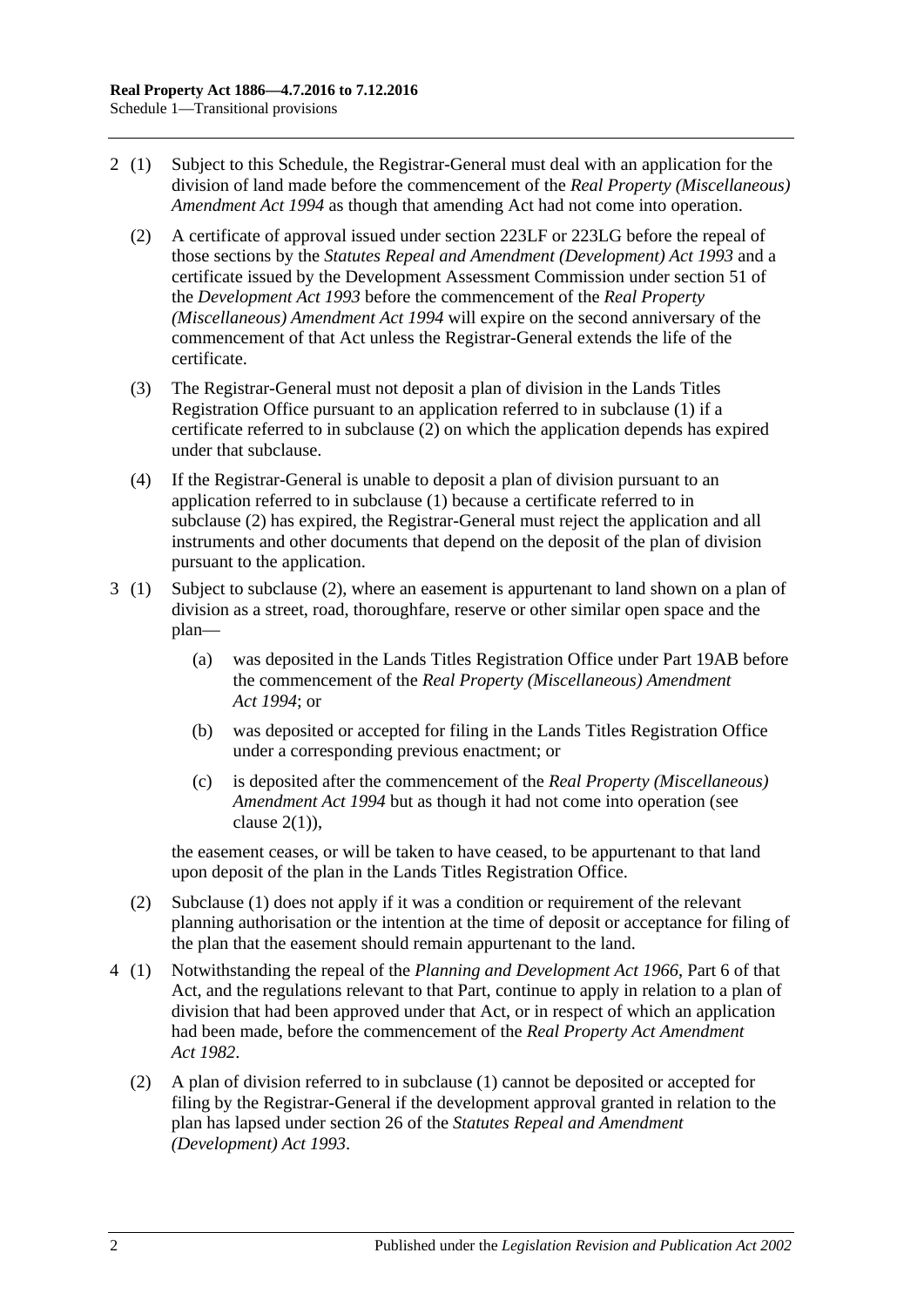- (3) For the purposes of the continued application of Part 6 of the *[Planning and](http://www.legislation.sa.gov.au/index.aspx?action=legref&type=act&legtitle=Planning%20and%20Development%20Act%201966)  [Development Act](http://www.legislation.sa.gov.au/index.aspx?action=legref&type=act&legtitle=Planning%20and%20Development%20Act%201966) 1966*, and the regulations relevant to that Part, under subclause (1), references to the Director will be construed as references to the Presiding Member of the Development Assessment Commission.
- 5 In this Schedule—

*division* includes subdivision and resubdivision.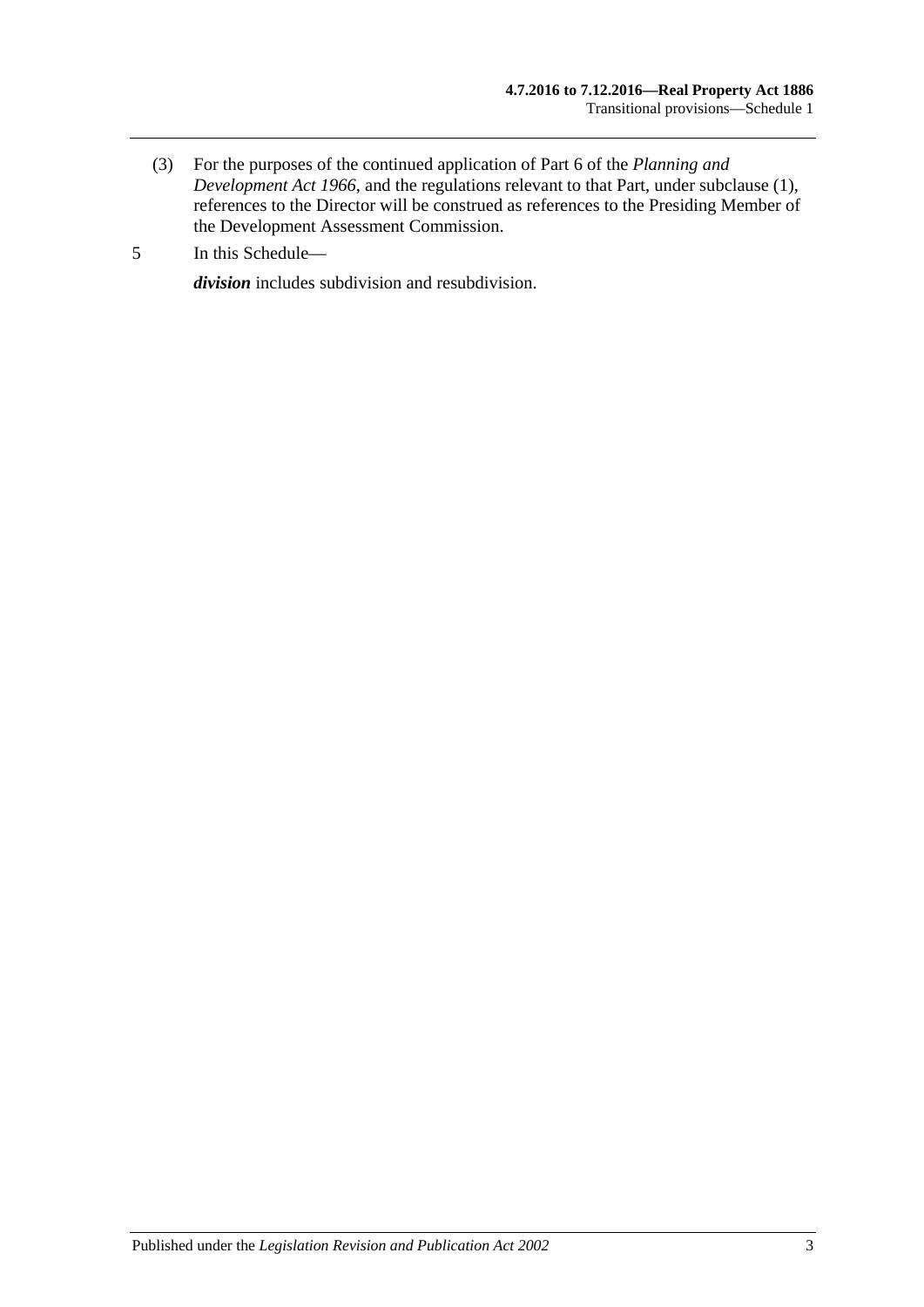# **Schedule 2—Application to bring land under the provisions of the** *Real Property Act 1886*

I, AB, of *[here insert residence and description*] do declare that I am *[or that CD, of* (here insert residence and description) is] seized of an estate of freehold [here state the nature of the estate of freehold] in all that piece of land situated in [here state the situation] containing [here state the area] be the same a little more or less [exclusive of roads intersecting the same, if any] with [here state rights-of-way and other privileges or easements appertaining, and set forth a sufficient description to identify the land which piece of land is of the value of \$ and no more, and is [the town allotment] or country section, or is part of the town allotment, or country section originally granted to , by land grant under the hand and seal of

, formerly Governor [or Resident Commissioner] of the State of South Australia, dated the day of numbered in the plan of the [district, township, or county] of as delineated on the public maps of the State, deposited in the Survey Office, Adelaide: And I do further declare that I am not aware of any mortgage, encumbrance, or claim affecting the said land, or that any person hath any claim, estate, or interest on or in the said land, at law or in equity, in possession, reversion remainder or expectancy, or that any person has, or claims any right-of-way or other easement affecting the said land other than is set forth and stated as follows, that is to say [here state particulars of mortgages, encumbrances, dower, or other interest to which the land may be subject, and of all rights-of-way and other easements which any other person is entitled to or *claims*]: And I further declare that there is no person in possession or occupation of the said lands adversely to my estate or interest [or the estate or interest of the said CD therein] and [that the said land is now in the occupation of, here state names and descriptions of occupiers, or that the said land is now unoccupied], and that the names and addresses of the owners and occupiers of the lands contiguous thereto, are [here state the names and addresses of owners and occupiers of lands contiguous thereto, or to

me unknown and that there are no documents or instruments of title affecting the land above described in my possession or under my control, [ $or$  in the possession or under the control of the said CD] other than those enumerated in the Schedule hereto, and I do hereby [or if so, on behalf of the said CD] apply to have the land above described brought under the provisions of the Real Property Act 1886, and I make this solemn declaration conscientiously believing the same to be true, and appoint [here insert address] as the address to which notices in respect of this application may be sent.

| Dated at                               | . this | day of      | 20 |
|----------------------------------------|--------|-------------|----|
| Made and subscribed by the above-named |        |             |    |
| . this                                 | day of | [Signature] |    |
| in the presence of                     |        |             |    |

To the Registrar-General

I, AB, the above declarant, hereby request you to issue the certificate of title for the land described in the above declaration in the name of

Witness to signature—

[Signature]

The Schedule referred to [Here set out a list of all documents and instruments of title]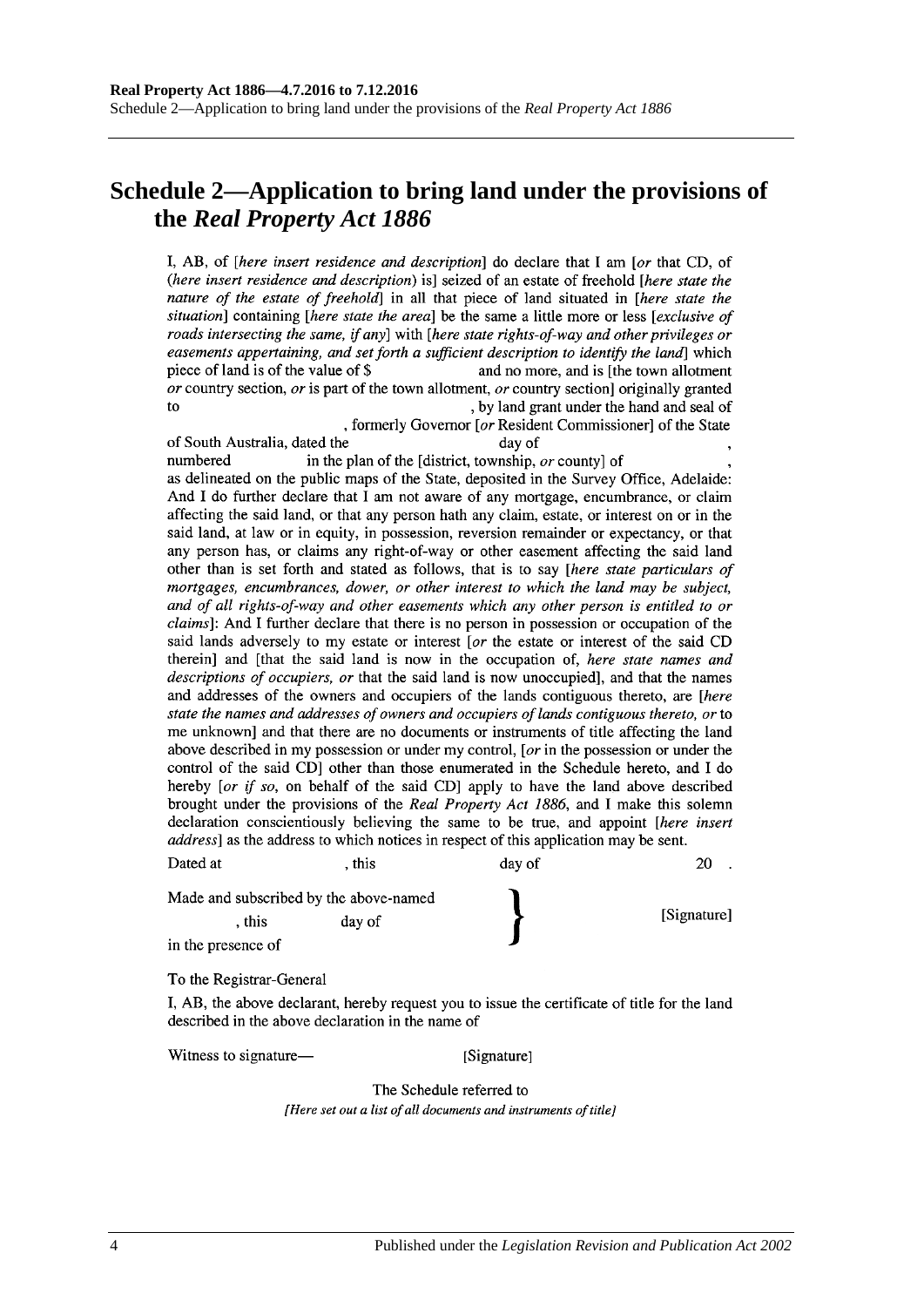# **Schedule 3—Caveat forbidding lands to be brought under the**  *Real Property Act 1886*

To the Registrar-General

Take notice that I, AB, of *[here insert residence and description*] claiming *[here state* the nature of the estate or interest claimed, and the ground on which such claim is founded in the land described as *[here state particulars of description from application*] , as land in and mentioned in notice dated the day of respect of which an application has been made to have the same brought under the provisions of the Real Property Act 1886, do hereby forbid the bringing of the said land under the provisions of the said Act; and I appoint *[here insert address within South* Australia] as the place at which notices and proceedings relating hereto may be served.

Dated this

day of

, 20

[Signature]

# **Schedule 5—A free and unrestricted right-of-way**

(section 89)

A full and free right and liberty to and for the proprietor or proprietors for the time being taking or deriving title under or through this instrument, so long as he or they shall remain such proprietors, and to and for his and their tenants, servants, agents, workmen, and visitors, to pass and repass for all purposes, and either with or without horses or other animals, cart, or other carriages.

# **Schedule 6—Short forms of easements and their interpretation**

(section 89A)

| <b>Short form</b>                     | Long form                                                                                                                                                                                                                                                                                                                                                                                                                                                                                      |
|---------------------------------------|------------------------------------------------------------------------------------------------------------------------------------------------------------------------------------------------------------------------------------------------------------------------------------------------------------------------------------------------------------------------------------------------------------------------------------------------------------------------------------------------|
| supply purposes.                      | an easement for water the right for him, his agents, servants and workmen at any time to break the surface of,<br>dig, open up and use the land (described for that purpose in this instrument) for the<br>purpose of laying down, fixing, taking up, repairing, re-laying or examining pipes and<br>of using and maintaining those pipes for water supply purposes and to enter the land at<br>any time (if necessary with vehicles and equipment) for any of those purposes.                 |
| an easement for<br>sewerage purposes. | the right for him, his agents, servants and workmen at any time to break the surface of,<br>dig, open up and use the land (described for that purpose in this instrument) for the<br>purpose of laying down, fixing, taking up, repairing, re-laying or examining pipes and<br>of using and maintaining those pipes for sewerage purposes and to enter the land (if<br>necessary with vehicles and equipment) for any of those purposes.                                                       |
| an easement for<br>drainage purposes. | the right for him, his agents, servants and workmen at any time to break the surface of,<br>dig, open up and use the land (described for that purpose in this instrument) for the<br>purpose of laying down, fixing, taking up, repairing, re-laying or examining drains or<br>drainage pipes and of using and maintaining those drains and drainage pipes for<br>drainage purposes and to enter the land at any time (if necessary with vehicles and<br>equipment) for any of those purposes. |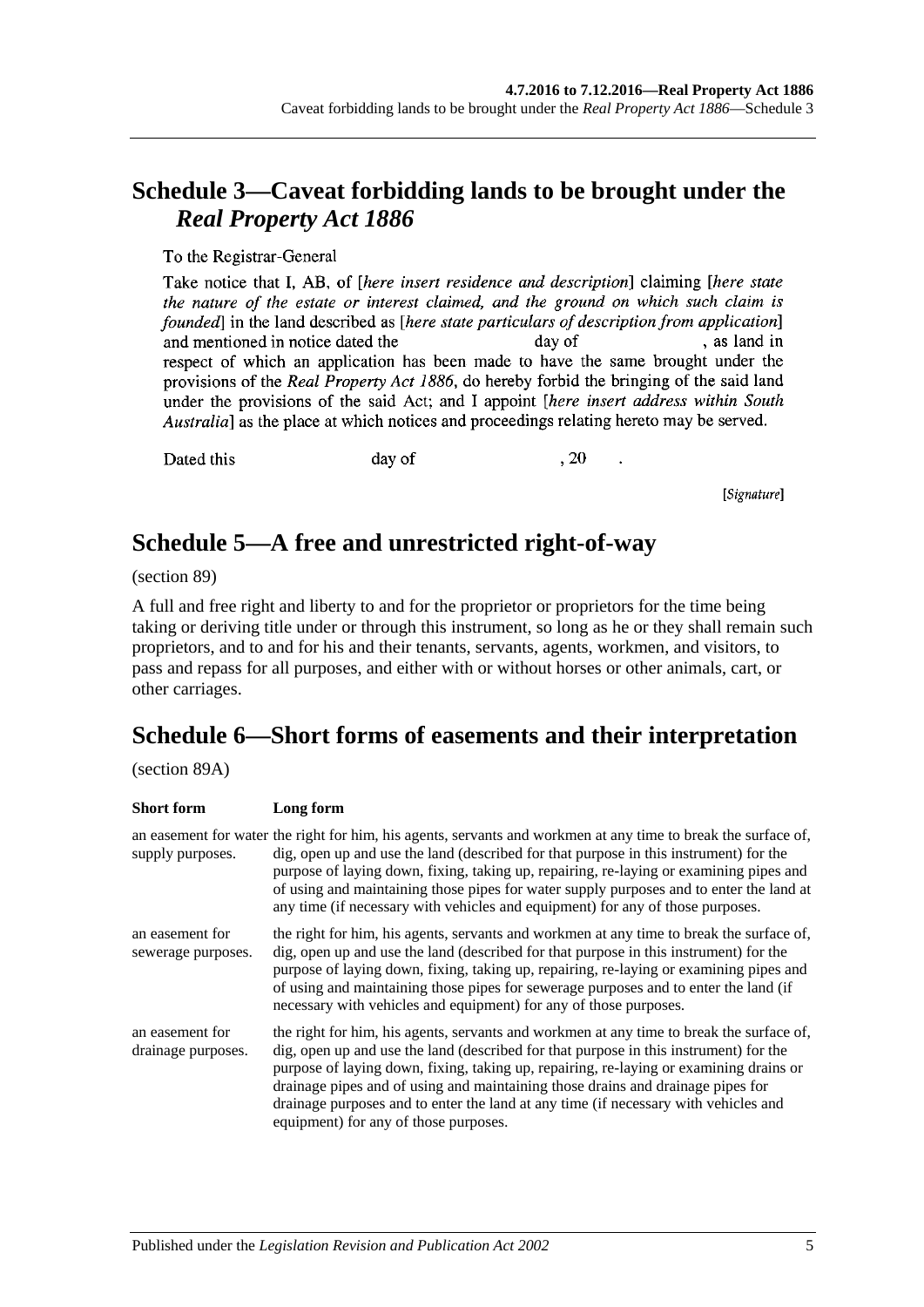### **Real Property Act 1886—4.7.2016 to 7.12.2016**

Schedule 6—Short forms of easements and their interpretation

| <b>Short form</b>                                              | Long form                                                                                                                                                                                                                                                                                                                                                                                                                                                        |                                                                                                                                   |  |
|----------------------------------------------------------------|------------------------------------------------------------------------------------------------------------------------------------------------------------------------------------------------------------------------------------------------------------------------------------------------------------------------------------------------------------------------------------------------------------------------------------------------------------------|-----------------------------------------------------------------------------------------------------------------------------------|--|
| an easement for gas<br>supply purposes.                        | the right for him, his agents, servants and workmen at any time to break the surface of,<br>dig, open up and use the land (described for that purpose in this instrument) for the<br>purpose of laying down, fixing, taking up, repairing, re-laying or examining pipes and<br>of using and maintaining those pipes for the purpose of supplying gas, and to enter the<br>land at any time (if necessary with vehicles and equipment) for any of those purposes. |                                                                                                                                   |  |
| an easement for the                                            |                                                                                                                                                                                                                                                                                                                                                                                                                                                                  | the right for him, his agents, servants and workmen at any time—                                                                  |  |
| transmission of<br>electricity by<br>overhead cable.           | (a)                                                                                                                                                                                                                                                                                                                                                                                                                                                              | to suspend cables across the land (described for that purpose in this<br>instrument) and construct supports for those cables; and |  |
|                                                                | (b)                                                                                                                                                                                                                                                                                                                                                                                                                                                              | to inspect, alter, maintain, repair and replace those cables and supports; and                                                    |  |
|                                                                | (c)                                                                                                                                                                                                                                                                                                                                                                                                                                                              | to use the cables for the purpose of transmitting electricity; and                                                                |  |
|                                                                | (d)                                                                                                                                                                                                                                                                                                                                                                                                                                                              | to break the surface of, dig, open up and use the land for any of those<br>purposes; and                                          |  |
|                                                                | (e)                                                                                                                                                                                                                                                                                                                                                                                                                                                              | to enter the land at any time (if necessary with vehicles and equipment) for<br>any of those purposes.                            |  |
| an easement for the                                            | the right for him, his agents, servants and workmen at any time—                                                                                                                                                                                                                                                                                                                                                                                                 |                                                                                                                                   |  |
| transmission of<br>electricity by<br>underground cable.        | (a)                                                                                                                                                                                                                                                                                                                                                                                                                                                              | to lay under the surface of the land (described for that purpose in this<br>instrument) ducts, pipes and cables; and              |  |
|                                                                | (b)                                                                                                                                                                                                                                                                                                                                                                                                                                                              | to inspect, alter, maintain, repair and replace those ducts, pipes and cables;<br>and                                             |  |
|                                                                | (c)                                                                                                                                                                                                                                                                                                                                                                                                                                                              | to use the cables for the purpose of transmitting electricity; and                                                                |  |
|                                                                | (d)                                                                                                                                                                                                                                                                                                                                                                                                                                                              | to break the surface of, dig, open up and use the land for any of those<br>purposes; and                                          |  |
|                                                                | (e)                                                                                                                                                                                                                                                                                                                                                                                                                                                              | to enter the land at any time (if necessary with vehicles and equipment) for<br>any of those purposes.                            |  |
| an easement for the                                            |                                                                                                                                                                                                                                                                                                                                                                                                                                                                  | the right for him, his agents, servants and workmen at any time—                                                                  |  |
| transmission of<br>television signals by<br>underground cable. | (a)                                                                                                                                                                                                                                                                                                                                                                                                                                                              | to lay under the surface of the land (described for that purpose in this<br>instrument) ducts, pipes and cables; and              |  |
|                                                                | (b)                                                                                                                                                                                                                                                                                                                                                                                                                                                              | to inspect, alter, maintain, repair and replace those ducts, pipes and cables;<br>and                                             |  |
|                                                                | (c)                                                                                                                                                                                                                                                                                                                                                                                                                                                              | to use the cables for the purpose of transmitting television signals; and                                                         |  |
|                                                                | (d)                                                                                                                                                                                                                                                                                                                                                                                                                                                              | to break the surface of, dig, open up and use the land for any of those<br>purposes; and                                          |  |
|                                                                | (e)                                                                                                                                                                                                                                                                                                                                                                                                                                                              | to enter the land at any time (if necessary with vehicles and equipment) for<br>any of those purposes.                            |  |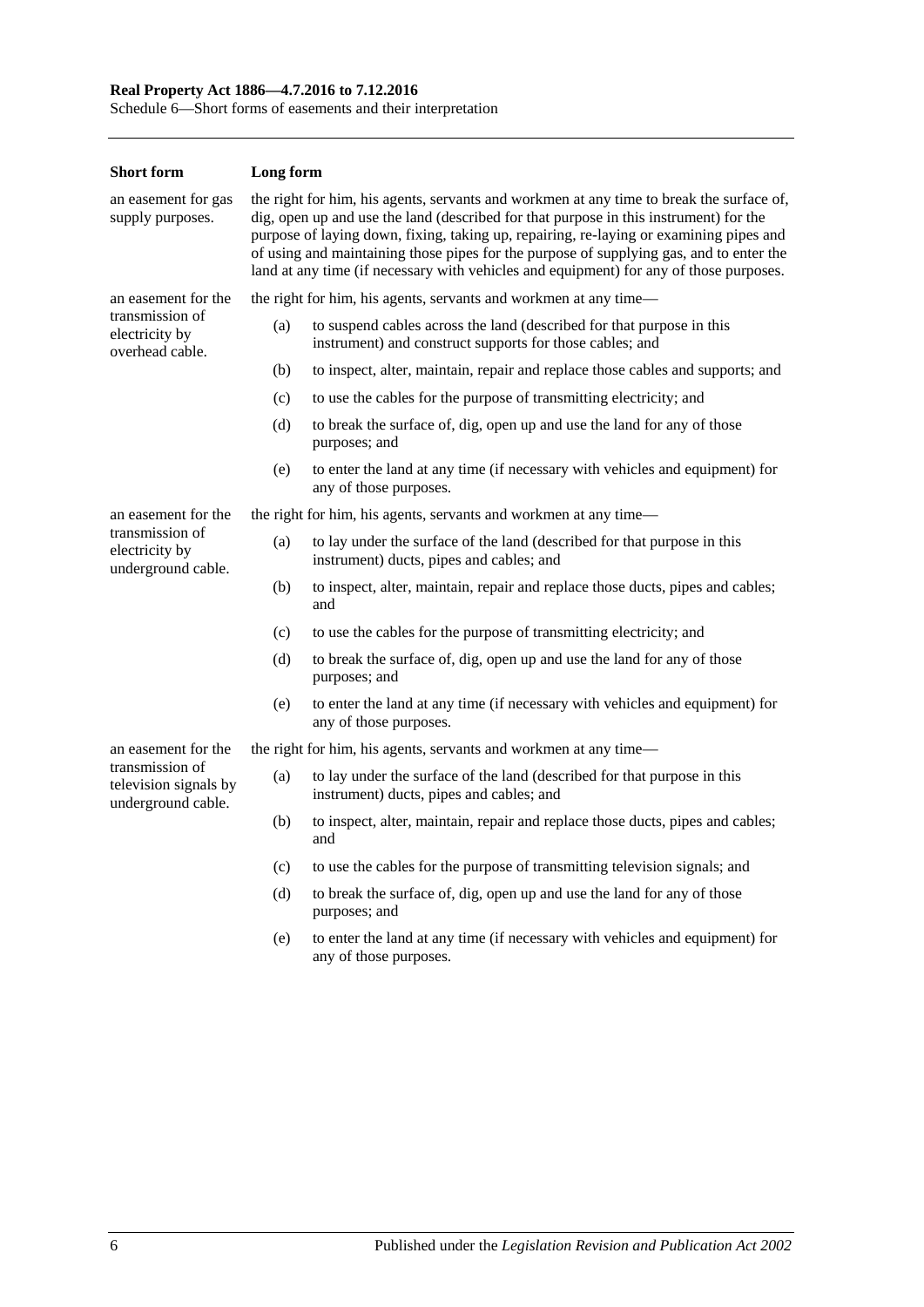| <b>Short</b> form                                                                                                                                                                                                                    | Long form                                                                                                                                                                                                                                                                                                                                                       |                                                                                                                                                                                                                                   |  |
|--------------------------------------------------------------------------------------------------------------------------------------------------------------------------------------------------------------------------------------|-----------------------------------------------------------------------------------------------------------------------------------------------------------------------------------------------------------------------------------------------------------------------------------------------------------------------------------------------------------------|-----------------------------------------------------------------------------------------------------------------------------------------------------------------------------------------------------------------------------------|--|
| an easement for the                                                                                                                                                                                                                  |                                                                                                                                                                                                                                                                                                                                                                 | the right personally or by servants or agents at any time—                                                                                                                                                                        |  |
| transmission of<br>telecommunication<br>signals by                                                                                                                                                                                   | (a)<br>to lay under the surface of the land (described for that purpose in this<br>instrument) ducts, pipes and cables; and                                                                                                                                                                                                                                     |                                                                                                                                                                                                                                   |  |
| underground cable.                                                                                                                                                                                                                   | to inspect, alter, maintain, repair and replace those ducts, pipes and cables;<br>(b)<br>and                                                                                                                                                                                                                                                                    |                                                                                                                                                                                                                                   |  |
|                                                                                                                                                                                                                                      | (c)                                                                                                                                                                                                                                                                                                                                                             | to use the cables for the purposes of receiving and transmitting<br>telecommunication signals; and                                                                                                                                |  |
|                                                                                                                                                                                                                                      | (d)                                                                                                                                                                                                                                                                                                                                                             | to break the surface of, dig, open up and use the land for any of those<br>purposes; and                                                                                                                                          |  |
|                                                                                                                                                                                                                                      | (e)                                                                                                                                                                                                                                                                                                                                                             | to enter the land at any time (if necessary with vehicles and equipment) for<br>any of those purposes.                                                                                                                            |  |
| an easement for the                                                                                                                                                                                                                  |                                                                                                                                                                                                                                                                                                                                                                 | the right personally or by servants or agents at any time—                                                                                                                                                                        |  |
| transmission of<br>telecommunication<br>signals by overhead                                                                                                                                                                          | (a)                                                                                                                                                                                                                                                                                                                                                             | to suspend cables across the land (described for that purpose in this<br>instrument) and construct supports for those cables; and                                                                                                 |  |
| cable.                                                                                                                                                                                                                               | (b)                                                                                                                                                                                                                                                                                                                                                             | to inspect, alter, maintain, repair and replace those cables and supports; and                                                                                                                                                    |  |
|                                                                                                                                                                                                                                      | (c)                                                                                                                                                                                                                                                                                                                                                             | to use the cables for the purposes of receiving and transmitting<br>telecommunication signals; and                                                                                                                                |  |
|                                                                                                                                                                                                                                      | (d)                                                                                                                                                                                                                                                                                                                                                             | to break the surface of, dig, open up and use the land for any of those<br>purposes; and                                                                                                                                          |  |
|                                                                                                                                                                                                                                      | (e)                                                                                                                                                                                                                                                                                                                                                             | to enter the land at any time (if necessary with vehicles and equipment) for<br>any of those purposes.                                                                                                                            |  |
| party wall rights.                                                                                                                                                                                                                   |                                                                                                                                                                                                                                                                                                                                                                 | the right to use the party wall (described for that purpose in this instrument) for the<br>support of the walls, floors, ceilings, roofs or other parts of any building built or<br>placed on the dominant land.                  |  |
| and gutters.                                                                                                                                                                                                                         | an easement for eaves the right for him, his agents, servants and workmen at any time to construct, inspect,<br>alter, maintain, repair, replace and use eaves, gutters and downpipes over the land<br>(described for that purpose in this instrument) and to enter the land (described for that<br>purpose in this instrument) at any time for those purposes. |                                                                                                                                                                                                                                   |  |
| an easement for                                                                                                                                                                                                                      |                                                                                                                                                                                                                                                                                                                                                                 | the right personally or by servants or agents at any time—                                                                                                                                                                        |  |
| support.                                                                                                                                                                                                                             |                                                                                                                                                                                                                                                                                                                                                                 | (a) to erect an embankment, wall or other structure on the land (described for<br>that purpose in this instrument) to support, or for the support of, the<br>dominant land and any building or other structure erected on it; and |  |
|                                                                                                                                                                                                                                      | (b)                                                                                                                                                                                                                                                                                                                                                             | to inspect, alter, maintain, repair and replace that embankment, wall or other<br>structure; and                                                                                                                                  |  |
|                                                                                                                                                                                                                                      | (c)                                                                                                                                                                                                                                                                                                                                                             | to break the surface of, dig, open up and use the land for any of those<br>purposes; and                                                                                                                                          |  |
|                                                                                                                                                                                                                                      | (d)                                                                                                                                                                                                                                                                                                                                                             | to enter the land at any time (if necessary with vehicles and equipment) for<br>any of those purposes.                                                                                                                            |  |
| vehicle.                                                                                                                                                                                                                             | an easement to park a the right personally and for his or her invitees, licensees, servants, agents or tenants to<br>use the land (described for that purpose in this instrument) at any time for the purpose<br>of parking a vehicle and to enter the land, with a vehicle, at any time for that purpose.                                                      |                                                                                                                                                                                                                                   |  |
| the right personally and for his or her invitees, licensees, servants, agents or tenants to<br>a right-of-way on<br>use the land (described for that purpose in this instrument) at any time to pass and<br>foot.<br>repass on foot. |                                                                                                                                                                                                                                                                                                                                                                 |                                                                                                                                                                                                                                   |  |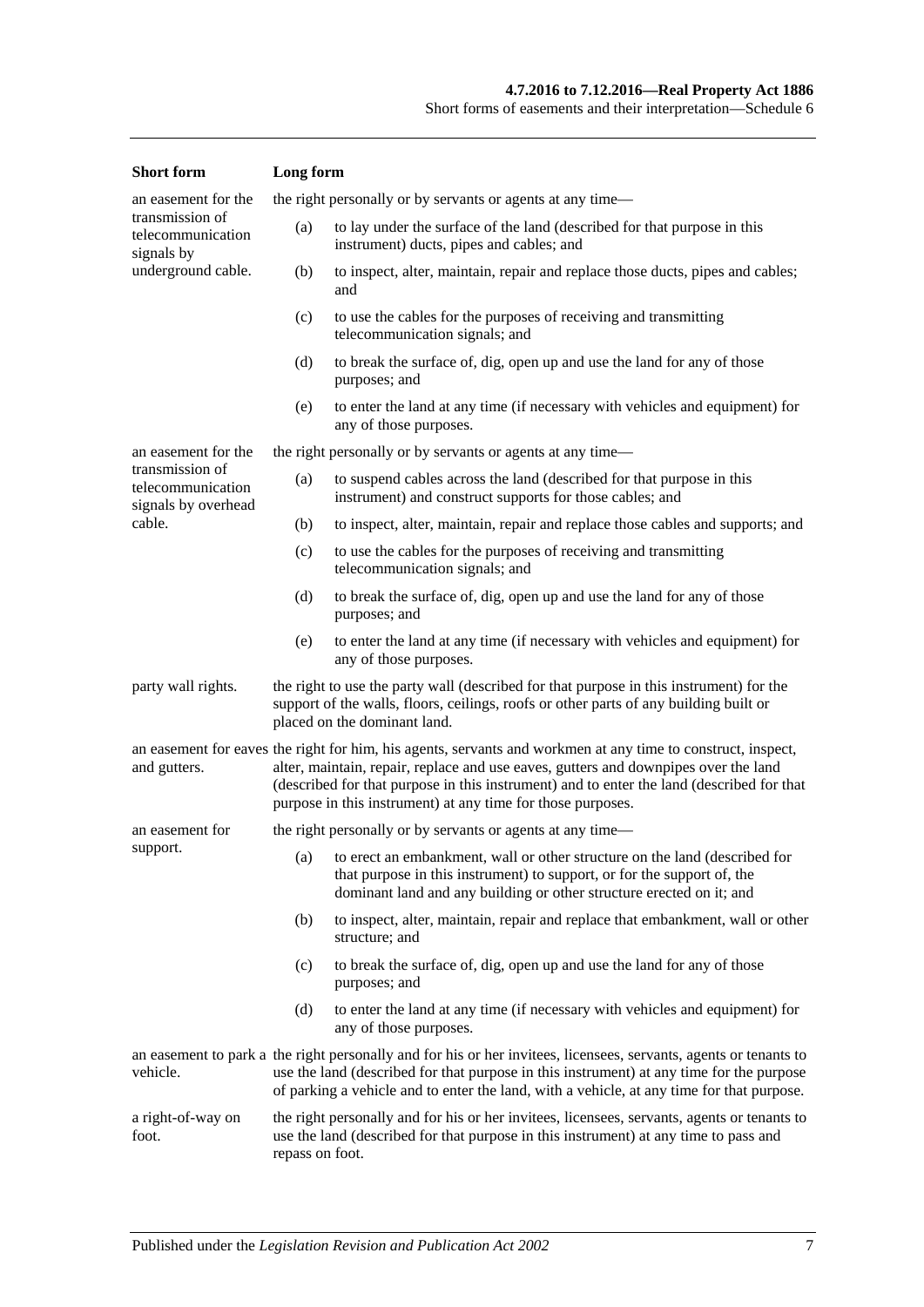# **Schedule 16—Short forms of covenants and their interpretation**

#### **Short form. Covenant at length.**

1. The mortgagor or encumbrancer will insure: The mortgagor or encumbrancer will insure, and during the continuance of this mortgage keep insured, against loss or damage by fire, in the name of the mortgagee or encumbrancee, in some public insurance office to be approved by the mortgagee or encumbrancee, to the amount of their full value, all buildings and erections which shall for the time being be erected on the mortgaged land, and shall be of a nature or kind capable of being so insured, and will when required by the mortgagee or encumbrancee deposit with him the policy of every such insurance, and within seven days after each premium shall become payable the receipt for such premium, and if default shall be made in the observance or performance of this covenant, it shall be lawful for the mortgagee or encumbrancee, without prejudice, nevertheless to and concurrently with the power granted him by this mortgage and by the *[Real Property Act](http://www.legislation.sa.gov.au/index.aspx?action=legref&type=act&legtitle=Real%20Property%20Act%201886) 1886*, so to insure such buildings and erections, and the costs of such insurance shall be a debt from the mortgagor or encumbrancer to the mortgagee or encumbrancee, and shall be added to the principal moneys hereby secured, and shall, during the continuance of this mortgage, be a charge upon the mortgaged land, and bear interest at the same rate as the said principal moneys, and all moneys which shall be received by virtue of any such insurance as aforesaid, shall, at the option of the mortgagee or encumbrancee, be laid out in making good the loss or damage in respect of which the same shall be received or be applied by the mortgagee or encumbrancee in or towards satisfaction of the moneys hereby secured.

2. The lessee will insure:The lessee will insure, and during the continuance of this lease keep insured, against loss or damage by fire, in the joint names of the lessor and the lessee, in some public insurance office to be approved by the lessor, to the amount of their full value, all buildings and erections which shall for the time being be erected on the land hereby leased, and shall be of a nature or kind capable of being so insured, and will, when required by the lessor, deposit with him the policy of every such insurance, and within seven days after each premium shall become due the receipt for such premium, and on any breach or non-observance of this covenant the lessor may, without prejudice to and concurrently with the other powers granted to him by the lease and the *[Real Property Act](http://www.legislation.sa.gov.au/index.aspx?action=legref&type=act&legtitle=Real%20Property%20Act%201886) 1886*, so insure such buildings and erections, and the costs of effecting such insurance shall be added to the rent hereby reserved, and shall be a charge upon the said leased land, and recoverable by action or distress in the same manner as the said rent is recoverable. All moneys which shall be received under or by virtue of any such insurance as aforesaid shall be laid out and expended in making good the loss or damage in respect of which the same shall be received.

- 3. The lessee will paint The lessee will, in every alternate year during the currency of this lease, paint all outside every alternate year: the outside woodwork and ironwork belonging to the premises hereby leased, with two coats of proper oil colours, in a workmanlike manner.
- 4. The lessee will paint The lessee will, in every third year during the currency of this lease, paint the and paper inside everyinside wood, iron, and other work belonging to the premises hereby leased, and third year: now or usually painted, with two coats of proper oil colours, in a workmanlike manner, and also re-paper, with paper of the quality now used, such parts of the said premises as are now papered, and also wash, stop, whiten, or colour such parts of the said premises as are now washed, stopped, whitened, or coloured respectively.
- 5. The lessee will fence: The lessee will, during the continuance of this lease, erect and put up a good and substantial fence on the boundaries of the said leased land upon which no substantial fence now exists.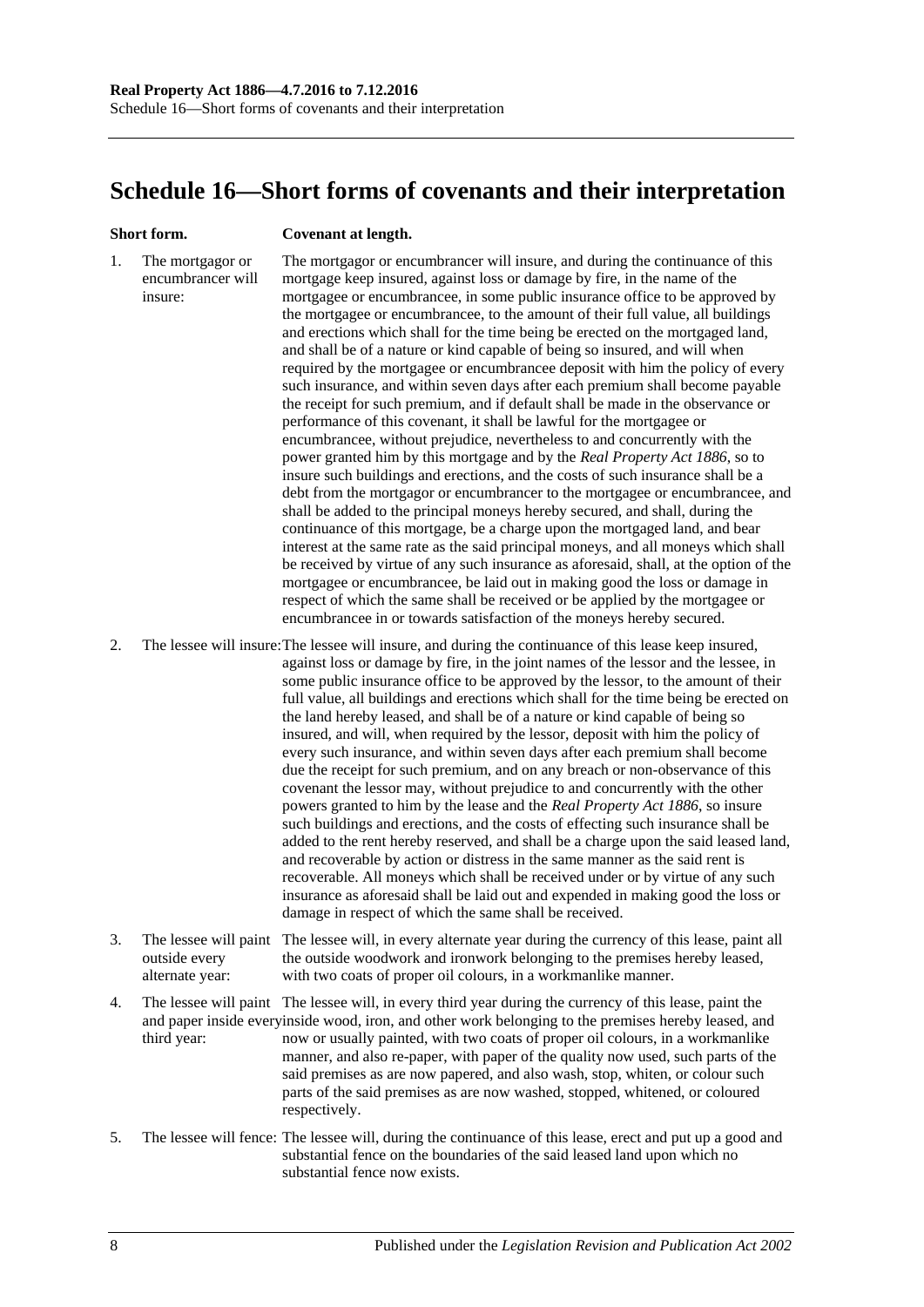| Short form. |                                                                                                                      | Covenant at length.                                                                                                                                                                                                                                                                                                                                                                                                                                                                                                                                                                                                                                                                                                                                                                                                                                                                                                                                                                                                                                                                                                                                                                                                                                                                                                                                                                                                                                                                                                                                                                                                                                                                                                                                                                                                                                                                                                                                                                                                                                                                                                                                                                                                                                                     |  |  |  |
|-------------|----------------------------------------------------------------------------------------------------------------------|-------------------------------------------------------------------------------------------------------------------------------------------------------------------------------------------------------------------------------------------------------------------------------------------------------------------------------------------------------------------------------------------------------------------------------------------------------------------------------------------------------------------------------------------------------------------------------------------------------------------------------------------------------------------------------------------------------------------------------------------------------------------------------------------------------------------------------------------------------------------------------------------------------------------------------------------------------------------------------------------------------------------------------------------------------------------------------------------------------------------------------------------------------------------------------------------------------------------------------------------------------------------------------------------------------------------------------------------------------------------------------------------------------------------------------------------------------------------------------------------------------------------------------------------------------------------------------------------------------------------------------------------------------------------------------------------------------------------------------------------------------------------------------------------------------------------------------------------------------------------------------------------------------------------------------------------------------------------------------------------------------------------------------------------------------------------------------------------------------------------------------------------------------------------------------------------------------------------------------------------------------------------------|--|--|--|
| 6.          | The lessee will<br>cultivate:                                                                                        | The lessee will, during the continuance of this lease, cultivate, use, and manage<br>all such parts of the land hereby leased as are or shall be broken up or converted<br>into tillage in a proper and husbandmanlike manner, and will not impoverish or<br>waste the same.                                                                                                                                                                                                                                                                                                                                                                                                                                                                                                                                                                                                                                                                                                                                                                                                                                                                                                                                                                                                                                                                                                                                                                                                                                                                                                                                                                                                                                                                                                                                                                                                                                                                                                                                                                                                                                                                                                                                                                                            |  |  |  |
| 7.          | The lessee will not<br>use the premises as a<br>shop:                                                                | The lessee will not convert, use, or occupy the premises hereby leased, or any<br>part thereof, into or as a shop, warehouse, or other place for carrying on any trade<br>or business whatsoever, or permit or suffer the said premises, or any part thereof,<br>to be used for any such purposes or otherwise than as a private dwelling-house,<br>without the consent in writing of the lessor.                                                                                                                                                                                                                                                                                                                                                                                                                                                                                                                                                                                                                                                                                                                                                                                                                                                                                                                                                                                                                                                                                                                                                                                                                                                                                                                                                                                                                                                                                                                                                                                                                                                                                                                                                                                                                                                                       |  |  |  |
| 8.          | The lessee will not<br>carry on offensive<br>trades:                                                                 | The lessee will not during the continuance of this lease use, exercise, or carry on,<br>or permit or suffer to be used, exercised, or carried on, upon the premises hereby<br>leased, or any part thereof, any noxious, noisome, or offensive art, trade,<br>business, occupation, or calling, or do, permit, or suffer any act, matter, or thing<br>whatsoever upon the said premises, or any part thereof, which shall or may be or<br>grow to the annoyance, nuisance, grievance, damage, or disturbance of the<br>occupiers or owners of the adjoining lands and hereditaments of any of them.                                                                                                                                                                                                                                                                                                                                                                                                                                                                                                                                                                                                                                                                                                                                                                                                                                                                                                                                                                                                                                                                                                                                                                                                                                                                                                                                                                                                                                                                                                                                                                                                                                                                      |  |  |  |
| 9.          | The lessee will not<br>without leave assign<br>or sublet:                                                            | The lessee will not assign, transfer, demise, sublet, or set over, or otherwise by<br>any act or deed procure the leased land, or any part thereof, to be assigned,<br>transferred, demised, sublet, or set over unto any person whomsoever, without the<br>consent in writing of the lessor first had and obtained.                                                                                                                                                                                                                                                                                                                                                                                                                                                                                                                                                                                                                                                                                                                                                                                                                                                                                                                                                                                                                                                                                                                                                                                                                                                                                                                                                                                                                                                                                                                                                                                                                                                                                                                                                                                                                                                                                                                                                    |  |  |  |
| 10.         | timber:                                                                                                              | The lessee will not cut The lessee will not cut down, fell, injure, or destroy any growing or living timber<br>or timber-like trees standing or being upon the leased land, without the consent in<br>writing of the lessor.                                                                                                                                                                                                                                                                                                                                                                                                                                                                                                                                                                                                                                                                                                                                                                                                                                                                                                                                                                                                                                                                                                                                                                                                                                                                                                                                                                                                                                                                                                                                                                                                                                                                                                                                                                                                                                                                                                                                                                                                                                            |  |  |  |
| 11.         | The lessee will carry<br>on the business of a<br>renewal for licence,<br>and will facilitate<br>transfer of licence: | The lessee will at all times, during the continuance of this lease, use, exercise and<br>carry on in and upon the leased premises the trade or business of a licensed<br>publican, and conduct victualler or publican, and retailer of spirits, wines, ales, beer, and porter, and<br>the same in an orderly keep open and use the messuage, tenement, or inn, and buildings upon the leased<br>manner; will apply forland as and for an inn, or public-house for the reception, accommodation, and<br>entertainment of travellers, guests, and other persons resorting thereto or<br>frequenting the same, and manage and conduct such trade or business in a quiet<br>and orderly manner, and will not do, or commit, or permit, or suffer to be done or<br>committed, any act, matter, or thing whatsoever whereby or by means whereof<br>any licence shall or may be forfeited or become void or liable to be taken away,<br>suppressed, or suspended in any manner howsoever; and also will from time to<br>time during the continuance of this lease, at the proper times for that purpose,<br>apply for and endeavour to obtain, at his own expense, all such licences as are or<br>may be necessary for carrying on the said trade or business of a licensed<br>victualler or publican in and upon the said leased premises and keeping the said<br>messuage, tenement, or inn open as and for an inn or public-house as aforesaid;<br>and also will at, or if necessary before, the expiration or other sooner<br>determination of this lease, sign and give such notice or notices for renewal or<br>transfer of any licence as may be requisite or as may be desired by the lessor, and<br>allow such notice or notices for renewal or transfer of any licence as may be<br>required by law to be affixed to the said messuage, tenement, or inn, to be thereto<br>affixed and remain so affixed during such time or times as shall be necessary or<br>expedient in that behalf, and generally will do all such further acts, matters, and<br>things as shall be necessary to enable the lessor, or any person authorised by him,<br>to obtain the renewal of any licence, or any new licence, or the transfer of any<br>licence then existing and in force. |  |  |  |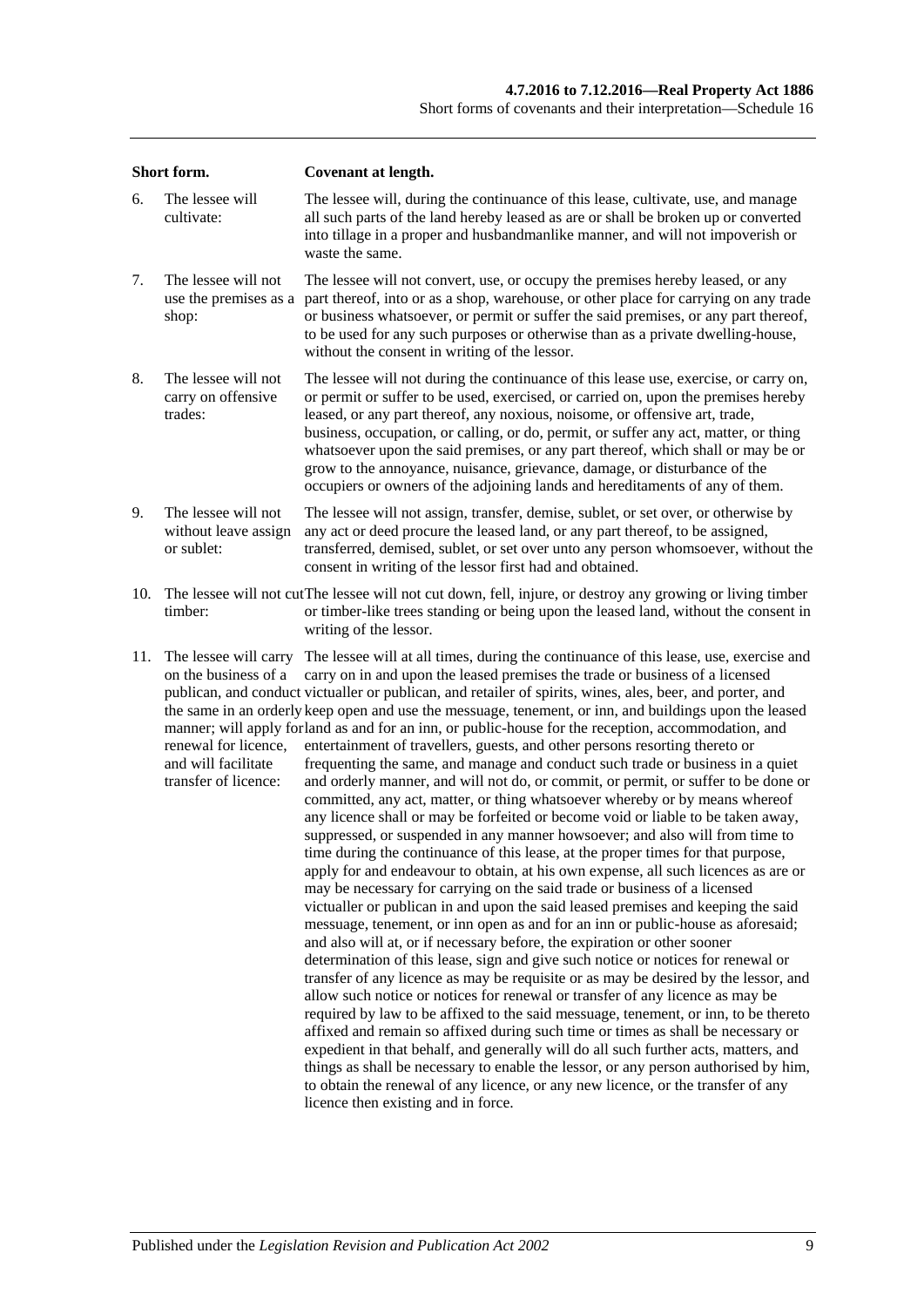# **Schedule 17—Short form of exception of mines and minerals and its interpretation**

(Section 266)

Except and always reserved to his heirs, executors, administrators, and assigns, all coals, seams of coal, mines, minerals, and quarries of stone and slate which now are, or at any time hereafter may be found in, upon, or under the said land and premises, with full liberty of ingress, egress, and regress, at all times, to and for the said his heirs, executors, administrators, and assigns, and his or their agents, servants, and workmen, and all others to be by him or them authorised, at all times, with or without horses and other cattle, carts, or other carriages, laden or unladen, engines, machinery, and all necessary implements and things, into, upon, and from the said lands and premises, and every or any part thereof, and full right there to view, survey, dig for, work, store, carry away, sell and dispose of the said coals, mines, minerals, and quarries of stone and slate; and also for the purposes aforesaid, to erect steam-engines and other machinery, with the buildings necessary thereto, and to sink pits, make waggon-ways, and use all other inventions and means for draining, sinking, storing, leading, carrying away, selling and disposing of such coals, mines, minerals, stone, and slate, doing or suffering to be done as little damage as possible in the exercise of the said liberties and rights, and paying and allowing to his heirs, executors, administrators, and assigns, a reasonable compensation for damage to the surface of the said land, or any buildings or fences thereon.

## **Schedule 22—Summons by Registrar-General**

In the matter of the Real Property Act 1886.

AB *[here insert addition]* is hereby summoned to appear before me at the Lands Titles Office. the  $.20$  $\alpha$ n day of of the clock in the [fore *or* after] noon, then and there *[here insert*] **at** purpose of summons and described the documents or instruments (if any) required to be produced].

Given under my hand and seal the

day of

Registrar-General (LS)

 $.20$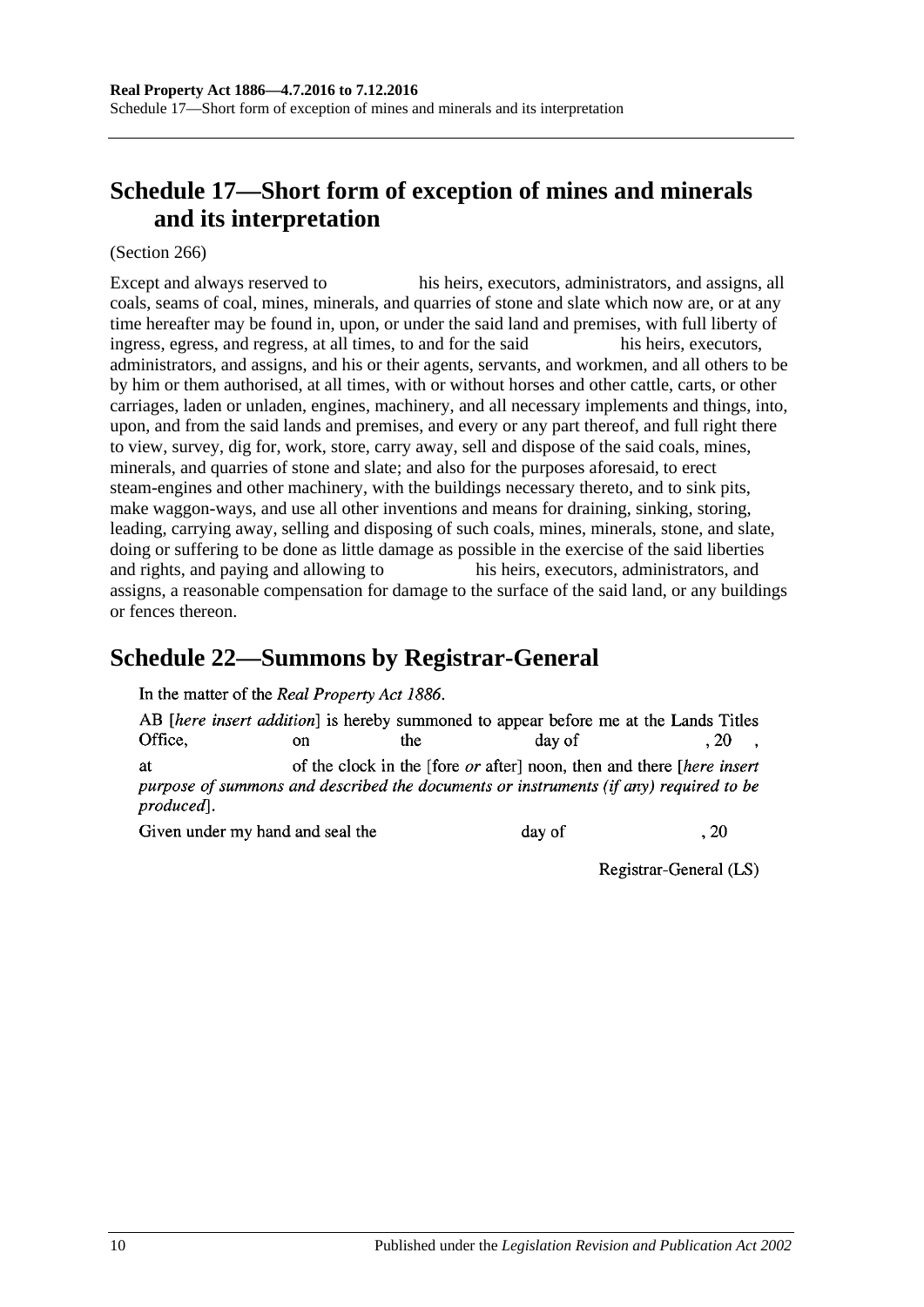# **Legislative history**

### **Notes**

• This version is comprised of the following:

| Part 1    | 4.7.2016 |
|-----------|----------|
| Part 2    | 4.7.2016 |
| Part 3    | 4.7.2016 |
| Part 4    | 4.7.2016 |
| Part 5    | 4.7.2016 |
| Part 6    | 4.7.2016 |
| Part 7    | 4.7.2016 |
| Part 7A   | 4.7.2016 |
| Part 8    | 4.7.2016 |
| Part 9    | 4.7.2016 |
| Part 10   | 4.7.2016 |
| Part 11   | 4.7.2016 |
| Part 12   | 4.7.2016 |
| Part 13   | 4.7.2016 |
| Part 13A  | 4.7.2016 |
| Part 14   | 4.7.2016 |
| Part 15   | 4.7.2016 |
| Part 16   | 4.7.2016 |
| Part 17   | 4.7.2016 |
| Part 18   | 4.7.2016 |
| Part 19   | 4.7.2016 |
| Part 19A  | 4.7.2016 |
| Part 19AB | 4.7.2016 |
| Part 20   | 4.7.2016 |
| Part 20A  | 4.7.2016 |
| Part 21   | 4.7.2016 |
| Schedules | 4.7.2016 |
|           |          |

- Please note—References in the legislation to other legislation or instruments or to titles of bodies or offices are not automatically updated as part of the program for the revision and publication of legislation and therefore may be obsolete.
- Earlier versions of this Act (historical versions) are listed at the end of the legislative history.
- For further information relating to the Act and subordinate legislation made under the Act see the Index of South Australian Statutes or www.legislation.sa.gov.au.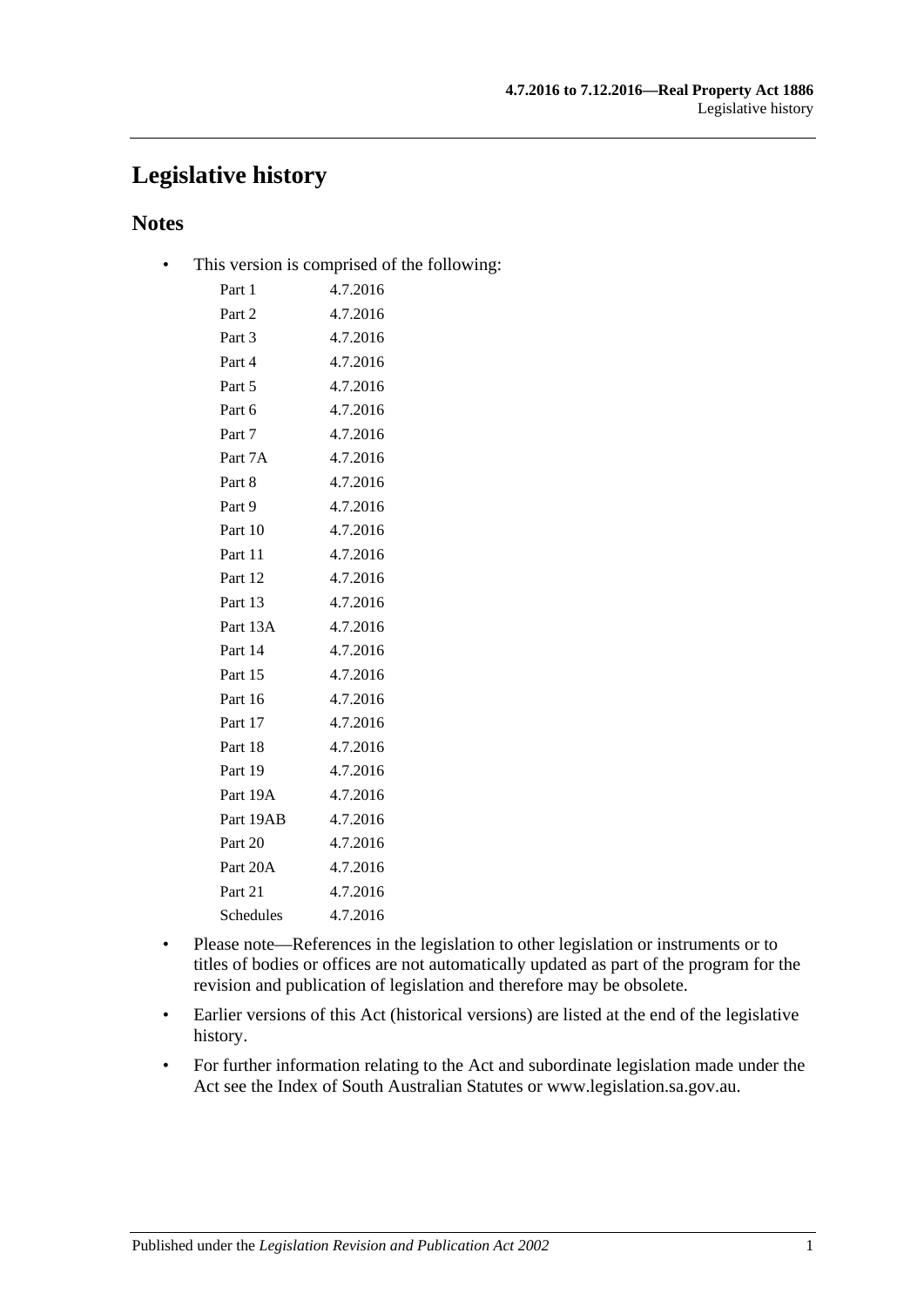# **Principal Act and amendments**

### New entries appear in bold.

| Year | N <sub>o</sub> | Title                                                             | Assent     | Commencement                                                                                      |
|------|----------------|-------------------------------------------------------------------|------------|---------------------------------------------------------------------------------------------------|
| 1886 | 380            | The Real Property Act 1886                                        | 17.11.1886 | $1.1.1887: s$ 9                                                                                   |
| 1887 | 403            | The Real Property Act Amendment<br>Act 1887                       | 16.11.1887 | 16.11.1887                                                                                        |
| 1893 | 569            | The Real Property Act Amendment<br>Act 1893                       | 23.12.1893 | 23.12.1893                                                                                        |
| 1896 | 657            | The Licensed Surveyors Act 1896                                   | 19.12.1896 | 19.12.1896                                                                                        |
| 1919 | 1415           | Real Property Act Amendment<br>Act 1919                           | 4.12.1919  | 4.12.1919                                                                                         |
| 1927 | 1806           | Real Property Act Amendment<br>Act 1927                           | 30.11.1927 | 30.11.1927                                                                                        |
| 1929 | 1945           | Town Planning Act 1929                                            | 15.1.1930  | 15.1.1930 (Gazette 16.1.1930 p69)                                                                 |
| 1935 | 2246           | <b>Statute Law Revision Act 1935</b>                              | 19.12.1935 | 19.12.1935                                                                                        |
| 1936 | 2293           | <b>Statute Law Revision Act 1936</b>                              | 8.10.1936  | 8.10.1936                                                                                         |
| 1939 | 36             | <b>Real Property Act Amendment</b><br>Act 1939                    | 14.12.1939 | 1.2.1940 (Gazette 11.1.1940 p33<br>republished Gazette 18.1.1940 p70)                             |
| 1945 | -39            | <b>Real Property Act Amendment</b><br>Act 1945                    | 17.1.1946  | 17.1.1946                                                                                         |
| 1960 | 44             | <b>Real Property Act Amendment</b><br>Act 1960                    | 10.11.1960 | 10.11.1960                                                                                        |
| 1961 | 37             | <b>Real Property Act Amendment</b><br>Act 1961                    | 9.11.1961  | 9.11.1961                                                                                         |
| 1963 | 46             | <b>Real Property Act Amendment</b><br>Act 1963                    | 28.11.1963 | 28.11.1963                                                                                        |
| 1967 | 37             | Real Property Act Amendment (Strata 14.9.1967<br>Titles) Act 1967 |            | 22.2.1968 (Gazette 22.2.1968 p515)                                                                |
| 1969 | 30             | <b>Real Property Act Amendment</b><br>Act 1969                    | 2.10.1969  | 29.1.1970 (Gazette 24.12.1969 p2098)                                                              |
| 1972 | 116            | <b>Real Property Act Amendment</b><br>Act 1972                    | 23.11.1972 | 15.1.1973 (Gazette 21.12.1972 p2722)<br>except ss 8 and 12-24.6.1974 (Gazette<br>30.5.1974 p2096) |
| 1972 | 130            | Real Property Act Amendment Act<br>$(No. 2)$ 1972                 | 30.11.1972 | 7.12.1972 (Gazette 7.12.1972 p2538)                                                               |
| 1974 | 42             | <b>Statute Law Revision Act 1974</b>                              | 11.4.1974  | 11.4.1974                                                                                         |
| 1975 | 12             | <b>Real Property Act Amendment</b><br>Act 1975                    | 20.3.1975  | 24.4.1975 (Gazette 24.4.1975 p1626)                                                               |
| 1978 | 116            | <b>Real Property Act Amendment</b><br>Act 1978                    | 7.12.1978  | 7.12.1978                                                                                         |
| 1979 | 51             | <b>Real Property Act Amendment</b><br>Act 1979                    | 22.3.1979  | 3.5.1979 (Gazette 3.5.1979 p1310)                                                                 |
| 1980 | 32             | <b>Statutes Amendment (Property)</b><br>Act 1980                  | 17.4.1980  | 22.5.1980 (Gazette 22.5.1980 p1373)                                                               |
| 1980 | 68             | <b>Real Property Act Amendment</b><br>Act 1980                    | 13.11.1980 | 13.11.1980                                                                                        |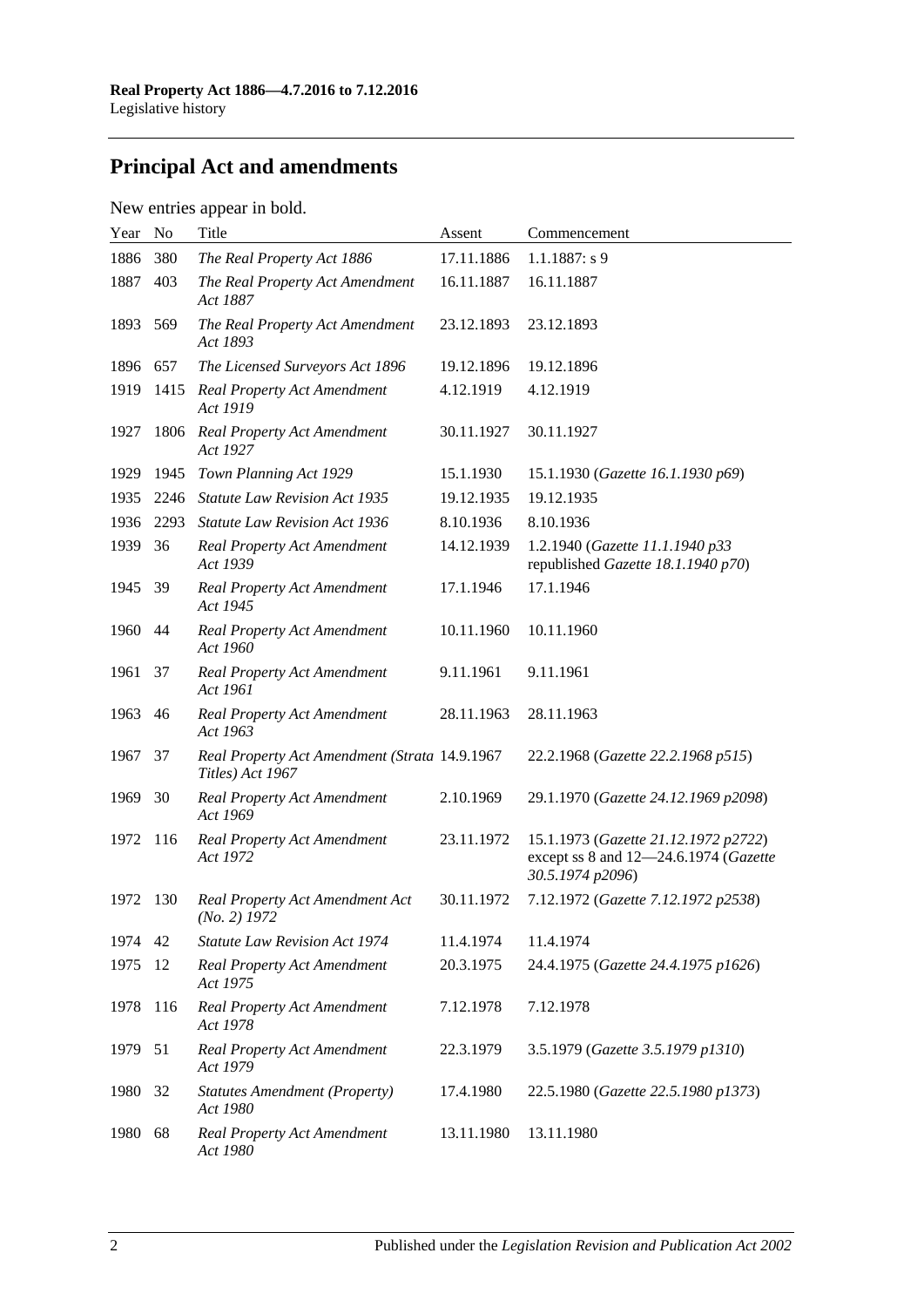| 1982 23 |      | <b>Real Property Act Amendment</b><br>Act 1982                                                                | 18.3.1982  | 4.11.1982 (Gazette 4.11.1982 p1567)                                                                                                                     |
|---------|------|---------------------------------------------------------------------------------------------------------------|------------|---------------------------------------------------------------------------------------------------------------------------------------------------------|
| 1982 62 |      | <b>Statutes Amendment (Planning)</b><br>Act 1982                                                              | 1.7.1982   | 4.11.1982 (Gazette 4.11.1982 p1304)                                                                                                                     |
| 1983    | 56   | Real Property Act Amendment<br>Act 1983                                                                       | 16.6.1983  | 1.7.1983 (Gazette 30.6.1983 p1760)<br>except ss 3-10, 13-15-26.4.1984<br>(Gazette 15.3.1984 p642)                                                       |
| 1983    | 96   | Real Property Act Amendment Act<br>$(No. 2)$ 1983                                                             | 15.12.1983 | 4.11.1982: s 2                                                                                                                                          |
| 1985    | 20   | <b>Real Property Act Amendment</b><br>Act 1985                                                                | 14.3.1985  | 18.11.1985 (Gazette 17.10.1985 p1126)                                                                                                                   |
| 1985    | - 51 | Real Property Act Amendment Act<br>$(No. 2)$ 1985                                                             | 30.5.1985  | 12.9.1985 (Gazette 8.8.1985 p334)                                                                                                                       |
| 1987    | 20   | <b>Real Property Act Amendment</b><br>Act 1987                                                                | 16.4.1987  | 16.4.1987                                                                                                                                               |
| 1987    | 69   | Real Property Act Amendment Act<br>$(No. 2)$ 1987                                                             | 29.10.1987 | 1.8.1988 (Gazette 7.7.1988 p197)                                                                                                                        |
| 1988    | 13   | Strata Titles Act 1988                                                                                        | 7.4.1988   | 1.9.1988 (Gazette 21.7.1988 p420)                                                                                                                       |
| 1990    | 9    | <b>Real Property Act Amendment</b><br>Act 1990                                                                | 12.4.1990  | 21.5.1990 (Gazette 17.5.1990 p1358)                                                                                                                     |
| 1990    | 32   | Real Property Act Amendment Act<br>$(No. 2)$ 1990                                                             | 26.4.1990  | 2.8.1990 (Gazette 2.8.1990 p480)                                                                                                                        |
| 1992    | 13   | Real Property (Survey Act)<br>Amendment Act 1992                                                              | 16.4.1992  | 18.2.1993 (Gazette 18.2.1993 p600)                                                                                                                      |
| 1992    | 23   | Real Property (Transfer of Allotments) 14.5.1992<br>Amendment Act 1992                                        |            | 21.5.1992 (Gazette 21.5.1992 p1468)                                                                                                                     |
| 1992 26 |      | <b>Statutes Amendment</b><br>(Attorney-General's Portfolio)<br>Act 1992                                       | 14.5.1992  | 6.7.1992 (Gazette 2.7.1992 p209)                                                                                                                        |
| 1993 54 |      | <b>Statutes Repeal and Amendment</b><br>(Development) Act 1993                                                | 27.5.1993  | 15.1.1994 (Gazette 27.10.1993 p1889)                                                                                                                    |
| 1994    | 11   | Real Property (Miscellaneous)<br>Amendment Act 1994                                                           | 5.5.1994   | 8.9.1994 (Gazette 8.9.1994 p728) except<br>ss 12 $\&$ 13 and Sch 1 (cll 2-4) (as<br>inserted by s $16$ — $1.9.1995$ ( <i>Gazette</i><br>31.8.1995 p552) |
| 1994    | 54   | Real Property (Variation and<br><b>Extinguishment of Easements)</b><br>Amendment Act 1994                     | 15.9.1994  | 15.9.1994 (Gazette 15.9.1994 p780)                                                                                                                      |
| 1994 59 |      | Criminal Law Consolidation (Felonies 27.10.1994<br>and Misdemeanours) Amendment<br>Act 1994                   |            | 1.1.1995 (Gazette 8.12.1994 p1942)                                                                                                                      |
| 1995    | 11   | Real Property (Witnessing and Land<br>Grants) Amendment Act 1995                                              | 23.3.1995  | 1.7.1995 (Gazette 15.6.1995 p2841)                                                                                                                      |
| 1996    | 38   | <b>Statutes Amendment (Community</b><br>Titles) Act 1996                                                      | 9.5.1996   | ss 24-30-4.11.1996 (Gazette<br>31.10.1996 p1460)                                                                                                        |
| 1999    |      | (159) Electricity Corporations<br>(Restructuring and Disposal)<br>Regulations 1999 (Gazette 29.7.1999<br>p626 |            | 29.7.1999: r 2                                                                                                                                          |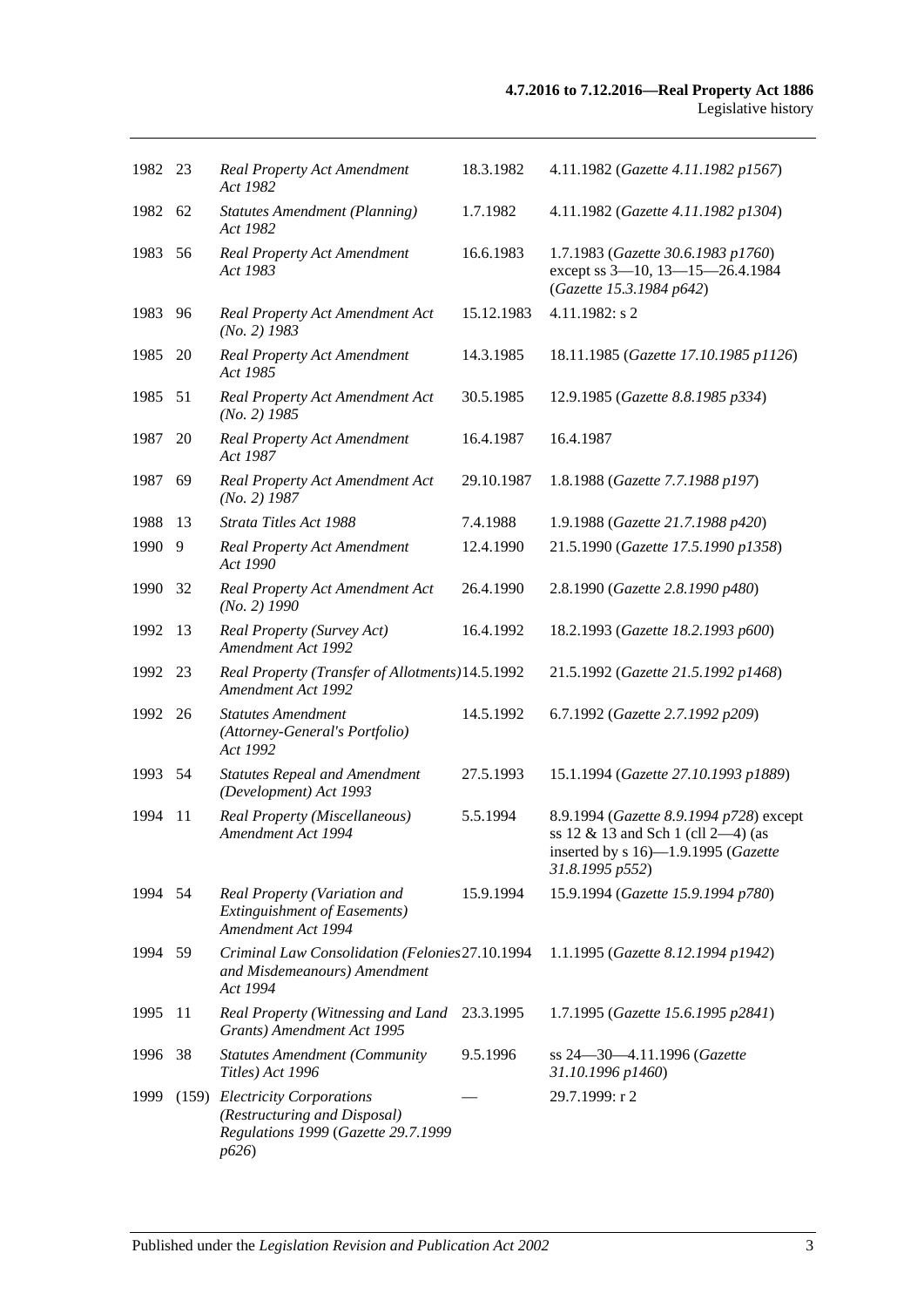# **Real Property Act 1886—4.7.2016 to 7.12.2016**

| Legislative history |  |
|---------------------|--|
|---------------------|--|

| 1999    | 64             | Local Government (Implementation)<br>Act 1999                                      | 18.11.1999 | s 8-1.1.2000 (Gazette 9.12.1999 p3113)                                                    |
|---------|----------------|------------------------------------------------------------------------------------|------------|-------------------------------------------------------------------------------------------|
| 2000    | 50             | <b>Forest Property Act 2000</b>                                                    | 20.7.2000  | 1.11.2001 (Gazette 27.9.2001 p4295)                                                       |
| 2000    | 57             | <b>Statutes Amendment and Repeal</b><br>(Attorney-General's Portfolio)<br>Act 2000 | 20.7.2000  | Pt 14 (s 29)-23.10.2000 (Gazette<br>19.10.2000 p2690)                                     |
| 2001    | 22             | Real Property (Fees) Amendment<br>Act 2001                                         | 14.6.2001  | $1.1.1975$ : s 2                                                                          |
| 2002 33 |                | <b>Statutes Amendment</b><br>(Attorney-General's Portfolio)<br>Act 2002            | 28.11.2002 | Pt 9 ss 15 & 16-28.1.2000: s 2(2); ss 13,<br>14 & 17-3.3.2003 (Gazette 27.2.2003<br>p807) |
| 2003    | 44             | <b>Statute Law Revision Act 2003</b>                                               | 23.10.2003 | Sch 1-24.11.2003 (Gazette 13.11.2003<br>p4048)                                            |
| 2005    | 56             | Justices of the Peace Act 2005                                                     | 17.11.2005 | Sch 2 (cl 44)-1.7.2006 (Gazette<br>22.6.2006 p2012)                                       |
| 2006    | 17             | <b>Statutes Amendment (New Rules of</b><br>Civil Procedure) Act 2006               | 6.7.2006   | Pt 64 (ss 194-203)-4.9.2006 (Gazette<br>17.8.2006 p2831)                                  |
| 2008    | 12             | <b>Statutes Amendment (Real Property)</b><br>Act 2008                              | 8.5.2008   | Pt 4 (ss 33-71)-1.6.2009 (Gazette<br>28.5.2009 p1843)                                     |
| 2009    | 84             | <b>Statutes Amendment (Public Sector</b><br>Consequential Amendments) Act 2009     | 10.12.2009 | Pt 129 (ss 292-297)-1.2.2010 (Gazette<br>28.1.2010 p320)                                  |
| 2012    | 9              | Water Industry Act 2012                                                            | 19.4.2012  | Sch 2 (cll 15 & 16)-1.1.2013 (Gazette<br>21.6.2012 p2837)                                 |
| 2012    | 35             | Real Property (Access to Information) 27.9.2012<br>Amendment Act 2012              |            | 27.9.2012                                                                                 |
| 2013    | 81             | Aboriginal Lands Trust Act 2013                                                    | 5.12.2013  | Sch 1 (cl 5)-1.7.2014 (Gazette 6.2.2014<br>p546                                           |
| 2015    | $\overline{4}$ | Real Property (Priority Notices and<br>Other Measures) Amendment<br>Act 2015       | 2.4.2015   | 27.4.2015 (Gazette 16.4.2015 p1534)                                                       |
| 2016    | 29             | <b>Real Property (Electronic</b><br><b>Conveyancing)</b> Amendment Act 2016        | 16.6.2016  | Pt 2 (ss 4-90) & Sch 2-4.7.2016<br>(Gazette 30.6.2016 p2761)                              |

### **Provisions amended since 3 February 1976**

• Legislative history prior to 3 February 1976 appears in marginal notes and footnotes included in the consolidation of this Act contained in Volume 9 of The Public General Acts of South Australia 1837-1975 at page 190.

New entries appear in bold.

Entries that relate to provisions that have been deleted appear in italics.

| Provision       | How varied                                                                                                                           | Commencement |
|-----------------|--------------------------------------------------------------------------------------------------------------------------------------|--------------|
| Pt <sub>1</sub> | heading inserted by $44/2003$ s 3(1) (Sch 1)                                                                                         | 24.11.2003   |
| s <sub>2</sub>  | amended by $23/1982$ s 3                                                                                                             | 4.11.1982    |
|                 | deleted by 13/1988 Sch 1                                                                                                             | 1.9.1988     |
| PtI             | heading deleted by $44/2003$ s $3(1)$ (Sch 1)                                                                                        | 24.11.2003   |
| s <sub>3</sub>  |                                                                                                                                      |              |
| s(3(1))         | s 3 sentence commencing "In the construction"<br>designated as $s \frac{3(1)}{y} \frac{44}{2003} \frac{s \frac{3(1)}{5}}{h}$ (Sch 1) | 24.11.2003   |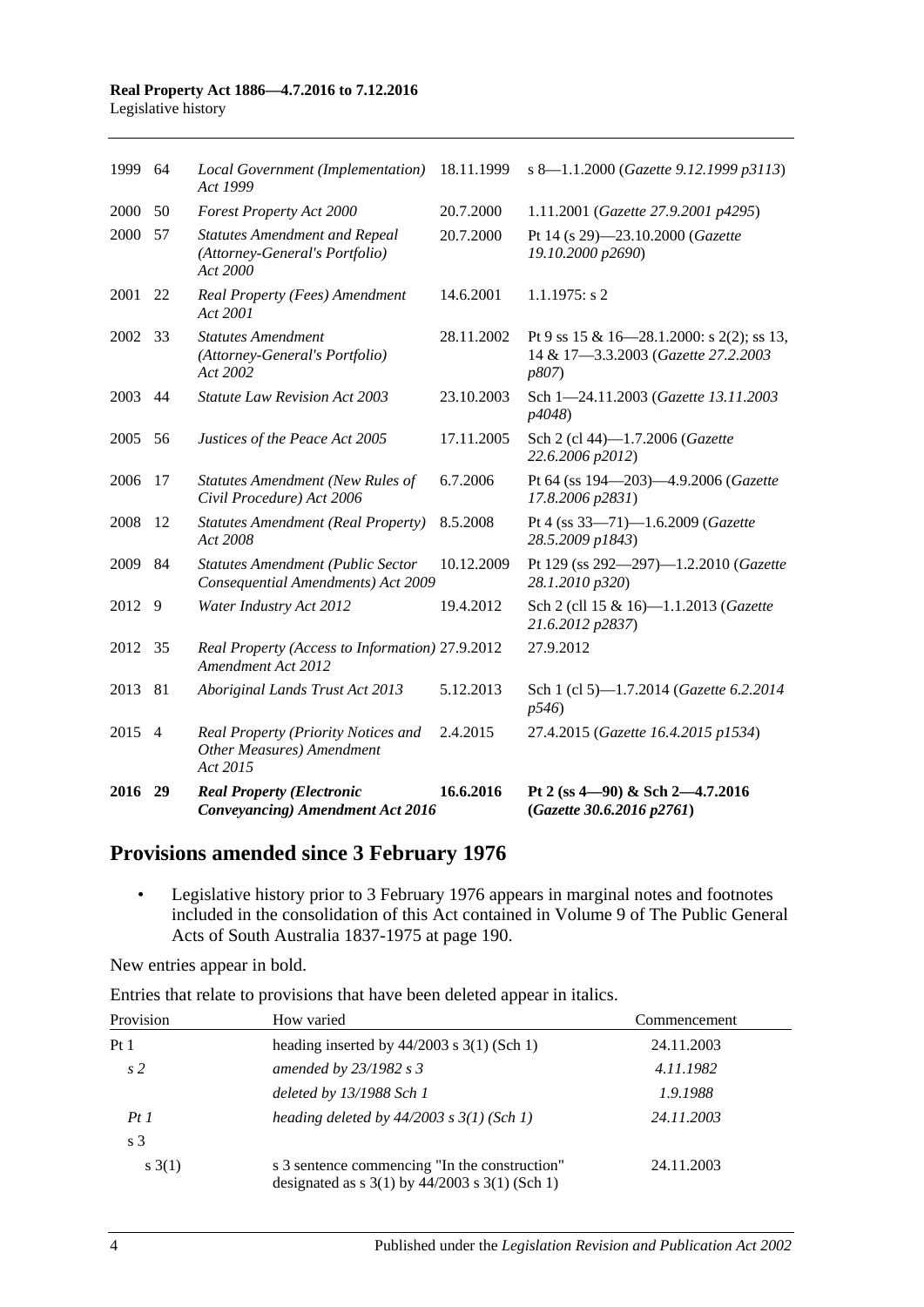|                           | amended by $29/2016$ s $4(1)$                                  | 4.7.2016             |
|---------------------------|----------------------------------------------------------------|----------------------|
| allotment                 | inserted by 12/2008 s 33                                       | 1.6.2009             |
| appropriate form          | inserted by $51/1979$ s 3(a)                                   | 3.5.1979             |
|                           | substituted by 9/1990 s 3                                      | 21.5.1990            |
|                           | the Assurance Fund substituted by 56/1983 s 3                  | 26.4.1984            |
| caveatee                  | amended by 29/2016 s 4(2)                                      | 4.7.2016             |
| caveator                  | amended by 29/2016 s 4(2)                                      | 4.7.2016             |
| certificate               | amended by 11/1995 s 3                                         | 1.7.1995             |
|                           | amended by 29/2016 s 4(2), (3)                                 | 4.7.2016             |
| client                    | inserted by $29/2016$ s $4(4)$                                 | 4.7.2016             |
| authorisation             |                                                                |                      |
| <b>Chief Secretary</b>    | deleted by $33/2002 s 13(a)$                                   | 3.3.2003             |
| Court                     | substituted by $51/1979$ s 3(b)                                | 3.5.1979             |
|                           | amended by 33/2002 s 13(b)                                     | 3.3.2003<br>4.9.2006 |
|                           | amended by 17/2006 s 194                                       | 27.4.2015            |
|                           | amended by $4/2015$ s $4(1)$                                   | 4.7.2016             |
| dealing<br>document       | deleted by $29/2016 s 4(5)$<br>inserted by $29/2016$ s $4(5)$  | 4.7.2016             |
| document of title         |                                                                | 4.7.2016             |
| dominant land             | substituted by $29/2016$ s $4(5)$<br>amended by 29/2016 s 4(2) | 4.7.2016             |
| easement                  | inserted by 50/2000 Sch                                        | 1.11.2001            |
| encumbrancee              | amended by 29/2016 s 4(2)                                      | 4.7.2016             |
| encumbrancer              | amended by 29/2016 s 4(2)                                      | 4.7.2016             |
| execution                 | inserted by $29/2016$ s $4(6)$                                 | 4.7.2016             |
| instrument                | substituted by $29/2016$ s $4(6)$                              | 4.7.2016             |
|                           | instrument of title substituted by $29/2016$ s $4(6)$          | 4.7.2016             |
| land                      | amended by 29/2016 s 4(7)                                      | 4.7.2016             |
| law practice              | inserted by 29/2016 s 4(8)                                     | 4.7.2016             |
| legal practitioner        | inserted by $4/2015$ s $4(2)$                                  | 27.4.2015            |
| lessee                    | amended by 29/2016 s 4(2)                                      | 4.7.2016             |
| lessor                    | amended by 29/2016 s 4(2)                                      | 4.7.2016             |
| <i>lunatic</i>            | deleted $11/1994 s3(a)$                                        | 8.9.1994             |
| mentally                  | inserted by $11/1994$ s $3(a)$                                 | 8.9.1994             |
| incapacitated person      |                                                                |                      |
| mortgagee                 | amended by $29/2016$ s $4(2)$                                  | 4.7.2016             |
| mortgagor                 | amended by 29/2016 s 4(2)                                      | 4.7.2016             |
| participation rules       | inserted by $4/2015$ s $4(3)$                                  | 27.4.2015            |
| person of unsound<br>mind | deleted by $11/1994 s 3(b)$                                    | 8.9.1994             |
| proprietor                | amended by 29/2016 s 4(2)                                      | 4.7.2016             |
| registered<br>conveyancer | inserted by $4/2015$ s $4(4)$                                  | 27.4.2015            |
| registered<br>proprietor  | substituted by $29/2016$ s $4(9)$                              | 4.7.2016             |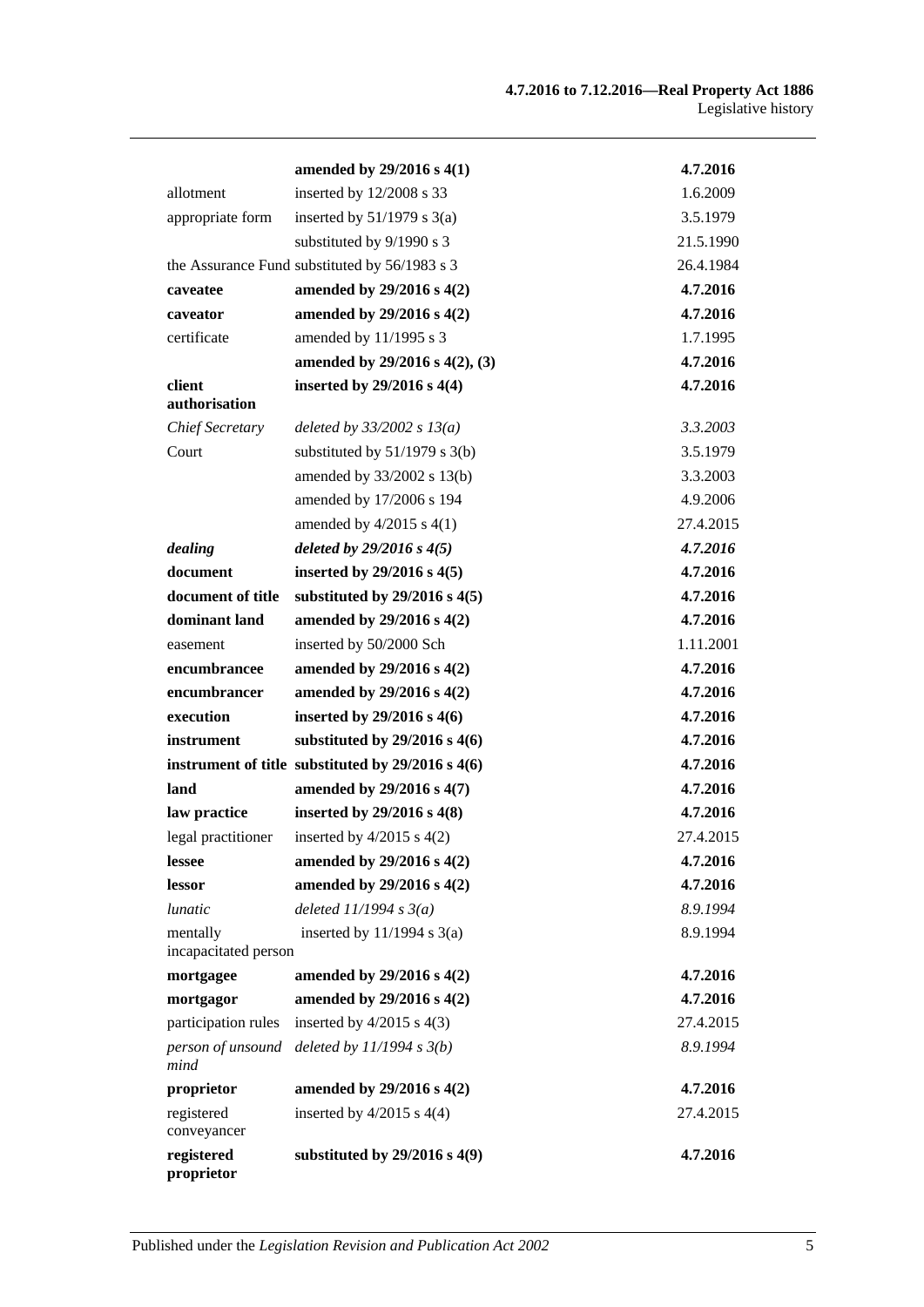| servient land                               | amended by 29/2016 s 4(2)                                                                       | 4.7.2016   |
|---------------------------------------------|-------------------------------------------------------------------------------------------------|------------|
| sign                                        | inserted by $29/2016$ s $4(10)$                                                                 | 4.7.2016   |
| statutory                                   | amended by 29/2016 s 4(2), (11)                                                                 | 4.7.2016   |
| assignment                                  |                                                                                                 |            |
| Acts                                        | the Real Property amended by $29/2016$ s $4(2)$                                                 | 4.7.2016   |
| transmission                                | amended by 29/2016 s 4(2)                                                                       | 4.7.2016   |
| Tribunal                                    | inserted by $4/2015$ s $4(5)$                                                                   | 27.4.2015  |
| verification of<br>authority<br>guidelines  | inserted by $29/2016$ s $4(12)$                                                                 | 4.7.2016   |
| verification of<br>identity<br>requirements | inserted by $4/2015$ s $4(5)$                                                                   | 27.4.2015  |
| $s \; 3(2)$                                 | s 3 sentence commencing "The description"<br>designated as $s$ 3(2) by 44/2003 $s$ 3(1) (Sch 1) | 24.11.2003 |
| $s \; 3(3)$                                 | inserted by 29/2016 s 4(13)                                                                     | 4.7.2016   |
| s <sub>6</sub>                              | substituted by 81/2013 Sch 1 cl 5                                                               | 1.7.2014   |
| s 9                                         | deleted by $44/2003$ s $3(1)$ (Sch 1)                                                           | 24.11.2003 |
| Pt 2                                        |                                                                                                 |            |
| s 10                                        | amended by 13/1988 Sch 1                                                                        | 1.9.1988   |
| Pt 3                                        |                                                                                                 |            |
| s13                                         | substituted by 51/1979 s 4                                                                      | 3.5.1979   |
| s 13(5)                                     | substituted by 84/2009 s 292                                                                    | 1.2.2010   |
| 29/2016                                     | s 14 before deletion by substituted by 51/1979 s 4                                              | 3.5.1979   |
| $s\,I4(1)$                                  | amended by 84/2009 s 293                                                                        | 1.2.2010   |
| s <sub>14</sub>                             | deleted by 29/2016 s 5                                                                          | 4.7.2016   |
| 29/2016                                     | s 15 before deletion by substituted by 51/1979 s 4                                              | 3.5.1979   |
| s 15(1)                                     | substituted by 84/2009 s 294                                                                    | 1.2.2010   |
| s <sub>15</sub>                             | deleted by 29/2016 s 5                                                                          | 4.7.2016   |
| s 16                                        | substituted by 51/1979 s 4                                                                      | 3.5.1979   |
| ss 17 and 18                                | deleted by $51/1979 s 4$                                                                        | 3.5.1979   |
| s 19                                        | amended by 12/2008 s 34                                                                         | 1.6.2009   |
| s 21                                        | amended by 9/1990 s 4                                                                           | 21.5.1990  |
|                                             | amended by $29/2016$ s $6(1)$ —(4)                                                              | 4.7.2016   |
| s 23A                                       |                                                                                                 |            |
| s 23A(1)                                    | amended by $51/1979$ s $5(a)$                                                                   | 3.5.1979   |
|                                             | amended by 20/1987 s 2                                                                          | 16.4.1987  |
| $s$ 23A $(1a)$                              | inserted by $51/1979$ s $5(b)$                                                                  | 3.5.1979   |
|                                             | amended by 20/1987 s 2                                                                          | 16.4.1987  |
| s24                                         | amended by 17/2006 s 195                                                                        | 4.9.2006   |
| Pt 4                                        |                                                                                                 |            |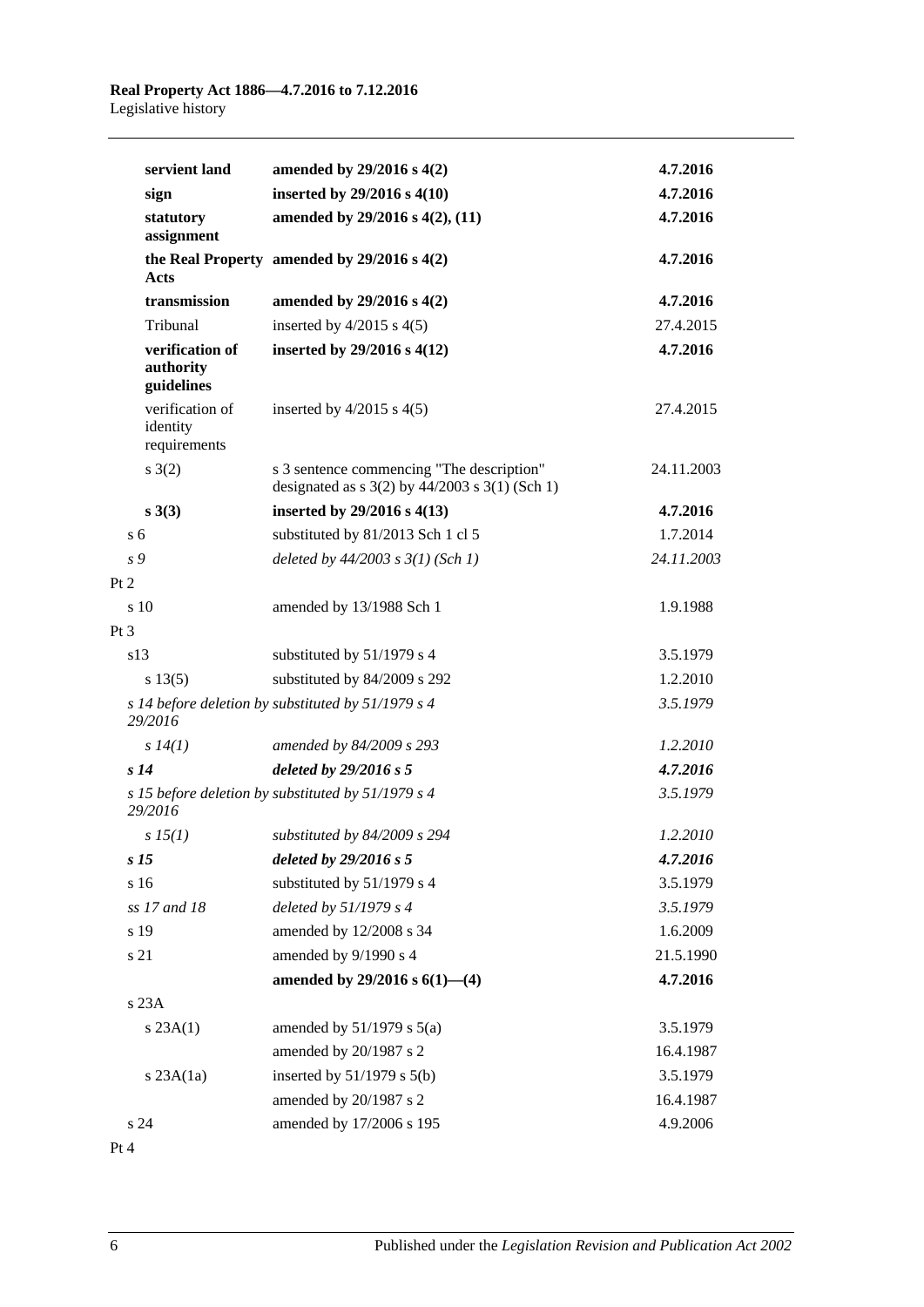| s <sub>25</sub>                           | s 25 I and II redesignated as s 25(a) and (b) by<br>$44/2003$ s 3(1) (Sch 1)     | 24.11.2003 |
|-------------------------------------------|----------------------------------------------------------------------------------|------------|
| s 27                                      | amended by 11/1994 s 4                                                           | 8.9.1994   |
|                                           | amended by 44/2003 s 3(1) (Sch 1)                                                | 24.11.2003 |
| s 29                                      | amended by 9/1990 s 5                                                            | 21.5.1990  |
| s 31                                      | amended by 84/2009 s 295                                                         | 1.2.2010   |
| s 32                                      | amended and designated as subsections (1) and<br>$(2)$ by 44/2003 s 3(1) (Sch 1) | 24.11.2003 |
| s 33                                      | amended by 11/1994 s 5                                                           | 8.9.1994   |
| s <sub>35</sub>                           | amended by 51/1979 s 6                                                           | 3.5.1979   |
| s <sub>36</sub>                           | amended by 51/1979 s 7                                                           | 3.5.1979   |
| s <sub>39</sub>                           | amended by 29/2016 s 7                                                           | 4.7.2016   |
| s <sub>44</sub>                           | amended by 29/2016 s 8                                                           | 4.7.2016   |
| s <sub>45</sub>                           | amended by 17/2006 s 196                                                         | 4.9.2006   |
|                                           | amended by 29/2016 s 9(1), (2)                                                   | 4.7.2016   |
| $Pt\,5$                                   | heading substituted by 9/1990 s 6                                                | 21.5.1990  |
| Pt 5 Div 1                                | heading inserted by 9/1990 s 6                                                   | 21.5.1990  |
| s 47                                      | substituted by 9/1990 s 7                                                        | 21.5.1990  |
| $s\,48$                                   | deleted by 29/2016 Sch 2                                                         | 4.7.2016   |
| s <sub>49</sub>                           | amended by 29/2016 s 10, Sch 2                                                   | 4.7.2016   |
| s50                                       | deleted by $9/1990 s 8$                                                          | 21.5.1990  |
| s 51                                      | amended by 9/1990 s 9                                                            | 21.5.1990  |
| s 51A                                     | inserted by 9/1990 s 10                                                          | 21.5.1990  |
| $s 51A(1)$ and (2)                        | amended by 29/2016 Sch 2                                                         | 4.7.2016   |
| Pt 5 Div 2                                | inserted by 9/1990 s 11                                                          | 21.5.1990  |
| s <sub>51B</sub>                          | amended by 29/2016 s 11, Sch 2                                                   | 4.7.2016   |
|                                           | $(c)$ , (d) and (f) deleted by 29/2016 Sch 2                                     | 4.7.2016   |
| s51C                                      | substituted by 29/2016 s 12                                                      | 4.7.2016   |
| Pt 5 Div 2A                               | inserted by 13/1992 s 3                                                          | 18.2.1983  |
| $s\,51F$                                  | deleted by $64/1999 s 8(a)$                                                      | 1.1.2000   |
| Pt 5 Div 3                                | heading inserted by 9/1990 s 12                                                  | 21.5.1990  |
| s 52                                      | substituted by 9/1990 s 13                                                       | 21.5.1990  |
|                                           | substituted by 29/2016 s 13                                                      | 4.7.2016   |
| s 53                                      | substituted by 9/1990 s 14                                                       | 21.5.1990  |
|                                           | amended by 29/2016 s 14(1), (2)                                                  | 4.7.2016   |
| s 54 before<br>substitution by<br>29/2016 |                                                                                  |            |
| s 54(1)                                   | substituted by $51/1979$ s 8                                                     | 3.5.1979   |
|                                           | amended by 9/1990 s 15                                                           | 21.5.1990  |
| s 54                                      | substituted by 29/2016 s 15                                                      | 4.7.2016   |
| $s$ 54 $A$                                | inserted by $51/1979 s 9$                                                        | 3.5.1979   |
|                                           | deleted by 9/1990 s 16                                                           | 21.5.1990  |
| s <sub>55</sub>                           | substituted by 29/2016 s 15                                                      | 4.7.2016   |
|                                           |                                                                                  |            |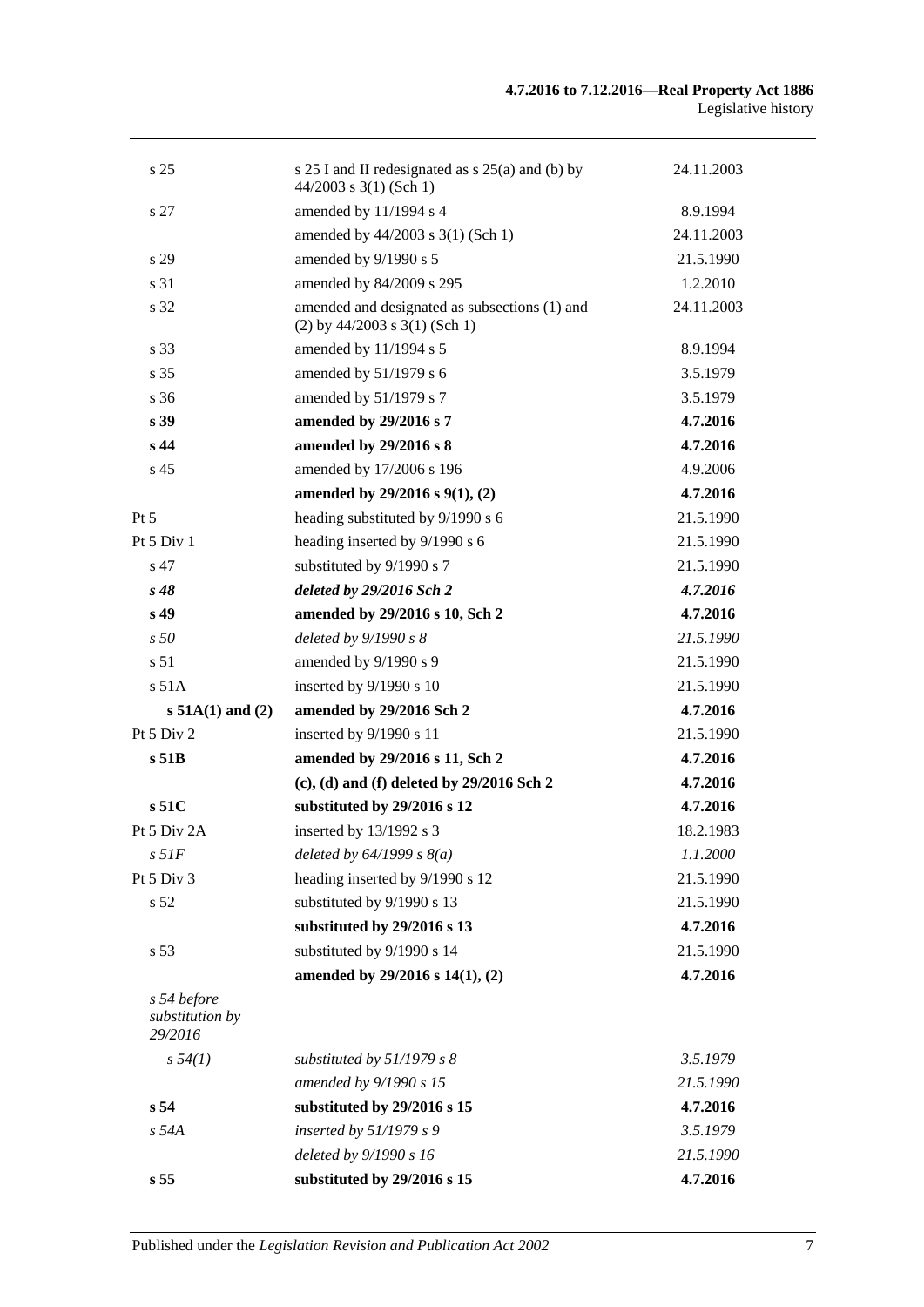| s 56 redesignated as s $56(1)$ by 20/1985 s 3                              | 18.11.1985 |
|----------------------------------------------------------------------------|------------|
| amended by 12/2008 s 35(1)                                                 | 1.6.2009   |
| inserted by $12/2008 s 35(2)$                                              | 1.6.2009   |
| inserted by $4/2015$ s 5                                                   | 27.4.2015  |
| inserted by $20/1985 s3$                                                   | 18.11.1985 |
| inserted by $20/1985 s 3$                                                  | 18.11.1985 |
| (a) deleted by $12/2008 s 35(3)$                                           | 1.6.2009   |
| substituted by 29/2016 s 16                                                | 4.7.2016   |
| inserted by 9/1990 s 17                                                    | 21.5.1990  |
|                                                                            |            |
| s 57 amended and redesignated as $s$ 57(1) by<br>4/2015 s $6(1)$ -(3)      | 27.4.2015  |
| inserted by $4/2015$ s $6(3)$                                              | 27.4.2015  |
| inserted by $4/2015$ s $6(3)$                                              | 27.4.2015  |
| amended by 29/2016 s 17                                                    | 4.7.2016   |
| amended by 12/2008 s 36                                                    | 1.6.2009   |
| deleted by 29/2016 s 18                                                    | 4.7.2016   |
|                                                                            |            |
| s 59 amended and redesignated as $s$ 59(1) by<br>$29/2016$ s $19(1)$ - (4) | 4.7.2016   |
| inserted by 29/2016 s 19(4)                                                | 4.7.2016   |
| deleted by 29/2016 Sch 2                                                   | 4.7.2016   |
| amended by 29/2016 s 20(1), (2), Sch 2                                     | 4.7.2016   |
| substituted by 35/2012 s 3                                                 | 27.9.2012  |
| inserted by 29/2016 s 21                                                   | 4.7.2016   |
| substituted by 9/1990 s 18                                                 | 21.5.1990  |
| deleted by 29/2016 Sch 2                                                   | 4.7.2016   |
| inserted by $11/1995$ s 4                                                  | 1.7.1995   |
|                                                                            |            |
| amended by 29/2016 s 22                                                    | 4.7.2016   |
| deleted by 29/2016 s 23                                                    | 4.7.2016   |
| s 69 I—IX redesignated as $s$ 69(a)—(i) by<br>44/2003 s 3(1) (Sch 1)       | 24.11.2003 |
| amended by 29/2016 s 24(1)-(7), Sch 2                                      | 4.7.2016   |
| amended by 51/1979 s 10                                                    | 3.5.1979   |
| amended by 44/2003 s 3(1) (Sch 1)                                          | 24.11.2003 |
| amended by 29/2016 s 25                                                    | 4.7.2016   |
|                                                                            |            |
| substituted by 51/1979 s 11                                                | 3.5.1979   |
| deleted by 29/2016 Sch 2                                                   | 4.7.2016   |
| amended by 9/1990 s 19                                                     | 21.5.1990  |
|                                                                            |            |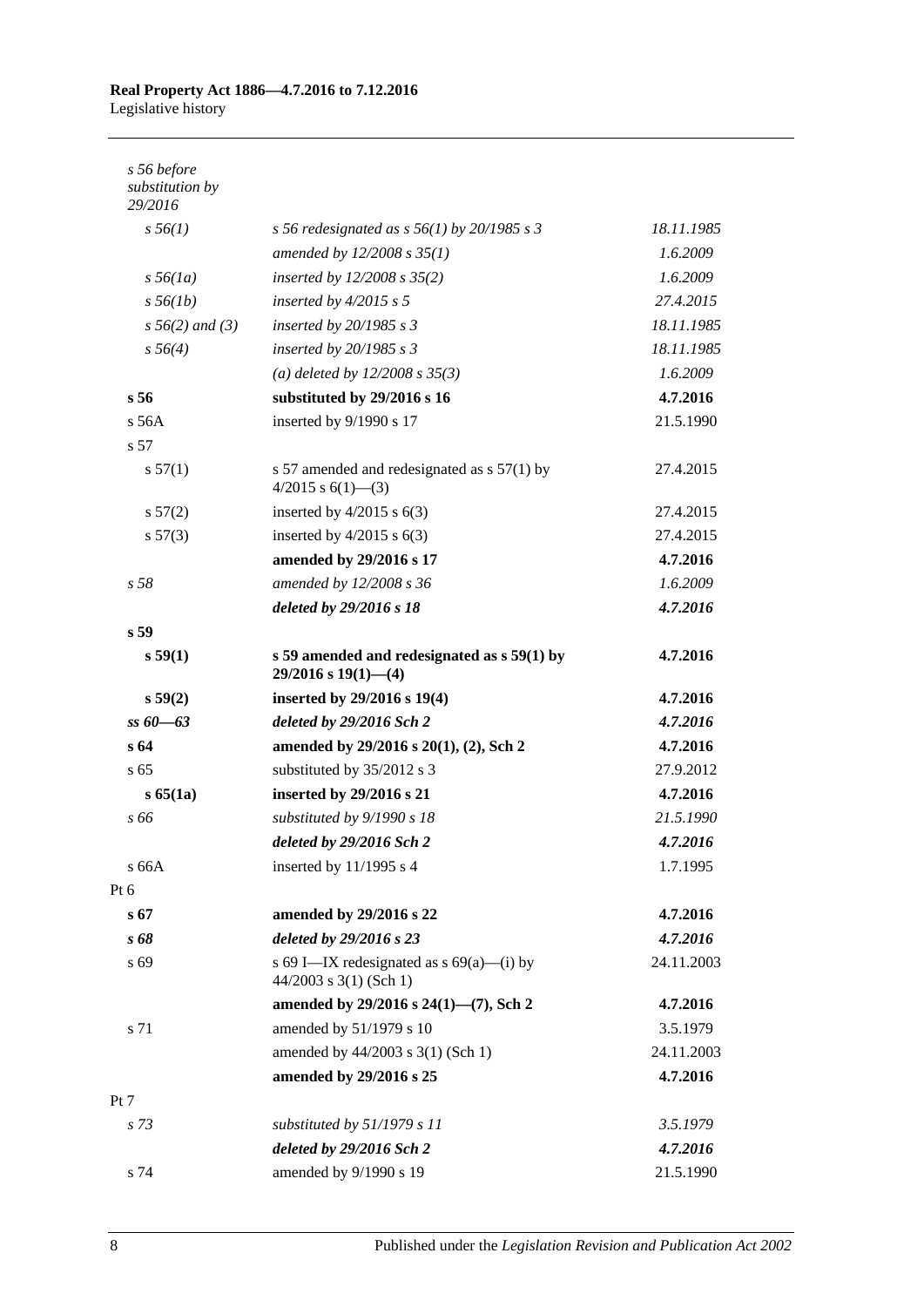|                                    | amended by 29/2016 Sch 2                      | 4.7.2016  |
|------------------------------------|-----------------------------------------------|-----------|
| s <sub>75</sub>                    | amended by 29/2016 Sch 2                      | 4.7.2016  |
| s <sub>78</sub>                    | amended by 29/2016 Sch 2                      | 4.7.2016  |
| s 78A                              | inserted by 12/2008 s 37                      | 1.6.2009  |
| s 79 before deletion by<br>29/2016 |                                               |           |
| s79(2)                             | deleted by $51/1979 s 12(a)$                  | 3.5.1979  |
| $s\,79(3)$                         | deleted by 9/1990 s 20                        | 21.5.1990 |
| $s\,79(6)$                         | amended by 51/1979 s 12(b)                    | 3.5.1979  |
| $s\,79(8)$                         | inserted by $51/1979$ s $12(c)$               | 3.5.1979  |
| s <sub>79</sub>                    | deleted by 29/2016 Sch 2                      | 4.7.2016  |
| s 80                               | substituted by 9/1990 s 21                    | 21.5.1990 |
|                                    | deleted by 29/2016 Sch 2                      | 4.7.2016  |
| Pt 7A                              |                                               |           |
| s 80B                              | substituted by 29/2016 s 27                   | 4.7.2016  |
| s 80C                              |                                               |           |
| $s \ 80C(1)$                       | amended by 84/2009 s 296                      | 1.2.2010  |
| s 80E                              |                                               |           |
| $s$ 80 $E(1)$                      | amended by 29/2016 s 28(1), (2)               | 4.7.2016  |
| s 80F                              |                                               |           |
| $s\ 80F(6)$                        | amended by 17/2006 s 197                      | 4.9.2006  |
| s 80H                              |                                               |           |
| $s$ 80H(1)                         | amended by 12/2008 s 38                       | 1.6.2009  |
|                                    | amended by 29/2016 s 29                       | 4.7.2016  |
| $s$ 80H(2)                         | amended by 29/2016 s 29                       | 4.7.2016  |
| Pt 8                               |                                               |           |
| s 82                               | amended by 9/1990 s 22                        | 21.5.1990 |
| ss 84 and 85                       | amended by 29/2016 Sch 2                      | 4.7.2016  |
| s 88                               | amended by 51/1985 s 3                        | 12.9.1985 |
|                                    | amended by 29/2016 s 30(1), (2), Sch 2        | 4.7.2016  |
| s 89                               | amended by 11/1994 s 6                        | 8.9.1994  |
| s 89A                              | inserted by 51/1985 s 4                       | 12.9.1985 |
| s 90                               |                                               |           |
| $s\,90(1)$                         | s 90 redesignated as $s$ 90(1) by 51/1985 s 5 | 12.9.1985 |
| $s\,90(2)$                         | inserted by 51/1985 s 5                       | 12.9.1985 |
| s 90A                              | inserted by 32/1980 s 8                       | 22.5.1980 |
|                                    | substituted by 11/1994 s 7                    | 8.9.1994  |
|                                    | substituted by 12/2008 s 39                   | 1.6.2009  |
| $s$ 90A(1)                         | amended by 29/2016 s 31                       | 4.7.2016  |
| s 90B                              | inserted by 11/1994 s 7                       | 8.9.1994  |
| $s\ 90B(2)$                        | amended by $12/2008$ s $40(1)$ , (2)          | 1.6.2009  |
| $s\ 90B(3)$                        | substituted by $54/1994$ s $3(a)$             | 15.9.1994 |
| s $90B(3a)$ — $(3e)$               | inserted by $54/1994$ s $3(a)$                | 15.9.1994 |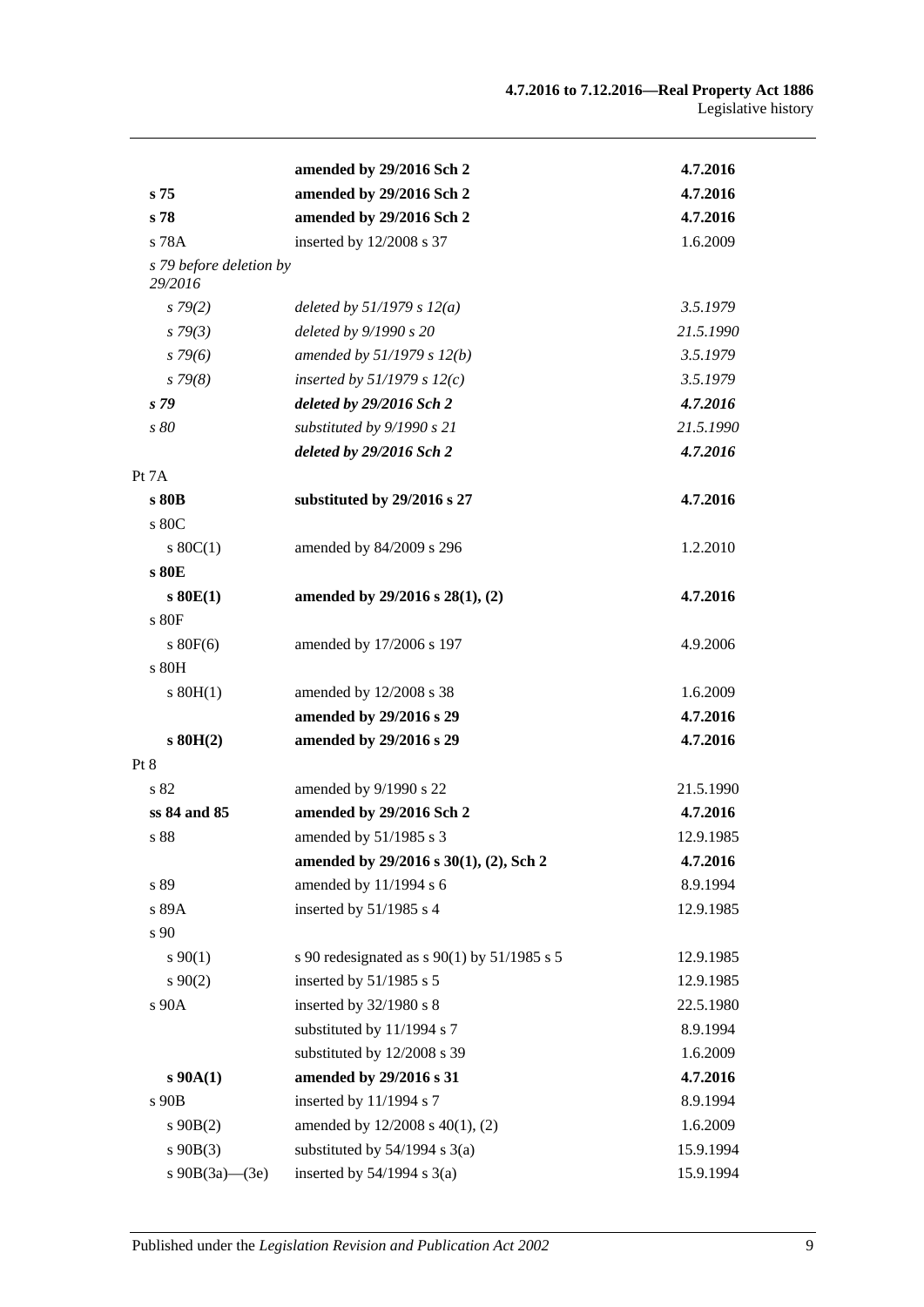| $s$ 90 $B(5)$   | deleted by $54/1994 s 3(b)$    | 15.9.1994 |
|-----------------|--------------------------------|-----------|
| ss 90C-90E      | inserted by 11/1994 s 7        | 8.9.1994  |
| s 90F           | inserted by 12/2008 s 41       | 1.6.2009  |
| Pt 9            |                                |           |
| s 90G           | inserted by 4/2015 s 7         | 27.4.2015 |
| s 93            | amended by 32/1980 s 9         | 22.5.1980 |
|                 | substituted by 9/1990 s 23     | 21.5.1990 |
| $s\,93(1)$      | amended by 4/2015 s 8(1), (2)  | 27.4.2015 |
|                 | substituted by 29/2016 Sch 2   | 4.7.2016  |
| $s\,93(3)$      | amended by $4/2015$ s $8(3)$   | 27.4.2015 |
| s 93(3a)—(3c)   | inserted by $4/2015$ s $8(4)$  | 27.4.2015 |
| $s\,93(4)$      | inserted by 35/2012 s 4        | 27.9.2012 |
|                 | amended by $4/2015$ s $8(5)$   | 27.4.2015 |
|                 | amended by 29/2016 s 32        | 4.7.2016  |
| $s\,93(5)$ (8)  | inserted by 35/2012 s 4        | 27.9.2012 |
| s 94            | substituted by 9/1990 s 23     | 21.5.1990 |
|                 | amended by 4/2015 s 9          | 27.4.2015 |
| s 95            | substituted by 4/2015 s 10     | 27.4.2015 |
| ss 95A and 95B  | inserted by 4/2015 s 10        | 27.4.2015 |
| Pt 10           |                                |           |
| s 96            | amended by 51/1979 s 13        | 3.5.1979  |
|                 | substituted by 29/2016 s 33    | 4.7.2016  |
| $s$ 96AA        | inserted by 12/2008 s 42       | 1.6.2009  |
| s 96A           | amended by 11/1994 s 8         | 8.9.1994  |
|                 | deleted by 29/2016 s 34        | 4.7.2016  |
| s <sub>97</sub> | amended by 29/2016 s 35        | 4.7.2016  |
| ss 98 and 99    | deleted by 29/2016 s 36        | 4.7.2016  |
| s 100           | amended by 11/1994 s 9         | 8.9.1994  |
|                 | deleted by 29/2016 s 36        | 4.7.2016  |
| s 101           | deleted by 23/1982 s 4         | 4.11.1982 |
| s 103           | amended by 29/2016 Sch 2       | 4.7.2016  |
| s 105           | amended by 51/1979 s 14        | 3.5.1979  |
|                 | amended by 29/2016 Sch 2       | 4.7.2016  |
| s 107           | amended by 51/1979 s 15        | 3.5.1979  |
|                 | amended by 29/2016 s 37, Sch 2 | 4.7.2016  |
| s 108           | deleted by 29/2016 Sch 2       | 4.7.2016  |
| s 111           | amended by 9/1990 s 24         | 21.5.1990 |
| s 112           | amended by 9/1990 s 25         | 21.5.1990 |
|                 | amended by 11/1995 s 5         | 1.7.1995  |
|                 | deleted by 29/2015 s 38        | 4.7.2016  |
| ss 113-115      | deleted by 29/2015 s 38        | 4.7.2016  |
| s 116           | amended by 29/2015 s 39        | 4.7.2016  |
| s 115A          | substituted by 12/2008 s 43    | 1.6.2009  |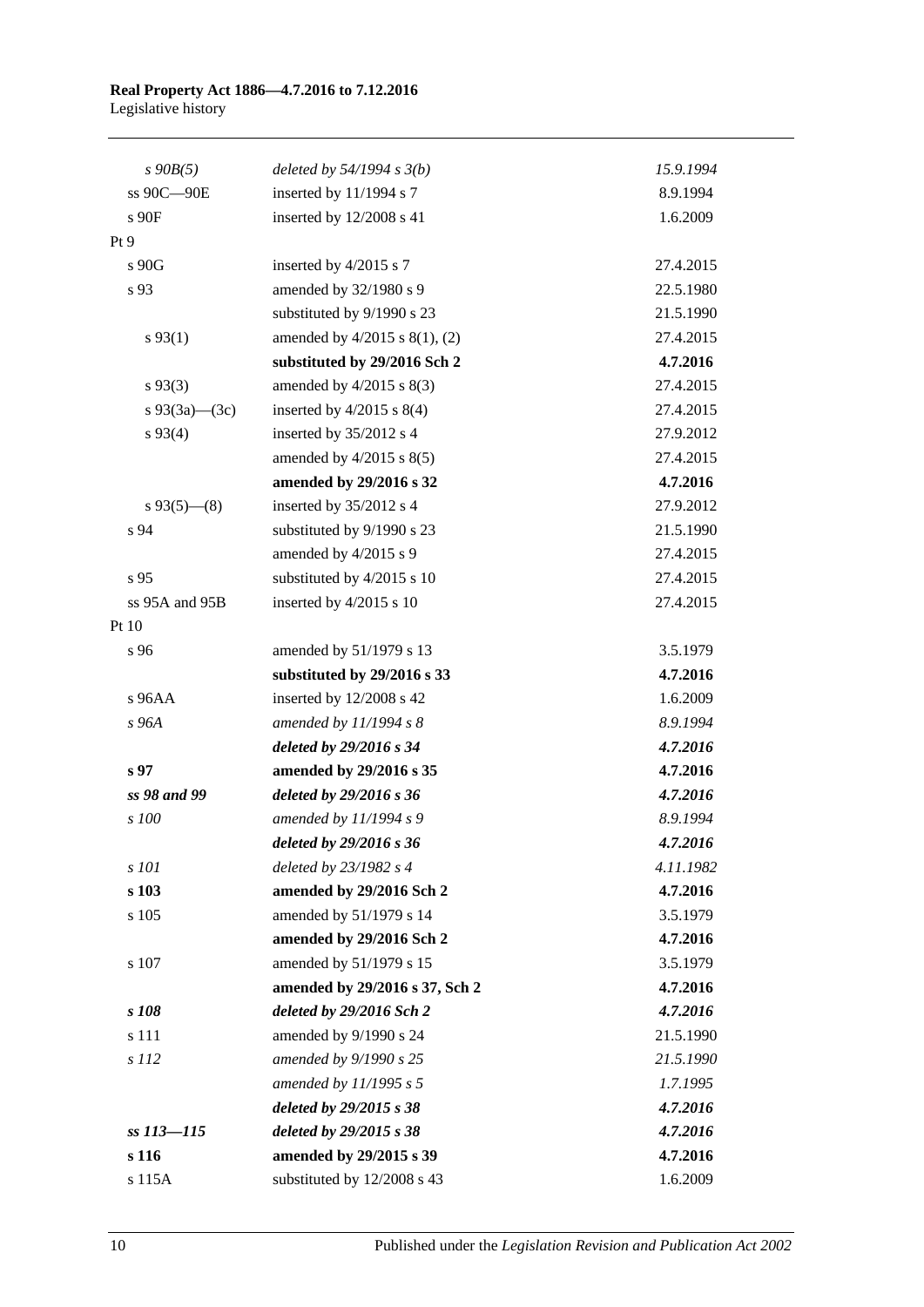| Pt 11            |                                                                                      |            |
|------------------|--------------------------------------------------------------------------------------|------------|
| s 116            | amended by 51/1979 s 16                                                              | 3.5.1979   |
| s 119            | amended by $29/2015$ s $40(1)$ , (2)                                                 | 4.7.2016   |
| s 119A           | inserted by 69/1987 s 3                                                              | 1.8.1988   |
| s 120            | substituted by 51/1979 s 17                                                          | 3.5.1979   |
| $s\ 120(1)$      | amended by 29/2015 s 41                                                              | 4.7.2016   |
| 120(2)           | substituted by 12/2008 s 44                                                          | 1.6.2009   |
|                  | amended by 29/2016 Sch 2                                                             | 4.7.2016   |
| s 121            | amended by 12/2008 s 45                                                              | 1.6.2009   |
|                  | substituted by 29/2016 s 42                                                          | 4.7.2016   |
| s 122            | amended by 51/1979 s 18                                                              | 3.5.1979   |
| s 124            | s $124(1)$ and (2) redesignated as s $124(a)$ and (b)<br>by $44/2003$ s 3(1) (Sch 1) | 24.11.2003 |
| s 125            | s 125(1)—(3) redesignated as s 125(a)—(c) by<br>$44/2003$ s 3(1) (Sch 1)             | 24.11.2003 |
| s 126            | amended by 12/2008 s 46                                                              | 1.6.2009   |
| Pt 12            |                                                                                      |            |
| s 128            | amended by 51/1979 s 19                                                              | 3.5.1979   |
|                  | substituted by 29/2016 s 43                                                          | 4.7.2016   |
| ss 128A and 128B | inserted by 29/2016 s 43                                                             | 4.7.2016   |
| s 129            |                                                                                      |            |
| $s\ 129(1)$      | amended by $29/2016$ s $44(1)$ —(3)                                                  | 4.7.2016   |
| s 129(2)         | amended by 51/1979 s 20                                                              | 3.5.1979   |
| s 129A           | inserted by 20/1985 s 4                                                              | 18.11.1985 |
| s $129A(1)$      | amended by 12/2008 s 47(1)                                                           | 1.6.2009   |
|                  | amended by 29/2016 s 45(1)                                                           | 4.7.2016   |
| s $129A(2)$      | amended by 12/2008 s 47(2)                                                           | 1.6.2009   |
|                  | amended by 29/2016 s 45(2)                                                           | 4.7.2016   |
| s 129A(3)        | substituted by $12/2008$ s $47(3)$                                                   | 1.6.2009   |
| s $129A(4)$      | amended by $12/2008$ s $47(4)$                                                       | 1.6.2009   |
| s 136            | substituted by 68/1980 s 2                                                           | 13.11.1980 |
| s 140            |                                                                                      |            |
| s 140(1)         | s 140 first sentence designated as $s$ 140(1) by<br>$44/2003$ s 3(1) (Sch 1)         | 24.11.2003 |
| 140(2)           | s 140 second sentence designated as s 140(2) by<br>44/2003 s 3(1) (Sch 1)            | 24.11.2003 |
| s 141            | amended by 11/1994 s 10                                                              | 8.9.1994   |
| s 143            | amended by 51/1979 s 21                                                              | 3.5.1979   |
|                  | substituted by 9/1990 s 26                                                           | 21.5.1990  |
| $s\,143(1)$      | amended by 29/2016 s 46(1), (2)                                                      | 4.7.2016   |
| s 143(2)         | amended by 29/2016 s 46(2)                                                           | 4.7.2016   |
| $s\,143(3)$      | substituted by 12/2008 s 48                                                          | 1.6.2009   |
|                  | deleted by 29/2016 s 46(3)                                                           | 4.7.2016   |
| s 144            | deleted by 51/1979 s 22                                                              | 3.5.1979   |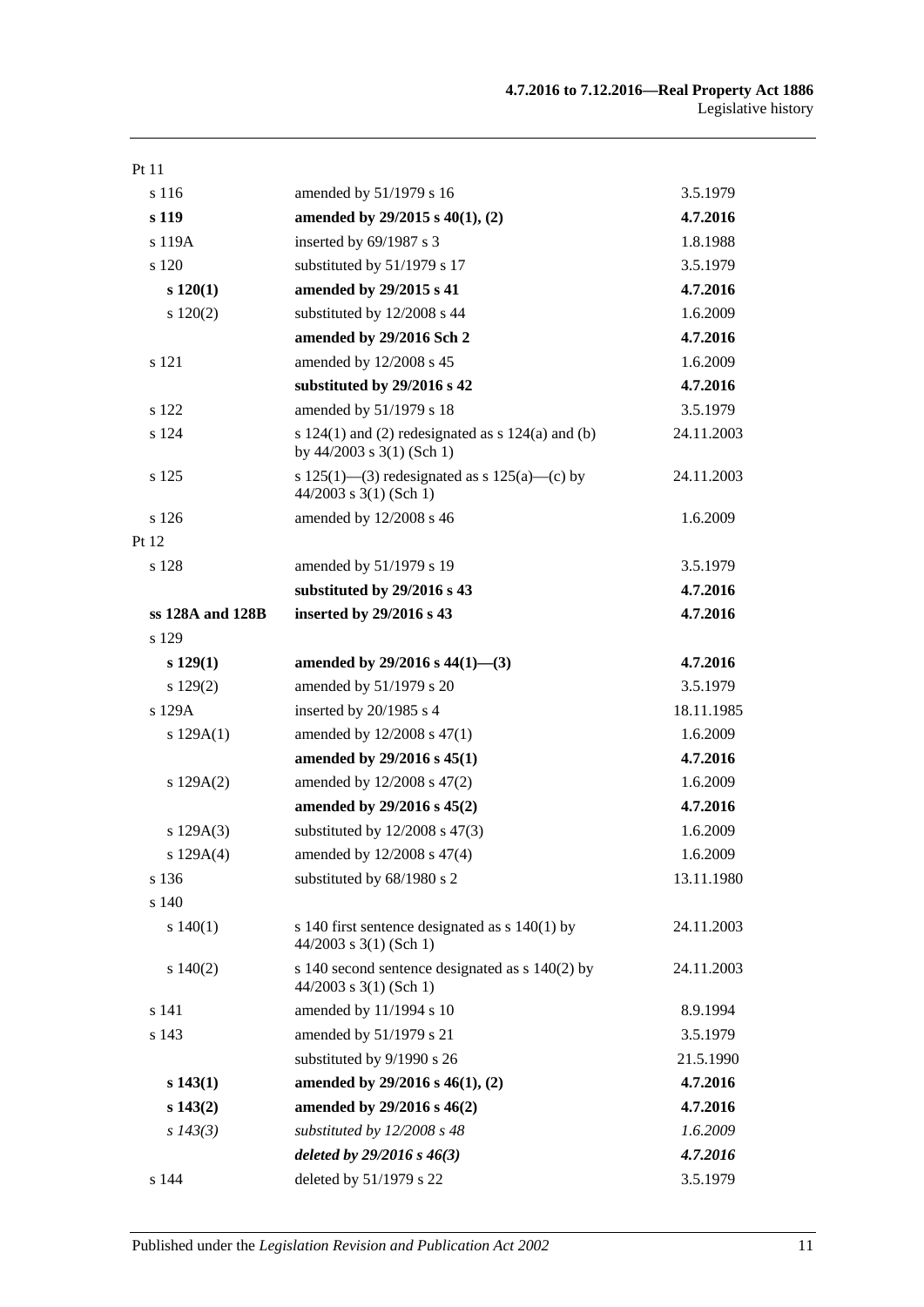|                        | inserted by 12/2008 s 49               | 1.6.2009  |
|------------------------|----------------------------------------|-----------|
| s 145                  | amended by 12/2008 s 50(1), (2)        | 1.6.2009  |
|                        | amended by 29/2016 Sch 2               | 4.7.2016  |
| s 146                  | substituted by 116/1978 s 2            | 7.12.1978 |
| s 146(1)               | substituted by $20/1987$ s $3(a)$      | 16.4.1987 |
| s $146(1a)$ and $(1b)$ | inserted by $20/1987$ s $3(a)$         | 16.4.1987 |
| s 146(2)               | amended by 20/1987 s 3(b), (c)         | 16.4.1987 |
| $s\ 146(3)$            | amended by $20/1987$ s $3(b)$          | 16.4.1987 |
| $s$ 147                | deleted by 116/1978 s 2                | 7.12.1978 |
| s 147                  | inserted by 29/2016 s 47               | 4.7.2016  |
| s 148                  | deleted by 116/1978 s 2                | 7.12.1978 |
| s 148A                 |                                        |           |
| s 148A(1)              | amended by 12/2008 s 51(1), (2)        | 1.6.2009  |
|                        | amended by 84/2009 s 297               | 1.2.2010  |
|                        | amended by 29/2016 Sch 2               | 4.7.2016  |
| s $148A(3)$            | amended by $12/2008 s 51(3)$           | 1.6.2009  |
|                        | deleted by 29/2016 Sch 2               | 4.7.2016  |
| s <sub>149</sub>       | deleted by 29/2016 Sch 2               | 4.7.2016  |
| s 150                  | substituted by 51/1979 s 23            | 3.5.1979  |
| s 152A                 | inserted by 29/2016 s 48               | 4.7.2016  |
| Pt 13                  |                                        |           |
| s 153                  | substituted by 51/1979 s 24            | 3.5.1979  |
| s 153(2)               | amended by 26/1992 s 9                 | 6.7.1992  |
|                        | amended by 29/2016 s 49                | 4.7.2016  |
| ss 153A and 153B       | inserted by 29/2016 s 50               | 4.7.2016  |
| $s$ 154                | deleted by 51/1979 s 24                | 3.5.1979  |
| Pt 13A                 | inserted by 4/2015 s 11                | 27.4.2015 |
| s <sub>154</sub>       | deleted by 29/2016 s 51                | 4.7.2016  |
| s 154B                 |                                        |           |
| s 154B(2)              | amended by 29/2016 s 52                | 4.7.2016  |
| Pt 14                  |                                        |           |
| s 155                  | amended by 51/1979 s 25                | 3.5.1979  |
| s 156                  | amended by 9/1990 s 27                 | 21.5.1990 |
|                        | substituted by 29/2016 s 53            | 4.7.2016  |
| s 157                  | amended by 51/1979 s 26                | 3.5.1979  |
|                        | amended by $29/2016$ s $54(1)$ —(3)    | 4.7.2016  |
| Pt 15                  |                                        |           |
| s 163                  | amended by $12/2008$ s $52(1)$ —(3)    | 1.6.2009  |
|                        | substituted by 29/2016 s 55            | 4.7.2016  |
| s 164                  | amended by 12/2008 s 53(1)-(3)         | 1.6.2009  |
|                        | amended by 29/2016 s 56(1), (2), Sch 2 | 4.7.2016  |
| s 165                  | amended by 9/1990 s 28                 | 21.5.1990 |
|                        | amended by 29/2016 s 57(1), (2)        | 4.7.2016  |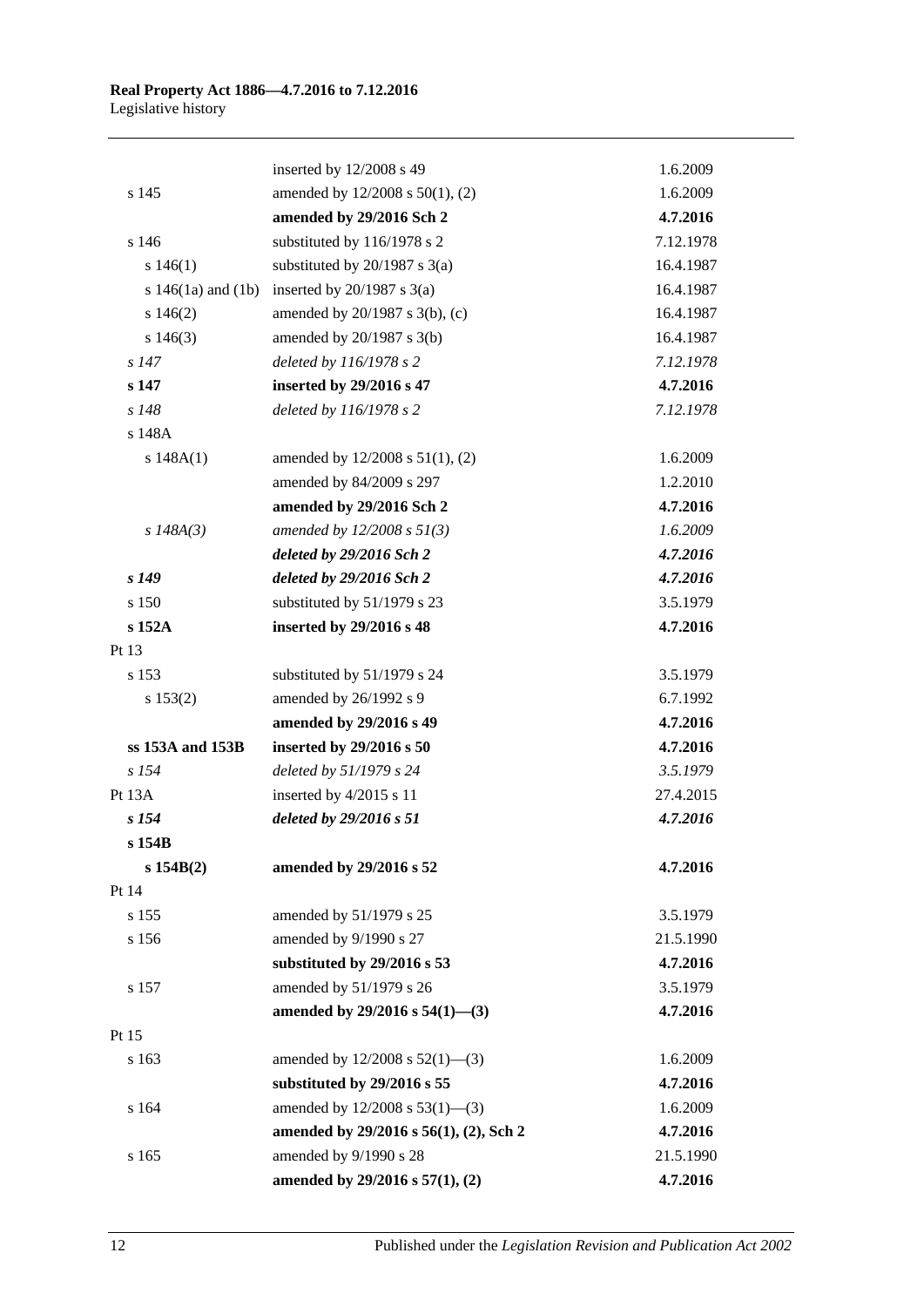| s 168                | amended by 29/2016 s 58                                                             | 4.7.2016   |
|----------------------|-------------------------------------------------------------------------------------|------------|
| s 169                |                                                                                     |            |
| s 169(1)             | substituted by $29/2016$ s $59(1)$                                                  | 4.7.2016   |
| $s\,169(2)$          | deleted by $29/2016 s 59(1)$                                                        | 4.7.2016   |
| s $169(2a)$          | s 169(2) second sentence designated as $s$ 169(2a)<br>by $44/2003$ s $3(1)$ (Sch 1) | 24.11.2003 |
|                      | amended by 29/2016 s 59(2)                                                          | 4.7.2016   |
| s169(3)              | amended by 12/2008 s 54                                                             | 1.6.2009   |
|                      | substituted by 29/2016 Sch 2                                                        | 4.7.2016   |
| s169(4)              | amended by 29/2016 s 59(3), (4)                                                     | 4.7.2016   |
| s $169(5)$ and $(6)$ | substituted by $29/2016$ s $59(5)$                                                  | 4.7.2016   |
| s169(7)              | amended by $29/2016$ s $59(6)$ — $(8)$                                              | 4.7.2016   |
| s 171                | amended by $29/2016$ s $60(1)$ —(3)                                                 | 4.7.2016   |
| s 173                |                                                                                     |            |
| s 173(1)             | s 173 I—IV redesignated as s $173(a)$ —(d) by<br>$44/2003$ s 3(1) (Sch 1)           | 24.11.2003 |
|                      | s 173 amended and redesignated as s 173(1) by<br>$29/2016$ s $61(1)$ , (2)          | 4.7.2016   |
| $s\,173(2)$          | inserted by $29/2016$ s $61(2)$                                                     | 4.7.2016   |
| s 176                | amended by 12/2008 s 55(1), (2)                                                     | 1.6.2009   |
|                      | amended by 29/2016 Sch 2                                                            | 4.7.2016   |
| s 177                | substituted by 9/1990 s 29                                                          | 21.5.1990  |
|                      | amended by 29/2016 Sch 2                                                            | 4.7.2016   |
| s 179                | amended by 12/2008 s 56                                                             | 1.6.2009   |
| s 181                | amended by 17/2006 s 198                                                            | 4.9.2006   |
| s 184                | substituted by 9/1990 s 30                                                          | 21.5.1990  |
|                      | amended by 12/2008 s 57                                                             | 1.6.2009   |
|                      | amended by 29/2016 Sch 2                                                            | 4.7.2016   |
| s 189                | substituted by 51/1979 s 27                                                         | 3.5.1979   |
|                      | deleted by 9/1990 s 31                                                              | 21.5.1990  |
| s 190                | deleted by 51/1979 s 28                                                             | 3.5.1979   |
| Pt 16                |                                                                                     |            |
| s 191                |                                                                                     |            |
| s 191(1)             | s 191 amended by 51/1979 s 29                                                       | 3.5.1979   |
|                      | s 191 amended by 44/2003 s 3(1) (Sch 1)                                             | 24.11.2003 |
|                      | s 191 amended by 17/2006 s 199(1)-(5)                                               | 4.9.2006   |
|                      | s 191 amended by 4/2015 s 12                                                        | 27.4.2015  |
|                      | s 191 amended and redesignated as $s$ 191(1) by<br>$29/2016$ s $62(1)$ - (6)        | 4.7.2016   |
| $s 191(2) - (4)$     | inserted by 29/2016 s 62(6)                                                         | 4.7.2016   |
| Pt 17                |                                                                                     |            |
| s 192                | amended by 32/1980 s 10                                                             | 22.5.1980  |
|                      | amended by 68/1980 s 3                                                              | 13.11.1980 |
|                      | amended by 44/2003 s 3(1) (Sch 1)                                                   | 24.11.2003 |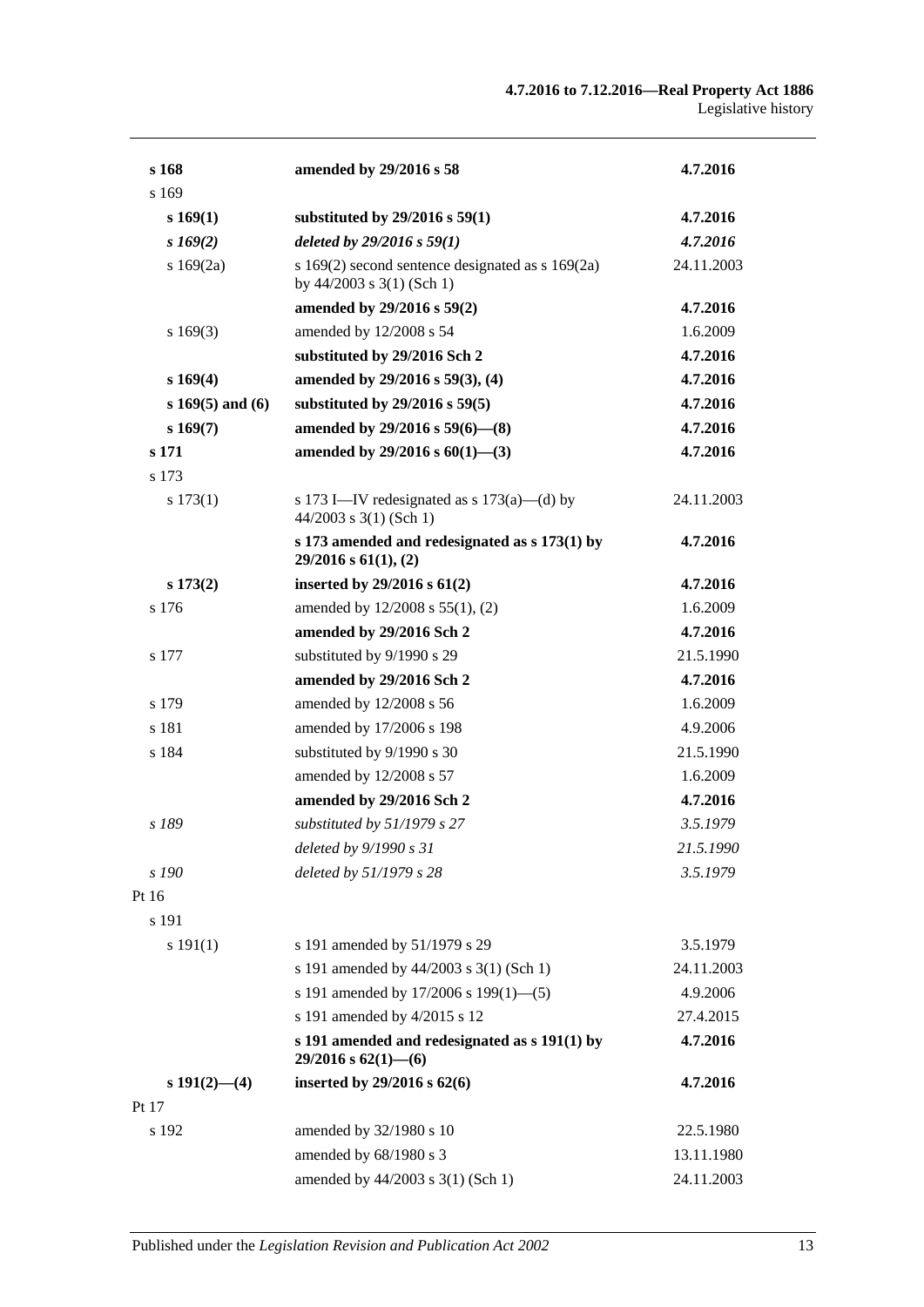| s 193            | amended by 32/1980 s 11                                                  | 22.5.1980  |
|------------------|--------------------------------------------------------------------------|------------|
| s 194            | amended by 32/1980 s 12                                                  | 22.5.1980  |
| s 195            | amended by 32/1980 s 13                                                  | 22.5.1980  |
| s 200            | deleted by 12/2008 s 58                                                  | 1.6.2009   |
| Pt 18            |                                                                          |            |
| s 201            | inserted by 56/1983 s 4                                                  | 26.4.1984  |
| s 205            | amended by 56/1983 s 5                                                   | 26.4.1984  |
| s206             | deleted by 56/1983 s 6                                                   | 26.4.1984  |
| s 208            | amended by 56/1983 s 7                                                   | 26.4.1984  |
| s 210            | amended by 56/1983 s 8                                                   | 26.4.1984  |
|                  | amended by 33/2002 s 14                                                  | 3.3.2003   |
| ss 210A and 210B | inserted by 29/2016 s 63                                                 | 4.7.2016   |
| s 213            | s 213 I—VIII redesignated as $s$ 213(a)—(h) by<br>44/2003 s 3(1) (Sch 1) | 24.11.2003 |
| s 216            | substituted by 56/1983 s 9                                               | 26.4.1984  |
| Pt 19            |                                                                          |            |
| s 220            | amended by 51/1979 s 30                                                  | 3.5.1979   |
|                  | amended by 23/1982 s 5                                                   | 4.11.1982  |
|                  | amended by 56/1983 s 10                                                  | 26.4.1984  |
|                  | amended by 9/1990 s 32                                                   | 21.5.1990  |
|                  | amended by 11/1994 s 11                                                  | 8.9.1994   |
|                  | amended by 44/2003 s 3(1) (Sch 1)                                        | 24.11.2003 |
|                  | amended by 12/2008 s 59(1), (2)                                          | 1.6.2009   |
|                  | (k) deleted by $12/2008$ s $59(3)$                                       | 1.6.2009   |
|                  | amended by $29/2016$ s $64(1)$ — $(10)$                                  | 4.7.2016   |
|                  | $(c)$ and $(m)$ deleted by 29/2016 Sch 2                                 | 4.7.2016   |
| s 220A           | inserted by $4/2015$ s 13                                                | 27.4.2015  |
| s 221            | substituted by 4/2015 s 14                                               | 27.4.2015  |
| $s\,221(1a)$     | inserted by 29/2016 s 65                                                 | 4.7.2016   |
| s 222            | deleted by $4/2015 s 14$                                                 | 27.4.2015  |
| s 223            | substituted by 17/2006 s 200                                             | 4.9.2006   |
| Pt 19A           |                                                                          |            |
| s 223A           |                                                                          |            |
| $s$ 223A(3)      | substituted by 51/1979 s 31                                              | 3.5.1979   |
| $s$ 223D         |                                                                          |            |
| $s$ 223D(1)      | amended by 29/2016 s 66                                                  | 4.7.2016   |
| ss 223G and 223H | substituted by 29/2016 Sch 2                                             | 4.7.2016   |
| s 223L           | amended by $29/2016$ s $67(1)$ , (2)                                     | 4.7.2016   |
| Pt 19AB          | inserted by 23/1982 s 6                                                  | 4.11.1982  |
| Pt 19AB Div 1    | amended by 56/1983 s 11                                                  | 1.7.1983   |
|                  | amended by 51/1985 ss 6, 7                                               | 12.9.1985  |
|                  | amended by 13/1988 Sch 1                                                 | 1.9.1988   |
|                  | amended by 32/1990 s 3                                                   | 2.8.1990   |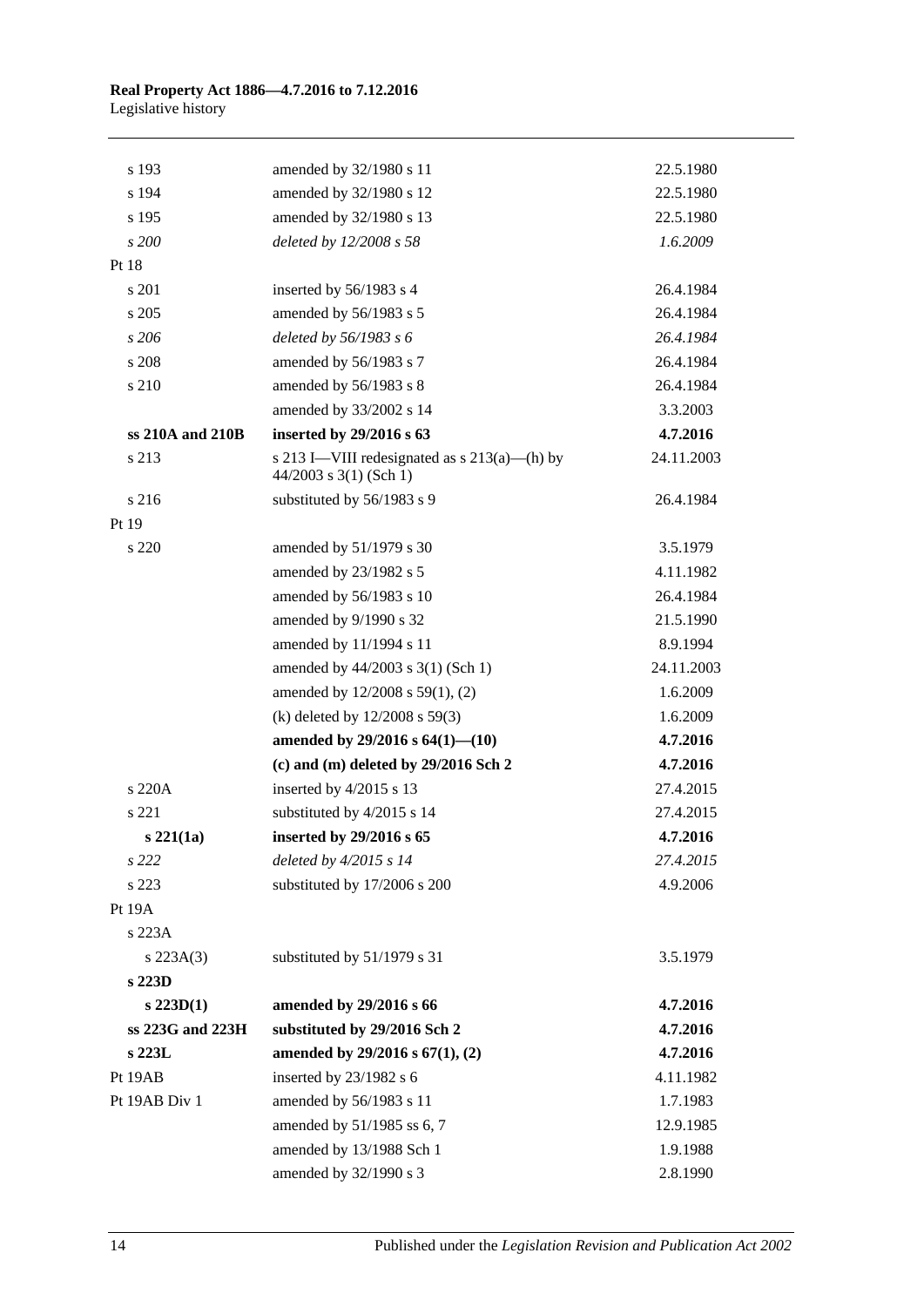|                          | amended by 23/1992 s 3                    | 21.5.1992 |
|--------------------------|-------------------------------------------|-----------|
|                          | amended by $54/1993$ s $12(a)$ —(f)       | 15.1.1994 |
|                          | substituted by 11/1994 s 12               | 1.9.1995  |
| s 223LA                  |                                           |           |
| $s$ 223LA $(1)$          |                                           |           |
| allotment                | amended by $38/1996$ s $24(a)$ —(c)       | 4.11.1996 |
| division                 | amended by 38/1996 s 24(d)                | 4.11.1996 |
| electricity entity       | inserted by 159/1999, r 4(a) (Sch 1 cl 2) | 29.7.1999 |
|                          | substituted by 33/2002 s 15               | 28.1.2000 |
| holder                   | inserted by $12/2008$ s $60(1)$           | 1.6.2009  |
| service easement         | amended by 38/1996 s 24(e)                | 4.11.1996 |
|                          | amended by 159/1999, r 4(a) (Sch 1 cl 2)  | 29.7.1999 |
|                          | amended by 9/2012 Sch 2 cl 15(1)          | 1.1.2013  |
| statutory<br>encumbrance | inserted by $12/2008$ s $60(2)$           | 1.6.2009  |
| water industry<br>entity | inserted by 9/2012 Sch 2 cl 15(2)         | 1.1.2013  |
| $s$ 223LA $(3)$          | amended by $12/2008$ s $60(3)$            | 1.6.2009  |
| $s$ 223LA $(4)$          | amended by $12/2008$ s $60(4)$ —(6)       | 1.6.2009  |
| s 223LA(7)               | inserted by 29/2016 s 68                  | 4.7.2016  |
| s 223LB                  |                                           |           |
| $s$ 223LB(1)             | amended by $12/2008$ s $61(1)$            | 1.6.2009  |
| $s$ 223LB $(2)$          | amended by 12/2008 s 61(2), (3)           | 1.6.2009  |
| $s$ 223LB $(5)$          | amended by $38/1996$ s $25(a)$ , (b)      | 4.11.1996 |
| $s$ 223LB $(8)$          |                                           |           |
| allotment                | inserted by $38/1996$ s $25(c)$           | 4.11.1996 |
| Pt 19AB Div 2            | amended by 56/1983 s 12                   | 1.7.1983  |
|                          | amended by 51/1985 ss 8, 9                | 12.9.1985 |
|                          | amended by 9/1990 s 33                    | 21.5.1990 |
|                          | amended by 54/1993 s 12(g), (h)           | 15.1.1994 |
|                          | substituted by 11/1994 s 12               | 1.9.1995  |
| s 223LD                  |                                           |           |
| $s$ 223LD $(2)$          | substituted by 29/2016 s 69               | 4.7.2016  |
| $s$ 223LD $(3)$          | (c) deleted by $12/2008$ s $62(1)$        | 1.6.2009  |
| $s$ 223LD $(5)$          | amended by 12/2008 s 62(2)                | 1.6.2009  |
| s 223LD(5a)              | inserted by $12/2008$ s $62(3)$           | 1.6.2009  |
| $s$ 223LD $(6)$          | amended by 12/2008 s 62(4)                | 1.6.2009  |
| s 223LDA                 | inserted by 12/2008 s 63                  | 1.6.2009  |
| s 223LE                  |                                           |           |
| $s$ 223LE $(3)$          | amended by 12/2008 s 64                   | 1.6.2009  |
| s 223LG                  |                                           |           |
| $s$ 223LG(1)             | amended by 9/2012 Sch 2 cl 16(1), (2)     | 1.1.2013  |
| s 223LH                  |                                           |           |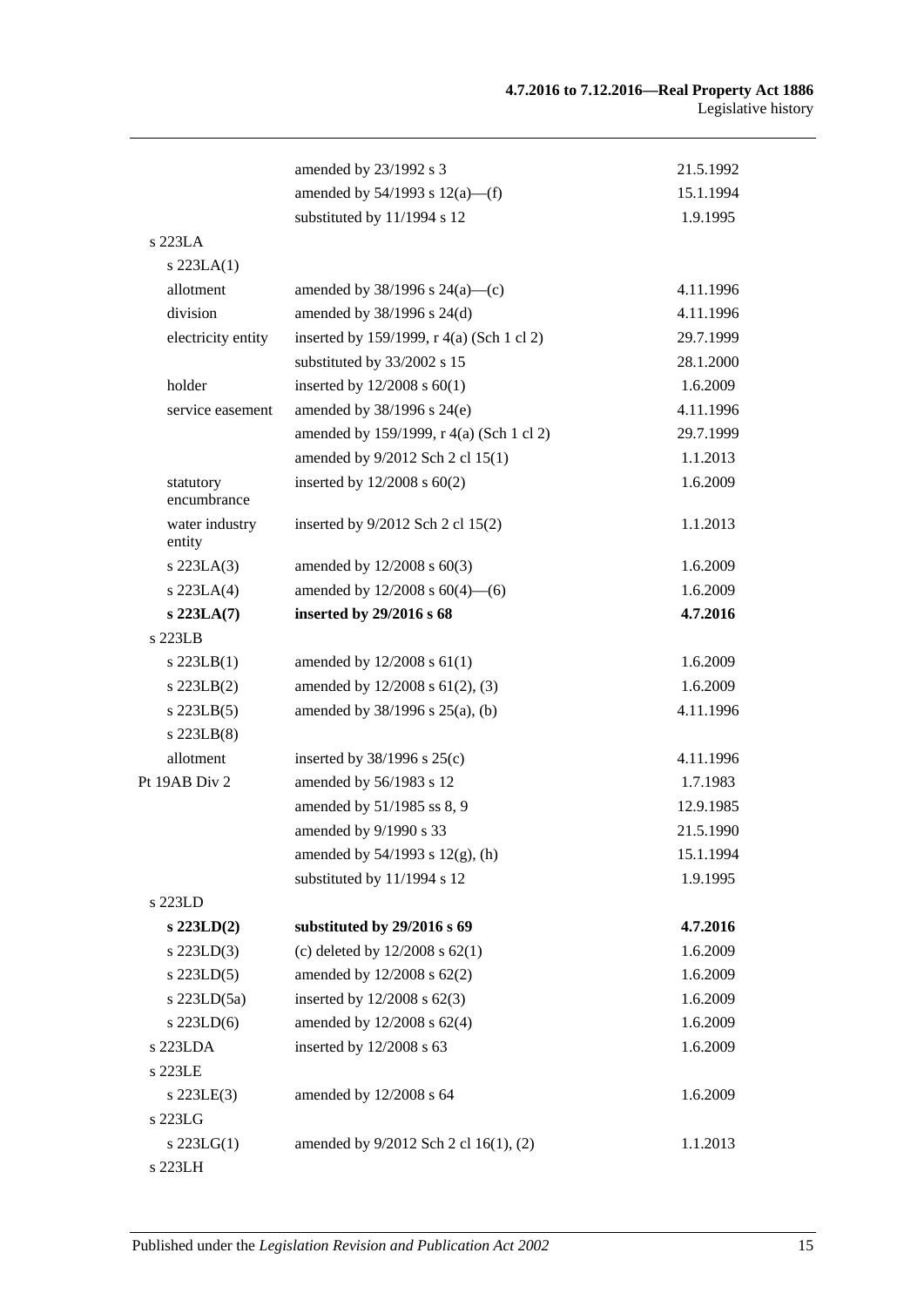## **Real Property Act 1886—4.7.2016 to 7.12.2016**

Legislative history

| $s$ 223LH(1)                                 | substituted by $12/2008$ s $65(1)$       | 1.6.2009   |
|----------------------------------------------|------------------------------------------|------------|
| s $223LH(2a)$                                | inserted by 12/2008 s 65(2)              | 1.6.2009   |
| Pt 19AB Div 3                                | amended by 51/1985 ss 10-14              | 12.9.1985  |
|                                              | amended by 32/1990 s 4                   | 2.8.1990   |
|                                              | amended by 23/1992 s 4                   | 21.5.1992  |
|                                              | deleted by $54/1993$ s $12(i)$           | 15.1.1994  |
|                                              | inserted by 11/1994 s 12                 | 1.9.1995   |
| s 223LG                                      |                                          |            |
| $s$ 223LG(1)                                 | substituted by $38/1996$ s $26(a)$       | 4.11.1996  |
| $s$ 223LG $(3)$                              | amended by 159/1999, r 4(a) (Sch 1 cl 2) | 29.7.1999  |
|                                              | amended by 33/2002 s 16                  | 28.1.2000  |
| $s$ 223LG(5)                                 | amended by 159/1999, r 4(a) (Sch 1 cl 2) | 29.7.1999  |
| $s$ 223LG(7)                                 | amended by $38/1996 s 26(b)$             | 4.11.1996  |
|                                              | deleted by 159/1999, r 4(a) (Sch 1 cl 2) | 29.7.1999  |
| s 223LJ                                      |                                          |            |
| $s$ 223LJ $(2)$                              | amended by 29/2016 s 70                  | 4.7.2016   |
|                                              | (c) deleted by 29/2016 Sch 2             | 4.7.2016   |
| Pt 19AB Div 4                                | amended by 51/1985 s 15                  | 12.9.1985  |
|                                              | amended by 9/1990 s 34                   | 21.5.1990  |
|                                              | amended by 23/1992 s 5                   | 21.5.1992  |
|                                              | deleted by 11/1994 s 12                  | 1.9.1995   |
| Pt 19AB Div 4A before<br>deletion by 12/2008 | inserted by $23/1992 s 6$                | 21.5.1992  |
| s 223LLA                                     |                                          |            |
| division                                     | substituted by 38/1996 s 27              | 4.11.1996  |
| strata plan                                  | inserted by 38/1996 s 27                 | 4.11.1996  |
| $s$ 223LLB                                   |                                          |            |
| $s$ 223LLB $(2)$                             | amended by 54/1993 s 12(j)               | 15.1.1994  |
|                                              | amended by 38/1996 s 28                  | 4.11.1996  |
| s 223LLC                                     |                                          |            |
| $s$ 223LLC(1)                                | amended by 38/1996 s 29                  | 4.11.1996  |
| Pt 19AB Div 4A                               | deleted by 12/2008 s 66                  | 1.6.2009   |
| Pt 19AB Div 5                                |                                          |            |
| s 223LM                                      | amended by $54/1993 s 12(k)$             | 15.1.1994  |
|                                              | deleted by 11/1994 s 13                  | 1.9.1995   |
| s 223LN                                      | amended by 51/1985 s 16                  | 12.9.1985  |
|                                              | deleted by 11/1994 s 13                  | 1.9.1995   |
| s 223LO                                      | amended by 51/1985 s 17                  | 12.9.1985  |
|                                              | amended by 13/1988 Sch 1                 | 1.9.1988   |
|                                              | amended by 9/1990 s 35                   | 21.5.1990  |
|                                              | amended by $54/1993$ s $12(l)$ , (m)     | 15.1.1994  |
|                                              | deleted by 11/1994 s 13                  | 1.9.1995   |
| Pt 19B                                       | amended by 68/1980 ss 4, 5               | 13.11.1980 |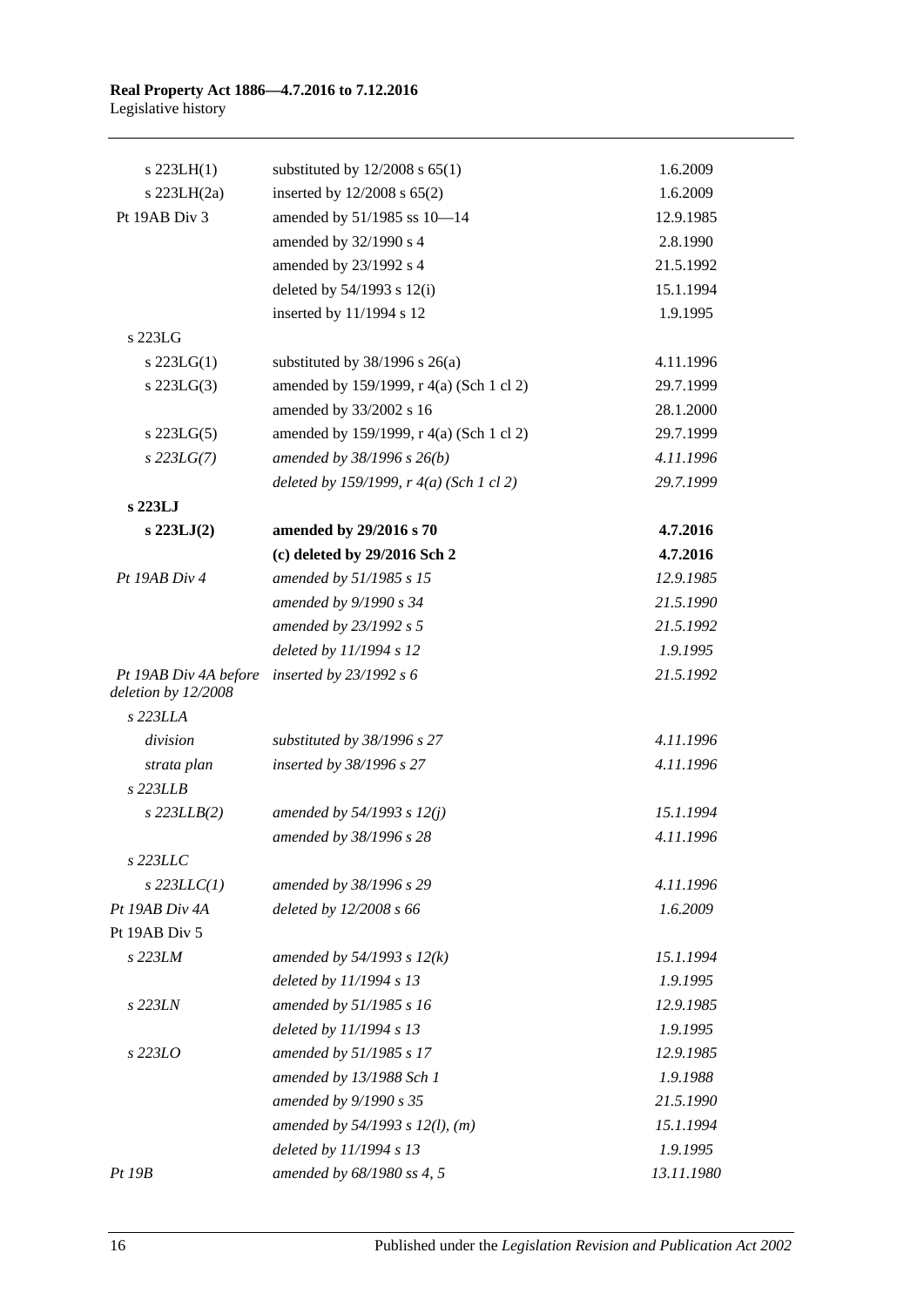|                                            | amended by 23/1982 ss 7, 8 (Sch)            | 4.11.1982  |
|--------------------------------------------|---------------------------------------------|------------|
|                                            | amended by 62/1982 s 3(10) (Sch Pt 10)      | 4.11.1982  |
|                                            | amended by 96/1983 ss 3, 4                  | 4.11.1982  |
|                                            | amended by 51/1985 ss 18, 19                | 12.9.1985  |
|                                            | deleted by 13/1988 Sch 1                    | 1.9.1988   |
| Pt $20$                                    |                                             |            |
| ss 224 and 225                             | deleted by 17/2006 s 201                    | 4.9.2006   |
| s <sub>228</sub>                           | amended by 29/2016 s 71                     | 4.7.2016   |
| s 229 before<br>substitution by<br>29/2016 | amended by 9/1990 s 36                      | 21.5.1990  |
|                                            | amended by 59/1994 Sch 2                    | 1.1.1995   |
|                                            | amended by $44/2003$ s $3(1)$ (Sch 1)       | 24.11.2003 |
| s 229                                      | substituted by 29/2016 s 72                 | 4.7.2016   |
| s 230                                      | amended by 59/1994 Sch 2                    | 1.1.1995   |
|                                            | amended by 29/2016 s 73(1), (2)             | 4.7.2016   |
| s231                                       | deleted by 59/1994 Sch 2                    | 1.1.1995   |
| s 232 before<br>substitution by 4/2015     | amended by 56/1983 s 13                     | 26.4.1984  |
|                                            | amended by $12/2008 s 67(1)$ , (2)          | 1.6.2009   |
| s 232                                      | substituted by 4/2015 s 15                  | 27.4.2015  |
| $s\,232(1)$                                | substituted by 29/2016 s 74                 | 4.7.2016   |
|                                            | s 232(1a) and (1b) inserted by 29/2016 s 74 | 4.7.2016   |
| s 232A                                     | inserted by 4/2015 s 15                     | 27.4.2015  |
| s 232A(1)                                  | amended by 29/2016 s 75(1)                  | 4.7.2016   |
| s 232A(2)                                  | amended by 29/2016 s 75(2)                  | 4.7.2016   |
| $s\,232A(3)$                               | amended by 29/2016 s 75(3)                  | 4.7.2016   |
| s 232A(4)                                  | amended by 29/2016 s 75(4)                  | 4.7.2016   |
| $s\,232A(5)$                               | amended by 29/2016 s 75(5)                  | 4.7.2016   |
| s 232A(6)                                  | amended by 29/2016 s 75(6)                  | 4.7.2016   |
| $s\,232A(7)$                               | inserted by 29/2016 s 75(7)                 | 4.7.2016   |
| s 232B                                     | inserted by 29/2016 s 76                    | 4.7.2016   |
| s 233                                      | amended by 9/1990 s 37                      | 21.5.1990  |
|                                            | amended by 44/2003 s 3(1) (Sch 1)           | 24.11.2003 |
|                                            | amended by 29/2016 s 77(1)-(6), Sch 2       | 4.7.2016   |
| ss 235 and 236                             | deleted by 56/2005 Sch 2 cl 44              | 1.7.2006   |
| s 240                                      | amended by 59/1994 Sch 2                    | 1.1.1995   |
| <b>Pt 20A</b>                              | inserted by 29/2016 s 78                    | 4.7.2016   |
| Pt 21                                      |                                             |            |
| s 241                                      | amended by 62/1982 s 3(10) (Sch Pt 10)      | 4.11.1982  |
|                                            | substituted by 51/1985 s 20                 | 12.9.1985  |
| s 242                                      | amended by 51/1985 s 21                     | 12.9.1985  |
|                                            | amended by 13/1988 Sch 1                    | 1.9.1988   |
|                                            | amended by 9/1990 s 38                      | 21.5.1990  |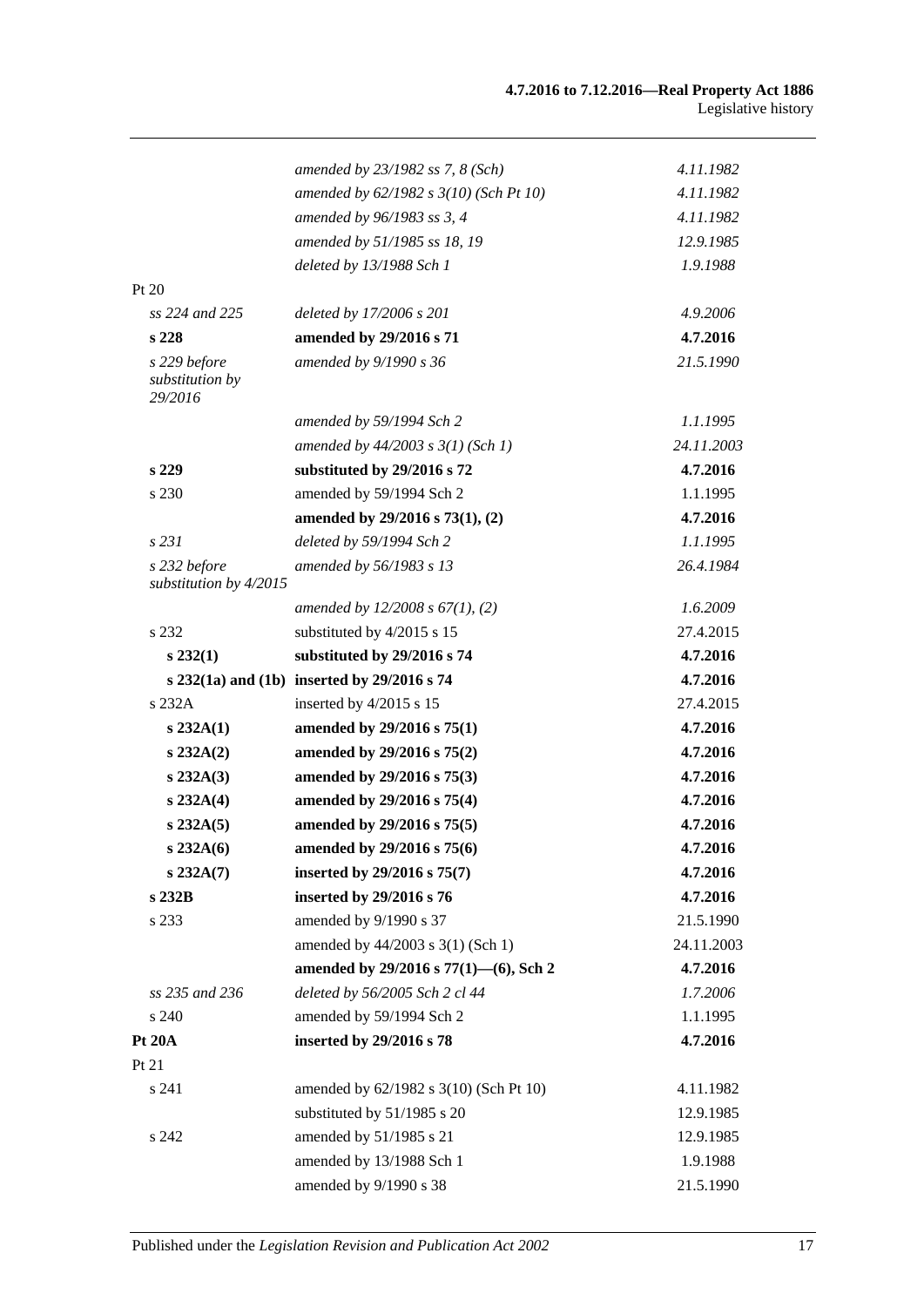|                    | amended by 38/1996 s 30                                                     | 4.11.1996  |
|--------------------|-----------------------------------------------------------------------------|------------|
| s 244              | amended by 11/1994 s 14                                                     | 8.9.1994   |
| s 245              | substituted by 11/1994 s 15                                                 | 8.9.1994   |
| s 246              | amended by $29/2016$ s $79(1)$ —(3)                                         | 4.7.2016   |
| s 247              | amended by 29/2016 s 80                                                     | 4.7.2016   |
| s 248              | amended by 29/2016 Sch 2                                                    | 4.7.2016   |
| s 249              |                                                                             |            |
| $s\,249(1)$        | s 249 first sentence designated as s 249(1) by<br>$44/2003$ s 3(1) (Sch 1)  | 24.11.2003 |
| $s\,249(2)$        | s 249 second sentence designated as s 249(2) by<br>$44/2003$ s 3(1) (Sch 1) | 24.11.2003 |
| s 254              | amended by 9/1990 s 39                                                      | 21.5.1990  |
|                    | amended by 29/2016 Sch 2                                                    | 4.7.2016   |
| s 255              | inserted by $64/1999$ s $8(b)$                                              | 1.1.2000   |
| $s \, 255(4)$      | amended by 29/2016 Sch 2                                                    | 4.7.2016   |
|                    | (c) deleted by 29/2016 Sch 2                                                | 4.7.2016   |
| $s\,255(5)$        | deleted by 29/2016 Sch 2                                                    | 4.7.2016   |
| $s\,255(6)$        | substituted by 29/2016 s 81                                                 | 4.7.2016   |
| s257               | deleted by 9/1990 s 40                                                      | 21.5.1990  |
| s 260              | amended by 17/2006 s 202                                                    | 4.9.2006   |
| s 267              | substituted by 11/1995 s 6                                                  | 1.7.1995   |
| $s \, 267(1)$      | substituted by 29/2016 s 82                                                 | 4.7.2016   |
| $s \, 267(4)$      | deleted by 4/2015 s 16                                                      | 27.4.2015  |
| s 268              | substituted by 11/1995 s 6                                                  | 1.7.1995   |
|                    | amended by $29/2016$ s $83(1)$ —(3)                                         | 4.7.2016   |
| s269               | deleted by $11/1995 s 6$                                                    | 1.7.1995   |
| s 270              | amended by 29/2016 s 84                                                     | 4.7.2016   |
| s 273              |                                                                             |            |
| $s\,273(1)$        | s 273(2) amended and redesignated as s 273(1)<br>by 56/1983 s 14            | 26.4.1984  |
|                    | substituted by $29/2016$ s $85(1)$                                          | 4.7.2016   |
| s $273(1a) - (1c)$ | inserted by 4/2015 s 17                                                     | 27.4.2015  |
| $s\,273(2)$        | inserted by $56/1983$ s $14(b)$                                             | 26.4.1984  |
|                    | substituted by $29/2016$ s $85(2)$                                          | 4.7.2016   |
| $s\,273(3)$        | inserted by $56/1983$ s $14(b)$                                             | 26.4.1984  |
| $s\,273(4)$        | inserted by $29/2016$ s $85(3)$                                             | 4.7.2016   |
| s 273AA            | inserted by 29/2016 s 86                                                    | 4.7.2016   |
| s 273A             | inserted by 4/2015 s 18                                                     | 27.4.2015  |
| $s\,273A(1)$       | substituted by $29/2016$ s $87(1)$                                          | 4.7.2016   |
| s 273A(4)          | amended by 29/2016 s 87(2)                                                  | 4.7.2016   |
| s 273A(5a)         | inserted by 29/2016 s 87(3)                                                 | 4.7.2016   |
| $s\,273A(6)$       | substituted by $29/2016$ s $87(4)$                                          | 4.7.2016   |
| s 273B             | inserted by 29/2016 s 88                                                    | 4.7.2016   |

s 274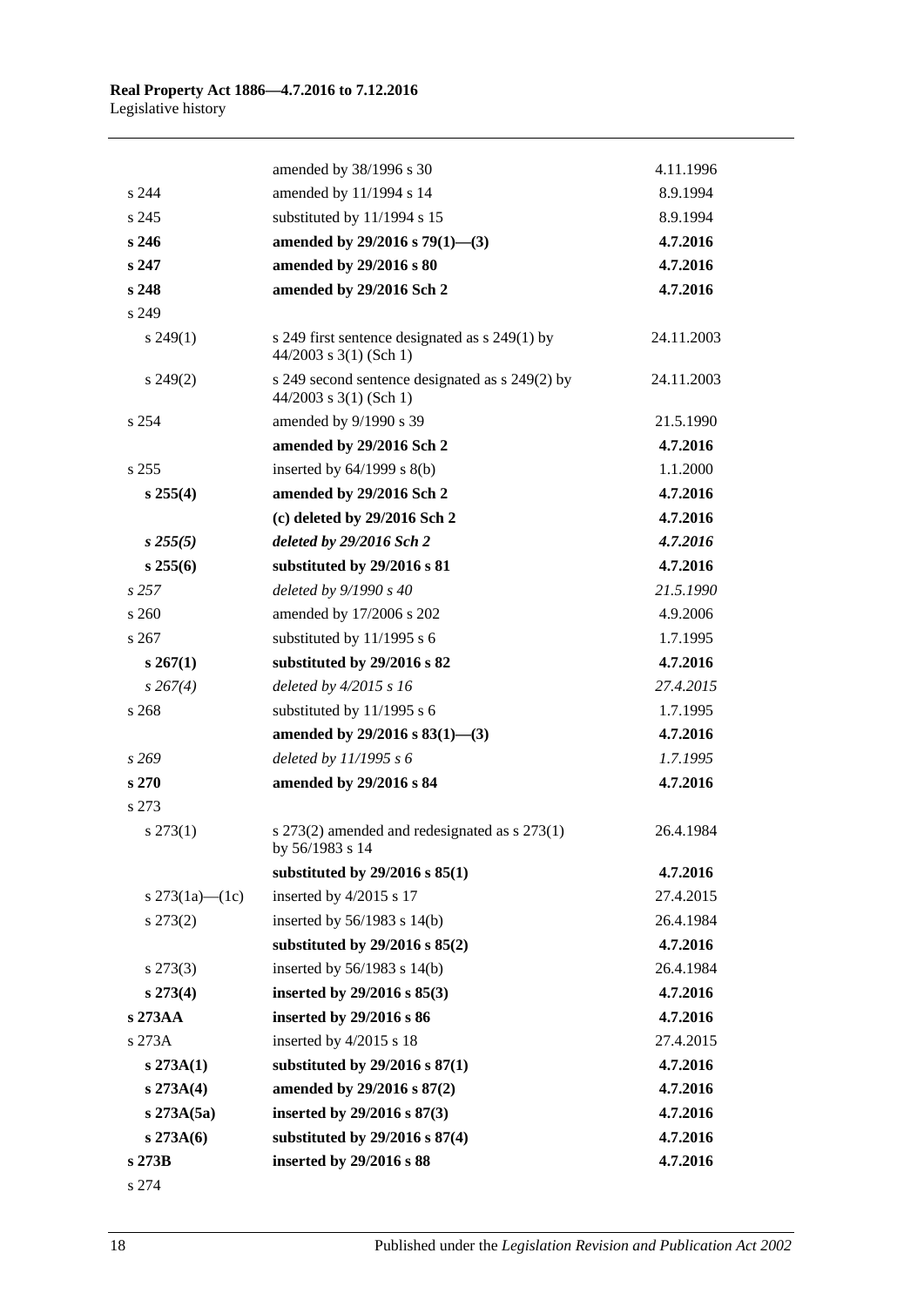| $s\,274(1)$                                | amended by 51/1979 s 32                         | 3.5.1979   |
|--------------------------------------------|-------------------------------------------------|------------|
|                                            | s 274 redesignated as s 274(1) by 56/1983 s 15  | 26.4.1984  |
|                                            | amended by 12/2008 s 68                         | 1.6.2009   |
| s $274(2)$ and $(3)$                       | inserted by 56/1983 s 15                        | 26.4.1984  |
|                                            | amended by 12/2008 s 68                         | 1.6.2009   |
| s 276                                      | substituted by 51/1979 s 33                     | 3.5.1979   |
| s 276A                                     | inserted by 29/2016 s 89                        | 4.7.2016   |
| s 277 before<br>substitution by<br>29/2016 |                                                 |            |
| $s$ 277(1)                                 | amended by 57/2000 s 29                         | 23.10.2000 |
|                                            | amended by 12/2008 s 69                         | 1.6.2009   |
| $s$ 277(1a)                                | inserted by $22/2001 s3$                        | 1.1.1975   |
| s 277                                      | substituted by 29/2016 s 90                     | 4.7.2016   |
| Sch 1                                      |                                                 |            |
| cll 1 and 5                                | inserted by 11/1994 s 16                        | 8.9.1994   |
| $cll$ 2 $-4$                               | inserted by 11/1994 s 16                        | 1.9.1995   |
| Sch 2                                      | amended by 9/1990 s 41                          | 21.5.1990  |
| Sch 4                                      | deleted by 51/1979 s 34                         | 3.5.1979   |
| Sch 5                                      | amended by 11/1994 s 17                         | 8.9.1994   |
|                                            | heading substituted by 12/2008 s 70             | 1.6.2009   |
| Sch 6                                      | deleted by 51/1979 s 35                         | 3.5.1979   |
|                                            | inserted by 51/1985 s 22                        | 12.9.1985  |
|                                            | heading substituted by $44/2003$ s 3(1) (Sch 1) | 24.11.2003 |
|                                            | amended by 12/2008 s 71(1), (2)                 | 1.6.2009   |
| Schs $7 - 14$                              | deleted by 51/1979 s 35                         | 3.5.1979   |
| Sch 17                                     | heading substituted by $44/2003$ s 3(1) (Sch 1) | 24.11.2003 |
| Schs 18 and 19                             | deleted by 11/1995 s 7                          | 1.7.1995   |
| Sch 21 before deletion by<br>17/2006       |                                                 |            |
| cl1                                        | amended by 33/2002 s 17                         | 3.3.2003   |
| Sch 21                                     | deleted by 17/2006 s 203                        | 4.9.2006   |
| Sch 23                                     | deleted by 51/1979 s 36                         | 3.5.1979   |
| Sch 24                                     | deleted by 51/1979 s 37                         | 3.5.1979   |
| Sch 25                                     | substituted by $51/1979$ s 38                   | 3.5.1979   |
|                                            | deleted by 13/1988 Sch 1                        | 1.9.1988   |
| Sch 26                                     | amended by 68/1980 s 6                          | 13.11.1980 |
|                                            | deleted by 13/1988 Sch 1                        | 1.9.1988   |

## **Historical versions**

Reprint No 1—15.11.1991 Reprint No 2—21.5.1992 Reprint No 3—6.7.1992